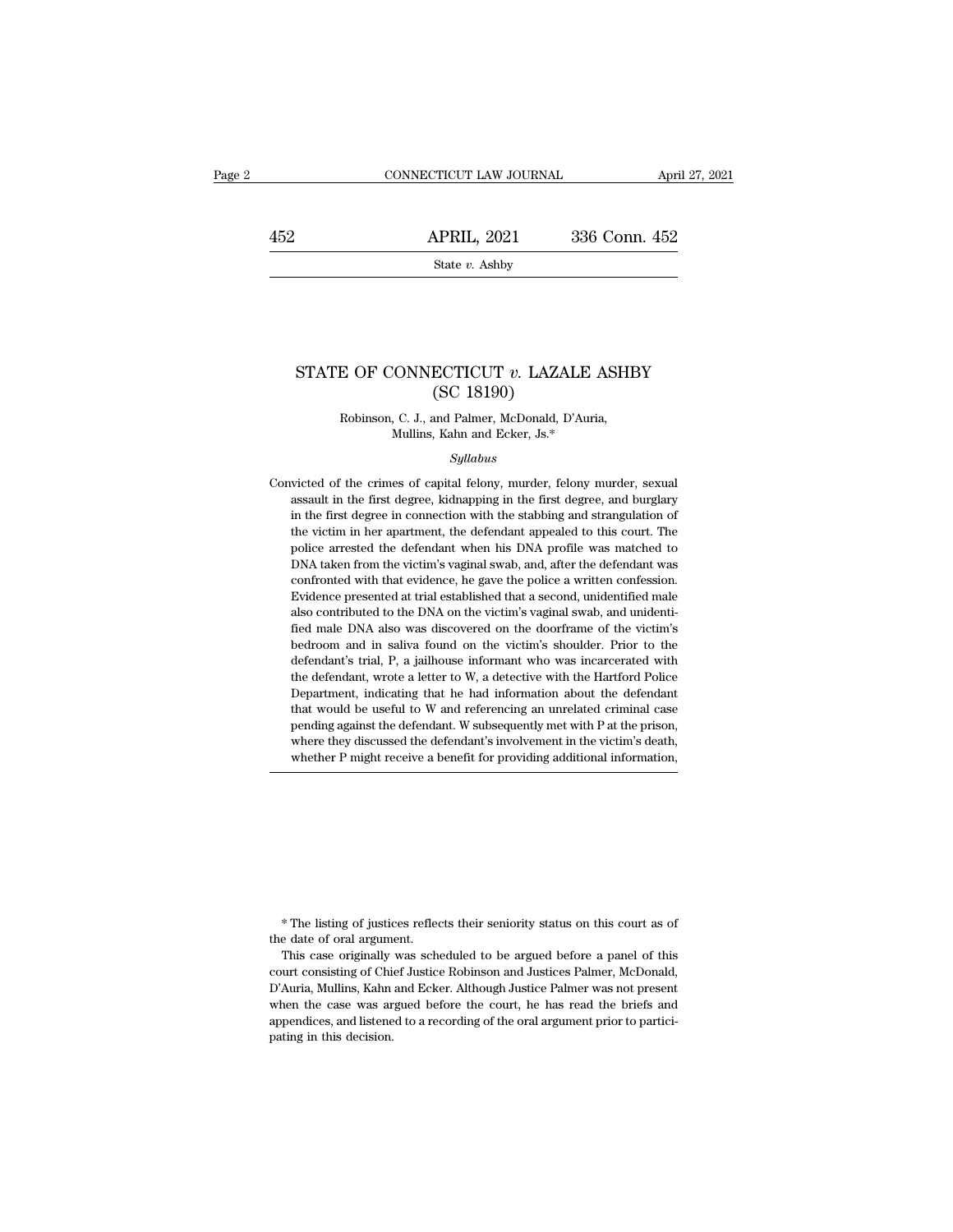<sup>3</sup> Conn. 452 APRIL, 2021 453<br>
State v. Ashby<br>
and whether P would be willing to wear a wire. When W did not contact<br>
P again after the meeting, P informed the defendant of the meeting, and 3 Conn. 452 APRIL, 2021 453<br>
State v. Ashby<br>
and whether P would be willing to wear a wire. When W did not contact<br>
P again after the meeting, P informed the defendant of the meeting, and<br>
the defendant devised a ruse inte 5 Conn. 452 APRIL, 2021 453<br>
State v. Ashby<br>
and whether P would be willing to wear a wire. When W did not contact<br>
P again after the meeting, P informed the defendant of the meeting, and<br>
the defendant devised a ruse inte State  $v$ . Ashby<br>and whether P would be willing to wear a wire. When W did not contact<br>P again after the meeting, P informed the defendant of the meeting, and<br>the defendant devised a ruse intended to undermine W's credibi State v. Ashby<br>and whether P would be willing to wear a wire. When W did not contact<br>P again after the meeting, P informed the defendant of the meeting, and<br>the defendant devised a ruse intended to undermine W's credibilit and whether P would be willing to wear a wire. When W did not contact<br>P again after the meeting, P informed the defendant of the meeting, and<br>the defendant devised a ruse intended to undermine W's credibility in<br>anticipati P again after the meeting, P informed the defendant of the meeting, and<br>the defendant devised a ruse intended to undermine W's credibility in<br>anticipation of W's testimony at trial. A few days before the state was<br>to rest the defendant devised a ruse intended to undermine W's credibility in anticipation of W's testimony at trial. A few days before the state was to rest its case, P contacted W and informed W of the defendant's ruse, and the anticipation of W's testimony at trial. A few days before the state was to rest its case, P contacted W and informed W of the defendant's ruse, and the state notified the defense that it intended to call P as a witness. Th to rest its case, P contacted W and informed W of the defendant's ruse, and the state notified the defense that it intended to call P as a witness. The defendant filed a motion to suppress P's testimony, which the trial c and the state notified the defense that it intended to call P as a witness.<br>The defendant filed a motion to suppress P's testimony, which the trial<br>court denied, concluding that P had not been acting as an agent of the<br>sta The defendant filed a motion to suppress P's testimony, which the trial court denied, concluding that P had not been acting as an agent of the state when he elicited information from the defendant. Thereafter, the defendan court denied, concluding that P had not been acting as an agent of the state when he elicited information from the defendant. Thereafter, the defendant requested an instruction on third-party culpability in connection with state when he elicited information from the defendant. Thereafter, the defendant requested an instruction on third-party culpability in connection with the presence of the unidentified male DNA found in and on the victim's defendant requested an instruction on third-party culpability in connection with the presence of the unidentified male DNA found in and on the victim's body and at the crime scene, but the trial court declined to give that tion with the presence of the unidentified male DNA found in and on<br>the victim's body and at the crime scene, but the trial court declined<br>to give that instruction. On appeal from the judgment of conviction, the<br>defendant the victim's body and at the crime scene, but the trial court declined<br>to give that instruction. On appeal from the judgment of conviction, the<br>defendant claimed that the state violated his sixth amendment right<br>to counsel to give that instruction. On appeal from the judgment of conviction, the defendant claimed that the state violated his sixth amendment right to counsel by using P as an agent to deliberately elicit incriminating statements defendant claimed that the state violated his sixth amendment right<br>to counsel by using P as an agent to deliberately elicit incriminating<br>statements from the defendant, there was insufficient evidence to sup-<br>port his con to counsel by using P as an agent to deliberately elicit incriminating<br>statements from the defendant, there was insufficient evidence to sup-<br>port his conviction of burglary in the first degree, and the trial court<br>improp port his conviction of burglary in the first degree, and the trial court<br>improperly declined to provide a third-party culpability instruction to<br>the jury in light of the unidentified male DNA discovered in and on the<br>victi

improperly declined to provide a third-party culpability instruction to<br>the jury in light of the unidentified male DNA discovered in and on the<br>victim's body and at the crime scene. *Held*:<br>1. The trial court improperly d the jury in light of the unidentified male DNA discovered in and on the victim's body and at the crime scene. *Held*:<br>The trial court improperly denied the defendant's motion to suppress P's testimony in violation of the d victim's body and at the crime scene. *Held*:<br>he trial court improperly denied the defendant's motion to suppress<br>P's testimony in violation of the defendant's sixth amendment right to<br>counsel because P was acting as an ag The trial court improperly denied the defendant's motion to suppress<br>P's testimony in violation of the defendant's sixth amendment right to<br>counsel because P was acting as an agent of the state when he deliber-<br>ately elici P's testimony in violation of the defendant's sixth amendment right to counsel because P was acting as an agent of the state when he deliberately elicited incriminating statements from the defendant, and, accordingly, the counsel because P was acting as an agent of the state when he deliberately elicited incriminating statements from the defendant, and, accordingly, the judgment of conviction was reversed and the case was remanded for a new agreement between P and W, in light of the totality of the circumstances, P's efforts to elicit incriminating statements from the defendant were fairly attributable to the state, as the meeting between P and W empha-<br>sized ingly, the judgment of conviction was reversed and the case was remanded for a new trial: although there was no express or formal agreement between P and W, in light of the totality of the circumstances, P's efforts to eli remanded for a new trial: although there was no express or formal agreement between P and W, in light of the totality of the circumstances, P's efforts to elicit incriminating statements from the defendant were fairly attr agreement between P and W, in light of the totality of the circumstances,<br>P's efforts to elicit incriminating statements from the defendant were<br>fairly attributable to the state, as the meeting between P and W empha-<br>sized P's efforts to elicit incriminating statements from the defendant were fairly attributable to the state, as the meeting between P and W emphasized what useful, incriminating information P might obtain as a result of his fu fairly attributable to the state, as the meeting between P and W emphasized what useful, incriminating information P might obtain as a result of his future assistance and specifically focused on P's efforts to obtain infor information from the defendant, possibly through wearing a wire or by other means, about his specific involvement in the victim's death rather than his involvement in unrelated criminal cases; moreover, P and W discussed P of his future assistance and specifically focused on P's efforts to obtain<br>information from the defendant, possibly through wearing a wire or by<br>other means, about his specific involvement in the victim's death rather<br>than information from the defendant, possibly through wearing a wire or by<br>other means, about his specific involvement in the victim's death rather<br>than his involvement in unrelated criminal cases; moreover, P and W<br>discussed P other means, about his specific involvement in the victim's death rather<br>than his involvement in unrelated criminal cases; moreover, P and W<br>discussed P's interest in receiving a benefit in exchange for his coopera-<br>tion, than his involvement in unrelated criminal cases; moreover, P and W discussed P's interest in receiving a benefit in exchange for his cooperation, W indicated that the state's attorney would have to approve any such deal, discussed P's interest in receiving a benefit in exchange for his cooperation, W indicated that the state's attorney would have to approve any such deal, and, after P testified at the defendant's trial, the state in fact p tion, W indicated that the state's attorney would have to approve any<br>such deal, and, after P testified at the defendant's trial, the state in fact<br>provided P with his desired benefit by agreeing not to object to P's<br>attem such deal, and, after P testified at the defendant's trial, the state in fact<br>provided P with his desired benefit by agreeing not to object to P's<br>attempt to secure a sentence modification, which P and W had discussed<br>duri provided P with his desired benefit by agreeing not to object to P's<br>attempt to secure a sentence modification, which P and W had discussed<br>during their meeting; furthermore, the psychological pressures inherent<br>in confine attempt to secure a sentence modification, which P and W had discussed<br>during their meeting; furthermore, the psychological pressures inherent<br>in confinement, along with P's lengthy consecutive sentences, provided<br>P with a during their meeting; furthermore, the psychological pressures inherent<br>in confinement, along with P's lengthy consecutive sentences, provided<br>P with a strong incentive to cooperate with the state, W never directed<br>P to ce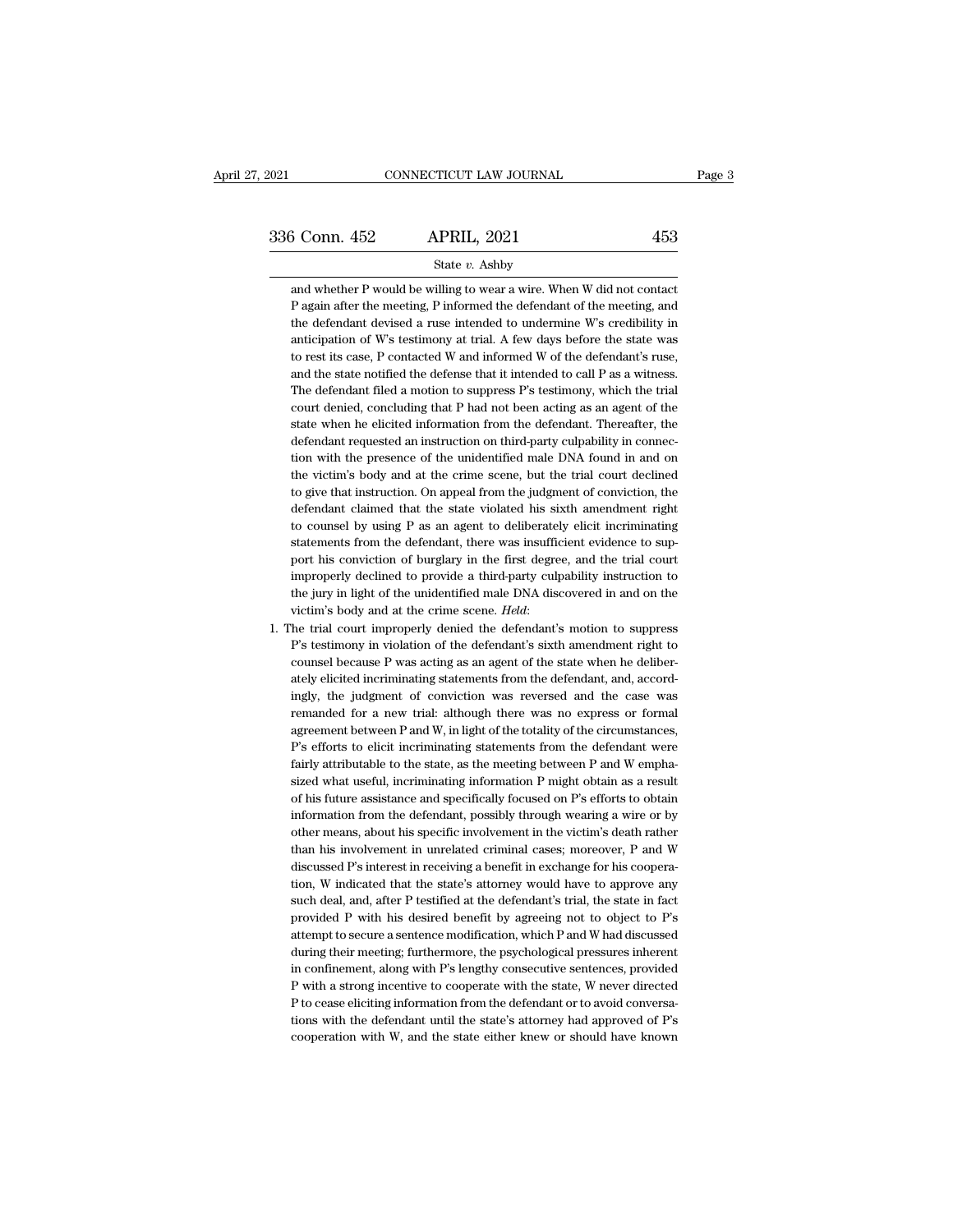|     | CONNECTICUT LAW JOURNAL                                                                                                                 | April 27, 2021 |
|-----|-----------------------------------------------------------------------------------------------------------------------------------------|----------------|
|     |                                                                                                                                         |                |
| 454 | <b>APRIL, 2021</b>                                                                                                                      | 336 Conn. 452  |
|     | State $v$ . Ashby                                                                                                                       |                |
|     | that W's meeting with P was likely to result in further elicitation of<br>information from the defendant.                               |                |
|     | (One justice concurring in part and dissenting in part)<br>2. This court declined the defendant's invitation to overrule its holding in |                |

- 2. State v. Ashby<br>
2. That W's meeting with P was likely to result in further elicitation of<br>
1. Convertistion from the defendant.<br>
2. This court declined the defendant's invitation to overrule its holding in<br>
2. This cour **State** *v*. Ashby<br> **State** *w* is the P was likely to result in further elicitation of<br>
information from the defendant.<br>
(*One justice concurring in part and dissenting in part*)<br>
is court declined the defendant's invitat that W's meeting with P was likely to result in further elicitation of information from the defendant.<br>
(One justice concurring in part and dissenting in part) is court declined the defendant's invitation to overrule its information from the defendant.<br>  $(One\ nistic\ concurring\ in\ part\ and\ dissenting\ in\ part)$ <br>
is court declined the defendant's invitation to overrule its holding in<br> *State v. Allen* (216 Conn. 367), and, accordingly, the defendant could<br>
not prevail on (One justice concurring in part and dissenting in part)<br>is court declined the defendant's invitation to overrule its holding in<br>State v. Allen (216 Conn. 367), and, accordingly, the defendant could<br>not prevail on his clai is court declined the defendant's invitation to overrule its holding in *State* v. *Allen* (216 Conn. 367), and, accordingly, the defendant could not prevail on his claim that the evidence was insufficient to establish tha *State* v. *Allen* (216 Conn. 367), and, accordingly, the defendant could not prevail on his claim that the evidence was insufficient to establish that he remained unlawfully in the victim's apartment for purposes of his not prevail on his claim that the evidence was insufficient to establish<br>that he remained unlawfully in the victim's apartment for purposes of<br>his conviction of burglary in the first degree; contrary to the defendant's<br>ass that he remained unlawfully in the victim's apartment for purposes of his conviction of burglary in the first degree; contrary to the defendant's assertion that *Allen* improperly conflates the burglary elements of intent has environ of burglary in the first degree; contrary to the defendant's assertion that *Allen* improperly conflates the burglary elements of intent and unlawful remaining, that case stands for the narrow proposition that assertion that *Allen* improperly conflates the burglary elements of intent and unlawful remaining, that case stands for the narrow proposition that the state may prove an unlawful remaining on the premises, for purposes o and unlawful remaining, that case stands for the narrow proposition<br>that the state may prove an unlawful remaining on the premises, for<br>purposes of first degree burglary, by proffering evidence that a defendant<br>has engage that the state may prove an unlawful remaining on the premises, for purposes of first degree burglary, by proffering evidence that a defendant has engaged in conduct on the premises that was likely to terrorize the occupan purposes of first degree burglary, by proffering evidence that a defendant has engaged in conduct on the premises that was likely to terrorize the occupants, and the defendant advanced no argument that his conduct in the v has engaged in conduct on the premises that was likely to terrorize the occupants, and the defendant advanced no argument that his conduct in the victim's apartment was unlikely to terrorize the victim; moreover, this cour occupants, and the defendant advanced no argument that his conduct<br>in the victim's apartment was unlikely to terrorize the victim; moreover,<br>this court's narrow reading of *Allen* was bolstered insofar as the Appel-<br>late C in the victim's apartment was unlikely to terrorize the victim; moreover, this court's narrow reading of *Allen* was bolstered insofar as the Appellate Court has consistently restricted its application of *Allen* to cases this court's narrow reading of *Allen* was bolstered insofar as the Appellate Court has consistently restricted its application of *Allen* to cases in which the state has presented evidence that the defendant engaged in co in which the state has presented evidence that the defendant engaged<br>in conduct likely to terrorize occupants, and the fact that the legislative<br>history of recent amendments to the burglary statutes strongly indicated<br>tha in conduct likely to terrorize occupants, and the fact that the legislative history of recent amendments to the burglary statutes strongly indicated that the legislature has acquiesced in this court's decision in *Allen* history of recent amendments to the burglary statutes strongly indicated that the legislature has acquiesced in this court's decision in *Allen* counseled strongly against overruling *Allen* in favor of a more restrictive that the legislature has acquiesced in this court's decision in *Allen* counseled strongly against overruling *Allen* in favor of a more restrictive statutory interpretation of the relevant statutory ((Rev. to 2001) §§ 53 seled strongly age<br>statutory interpret<br>100 (b) and 53a-1<br>jurisdictions with<br>did not justify dep<br>stare decisis.<br>he trial court abus statutory interpretation of the relevant statutory ((Rev. to 2001) §§ 53a-100 (b) and 53a-101 (a) (2)) language; furthermore, variations among jurisdictions with respect to the law of burglary and license to remain did no statutory interpretation of the relevant statutory ((Rev. to 2001) §§ 53a-100 (b) and 53a-101 (a) (2)) language; furthermore, variations among jurisdictions with respect to the law of burglary and license to remain did no
- jurisdictions with respect to the law of burglary and license to remain<br>did not justify departing from the weighty considerations attendant to<br>stare decisis.<br>The trial court abused its discretion by declining to provide a did not justify departing from the weighty considerations attendant to stare decisis.<br>The trial court abused its discretion by declining to provide a third-party culpability instruction to the jury, as the defendant establ stare decisis.<br>he trial court abused its discretion by declining to provide a third-party<br>culpability instruction to the jury, as the defendant established a direct<br>connection between a third person and the charged offense he trial court abused its discretion by declining to provide a third-party culpability instruction to the jury, as the defendant established a direct connection between a third person and the charged offenses; the evidence culpability instruction to the jury, as the defendant established a direct connection between a third person and the charged offenses; the evidence reasonably supported an instruction on third-party culpability, as unident connection between a third person and the charged offenses; the evidence reasonably supported an instruction on third-party culpability, as unidentified male DNA was recovered directly from the victim's body and from the b dence reasonably supported an instruct<br>as unidentified male DNA was recovered<br>and from the blood covered doorframe<br>from the periphery of the crime scene,<br>shoulder would have existed only for a<br>otherwise explained by the re midentified male DNA was recovered directly from the victim's body<br>from the blood covered doorframe of her bedroom, rather than<br>n the periphery of the crime scene, and the DNA on the victim's<br>ulder would have existed only *Procedural scene, and the DNA*<br> *Procedural History*<br> *Procedural History*<br> **Procedural History** from the periphery of the crime scene, and the DNA on the victim's<br>shoulder would have existed only for a limited duration and was not<br>otherwise explained by the record.<br>Argued April 29, 2019—officially released August 6,

shoulder would have existed only for a limited duration and was not<br>otherwise explained by the record.<br>Argued April 29, 2019—officially released August 6, 2020\*\*<br> $Procedural History$ <br>Substitute information charging the defendant with<br>t otherwise explained by the record.<br>
Argued April 29, 2019—officially released August 6, 2020\*\*<br>
Procedural History<br>
Substitute information charging the defendant with<br>
three counts of the crime of kidnapping in the first d Substitute information charging the defendant with<br>ree counts of the crime of kidnapping in the first degree,<br>yo counts of the crime of capital felony, and one<br> $**$  August 6, 2020, the date that this decision was released Substitute information charging the defendar<br>three counts of the crime of kidnapping in the first  $\alpha$ <br>two counts of the crime of capital felony, an<br> $\ast$  August 6, 2020, the date that this decision was released as a slip<br>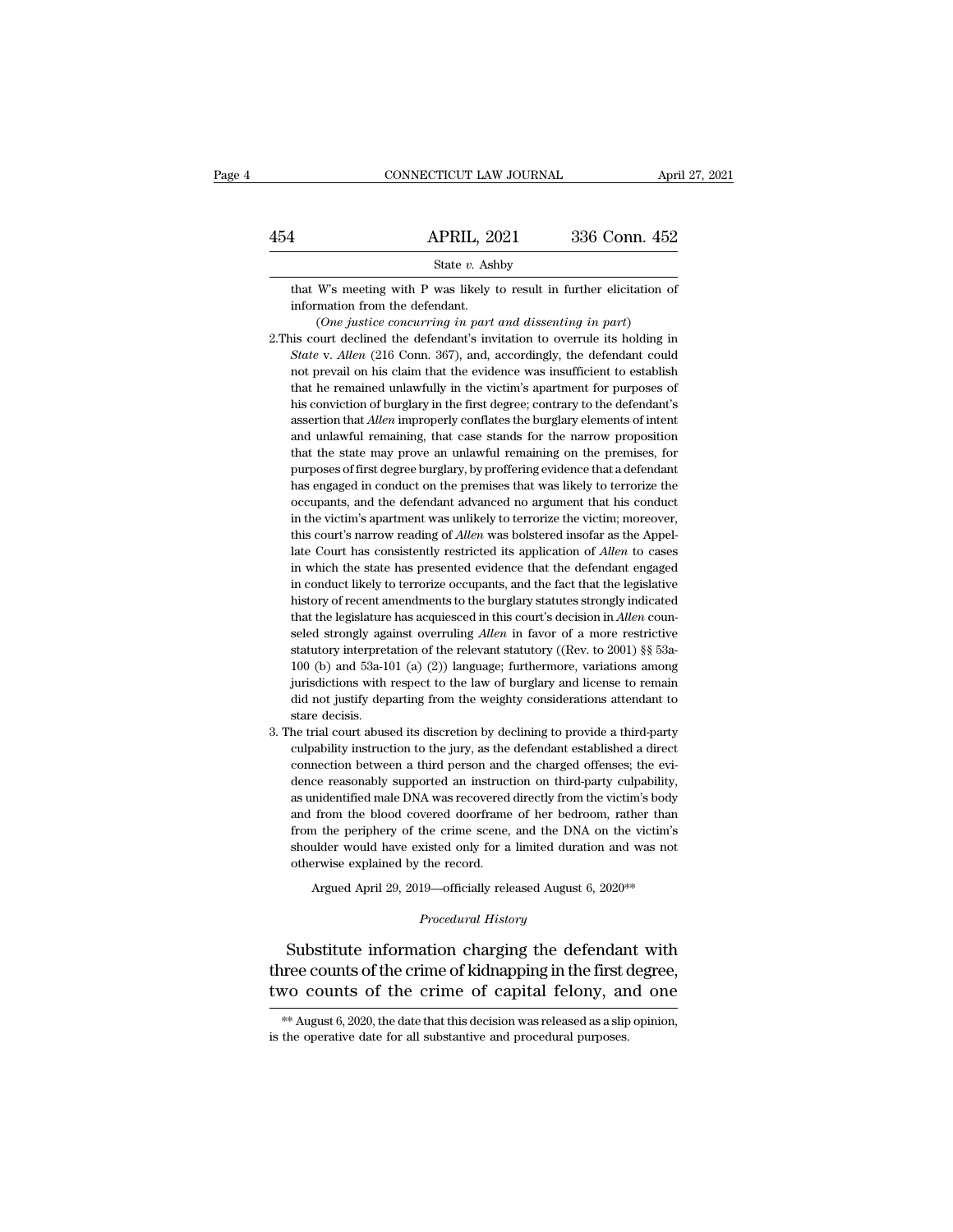| 2021          | CONNECTICUT LAW JOURNAL                                                                                                                                                           | Page 5 |
|---------------|-----------------------------------------------------------------------------------------------------------------------------------------------------------------------------------|--------|
|               |                                                                                                                                                                                   |        |
| 336 Conn. 452 | <b>APRIL, 2021</b>                                                                                                                                                                | 455    |
|               | State $v$ . Ashby                                                                                                                                                                 |        |
|               | count each of the crimes of murder, felony murder, sex-<br>ual assault in the first degree, and burglary in the first<br>dogroe brought to the Superior Court in the judicial dig |        |

 $\begin{array}{ll}\n 336 \text{ Conn. } 452 \quad \text{APRIL, } 2021 \quad \text{455} \\
 \text{State } v. \text{ Ashby} \\
 \text{count each of the crimes of murder, fellow murder, sexual assault in the first degree, and burglary in the first degree, brought to the Superior Court in the judicial distinct of Hartford and tried to the jury before Fernines.\n$ 336 Conn. 452 APRIL, 2021 455<br>
State v. Ashby<br>
count each of the crimes of murder, felony murder, sex-<br>
ual assault in the first degree, and burglary in the first<br>
degree, brought to the Superior Court in the judicial dis 336 Conn. 452 APRIL, 2021 455<br>
state  $v$ . Ashby<br>
count each of the crimes of murder, felony murder, sex-<br>
ual assault in the first degree, and burglary in the first<br>
degree, brought to the Superior Court in the judicial d *Soff Collar 102 J.1.1.1.1, 2021 J.1.1.1.1, 2021 J.1.1.1.1, 2021 State v. Ashby*<br>
count each of the crimes of murder, felony murder, sex-<br>
ual assault in the first degree, and burglary in the first<br>
degree, brough state  $v$ . Ashby<br>
count each of the crimes of murder, felony murder, sex-<br>
ual assault in the first degree, and burglary in the first<br>
degree, brought to the Superior Court in the judicial dis-<br>
trict of Hartford and trie count each of the crimes of murder, felony murder, sex-<br>ual assault in the first degree, and burglary in the first<br>degree, brought to the Superior Court in the judicial dis-<br>trict of Hartford and tried to the jury before E ual assault in the first degree, and burglary in the first<br>degree, brought to the Superior Court in the judicial dis-<br>trict of Hartford and tried to the jury before Espinosa,<br>J.; verdict of guilty; thereafter, during the p degree, brought to the Superior Court in the judicial district of Hartford and tried to the jury before *Espinosa*,<br>*J.*; verdict of guilty; thereafter, during the penalty phase<br>of the proceedings, the jury found that the trict of Hartford and tried to the jury before *Espinosa*,<br>J.; verdict of guilty; thereafter, during the penalty phase<br>of the proceedings, the jury found that the existence<br>of aggravating factors outweighed the mitigating J.; verdict of guilty; thereafter, during the penalty phase<br>of the proceedings, the jury found that the existence<br>of aggravating factors outweighed the mitigating fac-<br>tors, and the court rendered judgment of guilty in ac of the proceedings, the jury found that the existence<br>of aggravating factors outweighed the mitigating fac-<br>tors, and the court rendered judgment of guilty in accor-<br>dance with the verdict and imposed the death penalty<br>on of aggravating factors outweighed the mitigating factors, and the court rendered judgment of guilty in accordance with the verdict and imposed the death penalty on each count of capital felony and terms of imprisonment on tors, and the court rendered judgment of guilty in accordance with the verdict and imposed the death penalty<br>on each count of capital felony and terms of imprison-<br>ment on the remaining counts, from which the defen-<br>dant a dance with the verdict and imposed the death penalty<br>on each count of capital felony and terms of imprison-<br>ment on the remaining counts, from which the defen-<br>dant appealed to this court; subsequently, the trial<br>court, *D* on each count of capital felony and terms of imprisonment on the remaining counts, from which the defendant appealed to this court; subsequently, the trial court, *Dewey*, *J.*, granted in part the defendant's post-judgmen ment on the remaining counts, from which the defendant appealed to this court; subsequently, the trial court, *Dewey*, *J*., granted in part the defendant's post-judgment motion for an evidentiary hearing but denied the re dant appealed to this court; subsequently, the trial<br>court, *Dewey*, *J*., granted in part the defendant's post-<br>judgment motion for an evidentiary hearing but denied<br>the relief requested; thereafter, the trial court, *Bal Judgment motion for an evidentiary nearing but defined*<br>the relief requested; thereafter, the trial court, *Baldini*,<br>*J.*, resentenced the defendant on each count of felony<br>murder to a term of life imprisonment without t

Intertual reduction, the transformation, *Dutaint*,<br>*J.*, resentenced the defendant on each count of felony<br>murder to a term of life imprisonment without the possi-<br>bility of release. *Reversed*; *new trial.*<br>*Adele V. Pat* definition are the defendant of each count<br>murder to a term of life imprisonment without<br>bility of release. *Reversed*; *new trial.*<br>*Adele V. Patterson*, senior assistant public<br>*Jennifer L. Bourn*, supervisory assistant *Melity of release. Reversed; new trial.*<br> *Adele V. Patterson, senior assistant public defender,*<br> *mnifer L. Bourn, supervisory assistant public defender,*<br> *d Judith L. Borman, former senior assistant public<br>
fender, fo* Adele V. Patterson, senior assistant public defender,<br>Jennifer L. Bourn, supervisory assistant public defender,<br>and Judith L. Borman, former senior assistant public<br>defender, for the appellant (defendant).<br>Melissa L. Stree

Adele V. Fatterson, senior assistant public defender,<br>Jennifer L. Bourn, supervisory assistant public defender,<br>and *Judith L. Borman*, former senior assistant public<br>defender, for the appellant (defendant).<br>*Melissa L. St* behaver *L. Boarn*, supervisory assistant and *Judith L. Borman*, former senior defender, for the appellant (defendant *Melissa L. Streeto*, senior assistant with whom, on the brief, were *Gail P* attorney, and *John Fahey Melissa L. Streeto*, senior assistant state's attorney,<br>th whom, on the brief, were *Gail P. Hardy*, state's<br>torney, and *John Fahey*, supervisory assistant state's<br>torney, for the appellee (state).<br> $opinion$ <br>ROBINSON, C. J. T

#### *Opinion*

with whom, on the brief, were *Gail P. Hardy*, state's<br>attorney, and *John Fahey*, supervisory assistant state's<br>attorney, for the appellee (state).<br> $o_{pinion}$ <br>ROBINSON, C. J. The principal issue in this appeal<br>is whether th attorney, and *John Fahey*, supervisory assistant state's<br>attorney, for the appellee (state).<br> $opinion$ <br>ROBINSON, C. J. The principal issue in this appeal<br>is whether the state violated its affirmative obligation<br>under *Massiah* opinion<br>
opinion<br>
Copinion<br>
ROBINSON, C. J. The principal issue in this appeal<br>
is whether the state violated its affirmative obligation<br>
under *Massiah* v. *United States*, 377 U.S. 201, 206, 84<br>
S. Ct. 1199, 12 L. Ed. 2d *Opinion*<br>ROBINSON, C. J. The principal issue in this appeal<br>is whether the state violated its affirmative obligation<br>under *Massiah* v. *United States*, 377 U.S. 201, 206, 84<br>S. Ct. 1199, 12 L. Ed. 2d 246 (1964), and its sel under Massiah v. United States, 377 U.S. 201, 206, 84<br>S. Ct. 1199, 12 L. Ed. 2d 246 (1964), and its progeny to<br>respect and preserve an invocation of the right to coun-<br>sel under the sixth amendment to the United States ROBINSON, C. J. The principal issue in this appeal<br>is whether the state violated its affirmative obligation<br>under *Massiah* v. *United States*, 377 U.S. 201, 206, 84<br>S. Ct. 1199, 12 L. Ed. 2d 246 (1964), and its progeny to is whether the state violated its affirmative obligation<br>under *Massiah* v. *United States*, 377 U.S. 201, 206, 84<br>S. Ct. 1199, 12 L. Ed. 2d 246 (1964), and its progeny to<br>respect and preserve an invocation of the right to under *Massiah v. United States*, 377 U.S. 201, 206, 84<br>S. Ct. 1199, 12 L. Ed. 2d 246 (1964), and its progeny to<br>respect and preserve an invocation of the right to coun-<br>sel under the sixth amendment to the United States<br>c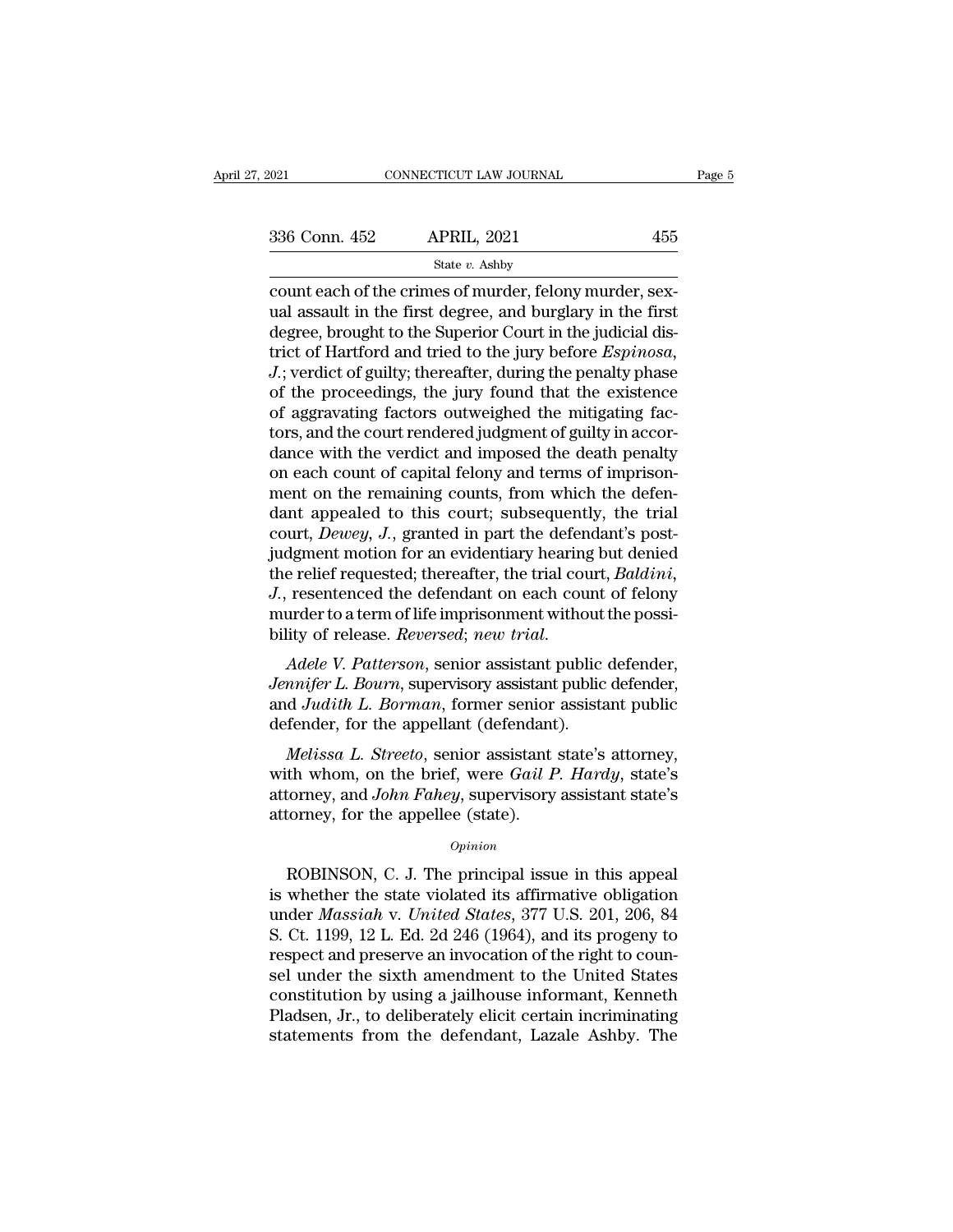|     | CONNECTICUT LAW JOURNAL                                                                                                                                                  | April 27, 2021 |
|-----|--------------------------------------------------------------------------------------------------------------------------------------------------------------------------|----------------|
| 456 | <b>APRIL, 2021</b>                                                                                                                                                       | 336 Conn. 452  |
|     | State $v$ . Ashby                                                                                                                                                        |                |
|     | defendant, who was convicted of several crimes in con-<br>nection with a murder in the city of Hartford on the<br>pight of December 1, 2002, eppeald from the underlying |                |

 $\begin{array}{r} \text{APRIL, 2021} \qquad \text{336 Conn. } 452 \ \text{State } v. \text{ Ashby} \ \text{defendant, who was convicted of several crimes in connection with a murder in the city of Hartford on the night of December 1, 2002, appears<sup>1</sup> from the underlying judgmenths in the primary edges of error. For the region$  $\begin{array}{r} \text{APRIL, 2021} \qquad \text{336 Conn. 452} \ \hline \text{defendant, who was convicted of several crimes in connection with a murder in the city of Hartford on the night of December 1, 2002, appealing<sup>1</sup> from the underlying judgment, raising numerous claims of error. For the reason that follow, we conclude that the defendant's can be used.} \end{array}$  $\frac{\text{APRIL, 2021}}{\text{State } v. \text{ Ashby}}$ <br>defendant, who was convicted of several crimes in connection with a murder in the city of Hartford on the night of December 1, 2002, appeals<sup>1</sup> from the underlying judgment, raising numerou State v. Ashby<br>
defendant, who was convicted of several crimes in con-<br>
nection with a murder in the city of Hartford on the<br>
night of December 1, 2002, appeals<sup>1</sup> from the underlying<br>
judgment, raising numerous claims of state  $v$ . Ashby<br>defendant, who was convicted of several crimes in con-<br>nection with a murder in the city of Hartford on the<br>night of December 1, 2002, appeals<sup>1</sup> from the underlying<br>judgment, raising numerous claims of e defendant, who was convicted of several crimes in con-<br>nection with a murder in the city of Hartford on the<br>night of December 1, 2002, appeals<sup>1</sup> from the underlying<br>judgment, raising numerous claims of error. For the reanection with a murder in the city of Hartford on the<br>night of December 1, 2002, appeals<sup>1</sup> from the underlying<br>judgment, raising numerous claims of error. For the rea-<br>sons that follow, we conclude that the defendant's con might of December 1, 2002, appeals<sup>1</sup> from the underlying<br>judgment, raising numerous claims of error. For the rea-<br>sons that follow, we conclude that the defendant's con-<br>stitutional right to counsel was violated and, acc judgment, raising numerous claims of error. For the reasons that follow, we conclude that the defendant's constitutional right to counsel was violated and, accordingly, that he is entitled to a new trial on all counts.<br>Wit sons that follow, we conclude that the defendant's constitutional right to counsel was violated and, accordingly, that he is entitled to a new trial on all counts.<br>With respect to the defendant's other claims, we conclude stitutional right to counsel was violated and, accordingly, that he is entitled to a new trial on all counts.<br>With respect to the defendant's other claims, we conclude that (1) he is not entitled to a judgment of acquittal ingly, that he is entitled to a new trial on all counts.<br>With respect to the defendant's other claims, we conclude that (1) he is not entitled to a judgment of acquittal<br>on the charge of burglary in the first degree in vi With respect to the defendant's other claims, we conclude that (1) he is not entitled to a judgment of acquittal on the charge of burglary in the first degree in violation of General Statutes (Rev. to 2001) § 53a-101 (a) clude that (1) he is not entitled to a judgment of acquittal<br>on the charge of burglary in the first degree in violation<br>of General Statutes (Rev. to 2001)  $\S$  53a-101 (a) (2) on<br>the ground of insufficient evidence, and (2 General Statutes (Rev. to 2001) § 53a-101 (a) (2) on<br>e ground of insufficient evidence, and (2) the trial<br>urt improperly declined to provide a third-party cul-<br>bility instruction to the jury in light of certain uniden-<br>ie the ground of insufficient evidence, and (2) the trial<br>court improperly declined to provide a third-party cul-<br>pability instruction to the jury in light of certain uniden-<br>tified male DNA discovered at the crime scene.<sup>2</sup><br>

court improperly declined to provide a third-party cul-<br>pability instruction to the jury in light of certain uniden-<br>tified male DNA discovered at the crime scene.<sup>2</sup><br>The record reveals the following relevant facts and<br>pr pability instruction to the jury in light of certain unidentified male DNA discovered at the crime scene.<sup>2</sup><br>The record reveals the following relevant facts and<br>procedural history. On December 1, 2002, the victim<sup>3</sup><br>was li ified male DNA discovered at the crime scene.<sup>2</sup><br>The record reveals the following relevant facts and<br>procedural history. On December 1, 2002, the victim<sup>3</sup><br>was living with her two year old daughter on the second<br>floor of a The record reveals the following relevant facts and<br>procedural history. On December 1, 2002, the victim<sup>3</sup><br>was living with her two year old daughter on the second<br>floor of a three story apartment building located on<br>Zion S The record reveals the following relevant facts and<br>procedural history. On December 1, 2002, the victim<sup>3</sup><br>was living with her two year old daughter on the second<br>floor of a three story apartment building located on<br>Zion S procedural history. On December 1, 2002, the victim<sup>3</sup><br>was living with her two year old daughter on the second<br>floor of a three story apartment building located on<br>Zion Street in Hartford. At approximately 7 p.m. that<br>even was living with her two year old daughter on the second<br>floor of a three story apartment building located on<br>Zion Street in Hartford. At approximately 7 p.m. that<br>evening, Yvette Davila, who lived in an apartment on<br>the th evening, Yvette Davila, who lived in an apartment on<br>the third floor, invited the victim's daughter upstairs to<br>watch Rudolph the Red-Nosed Reindeer on television.<br>The victim went upstairs about one-half hour later, left<br> the third floor, invited the victim's daughter upstairs to<br>watch Rudolph the Red-Nosed Reindeer on television.<br>The victim went upstairs about one-half hour later, left<br> $\frac{1}{1}$  The defendant appealed directly to this cou

The victim went upstairs about one-half hour later, left<br>
<sup>1</sup>The defendant appealed directly to this court pursuant to General Stat-<br>
<sup>2</sup>The defendant has raised more than two dozen additional claims on<br>
appeal. These clai appeal. These claims relate to, inter alia, isolated evidentiary rulings, the posttrial discovery of evidence, and certain inadvertent mistakes or omissions. Still other claims arise from various tactical decisions. In lig <sup>1</sup> The defendant appealed directly to this court pursuant to General Statures  $\S 51-199$  (b) (4).<br><sup>2</sup> The defendant has raised more than two dozen additional claims on appeal. These claims relate to, inter alia, isolated information contained in the record and the positions adopted by the parties<br>in their briefs, we are unable to conclude that such claims are likely to<br>arise on remand. Accordingly, we decline to review those claims in the <sup>2</sup> The defendant has raised more than two dozen additional claims on appeal. These claims relate to, inter alia, isolated evidentiary rulings, the posttrial discovery of evidence, and certain inadvertent mistakes or omis appeal. These claims relate to, inter alia, isolated evidentiary rulings, the posttrial discovery of evidence, and certain inadvertent mistakes or omisions. Still other claims arise from various tactical decisions. In ligh posttrial discovery of evidence, and certain inadvertent mistakes or omissions. Still other claims arise from various tactical decisions. In light of the information contained in the record and the positions adopted by the information contained in the record and the positions adopted by the parties<br>in their briefs, we are unable to conclude that such claims are likely to<br>arise on remand. Accordingly, we decline to review those claims in the present appeal.

in their briefs, we are unable to conclude that such claims are likely to arise on remand. Accordingly, we decline to review those claims in the present appeal.<br><sup>3</sup> In accordance with our policy of protecting the privacy arise on remand. Accordingly, we decline to review those claims in the present appeal.<br><sup>3</sup> In accordance with our policy of protecting the privacy interests of the victims of sexual assault, we decline to identify the vict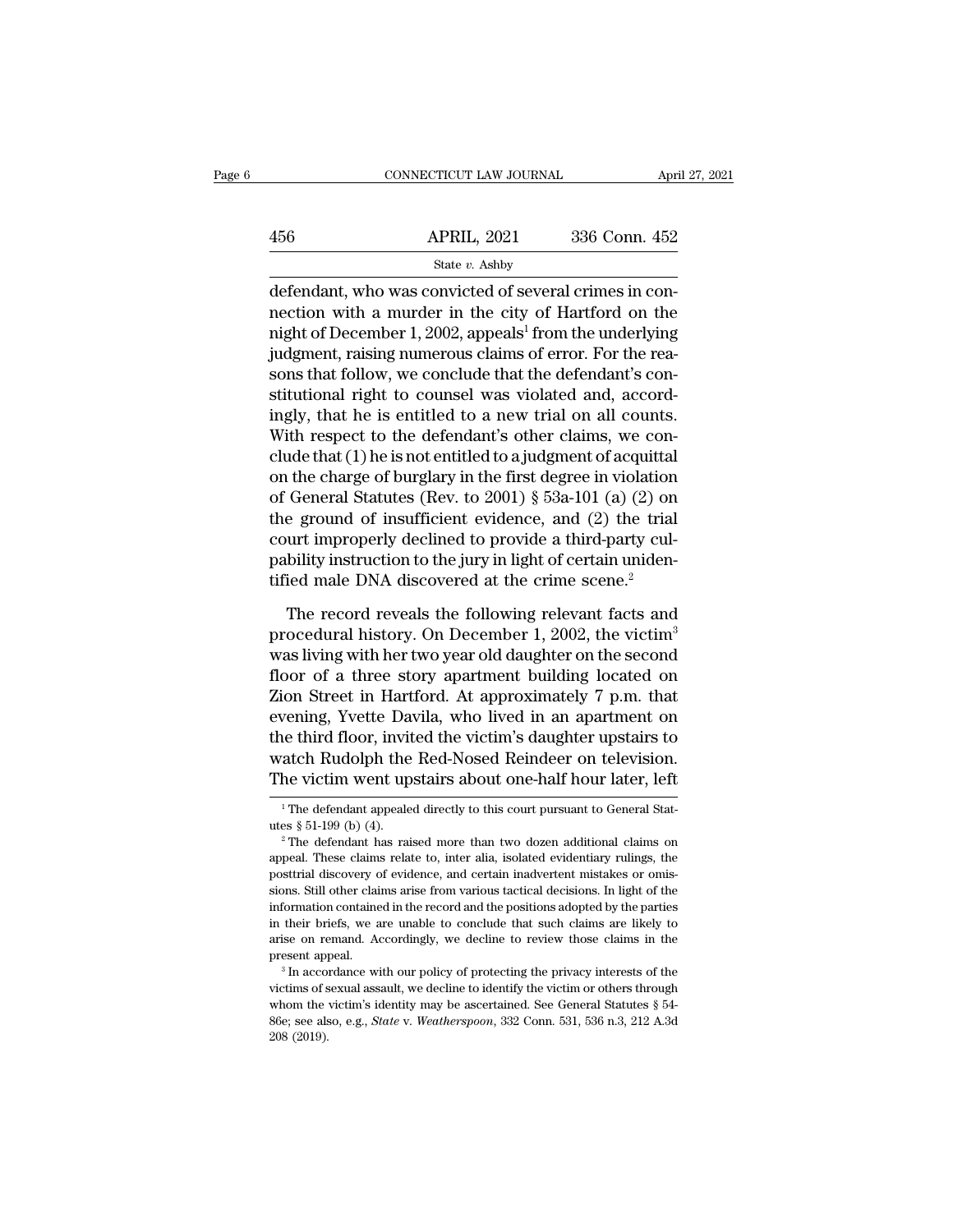| 2021          | CONNECTICUT LAW JOURNAL                                 |     | Page 7 |
|---------------|---------------------------------------------------------|-----|--------|
|               |                                                         |     |        |
| 336 Conn. 452 | <b>APRIL, 2021</b>                                      | 457 |        |
|               | State $v$ . Ashby                                       |     |        |
|               | her daughter with Davila, and never returned. Although  |     |        |
|               | Davila made several attempts to contact the victim over |     |        |
|               | the hours that followed those offers proved unquegoge   |     |        |

 $\begin{array}{ll} \text{336 Conn. } \text{452} & \text{APRIL, 2021} & \text{457} \\ & \text{State $v$. } \text{Ashby} \\ \text{her daughter with David, and never returned. Although } \text{David made several attempts to contact the victim over the hours that followed, those efforts proved unsuccessful. } \text{David } \text{Bemen, want dormatim} \end{array}$ 336 Conn. 452 APRIL, 2021 457<br>
State v. Ashby<br>
her daughter with Davila, and never returned. Although<br>
Davila made several attempts to contact the victim over<br>
the hours that followed, those efforts proved unsuccess-<br>
ful  $\frac{\text{336 Conn. 452}}{\text{State } v. \text{ Ashby}}$ <br>
her daughter with Davila, and never returned. Although<br>
Davila made several attempts to contact the victim over<br>
the hours that followed, those efforts proved unsuccess-<br>
ful. Davila's husb State v. Ashby<br>
her daughter with Davila, and never returned. Although<br>
Davila made several attempts to contact the victim over<br>
the hours that followed, those efforts proved unsuccess-<br>
ful. Davila's husband, Daniel Roma  $\frac{1}{3}$  and  $\frac{1}{2}$  and never returned. Although Davila made several attempts to contact the victim over the hours that followed, those efforts proved unsuccessful. Davila's husband, Daniel Roman, went downstairs the her daughter with Davila, and never returned. Although<br>Davila made several attempts to contact the victim over<br>the hours that followed, those efforts proved unsuccess-<br>ful. Davila's husband, Daniel Roman, went downstairs<br>t Davila made several attempts to contact the victim over<br>the hours that followed, those efforts proved unsuccess-<br>ful. Davila's husband, Daniel Roman, went downstairs<br>the following morning, noticed that a door to the vic-<br> the hours that followed, those efforts proved unsuccess-<br>ful. Davila's husband, Daniel Roman, went downstairs<br>the following morning, noticed that a door to the vic-<br>tim's apartment was ajar, and stepped into the victim's<br>k ful. Davila's husband, Daniel Roman, went do<br>the following morning, noticed that a door to<br>tim's apartment was ajar, and stepped into the<br>kitchen. Once inside, Roman saw the victim<br>body lying on the floor of an adjacent be m's apartment was ajar, and stepped into the victim's<br>tchen. Once inside, Roman saw the victim's naked<br>dy lying on the floor of an adjacent bedroom. Roman<br>en went back upstairs to his apartment, where he<br>d Davila called th kitchen. Once inside, Roman saw the victim's naked<br>body lying on the floor of an adjacent bedroom. Roman<br>then went back upstairs to his apartment, where he<br>and Davila called the police at 7:17 a.m.<br>The evidence offered at

body lying on the floor of an adjacent bedroom. Roman<br>then went back upstairs to his apartment, where he<br>and Davila called the police at 7:17 a.m.<br>The evidence offered at trial indicates that the victim<br>died as the result then went back upstairs to his apartment, where he<br>and Davila called the police at 7:17 a.m.<br>The evidence offered at trial indicates that the victim<br>died as the result of strangulation. Specifically, an exam-<br>ination of th and Davila called the police at 7:17 a.m.<br>The evidence offered at trial indicates that the victim<br>died as the result of strangulation. Specifically, an exam-<br>ination of the body revealed petechial hemorrhages and<br>neck abra The evidence offered at trial indicates that the victim<br>died as the result of strangulation. Specifically, an exam-<br>ination of the body revealed petechial hemorrhages and<br>neck abrasions consistent with the use of an irregu The evidence offered at trial indicates that the victim<br>died as the result of strangulation. Specifically, an exam-<br>ination of the body revealed petechial hemorrhages and<br>neck abrasions consistent with the use of an irregu died as the result of strangulation. Specifically, an examination of the body revealed petechial hemorrhages and<br>neck abrasions consistent with the use of an irregular<br>ligature. The victim had also sustained several nonfat ination of the body revealed petechial hemorrhages and<br>neck abrasions consistent with the use of an irregular<br>ligature. The victim had also sustained several nonfatal<br>injuries, including numerous stab wounds to her back.<br>F neck abrasions consistent with the use of an irregular<br>ligature. The victim had also sustained several nonfatal<br>injuries, including numerous stab wounds to her back.<br>Forensic evidence did not establish an exact time of dea ligature. The victim had also sustained several nor<br>injuries, including numerous stab wounds to her l<br>Forensic evidence did not establish an exact time of d<br>but the presence of rigor mortis indicated that the<br>tim had been prensic evidence did not establish an exact time of death,<br>t the presence of rigor mortis indicated that the vic-<br>n had been dead for hours by the time the paramedics<br>rived that morning. A significant amount of blood was<br>u but the presence of rigor mortis indicated that the victim had been dead for hours by the time the paramedics<br>arrived that morning. A significant amount of blood was<br>found in both the kitchen and the bedroom.<br>The police su

tim had been dead for hours by the time the paramedics<br>arrived that morning. A significant amount of blood was<br>found in both the kitchen and the bedroom.<br>The police subsequently developed an unspecified<br>lead and, as a resu arrived that morning. A significant amount of blood was<br>found in both the kitchen and the bedroom.<br>The police subsequently developed an unspecified<br>lead and, as a result of that information, were able to<br>obtain a warrant f found in both the kitchen and the bedroom.<br>The police subsequently developed an unspecified<br>lead and, as a result of that information, were able to<br>obtain a warrant for a sample of the defendant's DNA<br>to test against sever The police subsequently developed an unspecified<br>lead and, as a result of that information, were able to<br>obtain a warrant for a sample of the defendant's DNA<br>to test against several samples collected from the crime<br>scene. The police subsequently developed an unspecified<br>lead and, as a result of that information, were able to<br>obtain a warrant for a sample of the defendant's DNA<br>to test against several samples collected from the crime<br>scene. lead and, as a result of that information, were able to<br>obtain a warrant for a sample of the defendant's DNA<br>to test against several samples collected from the crime<br>scene. Those tests revealed that the defendant and an<br>un obtain a warrant for a sample of the defendant's DNA<br>to test against several samples collected from the crime<br>scene. Those tests revealed that the defendant and an<br>unidentified male were contributors to certain DNA pro-<br>f to test against several samples collected from the crime<br>scene. Those tests revealed that the defendant and an<br>unidentified male were contributors to certain DNA pro-<br>files developed from the victim's vaginal swab. On Sepscene. Those tests revealed that the defendant and an unidentified male were contributors to certain DNA profiles developed from the victim's vaginal swab. On September 3, 2003, the defendant, who was eighteen years old a unidentified male were contributors to certain DNA pro-<br>files developed from the victim's vaginal swab. On Sep-<br>tember 3, 2003, the defendant, who was eighteen years<br>old at the time, was arrested by the police. He waived<br> files developed from the victim's vaginal swab. On September 3, 2003, the defendant, who was eighteen years old at the time, was arrested by the police. He waived his *Miranda*<sup>4</sup> rights and then was questioned at length. his *Miranda*<sup>4</sup> rights and then was questioned at length.<br>Although the defendant initially denied knowing or having sex with the victim, he ultimately gave a written confession after being confronted with the results of t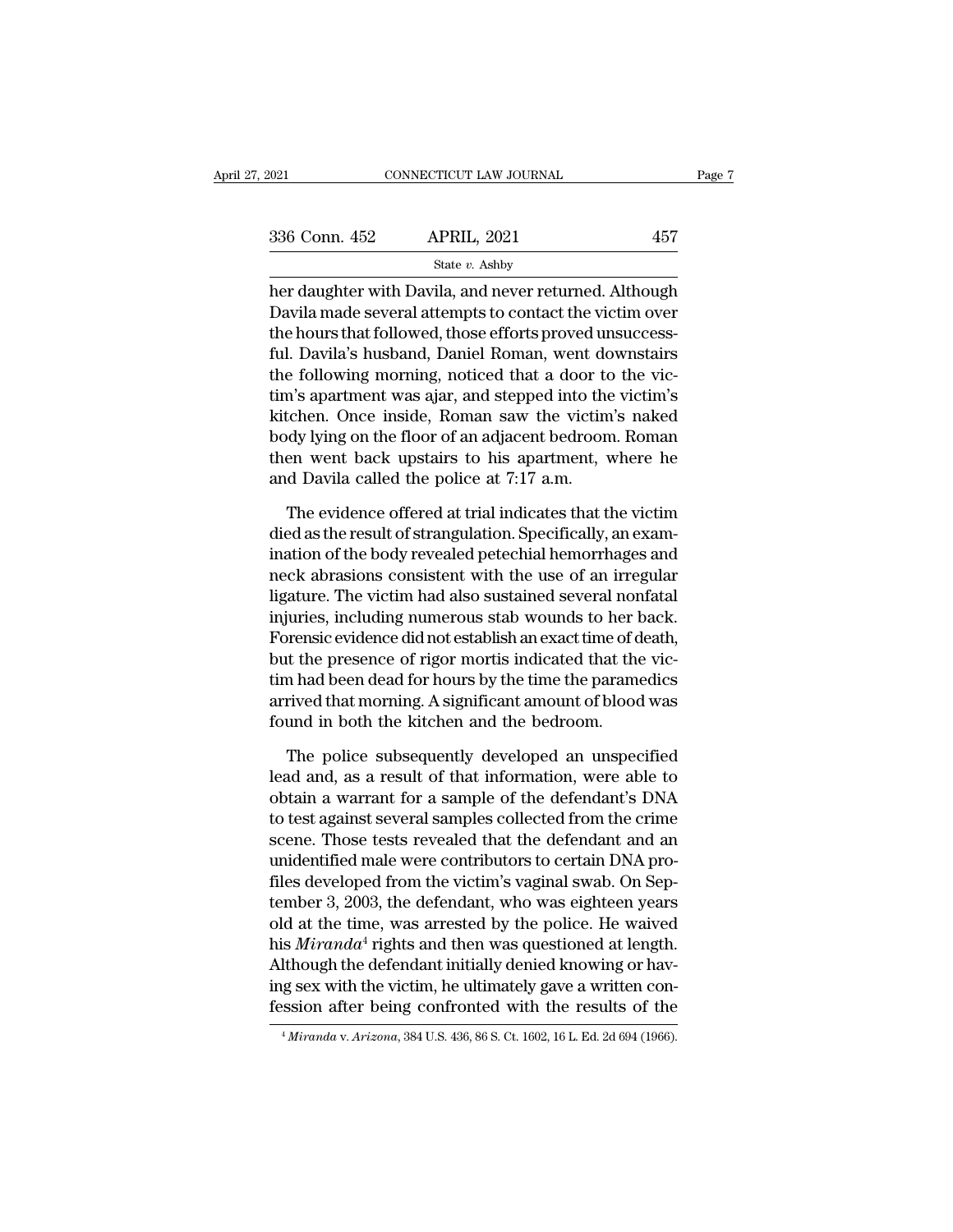|                        | CONNECTICUT LAW JOURNAL                               | April 27, 2021 |
|------------------------|-------------------------------------------------------|----------------|
|                        |                                                       |                |
| 458                    | <b>APRIL, 2021</b>                                    | 336 Conn. 452  |
|                        | State $v$ . Ashby                                     |                |
| nal swab. <sup>5</sup> | testing that had been performed on the victim's vagi- |                |
|                        | The operative information in the present case con-    |                |

8 APRIL, 2021 336 Conn. 452<br>
State v. Ashby<br>
sting that had been performed on the victim's vagi-<br>
I swab.<sup>5</sup><br>
The operative information in the present case con-<br>
ined nine counts, including two counts of capital fel-<br>
W. 458 APRIL, 2021 336 Conn. 452<br>
State v. Ashby<br>
testing that had been performed on the victim's vagi-<br>
ral swab.<sup>5</sup><br>
The operative information in the present case contained nine counts, including two counts of capital fel-State v. Ashby<br>
testing that had been performed on the victim's vagi-<br>
ral swab.<sup>5</sup><br>
The operative information in the present case con-<br>
tained nine counts, including two counts of capital fel-<br>
ony; General Statutes (Rev testing that had been performed on the victim's vaginal swab.<sup>5</sup><br>The operative information in the present case con-<br>tained nine counts, including two counts of capital fel-<br>ony; General Statutes (Rev. to 2001)  $\S$  53a-54b testing that had been performed on the victim's vagi-<br>nal swab.<sup>5</sup><br>The operative information in the present case con-<br>tained nine counts, including two counts of capital fel-<br>ony; General Statutes (Rev. to 2001) § 53a-54b ral swab.<sup>5</sup><br>The operative information in the present case contained nine counts, including two counts of capital fel-<br>ony; General Statutes (Rev. to 2001) § 53a-54b (5) and<br>(6); one count of murder; General Statutes § 53 The operative information in the present case con-<br>tained nine counts, including two counts of capital fel-<br>ony; General Statutes (Rev. to 2001) § 53a-54b (5) and<br>(6); one count of murder; General Statutes § 53a-54a (a);<br> tained nine counts, including two counts of capital fel-<br>ony; General Statutes (Rev. to 2001) § 53a-54b (5) and<br>(6); one count of murder; General Statutes § 53a-54a (a);<br>one count of felony murder; General Statutes (Rev. ony; General Statutes (Rev. to 2001) § 53a-54b (5) and (6); one count of murder; General Statutes § 53a-54a (a); one count of felony murder; General Statutes (Rev. to 2001) § 53a-54c; one count of sexual assault in the fi (6); one count of murder; General Statutes § 53a-54a (a);<br>one count of felony murder; General Statutes (Rev. to<br>2001) § 53a-54c; one count of sexual assault in the first<br>degree; General Statutes § 53a-70 (a) (1); three co one count of felony murder; General Statutes (Rev. to 2001) § 53a-54c; one count of sexual assault in the first degree; General Statutes § 53a-70 (a) (1); three counts of kidnapping in the first degree; General Statutes § 2001) § 53a-54c; one count of sexual assault in the first<br>degree; General Statutes § 53a-70 (a) (1); three counts<br>of kidnapping in the first degree; General Statutes § 53a-<br>92 (a) (2) (A), (B) and (C); and one count of bu degree; General Statutes § 53a-70 (a) (1); three counts<br>of kidnapping in the first degree; General Statutes § 53a-<br>92 (a) (2) (A), (B) and (C); and one count of burglary<br>in the first degree. General Statutes (Rev. to 2001 of kidnapping in the first degree; General Statutes § 53a-<br>92 (a) (2) (A), (B) and (C); and one count of burglary<br>in the first degree. General Statutes (Rev. to 2001) § 53a-<br>101 (a) (2). The defendant pleaded not guilty, 92 (a) (2) (A), (B) and (C); and one count of burglary<br>in the first degree. General Statutes (Rev. to 2001) § 53a-<br>101 (a) (2). The defendant pleaded not guilty, and a trial<br>commenced on May 8, 2007.<sup>6</sup> On June 27, 2007, in the first degree. General Statutes (Rev. to 2001) § 53a-101 (a) (2). The defendant pleaded not guilty, and a trial commenced on May 8, 2007.<sup>6</sup> On June 27, 2007, a jury returned a verdict finding the defendant guilty o ion. bounts. The trial court subsequently rendered a judge-<br>ent of conviction in accordance with the jury's ver-<br>ict.<sup>7</sup> This appeal followed. See footnote 1 of this opin-<br>n.<br><sup>5</sup> The defendant's statement indicated that the vic ment of conviction in accordance with the jury's verdict.<sup>7</sup> This appeal followed. See footnote 1 of this opin-<br>ion.<br> $\frac{1}{100}$   $\frac{1}{100}$   $\frac{1}{100}$   $\frac{1}{100}$   $\frac{1}{100}$   $\frac{1}{100}$   $\frac{1}{100}$   $\frac{1}{100}$   $\frac{1}{10$ 

down on the bed. After a police officer noted that there was no mention of strangulation, the defendant amended his statement to include the fact that he had used his hands to get the victim to stop making noise. Several f strangulation, the defendant amended his statement to include the fact that he had used his hands to get the victim to stop making noise.<br>Several factual discrepancies between this account and the physical evidence discove and during his interrogation, also remains disputed. Several factual discrepancies between this account and the physical evidence discovered at the crime scene were noted at trial and, indeed, remain contested in the pres dence discovered at the crime scene were noted at trial and, indeed, remain contested in the present appeal. The extent to which the defendant's memory may have been impaired by drug use, both on the night of the victim's

contested in the present appeal. The extent to which the defendant's memory may have been impaired by drug use, both on the night of the victim's death and during his interrogation, also remains disputed.<br>
<sup>6</sup> General Sta may have been impaired by drug use, both on the night of the victim's death<br>and during his interrogation, also remains disputed.<br><sup>6</sup> General Statutes (Rev. to 2001) § 53a-54b (5) and (6) proscribe, respec-<br>tively, murder tively, murder during the course of a kidnapping and murder during the course of sexual assault in the first degree. Because the defendant was charged with these capital offenses, the guilt and penalty phases of the trial <sup>a</sup> General Statutes (Rev. to 2001) § 53a-54b (5) and (6) proscribe, respectively, murder during the course of a kidnapping and murder during the course of sexual assault in the first degree. Because the defendant was cha course of sexual assault in the first degree. Because the defendant was charged with these capital offenses, the guilt and penalty phases of the trial were bifurcated pursuant to General Statutes (Rev. to 2001)  $\S$  53a-46

dict.<sup>7</sup> This appeal followed. See footnote 1 of this opin-<br>ion.<br><sup>5</sup> The defendant's statement indicated that the victim had attacked him<br>in the kitchen with a knife. The defendant stated that the resulting struggle<br>moved door. This appear followed: See Toothote T of this opin<br>ion.<br><sup>5</sup> The defendant's statement indicated that the victim had attacked him<br>in the kitchen with a knife. The defendant stated that the resulting struggle<br>moved to t For the defendant's statement indicated that the victim had attacked him<br>in the kitchen with a knife. The defendant stated that the resulting struggle<br>moved to the bedroom and that the victim had eventually asked, "[w]hat <sup>5</sup> The defendant's statement indicated that the victim had attacked him in the kitchen with a knife. The defendant stated that the resulting struggle moved to the bedroom and that the victim had eventually asked, "[w]hat in the kitchen with a knife. The defendant stated that the resulting struggle moved to the bedroom and that the victim had eventually asked, "[w]hat do you want sex?" The defendant allegedly said yes and then had unprotect moved to the bedroom and that the victim had eventually asked, "[w]hat do you want sex?" The defendant allegedly said yes and then had unprotected sex with the victim. The defendant stated that, after they were done, the strangulation, the defendant allegedly said yes and then had unprotected sex with the victim. The defendant stated that, after they were done, the victim attacked him again with the knife. The defendant stated that he then sex with the victim. The defendant stated that, after they were done, the victim attacked him again with the knife. The defendant stated that he then stabbed the victim, that she stopped moving, and that he left her face d victim attacked him again with the knife. The defendant stated that he then realistabled the victim, that she stopped moving, and that he left her face down on the bed. After a police officer noted that there was no mention of strangulation, the defendant amended his statement to include the fact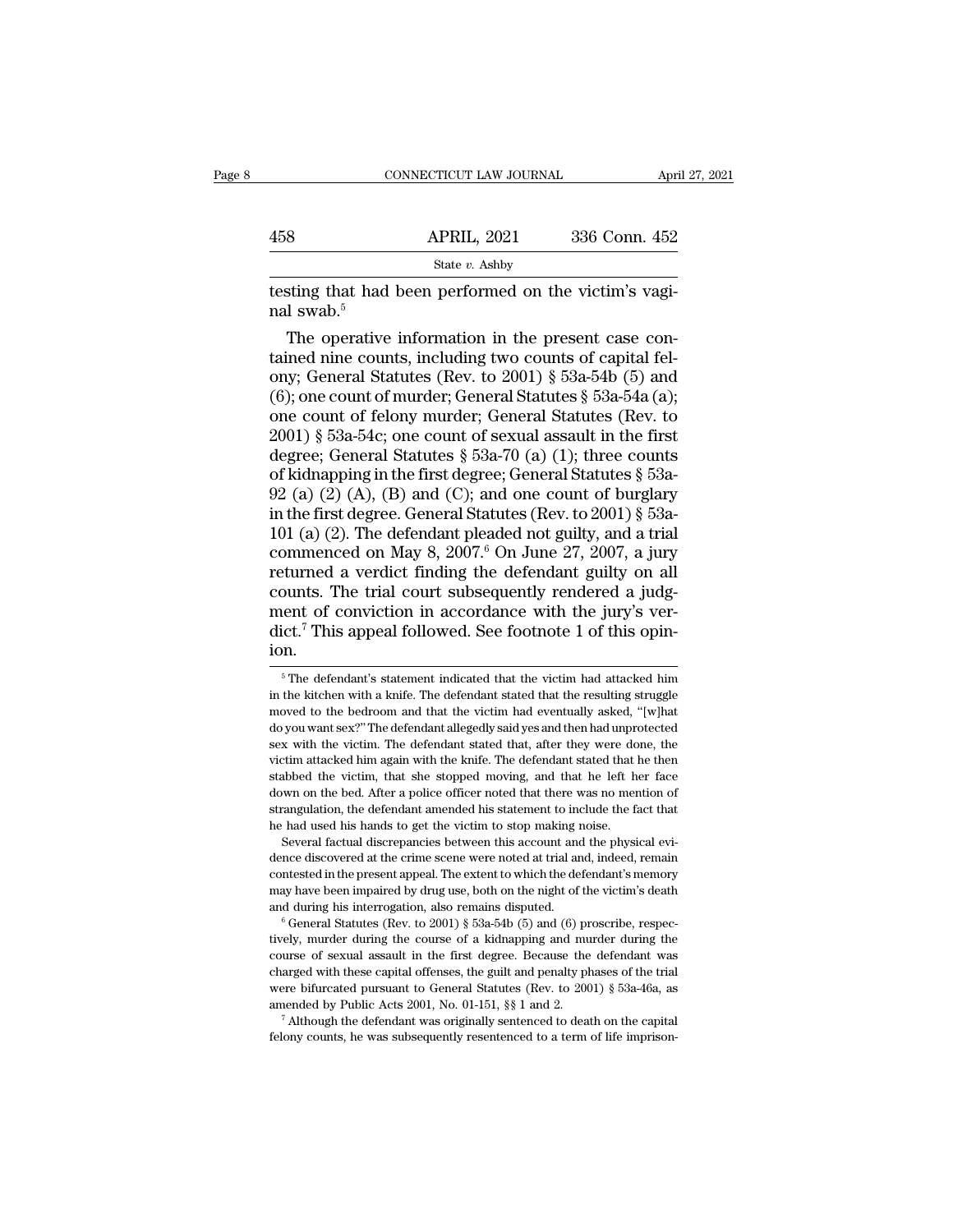| Page 9 |     | CONNECTICUT LAW JOURNAL | 7, 2021       |
|--------|-----|-------------------------|---------------|
|        | 459 | <b>APRIL, 2021</b>      | 336 Conn. 452 |
|        |     | State $v$ . Ashby       |               |
|        |     |                         |               |

336 Conn. 452 APRIL, 2021 459<br>
State v. Ashby<br>
I<br>
We begin with the defendant's claim that the state vio-<br>
lated his right to counsel under the sixth amendment.<sup>8</sup><br>
Pladsen, a jailhouse informant who was incarcerated<br>
wit 336 Conn. 452 APRIL, 2021 459<br>
State v. Ashby<br>
I<br>
We begin with the defendant's claim that the state vio-<br>
lated his right to counsel under the sixth amendment.<sup>8</sup><br>
Pladsen, a jailhouse informant who was incarcerated<br>
wit State  $v$ . Ashby<br>
I<br>
We begin with the defendant's claim that the state vio-<br>
lated his right to counsel under the sixth amendment.<sup>8</sup><br>
Pladsen, a jailhouse informant who was incarcerated<br>
with the defendant prior to and I<br>
We begin with the defendant's claim that the state vio-<br>
lated his right to counsel under the sixth amendment.<sup>8</sup><br>
Pladsen, a jailhouse informant who was incarcerated<br>
with the defendant prior to and during the defendan We begin with the defendant's claim that the state vio-<br>lated his right to counsel under the sixth amendment.<sup>8</sup><br>Pladsen, a jailhouse informant who was incarcerated<br>with the defendant prior to and during the defendant's<br>tr We begin with the defendant's claim that the state vio-<br>lated his right to counsel under the sixth amendment.<sup>8</sup><br>Pladsen, a jailhouse informant who was incarcerated<br>with the defendant prior to and during the defendant's<br>t lated his right to counsel under the sixth amendment.<sup>8</sup><br>Pladsen, a jailhouse informant who was incarcerated<br>with the defendant prior to and during the defendant's<br>trial, testified that the defendant had asked him to par-<br> Pladsen, a jailhouse informant who was incarcerated<br>with the defendant prior to and during the defendant's<br>trial, testified that the defendant had asked him to par-<br>ticipate in a ruse intended to undermine the credibility<br> with the defendant prior to and during the defendant's<br>trial, testified that the defendant had asked him to par-<br>ticipate in a ruse intended to undermine the credibility<br>of Andrew Weaver, a detective with the Hartford Poli trial, testified that the defendant had asked him to participate in a ruse intended to undermine the credibility of Andrew Weaver, a detective with the Hartford Police Department. The defendant sought to suppress that test ticipate in a ruse intended to undermine the credibility<br>of Andrew Weaver, a detective with the Hartford Police<br>Department. The defendant sought to suppress that tes-<br>timony pursuant to *Massiah* v. *United States*, supra, of Andrew Weaver, a detective with the Hartford Police<br>Department. The defendant sought to suppress that tes-<br>timony pursuant to *Massiah* v. *United States*, supra,<br>377 U.S. 201, and its progeny, arguing that Pladsen had<br> Department. The defendant sought to suppress that tes-<br>timony pursuant to *Massiah* v. *United States*, supra,<br>377 U.S. 201, and its progeny, arguing that Pladsen had<br>deliberately elicited incriminating statements while ac timony pursuant to *Massiah v. United States*, supra, 377 U.S. 201, and its progeny, arguing that Pladsen had deliberately elicited incriminating statements while acting as an agent of the police. On appeal, the defendant 377 U.S. 201, and its progeny, arguing that Pladsen had<br>deliberately elicited incriminating statements while act-<br>ing as an agent of the police. On appeal, the defendant<br>claims that the trial court incorrectly concluded th deliberately elicited incriminating statements while act-<br>ing as an agent of the police. On appeal, the defendant<br>claims that the trial court incorrectly concluded that no<br>agency relationship existed and, as a result, impr ing as an agent of the police. On appeal, the defendant claims that the trial court incorrectly concluded that no agency relationship existed and, as a result, improperly denied his motion to suppress Pladsen's testimony p claims that the trial court incorrectl<br>agency relationship existed and, as<br>denied his motion to suppress Plads<br>suant to *Massiah*. In response, the<br>the trial court's conclusion was cor<br>the defendant's motion to suppress w<br> The record reveals the following additional undistinct and resolution to suppress Pladsen's testimony purant to *Massiah*. In response, the state contends that e trial court's conclusion was correct, and, therefore, e defe ectrica instruction to Suppress radiser is testimony pur<br>suant to *Massiah*. In response, the state contends that<br>the trial court's conclusion was correct, and, therefore,<br>the defendant's motion to suppress was properly de

staan to *massum.* In response, the state contends that<br>the trial court's conclusion was correct, and, therefore,<br>the defendant's motion to suppress was properly denied.<br>We agree with the defendant.<br>The record reveals the the defendant's concrussion was correct, and, therefore,<br>the defendant's motion to suppress was properly denied.<br>We agree with the defendant.<br>The record reveals the following additional undis-<br>puted facts relating to Plads We agree with the defendant.<br>We agree with the defendant.<br>The record reveals the following additional undis-<br>puted facts relating to Pladsen's involvement in the<br>present case. On December 27, 2006, Pladsen wrote a<br>letter t The record reveals the following additional undis-<br>puted facts relating to Pladsen's involvement in the<br>present case. On December 27, 2006, Pladsen wrote a<br>letter to Weaver. At that time, Pladsen was an inmate at<br>Northern The record reveals the following additional undis-<br>puted facts relating to Pladsen's involvement in the<br>present case. On December 27, 2006, Pladsen wrote a<br>letter to Weaver. At that time, Pladsen was an inmate at<br>Northern puted facts relating to Pladsen's involvement in the<br>present case. On December 27, 2006, Pladsen wrote a<br>letter to Weaver. At that time, Pladsen was an inmate at<br>Northern Correctional Institution (Northern) in Somers<br>and i Morthern Correctional Institution (Northern) in Somers<br>and interacted with the defendant on a regular basis.<sup>9</sup><br>That letter stated, among other things, that Pladsen had<br>information about the defendant that could prove "ver

That letter stated, among other things, that Pladsen had<br>information about the defendant that could prove "very<br>ment without the possibility of release on those charges. See, e.g., *State* v.<br>*Peeler*, 321 Conn. 375, 377,

ment without the possibility of release on those charges. See, e.g., *State v.*<br> *Peeler*, 321 Conn. 375, 377, 140 A.3d 811 (2016); *State v. Santiago*, 318 Conn.<br>
1, 85–86, 122 A.3d 1 (2015).<br>
<sup>8</sup> A defendant's right to c ment without the possibility of release on those charges. See, e.g., *State* v. *Peeler*, 321 Conn. 375, 377, 140 A.3d 811 (2016); *State* v. *Santiago*, 318 Conn. 4, 85–86, 122 A.3d 1 (2015).<br>
<sup>8</sup> A defendant's right to c Feeler, 321 Conn. 375, 377, 140 A.3d 811 (2016); *State v. Santiago*, 318 Conn. 1, 85–86, 122 A.3d 1 (2015).<br>
<sup>8</sup> A defendant's right to counsel under the sixth amendment is made applicable to the states through the due pr <sup>8</sup> A defendant's right to counsel under the sixth amendment is made applicable to the states through the due process clause of the fourteenth amendment to the United States constitution. See, e.g., *State* v. *Leconte*, cable to the states through the due process clause of the fourteenth amendment to the United States constitution. See, e.g., *State* v. *Leconte*, 320 Conn. 500, 505 n.2, 131 A.3d 1132 (2016).<br><sup>9</sup> The record indicates tha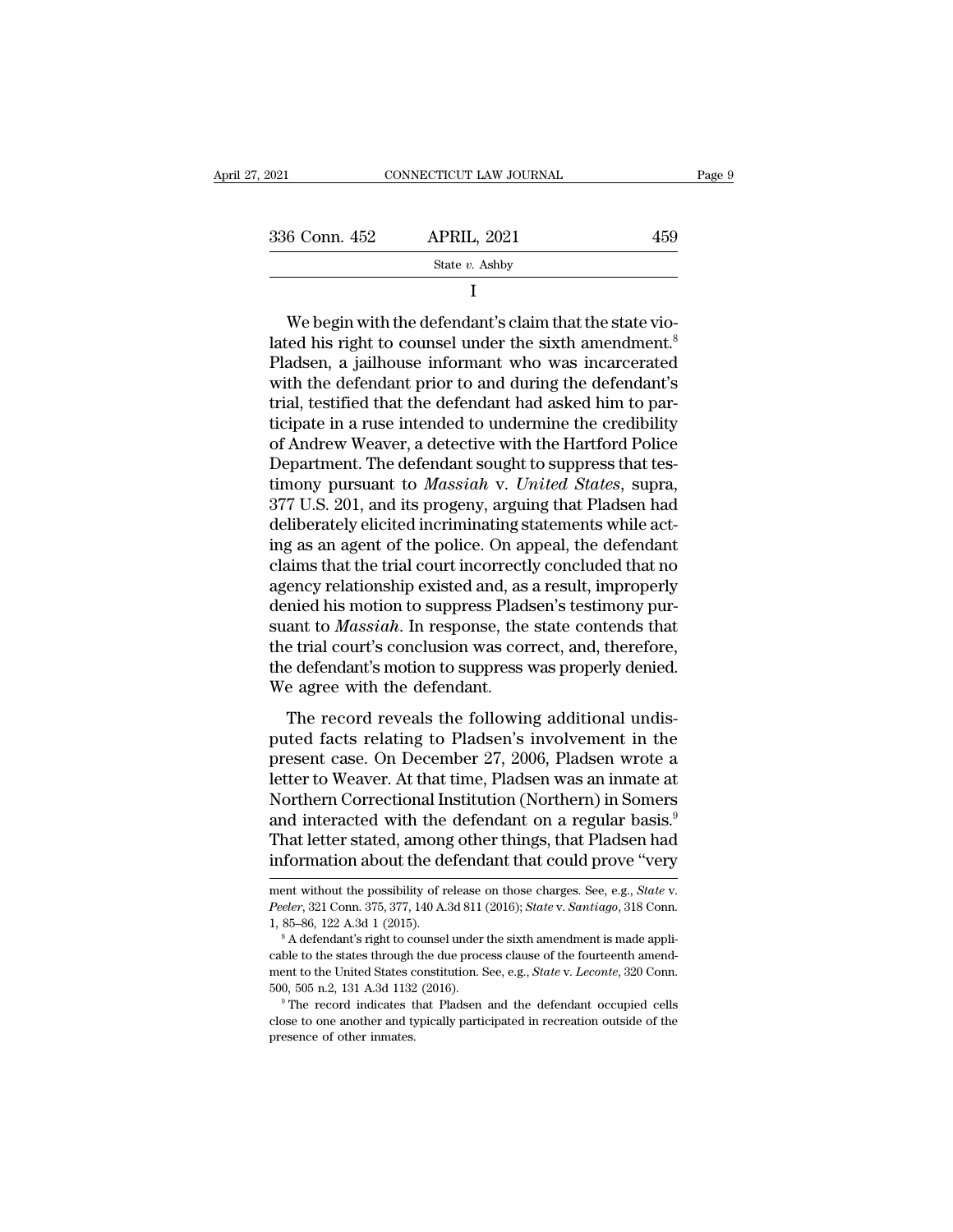|     | CONNECTICUT LAW JOURNAL                                                                                                                                              | April 27, 2021 |
|-----|----------------------------------------------------------------------------------------------------------------------------------------------------------------------|----------------|
| 460 | <b>APRIL, 2021</b>                                                                                                                                                   | 336 Conn. 452  |
|     | State $v$ . Ashby                                                                                                                                                    |                |
|     | useful" to Weaver, that Pladsen was scheduled to be<br>paroled to serve a separate fifty-five year sentence in<br>Jowe, and that Pladson would be extradited hack to |                |

 $\begin{array}{ll} \text{460} & \text{APRIL, 2021} & \text{336 Conn. 452} \\ & \text{State } v. \text{ Ashby} \\ \text{useful" to Weaver, that Pladsen was scheduled to be paroled to serve a separate fifty-five year sentence in Iowa, and that Pladsen would be extracted back to Connecticut after serving that sentence. The letter refer.} \end{array}$  $\begin{array}{c|c} \text{APRIL, 2021} & \text{336 Conn. 452} \end{array}$ <br>
Useful" to Weaver, that Pladsen was scheduled to be paroled to serve a separate fifty-five year sentence in Iowa, and that Pladsen would be extradited back to Connecticut after  $\frac{\text{APRIL, 2021}}{\text{State } v. \text{ Ashby}}$ <br>
useful" to Weaver, that Pladsen was scheduled to be<br>
paroled to serve a separate fifty-five year sentence in<br>
Iowa, and that Pladsen would be extradited back to<br>
Connecticut after serving t  $\begin{array}{c}\n\hline\n\text{State } v. \text{ Ashy} \\
\hline\n\text{Use 2.21} & \text{SUS OGLI.} \text{ } 122 \\
\hline\n\end{array}$ state v. Ashby<br>useful" to Weaver, that Pladsen was scheduled to be<br>paroled to serve a separate fifty-five year sentence in<br>Iowa, and that Pladsen would be extradited back to<br>Connecticut after serving that sentence. The le useful" to Weaver, that Pladsen was scheduled to be<br>paroled to serve a separate fifty-five year sentence in<br>Iowa, and that Pladsen would be extradited back to<br>Connecticut after serving that sentence. The letter refer-<br>ence paroled to serve a separate fifty-five year sentence in<br>Iowa, and that Pladsen would be extradited back to<br>Connecticut after serving that sentence. The letter refer-<br>enced certain individuals involved in another crimi-<br>nal Iowa, and that Pladsen would be extradited back to<br>Connecticut after serving that sentence. The letter refer-<br>enced certain individuals involved in another crimi-<br>nal case that was pending against the defendant and<br>include Connecticut after serving that sentence. The letter referenced certain individuals involved in another criminal case that was pending against the defendant and included the following invitation: "You want my help, come [an enced certain<br>nal case that vincluded the fe<br>come [and] se<br>that Pladsen w<br>rectional instit<br>like that.''<br>In response I case that was pending against the derendant and<br>cluded the following invitation: "You want my help,<br>me [and] see me [and] we'll talk." The letter stated<br>at Pladsen was not seeking a transfer to another cor-<br>ctional insti metuded the following invitation: "You want my help,<br>come [and] see me [and] we'll talk." The letter stated<br>that Pladsen was not seeking a transfer to another cor-<br>rectional institution, a sentence reduction, or "anything<br>

come [and] see me [and] we'll talk." The letter stated<br>that Pladsen was not seeking a transfer to another cor-<br>rectional institution, a sentence reduction, or "anything<br>like that."<br>In response to Pladsen's letter, Weaver s that Pladsen was not seeking a transfer to another correctional institution, a sentence reduction, or "anything like that."<br>In response to Pladsen's letter, Weaver scheduled a meeting that was held in a private office at N rectional institution, a sentence reduction, or "anything<br>like that."<br>In response to Pladsen's letter, Weaver scheduled a<br>meeting that was held in a private office at Northern<br>on January 5, 2007. During that meeting, Weave like that."<br>
In response to Pladsen's letter, Weaver scheduled a<br>
meeting that was held in a private office at Northern<br>
on January 5, 2007. During that meeting, Weaver and<br>
Pladsen spoke specifically about the defendant's In response to Pladsen's letter, Weaver scheduled a<br>meeting that was held in a private office at Northern<br>on January 5, 2007. During that meeting, Weaver and<br>Pladsen spoke specifically about the defendant's involve-<br>ment i meeting that was held in a private office at Northern<br>on January 5, 2007. During that meeting, Weaver and<br>Pladsen spoke specifically about the defendant's involve-<br>ment in the victim's death. Pladsen did not convey any<br>det on January 5, 2007. During that meeting, Weaver and Pladsen spoke specifically about the defendant's involvement in the victim's death. Pladsen did not convey any detailed information but, instead, provided only general f Pladsen spoke specifically about the defendant's involve-<br>ment in the victim's death. Pladsen did not convey any<br>detailed information but, instead, provided only general<br>facts to show that "he might know something." At som ment in the victim's death. Pladsen did not convey any<br>detailed information but, instead, provided only general<br>facts to show that "he might know something." At some<br>point during that conversation, Weaver inquired whether<br> detailed information but, instead, provided only general<br>facts to show that "he might know something." At some<br>point during that conversation, Weaver inquired whether<br>Pladsen would be willing to wear a wire.<sup>10</sup> Pladsen in facts to show that "he might know something." At some<br>point during that conversation, Weaver inquired whether<br>Pladsen would be willing to wear a wire.<sup>10</sup> Pladsen ini-<br>tially expressed some concern but ultimately agreed.<br>P point during that conversation, Weaver inquired whether<br>Pladsen would be willing to wear a wire.<sup>10</sup> Pladsen ini-<br>tially expressed some concern but ultimately agreed.<br>Pladsen also asked whether he would benefit in some<br>way Pladsen would be willing to wear a wire.<sup>10</sup> Pladsen initially expressed some concern but ultimately agreed.<br>Pladsen also asked whether he would benefit in some way from providing information about the defendant.<sup>11</sup> Weav ay from providing information about the defendant.<sup>11</sup><br>Veaver said that any "deals" or plans to use a wire would<br>ave to be approved by the Office of the State's Attorney<br>nd that he would get back to Pladsen.<sup>12</sup> Pladsen s Weaver said that any "deals" or plans to use a wire would<br>have to be approved by the Office of the State's Attorney<br>and that he would get back to Pladsen.<sup>12</sup> Pladsen said<br> $\frac{10}{10}$  Although the state's brief appears to

bility of receiving a sentence modification. Weaver testified that Pladsen did not expressly mention what kind of benefit he was seeking.<br><sup>12</sup> The record contains conflicting indications regarding the impact of Weaver's s <sup>11</sup> Pladsen testified that he had specifically asked Weaver about the possi-<br><sup>11</sup> Pladsen testified that he had specifically asked Weaver about the possi-<br>bility of receiving a sentence modification. Weaver testified tha bility of receiving a sentence modification. Weaver testified that Pladsen did not expressly mention what kind of benefit he was seeking.<br><sup>12</sup> The record contains conflicting indications regarding the impact of Weaver's s and that the contains conflicting indications regarding the impact of Weaver's statement. For example, Pladsen testified that, during this meeting, the had told Weaver that he "would try" to get more information from the <sup>12</sup> The record contains conflicting indications regarding the impact of Weaver's statement. For example, Pladsen testified that, during this meeting, he had told Weaver that he "would try" to get more information from th Weaver's statement. For example, Pladsen testified that, during this meeting, the had told Weaver that he "would try" to get more information from the defendant and that Weaver had not dissuaded him from doing so. Pladsen

have to be approved by the Office of the State's Attorney<br>and that he would get back to Pladsen.<sup>12</sup> Pladsen said<br><sup>10</sup> Although the state's brief appears to contest whether Weaver made an<br>affirmative request, the trial cou and that he would get back to Pladsen.<sup>12</sup> Pladsen said<br>
<sup>10</sup> Although the state's brief appears to contest whether Weaver made an<br>
affirmative request, the trial court's factual findings, Pladsen's testimony,<br>
and the st <sup>10</sup> Although the state's brief appears to contest whether Weaver made an affirmative request, the trial court's factual findings, Pladsen's testimony, and the state's own arguments at trial indicate, at the very least, t affirmative request, the trial court's factual findings, Pladsen's testimony, and the state's own arguments at trial indicate, at the very least, that the topic of using a wire was broached by Weaver. "Pladsen testified t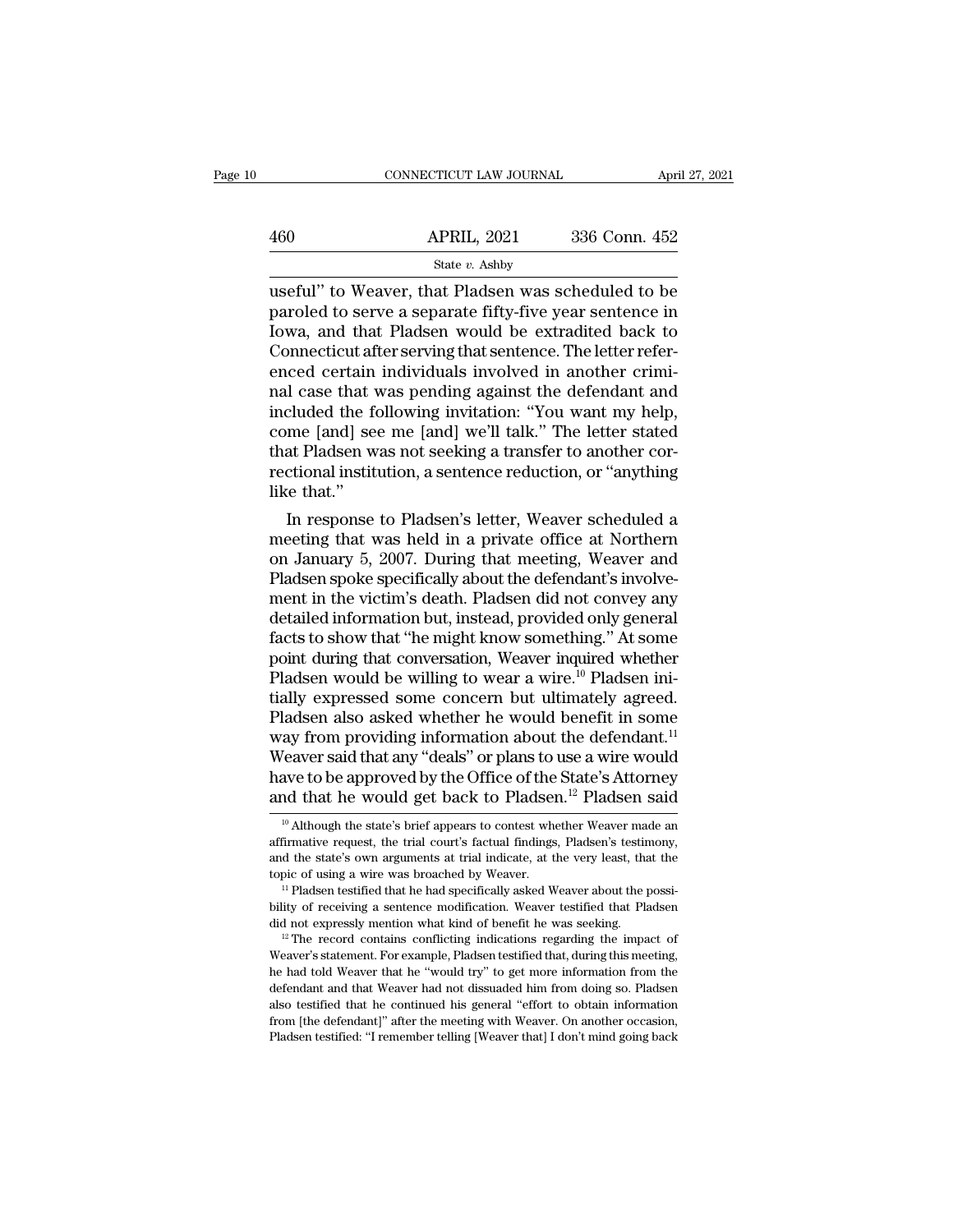| 2021          | CONNECTICUT LAW JOURNAL |     | Page 11 |
|---------------|-------------------------|-----|---------|
| 336 Conn. 452 | <b>APRIL, 2021</b>      | 461 |         |
|               | State $v$ . Ashby       |     |         |

that he understood. Weaver then added that the police<br>are "always interested" in gathering information about<br>ariminal metters from reliable sources and that he 336 Conn. 452 APRIL, 2021 461<br>
State  $v$ . Ashby<br>
that he understood. Weaver then added that the police<br>
are "always interested" in gathering information about<br>
criminal matters from reliable sources and that he<br>
would be 336 Conn. 452 APRIL, 2021 461<br>
State v. Ashby<br>
that he understood. Weaver then added that the police<br>
are "always interested" in gathering information about<br>
criminal matters from reliable sources and that he<br>
would be wi  $336$  Conn.  $452$  APRIL,  $2021$   $461$ <br>  $544$  Eure  $v$ . Ashby<br>
that he understood. Weaver then added that the police<br>
are "always interested" in gathering information about<br>
criminal matters from reliable sources and that State  $v$ . Ashby<br>
that he understood. Weaver then added that the police<br>
are "always interested" in gathering information about<br>
criminal matters from reliable sources and that he<br>
would be willing to listen to, and subse state  $v$ . Ashby<br>that he understood. Weaver then added that the police<br>are "always interested" in gathering information about<br>criminal matters from reliable sources and that he<br>would be willing to listen to, and subsequen that he understood. Weaver then added that the police<br>are "always interested" in gathering information about<br>criminal matters from reliable sources and that he<br>would be willing to listen to, and subsequently verify,<br>anythi are "always interested" in gathering information about<br>criminal matters from reliable sources and that he<br>would be willing to listen to, and subsequently verify,<br>anything Pladsen had to say. Weaver also made Pladsen<br>genera criminal matters from reliable sources and that he<br>would be willing to listen to, and subsequently verify,<br>anything Pladsen had to say. Weaver also made Pladsen<br>generally aware that the defendant's trial was imminent<br>and t would be willing to listen to, and subsequently<br>anything Pladsen had to say. Weaver also made l<br>generally aware that the defendant's trial was im<br>and that the Office of the State's Attorney would<br>any relevant information. nerally aware that the defendant's trial was imminent<br>d that the Office of the State's Attorney would be told<br>y relevant information. Weaver then told Pladsen<br>at, because of his criminal record and history, his word<br>w]asn and that the Office of the State's Attorney would be told<br>any relevant information. Weaver then told Pladsen<br>that, because of his criminal record and history, his word<br>"[w]asn't going to be good enough  $\ldots$ ."<br>The Office

any relevant information. Weaver then told Pladsen<br>that, because of his criminal record and history, his word<br>"[w]asn't going to be good enough . . . ."<br>The Office of the State's Attorney subsequently<br>advised Weaver to tak that, because of his criminal record and history, his word<br>
"[w]asn't going to be good enough  $\ldots$ ."<br>
The Office of the State's Attorney subsequently<br>
advised Weaver to take no further action with respect<br>
to Pladsen. As "[w]asn't going to be good enough  $\ldots$ ."<br>The Office of the State's Attorney subsequently<br>advised Weaver to take no further action with respect<br>to Pladsen. As a result, Weaver did not follow up with<br>Pladsen as Weaver had The Office of the State's Attorney subsequently<br>advised Weaver to take no further action with respect<br>to Pladsen. As a result, Weaver did not follow up with<br>Pladsen as Weaver had promised. Over the months that<br>followed, a The Office of the State's Attorney subsequently<br>advised Weaver to take no further action with respect<br>to Pladsen. As a result, Weaver did not follow up with<br>Pladsen as Weaver had promised. Over the months that<br>followed, a advised Weaver to take no further action with respect<br>to Pladsen. As a result, Weaver did not follow up with<br>Pladsen as Weaver had promised. Over the months that<br>followed, a corrections officer contacted Weaver on a<br>few oc to Pladsen. As a result, Weaver did not follow up with<br>Pladsen as Weaver had promised. Over the months that<br>followed, a corrections officer contacted Weaver on a<br>few occasions to let him know that Pladsen wanted to<br>speak soon. $^{13}$ w occasions to let him know that Pladsen wanted to<br>eak again. On May 17, 2007, Weaver asked a correc-<br>ons officer to inform Pladsen that "nothing  $\ldots$  had<br>anged" and that Weaver would try to be in touch again<br>on.<sup>13</sup><br>Pla speak again. On May 17, 2007, Weaver asked a corrections officer to inform Pladsen that "nothing . . . had<br>changed" and that Weaver would try to be in touch again<br>soon.<sup>13</sup><br>Pladsen testified that he eventually told the de

tions officer to inform Pladsen that "nothing  $\ldots$  had changed" and that Weaver would try to be in touch again soon.<sup>13</sup><br>Pladsen testified that he eventually told the defendant about the meeting with Weaver. Pladsen stat changed" and that Weaver would try to be in touch again<br>soon.<sup>13</sup><br>Pladsen testified that he eventually told the defendant<br>about the meeting with Weaver. Pladsen stated that the<br>defendant had then made a plan for Pladsen to soon.<sup>13</sup><br>Pladsen testified that he eventually told the defendant<br>about the meeting with Weaver. Pladsen stated that the<br>defendant had then made a plan for Pladsen to feed<br>Weaver information about the case so that the stat about the meeting with weaver. Pladsen stated that the<br>defendant had then made a plan for Pladsen to feed<br>Weaver information about the case so that the state<br>would call Pladsen as a witness. According to Pladsen,<br>trying to defendant had then made a plan for Pladsen to feed<br>Weaver information about the case so that the state<br>would call Pladsen as a witness. According to Pladsen,<br>trying to get some more information in the meantime, and I remem

Weaver information about the case so that the state<br>would call Pladsen as a witness. According to Pladsen,<br>trying to get some more information in the meantime, and I remember him<br>saying, well just let me run it by the . . would call Pladsen as a witness. According to Pladsen,<br>trying to get some more information in the meantime, and I remember him<br>saying, well just let me run it by the  $\dots$  state's attorney first and let's see<br>[how] this wi of the moment type of thing . . . .'' In light of these discrepancies, we are trying to get some more information in the meantime, and I remember him<br>saying, well just let me run it by the  $\dots$  state's attorney first and let's see<br>[how] this wire pans out, and he never got back to me." Finally, Pla Example, well just let me run it by the  $\ldots$  state's attorney first and let's see [how] this wire pans out, and he never got back to me." Finally, Pladsen testified that his decision to ask the defendant to write a note that he intended to obtain information from the defendant." Pladsen testified that his decision to ask the defendant to write a note was a "spure of the moment type of thing . . . ." In light of these discrepancies, we ar mony on this point was simply inconsistent.<br>
It is a more was a "spure of the moment type of thing . . . ." In light of these discrepancies, we are unable to agree with the assertion of the concurring and dissenting justi % of the moment type of thing . . . . ." In light of these discrepancies, we are unable to agree with the assertion of the concurring and dissenting justice that the record contains "[no] evidence that Pladsen ever inform that he intended to obtain information from the defendant." Pladsen's testi-

that the record contains "[no] evidence that Pladsen ever informed Weaver<br>that he intended to obtain information from the defendant." Pladsen's testi-<br>mony on this point was simply inconsistent.<br><sup>13</sup> In light of the messag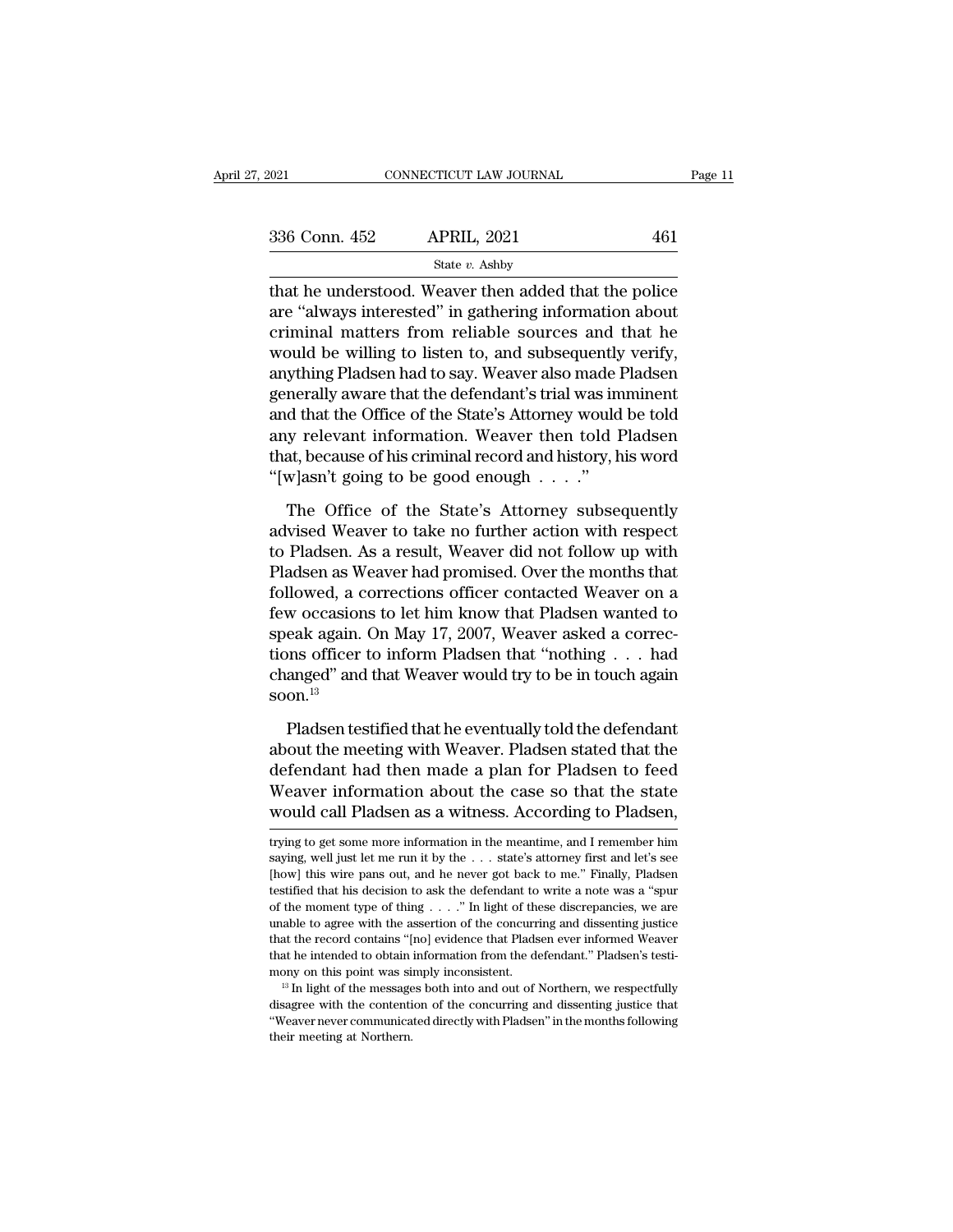|     | CONNECTICUT LAW JOURNAL                                                                                                                                                      | April 27, 2021 |
|-----|------------------------------------------------------------------------------------------------------------------------------------------------------------------------------|----------------|
| 462 | <b>APRIL, 2021</b>                                                                                                                                                           | 336 Conn. 452  |
|     | State $v$ . Ashby                                                                                                                                                            |                |
|     | he was then supposed to lie on the stand and say that<br>he had received that information from Weaver. Pladsen<br>togrified that he eqlied the defendant to write the infor- |                |

he had received that information from Weaver. Pladsen  $\begin{array}{r} \n 462 \quad \text{APRIL, } 2021 \quad \text{336 Conn. } 452 \\
 \hline \n\text{State } v. \text{ Ashby} \n\end{array}$ the was then supposed to lie on the stand and say that<br>
the had received that information from Weaver. Pladsen<br>
testified that he asked the defendan  $\frac{\text{APRIL, 2021}}{\text{State } v. \text{ Ashby}}$ <br>
he was then supposed to lie on the stand and say that<br>
he had received that information from Weaver. Pladsen<br>
testified that he asked the defendant to write the infor-<br>
mation down and that State  $v$ . Ashby<br>
he was then supposed to lie on the stand and say that<br>
he had received that information from Weaver. Pladsen<br>
testified that he asked the defendant to write the infor-<br>
mation down and that the defendant state v. Ashby<br>he was then supposed to lie on the stand and say that<br>he had received that information from Weaver. Pladsen<br>testified that he asked the defendant to write the infor-<br>mation down and that the defendant had c he was then supposed to lie on the stand and say that<br>he had received that information from Weaver. Pladsen<br>testified that he asked the defendant to write the infor-<br>mation down and that the defendant had created a one<br>pag he had received that information from Weaver. Pladsen<br>testified that he asked the defendant to write the infor-<br>mation down and that the defendant had created a one<br>page note as a result. On May 28, 2007, a few days before testified that he asked the defendant to write the information down and that the defendant had created a one<br>page note as a result. On May 28, 2007, a few days before<br>the state was scheduled to rest its case, Weaver receiv mation down and that the defendant had created a one<br>page note as a result. On May 28, 2007, a few days before<br>the state was scheduled to rest its case, Weaver received<br>multiple telephone calls indicating that Pladsen want phone.<sup>14</sup> The state immediately notified that Weaver called<br>the following day to ask what information Pladsen<br>d. Pladsen then read Weaver the note over the tele-<br>one.<sup>14</sup><br>The state immediately notified the defense of its<br>tention to to get in touch again. Pladsen testified that Weaver called<br>him the following day to ask what information Pladsen<br>had. Pladsen then read Weaver the note over the tele-<br>phone.<sup>14</sup><br>The state immediately notified the defense

copy of a five page report by Weaver detailing the pre-<br>copy of a five page report by Weaver the telephone.<sup>14</sup><br>The state immediately notified the defense of its<br>intention to call Pladsen as a witness and disclosed a<br>copy Film the Frist angles and Weaver the note over the tele-<br>phone.<sup>14</sup><br>The state immediately notified the defense of its<br>intention to call Pladsen as a witness and disclosed a<br>copy of a five page report by Weaver detailing th The state immediately notified the defense of its<br>intention to call Pladsen as a witness and disclosed a<br>copy of a five page report by Weaver detailing the pre-<br>ceding events. On May 30, 2007, the defendant filed a<br>motion The state immediately notified the defense of its<br>intention to call Pladsen as a witness and disclosed a<br>copy of a five page report by Weaver detailing the pre-<br>ceding events. On May 30, 2007, the defendant filed a<br>motion The state immediately notified the defense of its<br>intention to call Pladsen as a witness and disclosed a<br>copy of a five page report by Weaver detailing the pre-<br>ceding events. On May 30, 2007, the defendant filed a<br>motion intention to call Pladsen as a witness and disclosed a<br>copy of a five page report by Weaver detailing the pre-<br>ceding events. On May 30, 2007, the defendant filed a<br>motion seeking to suppress Pladsen's testimony pur-<br>suant copy of a five page report by Weaver detailing the preceding events. On May 30, 2007, the defendant filed a<br>motion seeking to suppress Pladsen's testimony pur-<br>suant to, inter alia, the sixth amendment. The following<br>day, ceding events. On May 30, 2007, the defendant filed a<br>motion seeking to suppress Pladsen's testimony pur-<br>suant to, inter alia, the sixth amendment. The following<br>day, the trial court commenced an evidentiary hearing<br>outsi motion seeking to suppress Pladsen's testimony pursuant to, inter alia, the sixth amendment. The following<br>day, the trial court commenced an evidentiary hearing<br>outside of the presence of the jury. During that hearing,<br>Wea suant to, inter alia, the sixth amendment. The following<br>day, the trial court commenced an evidentiary hearing<br>outside of the presence of the jury. During that hearing,<br>Weaver and Pladsen testified about the nature of thei day, the trial court commenced a<br>outside of the presence of the jury<br>Weaver and Pladsen testified abc<br>conversations and the various ev<br>creation of the note. In particular,<br>he had acted on his own accord<br>not promised him an Extra and Pladsen testified about the nature of their<br>nversations and the various events leading up to the<br>eation of the note. In particular, Pladsen testified that<br>had acted on his own accord and that Weaver had<br>at promi rearch and Flatach testhroa asset and hastate of them<br>conversations and the various events leading up to the<br>creation of the note. In particular, Pladsen testified that<br>he had acted on his own accord and that Weaver had<br>no

sent existence and the various events reading up to the<br>creation of the note. In particular, Pladsen testified that<br>he had acted on his own accord and that Weaver had<br>not promised him anything.<br>At the close of the evidenti dum of decision and that Weaver had<br>not promised him anything.<br>At the close of the evidentiary hearing, the trial court<br>orally denied the defendant's motion to suppress Plad-<br>sen's testimony.<sup>15</sup> In a subsequent, written m From the state and anything.<br>
At the close of the evidentiary hearing, the trial court<br>
orally denied the defendant's motion to suppress Plad-<br>
sen's testimony.<sup>15</sup> In a subsequent, written memoran-<br>
dum of decision, the t At the close of the evidentiary hearing, the trial court<br>orally denied the defendant's motion to suppress Plad-<br>sen's testimony.<sup>15</sup> In a subsequent, written memoran-<br>dum of decision, the trial court concluded that Pladse 24 Pladsen also testified that the defendant became angly later that day<br>as not acting as an agent of the state. In reaching that<br>onclusion, the trial court expressly found Pladsen's<br> $\frac{14}$  Pladsen also testified that t dum of decision, the trial court concluded that Pladsen<br>was not acting as an agent of the state. In reaching that<br>conclusion, the trial court expressly found Pladsen's<br><sup>14</sup> Pladsen also testified that the defendant became

was not acting as an agent of the state. In reaching that conclusion, the trial court expressly found Pladsen's  $\frac{14 \text{ Pladsen}}{4}$  Pladsen also testified that the defendant became angry later that day about the fact that t ered in the trial court expressly found Pladsen's<br>
<sup>14</sup> Pladsen also testified that the defendant became angry later that day<br>
about the fact that the note had been given to the prosecution. Pladsen<br>
testified that he had authorship. <sup>14</sup> Pladsen also testified that the defendant became angry later that day about the fact that the note had been given to the prosecution. Pladsen testified that he had told the defendant that the note must have been disc about the fact that the note had been given to the prosecution. Pladsen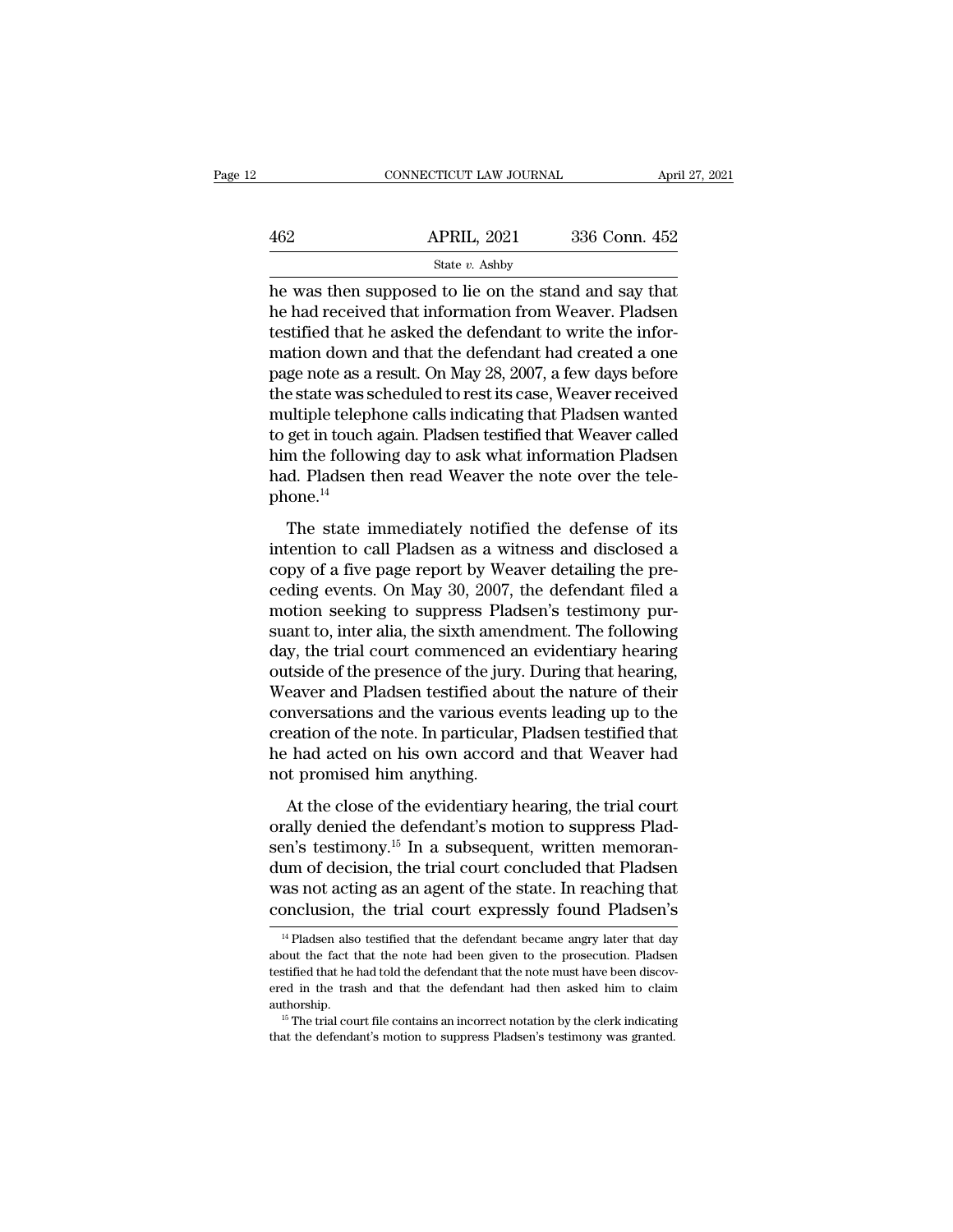testimony to be credible. The trial court reasoned: ''Tes-<br>
testimony to be credible. The trial court reasoned: ''Tes-<br>
timony demonstrated that Pladsen and Weaver had no<br>
contact prior to January 2007, and that Pladsen in  $\begin{array}{r} \text{336 Conn. 452} \quad \text{APRIL, 2021} \quad \text{463} \\\text{State $v$. Ashby} \\\text{testimony to be credible. The trial court reasoned: "Testimony demonstrated that Pladsen and Weaver had no contact prior to January, 2007, and that Pladsen initiated the first contact. There is no evidence to equacent that$ 336 Conn. 452 APRIL, 2021 463<br>
State v. Ashby<br>
testimony to be credible. The trial court reasoned: "Testimony demonstrated that Pladsen and Weaver had no<br>
contact prior to January, 2007, and that Pladsen initiated<br>
the fi 336 Conn. 452 APRIL, 2021 463<br>  $\frac{\text{State } v. \text{ Ashby}}{\text{testimony to be credible. The trial court reasoned: \text{``Test-}}\$ timony demonstrated that Pladsen and Weaver had no contact prior to January, 2007, and that Pladsen initiated the first contact. There is no evidence t State v. Ashby<br>
testimony to be credible. The trial court reasoned: "Tes-<br>
timony demonstrated that Pladsen and Weaver had no<br>
contact prior to January, 2007, and that Pladsen initiated<br>
the first contact. There is no evi  $\begin{array}{l} \text{state }v\text{. } \text{Ashy} \end{array}$  restimony to be credible. The trial court reasoned: "Testimony demonstrated that Pladsen and Weaver had no contact prior to January, 2007, and that Pladsen initiated the first contact. Ther testimony to be credible. The trial court reasoned: "Testimony demonstrated that Pladsen and Weaver had no<br>contact prior to January, 2007, and that Pladsen initiated<br>the first contact. There is no evidence to suggest that<br> timony demonstrated that Pladsen and Weaver had no<br>contact prior to January, 2007, and that Pladsen initiated<br>the first contact. There is no evidence to suggest that<br>the state, at any point, had a plan to enlist Pladsen's<br> contact prior to January, 2007, and that Pladsen initiated<br>the first contact. There is no evidence to suggest that<br>the state, at any point, had a plan to enlist Pladsen's<br>help in obtaining incriminating evidence from the the first contact. There is no evidence to suggest that<br>the state, at any point, had a plan to enlist Pladsen's<br>help in obtaining incriminating evidence from the defen-<br>dant or had made an agreement with Pladsen to obtain<br> the state, at any point, had a plan to enlist Pladsen's<br>help in obtaining incriminating evidence from the defen-<br>dant or had made an agreement with Pladsen to obtain<br>such evidence. In fact, all [the] evidence indicates tha help in obtaining incriminating evidence from the defendant or had made an agreement with Pladsen to obtain<br>such evidence. In fact, all [the] evidence indicates that<br>there was no plan or agreement. Likewise, there is no<br>ev dant or had made an agreement with Pladsen to obtain<br>such evidence. In fact, all [the] evidence indicates that<br>there was no plan or agreement. Likewise, there is no<br>evidence to suggest that . . . any . . . law enforce-<br>men such evidence. In fact, all [the] evidence indicates that<br>there was no plan or agreement. Likewise, there is no<br>evidence to suggest that  $\dots$  any  $\dots$  law enforce-<br>ment agency was involved in the decision to house<br>Pladsen there was no plan or agreement. Likewise, there is no<br>evidence to suggest that  $\dots$  any  $\dots$  law enforce-<br>ment agency was involved in the decision to house<br>Pladsen near the defendant. Weaver never instructed<br>Pladsen to ob evidence to suggest that . . . any . . . law enforcement agency was involved in the decision to house<br>Pladsen near the defendant. Weaver never instructed<br>Pladsen to obtain incriminating evidence about the<br>defendant but, in ment agency was involved in the decision to house<br>Pladsen near the defendant. Weaver never instructed<br>Pladsen to obtain incriminating evidence about the<br>defendant but, in fact, told him that any action would<br>require prior Pladsen near the defendant. Weaver never instructed<br>Pladsen to obtain incriminating evidence about the<br>defendant but, in fact, told him that any action would<br>require prior approval by the [Office of the State's Attor-<br>ney] Pladsen to obtain incriminating evidence about the<br>defendant but, in fact, told him that any action would<br>require prior approval by the [Office of the State's Attor-<br>ney]. Weaver was advised not to pursue the matter and<br>ne defendant but, in fact, told him that any action would<br>require prior approval by the [Office of the State's Attor-<br>ney]. Weaver was advised not to pursue the matter and<br>never initiated further contact with Pladsen. When<br>We require prior approval by the [Office of the State's Attor-<br>ney]. Weaver was advised not to pursue the matter and<br>never initiated further contact with Pladsen. When<br>Weaver later contacted Pladsen, it was only in response<br>t ney]. Weaver was advised not to pursue the matter and<br>never initiated further contact with Pladsen. When<br>Weaver later contacted Pladsen, it was only in response<br>to multiple messages requesting a return call. In addi-<br>tion, never initiated further contact with Pladsen. When<br>Weaver later contacted Pladsen, it was only in response<br>to multiple messages requesting a return call. In addi-<br>tion, Weaver made no promises or offers to Pladsen<br>and told Weaver later contacted<br>to multiple messages re<br>tion, Weaver made no<br>and told him that he ha<br>the defendant continue<br>case with Pladsen, even<br>met with Weaver."<br>After the trial court Mataphe messages requesting a retain edit. In addition,<br>m, Weaver made no promises or offers to Pladsen<br>d told him that he had no authority to do so. Finally,<br>e defendant continued to discuss the details of his<br>se with Pla and told him that he had no authority to do so. Finally,<br>and told him that he had no authority to do so. Finally,<br>the defendant continued to discuss the details of his<br>case with Pladsen, even after he knew that Pladsen had

the defendant continued to discuss the details of his<br>case with Pladsen, even after he knew that Pladsen had<br>met with Weaver."<br>After the trial court denied the defendant's motion<br>to suppress, the following evidence was pre example in Pladsen, even after he knew that Pladsen had<br>met with Weaver."<br>After the trial court denied the defendant's motion<br>to suppress, the following evidence was presented to<br>the jury. Pladsen testified that he was an Met with Weaver."<br>
After the trial court denied the defendant's motion<br>
to suppress, the following evidence was presented to<br>
the jury. Pladsen testified that he was an inmate at North-<br>
ern, again recounted the defendant' After the trial court denied the defendant's motion<br>to suppress, the following evidence was presented to<br>the jury. Pladsen testified that he was an inmate at North-<br>ern, again recounted the defendant's ruse to discredit<br>We After the trial court denied the defendant's motion<br>to suppress, the following evidence was presented to<br>the jury. Pladsen testified that he was an inmate at North-<br>ern, again recounted the defendant's ruse to discredit<br>We to suppress, the following evidence was presented to<br>the jury. Pladsen testified that he was an inmate at North-<br>ern, again recounted the defendant's ruse to discredit<br>Weaver, and identified a particular exhibit submit-<br>te the jury. Pladsen testified that he was an inmate at North-<br>ern, again recounted the defendant's ruse to discredit<br>Weaver, and identified a particular exhibit submit-<br>ted by the state as the note that the defendant had wri ern, again recounted the defendant's ruse to discredit Weaver, and identified a particular exhibit submitted by the state as the note that the defendant had written.<sup>16</sup> Although Pladsen was subjected to extensive cross-<br>e 16 Platinough Pladsen was subjected to extensive cross-<br>xamination regarding his criminal history, mental<br>ealth, and possible motives, he testified that he was<br>ceiving absolutely no benefit in exchange for his testi-<br> $\frac{$ examination regarding his criminal history, mental<br>health, and possible motives, he testified that he was<br>receiving absolutely no benefit in exchange for his testi-<br> $\frac{16}{16}$  Pladsen also recounted the defendant's react

ion.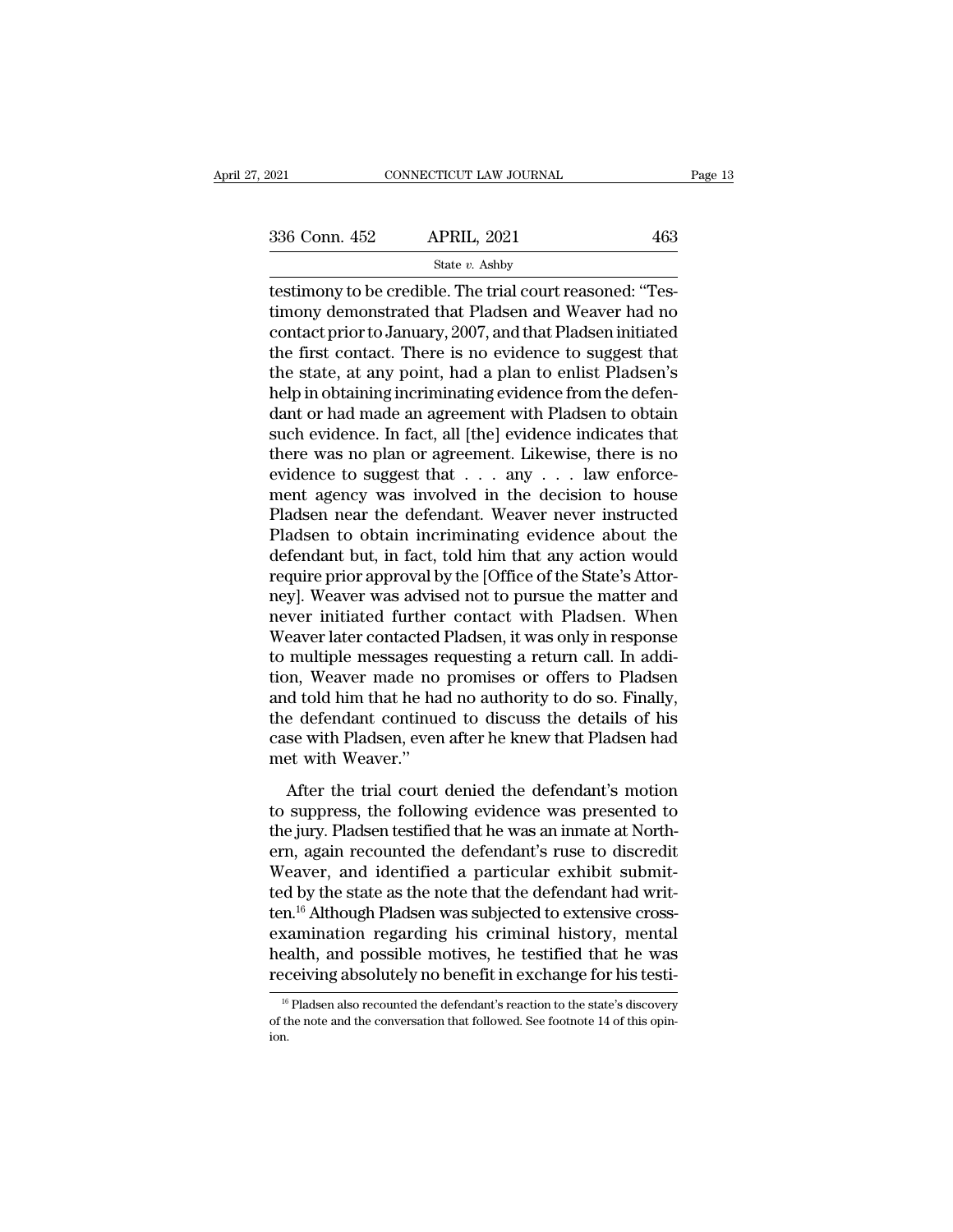|     | CONNECTICUT LAW JOURNAL | April 27, 2021 |  |
|-----|-------------------------|----------------|--|
|     |                         |                |  |
| 464 | <b>APRIL, 2021</b>      | 336 Conn. 452  |  |
|     | State v. Ashby          |                |  |

CONNECTICUT LAW JOURNAL APT<br>
464 APRIL, 2021 336 Conn. 452<br>
5tate v. Ashby<br>
5tate v. Ashby<br>
5tate v. Ashby<br>
5tate v. Ashby<br>
4tate then presented testimony from a hand-<br>
5tate v. Greg Kettering, who concluded that  $\frac{\text{APRIL, 2021}}{\text{State } v. \text{ Ashby}}$ <br>
mony. The state then presented testimony from a hand-<br>
writing expert, Greg Kettering, who concluded that<br>
there was "no doubt" that the note shared a common<br>
authorship with known samples  $\begin{array}{r} \text{464} \text{  \quad \quad \text{APRIL, 2021} \text{ } \text{336 Conn. 452} \ \text{State } v. \text{ Ashby} \ \text{many. The state then presented testimony from a hand-writing expert, Greg Kettering, who concluded that there was "no doubt" that the note shared a common authorship with known samples of the defendant's writing. The note was then admitted into evidence as a full.} \end{array}$  $\frac{\text{APRIL, 2021}}{\text{State } v. \text{ Ashby}}$ <br>
mony. The state then presented testimony from a hand-<br>
writing expert, Greg Kettering, who concluded that<br>
there was "no doubt" that the note shared a common<br>
authorship with known samples State v. Ashby<br>
mony. The state then presented testimony from a hand-<br>
writing expert, Greg Kettering, who concluded that<br>
there was "no doubt" that the note shared a common<br>
authorship with known samples of the defendant state v. Ashby<br>
mony. The state then presented testimony from a hand-<br>
writing expert, Greg Kettering, who concluded that<br>
there was "no doubt" that the note shared a common<br>
authorship with known samples of the defendant mony. The state then presented testimony from a hand-<br>writing expert, Greg Kettering, who concluded that<br>there was "no doubt" that the note shared a common<br>authorship with known samples of the defendant's writ-<br>ing. The no writing expert, Greg Kettering, who concluded that<br>there was "no doubt" that the note shared a common<br>authorship with known samples of the defendant's writ-<br>ing. The note was then admitted into evidence as a full<br>exhibit o there was "no doubt" that the note shared a commo<br>authorship with known samples of the defendant's wr<br>ing. The note was then admitted into evidence as a fi<br>exhibit over the defendant's objection. The contents<br>that note st g. The note was then admitted into evidence as a full<br>hibit over the defendant's objection. The contents of<br>at note stated, among other things, that the author<br>d "used the bloody tank top on the floor to strangle<br>ne victim Equivalently interesting modification. The contents of that note stated, among other things, that the author had "used the bloody tank top on the floor to strangle [the victim], and that's the murder weapon."<sup>17</sup><br>Pladsen

that note stated, among other things, that the author<br>had "used the bloody tank top on the floor to strangle<br>[the victim], and that's the murder weapon."<sup>17</sup><br>Pladsen subsequently filed a motion in the Superior<br>Court seeki had "used the bloody tank top on the floor to strangle<br>
[the victim], and that's the murder weapon."<sup>17</sup><br>
Pladsen subsequently filed a motion in the Superior<br>
Court seeking modification of a twenty-five year sen-<br>
tence h The victim], and that's the murder weapon."<sup>17</sup><br>Pladsen subsequently filed a motion in the Superior<br>Court seeking modification of a twenty-five year sen-<br>tence he had received for an assault on a corrections<br>officer.<sup>18</sup> ourt seeking modification of a twenty-five year sen-<br>nce he had received for an assault on a corrections<br>fficer.<sup>18</sup> The state consented to a hearing on that<br>otion, which was held on December 23, 2016, pursuant<br><sup>17</sup> Follow tence he had received for an assault on a corrections<br>officer.<sup>18</sup> The state consented to a hearing on that<br>motion, which was held on December 23, 2016, pursuant<br><sup>17</sup> Following the defendant's conviction, the trial court h

officer.<sup>18</sup> The state consented to a hearing on that motion, which was held on December 23, 2016, pursuant  $\frac{17}{17}$  Following the defendant's conviction, the trial court held an evidentiary hearing pursuant to *State* with Pladsen at the time of trial, in violation of *Brady* v. *Maryland*, 373<br>U.S. 83, 83 S. Ct. 1194, 10 L. Ed. 2d 215 (1963). During that heating pursuant to *State v. Floyd*, 253 Conn. 700, 732, 756 A.2d 799 (2000), in The ULOT, WHICH WAS HERE ON DECEMBET 25, 2010, pursuant  $\frac{1}{17}$  Following the defendant's conviction, the trial court held an evidentiary hearing pursuant to *State v. Floyd*, 253 Conn. 700, 732, 756 A.2d 799 (2000), i <sup>17</sup> Following the defendant's conviction, the trial court held an evidentiary hearing pursuant to *State* v. *Floyd*, 253 Conn. 700, 732, 756 A.2d 799 (2000), in order to explore whether the state had, yet failed to disc hearing pursuant to *State* v. *Floyd*, 253 Conn. 700, 732, 756 A.2d 799 (2000), in order to explore whether the state had, yet failed to disclose, an agreement with Pladsen at the time of trial, in violation of *Brady* v in order to explore whether the state had, yet failed to disclose, an agreement with Pladsen at the time of trial, in violation of *Brady* v. *Maryland*, 373 U.S. 83, 83 S. Ct. 1194, 10 L. Ed. 2d 215 (1963). During that he with Pladsen at the time of trial, in violation of *Brady v. Maryland*, 373 U.S. 83, 83 S. Ct. 1194, 10 L. Ed. 2d 215 (1963). During that hearing, the lead prosecutor at the defendant's trial, Senior Assistant State's Att U.S. 83, 83 S. Ct. 1194, 10 L. Ed. 2d 215 (1963). During that hearing, the lead prosecutor at the defendant's trial, Senior Assistant State's Attorney John Fahey, testified that he had made no deals with Pladsen at the ti Fahey testified that he had promised Pladsen only that he would, "if ever requested, as a commissioner of the Superior Court, make known to a judge [the] good, bad and indifferent  $\ldots$ ."<br>Two other witnesses testified at hey, testified that he had made no deals with Pladsen at the time of trial<br>d that they had not discussed the possibility of a sentence modification.<br>hey testified that he had promised Pladsen only that he would, "if ever<br>q Fahey testified that he had promised the possibility of a sentence modification.<br>Fahey testified that he had promised Pladsen only that he would, "if ever<br>requested, as a commissioner of the Superior Court, make known to

Fahey testified that he had promised Pladsen only that he would, "if ever<br>requested, as a commissioner of the Superior Court, make known to a judge<br>[the] good, bad and indifferent . . . ."<br>Two other witnesses testified at requested, as a commissioner of the Superior Court, make known to a judge [the] good, bad and indifferent  $\ldots$ ."<br>Two other witnesses testified at that hearing about the interactions between Fahey and Pladsen. The first o Five year, and indifferent that had resulted from the interactions<br>fittel good, bad and indifferent . . . ."<br>Two other witnesses testified at that hearing about the interactions<br>officer who had been assaulted by Pladsen, K Two other witnesses testified at that hearing about the interactions<br>between Fahey and Pladsen. The first of those witnesses, a corrections<br>officer who had been assaulted by Pladsen, Karen Stratton White, testified<br>that Fa between Fahey and Pladsen. The first of those witnesses, a corrections officer who had been assaulted by Pladsen, Karen Stratton White, testified that Fahey had visited her in 2015 to discuss modification of the twenty-fiv before who had been assaulted by Pladsen, Karen Stratton White, testified that Fahey had visited her in 2015 to discuss modification of the twenty-<br>five year sentence that had resulted from that assault. White testified th other case.'' The second witness, Pladsen's modification of the twenty-<br>five year sentence that had resulted from that assault. White testified that,<br>during that discussion, she received the impression that Fahey wanted he five year sentence that had resulted from that assault. White testified that, during that discussion, she received the impression that Fahey wanted her "to go along with Pladsen having [a sentence modification] hearing" an during that discussion, she received the impression that Fahey wanted her "to go along with Pladsen having [a sentence modification] hearing" and that Fahey had "given his word" because Pladsen "had helped him with that ot "to go along with Pladsen having [a sentence modification] hearing" and that Fahey had "given his word" because Pladsen "had helped him with that other case." The second witness, Pladsen's mother, Judy Yvonne Pladsen, test <sup>or</sup> that Fahey had "given his word" because Pladsen "had helped him with that Fahey had "given his word" because Pladsen "had helped him with that other case." The second witness, Pladsen's mother, Judy Yvonne Pladsen, te other case." The second witness, Pladsen's mother, Judy Yvonne Pladsen, testified that she had spoken with Fahey at the time of the defendant's trial and that he had "guaranteed" her that the court would modify her son's between the had spoken with Fahey at the time of the defendant's trial<br>and that he had "guaranteed" her that the court would modify her son's<br>sentence in exchange for providing testimony against the defendant. In<br>rejectin sentence in exchange for providing testimony against the defendant. In rejecting the defendant's *Brady* claim, however, the trial court expressly declined to credit the testimony of these two witnesses, stating that "[n]e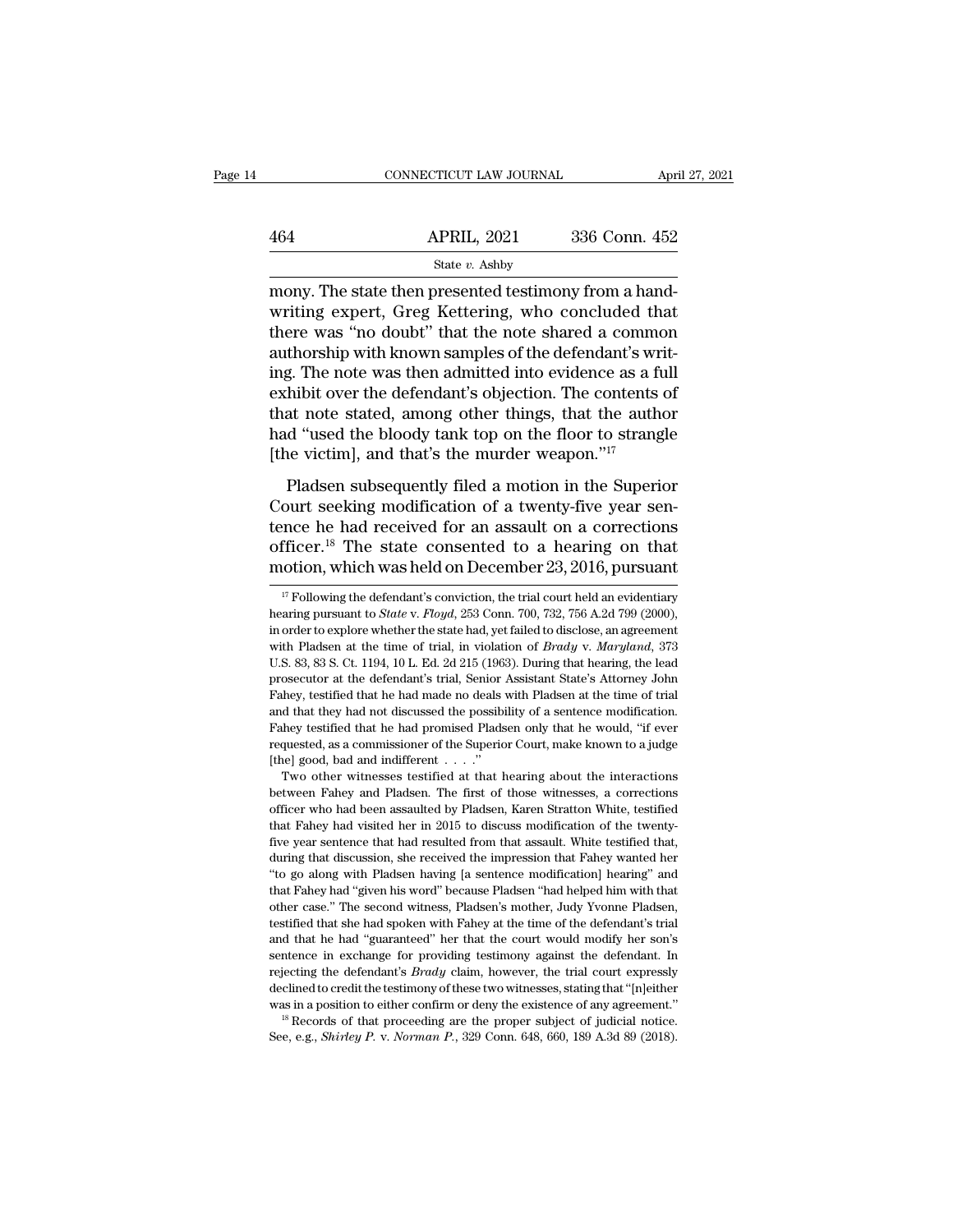| 2021          | CONNECTICUT LAW JOURNAL | Page 15 |  |
|---------------|-------------------------|---------|--|
| 336 Conn. 452 | <b>APRIL, 2021</b>      | 465     |  |
|               | State v. Ashby          |         |  |

to General Statutes § 53a-39 (b). At that hearing, the<br>state represented that Pladsen's motion for a sentence<br>modification "was made" in the spirit of what 336 Conn. 452 APRIL, 2021 465<br>
State *v.* Ashby<br>
to General Statutes § 53a-39 (b). At that hearing, the<br>
state represented that Pladsen's motion for a sentence<br>
modification "was made . . . in the spirit of what<br>
Senior A 336 Conn. 452 APRIL, 2021 465<br>
State v. Ashby<br>
to General Statutes § 53a-39 (b). At that hearing, the<br>
state represented that Pladsen's motion for a sentence<br>
modification "was made . . . in the spirit of what<br>
[Senior As 336 Conn. 452 APRIL, 2021 465<br>
State v. Ashby<br>
to General Statutes § 53a-39 (b). At that hearing, the<br>
state represented that Pladsen's motion for a sentence<br>
modification "was made . . . in the spirit of what<br>
[Senior As Solution 192 Throm, 2021<br>
State v. Ashby<br>
to General Statutes § 53a-39 (b). At that hearing, the<br>
state represented that Pladsen's motion for a sentence<br>
modification "was made . . . in the spirit of what<br>
[Senior Assista State *v*. Ashby<br>
to General Statutes § 53a-39 (b). At that hearing, the<br>
state represented that Pladsen's motion for a sentence<br>
modification "was made . . . in the spirit of what<br>
[Senior Assistant State's Attorney John to General Statutes § 53a-39 (b). At that hearing, the state represented that Pladsen's motion for a sentence modification "was made  $\ldots$  in the spirit of what [Senior Assistant State's Attorney John] Fahey had indicated state represented that Pladsen's motion for a sentence<br>modification "was made . . . in the spirit of what<br>[Senior Assistant State's Attorney John] Fahey had indi-<br>cated to . . . Pladsen, that [the state] would make the<br>cou modification "was made . . . in the spirit of what<br>[Senior Assistant State's Attorney John] Fahey had indicated to . . . Pladsen, that [the state] would make the<br>court aware of what [Pladsen] had done . . . ." See<br>footnote [Senior Assistant State's Attorney John] Fahey had indicated to . . . Pladsen, that [the state] would make the court aware of what [Pladsen] had done . . . ." See footnote 17 of this opinion. Although the state consented t cated to . . . Pladsen, that [the state] would make the court aware of what [Pladsen] had done . . . ." See footnote 17 of this opinion. Although the state consented to the hearing, it took no position on whether Pladsen' motion. othote 17 of this opinion. Although the state con-<br>nted to the hearing, it took no position on whether<br>adsen's motion should be granted. After listening to<br>stimony from the corrections officer who Pladsen had<br>saulted, the sented to the hearing, it took no position on whether<br>Pladsen's motion should be granted. After listening to<br>testimony from the corrections officer who Pladsen had<br>assaulted, the trial court in that case denied Pladsen's<br>m

Pladsen's motion should be granted. After listening to<br>testimony from the corrections officer who Pladsen had<br>assaulted, the trial court in that case denied Pladsen's<br>motion.<br>On appeal, the defendant claims that the trial testimony from the corrections officer who Pladsen had<br>assaulted, the trial court in that case denied Pladsen's<br>motion.<br>On appeal, the defendant claims that the trial court<br>improperly denied his motion to suppress Pladsen' assaulted, the trial court in that case denied Pladsen's<br>motion.<br>On appeal, the defendant claims that the trial court<br>improperly denied his motion to suppress Pladsen's<br>testimony. Specifically, the defendant claims that hi motion.<br>
On appeal, the defendant claims that the trial court<br>
improperly denied his motion to suppress Pladsen's<br>
testimony. Specifically, the defendant claims that his<br>
sixth amendment right to counsel was violated when<br> On appeal, the defendant claims that the trial court<br>improperly denied his motion to suppress Pladsen's<br>testimony. Specifically, the defendant claims that his<br>sixth amendment right to counsel was violated when<br>the state us improperly denied his motion to suppress Pladsen's<br>testimony. Specifically, the defendant claims that his<br>sixth amendment right to counsel was violated when<br>the state used Pladsen as an agent to deliberately elicit<br>incrimi testimony. Specifically, the defendant claims that his<br>sixth amendment right to counsel was violated when<br>the state used Pladsen as an agent to deliberately elicit<br>incriminating statements. In order to obtain relief on suc sixth amendment right to counsel was violated when<br>the state used Pladsen as an agent to deliberately elicit<br>incriminating statements. In order to obtain relief on such<br>a claim, a defendant must prove the following: "(1) t the state used Pladsen as an agent to deliberately elicit<br>incriminating statements. In order to obtain relief on such<br>a claim, a defendant must prove the following: "(1) the<br>[s]ixth [a]mendment right to counsel has attache incriminating statements. In order to obtain relief on such<br>a claim, a defendant must prove the following: "(1) the<br>[s]ixth [a]mendment right to counsel has attached; (2)<br>the individual seeking information from the defend a claim, a defendant must prove the following: "(1) the [s]ixth [a]mendment right to counsel has attached; (2) the individual seeking information from the defendant is a government agent acting without the defendant's [cou [s]ixth [a]mendment right to counsel has attached; (2)<br>the individual seeking information from the defendant<br>is a government agent acting without the defendant's<br>[counsel] being present; and (3) that agent deliberately<br>eli the individual seeking information from the defendant<br>is a government agent acting without the defendant's<br>[counsel] being present; and (3) that agent deliberately<br>elicit[s] incriminating statements from the defendant."<br>(I is a government agent acting without the defendant's<br>[counsel] being present; and (3) that agent deliberately<br>elicit[s] incriminating statements from the defendant."<br>(Internal quotation marks omitted.) *Henderson* v. *Quar* [counsel] being present; and (3) that agent deliberately<br>elicit[s] incriminating statements from the defendant."<br>(Internal quotation marks omitted.) *Henderson* v. *Quar-<br>terman*, 460 F.3d 654, 664 (5th Cir. 2006), cert. d elicit[s] incriminating statements from the defendant."<br>(Internal quotation marks omitted.) *Henderson v. Quarterman*, 460 F.3d 654, 664 (5th Cir. 2006), cert. denied,<br>549 U.S. 1252, 127 S. Ct. 1383, 167 L. Ed. 2d 160 (200 (2004). man, 460 F.3d 654, 664 (5th Cir. 2006), cert. denied,<br>
9 U.S. 1252, 127 S. Ct. 1383, 167 L. Ed. 2d 160 (2007);<br>
e also *Massiah v. United States*, supra, 377 U.S. 206;<br>
ewart v. Wagner, 836 F.3d 978, 985 (8th Cir. 2016);<br> 649 U.S. 1252, 127 S. Ct. 1383, 167 L. Ed. 2d 160 (2007);<br>see also *Massiah v. United States*, supra, 377 U.S. 206;<br>*Stewart v. Wagner*, 836 F.3d 978, 985 (8th Cir. 2016);<br>*State v. Swinton*, 268 Conn. 781, 854, 847 A.2d

see also *Massiah v. United States*, supra, 377 U.S. 206;<br> *Stewart v. Wagner*, 836 F.3d 978, 985 (8th Cir. 2016);<br> *State v. Swinton*, 268 Conn. 781, 854, 847 A.2d 921<br>
(2004).<br>
The defendant's presentation of this claim, Stewart v. Wagner, 836 F.3d 978, 985 (8th Cir. 2016);<br>
State v. Swinton, 268 Conn. 781, 854, 847 A.2d 921<br>
(2004).<br>
The defendant's presentation of this claim, which<br>
focuses on the question of agency, turns on the follow-State v. Swinton, 268 Conn. 781, 854, 847 A.2d 921<br>(2004).<br>The defendant's presentation of this claim, which<br>focuses on the question of agency, turns on the follow-<br>ing general themes: "(1) Weaver's encouragement . . .<br>of (2004).<br>
The defendant's presentation of this claim, which<br>
focuses on the question of agency, turns on the follow-<br>
ing general themes: "(1) Weaver's encouragement . . .<br>
of Pladsen, (2) Pladsen's agreement to provide ev The defendant's presentation of this claim, which<br>focuses on the question of agency, turns on the follow-<br>ing general themes: "(1) Weaver's encouragement . . .<br>of Pladsen, (2) Pladsen's agreement to provide evidence<br>and w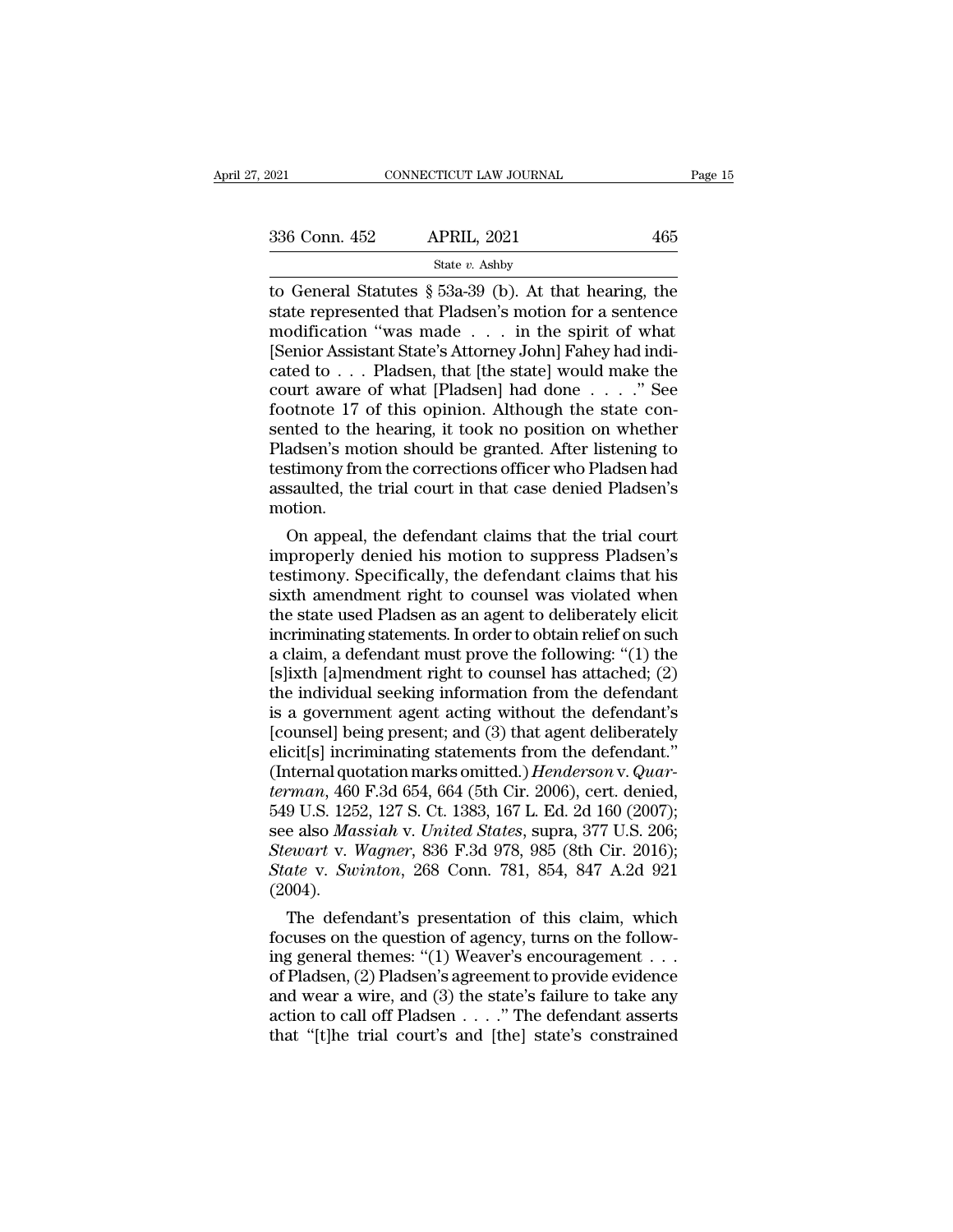|     | CONNECTICUT LAW JOURNAL | April 27, 2021 |  |
|-----|-------------------------|----------------|--|
|     |                         |                |  |
| 466 | <b>APRIL, 2021</b>      | 336 Conn. 452  |  |
|     | State v. Ashby          |                |  |

 $\begin{tabular}{ll} \multicolumn{1}{l}{{\small \textbf{CONRECTICUT LAW JOURNAL}}{\small \textbf{APRIL, 2021}} & \multicolumn{1}{l}{\small \textbf{April 27, 2021}}\\ \hline & \multicolumn{1}{l}{\textbf{State }v.\textbf{Ashby}}\\ \hline & \multicolumn{1}{l}{\textbf{State }v.\textbf{Ashby}}\\ \hline \end{tabular}$ 466 APRIL, 2021 336 Conn. 452<br>
State v. Ashby<br>
view of agency as requiring explicit instruction, or as<br>
requiring that the informant adhere to a preexisting<br>
plan . . . is unsupported . . . [by] the case law" and<br>
that th  $\begin{array}{ll}\n & \text{APRIL, 2021} & \text{336 Conn. 452} \\
 \hline\n & \text{State } v. \text{ Ashby} \\
 \hline\n \end{array}$ <br>
view of agency as requiring explicit instruction, or as<br>
requiring that the informant adhere to a preexisting<br>
plan . . . is unsupported . . . [by] the 466 APRIL, 2021 336 Conn. 452<br>
State v. Ashby<br>
view of agency as requiring explicit instruction, or as<br>
requiring that the informant adhere to a preexisting<br>
plan . . . is unsupported . . . [by] the case law" and<br>
that th Fig. 2021 600 Coldit. 402<br>
State v. Ashby<br>
view of agency as requiring explicit instruction, or as<br>
requiring that the informant adhere to a preexisting<br>
plan . . . is unsupported . . . [by] the case law" and<br>
that the st State *v*. Ashby<br>view of agency as requiring explicit instruction, or as<br>requiring that the informant adhere to a preexisting<br>plan  $\ldots$  is unsupported  $\ldots$  [by] the case law" and<br>that the state "knew or should have know view of agency as requiring explicit instruction, or as<br>requiring that the informant adhere to a preexisting<br>plan  $\dots$  is unsupported  $\dots$  [by] the case law" and<br>that the state "knew or should have known that Weav-<br>er's i requiring that the informant adhere to a preexisting<br>plan . . . is unsupported . . . [by] the case law" and<br>that the state "knew or should have known that Weav-<br>er's interaction with Pladsen created a situation likely<br>to an  $\ldots$  is unsupported  $\ldots$  [by] the case law" and<br>at the state "knew or should have known that Weav-<br>'s interaction with Pladsen created a situation likely<br>induce [the defendant] into unknowingly giving<br>counseled, incr that the state "knew or should have known that Weaver's interaction with Pladsen created a situation likely<br>to induce [the defendant] into unknowingly giving<br>uncounseled, incriminating statements to a person who<br>had agree

er's interaction with Pladsen created a situation likely<br>to induce [the defendant] into unknowingly giving<br>uncounseled, incriminating statements to a person who<br>had agreed to help the state obtain evidence . . . . ."<br>In re to induce [the defendant] into unknowingly giving<br>uncounseled, incriminating statements to a person who<br>had agreed to help the state obtain evidence  $\dots$ ."<br>In response, the state argues that the trial court cor-<br>rectly co uncounseled, incriminating statements to a person who<br>had agreed to help the state obtain evidence  $\dots$ ."<br>In response, the state argues that the trial court cor-<br>rectly concluded that Pladsen was not acting as an agent<br>of had agreed to help the state obtain evidence  $\ldots$ ."<br>In response, the state argues that the trial court correctly concluded that Pladsen was not acting as an agent<br>of the government. The state supports this argument by<br>po In response, the state argues that the trial court correctly concluded that Pladsen was not acting as an agent of the government. The state supports this argument by pointing to several of the same facts relied on by the rectly concluded that Pladsen was not acting as an agent<br>of the government. The state supports this argument by<br>pointing to several of the same facts relied on by the<br>trial court. Specifically, the state highlights (1) the of the government. The state supports this argument by<br>pointing to several of the same facts relied on by the<br>trial court. Specifically, the state highlights (1) the<br>absence of specific plans or instructions, (2) the fact<br> pointing to several of the same facts relied on by the<br>trial court. Specifically, the state highlights (1) the<br>absence of specific plans or instructions, (2) the fact<br>that Pladsen appeared to be self-motivated, (3) Weav-<br>e al court. Specifically, the state highlights (1) the<br>sence of specific plans or instructions, (2) the fact<br>at Pladsen appeared to be self-motivated, (3) Weav-<br>'s statement that he could not personally approve<br>y plans or d absence of specific plans or instructions, (2) the fact<br>that Pladsen appeared to be self-motivated, (3) Weav-<br>er's statement that he could not personally approve<br>any plans or deals, and (4) the fact that Weaver never<br>foll

that Pladsen appeared to be self-motivated, (3) Weav-<br>er's statement that he could not personally approve<br>any plans or deals, and (4) the fact that Weaver never<br>followed up with Pladsen after their initial meeting.<br>The sta er's statement that he could not personally approve<br>any plans or deals, and (4) the fact that Weaver never<br>followed up with Pladsen after their initial meeting.<br>The state concedes, as it must, that the defendant's<br>sixth am any plans or deals, and (4) the fact that Weaver never<br>followed up with Pladsen after their initial meeting.<br>The state concedes, as it must, that the defendant's<br>sixth amendment right to counsel attached well before<br>Pladse followed up with Pladsen after their initial meeting.<br>The state concedes, as it must, that the defendant's<br>sixth amendment right to counsel attached well before<br>Pladsen's involvement. See, e.g., *Kirby v. Illinois*, 406<br>U. The state concedes, as it must, that the defendant's<br>
sixth amendment right to counsel attached well before<br>
Pladsen's involvement. See, e.g., *Kirby* v. *Illinois*, 406<br>
U.S. 682, 689–90, 92 S. Ct. 1877, 32 L. Ed. 2d 411 sixth amendment right to counsel attached well before<br>Pladsen's involvement. See, e.g., *Kirby v. Illinois*, 406<br>U.S. 682, 689–90, 92 S. Ct. 1877, 32 L. Ed. 2d 411 (1972).<br>Likewise, the state advances no argument that Plad Pladsen's involvement. See, e.g., *Kirby v. Illinois*, 406<br>U.S. 682, 689–90, 92 S. Ct. 1877, 32 L. Ed. 2d 411 (1972).<br>Likewise, the state advances no argument that Pladsen's<br>actions fell short of deliberate elicitation. Se U.S. 682, 689–90, 92 S. Ct. 1877, 32 L. Ed. 2d 411 (1972).<br>Likewise, the state advances no argument that Pladsen's<br>actions fell short of deliberate elicitation. See, e.g., *Kuh-<br>Imann v. Wilson*, 477 U.S. 436, 459, 106 S. Likewise, the state advances no argument that Pladsen's<br>actions fell short of deliberate elicitation. See, e.g., *Kuh-<br>Imann v. Wilson*, 477 U.S. 436, 459, 106 S. Ct. 2616, 91<br>L. Ed. 2d 364 (1986). Finally, the state does actions fell short of deliberate elicitation. See, e.g., *Kuhlmann v. Wilson*, 477 U.S. 436, 459, 106 S. Ct. 2616, 91<br>L. Ed. 2d 364 (1986). Finally, the state does not claim the<br>absence of prejudice or otherwise invoke the *lmann v. Wilson,* 477 U.S. 436, 459, 106 S. Ct. 2616, 91<br>L. Ed. 2d 364 (1986). Finally, the state does not claim the<br>absence of prejudice or otherwise invoke the harmless<br>error doctrine. See, e.g., *United States* v. *Mil* L. Ed. 2d 364 (1986). Finally, the state does not claim the absence of prejudice or otherwise invoke the harmless error doctrine. See, e.g., *United States v. Miller*, 116 F.3d 641, 667–69 (2d Cir. 1997), cert. denied, 524 absence of prejudice or otherwise invoke the harmless<br>error doctrine. See, e.g., *United States v. Miller*, 116<br>F.3d 641, 667–69 (2d Cir. 1997), cert. denied, 524 U.S.<br>905, 118 S. Ct. 2063, 141 L. Ed. 2d 140 (1998), and ce error doctrine. See, e.g., *United States v. Miller*, 116<br>F.3d 641, 667–69 (2d Cir. 1997), cert. denied, 524 U.S.<br>905, 118 S. Ct. 2063, 141 L. Ed. 2d 140 (1998), and cert.<br>denied sub nom. Arroyo v. *United States*, 524 U.S F.3d 641, 667–69 (2d Cir. 1997), cert. denied, 524 U.S.<br>905, 118 S. Ct. 2063, 141 L. Ed. 2d 140 (1998), and cert.<br>denied sub nom. Arroyo v. United States, 524 U.S. 905,<br>118 S. Ct. 2063, 141 L. Ed. 2d 140 (1998). Thus, the 5, 118 S. Ct. 2063, 141 L. Ed. 2d 140 (1998), and cert.<br>
mied sub nom. Arroyo v. United States, 524 U.S. 905,<br>
8 S. Ct. 2063, 141 L. Ed. 2d 140 (1998). Thus, the sole<br>
sue with respect to this claim on appeal is whether<br>
a denied sub nom. *Arroyo* v. *United States*, 524 U.S. 905, 118 S. Ct. 2063, 141 L. Ed. 2d 140 (1998). Thus, the sole issue with respect to this claim on appeal is whether Pladsen was acting as an agent of the state when he 118 S. Ct. 2063, 141 L. Ed. 2d 140 (1998). Thus, the sole<br>issue with respect to this claim on appeal is whether<br>Pladsen was acting as an agent of the state when he<br>elicited incriminating statements from the defendant.<br>"It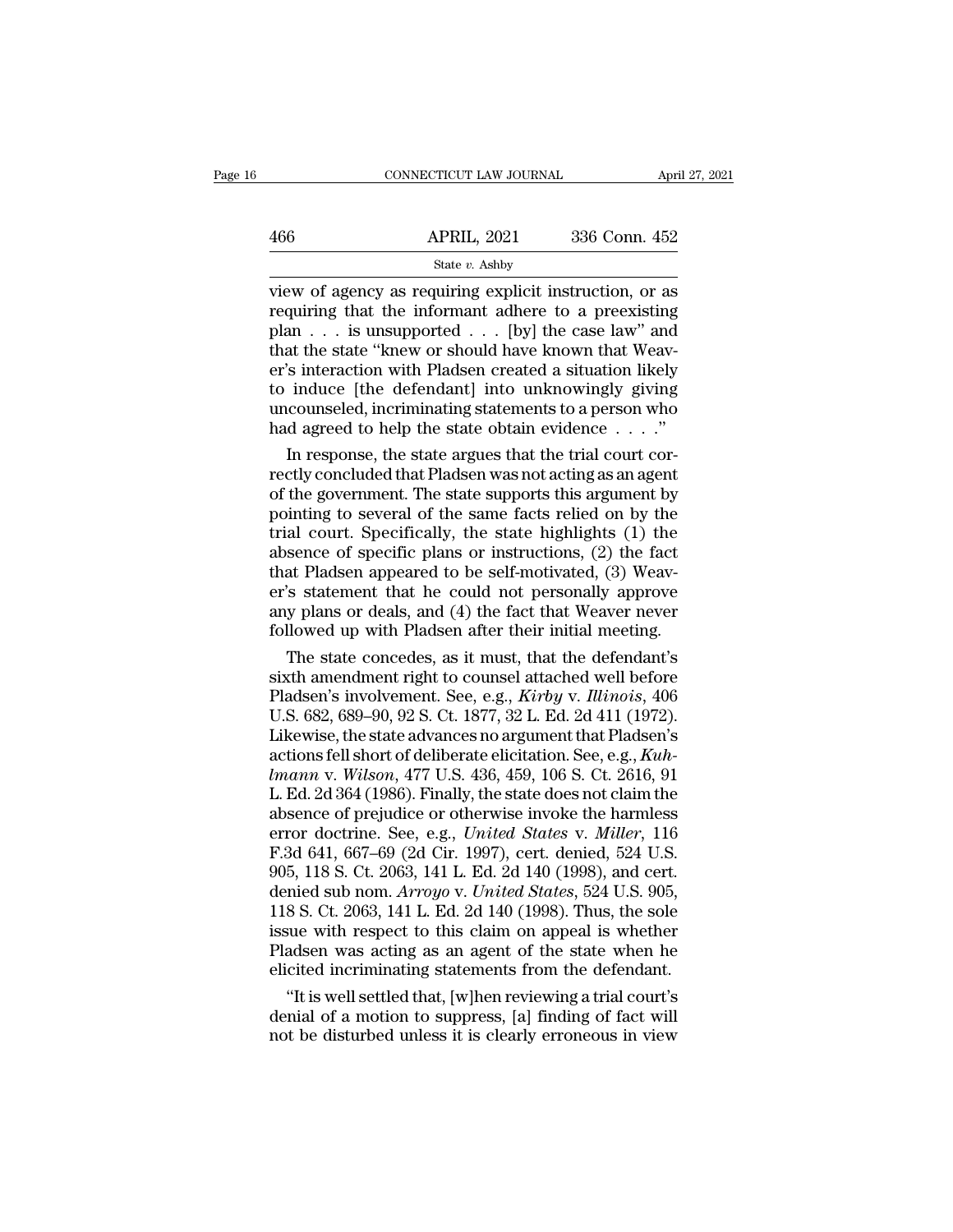Fage 17<br>
of the evidence and pleadings in the whole record<br>  $\frac{1}{2}$  ... [W]hen a question of fact is essential to the out-<br>
state v. Ashby<br>  $\frac{1}{2}$  ... [W]hen a question of fact is essential to the out-<br>
come of a par 336 Conn. 452 APRIL, 2021 467<br>
State v. Ashby<br>
of the evidence and pleadings in the whole record<br>
.... [W]hen a question of fact is essential to the out-<br>
come of a particular legal determination that implicates<br>
a defend 336 Conn. 452 APRIL, 2021 467<br>
State v. Ashby<br>
of the evidence and pleadings in the whole record<br>
.... [W]hen a question of fact is essential to the out-<br>
come of a particular legal determination that implicates<br>
a defend 336 Conn. 452 APRIL, 2021 467<br>
State v. Ashby<br>
of the evidence and pleadings in the whole record<br>
.... [W]hen a question of fact is essential to the out-<br>
come of a particular legal determination that implicates<br>
a defend Solution 1922 The Hangle State v. Ashby<br>
of the evidence and pleadings in the whole record<br>  $\ldots$  [W]hen a question of fact is essential to the out-<br>
come of a particular legal determination that implicates<br>
a defendant's State v. Ashby<br>
of the evidence and pleadings in the whole record<br>  $\ldots$ . [W]hen a question of fact is essential to the out-<br>
come of a particular legal determination that implicates<br>
a defendant's constitutional rights of the evidence and pleadings in the whole record<br>  $\ldots$  [W]hen a question of fact is essential to the out-<br>
come of a particular legal determination that implicates<br>
a defendant's constitutional rights  $\ldots$  and the cred .... [W]hen a question of fact is essential to the outcome of a particular legal determination that implicates<br>a defendant's constitutional rights ... and the credi-<br>bility of witnesses is not the primary issue, our custo come of a particular legal determination that implicates<br>a defendant's constitutional rights . . . and the credi-<br>bility of witnesses is not the primary issue, our custom-<br>ary deference to the trial court's factual findin a defendant's constitutional rights . . . . and the credibility of witnesses is not the primary issue, our custom-<br>ary deference to the trial court's factual findings is<br>tempered by a scrupulous examination of the record<br>t bility of witnesses is not the primary issue, our custom-<br>ary deference to the trial court's factual findings is<br>tempered by a scrupulous examination of the record<br>to ascertain that the trial court's factual findings are<br>s ary deference to the trial court's factual findings is<br>tempered by a scrupulous examination of the record<br>to ascertain that the trial court's factual findings are<br>supported by substantial evidence." (Internal quotation<br>ma tempered by a scrupulous examination of the record<br>to ascertain that the trial court's factual findings are<br>supported by substantial evidence." (Internal quotation<br>marks omitted.) *State* v. Jacques, 332 Conn. 271, 279,<br>2 to ascertain that the trial court's factual findings are<br>supported by substantial evidence." (Internal quotation<br>marks omitted.) *State* v. *Jacques*, 332 Conn. 271, 279,<br>210 A.3d 533 (2019); see also *State* v. *Swinton*, supported by substantial evidence." (Internal quotation<br>marks omitted.) *State* v. *Jacques*, 332 Conn. 271, 279,<br>210 A.3d 533 (2019); see also *State* v. *Swinton*, supra,<br>268 Conn. 855. "The issue of agency, even in a co marks omitted.) *State* v. *Jacques*, 332 Conn. 271, 279, 210 A.3d 533 (2019); see also *State* v. *Swinton*, supra, 268 Conn. 855. "The issue of agency, even in a constitutional context, is primarily a question of fact . 210 A.3d 533 (2019); see also *State* v. *Swinton*, supra, 268 Conn. 855. "The issue of agency, even in a constitutional context, is primarily a question of fact . . . . "<br>(Citations omitted.) *State* v. *Alexander*, 197 268 Conn. 855. "The issue of agency, even in a constitutional context, is primarily a question of fact . . . ."<br>
(Citations omitted.) *State v. Alexander*, 197 Conn. 180, 185, 496 A.2d 486 (1985). Nonetheless, to the exte tional context, is primarily a question of fact . . . . "<br>(Citations omitted.) *State* v. *Alexander*, 197 Conn. 180, 185, 496 A.2d 486 (1985). Nonetheless, to the extent that the resolution of that question "calls for ap iat the resolution of that question "calls for application<br>
f the controlling legal standard to the historical facts,"<br>
"presents  $a \tldots$  question of law  $\ldots$  which [this<br>
purt reviews] de novo."<sup>19</sup> (Internal quotation of the controlling legal standard to the historical facts,"<br>it "presents a . . . question of law . . . which [this<br>court reviews] de novo."<sup>19</sup> (Internal quotation marks<br> $\frac{19 \text{ We note that this approach is consistent with the standard of review applied to the agency prong of *Massiah* by the majority of the federal courts of appeals. See, e$ 

it "presents a . . . question of law . . . which [this court reviews] de novo."<sup>19</sup> (Internal quotation marks  $\psi$  we note that this approach is consistent with the standard of review applied to the agency prong of *Massi* COULT TEVIEWS (CONDITION 1999) (Internal quotation marks<br>
<sup>19</sup> We note that this approach is consistent with the standard of review<br>
applied to the agency prong of *Massiah* by the majority of the federal courts<br>
of appea COULT TEVIEWS] (IE HOVO. IIIIIEFIRIT QUOCALION THATKS<br>
<sup>19</sup> We note that this approach is consistent with the standard of review<br>
applied to the agency prong of *Massiah* by the majority of the federal courts<br>
of appeals. <sup>19</sup> We note that this approach is consistent with the standard of review applied to the agency prong of *Massiah* by the majority of the federal courts of appeals. See, e.g., *United States v. Ocean*, 904 F.3d 25, 33 (1s applied to the agency prong of *Massiah* by the majority of the federal courts<br>of appeals. See, e.g., *United States* v. *Ocean*, 904 F.3d 25, 33 (1st Cir. 2018)<br>("We review the trial judge's findings of fact for clear err of appeals. See, e.g., *United States* v. *Ocean*, 904 F.3d 25, 33 (1st Cir. 2018)<br>
("We review the trial judge's findings of fact for clear error . . . . We review<br>
de novo [the] constitutional conclusion based on the fac de novo [the] constitutional conclusion based on the facts as the trial judge found them." (Citation omitted.)), cert. denied sub nom. *Mitchell v. United States*, U.S. , 139 S. Ct. 931, 202 L. Ed. 2d 656 (2019), and cert found them." (Citation omitted.)), cert. denied sub nom. *Mitchell v. United*<br>States, U.S. , 139 S. Ct. 931, 202 L. Ed. 2d 656 (2019), and cert. denied,<br>U.S. , 139 S. Ct. 1362, 203 L. Ed. 2d 596 (2019); *United States v.*<br> 333 (1997); *United States* v. *O'Dell*, Docket No. 95-1069, 1995 WL 765231, 33 (1997); *United States* v. *Birbal*, 113 F.3d 342, 345 (2d Cir.) ("review[ing] the [D]istrict [C]ourt's conclusions as to constitutional viola U.S. (1998). Ct. 1362, 203 L. Ed. 2d 596 (2019); United States v.<br>Birbal, 113 F.3d 342, 345 (2d Cir.) ("review[ing] the [D]istrict [C]our's<br>conclusions as to constitutional violations de novo, and its findings of fact<br>for *Birbal*, 113 F.3d 342, 345 (2d Cir.) ("review[ing] the [D]istrict [C]ourt's conclusions as to constitutional violations de novo, and its findings of fact for clear error"), cert. denied, 522 U.S. 976, 118 S. Ct. 433, 139 conclusions as to constitutional violations de novo, and its findings of fact<br>for clear error"), cert. denied, 522 U.S. 976, 118 S. Ct. 433, 139 L. Ed. 2d<br>333 (1997); *United States v. O'Dell*, Docket No. 95-1069, 1995 WL for clear error"), cert. denied, 522 U.S. 976, 118 S. Ct. 433, 139 L. Ed. 2d<br>333 (1997); *United States* v. *O'Dell*, Docket No. 95-1069, 1995 WL 765231,<br>\*3 (7th Cir. December 27, 1995) (decision without published opinion, 333 (1997); *United States v. O'Dell*, Docket No. 95-1069, 1995 WL 765231, <sup>\*3</sup> (7th Cir. December 27, 1995) (decision without published opinion, 73 F.3d 364 (7th Cir. 1995)) ("we conclude as a matter of law that [the inf <sup>\*3</sup> (7th Cir. December 27, 1995) (decision without published opinion, 73<br>F.3d 364 (7th Cir. 1995)) ("we conclude as a matter of law that [the informant]<br>acted as a government agent when he spoke to [the defendant]"); *Uni* acted as a government agent when he spoke to [the defendant]"); United States v. Brink, 39 F.3d 419, 421 (3d Cir. 1994) ("[w]e apply plenary review to the [D]istrict [C]ourt's application of legal precepts . . . and clearl acted as a government agent when he spoke to [the defendant]"); United States v. Brink, 39 F.3d 419, 421 (3d Cir. 1994) ("[w]e apply plenary review to the [D]istrict [C]ourt's application of legal precepts . . . and clear to the [D]istrict [C]ourt's application of legal precepts  $\ldots$  and clearly erromeous review to its factual findings" (citation omitted)); *United States v.* Johnson, 4 F.3d 904, 910 (10th Cir. 1993) (reviewing District C neous review to its factual findings" (citation omitted)); United States v.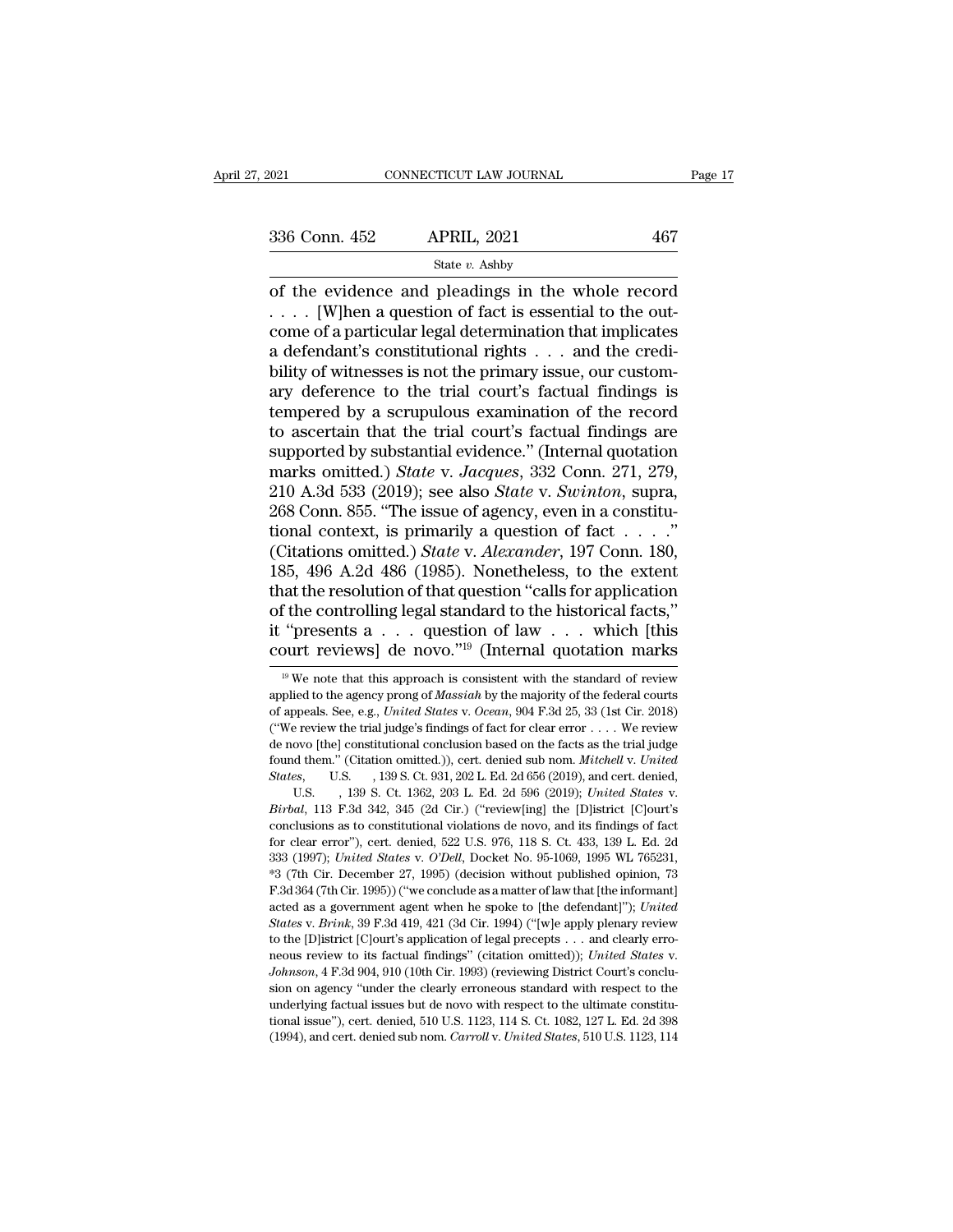|     | CONNECTICUT LAW JOURNAL | April 27, 2021 |  |
|-----|-------------------------|----------------|--|
|     |                         |                |  |
| 468 | <b>APRIL, 2021</b>      | 336 Conn. 452  |  |
|     | State v. Ashby          |                |  |

CONNECTICUT LAW JOURNAL April 27, 2021<br>
468 APRIL, 2021 336 Conn. 452<br>
<sup>State</sup> *v*. *Castillo*, 329 Conn. 311, 322–23, 186<br>
A.3d 672 (2018). Such a review "is not limited to the<br>
facts the trial court actually found in its  $\begin{array}{ll}\n & \text{APRIL, 2021} & \text{336 Conn. 452} \\
 \text{State } v. \text{ Ashby} \\
 \text{omitted.)} \text{State v. } \text{Castillo, 329 Conn. 311, 322–23, 186} \\
 \text{A.3d 672 (2018). Such a review "is not limited to the facts the trial court actually found in its decision on the deformation to suppress. Pathor. This court laws\n\n
$$
\begin{array}{ll}\n & \text{A.} \text{B.} & \text{B.} \\
 \text{B.} & \text{B.} \\
 \text{B.} & \text{B.} \\
 \text{B.} & \text{B.}
$$$ 468 APRIL, 2021 336 Conn. 452<br>
State v. Ashby<br>
omitted.) *State* v. *Castillo*, 329 Conn. 311, 322–23, 186<br>
A.3d 672 (2018). Such a review "is not limited to the<br>
facts the trial court actually found in its decision on th 468 APRIL, 2021 336 Conn. 452<br>
State v. Ashby<br>
comitted.) *State* v. *Castillo*, 329 Conn. 311, 322–23, 186<br>
A.3d 672 (2018). Such a review "is not limited to the<br>
facts the trial court actually found in its decision on t 468 APRIL, 2021 336 Conn. 452<br>
State v. Ashby<br>
omitted.) *State* v. *Castillo*, 329 Conn. 311, 322–23, 186<br>
A.3d 672 (2018). Such a review "is not limited to the<br>
facts the trial court actually found in its decision on th state v. Santy<br>
omitted.) *State* v. *Castillo*, 329 Conn. 311, 322–23, 186<br>
A.3d 672 (2018). Such a review "is not limited to the<br>
facts the trial court actually found in its decision on the<br>
defendant's motion to suppre omitted.) *State* v. *Castillo*, 329 Conn. 311, 322–23, 186<br>A.3d 672 (2018). Such a review "is not limited to the<br>facts the trial court actually found in its decision on the<br>defendant's motion to suppress. Rather, [this co A.3d 672 (2018). Such a review "is not limited to the facts the trial court actually found in its decision on the defendant's motion to suppress. Rather, [this court] may also consider undisputed facts established in the facts the trial court actually found in its decision on the<br>defendant's motion to suppress. Rather, [this court] may<br>also consider undisputed facts established in the rec-<br>ord, including the evidence presented at trial." defendant's motion to suppress. Rather, [this court] may<br>also consider undisputed facts established in the rec-<br>ord, including the evidence presented at trial." Id., 340<br> $(D'Auria, J.,$  dissenting). "[I]n particular, [this court also consider undisputed facts established in the rec-<br>ord, including the evidence presented at trial." Id., 340<br>(*D'Auria*, *J.*, dissenting). "[I]n particular, [this court]<br>must take account of any undisputed evidence th  $i$ <sup>2</sup> *Auria, J.*, dissenting). "[I]n particular, [this court]<br>ust take account of any undisputed evidence that does<br>to support the trial court's ruling in favor of the state<br>to that the trial court did not expressly dis ( $B$  Tratica, 9., disseming). [The particular, [this court]<br>must take account of any undisputed evidence that does<br>not support the trial court's ruling in favor of the state<br>but that the trial court did not expressly disc

and the trial court's ruling in favor of the state<br>but that the trial court did not expressly discredit."<br>State v. Edmonds, 323 Conn. 34, 39, 145 A.3d 861 (2016).<br>"[T]he United States Supreme Court has held that a<br>state vi not support the trial court's raing in favor of the state<br>but that the trial court did not expressly discredit."<br>State v. Edmonds, 323 Conn. 34, 39, 145 A.3d 861 (2016).<br>"[T]he United States Supreme Court has held that a<br>s *State* v. *Edmonds*, 323 Conn. 34, 39, 145 A.3d 861 (2016).<br>
"[T]he United States Supreme Court has held that a<br>
state violates the sixth amendment when, acting through<br>
an undisclosed agent, it 'deliberately elicit[s]' i state violates the sixth amendment when, acting through<br>an undisclosed agent, it 'deliberately elicit[s]' incrimi-<br>nating statements from an accused 'after he [has] been<br>indicted' and his right to counsel has attached." *S* an undisclosed agent, it 'deliberately elicit[s]' incrimi-<br>nating statements from an accused 'after he [has] been<br>indicted' and his right to counsel has attached." *State*<br>s. Ct. 1081, 127 L. Ed. 2d 398 (1994), and cert. d

and and and and alleged and alleged and and accused 'after he [has] been<br>
indicted' and his right to counsel has attached." *State*<br> **S.** Ct. 1081, 127 L. Ed. 2d 398 (1994), and cert. denied sub nom. *Nottingham*<br> *v. Unit* rating statements from an accused after he [flas] been<br>indicted' and his right to counsel has attached." *State*<br>s. Ct. 1081, 127 L. Ed. 2d 398 (1994), and cert. denied sub nom. *Nottingham*<br>v. United States, 510 U.S. 112 indicted' and his right to counsel has attached." *State*<br>
S. Ct. 1081, 127 L. Ed. 2d 398 (1994), and cert. denied sub nom. *Nottingham*<br>
v. *United States*, 510 U.S. 1123, 114 S. Ct. 1081, 127 L. Ed. 2d 398 (1994);<br> *Uni* S. Ct. 1081, 127 L. Ed. 2d 398 (1994), and cert. denied sub nom. *Nottingham* v. *United States*, 510 U.S. 1123, 114 S. Ct. 1081, 127 L. Ed. 2d 398 (1994); *United States* v. *Surridge*, 687 F.2d 250, 252 (8th Cir.) ("Som S. Ct. 1081, 127 L. Ed. 2d 398 (1994), and cert. denied sub nom. *Nottingham* v. *United States*, 510 U.S. 1123, 114 S. Ct. 1081, 127 L. Ed. 2d 398 (1994); *United States* v. *Surridge*, 687 F.2d 250, 252 (8th Cir.) ("Som v. United States, 510 U.S. 1123, 114 S. Ct. 1081, 127 L. Ed. 2d 398 (1994); United States v. Surridge, 687 F.2d 250, 252 (8th Cir.) ("Some courts have called the determination of whether a person is a government informant United States v. Surridge, 687 F.2d 250, 252 (8th Cir.) ("Some courts have called the determination of whether a person is a government informant or agent a factual determination. . . . We agree that the determination as called the determination of whether a person is a government informant or<br>agent a factual determination. . . . We agree that the determination as to<br>the relationship or understanding between the police and the informant i agent a factual determination. . . . . We agree that the determination as to<br>the relationship or understanding between the police and the informant is<br>a factual determination. However, beyond this factual determination th the relationship or understanding between the police and the informant is<br>a factual determination. However, beyond this factual determination there<br>is a legal question: whether the relationship or understanding as found by a factual determination. However, beyond this factual determination there<br>is a legal question: whether the relationship or understanding as found by<br>the [D]istrict [C]ourt is such that the informant's questioning has to be is a legal question: whether the relationship or understanding as found by<br>the [D]istrict [C]ourt is such that the informant's questioning has to be<br>considered government interrogation for constitutional examination." (Cit the [D]istrict [C]ourt is such that the informant<br>considered government interrogation for constituti<br>tions omitted; footnote omitted.)), cert. denied, 4<br>465, 74 L. Ed. 2d 614 (1982). But see *United State*<br>(7th Cir. 1995) tions omitted; footnote omitted.)), cert. denied,  $459$  U.S.  $1044$ ,  $103$  S. Ct.  $465$ ,  $74$  L. Ed.  $2d$  614 (1982). But see *United States v. Li*,  $55$  F.3d  $325$ ,  $328$  (7th Cir.  $1995$ ); *United States v. Malik*,  $680$ tions omitted; footnote omitted.)), cert. denied, 459 U.S. 1044, 103 S. Ct.<br>465, 74 L. Ed. 2d 614 (1982). But see *United States v. Li*, 55 F.3d 325, 328<br>(7th Cir. 1995); *United States v. Malik*, 680 F.2d 1162, 1165 (7th

<sup>465, 74</sup> L. Ed. 2d 614 (1982). But see *United States v. Li*, 55 F.3d 325, 328 (7th Cir. 1995); *United States v. Malik*, 680 F.2d 1162, 1165 (7th Cir. 1982); *United States v. Van Scoy*, 654 F.2d 257, 261 (3d Cir.), cert. a question of fact" compels the application of the substantial evidence standard of review to the trial court's ultimate conclusion on the question of agency. This court, however, also has characterized the deliberate eli United States v. Van Scoy, 654 F.2d 257, 261 (3d Cir.), cert. denied, 454 U.S.<br>1126, 102 S. Ct. 977, 71 L. Ed. 2d 114 (1981).<br>The concurring and dissenting justice contends that this court's observa-<br>tion in *State v. Ale* 1126, 102 S. Ct. 977, 71 L. Ed. 2d 114 (1981).<br>The concurring and dissenting justice contends that this court's observa-<br>tion in *State* v. *Alexander*, supra, 197 Conn. 185, that agency is "primarily<br>a question of fact" c The concurring and dissenting justice contends that this court's observa-<br>tion in *State v. Alexander*, supra, 197 Conn. 185, that agency is "primarily<br>a question of fact" compels the application of the substantial eviden tion in *State* v. *Alexander*, supra, 197 Conn. 185, that agency is "primarily a question of fact" compels the application of the substantial evidence standard of review to the trial court's ultimate conclusion on the qu a question of fact" compels the application of the substantial evidence standard of review to the trial court's ultimate conclusion on the question of agency. This court, however, also has characterized the deliberate elic standard of review to the trial court's ultimate conclusion on the question of agency. This court, however, also has characterized the deliberate elicitation prong in a similar manner. See *State* v. *Swinton*, supra, 268 agency. This court, however, also has characterized the deliberate elicitation<br>prong in a similar manner. See *State* v. *Swinton*, supra, 268 Conn. 856 ("[t]he<br>second issue of fact is whether [the informant] 'deliberatel prong in a similar manner. See *State* v. *Swinton*, supra, 268 Conn. 856 ("[t]he second issue of fact is whether [the informant] 'deliberately elicited' the defendant's statements"). Cases from the United States Supreme second issue<br>defendant's stait<br>little room for<br>*States v. Henn*<br>(1980), for ex<br>deference to, t<br>ate elicitation.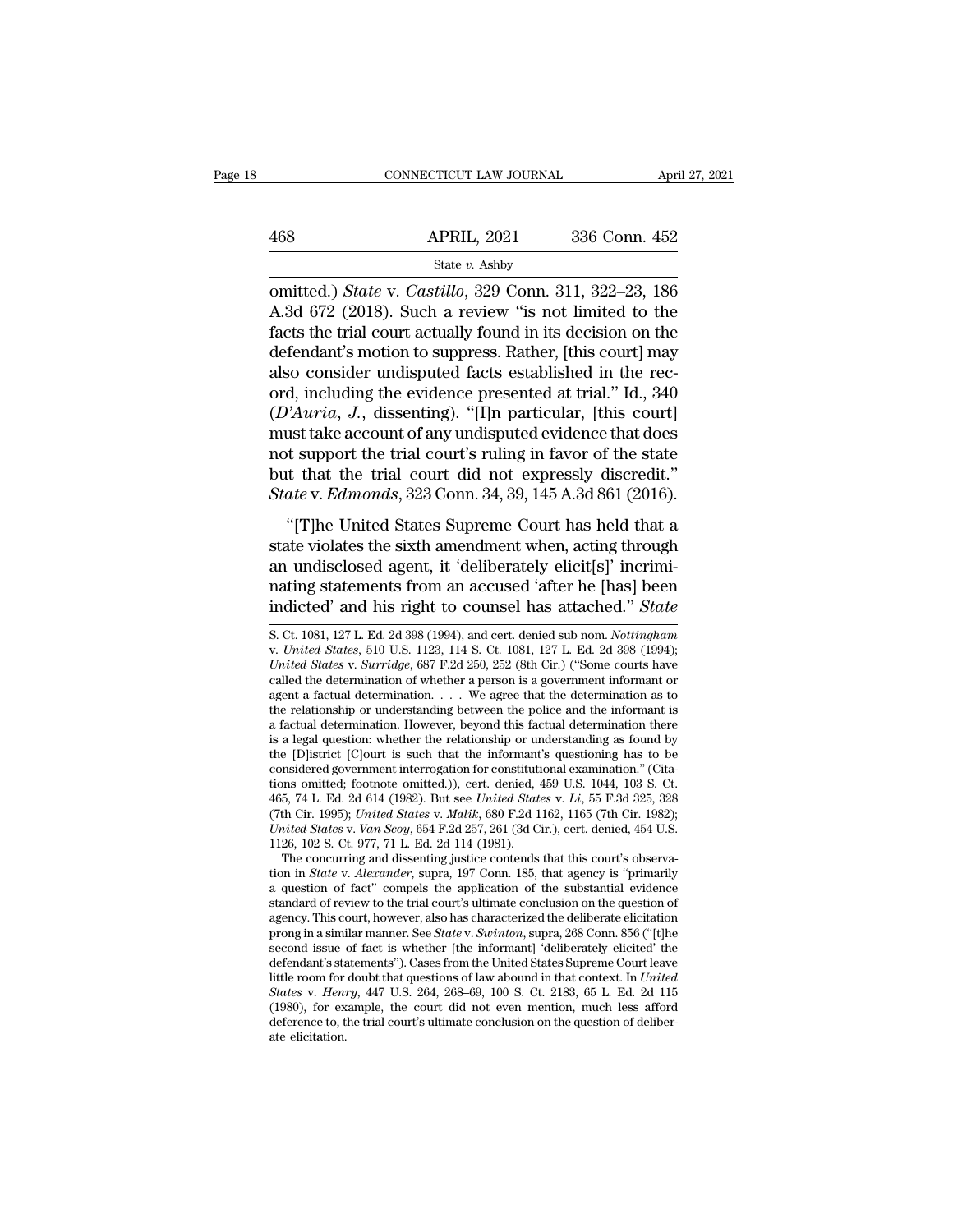| . 2021        | CONNECTICUT LAW JOURNAL                                       | Page 19 |
|---------------|---------------------------------------------------------------|---------|
|               |                                                               |         |
| 336 Conn. 452 | <b>APRIL, 2021</b>                                            | 469     |
|               | State $v$ . Ashby                                             |         |
|               | v. Swinton, supra, 268 Conn. 855, quoting <i>Massiah</i> v.   |         |
|               | <i>United States, supra, 377 U.S. 206. The general nature</i> |         |

<sup>336</sup> Conn. 452 APRIL, 2021 469<br>
<sup>State v. Ashby<br> *V. Swinton*, supra, 268 Conn. 855, quoting *Massiah V.*<br> *United States*, supra, 377 U.S. 206. The general nature<br>
of this constitutional duty is clear: "[T]he [s]tate [</sup> 336 Conn. 452 APRIL, 2021 469<br>
State v. Ashby<br>
v. Swinton, supra, 268 Conn. 855, quoting *Massiah* v.<br>
United States, supra, 377 U.S. 206. The general nature<br>
of this constitutional duty is clear: "[T]he [s]tate [has]<br>
an 336 Conn. 452 APRIL, 2021 469<br>
state v. Ashby<br>
v. Swinton, supra, 268 Conn. 855, quoting *Massiah* v.<br>
United States, supra, 377 U.S. 206. The general nature<br>
of this constitutional duty is clear: "[T]he [s]tate [has]<br>
an State v. Ashby<br>
v. Swinton, supra, 268 Conn. 855, quoting Massiah v.<br>
United States, supra, 377 U.S. 206. The general nature<br>
of this constitutional duty is clear: "[T]he [s]tate [has]<br>
an affirmative obligation to respec v. *Swinton*, supra, 268 Conn. 855, quoting *Massiah* v.<br>
United States, supra, 377 U.S. 206. The general nature<br>
of this constitutional duty is clear: "[T]he [s]tate [has]<br>
an *affirmative obligation* to respect and prese v. Swinton, supra, 268 Conn. 855, quoting Ma<br>
United States, supra, 377 U.S. 206. The genera<br>
of this constitutional duty is clear: "[T]he [s]ta<br>
an *affirmative obligation* to respect and pres<br>
accused's choice to seek [t this constitutional duty is clear: "[T]he [s]tate [has] *affirmative obligation* to respect and preserve the cused's choice to seek [the] assistance [of counsel]." mphasis added.) *Maine* v. *Moulton*, 474 U.S. 159, 171, an *affirmative obligation* to respect and preserve the<br>accused's choice to seek [the] assistance [of counsel]."<br>(Emphasis added.) *Maine* v. *Moulton*, 474 U.S. 159, 171,<br>106 S. Ct. 477, 88 L. Ed. 2d 481 (1985).<sup>20</sup><br>Cases

accused's choice to seek [the] assistance [of counsel]."<br>
(Emphasis added.) *Maine* v. *Moulton*, 474 U.S. 159, 171,<br>
106 S. Ct. 477, 88 L. Ed. 2d 481 (1985).<sup>20</sup><br>
Cases from the United States Supreme Court estab-<br>
lishing (Emphasis added.) *Maine* v. *Moulton*, 474 U.S. 159, 171, 106 S. Ct. 477, 88 L. Ed. 2d 481 (1985).<sup>20</sup><br>Cases from the United States Supreme Court establishing this line of sixth amendment jurisprudence do<br>not directly ad 106 S. Ct. 477, 88 L. Ed. 2d 481 (1985).<sup>20</sup><br>Cases from the United States Supreme Court establishing this line of sixth amendment jurisprudence do<br>not directly address the question of agency. A review<br>of those decisions do Cases from the United States Supreme Court establishing this line of sixth amendment jurisprudence do<br>not directly address the question of agency. A review<br>of those decisions does, however, provide necessary<br>context. In *M* Cases from the United States Supreme Court establishing this line of sixth amendment jurisprudence do not directly address the question of agency. A review of those decisions does, however, provide necessary context. In *M* lishing this line of sixth amendment jurisprudence do<br>not directly address the question of agency. A review<br>of those decisions does, however, provide necessary<br>context. In *Massiah* v. United States, supra, 377 U.S.<br>202–20 not directly address the question of agency. A review<br>of those decisions does, however, provide necessary<br>context. In *Massiah* v. *United States*, supra, 377 U.S.<br>202–203, law enforcement officers installed a radio<br>transm of those decisions does, however, provide necessary<br>context. In *Massiah* v. *United States*, supra, 377 U.S.<br>202–203, law enforcement officers installed a radio<br>transmitter inside of a vehicle belonging to a cooperat-<br>ing context. In *Massiah* v. *United States*, supra, 377 U.S.<br>202–203, law enforcement officers installed a radio<br>transmitter inside of a vehicle belonging to a cooperat-<br>ing codefendant. While the defendant in that case was<br>f 202–203, law enforcement officers installed a radio<br>transmitter inside of a vehicle belonging to a cooperat-<br>ing codefendant. While the defendant in that case was<br>free on bail, he made incriminating statements inside<br>of t transmitter inside of a vehicle belonging to a cooperating codefendant. While the defendant in that case was<br>free on bail, he made incriminating statements inside<br>of the vehicle that were later admitted into evidence<br>over ing codefendant. While the defendant in that free on bail, he made incriminating statement of the vehicle that were later admitted into over his objection at trial. Id., 203. The Suprer concluded that these facts amounted Expection at trial. Id., 203. The suppreme Court<br>
concluded that these facts amounted to an indirect<br>
terrogation and that federal agents, therefore, had<br>
olated the sixth amendment.<sup>21</sup> Id., 206.<br>
<sup>20</sup> The concurring and concluded that these facts amounted to an indirect<br>interrogation and that federal agents, therefore, had<br>violated the sixth amendment.<sup>21</sup> Id., 206.<br><sup>20</sup> The concurring and dissenting justice concludes that this precept is

interrogation and that federal agents, therefore, had<br>violated the sixth amendment.<sup>21</sup> Id., 206.<br><sup>20</sup> The concurring and dissenting justice concludes that this precept is<br>irrelevant to the question of agency under *Massia* interrogation and that rederal agents, therefore, had<br>violated the sixth amendment.<sup>21</sup> Id., 206.<br> $\bullet$  The concurring and dissenting justice concludes that this precept is<br>irrelevant to the question of agency under *Massi* violated the sixth amendment.<sup>21</sup> Id., 206.<br>
<sup>20</sup> The concurring and dissenting justice concludes that this precept is<br>
irrelevant to the question of agency under *Massiah* because that precise<br>
issue was not disputed in <sup>20</sup> The concurring and dissenting justice concludes that this precept is irrelevant to the question of agency under *Massiah* because that precise issue was not disputed in *Moulton*. See footnote 9 of the concurring and <sup>20</sup> The concurring and dissenting justice concludes that this precept is<br>irrelevant to the question of agency under *Massiah* because that precise<br>issue was not disputed in *Moulton*. See footnote 9 of the concurring and<br> irrelevant to the question of agency under *Massiah* because that precise<br>issue was not disputed in *Moulton*. See footnote 9 of the concurring and<br>dissenting opinion. We, however, agree with those federal courts of appeal issue was not disputed in *Moulton*. See footnote 9 of the concurring and<br>dissenting opinion. We, however, agree with those federal courts of appeals<br>that read this language as a broader, guiding principle in this unique c dissenting opinion. We, however, agree with those federal courts of appeals<br>that read this language as a broader, guiding principle in this unique constitu-<br>tional context and, accordingly, decline to cabin its import to c that read this language as a broader, guiding principle in this unique constitutional context and, accordingly, decline to cabin its import to cases examining deliberate elicitation. See Ayers v. *Hudson*, 623 F.3d 301, 31 tional context and, accordingly, decline to cabin its import to cases examining deliberate elicitation. See Ayers v. Hudson, 623 F.3d 301, 316 (6th Cir. 2010); *United States v. Johnson*, 4 F.3d 904, 912 (10th Cir. 1993), 2010); United States v. Johnson, 4 F.3d 904, 912 (10th Cir. 1993), cert. denied, 510 U.S. 1123, 114 S. Ct. 1082, 127 L. Ed. 2d 398 (1994), and cert. denied sub nom. *Carroll v. United States*, 510 U.S. 1123, 114 S. Ct. 10

<sup>510</sup> U.S. 1123, 114 S. Ct. 1082, 127 L. Ed. 2d 398 (1994), and cert. denied<br>sub nom. *Carroll v. United States*, 510 U.S. 1123, 114 S. Ct. 1081, 127 L. Ed.<br>2d 398 (1994), and cert. denied sub nom. *Nottingham v. United Stat* 2d 398 (1994), and cert. denied sub nom. *Nottingham v. United States*, 510 U.S. 1123, 114 S. Ct. 1081, 127 L. Ed. 2d 398 (1994).<br><sup>21</sup> In reaching this conclusion, the United States Supreme Court rejected an argument that U.S. 1123, 114 S. Ct. 1081, 127 L. Ed. 2d 398 (1994).<br><sup>21</sup> In reaching this conclusion, the United States Supreme Court rejected<br>an argument that the statements should be admissible because the police<br>were merely fulfilli <sup>21</sup> In reaching this conclusion, the United States Supreme Court rejected an argument that the statements should be admissible because the police were merely fulfilling their duty to continue an investigation. *Massiah* United States, supra, 377 U.S. 206. Although the court recognized that such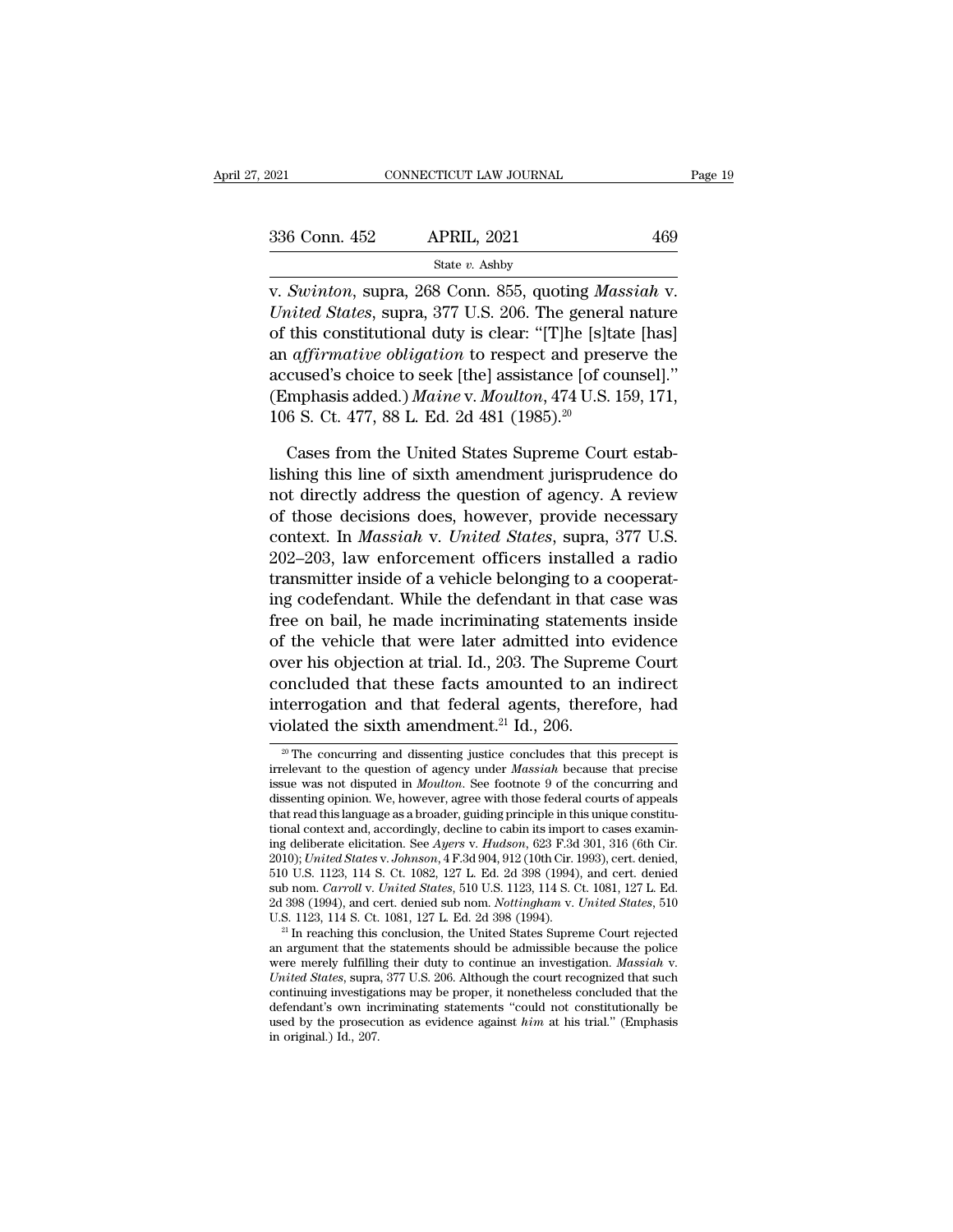CONNECTICUT LAW JOURNAL April 27, 2021<br>
0<br>
APRIL, 2021 336 Conn. 452<br>
State v. Ashby<br>
Like the present case, *United States* v. *Henry*, 447<br>
S. 264, 100 S. Ct. 2183, 65 L. Ed. 2d 115 (1980), involves 470 APRIL, 2021 336 Conn. 452<br>
State v. Ashby<br>
Like the present case, *United States v. Henry*, 447<br>
U.S. 264, 100 S. Ct. 2183, 65 L. Ed. 2d 115 (1980), involves<br>
government interactions with a jailhouse informant. In<br>
th 470 APRIL, 2021 336 Conn. 452<br>
State v. Ashby<br>
Like the present case, United States v. Henry, 447<br>
U.S. 264, 100 S. Ct. 2183, 65 L. Ed. 2d 115 (1980), involves<br>
government interactions with a jailhouse informant. In<br>
that  $\begin{array}{r} \text{APRIL, 2021} \qquad 336 \text{ Conn. } 452 \\ \hline \text{State } v. \text{ Ashby} \end{array}$ <br>
Like the present case, *United States v. Henry*, 447 U.S. 264, 100 S. Ct. 2183, 65 L. Ed. 2d 115 (1980), involves government interactions with a jailhouse inf Fig. 2621 650 Coldit. 162<br>
State v. Ashby<br>
Like the present case, United States v. Henry, 447<br>
U.S. 264, 100 S. Ct. 2183, 65 L. Ed. 2d 115 (1980), involves<br>
government interactions with a jailhouse informant. In<br>
that cas State v. Ashby<br>Like the present case, *United States v. Henry*, 447<br>U.S. 264, 100 S. Ct. 2183, 65 L. Ed. 2d 115 (1980), involves<br>government interactions with a jailhouse informant. In<br>that case, federal law enforcement of Like the present case, *United States v. Henry*, 447<br>U.S. 264, 100 S. Ct. 2183, 65 L. Ed. 2d 115 (1980), involves<br>government interactions with a jailhouse informant. In<br>that case, federal law enforcement officers contacted U.S. 264, 100 S. Ct. 2183, 65 L. Ed. 2d 115 (1980), involves<br>government interactions with a jailhouse informant. In<br>that case, federal law enforcement officers contacted<br>an inmate who previously had been paid for providing government interactions with a jailhouse informant. In<br>that case, federal law enforcement officers contacted<br>an inmate who previously had been paid for providing<br>information. Id., 266, 270. That informant indicated that<br>he that case, federal law enforcement officers contacted<br>an inmate who previously had been paid for providing<br>information. Id., 266, 270. That informant indicated that<br>he had been assigned to the same cellblock as the defen-<br> an inmate who previously had been paid for providing<br>information. Id., 266, 270. That informant indicated that<br>he had been assigned to the same cellblock as the defen-<br>dant and several other federal prisoners. Id., 266. "T information. Id., 266, 270. That informant indicated that<br>he had been assigned to the same cellblock as the defen-<br>dant and several other federal prisoners. Id., 266. "The<br>[officer] told him to be alert to any statements m he had been assigned to the same cellblock as the defendant and several other federal prisoners. Id., 266. "The [officer] told him to be alert to any statements made by the federal prisoners, but not to initiate any conver dant and several other federal prisoners. Id., 266. "The<br>[officer] told him to be alert to any statements made<br>by the federal prisoners, but not to initiate any conversa-<br>tion with or [to] question [the defendant] regardin [officer] told him to be alert to any statements made<br>by the federal prisoners, but not to initiate any conversa-<br>tion with or [to] question [the defendant] regarding the<br>[crime at issue]." Id. Notwithstanding these instru by the federal prisoners, but not to initiate any conversation with or [to] question [the defendant] regarding the [crime at issue]." Id. Notwithstanding these instructions, the informant subsequently engaged the defendant tion with or [to] question [the defendant] regarding the<br>[crime at issue]." Id. Notwithstanding these instructions,<br>the informant subsequently engaged the defendant in a<br>series of conversations about the crime at issue, wh [crime at issue]." Id. Notwithstanding these instructions,<br>the informant subsequently engaged the defendant in a<br>series of conversations about the crime at issue, which<br>caused the defendant to make certain incriminating st the informant subsequently engaged the defendant in a<br>series of conversations about the crime at issue, which<br>caused the defendant to make certain incriminating state-<br>ments. Id., 267. The informant recounted those stateseries of conversations about the crime at issue, which<br>caused the defendant to make certain incriminating state-<br>ments. Id., 267. The informant recounted those state-<br>ments at trial, and the defendant subsequently was con caused the defendant to make certain incriminating statements. Id., 267. The informant recounted those statements at trial, and the defendant subsequently was convicted. Id. The government argued on appeal that, although t ments. Id., 267. The informant recounted those statements at trial, and the defendant subsequently was convicted. Id. The government argued on appeal that, although the informant had asked the defendant questions, no sixth ments at trial, and the defendant subsequently was convicted. Id. The government argued on appeal that, although the informant had asked the defendant questions, no sixth amendment violation occurred because the informant victed. Id. The government argued on appeal that,<br>although the informant had asked the defendant ques-<br>tions, no sixth amendment violation occurred because<br>the informant had disobeyed instructions. Id., 269–71.<br>The Supreme although the informant had asked the defendant questions, no sixth amendment violation occurred because<br>the informant had disobeyed instructions. Id., 269–71.<br>The Supreme Court rejected that argument, concluding<br>that, beca tions, no sixth amendment violation occurred because<br>the informant had disobeyed instructions. Id., 269–71.<br>The Supreme Court rejected that argument, concluding<br>that, because of the informant's history and proximity<br>to the the informant had disobeyed instructions. Id., 269–71.<br>The Supreme Court rejected that argument, concluding<br>that, because of the informant's history and proximity<br>to the defendant, the officer "must have known that<br>such pr The Supreme Court rejected that argument, concluding<br>that, because of the informant's history and proximity<br>to the defendant, the officer "must have known that<br>such propinquity likely would lead to that result." Id.,<br>271. that, because of the informant's history and proximity<br>to the defendant, the officer "must have known that<br>such propinguity likely would lead to that result." Id.,<br>271. The court then recounted "the powerful psycholog-<br>ic to the defendant, the officer "must have known that<br>such propinquity likely would lead to that result." Id.,<br>271. The court then recounted "the powerful psycholog-<br>ical inducements" attendant to confinement: "[T]he<br>mere fa such propinquity likely would lead to that result." Id.,<br>271. The court then recounted "the powerful psycholog-<br>ical inducements" attendant to confinement: "[T]he<br>mere fact of custody imposes pressures on the accused;<br>conf 271. The court then recounted "the powerful psychological inducements" attendant to confinement: "[T]he<br>mere fact of custody imposes pressures on the accused;<br>confinement may bring into play subtle influences that<br>will mak ical inducements" attendant to confinement: "[T]he<br>mere fact of custody imposes pressures on the accused;<br>confinement may bring into play subtle influences that<br>will make him particularly susceptible to the ploys of<br>underc mere fact of custody imposes pressures on the accused;<br>confinement may bring into play subtle influences that<br>will make him particularly susceptible to the ploys of<br>undercover [g]overnment agents." Id., 274. On these<br>groun confinement may bring into play subtle influences that<br>will make him particularly susceptible to the ploys of<br>undercover [g]overnment agents." Id., 274. On these<br>grounds, the court concluded that the government had<br>violat will make him particularly susceptible to th<br>undercover [g]overnment agents." Id., 274.<br>grounds, the court concluded that the govern<br>violated the defendant's constitutional rights<br>tionally creating a situation likely to i <sup>22</sup> Justice Blackmun authored a vigorous dissent asserting that the majority effectively had ignored the fact that the informant had been explicitly instructed *not* to ask any questions and that, by using phrases such as '' 'must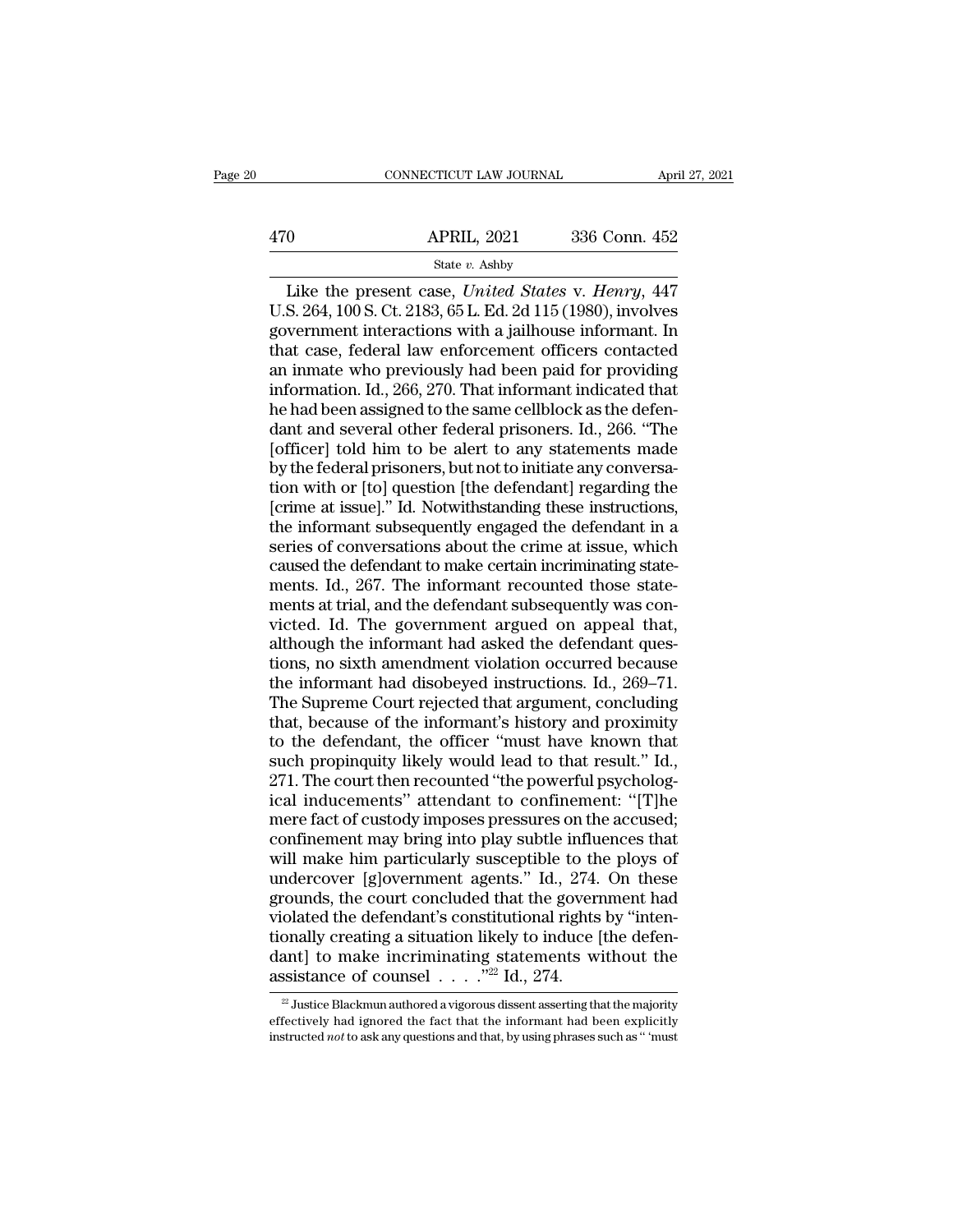| 2021          | CONNECTICUT LAW JOURNAL                                                                                                                                               | Page 21 |
|---------------|-----------------------------------------------------------------------------------------------------------------------------------------------------------------------|---------|
| 336 Conn. 452 | <b>APRIL, 2021</b>                                                                                                                                                    | 471     |
|               | State $v$ . Ashby                                                                                                                                                     |         |
|               | Finally, in <i>Maine v. Moulton</i> , supra, 474 U.S. 159,<br>a cooperating codefendant wore a wire to a meeting<br>requested by the defendant Id 164 Ag in Henry the |         |

336 Conn. 452 APRIL, 2021 471<br>
State v. Ashby<br>
Finally, in *Maine* v. *Moulton*, supra, 474 U.S. 159,<br>
a cooperating codefendant wore a wire to a meeting<br>
requested by the defendant. Id., 164. As in *Henry*, the 336 Conn. 452 APRIL, 2021 471<br>
State v. Ashby<br>
Finally, in *Maine* v. *Moulton*, supra, 474 U.S. 159,<br>
a cooperating codefendant wore a wire to a meeting<br>
requested by the defendant. Id., 164. As in *Henry*, the<br>
informan 336 Conn. 452 APRIL, 2021 471<br>
State v. Ashby<br>
Finally, in *Maine* v. *Moulton*, supra, 474 U.S. 159,<br>
a cooperating codefendant wore a wire to a meeting<br>
requested by the defendant. Id., 164. As in *Henry*, the<br>
informan State v. Ashby<br>
Finally, in *Maine* v. *Moulton*, supra, 474 U.S. 159,<br>
a cooperating codefendant wore a wire to a meeting<br>
requested by the defendant. Id., 164. As in *Henry*, the<br>
informant was affirmatively instructed Finally, in *Maine* v. *Moulton*, supra, 474 U.S. 159,<br>a cooperating codefendant wore a wire to a meeting<br>requested by the defendant. Id., 164. As in *Henry*, the<br>informant was affirmatively instructed not to question<br>the Finally, in *Maine* v. *Moulton*, supra, 474 U.S. 159,<br>a cooperating codefendant wore a wire to a meeting<br>requested by the defendant. Id., 164. As in *Henry*, the<br>informant was affirmatively instructed not to question<br>the a cooperating codefendant wore a wire to a meeting<br>requested by the defendant. Id., 164. As in *Henry*, the<br>informant was affirmatively instructed not to question<br>the defendant. Id., 165. Notwithstanding that instruc-<br>tion requested by the defendant. Id., 164. As in *Henry*, the<br>informant was affirmatively instructed not to question<br>the defendant. Id., 165. Notwithstanding that instruc-<br>tion, the informant prompted the defendant to make<br>cert informant was affirmatively instructed not to question<br>the defendant. Id., 165. Notwithstanding that instruc-<br>tion, the informant prompted the defendant to make<br>certain incriminating statements. Id., 166. Some of those<br>sta the defendant. Id., 165. Notwithstanding that instruction, the informant prompted the defendant to make<br>certain incriminating statements. Id., 166. Some of those<br>statements were admitted at trial, and the defendant<br>subsequ tion, the informant prompted the defendant to make<br>certain incriminating statements. Id., 166. Some of those<br>statements were admitted at trial, and the defendant<br>subsequently was convicted. Id., 167. Before examining<br>the f certain incriminating statements. Id., 166. Some of those<br>statements were admitted at trial, and the defendant<br>subsequently was convicted. Id., 167. Before examining<br>the facts of the case before it, the court characterized statements were admitted at trial, and the defendant<br>subsequently was convicted. Id., 167. Before examining<br>the facts of the case before it, the court characterized the<br>right at issue as follows: "Once the right to counsel subsequently was convicted. Id., 167. Before examining<br>the facts of the case before it, the court characterized the<br>right at issue as follows: "Once the right to counsel has<br>attached and been asserted, the [s]tate must of the facts of the case before it, the court characterized the<br>right at issue as follows: "Once the right to counsel has<br>attached and been asserted, the [s]tate must of course<br>honor it. This means more than simply that the [ right at issue as follows: "Once the right to counsel has<br>attached and been asserted, the [s]tate must of course<br>honor it. This means more than simply that the [s]tate<br>cannot prevent the accused from obtaining the assis-<br>t attached and been asserted, the [s]tate must of course<br>honor it. This means more than simply that the [s]tate<br>cannot prevent the accused from obtaining the assis-<br>tance of counsel. The [s]ixth [a]mendment also imposes<br>on t honor it. This means more than simply that the [s]tate<br>cannot prevent the accused from obtaining the assis-<br>tance of counsel. The [s]ixth [a]mendment also imposes<br>on the [s]tate an affirmative obligation to respect and<br>pre cannot prevent the accused from obtaining the assistance of counsel. The [s]ixth [a]mendment also imposes<br>on the [s]tate an affirmative obligation to respect and<br>preserve the accused's choice to seek this assistance.<br>We ha tance of counsel. The [s]ixth [a]mendment also imposes<br>on the [s]tate an affirmative obligation to respect and<br>preserve the accused's choice to seek this assistance.<br>We have on several occasions been called upon to clar-<br>i on the [s]tate an affirmative obligation to respect and<br>preserve the accused's choice to seek this assistance.<br>We have on several occasions been called upon to clar-<br>ify the scope of the [s]tate's obligation in this regar preserve the accused's choice to seek this assistance.<br>We have on several occasions been called upon to clar-<br>ify the scope of the [s]tate's obligation in this regard,<br>and have made clear that, at the very least, the prose We have on several occasion<br>ify the scope of the [s]tate<br>and have made clear that,  $\varepsilon$ <br>tor and police have an affin<br>in a manner that circumve<br>protection afforded by the i<br>omitted.) Id., 170–71.<br>In *Moulton*, the state In *Moulton*, the state advanced an argument on<br>peak the state and police have an affirmative obligation not to act<br>a manner that circumvents and thereby dilutes the<br>otection afforded by the right to counsel.<sup>723</sup> (Footnot and police have an affirmative obligation not to act<br>in a manner that circumvents and thereby dilutes the<br>protection afforded by the right to counsel."<sup>23</sup> (Footnote<br>omitted.) Id., 170–71.<br>In *Moulton*, the state advanced

because the meeting had been initiated by the right to counsel."<sup>23</sup> (Footnote omitted.) Id., 170–71.<br>In *Moulton*, the state advanced an argument on appeal that the sixth amendment had not been violated because the meetin rather and distribute that alleges and the state of protection afforded by the right to counsel."<sup>23</sup> (Footnote omitted.) Id., 170–71.<br>In *Moulton*, the state advanced an argument on appeal that the sixth amendment had not procedured.) Id., 170–71.<br>In *Moulton*, the state advanced an argument on<br>appeal that the sixth amendment had not been violated<br>because the meeting had been initiated by the defendant<br>rather than by the state. Id., 174. Th appeal that the sixth amendment had not been violated<br>because the meeting had been initiated by the defendant<br>rather than by the state. Id., 174. The Supreme Court<br>rejected that argument, concluding that the defendant<br>have because the meeting had been initiated by the defendant<br>rather than by the state. Id., 174. The Supreme Court<br>rejected that argument, concluding that the defendant<br>have known'" and "'likely,'" the majority had "fundamental

rejected triat argument, Concruding triat the deferminant<br>have known'" and "fikely," the majority had "fundamentally restruc-<br>ture[d]" *Massiah* to include even " 'negligent' " elicitation. *United States v.*<br>*Henry*, supr have known'" and "likely," the majority had "fundamentally restructure[d]" *Massiah* to include even " 'negligent' " elicitation. *United States v. Henry*, supra, 447 U.S. 278–80 (Blackmun, J., dissenting). <sup>23</sup> Indeed, ture[d]" *Massiah* to include even "inegligent" "elicitation. *United States v. Henry*, supra, 447 U.S. 278–80 (Blackmun, J., dissenting).<br><sup>23</sup> Indeed, the court asked, "what use is a defendant's right to effective couns *Spano* v. *New York*, 360 U.S. 315, 326, 79 S. Ct. 1202, 3 L. Ed. 2d 1265 (1959) (Douglas, J., concurring).<br> *Spanove v. <i>New Yorkay* Spannial case if, while he is held awaiting trial, the can be questioned in the absence Henry, supra, 447 U.S. 278–80 (Blackmun, J., dissenting).<br><sup>23</sup> Indeed, the court asked, "what use is a defendant's right to effective<br>counsel at every stage of a criminal case if, while he is held awaiting trial,<br>he can b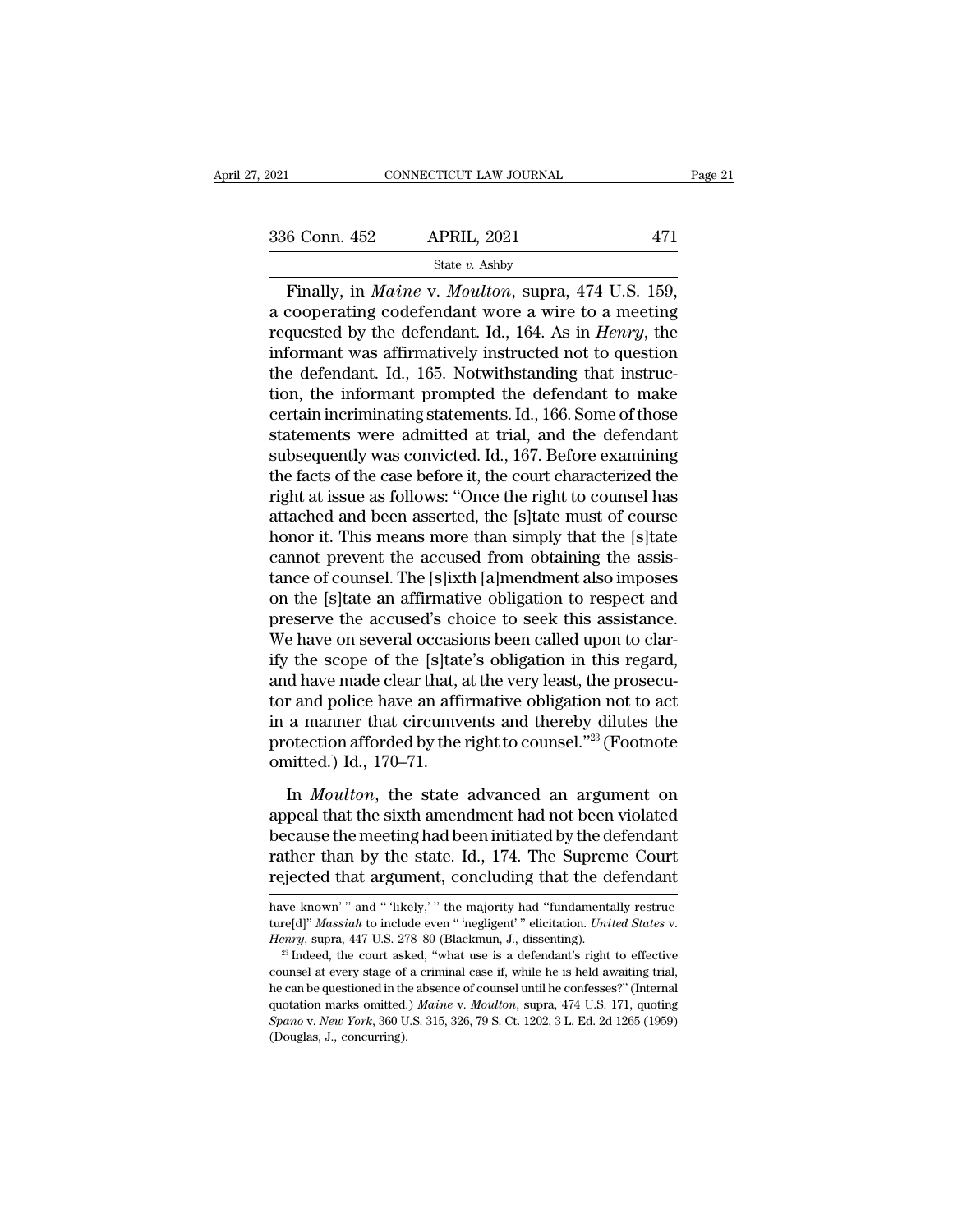|     | CONNECTICUT LAW JOURNAL                                                                                                                                                            | April 27, 2021 |
|-----|------------------------------------------------------------------------------------------------------------------------------------------------------------------------------------|----------------|
| 472 | <b>APRIL, 2021</b>                                                                                                                                                                 | 336 Conn. 452  |
|     | State $v$ . Ashby                                                                                                                                                                  |                |
|     | had an affirmative right "to rely on counsel as a 'medium'<br>between him and the [s]tate." Id., 176; see also id., 170–<br>71 n 6. Thus the court concluded that "Izpowing evolor |                |

 $\begin{array}{r} \text{APRIL, 2021} \qquad \text{336 Conn. 452} \ \text{State } v. \text{ Ashby} \ \text{had an affirmative right "to rely on coursel as a 'medium' between him and the [s]tate." Id., 176; see also id., 170–71 n.6. Thus, the court concluded that "knowing exploitation by the (s)thate of an opportunity to confront the object.} \end{array}$ 472 APRIL, 2021 336 Conn. 452<br>
State v. Ashby<br>
had an affirmative right "to rely on counsel as a 'medium'<br>
between him and the [s]tate." Id., 176; see also id., 170–<br>
71 n.6. Thus, the court concluded that "knowing exploi  $\begin{array}{r} \text{APRIL, 2021} \text{336 Conn. 452} \\ \text{State } v. \text{ Ashby} \\ \text{had an affirmative right "to rely on coursel as a 'medium'} \\ \text{between him and the [s]tate." Id., 176; see also id., 170–71 n.6. Thus, the court concluded that "knowing exploitation by the [s]tate of an opportunity to confront the accused without course leing present is as much a thread of the [s]tate's obligation not to circumvent the dataset.$ State v. Ashby<br>
and an affirmative right "to rely on counsel as a 'medium'<br>
between him and the [s]tate." Id., 176; see also id., 170–<br>
T1 n.6. Thus, the court concluded that "knowing exploi-<br>
tation by the [s]tate of an state v. Ashby<br>had an affirmative right "to rely on counsel as a 'medium'<br>between him and the [s]tate." Id., 176; see also id., 170–<br>71 n.6. Thus, the court concluded that "knowing exploi-<br>tation by the [s]tate of an oppo had an affirmative right "to rely on counsel as a 'medium'<br>between him and the [s]tate." Id., 176; see also id., 170–<br>71 n.6. Thus, the court concluded that "knowing exploi-<br>tation by the [s]tate of an opportunity to confr between him and the [s]tate." Id., 176; see also id., 170–<br>71 n.6. Thus, the court concluded that "knowing exploi-<br>tation by the [s]tate of an opportunity to confront the<br>accused without counsel being present is as much a<br> 71 n.6. Thus, the court concluded that "knowing exploitation by the [s]tate of an opportunity to confront the accused without counsel being present is as much a breach of the [s]tate's obligation not to circumvent the rig tation by the [s]tate of an opportunity to confront the<br>accused without counsel being present is as much a<br>breach of the [s]tate's obligation not to circumvent the<br>right to the assistance of counsel as is the intentional<br>c accused without counsel being present is as much a<br>breach of the [s]tate's obligation not to circumvent the<br>right to the assistance of counsel as is the intentional<br>creation of such an opportunity. Accordingly, the [s]ixth breach of the [s]tate's obligation not to circumvent the<br>right to the assistance of counsel as is the intentional<br>creation of such an opportunity. Accordingly, the [s]ixth<br>[a]mendment is violated when the [s]tate obtains i right to the assistance of counsel as is the intentional<br>creation of such an opportunity. Accordingly, the [s]ixth<br>[a]mendment is violated when the [s]tate obtains incrim-<br>inating statements by knowingly circumventing the<br> creation of such an opportunity. Accordingly, the [s]ixth<br>[a]mendment is violated when the [s]tate obtains incrim-<br>inating statements by knowingly circumventing the<br>accused's right to have counsel present in a confronta-<br>t [a]mendment is violated when the [s]tate obtains incriminating statements by knowingly circumventing the accused's right to have counsel present in a confrontation between the accused and a state agent." Id., 176. As it h inating statements by knowingly circumventing t<br>accused's right to have counsel present in a confron<br>tion between the accused and a state agent." Id., 1<br>As it had in *Henry*, the court then held that this standa<br>had been between the accused and a state agent." Id., 176.<br>it had in *Henry*, the court then held that this standard<br>d been met, concluding that, in light of the undisputed<br>cts, the state "must have known" that the informant<br>pull e As it had in *Henry*, the court then held that this standard<br>had been met, concluding that, in light of the undisputed<br>facts, the state "must have known" that the informant<br>would elicit incriminating statements. Id., 177.<br>

The relation primarily, are court interfered that this standard<br>had been met, concluding that, in light of the undisputed<br>facts, the state "must have known" that the informant<br>would elicit incriminating statements. Id., 1 rad bechines, concluding anas, in fight of the analysis decreases facts, the state "must have known" that the informant would elicit incriminating statements. Id., 177.<br>Some general principles can be drawn from these Supre sixtee the mass have moving that the morninum<br>would elicit incriminating statements. Id., 177.<br>Some general principles can be drawn from these<br>Supreme Court cases. First, although the state's affirma-<br>tive obligation prima some general principles can be drawn from these<br>Supreme Court cases. First, although the state's affirma-<br>tive obligation primarily requires it to refrain from tak-<br>ing action, it does not follow that a court conducting a Some general principles can be drawn from these<br>Supreme Court cases. First, although the state's affirma-<br>tive obligation primarily requires it to refrain from tak-<br>ing action, it does not follow that a court conducting a<br> Supreme Court cases. First, although the state's affirmative obligation primarily requires it to refrain from taking action, it does not follow that a court conducting a sixth amendment analysis must ignore opportunities f tive obligation primarily requires it to refrain from taking action, it does not follow that a court conducting a sixth amendment analysis must ignore opportunities for the state that came to pass by chance. Thus, the cour ing action, it does not follow that a court conducting a<br>sixth amendment analysis must ignore opportunities for<br>the state that came to pass by chance. Thus, the court<br>found a constitutional violation in *United States v.<br>* sixth amendment analysis must ignore opportunities for<br>the state that came to pass by chance. Thus, the court<br>found a constitutional violation in *United States v.*<br>*Henry*, supra, 447 U.S. 268, even though the informant's the state that came to pass by chance. Thus, the court<br>found a constitutional violation in *United States* v.<br>*Henry*, supra, 447 U.S. 268, even though the informant's<br>housing in the same cellblock as the defendant in that found a constitutional violation in *United States v.*<br>Henry, supra, 447 U.S. 268, even though the informant's<br>housing in the same cellblock as the defendant in that<br>case had not been prearranged by the government. The<br>fac Henry, supra, 447 U.S. 268, even though the informant's<br>housing in the same cellblock as the defendant in that<br>case had not been prearranged by the government. The<br>fact that the defendant requested the meeting in *Maine*<br>v housing in the same cellblock as the defendant in that<br>case had not been prearranged by the government. The<br>fact that the defendant requested the meeting in *Maine*<br>v. *Moulton*, supra, 474 U.S. 174–76, likewise did not<br>p case had not been prearranged by the government. The fact that the defendant requested the meeting in *Maine* v. *Moulton*, supra, 474 U.S. 174–76, likewise did not preclude a constitutional violation. Second, because of t fact that the defendant requested the meeting in *Maine*<br>v. *Moulton*, supra, 474 U.S. 174–76, likewise did not<br>preclude a constitutional violation. Second, because of<br>the pressures attendant to physical custody, the risk v. *Moulton*, supra, 474 U.S. 174–76, likewise did not preclude a constitutional violation. Second, because of the pressures attendant to physical custody, the risk of infringement of the right to counsel is more acute in preclude a constitutional violation. Second, because of<br>the pressures attendant to physical custody, the risk of<br>infringement of the right to counsel is more acute in<br>the jailhouse setting. See *United States v. Henry*, su the pressures attendant to physical custody, the risk of<br>infringement of the right to counsel is more acute in<br>the jailhouse setting. See *United States* v. *Henry*, supra,<br>274. Third, a rule requiring direct proof that th infringement of the right to counsel is more acute in<br>the jailhouse setting. See *United States* v. *Henry*, supra,<br>274. Third, a rule requiring direct proof that the govern-<br>ment knowingly violated the defendant's right t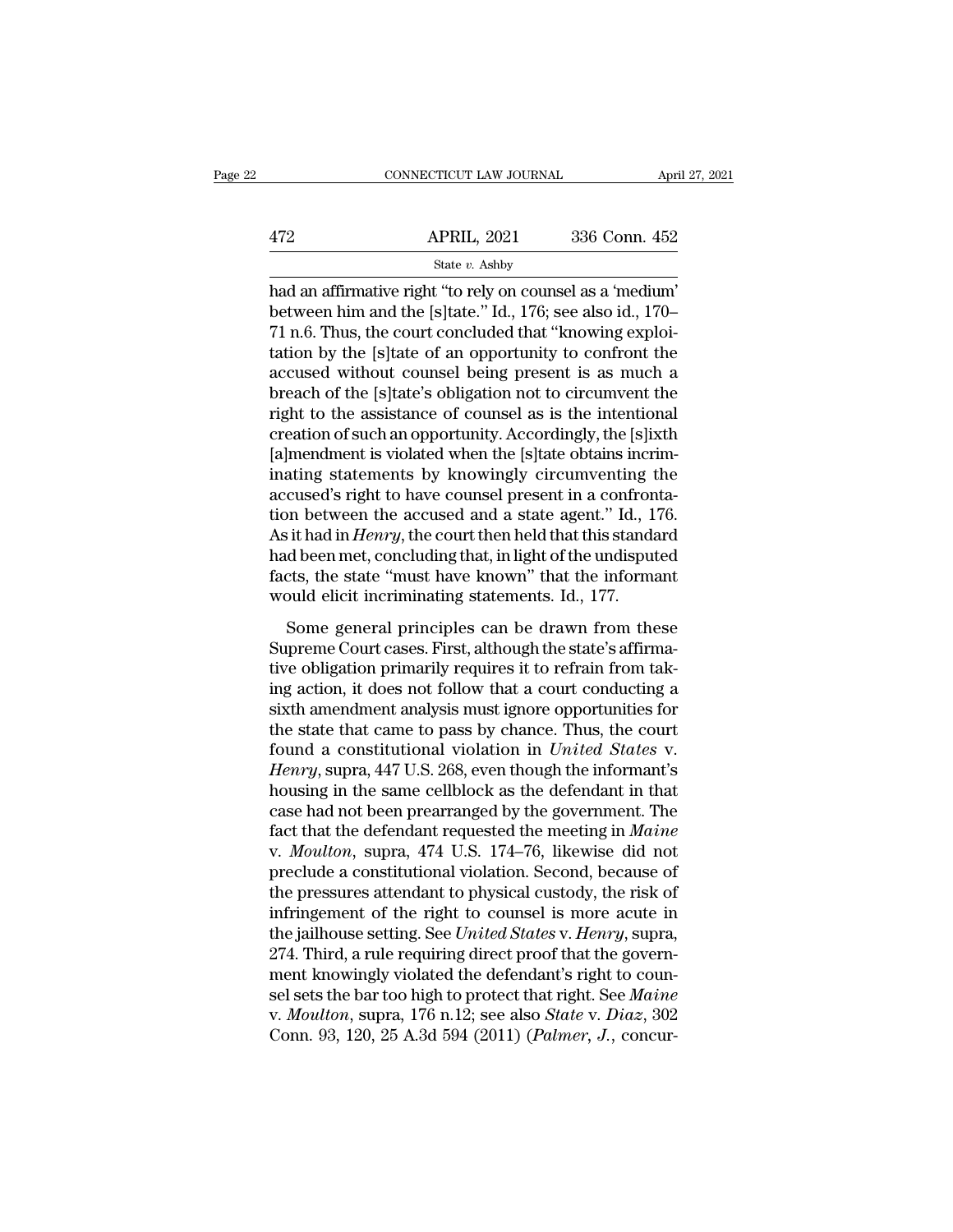| 2021          | CONNECTICUT LAW JOURNAL                                                                                                                                                   | Page 23 |
|---------------|---------------------------------------------------------------------------------------------------------------------------------------------------------------------------|---------|
| 336 Conn. 452 | <b>APRIL, 2021</b>                                                                                                                                                        | 473     |
|               | State $v$ . Ashby                                                                                                                                                         |         |
|               | ring) ("I]t is difficult for a defendant to demonstrate<br>the existence of an 'implicit understanding' between<br>the state and an informer that the latter will in fact |         |

336 Conn. 452 APRIL, 2021 473<br>
State v. Ashby<br>
Tring) ("[I]t is difficult for a defendant to demonstrate<br>
the existence of an 'implicit understanding' between<br>
the state and an informer that the latter will, in fact,<br>
roc 336 Conn. 452 APRIL, 2021 473<br>
State v. Ashby<br>
Tring) ("[I]t is difficult for a defendant to demonstrate<br>
the existence of an 'implicit understanding' between<br>
the state and an informer that the latter will, in fact,<br>
rec 336 Conn. 452 APRIL, 2021 473<br>
State v. Ashby<br>
ring) ("[I]t is difficult for a defendant to demonstrate<br>
the existence of an 'implicit understanding' between<br>
the state and an informer that the latter will, in fact,<br>
rece State *v*. Ashby<br>
ring) ("[I]t is difficult for a defendant to demonstrate<br>
the existence of an 'implicit understanding' between<br>
the state and an informer that the latter will, in fact,<br>
receive a benefit for his or her state *v*. Ashby<br>
ring) ("[I]t is difficult for a defendant to demonstrate<br>
the existence of an 'implicit understanding' between<br>
the state and an informer that the latter will, in fact,<br>
receive a benefit for his or her ring) ("[I]t is difficult for a defendant to demonstrate<br>the existence of an 'implicit understanding' between<br>the state and an informer that the latter will, in fact,<br>receive a benefit for his or her testimony. In fact, it the existence of an 'implicit understanding' between<br>the state and an informer that the latter will, in fact,<br>receive a benefit for his or her testimony. In fact, it is<br>likely to be *impossible* for the defendant to demons the state and an informer that the latter will, in fact,<br>receive a benefit for his or her testimony. In fact, it is<br>likely to be *impossible* for the defendant to demonstrate<br>the existence of such an understanding between receive a benefit for his or her testimony. In fact, it is likely to be *impossible* for the defendant to demonstrate the existence of such an understanding between the state and its witness." (Emphasis in original.)). It likely to be *impossible* for the defendant to demonstrate<br>the existence of such an understanding between the<br>state and its witness." (Emphasis in original.)). It will<br>suffice to show that, in light of the totality of the the and its witness." (Emphasis in original.)). It will<br>ffice to show that, in light of the totality of the circum-<br>ances, the state "must have known" that its actions<br>rely would lead to the deliberate elicitation of incri state and its whitess. (Emphasis in original.)). It winds<br>suffice to show that, in light of the totality of the circum-<br>stances, the state "must have known" that its actions<br>likely would lead to the deliberate elicitation

stance to show that, in fight of the totality of the cheant-<br>stances, the state "must have known" that its actions<br>likely would lead to the deliberate elicitation of incrimi-<br>nating statements.<sup>24</sup> United States v. Henry, stances, the state must have known that its actions<br>likely would lead to the deliberate elicitation of incrimi-<br>nating statements.<sup>24</sup> United States v. Henry, supra, 271.<br>Although these United States Supreme Court cases<br>e mating statements.<sup>24</sup> United States v. Henry, supra, 271.<br>Although these United States Supreme Court cases<br>explored the bounds of deliberate elicitation, lower<br>courts examining the question of agency—including<br>this court— Rading statements. *Chited States V. Henry,* supra, 271.<br>Although these United States Supreme Court cases<br>explored the bounds of deliberate elicitation, lower<br>courts examining the question of agency—including<br>this court—ha Although these United States Supreme Court cases<br>explored the bounds of deliberate elicitation, lower<br>courts examining the question of agency—including<br>this court—have frequently looked to those decisions<br>for guidance. See explored the bounds of deliberate elicitation, lower<br>courts examining the question of agency—including<br>this court—have frequently looked to those decisions<br>for guidance. See, e.g., *State* v. *Alexander*, supra, 197<br>Conn. courts examining the question of agency—including<br>this court—have frequently looked to those decisions<br>for guidance. See, e.g., *State* v. *Alexander*, supra, 197<br>Conn. 184; see also *Ayers* v. *Hudson*, 623 F.3d 301, 310– this court—have frequently looked to those decisions<br>for guidance. See, e.g., *State v. Alexander*, supra, 197<br>Conn. 184; see also *Ayers v. Hudson*, 623 F.3d 301, 310–<br>16 (6th Cir. 2010) (applying "must have known" stan-<br> for guidance. See, e.g., *State v. Alexander*, supra, 197<br>Conn. 184; see also *Ayers v. Hudson*, 623 F.3d 301, 310–<br>16 (6th Cir. 2010) (applying "must have known" stan-<br>dard from *Henry* and invoking state's affirmative ob Conn. 184; see also *Ayers* v. *Hudson*, 623 F.3d 301, 310–16 (6th Cir. 2010) (applying "must have known" standard from *Henry* and invoking state's affirmative obligation from *Moulton* in case in which deliberate elicit on from *Moutton* in case in which deliberate elicitation<br>as conceded by governemnt); *Randolph v. People*, 380<br>3d 1133, 1144 (9th Cir. 2004) ("*Henry* makes clear<br>at it is not the government's intent or overt acts that<br>was conceded by governemnt);  $Random$  v.  $People$  s.  $904$   $Henry$  makes clear that it is not the government's intent or overt acts that  $\frac{24}{10}$  We agree with the concurring and dissenting justice that the state's foreknowled

F.3d 1133, 1144 (9th Cir. 2004) ("*Henry* makes clear that it is not the government's intent or overt acts that  $\frac{24 \text{ We}}{4 \text{ We}}$  agree with the concurring and dissenting justice that the state's foreknowledge of deli violation without any state action. See *State* v. *Marshall*, 882 N.W.2d 68, 91 (lowa 2016), cert. denied, U.S. 137 S. Ct. 829, 197 L. Ed. 2d 68 <sup>24</sup> We agree with the concurring and dissenting justice that the state's foreknowledge of deliberate elicitation is alone insufficient to give rise to an agency relationship. Simply put, such a test could result in a con <sup>24</sup> We agree with the concurring and dissenting justice that the state's foreknowledge of deliberate elicitation is alone insufficient to give rise to an agency relationship. Simply put, such a test could result in a con foreknowledge of deliberate elicitation is alone insufficient to give rise to an agency relationship. Simply put, such a test could result in a constitutional violation without any state action. See *State* v. *Marshall*, an agency relationship. Simply put, such a test could result in a constitutional violation without any state action. See *State v. Marshall*, 882 N.W.2d 68, 91 (Iowa 2016), cert. denied, U.S. , 137 S. Ct. 829, 197 L. Ed. 2 winduction without any state action. See *State v. Marshall*, 882 N.W.2d 68, 91 (Iowa 2016), cert. denied, U.S. , 137 S. Ct. 829, 197 L. Ed. 2d 68 (2017). We emphasize that some action by the state is always required in t (Iowa 2016), cert. denied, U.S. , 137 S. Ct. 829, 197 L. Ed. 2d 68 (2017). We emphasize that some action by the state is always required in this context; the question of whether such actions suffice to create an agency re (2017). We emphasize that some action by the state is always required in this context; the question of whether such actions suffice to create an agency relationship, in turn, must be determined by examining whether, in lig (this context; the question of whether such actions suffice to create an agency relationship, in turn, must be determined by examining whether, in light of the surrounding context, the state must have known that its own c relationship, in turn, must be determined by examining whether, in light of the surrounding context, the state must have known that its own conduct was likely to result in an infringement of the defendant's sixth amendmen the surrounding context, the state must have known that its own conduct was likely to result in an infringement of the defendant's sixth amendment right to counsel. See Ayers v. Hudson, 623 F.3d 301, 311 (6th Cir. 2010) ( was likely to result in an infringement of the defendant's sixth anner<br>dment right to counsel. See Ayers v. Hudson, 623 F.3d 301, 311 (6th Cir. 2010) ("[i]t is not the government's intent or overt acts that are important; the accused's choice to seek [the] assistance [of counsel]. "*After actual to counsel. See Ayers v. Hudson*, 623 F.3d 301, 311 (6th Cir. 2010) ("[i]t is not the government's intent or overt acts that are important; rather,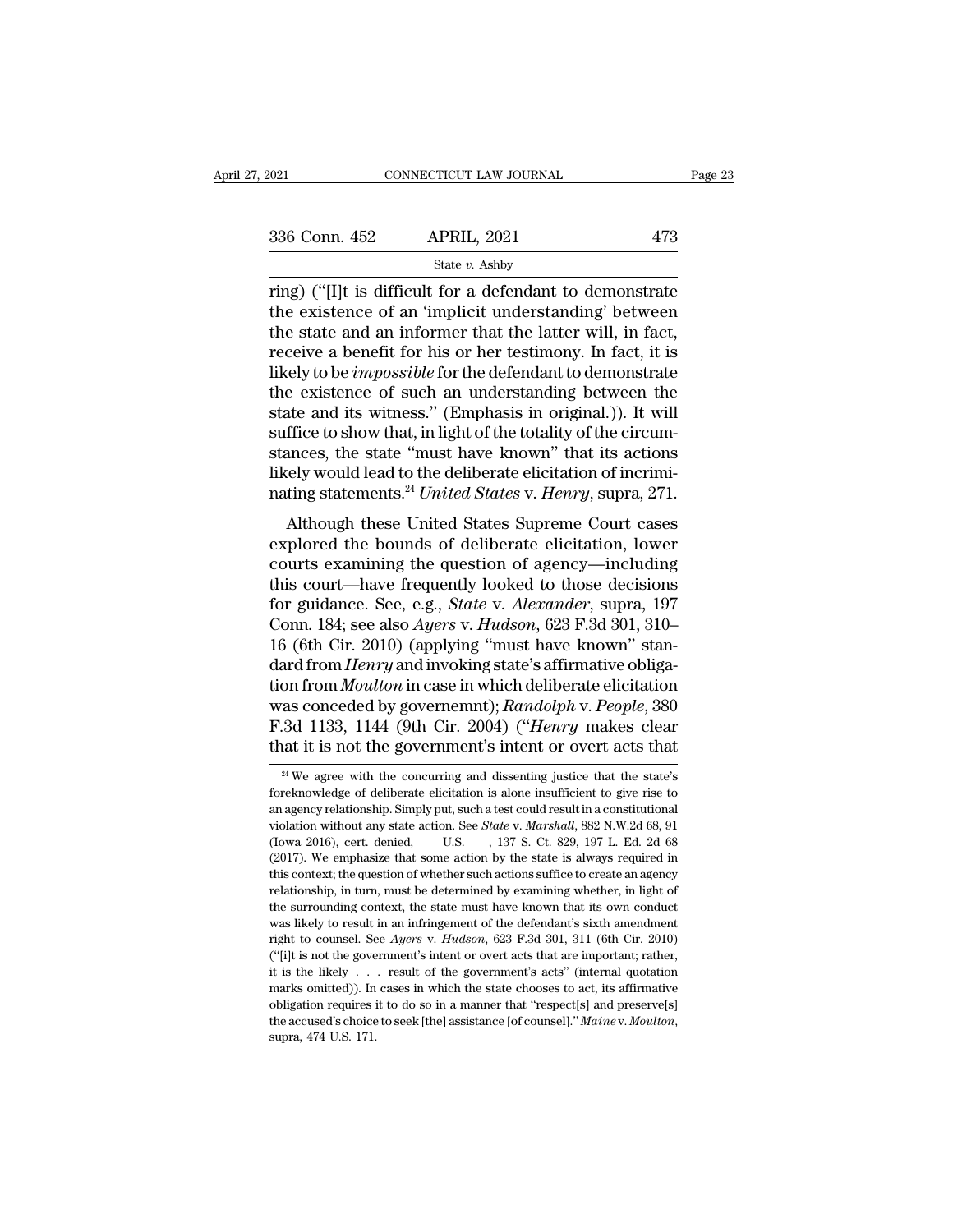cONNECTICUT LAW JOURNAL April 27, 202<br>
474 APRIL, 2021 336 Conn. 452<br>
5tate v. Ashby<br>
are important; rather, it is the 'likely . . . result' of<br>
the government's acts''); *Matteo* v. *Superintendent*, *SCI*<br>
4*lbion* 171 F 174 APRIL, 2021 336 Conn. 452<br>
State *v.* Ashby<br>
are important; rather, it is the 'likely . . . result' of<br>
the government's acts''); *Matteo* v. *Superintendent*, *SCI*<br> *Albion*, 171 F.3d 877, 895 (3d Cir.) (applying int *APRIL*, 2021 336 Conn. 452<br> *State v. Ashby*<br>
are important; rather, it is the 'likely . . . result' of<br>
the government's acts''); *Matteo v. Superintendent*, *SCI*<br> *Albion*, 171 F.3d 877, 895 (3d Cir.) (applying intenti 474 APRIL, 2021 336 Conn. 452<br>
State *v*. Ashby<br>
are important; rather, it is the 'likely . . . result' of<br>
the government's acts''); *Matteo* v. *Superintendent*, *SCI*<br> *Albion*, 171 F.3d 877, 895 (3d Cir.) (applying int State *v.* Ashby<br>
are important; rather, it is the 'likely . . . result' of<br>
the government's acts''); *Matteo* v. *Superintendent*, *SCI*<br> *Albion*, 171 F.3d 877, 895 (3d Cir.) (applying intentional<br>
creation standard fro State *v.* Ashby<br>are important; rather, it is the 'likely . . . result' of<br>the government's acts''); *Matteo* v. *Superintendent*, *SCI*<br>*Albion*, 171 F.3d 877, 895 (3d Cir.) (applying intentional<br>creation standard from *H* are important; rather, it is the 'likely . . . . result' of<br>the government's acts''); *Matteo* v. *Superintendent*, *SCI*<br>*Albion*, 171 F.3d 877, 895 (3d Cir.) (applying intentional<br>creation standard from *Henry* to questi the government's acts"); *Matteo* v. *Superintendent*, *SCI*<br> *Albion*, 171 F.3d 877, 895 (3d Cir.) (applying intentional<br>
creation standard from *Henry* to question of agency),<br>
cert. denied sub nom. *Matteo* v. *Brennan* Albion, 171 F.3d 877, 895 (3d Cir.) (applying intentional<br>creation standard from *Henry* to question of agency),<br>cert. denied sub nom. *Matteo* v. *Brennan*, 528 U.S. 824,<br>120 S. Ct. 73, 145 L. Ed. 2d 62 (1999); *United St* creation standard from *Henry* to question of agency),<br>cert. denied sub nom. *Matteo* v. *Brennan*, 528 U.S. 824,<br>120 S. Ct. 73, 145 L. Ed. 2d 62 (1999); *United States* v.<br>*Johnson*, 4 F.3d 904, 912 (10th Cir. 1993) (appl cert. denied sub nom. *Matteo* v. *Brennan*, 528 U.S. 824, 120 S. Ct. 73, 145 L. Ed. 2d 62 (1999); *United States* v. *Johnson*, 4 F.3d 904, 912 (10th Cir. 1993) (applying " 'affirmative obligation' " standard from *Moulto* 120 S. Ct. 73, 145 L. Ed. 2d 62 (1999); *United States v.*<br> *Johnson*, 4 F.3d 904, 912 (10th Cir. 1993) (applying<br>
" 'affirmative obligation' " standard from *Moulton* to<br>
question of agency), cert. denied, 510 U.S. 1123, Johnson, 4 F.3d 904, 912 (10th Cir. 1993) (applying<br>
"'affirmative obligation'" standard from *Moulton* to<br>
question of agency), cert. denied, 510 U.S. 1123, 114 S.<br>
Ct. 1082, 127 L. Ed. 2d 398 (1994), and cert. denied sub " 'affirmative obligation' " standard from *Moulton* to<br>question of agency), cert. denied, 510 U.S. 1123, 114 S.<br>Ct. 1082, 127 L. Ed. 2d 398 (1994), and cert. denied sub<br>nom. *Carroll v. United States*, 510 U.S. 1123, 114 Ct. 1082, 127 L. Ed. 2d 398 (1994), and cert. denied sub<br>nom. *Carroll v. United States*, 510 U.S. 1123, 114 S. Ct.<br>1081, 127 L. Ed. 2d 398 (1994), and cert. denied sub<br>nom. *Nottingham v. United States*, 510 U.S. 1123, 11 nom. *Carroll v. United States*, 510 U.S. 1123, 114 S. Ct.<br>1081, 127 L. Ed. 2d 398 (1994), and cert. denied sub<br>nom. *Nottingham v. United States*, 510 U.S. 1123, 114<br>S. Ct. 1081, 127 L. Ed. 2d 398 (1994); *Depree v. Thoma* 1081, 127 L. Ed. 2d 398 (1994), and cert. denied sub<br>nom. *Nottingham v. United States*, 510 U.S. 1123, 114<br>S. Ct. 1081, 127 L. Ed. 2d 398 (1994); *Depree v. Thomas*,<br>946 F.2d 784, 796 (11th Cir. 1991) (applying "must hav nom. *Nottingham* v. *United States*, 510 U.S. 1123, 114<br>S. Ct. 1081, 127 L. Ed. 2d 398 (1994); *Depree v. Thomas*,<br>946 F.2d 784, 796 (11th Cir. 1991) (applying "must have<br>known" standard from *Henry* to question of agency S. Ct. 1081, 127 L. Ed. 2d 398 (1994); *Depree v. Thomas*, 946 F.2d 784, 796 (11th Cir. 1991) (applying "must have known" standard from *Henry* to question of agency); *Thomas v. Cox*, 708 F.2d 132, 136 (4th Cir.) ("The po 946 F.2d 784, 796 (11th Cir. 1991) (applying "must have<br>known" standard from *Henry* to question of agency);<br>*Thomas* v. *Cox*, 708 F.2d 132, 136 (4th Cir.) ("The point<br>at which agency—hence proper attribution—for this<br>pur known" standard from *Henry* to question of agency);<br> *Thomas* v. Cox, 708 F.2d 132, 136 (4th Cir.) ("The point<br>
at which agency—hence proper attribution—for this<br>
purpose arises out of a government-citizen relationship<br> Thomas v. Cox, 708 F.2d 132, 136 (4th Cir.) ("The point<br>at which agency—hence proper attribution—for this<br>purpose arises out of a government-citizen relationship<br>is not subject to any bright-line test. But we think a<br>gene at which agency—hence proper att<br>purpose arises out of a government-c<br>is not subject to any bright-line tes<br>general benchmark can be derived<br>which] the agency question did figu<br>factual analysis."), cert. denied, 464<br>284, 7 prose arises out of a government-citizen relationship<br>not subject to any bright-line test. But we think a<br>neral benchmark can be derived from *Henry*, [in<br>ich] the agency question did figure in the [c]ourt's<br>ctual analysi is not subject to any bright-line test. But we think a<br>general benchmark can be derived from *Henry*, [in<br>which] the agency question did figure in the [c]ourt's<br>factual analysis."), cert. denied, 464 U.S. 918, 104 S. Ct.<br>

<sup>25</sup> The Concurring and dissenting public of a series of *Cox* to articulate<br>
24, 78 L. Ed. 2d 262 (1983).<sup>25</sup><br>
25 The United States Supreme Court has yet to articulate<br>
25 The concurring and dissenting justice's reliance o 284, 78 L. Ed. 2d 262 (1983).<sup>25</sup><br>The United States Supreme Court has yet to articulate<br>a test for determining agency under *Massiah*. Other<br> $\frac{1}{2}$  The concurring and dissenting justice's reliance on *Cox* to support t The United States Supreme Court has yet to articulate<br>a test for determining agency under *Massiah*. Other<br> $\frac{1}{2}$  The concurring and dissenting justice's reliance on *Cox* to support the<br>proposition that *Henry* is irr The United States Supreme Court has yet to articulate<br>a test for determining agency under *Massiah*. Other<br> $\frac{1}{2}$  The concurring and dissenting justice's reliance on *Cox* to support the<br>proposition that *Henry* is irr a test for determining agency under *Massiah*. Other<br>
<sup>25</sup> The concurring and dissenting justice's reliance on *Cox* to support the<br>
proposition that *Henry* is irrelevant to the question of agency is, therefore,<br>
inapt. I <sup>25</sup> The concurring and dissenting justice's reliance on *Cox* to support the proposition that *Henry* is irrelevant to the question of agency is, therefore, inapt. It is also worth noting that, although the concurring an <sup>26</sup> The concurring and dissenting justice's reliance on *Cox* to support the proposition that *Henry* is irrelevant to the question of agency is, therefore, inapt. It is also worth noting that, although the concurring an proposition that *Henry* is irrelevant to the question of agency is, therefore, inapt. It is also worth noting that, although the concurring and dissenting justice is correct that a case from the United States Court of App inapt. It is also worth noting that, although the concurring and dissenting<br>justice is correct that a case from the United States Court of Appeals for<br>the Fifth Circuit has declined to adopt language from *Henry* as govern justice is correct that a case from the United States Court of Appeals for<br>the Fifth Circuit has declined to adopt language from *Henry* as governing<br>the question of agency, the precise passage that court declined to engr the Fifth Circuit has declined to adopt language from *Henry* as governing<br>the question of agency, the precise passage that court declined to engraft<br>looks very similar to the test proposed by the concurring and dissenting the question of agency, the precise passage that court declined to engraft looks very similar to the test proposed by the concurring and dissenting justice. See *Creel* v. *Johnson*, 162 F.3d 385, 393 (5th Cir.1998) ("[C] looks very similar to the test proposed by the concurring and dissenting<br>justice. See *Creel* v. Johnson, 162 F.3d 385, 393 (5th Cir.1998) ("[C]iting<br>to [Henry], [the defendant] argues that we should consider whether [the justice. See *Creel v. Johnson*, 162 F.3d 385, 393 (5th Cir.1998) ("[C]iting to [*Henry*], [the defendant] argues that we should consider whether [the informant] 'was charged with the task of obtaining information from an to [*Henry*], [the defendant] argues that we should consider whether [the informant] 'was charged with the task of obtaining information from an accused.' *Henry* involved  $\ldots$  a clear case of agency, and the [c]ourt onl informant] 'was charged with the task of obtaining information from an accused.' *Henry* involved  $\ldots$  a clear case of agency, and the [c]ourt only considered if the agent [was] 'charged with the task of obtaining inform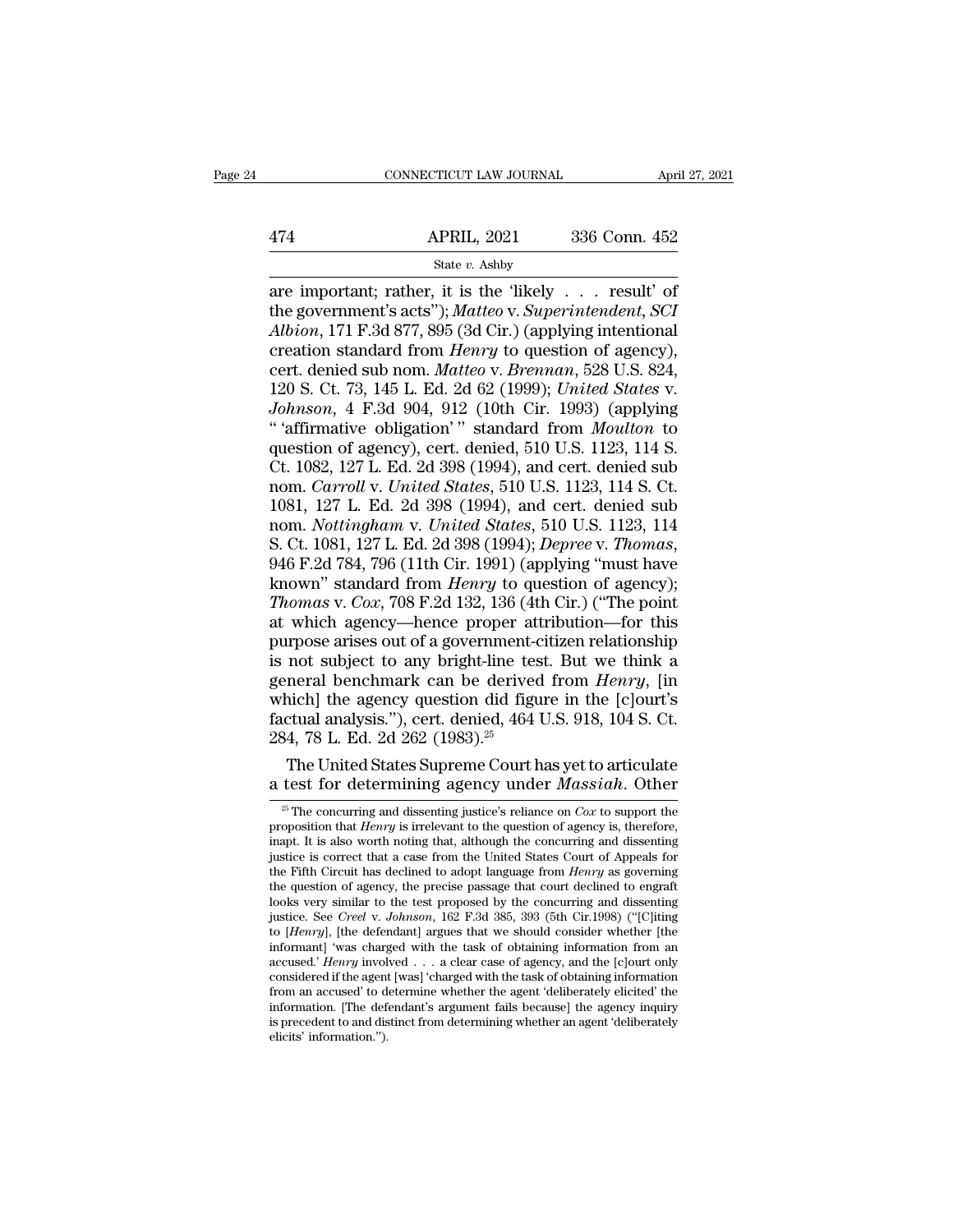connecticut LAW JOURNAL Page<br>  $\frac{336 \text{ Conn. } 452}{\text{State } v. } \frac{\text{APRIL, } 2021}{\text{State } v. } \frac{475}{\text{State } v. } \frac{2021}{\text{Web} v. }$ <br>
Courts, however, have confronted that question directly.<br>
Decisions of this court, in particular, provide s  $\begin{array}{ll}\n 336 \text{ Conn. } 452 \quad \text{APRIL, } 2021 \quad \text{475}\n \end{array}$ <br>
State v. Ashby<br>
courts, however, have confronted that question directly.<br>
Decisions of this court, in particular, provide some ini-<br>
tial instruction in this regard. 336 Conn. 452 APRIL, 2021 475<br>
State v. Ashby<br>
courts, however, have confronted that question directly.<br>
Decisions of this court, in particular, provide some ini-<br>
tial instruction in this regard. "There is no [bright-lin 336 Conn. 452 APRIL, 2021 475<br>
State v. Ashby<br>
courts, however, have confronted that question directly.<br>
Decisions of this court, in particular, provide some ini-<br>
tial instruction in this regard. "There is no [bright-lin State *v*. Ashby<br>
courts, however, have confronted that question directly.<br>
Decisions of this court, in particular, provide some ini-<br>
tial instruction in this regard. "There is no [bright-line]<br>
test for determining when state v. Ashby<br>
courts, however, have confronted that question directly.<br>
Decisions of this court, in particular, provide some ini-<br>
tial instruction in this regard. "There is no [bright-line]<br>
test for determining when a courts, however, have confronted that question directly.<br>Decisions of this court, in particular, provide some initial instruction in this regard. "There is no [bright-line]<br>test for determining when a private citizen is a Decisions of this court, in particular, provide some initial instruction in this regard. "There is no [bright-line]<br>test for determining when a private citizen is acting as<br>an agent of the police." *State* v. *Alexander*, tial instruction in this regard. "There is no [bright-line]<br>test for determining when a private citizen is acting as<br>an agent of the police." *State* v. Alexander, supra, 197<br>Conn. 183. "The existence of an agency relatio test for determining when a private citizen is acting as<br>an agent of the police." *State* v. *Alexander*, supra, 197<br>Conn. 183. "The existence of an agency relationship<br> $\dots$  turns upon a number of factual inquiries into t an agent of the police." *State* v. *Alexander*, supra, 197<br>Conn. 183. "The existence of an agency relationship<br>... turns upon a number of factual inquiries into the<br>extent of police involvement with the informant. Those<br> Conn. 183. "The existence of an agency relationship  $\ldots$  turns upon a number of factual inquiries into the extent of police involvement with the informant. Those inquiries include the following: whether the police have p ... turns upon a number of factual inquiries into the extent of police involvement with the informant. Those inquiries include the following: whether the police have promised the informant a reward for his cooperation or extent of police involvement with the informant. Those<br>inquiries include the following: whether the police have<br>promised the informant a reward for his cooperation<br>or whether he is self-motivated . . . whether the police<br> inquiries include the following: whether the police have<br>promised the informant a reward for his cooperation<br>or whether he is self-motivated . . . whether the police<br>have asked the informant to obtain incriminating evi-<br>d promised the informant a reward for his cooperation<br>or whether he is self-motivated . . . whether the police<br>have asked the informant to obtain incriminating evi-<br>dence and placed him in a position to receive it . . .<br>and or whether he is self-motivated . . . whether the police<br>have asked the informant to obtain incriminating evi-<br>dence and placed him in a position to receive it . . .<br>and whether the information is secured as part of a<br>gove have asked the informant to obtain incriminating evidence and placed him in a position to receive it . . .<br>and whether the information is secured as part of a<br>government initiated, [preexisting] plan." (Internal quo-<br>tati dence and placed him in a position to receive it . . .<br>and whether the information is secured as part of a<br>government initiated, [preexisting] plan." (Internal quo-<br>tation marks omitted.) *State* v. *Swinton*, supra, 268<br>C and whether the information is secured as part of a<br>government initiated, [preexisting] plan." (Internal quo-<br>tation marks omitted.) *State* v. *Swinton*, supra, 268<br>Conn. 855–56; accord *State* v. *Marshall*, 882 N.W.2d 6 government initiated, [preexisting] plan." (Internal quotation marks omitted.) *State* v. *Swinton*, supra, 268<br>Conn. 855–56; accord *State* v. *Marshall*, 882 N.W.2d 68,<br>91 (Iowa 2016) ("[I]t seems clear . . . that agency tation marks omitted.) *State v. Swinton*, supra, 268<br>Conn. 855–56; accord *State v. Marshall*, 882 N.W.2d 68,<br>91 (Iowa 2016) ("[I]t seems clear . . . that agency<br>under *Massiah* does not rely too heavily on traditional<br>p Conn. 855–56; accord *State* v. *Marshall*, 882 N.W.2d 68,<br>91 (Iowa 2016) ("[I]t seems clear . . . that agency<br>under *Massiah* does not rely too heavily on traditional<br>principles of private contract or agency law, but ins 91 (Iowa 2016) ("[I]t seems clear  $\ldots$  that agency<br>under *Massiah* does not rely too heavily on traditional<br>principles of private contract or agency law, but instead<br>seems closer to the doctrine of state action. The ques under *Massiah*<br>principles of pr<br>seems closer to<br>tion, for constit<br>of an informant<br>cert. denied,<br>68 (2017).<br>The facts ur ems closer to the doctrine of state action. The ques-<br>on, for constitutional purposes, is whether the actions<br>an informant may be fairly attributed to the state."),<br>rt. denied, U.S. , 137 S. Ct. 829, 197 L. Ed. 2d<br>(2017).<br> Exerns croser to are absented a state action. The question, for constitutional purposes, is whether the actions of an informant may be fairly attributed to the state."), cert. denied, U.S. , 137 S. Ct. 829, 197 L. Ed. 2d 6

a jailhouse informant may be fairly attributed to the state."),<br>cert. denied, U.S. , 137 S. Ct. 829, 197 L. Ed. 2d<br>68 (2017).<br>The facts underlying *State v. Swinton*, supra, 268<br>Conn. 781, serve as a useful starting point. or an information to type range in the police in the police in the police in the facts underlying *State* v. *Swinton*, supra, 268 Conn. 781, serve as a useful starting point. In that case, a jailhouse informant, who prev The facts underlying *State* v. *Swinton*, supra, 268<br>Conn. 781, serve as a useful starting point. In that case,<br>a jailhouse informant, who previously had provided<br>information to the police in unrelated cases, overheard<br>t The facts underlying *State* v. *Swinton*, supra, 268<br>Conn. 781, serve as a useful starting point. In that case,<br>a jailhouse informant, who previously had provided<br>information to the police in unrelated cases, overheard<br>th The facts underlying *State* v. *Swinton*, supra, 268<br>Conn. 781, serve as a useful starting point. In that case,<br>a jailhouse informant, who previously had provided<br>information to the police in unrelated cases, overheard<br>th Conn. 781, serve as a useful starting point. In that case,<br>a jailhouse informant, who previously had provided<br>information to the police in unrelated cases, overheard<br>the defendant making death threats against certain wit-<br> a jailhouse informant, who previously had provided<br>information to the police in unrelated cases, overheard<br>the defendant making death threats against certain wit-<br>nesses. Id., 852–53. The informant later met with the<br>polic information to the police in unrelated cases, overheard<br>the defendant making death threats against certain wit-<br>nesses. Id., 852–53. The informant later met with the<br>police, told them about the defendant's statements, and<br> the defendant making death threats against certain witnesses. Id., 852–53. The informant later met with the police, told them about the defendant's statements, and entered into a formal agreement with the state to serve as nesses. Id., 852–53. The informant later met with the police, told them about the defendant's statements, and entered into a formal agreement with the state to serve as a " 'listening post.' " Id., 853. After the informant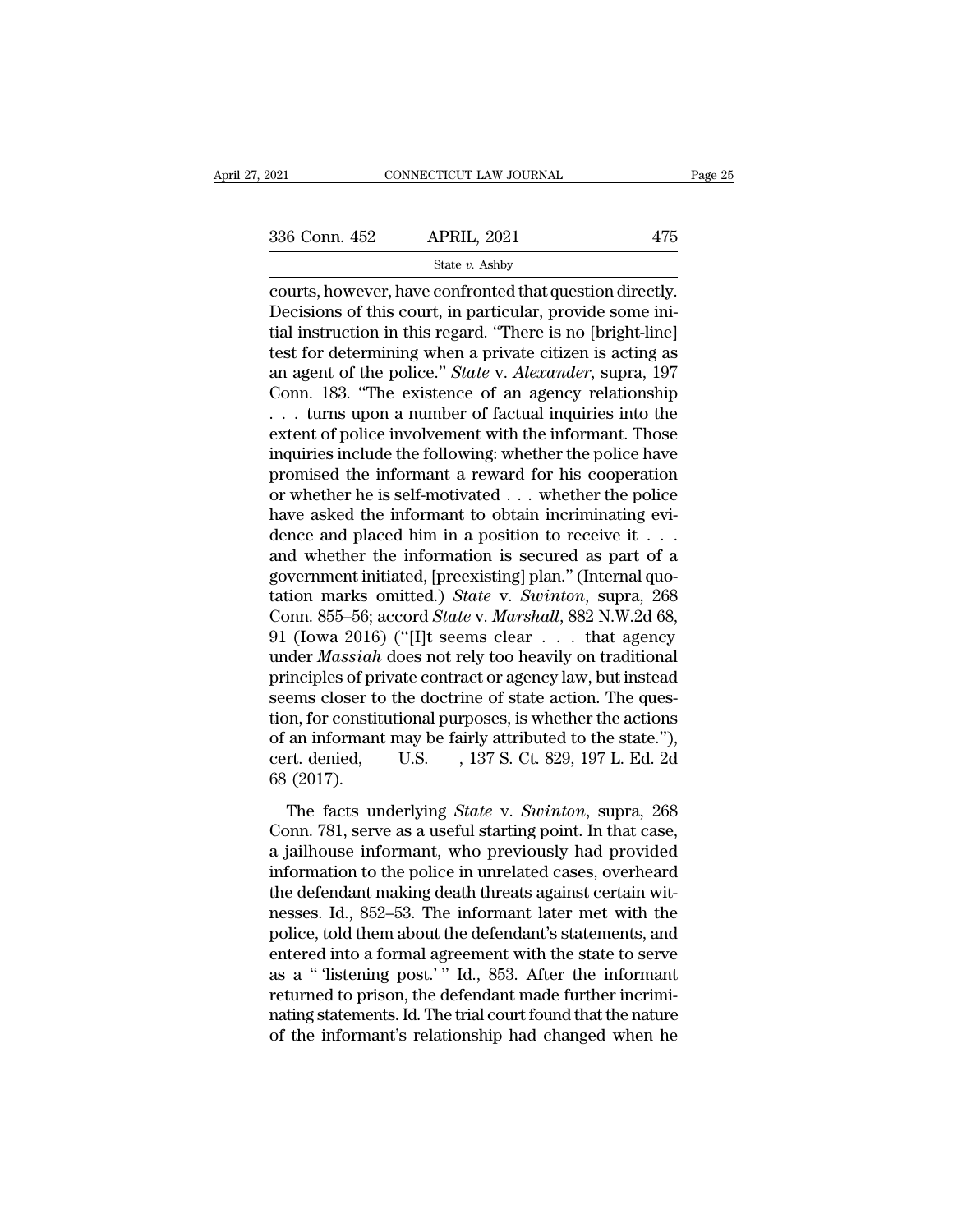|     | CONNECTICUT LAW JOURNAL | April 27, 2021 |  |
|-----|-------------------------|----------------|--|
|     |                         |                |  |
| 476 | <b>APRIL, 2021</b>      | 336 Conn. 452  |  |
|     | State v. Ashby          |                |  |

EN CONNECTICUT LAW JOURNAL April 27, 2<br>
APRIL, 2021 336 Conn. 452<br>
State v. Ashby<br>
entered into a formal agreement with the police. Id.,<br>
853–54. Specifically, the trial court found that, before<br>
the meeting there was "no 476 APRIL, 2021 336 Conn. 452<br>
State v. Ashby<br>
entered into a formal agreement with the police. Id.,<br>
853–54. Specifically, the trial court found that, before<br>
the meeting, there was "no evidence whatsoever that<br>
the poli  $\begin{array}{r|l} \hline \text{APRIL, 2021} & \text{336 Conn. 452} \ \hline \text{State } v. \text{ Ashby} \ \hline \text{entered into a formal agreement with the police. Id.,} \ \hline \text{853--54. Specifically, the trial court found that, before the meeting, there was "no evidence whatsoever that the police had instructed [the informat] to gather information about [the defendant's] case, about crimes in the image.} \hline \end{array}$  $\begin{array}{r} \text{APRIL, 2021} \text{336 Conn. 452} \\ \text{State } v. \text{ Ashby} \end{array}$ <br>
entered into a formal agreement with the police. Id., 853–54. Specifically, the trial court found that, before the meeting, there was "no evidence whatsoever that t  $\frac{\text{State } v. \text{ Ashby}}{\text{entered into a formal agreement with the police. Id.,}}$ <br>853–54. Specifically, the trial court found that, before the meeting, there was "no evidence whatsoever that the police had instructed [the informant] to gather information about [the de State v. Ashby<br>
entered into a formal agreement with the police. Id.,<br>
853–54. Specifically, the trial court found that, before<br>
the meeting, there was "no evidence whatsoever that<br>
the police had instructed [the informan entered into a formal agreement with the police. Id.,<br>853–54. Specifically, the trial court found that, before<br>the meeting, there was "no evidence whatsoever that<br>the police had instructed [the informant] to gather infor-<br> 853–54. Specifically, the trial court found that, before<br>the meeting, there was "no evidence whatsoever that<br>the police had instructed [the informant] to gather infor-<br>mation about [the defendant's] case, about crimes in<br> the meeting, there was "no evidence whatsoever that<br>the police had instructed [the informant] to gather infor-<br>mation about [the defendant's] case, about crimes in<br>general, or about any other case in particular, nor [was]<br> the police had instructed [the informant] to gather information about [the defendant's] case, about crimes in general, or about any other case in particular, nor [was] there any evidence that the police had indicated to [t mation about [the defendant's] case, about crimes in<br>general, or about any other case in particular, nor [was]<br>there any evidence that the police had indicated to [the<br>informant] that he would be rewarded in any way by<br>pro general, or about any other case in particular, nor [was]<br>there any evidence that the police had indicated to [the<br>informant] that he would be rewarded in any way by<br>providing information . . . . . " (Internal quotation<br>ma there any evidence that the police had indicated to [the informant] that he would be rewarded in any way by providing information  $\ldots$  ... ." (Internal quotation marks omitted.) Id., 857. This court agreed, noting that, informant] that he would be rewarded in any way by<br>providing information  $\ldots$  ..." (Internal quotation<br>marks omitted.) Id., 857. This court agreed, noting that,<br>although the informant had assisted the police pre-<br>viously providing information . . . . ." (Internal quotation<br>marks omitted.) Id., 857. This court agreed, noting that,<br>although the informant had assisted the police pre-<br>viously and "had some expectation that he would bene-<br>fit f marks omitted.) Id., 857. This court agreed, noting that,<br>although the informant had assisted the police pre-<br>viously and "had some expectation that he would bene-<br>fit from providing information  $\dots$  there was no evi-<br>den although the informant had assisted the police pre-<br>viously and "had some expectation that he would bene-<br>fit from providing information  $\dots$  there was no evi-<br>dence that the government had directed or steered the<br>informa viously and "had some expectation that he would bene-<br>fit from providing information  $\dots$  there was no evi-<br>dence that the government had directed or steered the<br>informant toward the defendant." Id., 858. Neither the<br>tria fit from providing inform<br>dence that the governme<br>informant toward the de<br>trial court in that case no<br>difficulty concluding tha<br>ment agent after entering<br>the state.<sup>26</sup> Id., 859. ial court in that case nor this court, however, had any<br>ifficulty concluding that the informant was a govern-<br>ent agent after entering into a formal agreement with<br>the state.<sup>26</sup> Id., 859.<br><sup>26</sup> In *State* v. *Swinton*, sup difficulty concluding that the informant was a government agent after entering into a formal agreement with the state.<sup>26</sup> Id., 859.<br>
<sup>26</sup> In *State* v. *Swinton*, supra, 268 Conn. 855, we cited a previous decision of this

have an affirmative obligation not to act in a manner that circumvents and thereby dilutes the protection afforded by the right to counsel." *Maine* v. *Moulton*, supra, 474 U.S. 171. In light of these distinctions, our de thereby dilutes the protection afforded by the right to counsel." Maine v.<br>Moulton, supra, 474 U.S. 171. In light of these distinctions, our decision in<br>*Alexander* is of limited utility in the present case.<br>A Superior Cou *Moutton*, supra, 474 U.S. 171. In light of these distinctions, our decision in *Alexander* is of limited utility in the present case.<br>
A Superior Court case, *State* v. *Howell*, Superior Court, judicial district of New B Alexander is of limited utility in the present case.<br>
A Superior Court case, *State* v. *Howell*, Superior Court, judicial district<br>
of New Britain, Docket No. CR-05-222048-S (January 30, 2007) (*Sheldon*,<br>
J.), contains a A Superior Court case, *State v. Howell*, Superior Court, judicial district of New Britain, Docket No. CR-05-222048-S (January 30, 2007) (*Sheldon*, *J.*), contains a more instructive set of facts. In that case, the defend of New Britain, Docket No. CR-05-222048-S (January 30, 2007) (Sheldon, J.), contains a more instructive set of facts. In that case, the defendant was arrested, charged with murder, and held in lieu of bond. Id. The informa  $J$ .), contains a more instructive set of facts. In that case, the defendant was arrested, charged with murder, and held in lieu of bond. Id. The informant in that case, a fellow inmate, began interacting with the defenda

ment agent after entering into a formal agreement with<br>the state.<sup>26</sup> Id., 859.<br><sup>26</sup> In *State v. Swinton*, supra, 268 Conn. 855, we cited a previous decision<br>of this court, *State v. Alexander*, supra, 197 Conn. 185, for ment agent after entering into a formal agreement with<br>the state.<sup>26</sup> Id., 859.<br> $\frac{1}{26}$  In *State v. Swinton*, supra, 268 Conn. 855, we cited a previous decision<br>of this court, *State v. Alexander*, supra, 197 Conn. 18 the state.<sup>26</sup> Id., 859.<br>
<sup>26</sup> In *State v. Swinton*, supra, 268 Conn. 855, we cited a previous decision<br>
of this court, *State v. Alexander*, supra, 197 Conn. 185, for the applicable<br>
legal standard governing the questio <sup>26</sup> In *State v. Swinton*, supra, 268 Conn. 855, we cited a previous decision of this court, *State v. Alexander*, supra, 197 Conn. 185, for the applicable legal standard governing the question of agency. In *Alexander*, <sup>20</sup> In *State v. Swinton*, supra, 268 Conn. 855, we cited a previous decision of this court, *State v. Alexander*, supra, 197 Conn. 185, for the applicable legal standard governing the question of agency. In *Alexander*, of this court, *State* v. *Alexander*, supra, 197 Conn. 185, for the applicable legal standard governing the question of agency. In *Alexander*, this court concluded that there was substantial evidence to support the trial legal standard governing the question of agency. In *Alexander*, this court concluded that there was substantial evidence to support the trial court's factual finding that an agency relationship was absent when the police concluded that there was substantial evidence to support the trial court's factual finding that an agency relationship was absent when the police drove a private citizen who lacked a driver's license to meet with the defen factual finding that an agency relationship was absent when the police drove<br>a private citizen who lacked a driver's license to meet with the defendant<br>in jail on two occasions. Id., 186–87. Although our decision in that c a private citizen who lacked a driver's license to meet with the defendant<br>in jail on two occasions. Id., 186–87. Although our decision in that case<br>noted some level of facilitation and encouragement by the police; id.; th in jail on two occasions. Id., 186–87. Although our decision in that case<br>noted some level of facilitation and encouragement by the police; id.; the<br>informant in that case was not incarcerated, and there was no evidence<br>t noted some level of facilitation and encouragement by the police; id.; the informant in that case was not incarcerated, and there was no evidence that he actually received anything in exchange for his cooperation. Id., 187 that he actually received anything in exchange for his c<br>and n.4. Finally, we note that our decision in *Alexander*<br>7 States Supreme Court's pronouncement that, under *M*<br>have an affirmative obligation not to act in a mann d n.4. Finally, we note that our decision in *Alexander* predated the United ates Supreme Court's pronouncement that, under *Massiah*, the "police we an affirmative obligation not to act in a manner that circumvents and er States Supreme Court's pronouncement that, under *Massiah*, the "police<br>have an affirmative obligation not to act in a manner that circumvents and<br>thereby dilutes the protection afforded by the right to counsel." *Maine v.*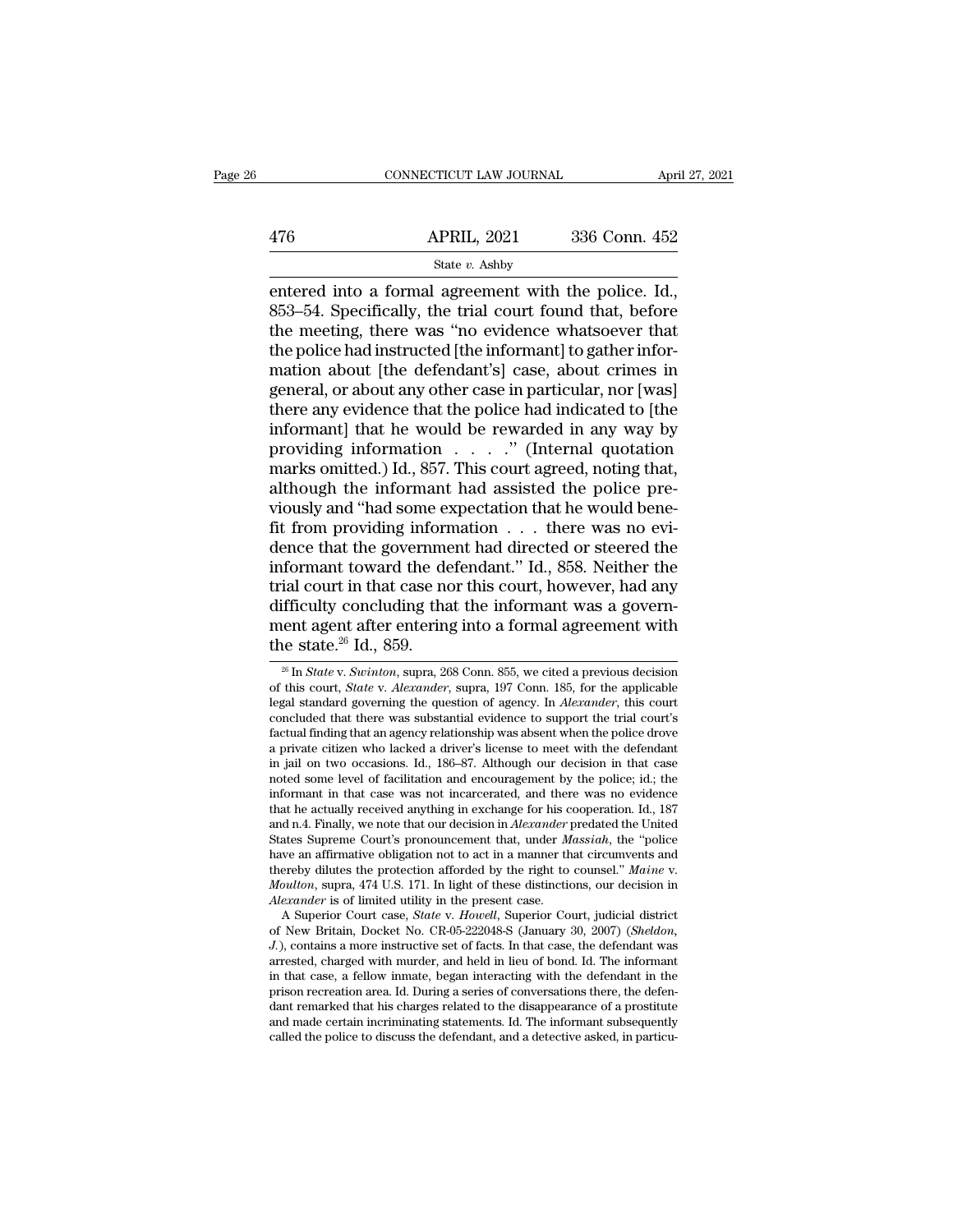| 2021          | CONNECTICUT LAW JOURNAL                                                                                                                                                  |     | Page 27 |
|---------------|--------------------------------------------------------------------------------------------------------------------------------------------------------------------------|-----|---------|
| 336 Conn. 452 | <b>APRIL, 2021</b>                                                                                                                                                       | 477 |         |
|               | State $v$ . Ashby                                                                                                                                                        |     |         |
|               | Cases from other jurisdictions help to draw the line<br>between entrepreneur and agent more precisely. The<br>I Inited States Court of Anneals for the Second Circuit 27 |     |         |

336 Conn. 452 APRIL, 2021 477<br>
State v. Ashby<br>
Cases from other jurisdictions help to draw the line<br>
between entrepreneur and agent more precisely. The<br>
United States Court of Appeals for the Second Circuit,<sup>27</sup><br>
for exam 336 Conn. 452 APRIL, 2021 477<br>
State v. Ashby<br>
Cases from other jurisdictions help to draw the line<br>
between entrepreneur and agent more precisely. The<br>
United States Court of Appeals for the Second Circuit,<sup>27</sup><br>
for exam 336 Conn. 452 APRIL, 2021 477<br>
State v. Ashby<br>
Cases from other jurisdictions help to draw the line<br>
between entrepreneur and agent more precisely. The<br>
United States Court of Appeals for the Second Circuit,<sup>27</sup><br>
for exam State v. Ashby<br>Cases from other jurisdictions help to draw the line<br>between entrepreneur and agent more precisely. The<br>United States Court of Appeals for the Second Circuit,<sup>27</sup><br>for example, has held that "[a]n informant Cases from other jurisdictions help to draw the line<br>between entrepreneur and agent more precisely. The<br>United States Court of Appeals for the Second Circuit,<sup>27</sup><br>for example, has held that "[a]n informant becomes a<br>gover Cases from other jurisdictions help to draw the line<br>between entrepreneur and agent more precisely. The<br>United States Court of Appeals for the Second Circuit,<sup>27</sup><br>for example, has held that "[a]n informant becomes a<br>gover for example, has held that "[a]n informant becomes a<br>government agent vis-à-vis a defendant when the infor-<br>mant is instructed by the police to get information about<br>[that] particular defendant." (Internal quotation marks<br> government agent vis-à-vis a defendant when the informant is instructed by the police to get information about [that] particular defendant." (Internal quotation marks lar, if the defendant had said anything about the body.

also implied that the informant should continue listening, stating: "[1]f [the defendant's] offering shit you know just." Id. The informant then returned to the recreation area and elicited further incriminating statements defendant's] offering shit you know just." Id. The informant then returned<br>to the recreation area and elicited further incriminating statements from<br>the defendant. Id.<br>The detective spoke to the informant again the followi to the recreation area and elicited further incriminating statements from<br>the defendant. Id.<br>The detective spoke to the informant again the following day. "This conver-<br>sation began with a lengthy lecture by the [d]etectiv the defendant. Id.<br>The detective spoke to the informant again the following day. "This conversation began with a lengthy lecture by the [d]etective to [the informant] about the legal consequences of his continuing cooperat The detective spoke to the informant again the following day. "This conversation began with a lengthy lecture by the [d]etective to [the informant] about the legal consequences of his continuing cooperation with the inves sation began with a lengthy lecture by the [d]etective to [the informant] about the legal consequences of his continuing cooperation with the investigation in light of the fact that the defendant was formally charged with about the legal consequences of his continuing cooperation with the investigation in light of the fact that the defendant was formally charged with murder and had an attorney appointed to represent him. According to the [ gation in light of the fact that the defendant was formally charged with murder and had an attorney appointed to represent him. According to the [d]etective, [the informant] had become an agent of the [s]tate with respect murder and had an attorney appointed to represent him. According to the [d]etective, [the informant] had become an agent of the [s]tate with respect to the police investigation of [the] death and disappearance [of the vict [d]etective, [the informant] had become an agent of the [s]tate with respect<br>to the police investigation of [the] death and disappearance [of the victim]<br>when they first spoke on the telephone the day before. Thus, the [d to the police investigation of [the] death and disappearance [of the victim]<br>when they first spoke on the telephone the day before. Thus, the [d]etective<br>told him, he could not ask the defendant any questions on the subje when they first<br>told him, he co<br>(the victim] . .<br>his head, if the<br>trial, the state<br>defendant bot!<br>police. Id.<br>The trial cou Id him, he could not ask the defendant any questions on the subject of<br>le victim]... and he could not agree with the defendant, or even nod<br>s head, if the defendant ever spoke about her." (Citation omitted.) Id. At<br>al, th [the victim] . . . and he could not agree with the defendant, or even nod<br>his head, if the defendant ever spoke about her." (Citation omitted.) Id. At<br>trial, the state sought to admit the incriminating statements made by

trial, the state sought to admit the incriminating statements made by the defendant both before and after the informant's first contact with the police. Id.<br>The trial court in that case concluded that, notwithstanding cert trial, the state sought to admit the incriminating statements made by the defendant both before and after the informant's first contact with the police. Id.<br>The trial court in that case concluded that, notwithstanding cert defendant both before and after the informant's first contact with the police. Id.<br>The trial court in that case concluded that, notwithstanding certain evi-<br>dence indicating that the informant had provided information to t police. Id.<br>
The trial court in that case concluded that, notwithstanding certain evi-<br>
dence indicating that the informant had provided information to the police<br>
regarding certain other cases, there was no evidence of an The trial court in that case concluded that, notwithstanding certain evidence indicating that the informant had provided information to the police regarding certain other cases, there was no evidence of an agency relation dence mdicating that the informant had provided information to the police regarding certain other cases, there was no evidence of an agency relationship before the first telephone call. Id. The trial court also found, how regarding certain other cases, there was no evidence of an agency relationship before the first telephone call. Id. The trial court also found, however, that an agency relationship had been established when, "upon completi ship before the first telephone call. Id. The trial court also found, however, that an agency relationship had been established when, "upon completing his short phone call  $\ldots$  [with] the [d]etective  $\ldots$  and learning t that an agency relationship had been established when, "upon completing<br>his short phone call  $\ldots$  [with] the [d]etective  $\ldots$  and learning that the<br>[d]etective was very interested in what the defendant might ultimately [d]etective was very interested in what the defendant might ultimately tell him, [the informant] returned to the recreation area to hear whatever else the defendant was ready to say." Id. The trial court opined that the de [d]etective was very interested in what the defendant might ultimately tell<br>him, [the informant] returned to the recreation area to hear whatever else<br>the defendant was ready to say." Id. The trial court opined that the d him, [the informant] returned to the recreation area to hear whatever else<br>the defendant was ready to say." Id. The trial court opined that the detective's<br>admonition not to " 'press' " the defendant was "a far cry from th the defendant was ready to say." Id. The trial court opined that the detective's admonition not to " 'press'" the defendant was "a far cry from the express and appropriate warnings" given the following day and that the in and appropriate warnings" given the following day and that the informant's actions after the first telephone call amounted to deliberate elicitation. Id. Accordingly, the trial court in that case suppressed the evidence r

the statements made by the defendant after the informant's first contact<br>with the police. Id.<br><sup>27</sup> Because this issue relates to a question arising under the federal constitu-<br>tion, case law from the Second Circuit is enti

sations in instructed by the police to get information about<br>
[that] particular defendant." (Internal quotation marks<br>
Iar, if the defendant had said anything about the body. Id. The informant<br>
responded that, although the It hat is instructed by the poince to get information about<br>
[that] particular defendant." (Internal quotation marks<br>
lar, if the defendant had said anything about the body. Id. The informant<br>
responded that, although the [that] particular defendant." (Internal quotation marks<br>lar, if the defendant had said anything about the body. Id. The informant<br>responded that, although the defendant had not said anything yet, the conver-<br>sations would lar, if the defendant had said anything about the body. Id. The informant responded that, although the defendant had not said anything yet, the conversations would likely "lead up to that.'" Id. The detective affirmatively lar, if the defendant had said anything about the body. Id. The informant<br>responded that, although the defendant had not said anything yet, the conver-<br>sations would likely "lead up to that.'" Id. The detective affirmative responded that, althoug<br>sations would likely "<br>instructed the informa<br>also implied that the in<br>defendant's] offering sl<br>to the recreation area<br>the defendant. Id.<br>The detective spoke t tions would likely " 'lead up to that.' " Id. The detective affirmatively<br>structed the informant not to press the defendant for information but<br>so implied that the informant should continue listening, stating: "[I]f [the<br>f instructed the informant not to press the defendant for information but<br>also implied that the informant should continue listening, stating: "[I]f [the<br>defendant's] offering shit you know just." Id. The informant then retur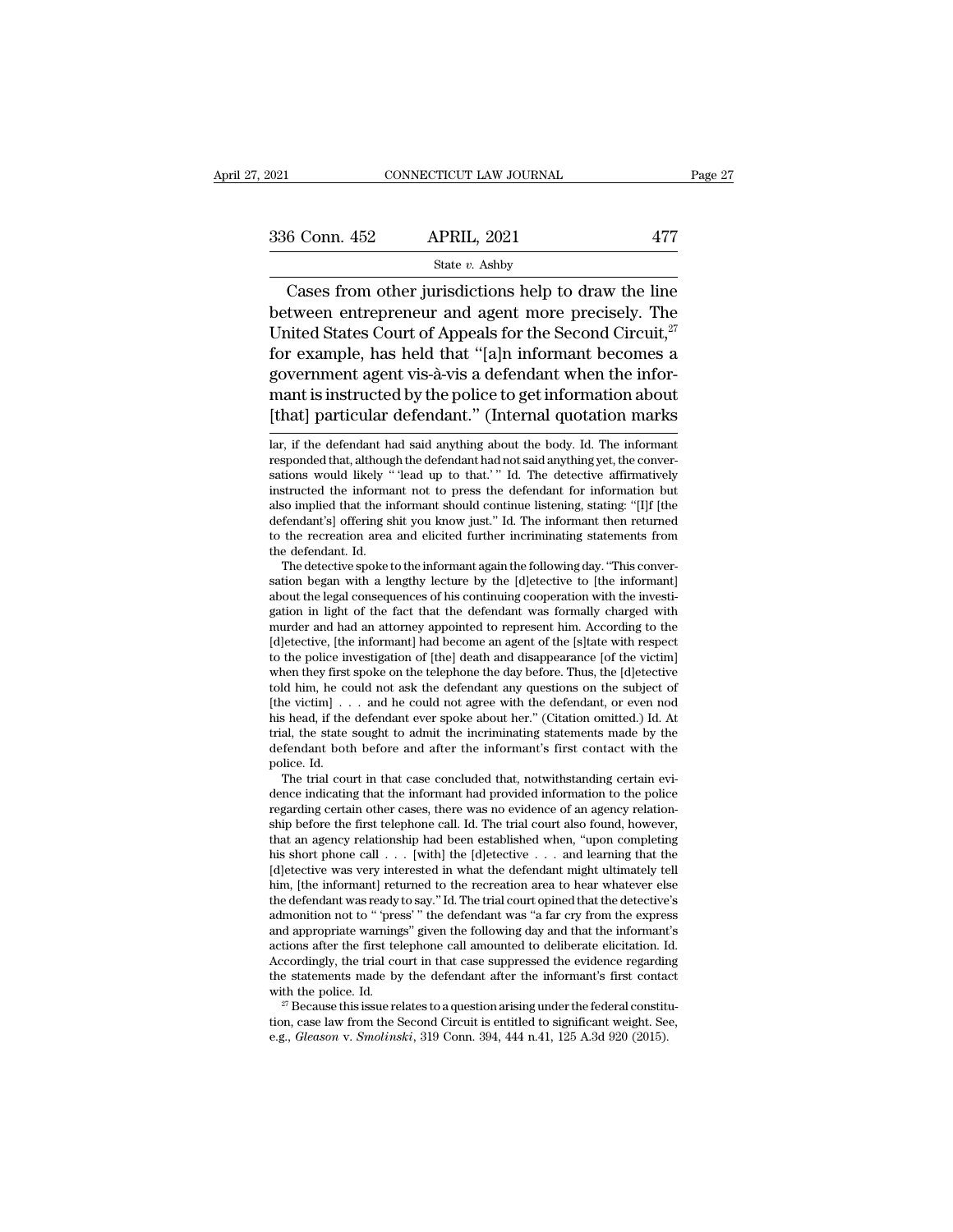|     | CONNECTICUT LAW JOURNAL | April 27, 2021 |  |
|-----|-------------------------|----------------|--|
|     |                         |                |  |
| 478 | <b>APRIL, 2021</b>      | 336 Conn. 452  |  |
|     | State v. Ashby          |                |  |

CONNECTICUT LAW JOURNAL April 27, 2021<br>
478 APRIL, 2021 336 Conn. 452<br>
5tate v. Ashby<br>
0mitted.) *United States* v. *Whitten*, 610 F.3d 168, 193<br>
(2d Cir. 2010); see also *United States* v. *LaBare*, 191<br>
52d 60, 65 (1st C (2021 1998)<br>
(2d Cir. 2010); see also *United States v. Whitten*, 610 F.3d 168, 193<br>
(2d Cir. 2010); see also *United States* v. *LaBare*, 191<br>
(2d Cir. 2010); see also *United States* v. *LaBare*, 191<br>
(2d 60, 65 (1st Cir APRIL, 2021 336 Conn. 452<br>
State v. Ashby<br>
omitted.) *United States* v. *Whitten*, 610 F.3d 168, 193<br>
(2d Cir. 2010); see also *United States* v. *LaBare*, 191<br>
F.3d 60, 65 (1st Cir. 1999); *Moore* v. *United States*, 178<br> APRIL, 2021 336 Conn. 452<br>
State v. Ashby<br>
comitted.) United States v. Whitten, 610 F.3d 168, 193<br>
(2d Cir. 2010); see also United States v. LaBare, 191<br>
F.3d 60, 65 (1st Cir. 1999); Moore v. United States, 178<br>
F.3d 994, State v. Ashby<br>
State v. Ashby<br>
comitted.) United States v. Whitten, 610 F. (2d Cir. 2010); see also United States v. L<br>
F. 3d 60, 65 (1st Cir. 1999); Moore v. United<br>
F. 3d 994, 999 (8th Cir.), cert. denied, 528 U.<br>
S. C mitted.) United States v. Whitten, 610 F.3d 168, 193<br>d Cir. 2010); see also United States v. LaBare, 191<br>3d 60, 65 (1st Cir. 1999); Moore v. United States, 178<br>3d 994, 999 (8th Cir.), cert. denied, 528 U.S. 943, 120<br>Ct. 3 ommed.) Ontied States v. Whitten, 010 F.3d 108, 193<br>(2d Cir. 2010); see also United States v. LaBare, 191<br>F.3d 60, 65 (1st Cir. 1999); Moore v. United States, 178<br>F.3d 994, 999 (8th Cir.), cert. denied, 528 U.S. 943, 120<br>

(2d Cn. 2010), see also *United States V. Labdre*, 191<br>F.3d 60, 65 (1st Cir. 1999); *Moore v. United States*, 178<br>F.3d 994, 999 (8th Cir.), cert. denied, 528 U.S. 943, 120<br>S. Ct. 356, 145 L. Ed. 2d 278 (1999).<sup>28</sup><br>Other c F.3d 994, 999 (Sth Cir.), cert. denied, 528 U.S. 943, 120<br>F.3d 994, 999 (Sth Cir.), cert. denied, 528 U.S. 943, 120<br>S. Ct. 356, 145 L. Ed. 2d 278 (1999).<sup>28</sup><br>Other courts have looked at the government's rela-<br>tionship with *P.*3d 994, 999 (olit Cir.), Cert. defiled, 328 0.3. 943, 120<br> *S.* Ct. 356, 145 L. Ed. 2d 278 (1999).<sup>28</sup><br>
Other courts have looked at the government's rela-<br>
tionship with the informant more broadly and examined<br>
the rec S. Ct. 350, 145 L. Ed. 2d 276 (1999).<br>
Other courts have looked at the government's rela-<br>
tionship with the informant more broadly and examined<br>
the record for, among other things,<sup>29</sup> evidence of prom-<br>
ises or the prov Other courts have looked at the government's rela-<br>tionship with the informant more broadly and examined<br>the record for, among other things,<sup>29</sup> evidence of prom-<br>ises or the provision of some benefit. See *Thompson v.*<br>Da tionship with the informant more broadly and examined<br>the record for, among other things,<sup>29</sup> evidence of prom-<br>ises or the provision of some benefit. See *Thompson v.*<br>Davis, 916 F.3d 444, 455 (5th Cir. 2019) ("[t]o dete the record for, among other things,<sup>29</sup> evidence of promises or the provision of some benefit. See *Thompson v.*<br> *Davis*, 916 F.3d 444, 455 (5th Cir. 2019) ("[t]o determine<br>
whether an informant was a government agent fo ises or the provision of some benefit. See *Thompson v.*<br> *Davis*, 916 F.3d 444, 455 (5th Cir. 2019) ("[t]o determine<br>
whether an informant was a government agent for pur-<br>
poses of a *Massiah* claim, the court asks wheth Davis, 916 F.3d 444, 455 (5th Cir. 2019) ("[t]o determine<br>whether an informant was a government agent for pur-<br>poses of a *Massiah* claim, the court asks whether the<br>informant was promised, reasonably led to believe, or<br>a whether an informant was a government agent for pur-<br>poses of a *Massiah* claim, the court asks whether the<br>informant was promised, reasonably led to believe, or<br>actually received a benefit in exchange for soliciting<br>infor poses of a *Massiah* claim, the court asks whether the<br>informant was promised, reasonably led to believe, or<br>actually received a benefit in exchange for soliciting<br>information from the defendant . . . and whether he<br>acted informant was promised, reasonably led to believe, or<br>actually received a benefit in exchange for soliciting<br>information from the defendant . . . and whether he<br>acted pursuant to instructions from the [s]tate, or other-<br>wi actually received a benefit in exchange for soliciting<br>information from the defendant . . . and whether he<br>acted pursuant to instructions from the [s]tate, or other-<br>wise submitted to the [s]tate's control"); *United State* information from the defendant . . . . and whether he<br>acted pursuant to instructions from the [s]tate, or other-<br>wise submitted to the [s]tate's control''); *United States*<br>v. *Johnson*, supra, 4 F.3d 910–11 (agency may be acted pursuant to instructions from the [s]tate, or other-<br>wise submitted to the [s]tate's control"); *United States*<br>v. *Johnson*, supra, 4 F.3d 910–11 (agency may be sup-<br>ported by express or implied quid pro quo); see a wise submitted to the [s]tate's control"); *United States* v. *Johnson*, supra, 4 F.3d 910–11 (agency may be supported by express or implied quid pro quo); see also Ayers v. *Hudson*, supra, 623 F.3d 311 ("although direct v. *Johnson*, supra, 4 F.3d 910–11 (agency may be supported by express or implied quid pro quo); see also Ayers v. *Hudson*, supra, 623 F.3d 311 ("although direct written or oral instructions by the [s]tate to a jailhouse ritten or oral instructions by the [s]tate to a jailhouse<br>formant to obtain evidence from a defendant would<br>e sufficient to demonstrate agency, it is not the only<br>levant factor"); *Depree* v. *Thomas*, supra, 946 F.2d<br><sup>28</sup> informant to obtain evidence from a defendant would<br>be sufficient to demonstrate agency, it is not the only<br>relevant factor"); *Depree* v. *Thomas*, supra, 946 F.2d<br><sup>28</sup> Although this approach has been described as a brigh

be sufficient to demonstrate agency, it is not the only relevant factor"); *Depree* v. *Thomas*, supra, 946 F.2d  $\frac{1}{2}$  Although this approach has been described as a bright-line rule requiring government instruction as relevant factor"); *Depree* v. *Thomas*, supra, 946 F.2d<br>
<sup>28</sup> Although this approach has been described as a bright-line rule requiring<br>
government instruction as a predicate to relief under *Massiah*; see D. Kirsch,<br>
No may be traced back to cases weighing various factors. See, e.g., *United* States v. *Birbal, 13 F.3d 342, 346 (2d Cir.)*, cert. denied, 522 U.S. 976, 118 States v. *Birbal,* 113 F.3d 342, 346 (2d Cir.), cert. denied, 522 U <sup>28</sup> Although this approach has been described as a bright-line rule requiring government instruction as a predicate to relief under *Massiah*; see D. Kirsch, Note, "The Prosecutor Circumvents the Sixth Amendment Right to government instruction as a predicate to relief under *Massiah*; see D. Kirsch, Note, "The Prosecutor Circumvents the Sixth Amendment Right to Counsel with a Simple 'Wink and Nod,' "69 Mo. L. Rev. 553, 560–61 (2004); its o Note, "The Prosecutor Circumvents the Sixth Amendment Right to Counsel<br>with a Simple 'Wink and Nod,' "69 Mo. L. Rev. 553, 560–61 (2004); its origins<br>may be traced back to cases weighing various factors. See, e.g., *United* with a Simple 'Wink and Nod,' "69 Mo. L. Rev. 553, 560–61 (2004); its origins<br>may be traced back to cases weighing various factors. See, e.g., *United*<br>States v. *Birbal*, 113 F.3d 342, 346 (2d Cir.), cert. denied, 522 U.S may be traced back to cases weighing various factors. See, e.g., United States v. Birbal, 113 F.3d 342, 346 (2d Cir.), cert. denied, 522 U.S. 976, 118 S. Ct. 433, 139 L. Ed. 2d 333 (1997); *Stano* v. *Butterworth*, 51 F.3

s. Ct. 433, 139 L. Ed. 2d 333 (1997); *Stano* v. *Butterworth*, 51 F.3d 942, 977 (11th Cir. 1995), cert. denied sub nom. *Stano* v. *Singletary*, 516 U.S. 1122, 116 S. Ct. 932, 133 L. Ed. 2d 859 (1996); *Brooks* v. *Kinche* (11th Cir. 1995), cert. denied sub nom. *Stano* v. *Singletary*, 516 U.S. 1122, 116 S. Ct. 932, 133 L. Ed. 2d 859 (1996); *Brooks* v. *Kincheloe*, 848 F.2d 940, 944–45 (9th Cir. 1988).<br><sup>29</sup> For largely pragmatic reasons, 944–45 (9th Cir. 1988).<br><sup>29</sup> For largely pragmatic reasons, courts have often hesitated to articulate<br>an exhaustive list of factors in this context. See, e.g., *People v. Cardona*,<br>41 N.Y.2d 333, 335, 360 N.E.2d 1306, 392 relationship'').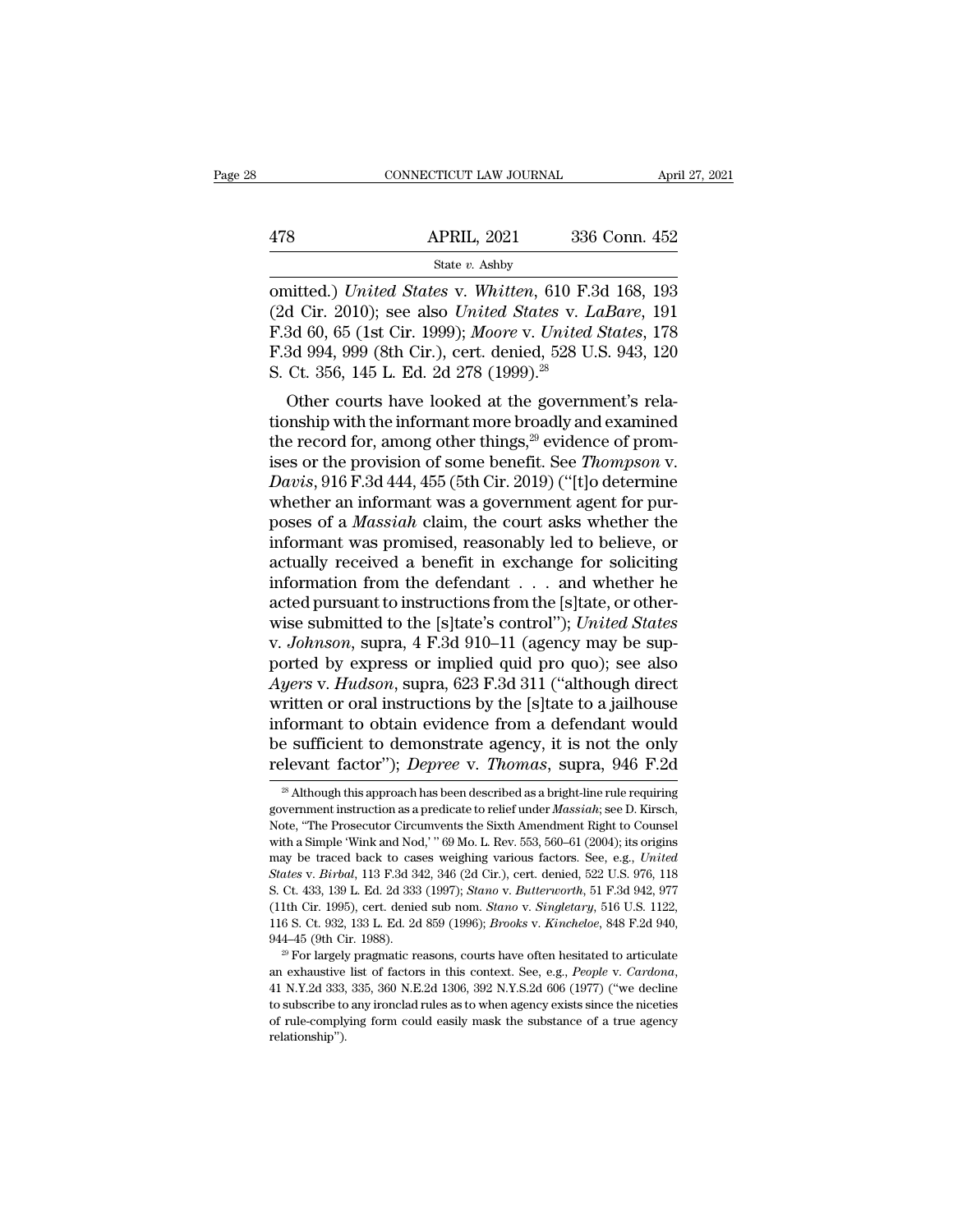| 2021          | CONNECTICUT LAW JOURNAL                                                                                                                                                           |     | Page 29 |
|---------------|-----------------------------------------------------------------------------------------------------------------------------------------------------------------------------------|-----|---------|
|               |                                                                                                                                                                                   |     |         |
| 336 Conn. 452 | <b>APRIL, 2021</b>                                                                                                                                                                | 479 |         |
|               | State $v$ . Ashby                                                                                                                                                                 |     |         |
|               | 793–94 ("[t] here is, by necessity, no bright-line rule for<br>determining whether an individual is a government agent<br>for purposes of the sixth amendment right to counsel"). |     |         |
|               | Courts have reached a general consensus that an                                                                                                                                   |     |         |

6 Conn. 452 APRIL, 2021 479<br>
State v. Ashby<br>
3–94 ("[t]here is, by necessity, no bright-line rule for<br>
termining whether an individual is a government agent<br>
r purposes of the sixth amendment right to counsel").<br>
Courts h

state *v*. Ashby<br>
793–94 ("[t]here is, by necessity, no bright-line rule for<br>
determining whether an individual is a government agent<br>
for purposes of the sixth amendment right to counsel").<br>
Courts have reached a general 793–94 ("[t]here is, by necessity, no bright-line rule for<br>determining whether an individual is a government agent<br>for purposes of the sixth amendment right to counsel").<br>Courts have reached a general consensus that an<br>age for purposes of the sixth amendment right to counsel").<br>Courts have reached a general consensus that an<br>agency relationship may be established through either<br>implicit or explicit conduct. See *State* v. *Marshall*,<br>supra, Courts have reached a general consensus that an agency relationship may be established through either implicit or explicit conduct. See *State v. Marshall*, supra, 882 N.W.2d 91 (citing cases). Indeed, requiring a defenda Courts have reached a general consensus that an<br>agency relationship may be established through either<br>implicit or explicit conduct. See *State* v. *Marshall*,<br>supra, 882 N.W.2d 91 (citing cases). Indeed, requiring<br>a defen agency relationship may be established through either<br>implicit or explicit conduct. See *State* v. *Marshall*,<br>supra, 882 N.W.2d 91 (citing cases). Indeed, requiring<br>a defendant to produce admissible evidence of an expli-<br> implicit or explicit conduct. See *State* v. *Marshall*,<br>supra, 882 N.W.2d 91 (citing cases). Indeed, requiring<br>a defendant to produce admissible evidence of an expli-<br>cit agreement, promise, or instruction as a predicate supra, 882 N.W.2d 91 (citing cases). Indeed, requiring<br>a defendant to produce admissible evidence of an expli-<br>cit agreement, promise, or instruction as a predicate to<br>relief would substantially diminish the protections<br>af a defendant to produce admissible evidence of an explicit agreement, promise, or instruction as a predicate to relief would substantially diminish the protections afforded under *Massiah*. See *Ayers* v. *Hudson*, supra, 6 cit agreement, promise, or instruction as a predicate to<br>relief would substantially diminish the protections<br>afforded under *Massiah*. See *Ayers* v. *Hudson*, supra,<br>623 F.3d 312 ("[t]o hold otherwise would allow the<br>[s]t relief would substantially diminish the protections<br>afforded under *Massiah*. See *Ayers* v. *Hudson*, supra,<br>623 F.3d 312 ("[t]o hold otherwise would allow the<br>[s]tate to accomplish 'with a wink and a nod' what it<br>cannot afforded under *Massiah*. See *Ayers* v. *Hudson*, supra, 623 F.3d 312 ("[t]o hold otherwise would allow the [s]tate to accomplish 'with a wink and a nod' what it cannot do overtly"). Requiring proof of formal arrangements mnot do overtly"). Requiring proof of formal arrange-<br>ents is also in tension with the affirmative obligation<br>protect a defendant's right to counsel imposed by the<br>nited States Supreme Court. See *Maine* v. *Moulton*,<br>pra, ments is also in tension with the affirmative obligation<br>to protect a defendant's right to counsel imposed by the<br>United States Supreme Court. See *Maine* v. *Moulton*,<br>supra, 474 U.S. 171.<br>The trial court in the present c

to protect a defendant's right to counsel imposed by the United States Supreme Court. See *Maine* v. *Moulton*, supra, 474 U.S. 171.<br>The trial court in the present case correctly determined that the record does not evince United States Supreme Court. See *Maine* v. *Moulton*,<br>supra, 474 U.S. 171.<br>The trial court in the present case correctly determined<br>that the record does not evince an express or formal<br>agreement between Pladsen and Weave supra, 474 U.S. 171.<br>The trial court in the present case correctly determined<br>that the record does not evince an express or formal<br>agreement between Pladsen and Weaver. However, this<br>is also not a case in which the state m The trial court in the present case correctly determined<br>that the record does not evince an express or formal<br>agreement between Pladsen and Weaver. However, this<br>is also not a case in which the state met with a jailhouse<br>i The trial court in the present case correctly determined<br>that the record does not evince an express or formal<br>agreement between Pladsen and Weaver. However, this<br>is also not a case in which the state met with a jailhouse<br>i that the record does not evince an express or formal<br>agreement between Pladsen and Weaver. However, this<br>is also not a case in which the state met with a jailhouse<br>informant only *after* the incriminating statements had<br>b agreement between Pladsen and Weaver. However, this<br>is also not a case in which the state met with a jailhouse<br>informant only *after* the incriminating statements had<br>been elicited. See, e.g., *State* v. *Swinton*, supra, is also not a case in which the state met with a jailhouse<br>informant only *after* the incriminating statements had<br>been elicited. See, e.g., *State* v. *Swinton*, supra, 268<br>Conn. 857. Accordingly, we must determine whethe informant only *after* the incriminating statements had<br>been elicited. See, e.g., *State* v. *Swinton*, supra, 268<br>Conn. 857. Accordingly, we must determine whether<br>Pladsen's conduct after meeting with Weaver was, in<br>light been elicited. See, e.g., *State v. Swinton*, supra, 268<br>Conn. 857. Accordingly, we must determine whether<br>Pladsen's conduct after meeting with Weaver was, in<br>light of all the facts presented, fairly attributable to the<br>st Conn. 857. Accordingly, we must determine whether<br>Pladsen's conduct after meeting with Weaver was, in<br>light of all the facts presented, fairly attributable to the<br>state. See *United States v. Henry*, supra, 447 U.S. 270;<br> Pladsen's conduct after meeting with Weaver was, in<br>light of all the facts presented, fairly attributable to the<br>state. See *United States v. Henry*, supra, 447 U.S. 270;<br>*State v. Marshall*, supra, 882 N.W.2d 91. Although light of all the facts presented, fairly attributable to the<br>state. See *United States v. Henry*, supra, 447 U.S. 270;<br>*State v. Marshall*, supra, 882 N.W.2d 91. Although the<br>question is a close one in this case, we believ state. See *United States v. Henry*, supra, 447 U.S. 270;<br>*State v. Marshall*, supra, 882 N.W.2d 91. Although the<br>question is a close one in this case, we believe that,<br>on balance, Pladsen's efforts to procure incriminatin State v. Marshall, supra, 882 N.W.2d 91. Although the question is a close one in this case, we believe that, on balance, Pladsen's efforts to procure incriminating statements from the defendant during the course of the un question is a close one<br>on balance, Pladsen's ef<br>statements from the defe<br>underlying trial were no<br>happenstance . . . ." Ma<br>176. Rather, we conclud<br>attributable to the state.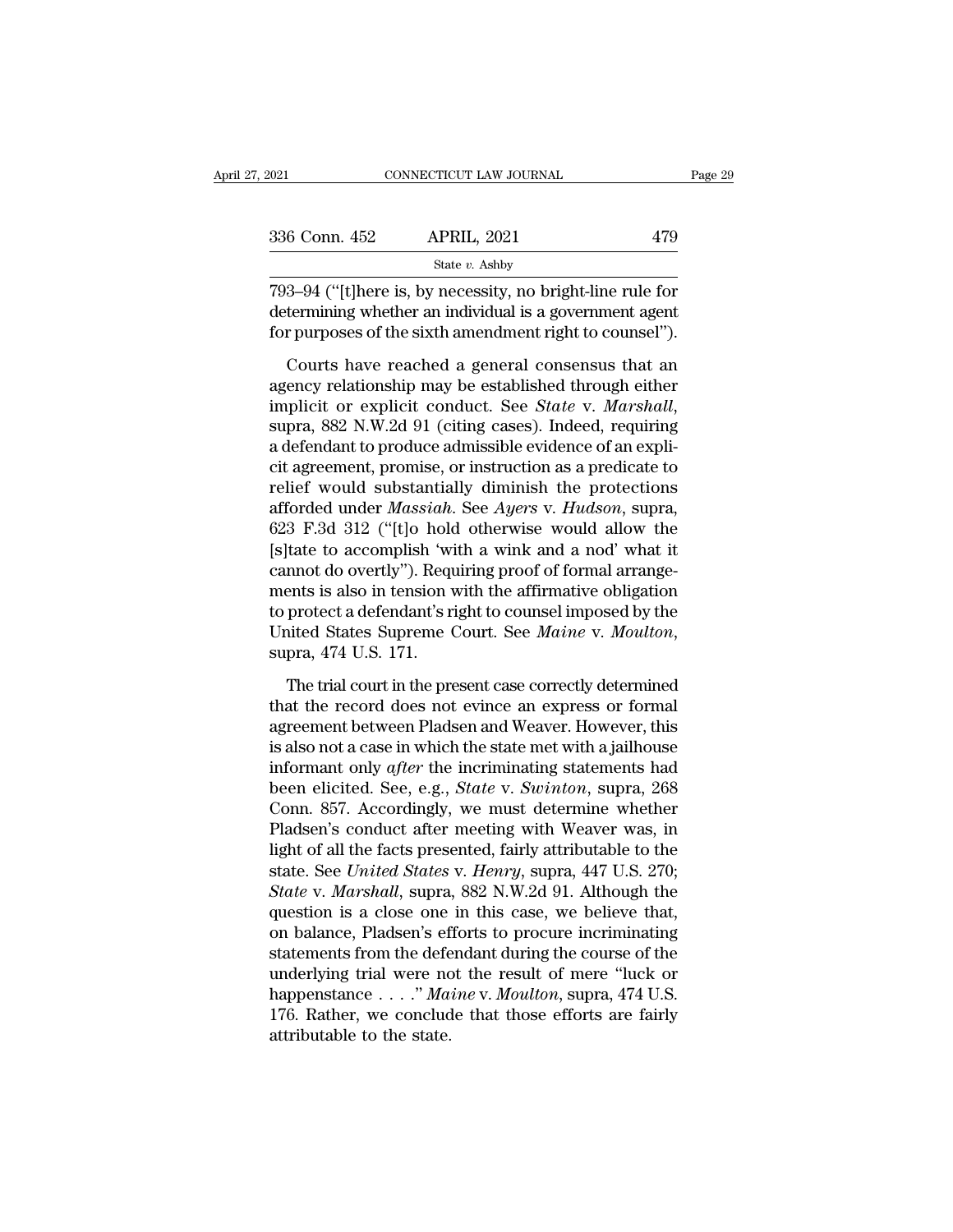|     | CONNECTICUT LAW JOURNAL | April 27, 2021 |  |
|-----|-------------------------|----------------|--|
|     |                         |                |  |
| 480 | <b>APRIL, 2021</b>      | 336 Conn. 452  |  |
|     | State v. Ashby          |                |  |

 $\frac{\text{COMNETICUT LAW JOURNAL}}{900}$  APRIL, 2021 336 Conn. 452<br>  $\frac{\text{State } v. \text{ Ashby}}{1000}$ <br>
First, the meeting between Pladsen and Weaver<br>
aced a significant emphasis on what useful information.  $\begin{array}{r} \text{480} \text{APRIL, } 2021 \text{ } 336 \text{ Conn. } 452 \text{ }^{\text{State }v. } \text{Ashby} \end{array}$ <br>
First, the meeting between Pladsen and Weaver<br>
placed a significant emphasis on what useful informa-<br>
tion Pladsen might obtain as the result of hi  $\begin{array}{r|l} \hline \text{480} & \text{APRIL, 2021} & \text{336 Conn. 452} \ \hline \text{First, the meeting between Pladsen and Weaver placed a significant emphasis on what useful information Pladsen might obtain as the result of his future assistance. Indeed, Pladsen did not convey any information of importance to Weaver during their initial motion.} \end{array}$  $\begin{array}{r} \text{APRIL, 2021} \text{336 Conn. 452} \\ \text{State } v. \text{ Ashby} \end{array}$ <br>First, the meeting between Pladsen and Weaver placed a significant emphasis on what useful information Pladsen might obtain as the result of his future assistance. In State  $v$ . Ashby<br>
First, the meeting between Pladsen and Weaver<br>
placed a significant emphasis on what useful informa-<br>
tion Pladsen might obtain as the result of his future<br>
assistance. Indeed, Pladsen did not convey any First, the meeting between Pladsen and Weaver<br>placed a significant emphasis on what useful informa-<br>tion Pladsen might obtain as the result of his future<br>assistance. Indeed, Pladsen did not convey any informa-<br>tion of imp First, the meeting between Pladsen and Weaver<br>placed a significant emphasis on what useful informa-<br>tion Pladsen might obtain as the result of his future<br>assistance. Indeed, Pladsen did not convey any informa-<br>tion of impo placed a significant emphasis on what useful information Pladsen might obtain as the result of his future assistance. Indeed, Pladsen did not convey any information of importance to Weaver during their initial meeting at N tion Pladsen might obtain as the result of his future<br>assistance. Indeed, Pladsen did not convey any informa-<br>tion of importance to Weaver during their initial meeting<br>at Northern. Instead, the two discussed the possibilit assistance. Indeed, Pladsen did not convey any information of importance to Weaver during their initial meeting<br>at Northern. Instead, the two discussed the possibility<br>that Pladsen could elicit, and perhaps record, *addi*tion of importance to Weaver during their initial meeting<br>at Northern. Instead, the two discussed the possibility<br>that Pladsen could elicit, and perhaps record, *addi-*<br>tional incriminating statements from the defendant at at Northern. Instead, the two discussed the possibility<br>that Pladsen could elicit, and perhaps record, *addi-*<br>*tional* incriminating statements from the defendant at<br>some later point in time. Although the state is correct that Pladsen could elicit, and perhaps record,  $addi$ -<br>*tional* incriminating statements from the defendant at<br>some later point in time. Although the state is correct<br>to note that Weaver conditioned any formal plans on<br>appr considered. note that Weaver conditioned any formal plans on<br>proval by the Office of the State's Attorney, the con-<br>nt of this particular conversation indicates, at the very<br>ast, that the prospect of such assistance would be<br>nsidered. approval by the Office of the State's Attorney, the content of this particular conversation indicates, at the very least, that the prospect of such assistance would be considered.<br>Second, the meeting at Northern appears to

tent of this particular conversation indicates, at the very<br>least, that the prospect of such assistance would be<br>considered.<br>Second, the meeting at Northern appears to have<br>focused Pladsen's efforts on producing a particul least, that the prospect of such assistance would be considered.<br>
Second, the meeting at Northern appears to have<br>
focused Pladsen's efforts on producing a particular type<br>
of evidence. Pladsen's letter to Weaver offered t considered.<br>
Second, the meeting at Northern appears to have<br>
focused Pladsen's efforts on producing a particular type<br>
of evidence. Pladsen's letter to Weaver offered to pro-<br>
vide information against the defendant but re Second, the meeting at Northern appears to have<br>focused Pladsen's efforts on producing a particular type<br>of evidence. Pladsen's letter to Weaver offered to pro-<br>vide information against the defendant but referenced<br>only un Second, the meeting at Northern appears to have<br>focused Pladsen's efforts on producing a particular type<br>of evidence. Pladsen's letter to Weaver offered to pro-<br>vide information against the defendant but referenced<br>only un focused Pladsen's efforts on producing a particular type<br>of evidence. Pladsen's letter to Weaver offered to pro-<br>vide information against the defendant but referenced<br>only unrelated criminal charges.<sup>30</sup> During the meetin of evidence. Pladsen's letter to Weaver offered to provide information against the defendant but referenced<br>only unrelated criminal charges.<sup>30</sup> During the meeting<br>that followed, Weaver and Pladsen expressly discussed<br>the vide information against the defendant but referenced<br>
only unrelated criminal charges.<sup>30</sup> During the meeting<br>
that followed, Weaver and Pladsen expressly discussed<br>
the defendant's involvement in the victim's death.<br>
Wea only unrelated criminal charges.<sup>30</sup> During the meeting<br>that followed, Weaver and Pladsen expressly discussed<br>the defendant's involvement in the victim's death.<br>Weaver asked Pladsen if he would be comfortable wear-<br>ing a w that followed, Weaver and Pladsen expressly discussed<br>the defendant's involvement in the victim's death.<br>Weaver asked Pladsen if he would be comfortable wear-<br>ing a wire, plainly stated that the police were "always<br>interes the defendant's involvement in the victim's death.<br>Weaver asked Pladsen if he would be comfortable wear-<br>ing a wire, plainly stated that the police were "always<br>interested" in verifiable information from reliable<br>sources, Weaver asked Pladsen if he would be comfortable wearing a wire, plainly stated that the police were "always interested" in verifiable information from reliable sources, and then left Pladsen with his contact information. sources, and then left Pladsen with his contact informa-<br>tion. In this context, one could readily infer that the<br>state was principally interested in objectively verifiable<br>forms of evidence regarding the defendant's invol tion. In this context, one could readily infer that the state was principally interested in objectively verifiable forms of evidence regarding the defendant's involve-<br><sup>30</sup> The concurring and dissenting justice contests th

state was principally interested in objectively verifiable<br>forms of evidence regarding the defendant's involve-<br><sup>30</sup>The concurring and dissenting justice contests this reading. See footnote<br>22 of the concurring and dissent forms of evidence regarding the defendant's involve-<br>
<sup>30</sup> The concurring and dissenting justice contests this reading. See footnote<br>
22 of the concurring and dissenting opinion. This letter, which was marked<br>
as an exhib The concurring and dissenting justice contests this reading. See footnote 22 of the concurring and dissenting opinion. This letter, which was marked as an exhibit for identification purposes, provides in relevant part: "I <sup>30</sup> The concurring and dissenting justice contests this reading. See footnote 22 of the concurring and dissenting opinion. This letter, which was marked as an exhibit for identification purposes, provides in relevant par 22 of the concurring and dissenting opinion. This letter, which was marked as an exhibit for identification purposes, provides in relevant part: "I have some information that could be very useful to you and one of your cas as an exhibit for identification purposes, provides in relevant part: "I have some information that could be very useful to you and one of your cases.<br>
. . . I know all about Nashon and Valentino and so on. . . . You want some information that could be very useful to you and one of your cases.<br>
... I know all about Nashon and Valentino and so on.... You want my<br>
help, come [and] see me [and] we'll talk...." Nashon and Valentino are<br>
indivi ... I know all about Nashon and Valentino and so on.... You want my help, come [and] see me [and] we'll talk. ..." Nashon and Valentino are individuals related to a different criminal case then pending against the defenda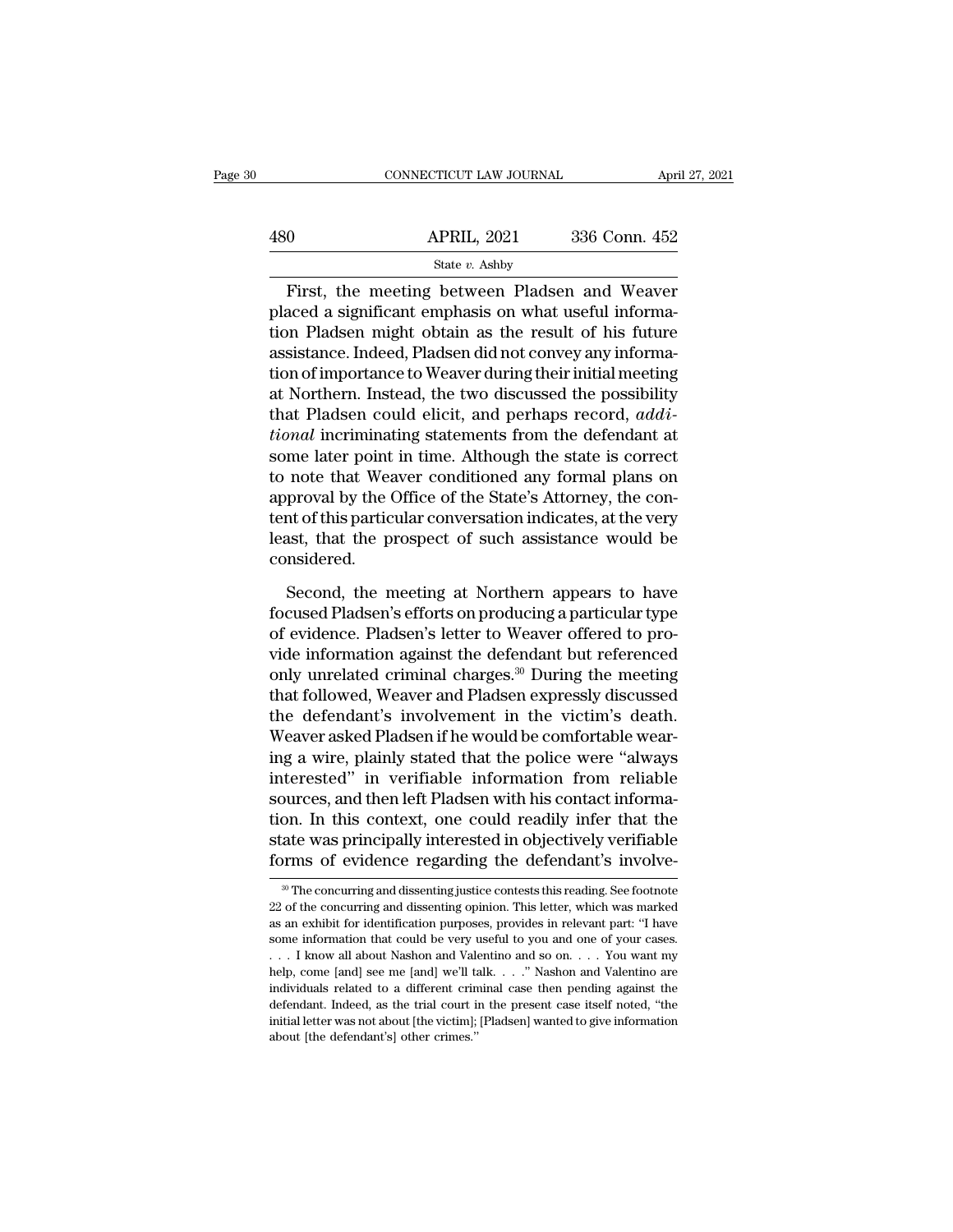| 2021          | CONNECTICUT LAW JOURNAL                                                                                                                                                     |     | Page 31 |
|---------------|-----------------------------------------------------------------------------------------------------------------------------------------------------------------------------|-----|---------|
|               |                                                                                                                                                                             |     |         |
| 336 Conn. 452 | <b>APRIL, 2021</b>                                                                                                                                                          | 481 |         |
|               | State $v$ . Ashby                                                                                                                                                           |     |         |
|               | ment in this particular case, such as a recording or writ-<br>ing. Although Weaver made no explicit requests during<br>this meeting the handwritten note that Dladson ulti- |     |         |

336 Conn. 452 APRIL, 2021 481<br>
state v. Ashby<br>
ment in this particular case, such as a recording or writ-<br>
ing. Although Weaver made no explicit requests during<br>
this meeting, the handwritten note that Pladsen ulti-<br>
mate 336 Conn. 452 APRIL, 2021 481<br>
State v. Ashby<br>
ment in this particular case, such as a recording or writ-<br>
ing. Although Weaver made no explicit requests during<br>
this meeting, the handwritten note that Pladsen ulti-<br>
mate 336 Conn. 452 APRIL, 2021 481<br>
State v. Ashby<br>
ment in this particular case, such as a recording or writ-<br>
ing. Although Weaver made no explicit requests during<br>
this meeting, the handwritten note that Pladsen ulti-<br>
mate  $\begin{array}{l} \hline \text{State $v$. Ashby} \\ \hline \text{ment in this particular case, such as a record} \\ \hline \text{ing. Although Weaver made no explicit requithis meeting, the handwritten note that Plmately produced during the state's case-irored those requirements precisely.} \\ \hline \end{array}$ ent in this particular case, such as a recording or writ-<br>g. Although Weaver made no explicit requests during<br>is meeting, the handwritten note that Pladsen ulti-<br>ately produced during the state's case-in-chief mir-<br>red tho ing. Although Weaver made no explicit requests during<br>this meeting, the handwritten note that Pladsen ulti-<br>mately produced during the state's case-in-chief mir-<br>rored those requirements precisely.<sup>31</sup><br>Third, Pladsen clear

this meeting, the handwritten note that Pladsen ulti-<br>mately produced during the state's case-in-chief mir-<br>rored those requirements precisely.<sup>31</sup><br>Third, Pladsen clearly sought assurance from Weaver<br>that a benefit would b mately produced during the state's case-in-chief mir-<br>rored those requirements precisely.<sup>31</sup><br>Third, Pladsen clearly sought assurance from Weaver<br>that a benefit would be made available in exchange for<br>his cooperation. See rored those requirements precisely.<sup>31</sup><br>Third, Pladsen clearly sought assurance from Weaver<br>that a benefit would be made available in exchange for<br>his cooperation. See footnote 11 of this opinion. Weaver<br>said that he could Third, Pladsen clearly sought assurance from Weaver<br>that a benefit would be made available in exchange for<br>his cooperation. See footnote 11 of this opinion. Weaver<br>said that he could not personally make any promises,<br>but h Third, Pladsen clearly sought assurance from Weaver<br>that a benefit would be made available in exchange for<br>his cooperation. See footnote 11 of this opinion. Weaver<br>said that he could not personally make any promises,<br>but h that a benefit would be made available in exchange for<br>his cooperation. See footnote 11 of this opinion. Weaver<br>said that he could not personally make any promises,<br>but his response (1) informed Pladsen that the Office<br>of his cooperation. See footnote 11 of this opinion. Weaver<br>said that he could not personally make any promises,<br>but his response (1) informed Pladsen that the Office<br>of the State's Attorney would have to approve any "deals," said that he could not personally make any promises,<br>but his response (1) informed Pladsen that the Office<br>of the State's Attorney would have to approve any "deals,"<br>and (2) made Pladsen "generally aware" of the fact that<br> but his response (1) informed Pladsen that the Office<br>of the State's Attorney would have to approve any "deals,"<br>and (2) made Pladsen "generally aware" of the fact that<br>"any information received" would be conveyed to the<br>O of the State's Attorney would have to approve any "deals,"<br>and (2) made Pladsen "generally aware" of the fact that<br>"any information received" would be conveyed to the<br>Office of the State's Attorney. Weaver said that he wou and (2) made Pladsen "generally aware" of the fact that<br>
"any information received" would be conveyed to the<br>
Office of the State's Attorney. Weaver said that he would<br>
be willing to listen to anything Pladsen had to say, "any information received" would be conveyed to the Office of the State's Attorney. Weaver said that he would<br>be willing to listen to anything Pladsen had to say, and<br>Pladsen said that he understood. Although Weaver did<br>no be willing to listen to anything Pladsen had to say, and<br>Pladsen said that he understood. Although Weaver did<br>not connect these dots in explicit terms, the presence<br>of such express language is not necessarily required<br>for Pladsen said that he understood. Although Weaver did<br>not connect these dots in explicit terms, the presence<br>of such express language is not necessarily required<br>for the reasons stated previously. See *State* v. Arroyo,<br>29 not connect these dots in explicit terms, the presence<br>of such express language is not necessarily required<br>for the reasons stated previously. See *State* v. Arroyo,<br>292 Conn. 558, 568, 973 A.2d 1254 (2009) ("the expectaof such express language is not necessarily required<br>for the reasons stated previously. See *State* v. Arroyo,<br>292 Conn. 558, 568, 973 A.2d 1254 (2009) ("the expecta-<br>tion of a [r]eward for testifying is a systemic realit for the reasons stated previously. See *State* v. *Arroyo*,<br>292 Conn. 558, 568, 973 A.2d 1254 (2009) ("the expecta-<br>tion of a [r]eward for testifying is a systemic reality . . .<br>even where the informant has not received an 292 Conn. 558, 568, 973 A.2d 1254 (2009) ("the expectation of a [r]eward for testifying is a systemic reality . . .<br>even where the informant has not received an explicit<br>promise of a reward" (citation omitted; internal quo tion of a [r]eward for testifying is a systemic reality . . .<br>even where the informant has not received an explicit<br>promise of a reward" (citation omitted; internal quota-<br>tion marks omitted)), cert. denied, 559 U.S. 911, even where the informant has not received an explicit<br>promise of a reward" (citation omitted; internal quota-<br>tion marks omitted)), cert. denied, 559 U.S. 911, 130 S.<br>Ct. 1296, 175 L. Ed. 2d 1086 (2010); see also *McBeath* Ct. 1296, 175 L. Ed. 2d 1086 (2010); see also *McBeath* v.<br>Commonwealth, 244 S.W.3d 22, 33–34 (Ky. 2007) (there<br>was some evidence that informant acted with expecta-<br>tion of future benefit when officer responded to infor-<br> *Commonwealth*, 244 S.W.3d 22, 33–34 (Ky. 2007) (there was some evidence that informant acted with expectation of future benefit when officer responded to infor-<br><sup>31</sup> Although it is not entirely clear from the record whet

was some evidence that informant acted with expectation of future benefit when officer responded to infor-<br><sup>31</sup> Although it is not entirely clear from the record whether Pladsen expressly indicated that he would be contin tion of future benefit when officer responded to infor-<br><sup>31</sup> Although it is not entirely clear from the record whether Pladsen<br>expressly indicated that he would be continuing his efforts to obtain informa-<br>tion from the d <sup>31</sup> Although it is not entirely clear from the record whether Pladsen expressly indicated that he would be continuing his efforts to obtain information from the defendant; see footnote 12 of this opinion; that fact would <sup>31</sup> Although it is not entirely clear from the record whether Pladsen expressly indicated that he would be continuing his efforts to obtain information from the defendant; see footnote 12 of this opinion; that fact would expressly indicated that he would be continuing his efforts to obtain information from the defendant; see footnote 12 of this opinion; that fact would have become apparent to the state no later than May 29, 2007, the day t Enferomed the defendant; see footnote 12 of this opinion; that fact would have become apparent to the state no later than May 29, 2007, the day the note was given to Weaver. Pladsen's testimony at trial indicates that, not have become apparent to the state no later than May 29, 2007, the day the note was given to Weaver. Pladsen's testimony at trial indicates that, notwithstanding this fact, the defendant was returned to Northern later that the note was given to Weaver. Pladsen's testimony at trial indicates that,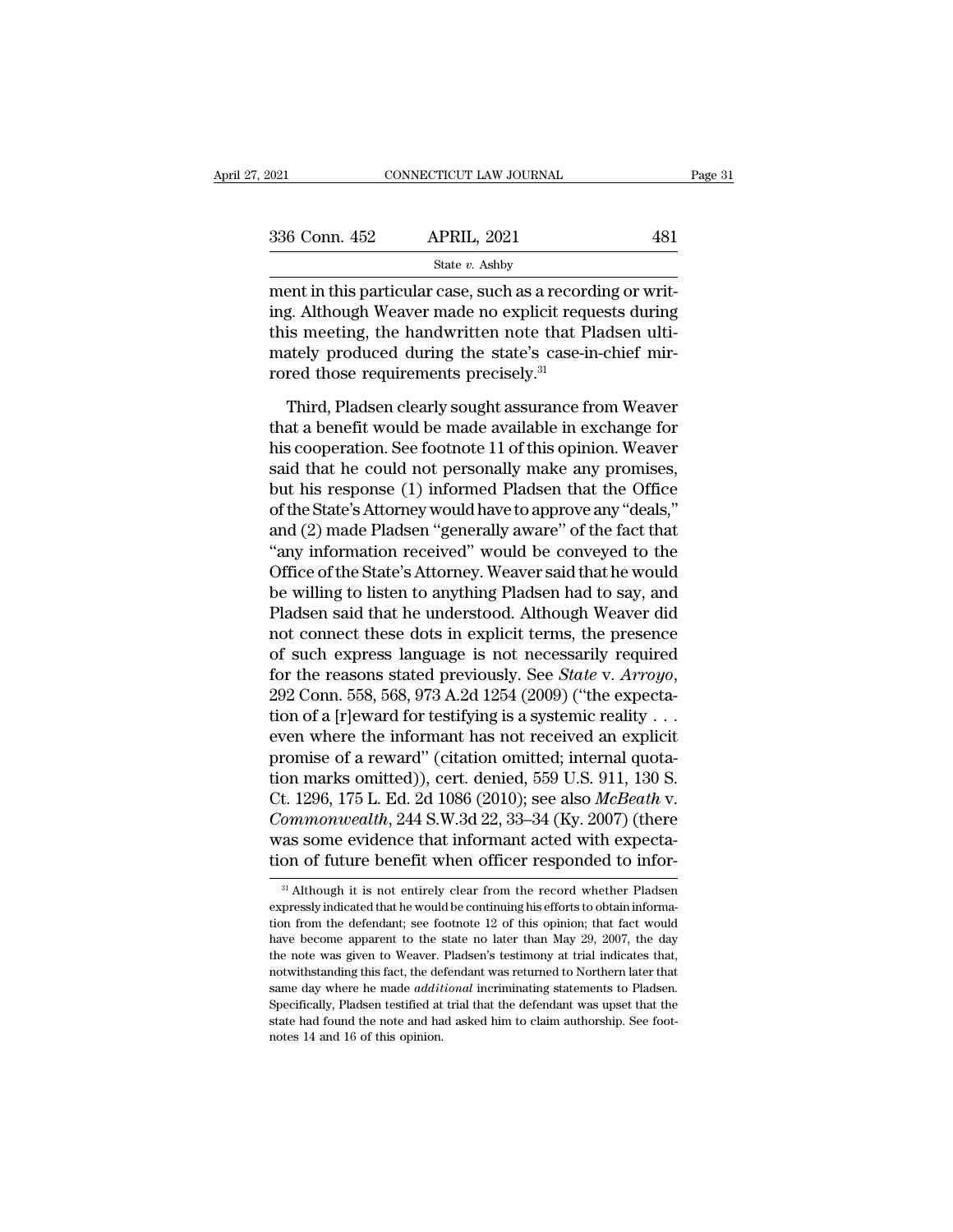|            | CONNECTICUT LAW JOURNAL                                                                                                                                                                 | April 27, 2021 |
|------------|-----------------------------------------------------------------------------------------------------------------------------------------------------------------------------------------|----------------|
| 482        | <b>APRIL, 2021</b>                                                                                                                                                                      | 336 Conn. 452  |
|            | State $v$ . Ashby                                                                                                                                                                       |                |
| $tor'$ "). | mant's inquiry by stating "'(t) hat's up to the prosecu-                                                                                                                                |                |
|            | The fact that the state did not object to Pladsen's<br>attempt to pursue a modification of his twenty-five year<br>contongo is also relayant <sup>32</sup> As we noted previously. Plad |                |

APRIL, 2021 336 Conn. 452<br>
State v. Ashby<br>
mant's inquiry by stating " '[t]hat's up to the prosecu-<br>
tor' ").<br>
The fact that the state did not object to Pladsen's<br>
attempt to pursue a modification of his twenty-five year<br> state v. Ashby<br>
mant's inquiry by stating " '[t]hat's up to the prosecutor' ").<br>
The fact that the state did not object to Pladsen's<br>
attempt to pursue a modification of his twenty-five year<br>
sentence is also relevant.<sup>32</sup> mant's inquiry by stating " '[t]hat's up to the prosecutor' ").<br>
The fact that the state did not object to Pladsen's<br>
attempt to pursue a modification of his twenty-five year<br>
sentence is also relevant.<sup>32</sup> As we noted pre mant's inquity by stating and the prosecutor'").<br>
The fact that the state did not object to Pladsen's<br>
attempt to pursue a modification of his twenty-five year<br>
sentence is also relevant.<sup>32</sup> As we noted previously, Plad-<br> The fact that the state did not object to Pladsen's<br>attempt to pursue a modification of his twenty-five year<br>sentence is also relevant.<sup>32</sup> As we noted previously, Plad-<br>sen's testimony indicates that this precise exchang The fact that the state did not object to Pladsen's<br>attempt to pursue a modification of his twenty-five year<br>sentence is also relevant.<sup>32</sup> As we noted previously, Plad-<br>sen's testimony indicates that this precise exchange attempt to pursue a modification of his twenty-five year<br>sentence is also relevant.<sup>32</sup> As we noted previously, Plad-<br>sen's testimony indicates that this precise exchange was<br>discussed during his meeting with Weaver at Nor sentence is also relevant.<sup>32</sup> As we noted previously, Pladsen's testimony indicates that this precise exchange was<br>discussed during his meeting with Weaver at Northern.<br>Indeed, the state does not appear to contest that, a sen's testimony indicates that this precise exchange was<br>discussed during his meeting with Weaver at Northern.<br>Indeed, the state does not appear to contest that, as a<br>factual matter, Pladsen ultimately was permitted to<br>see discussed during his meeting with Weaver at Northern.<br>Indeed, the state does not appear to contest that, as a<br>factual matter, Pladsen ultimately was permitted to<br>seek a sentence modification as the result of his assis-<br>tan Indeed, the state does not appear to contest that, as a factual matter, Pladsen ultimately was permitted to seek a sentence modification as the result of his assistance in the present case. Although Pladsen's efforts in t factual matter, Pladsen ultimately was permitted to<br>seek a sentence modification as the result of his assis-<br>tance in the present case. Although Pladsen's efforts in<br>that regard ultimately proved unsuccessful, the state's seek a sentence modification as the result of his assistance in the present case. Although Pladsen's efforts in that regard ultimately proved unsuccessful, the state's forbearance of its unilateral right to veto such a pro tance in the present case. Although Pladsen's efforts in that regard ultimately proved unsuccessful, the state's forbearance of its unilateral right to veto such a proceeding in its entirety pursuant to  $\S$  53a-39 (b) pro that regard ultimately proved unsuccessful, the state's<br>forbearance of its unilateral right to veto such a pro-<br>ceeding in its entirety pursuant to  $\S$  53a-39 (b) provided<br>something objectively valuable in exchange for Pl forbearance of its unilateral right to veto such a proceeding in its entirety pursuant to § 53a-39 (b) provided<br>something objectively valuable in exchange for Pladsen's cooperation. Cf. United States v. Brink, 39 F.3d<br>419 ceeding in its entirety pursuant to § 53a-39 (b) provided<br>something objectively valuable in exchange for Plad-<br>sen's cooperation. Cf. *United States* v. *Brink*, 39 F.3d<br>419, 423 n.5 (3d Cir. 1994). In the sixth amendment sen's cooperation. Cf. *United States v. Brink*, 39 F.3d<br>419, 423 n.5 (3d Cir. 1994). In the sixth amendment con-<br>text, the provision of such an actual benefit in exchange<br>for an informant's cooperation serves as at least 419, 423 n.5 (3d Cir. 1994). In the sixth amendment context, the provision of such an actual benefit in exchange<br>for an informant's cooperation serves as at least some<br>evidence of agency. See *United States v. Johnson*,<br>su text, the provision of such an actual benefit in exchange<br>for an informant's cooperation serves as at least some<br>evidence of agency. See *United States v. Johnson*,<br>supra, 4 F.3d 910–11; *United States v. York*, 933 F.2d<br>1 for an informant's cooperation serves as at least some<br>evidence of agency. See *United States* v. *Johnson*,<br>supra, 4 F.3d 910–11; *United States* v. *York*, 933 F.2d<br>1343, 1358 (7th Cir.) (overruled on other grounds by<br>Wi evidence of agency. See *United States v. Johnson*,<br>supra, 4 F.3d 910–11; *United States v. York*, 933 F.2d<br>1343, 1358 (7th Cir.) (overruled on other grounds by<br>*Wilson v. Williams*, 182 F.3d 562 (7th Cir. 1999)), cert.<br>de supra, 4 F.3d 910–11; Uni<br>1343, 1358 (7th Cir.) (ove<br>Wilson v. Williams, 182 F<br>denied, 502 U.S. 916, 112<br>(1991); United States v. .<br>(8th Cir.), cert. denied, 459<br>L. Ed. 2d 614 (1982).<br>Finally, the sixth amend Fig. 1999 (Tar en.) (overtured on other groands by<br>ilson v. Williams, 182 F.3d 562 (7th Cir. 1999)), cert.<br>mied, 502 U.S. 916, 112 S. Ct. 321, 116 L. Ed. 2d 262<br>991); United States v. Surridge, 687 F.2d 250, 254<br>th Cir.), case must be viewed in light of the defendant's confine-<br>case must be viewed in light of the defendant of the defendant<br>(8th Cir.), cert. denied, 459 U.S. 1044, 103 S. Ct. 465, 74<br>L. Ed. 2d 614 (1982).<br>Finally, the sixth

(1991); *United States v. Surridge*, 687 F.2d 250, 254<br>(301); *United States v. Surridge*, 687 F.2d 250, 254<br>(8th Cir.), cert. denied, 459 U.S. 1044, 103 S. Ct. 465, 74<br>L. Ed. 2d 614 (1982).<br>Finally, the sixth amendment c (1661), Child Black V. Barriage, 6011.2d 250, 251<br>(8th Cir.), cert. denied, 459 U.S. 1044, 103 S. Ct. 465, 74<br>L. Ed. 2d 614 (1982).<br>Finally, the sixth amendment concerns in the present<br>case must be viewed in light of the d L. Ed. 2d 614 (1982).<br>
Finally, the sixth amendment concerns in the present case must be viewed in light of the defendant's confine-<br>
ment. As the United States Supreme Court has noted,<br>
"the mere fact of custody imposes ase must be viewed in light of the detendant's contine-<br>sent. As the United States Supreme Court has noted,<br>the mere fact of custody imposes pressures on the<br>ccused; confinement may bring into play subtle influ-<br> $\frac{1}{2}$  ment. As the United States Supreme Court has noted,<br>
"the mere fact of custody imposes pressures on the<br>
accused; confinement may bring into play subtle influ-<br>  $\frac{w}{w}$  we note that the record contains some evidence ind

<sup>&</sup>quot;The mere fact of custody imposes pressures on the accused; confinement may bring into play subtle influ-<br> $\frac{1}{2}$  We note that the record contains some evidence indicating that the state had expressly agreed to permit a accused; confinement may bring into play subtle influ-<br>
<sup>22</sup> We note that the record contains some evidence indicating that the state had expressly agreed to permit a sentence modification shortly before Pladsen testified  $\approx$  We note that the record contains some evidence indicating that the state had expressly agreed to permit a sentence modification shortly before Pladsen testified in the present case. See footnote 17 of this opinion. T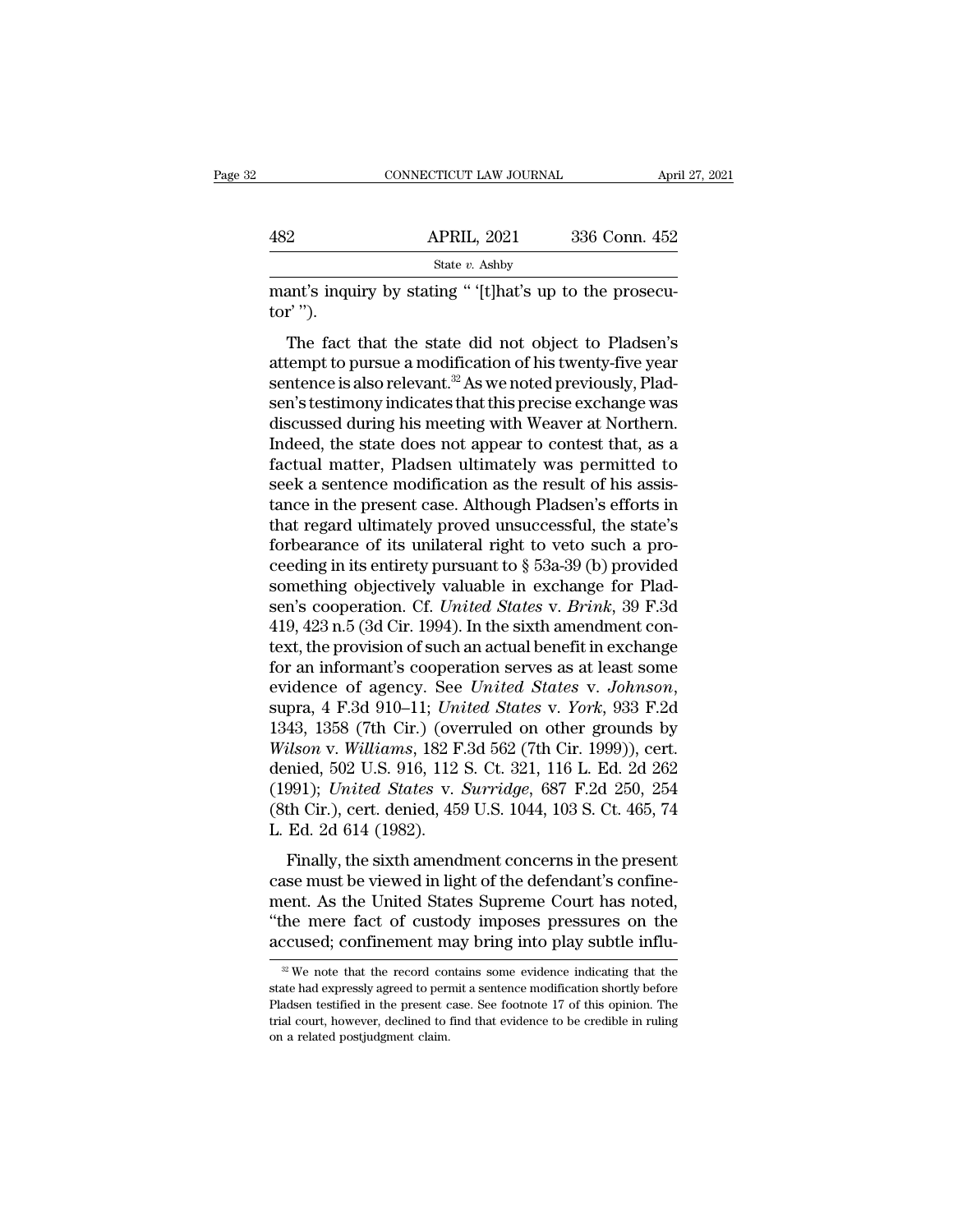EN CONNECTICUT LAW JOURNAL Page 33<br>  $\begin{array}{r}\n 336 \text{ Conn. } 452 \quad \text{APRIL, } 2021 \quad \text{483} \\
 \text{State } v. \text{ Ashby} \\
 \text{ences that will make him particularly susceptible to the ploys of undercover [g]overnment agents." *United States of the program* runs  $44711 \text{ S. } 374 \text{ G08} \text{ Matrix: } \text{Syser} \n\end{array}$$ 336 Conn. 452 APRIL, 2021 483<br>
State *v*. Ashby<br>
ences that will make him particularly susceptible to<br>
the ploys of undercover [g]overnment agents.'' *United*<br>
States v. Henry, supra, 447 U.S. 274; see *Matteo* v. Super-<br> *State v. Ashby*<br> *State v. Ashby*<br> **Example 18 ADDED**<br> **States** that will make him particularly susceptible to<br>
the ploys of undercover [g]overnment agents." United<br> *States* v. *Henry*, supra, 447 U.S. 274; see *Matteo* <sup>336</sup> Conn. 452 APRIL, 2021 483<br>
<sup>State v. Ashby<br>
ences that will make him particularly susceptible to<br>
the ploys of undercover [g]overnment agents." *United*<br> *States* v. *Henry*, supra, 447 U.S. 274; see *Matteo* v. *Sup</sup> State v. Ashby*<br>
ences that will make him particularly susceptible to<br>
the ploys of undercover [g]overnment agents." United<br> *States v. Henry,* supra, 447 U.S. 274; see *Matteo v. Super-<br>
intendent, SCI Albion*, supra, 17 State *v.* Ashby<br>
ences that will make him particularly susceptible to<br>
the ploys of undercover [g]overnment agents." *United*<br> *States* v. *Henry*, supra, 447 U.S. 274; see *Matteo* v. *Super-*<br> *intendent, SCI Albion*, ences that will make him particularly susceptible to<br>the ploys of undercover [g]overnment agents." *United*<br>States v. Henry, supra, 447 U.S. 274; see Matteo v. Super-<br>intendent, SCI Albion, supra, 171 F.3d 895; see also<br>Il the ploys of undercover [g]overnment agents." United<br>States v. Henry, supra, 447 U.S. 274; see Matteo v. Super-<br>intendent, SCI Albion, supra, 171 F.3d 895; see also<br>Illinois v. Perkins, 496 U.S. 292, 307, 110 S. Ct. 2394, States v. Henry, supra, 447 U.S. 274; see Matteo v. Super-<br>intendent, SCI Albion, supra, 171 F.3d 895; see also<br>Illinois v. Perkins, 496 U.S. 292, 307, 110 S. Ct. 2394, 110<br>L. Ed. 2d 243 (1990) (Marshall, J., dissenting) ( intendent, SCI Albion, supra, 171 F.3d 895; see also<br>Illinois v. Perkins, 496 U.S. 292, 307, 110 S. Ct. 2394, 110<br>L. Ed. 2d 243 (1990) (Marshall, J., dissenting) ("Custody<br>works to the [s]tate's advantage in obtaining incr Illinois v. Perkins, 496 U.S. 292, 307, 110 S. Ct. 2394, 110<br>L. Ed. 2d 243 (1990) (Marshall, J., dissenting) ("Custody<br>works to the [s]tate's advantage in obtaining incriminat-<br>ing information. The psychological pressures L. Ed. 2d 243 (1990) (Marshall, J., dissenting) ("Custody<br>works to the [s]tate's advantage in obtaining incriminat-<br>ing information. The psychological pressures inherent<br>in confinement increase the suspect's anxiety, maki works to the [s]tate's advantage in obtaining incriminat-<br>ing information. The psychological pressures inherent<br>in confinement increase the suspect's anxiety, making<br>him likely to seek relief by talking with others."). In<br> ing information. The psychological pressures inherent<br>in confinement increase the suspect's anxiety, making<br>him likely to seek relief by talking with others."). In<br>this context, "the government has long been on notice<br>that in confinement increase the suspect's anxiety, making<br>him likely to seek relief by talking with others."). In<br>this context, "the government has long been on notice<br>that the use of prison informants risks treading on the<br>c is context, "the government has long been on notice<br>at the use of prison informants risks treading on the<br>nstitutional rights of an accused  $\ldots$ ." United<br>ates v. Stevens, 83 F.3d 60, 65 (2d Cir.), cert. denied,<br>9 U.S. 90 that the use of prison informants risks treading on the constitutional rights of an accused  $\ldots$  " United States v. Stevens, 83 F.3d 60, 65 (2d Cir.), cert. denied, 519 U.S. 902, 117 S. Ct. 255, 136 L. Ed. 2d 181 (1996).

constitutional rights of an accused  $\ldots$  " United<br>States v. Stevens, 83 F.3d 60, 65 (2d Cir.), cert. denied,<br>519 U.S. 902, 117 S. Ct. 255, 136 L. Ed. 2d 181 (1996).<sup>33</sup><br>To summarize, Weaver met with Pladsen and expressed States v. Stevens, 83 F.3d 60, 65 (2d Cir.), cert. denied,<br>519 U.S. 902, 117 S. Ct. 255, 136 L. Ed. 2d 181 (1996).<sup>33</sup><br>To summarize, Weaver met with Pladsen and expressed<br>an interest in obtaining verifiable evidence of inc 519 U.S. 902, 117 S. Ct. 255, 136 L. Ed. 2d 181 (1996).<sup>33</sup><br>To summarize, Weaver met with Pladsen and expressed<br>an interest in obtaining verifiable evidence of incrimi-<br>nating statements from this particular defendant rega To summarize, Weaver met with Pladsen and expressed<br>an interest in obtaining verifiable evidence of incrimi-<br>nating statements from this particular defendant regard-<br>ing this particular case. Although there was no "agree-<br> To summarize, Weaver met with Pladsen and expressed<br>an interest in obtaining verifiable evidence of incrimi-<br>nating statements from this particular defendant regard-<br>ing this particular case. Although there was no "agree-<br> an interest in obtaining verifiable evidence of incrimi-<br>nating statements from this particular defendant regard-<br>ing this particular case. Although there was no "agree-<br>ment," "contract," "mutual understanding," or "meeti ment," "contract," "mutual understanding," or "meeting<br>of the minds," the two expressly discussed Pladsen's<br>desire for a benefit in exchange for his cooperation in<br>the present case, and, in fact, the state actually provide of the minds," the two expressly discussed Pladsen's<br>desire for a benefit in exchange for his cooperation in<br>the present case, and, in fact, the state actually provided<br><sup>38</sup> The concurring and dissenting justice concludes

desire for a benefit in exchange for his cooperation in<br>the present case, and, in fact, the state actually provided<br><sup>38</sup>The concurring and dissenting justice concludes that the defendant's<br>incarceration "is simply not rele The present case, and, in fact, the state actually provided<br>
<sup>33</sup> The concurring and dissenting justice concludes that the defendant's<br>
incarceration "is simply not relevant to the question of whether Pladsen<br>
was an agent and dissenting and dissenting justice concludes that the defendant's<br>incarceration "is simply not relevant to the question of whether Pladsen<br>was an agent of the state." We recognize that a circuit split exists on this<br>par <sup>33</sup> The concurring and dissenting justice concludes that the defendant's incarceration "is simply not relevant to the question of whether Pladsen was an agent of the state." We recognize that a circuit split exists on thi the custody were present of the state of whether Pladsent was an agent of the state." We recognize that a circuit split exists on this particular point of law and that, as a result, the position of the concurring and disse particular point of law and that, as a result, the position of the concurring<br>and dissenting justice is supported by relevant case law. Compare *Matteo*<br>v. *Superintendent*, *SCI Albion*, supra, 171 F.3d 895 (concluding th and dissenting justice is supported by relevant case law. Compare *Matteo*.<br>V. Superintendent, SCI Albion, supra, 171 F.3d 895 (concluding that, "[c]ertainly, the 'special pressures' of custody were present"), with *United* w. Superintendent, SCI Albion, supra, 171 F.3d 895 (concluding that, "[c]ertainly, the 'special pressures' of custody were present"), with *United States* v. *Watson*, 894 F.2d 1345, 1347 (D.C. Cir. 1990) ("it is of no mo tainly, the 'special pressures' of custody were present"), with *United States* v. *Watson*, 894 F.2d 1345, 1347 (D.C. Cir. 1990) ("it is of no moment that the incriminating conversations took place while the accused was of the incriminating conversations took place while the accused was incarcer-<br>the incriminating conversations took place while the accused was incarcer-<br>ated"). Nonetheless, we disagree. The circumstances attendant to the ated"). Nonetheless, we disagree. The circumstances attendant to the defendant's incarceration, such as the undisputed fact that he recreated alone with Pladsen, must be considered when evaluating the "likely . . . result persuasive.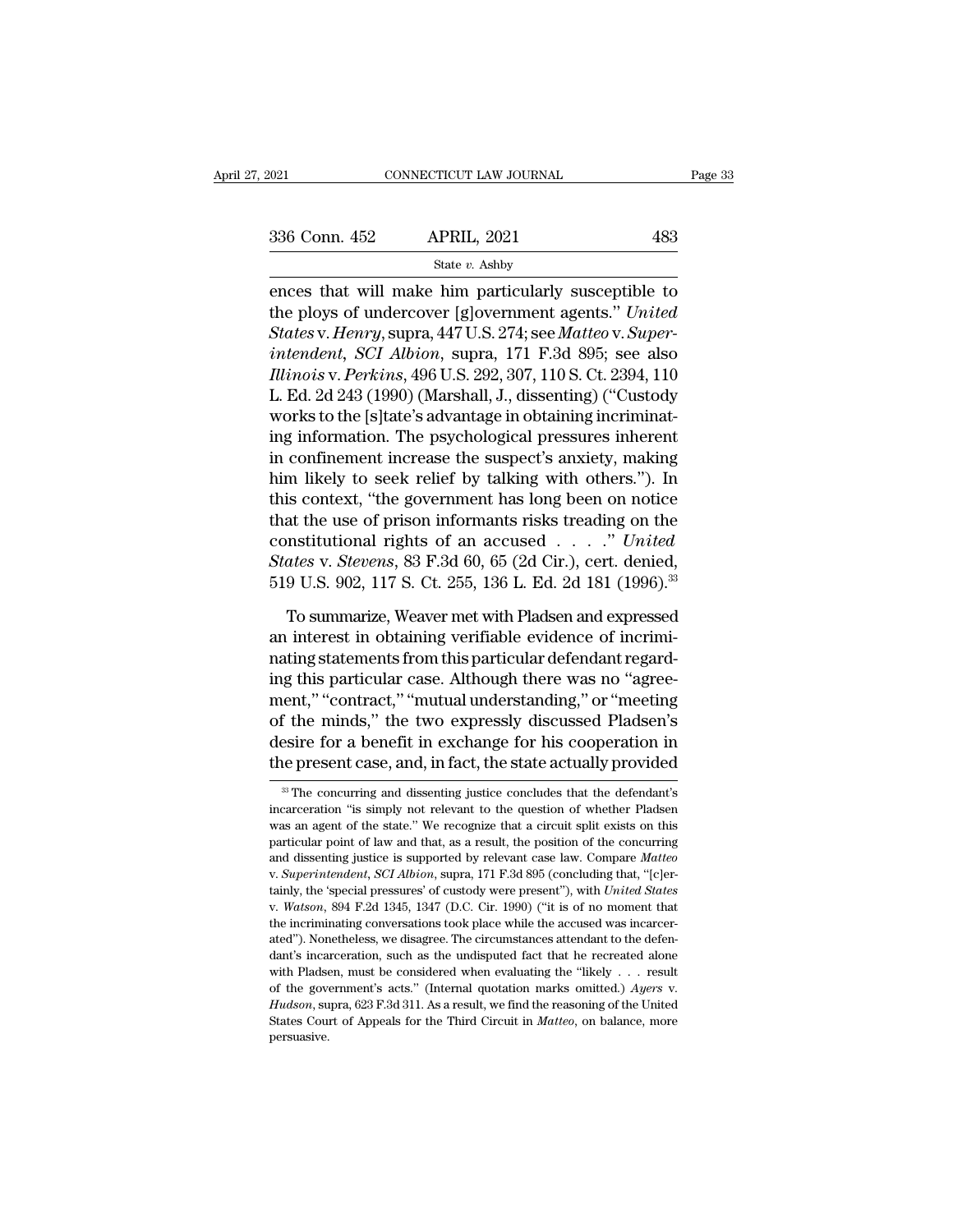|     | CONNECTICUT LAW JOURNAL | April 27, 2021 |
|-----|-------------------------|----------------|
|     |                         |                |
| 484 | <b>APRIL, 2021</b>      | 336 Conn. 452  |
|     | State v. Ashby          |                |

 $\begin{tabular}{ll} \multicolumn{1}{l}{{\small \begin{tabular}{l}p{27,2021}}\hline & \multicolumn{1}{l}{\text{GNNECTCUT LAW JOURNAL}}\\ \hline & \multicolumn{1}{l}{\text{April 27, 2021}}\\ & \multicolumn{1}{l}{\text{State $v$}}.\text{Ashby} \end{tabular} }\\ \hline & \multicolumn{1}{l}{\text{State $v$}}.\text{Ashby} \end{tabular} }\\ \hline & \multicolumn{1}{l}{\text{State $v$}}.\text{Ashby} \end{tabular} }\\ \hline \text{such a benefit to Pladsen after the desired evidence} \text{was produced$ APRIL, 2021 336 Conn. 452<br>
State v. Ashby<br>
Such a benefit to Pladsen after the desired evidence<br>
was produced. Although the record does not evince any<br>
particular "plan" or "instruction," Weaver knew from the<br>
initial lett  $\begin{array}{r} \text{APRIL, 2021} \text{336 Conn. 452} \ \text{State } v. \text{ Ashby} \ \text{such a benefit to Pladsen after the desired evidence} \ \text{was produced. Although the record does not evince any particular "plan" or "instruction," Weaver knew from the initial letter that Pladsen had strong incentives to cooperate the result of his inconservative and conservation.} \end{array}$  $\frac{\text{APRIL, 2021}}{\text{State } v. \text{ Ashby}}$ <br>
such a benefit to Pladsen after the desired evidence<br>
was produced. Although the record does not evince any<br>
particular "plan" or "instruction," Weaver knew from the<br>
initial letter that Pl State *v*. Ashby<br>
such a benefit to Pladsen after the desired evidence<br>
was produced. Although the record does not evince any<br>
particular "plan" or "instruction," Weaver knew from the<br>
initial letter that Pladsen had stro state v. Ashby<br>such a benefit to Pladsen after the desired evidence<br>was produced. Although the record does not evince any<br>particular "plan" or "instruction," Weaver knew from the<br>initial letter that Pladsen had strong inc such a benefit to Pladsen after the desired evidence<br>was produced. Although the record does not evince any<br>particular "plan" or "instruction," Weaver knew from the<br>initial letter that Pladsen had strong incentives to coopwas produced. Although the record does not evince any<br>particular "plan" or "instruction," Weaver knew from the<br>initial letter that Pladsen had strong incentives to coop-<br>erate as the result of his incarceration and consecu particular "plan" or "instruction," Weaver knew from the<br>initial letter that Pladsen had strong incentives to coop-<br>erate as the result of his incarceration and consecutive<br>sentences, had already gained the defendant's tru initial letter that Pladsen had strong incentives to cooperate as the result of his incarceration and consecutive<br>sentences, had already gained the defendant's trust,<br>and was in a uniquely strong position to question the<br>d erate as the result of his incarceration and consecutive<br>sentences, had already gained the defendant's trust,<br>and was in a uniquely strong position to question the<br>defendant at length. After Weaver told Pladsen that he<br>was sentences, had already gained the defendant's trust,<br>and was in a uniquely strong position to question the<br>defendant at length. After Weaver told Pladsen that he<br>was interested in hearing new evidence relating to the<br>victi and was in a uniquely strong position to question the<br>defendant at length. After Weaver told Pladsen that he<br>was interested in hearing new evidence relating to the<br>victim's death—by, for example, suggesting the use of a<br>wi defendant at length. After Weaver to<br>was interested in hearing new evider<br>victim's death—by, for example, sugg<br>wire—additional control would have<br>We conclude that the state either kn<br>known that such a conversation wa<br>furth tim's death—by, for example, suggesting the use of a<br>re—additional control would have been superfluous.<br>e conclude that the state either knew or should have<br>nown that such a conversation was likely to end in<br>ther deliberat wire—additional control would have been superfluous.<br>We conclude that the state either knew or should have<br>known that such a conversation was likely to end in<br>further deliberate elicitation.<sup>34</sup><br>Notwithstanding the eventu

We conclude that the state either knew or should have<br>known that such a conversation was likely to end in<br>further deliberate elicitation.<sup>34</sup><br>Notwithstanding the eventual likelihood of such<br>efforts by Pladsen, very little known that such a conversation was likely to end in<br>further deliberate elicitation.<sup>34</sup><br>Notwithstanding the eventual likelihood of such<br>efforts by Pladsen, very little was done to protect the<br>defendant's sixth amendment r further deliberate elicitation.<sup>34</sup><br>Notwithstanding the eventual likelihood of such<br>efforts by Pladsen, very little was done to protect the<br>defendant's sixth amendment rights. During the meet-<br>ing at Northern, Weaver could Notwithstanding the eventual likelihood of such<br>efforts by Pladsen, very little was done to protect the<br>defendant's sixth amendment rights. During the meet-<br>ing at Northern, Weaver could have expressly instructed<br>Pladsen t Notwithstanding the eventual likelihood of such<br>efforts by Pladsen, very little was done to protect the<br>defendant's sixth amendment rights. During the meet-<br>ing at Northern, Weaver could have expressly instructed<br>Pladsen t efforts by Pladsen, very little was done to protect the<br>defendant's sixth amendment rights. During the meet-<br>ing at Northern, Weaver could have expressly instructed<br>Pladsen to cease deliberately eliciting information from<br> defendant's sixth amendment rights. During the meet-<br>ing at Northern, Weaver could have expressly instructed<br>Pladsen to cease deliberately eliciting information from<br>the defendant or to avoid conversations regarding the<br>pr ing at Northern, Weaver could have expressly instructed<br>Pladsen to cease deliberately eliciting information from<br>the defendant or to avoid conversations regarding the<br>present case until the Office of the State's Attorney c Pladsen to cease deliberately eliciting information from<br>the defendant or to avoid conversations regarding the<br>present case until the Office of the State's Attorney could<br>provide guidance on how to proceed. Although the<br>Of the defendant or to avoid conversations regarding the<br>present case until the Office of the State's Attorney could<br>provide guidance on how to proceed. Although the<br>Office of the State's Attorney ultimately instructed<br>Weaver present case until the Office of the State's Attorney could<br>provide guidance on how to proceed. Although the<br>Office of the State's Attorney ultimately instructed<br>Weaver not to pursue this avenue, that fact was never<br>commun provide guidance on how to proceed. Although the<br>Office of the State's Attorney ultimately instructed<br>Weaver not to pursue this avenue, that fact was never<br>communicated to Pladsen. Weaver's general admoni-<br>tion that any pl om that any plans or deals would have to be formally<br>oproved, the impact of which is unclear; see footnote<br>2 of this opinion; was "a far cry from the express<br><sup>34 Even</sup> if Pladsen's initial private meeting with Weaver did n tion that any plans or deals would have to be formally<br>approved, the impact of which is unclear; see footnote<br>12 of this opinion; was "a far cry from the express<br><sup>34</sup> Even if Pladsen's initial private meeting with Weaver d

approved, the impact of which is unclear; see footnote 12 of this opinion; was "a far cry from the express  $\frac{3}{4}$  Even if Pladsen's initial private meeting with Weaver did not result in agency, surely, such a relationsh approved, the impact of which is unclear; see footnote<br>12 of this opinion; was "a far cry from the express<br><sup>34</sup> Even if Pladsen's initial private meeting with Weaver did not result in<br>agency, surely, such a relationship wo 12 of this opinion; was "a far cry from the express<br>  $\frac{34}{4}$  Even if Pladsen's initial private meeting with Weaver did not result in<br>
agency, surely, such a relationship would have been established after Pladsen<br>
offer <sup>34</sup> Even if Pladsen's initial private meeting with Weaver did not result in agency, surely, such a relationship would have been established after Pladsen offered, and the state affirmatively accepted, evidence specifical <sup>34</sup> Even if Pladsen's initial private meeting with Weaver did not result in agency, surely, such a relationship would have been established after Pladsen offered, and the state affirmatively accepted, evidence specifical agency, surely, such a relationship would have been established after Pladsen<br>offered, and the state affirmatively accepted, evidence specifically relating<br>to the defendant's involvement in the victim's death. It is undisp offered, and the state affirmatively accepted, evidence specifically relating to the defendant's involvement in the victim's death. It is undisputed, however, that Pladsen was returned to Northern after producing the note, to the defendant's involvement in the victim's death. It is undisputed, however, that Pladsen was returned to Northern after producing the note, had another conversation with the defendant about the present case, and was s conviction.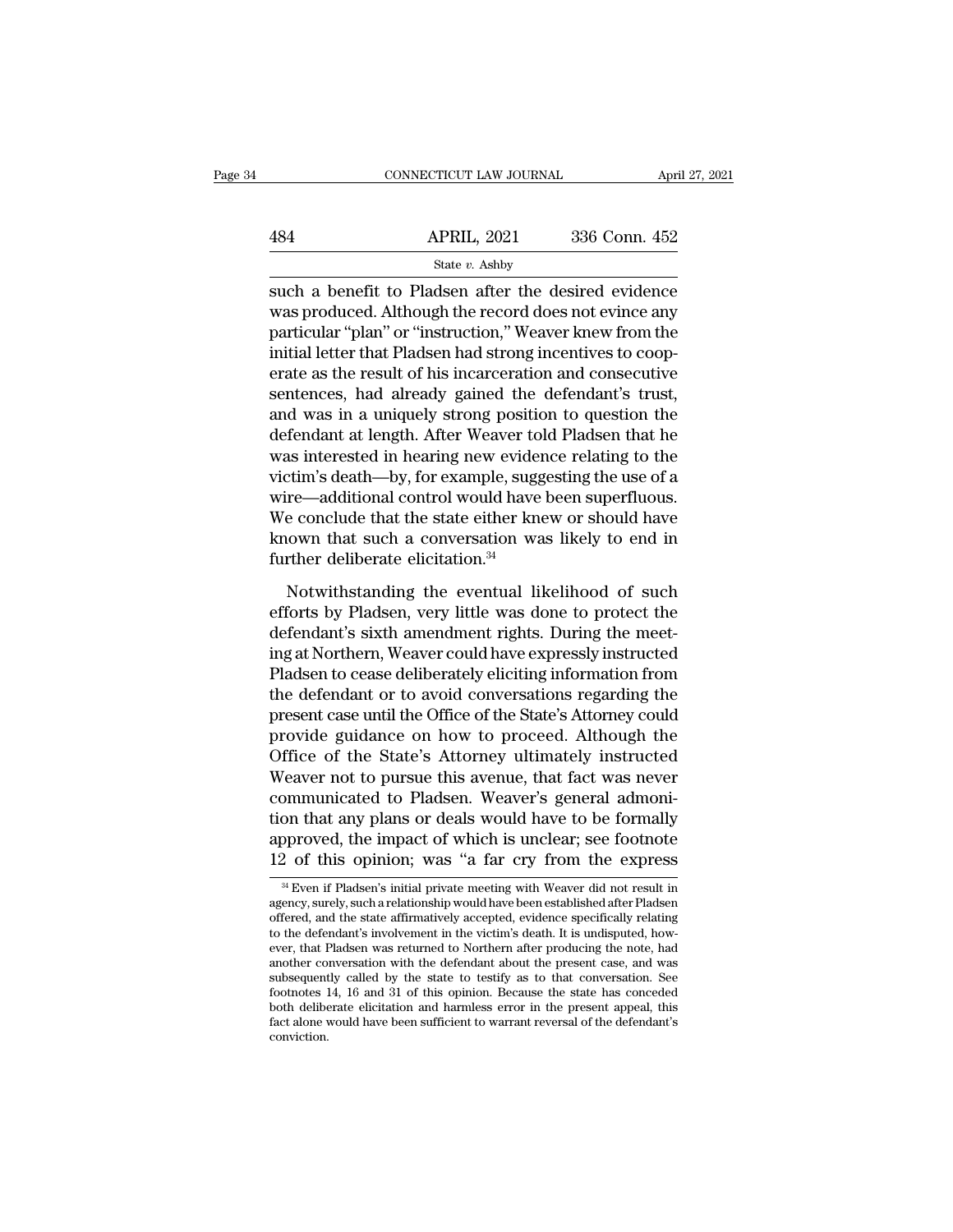$\begin{array}{lll} \text{COMRECTICUT LAW JOURNAL} & \text{Page} \ \text{336 Conn. } 452 & \text{APRIL, } 2021 & 485 \ \hline & \text{State } v. \text{ Ashby} \ \text{and appropriate warnings'' that should have been given.} \ \text{State V.} \text{ However, judicial district of New Britain, Docket No. CR-05-222048-S (January 30–2007).} \end{array}$ <sup>336</sup> Conn. 452 APRIL, 2021 485<br>
<sup>State v. Ashby<br>
and appropriate warnings" that should have been given.<br> *State* v. *Howell*, Superior Court, judicial district of New<br>
Britain, Docket No. CR-05-222048-S (January 30, 2007)</sup> 336 Conn. 452 APRIL, 2021 485<br>
State v. Ashby<br>
and appropriate warnings" that should have been given.<br>
State v. Howell, Superior Court, judicial district of New<br>
Britain, Docket No. CR-05-222048-S (January 30, 2007)<br>
(She (*Sheldon, J.*).<sup>35</sup> On the basis of the record present present and appropriate warnings" that should have been given.<br> *State v. Howell*, Superior Court, judicial district of New<br> *State v. Howell*, Superior Court, judici  $\frac{\text{State } v. \text{ Ashby}}{\text{State } v. \text{ H. H. H. 2021}}$ <br>
State v. Ashby<br>
and appropriate warnings" that should have been given.<br>
State v. Howell, Superior Court, judicial district of New<br>
Britain, Docket No. CR-05-222048-S (January 30, 2 State v. Ashby<br>
and appropriate warnings" that should have been given.<br> *State* v. Howell, Superior Court, judicial district of New<br>
Britain, Docket No. CR-05-222048-S (January 30, 2007)<br>
(*Sheldon, J.*).<sup>35</sup> On the basis and appropriate warnings" that should have been given.<br> *State* v. *Howell*, Superior Court, judicial district of New<br>
Britain, Docket No. CR-05-222048-S (January 30, 2007)<br>
(*Sheldon, J.*).<sup>35</sup> On the basis of the record State v. Howell, Superior Court, judicial district of New<br>Britain, Docket No. CR-05-222048-S (January 30, 2007)<br>(Sheldon, J.).<sup>35</sup> On the basis of the record presently<br>before us, we simply cannot conclude that the state<br>ha Britain, Docket No. CR-05-222048-S (January 30, 2007)<br>(*Sheldon, J.*).<sup>35</sup> On the basis of the record presently<br>before us, we simply cannot conclude that the state<br>has satisfied its affirmative obligation under *Massiah*<br>a heldon, J.).<sup>35</sup> On the basis of the record presently<br>fore us, we simply cannot conclude that the state<br>s satisfied its affirmative obligation under *Massiah*<br>d its progeny to respect and preserve the defendant's<br>vocation before us, we simply cannot conclude that the state<br>has satisfied its affirmative obligation under *Massiah*<br>and its progeny to respect and preserve the defendant's<br>invocation of his constitutional right to counsel. See<br>

has satisfied its affirmative obligation under *Massiah*<br>and its progeny to respect and preserve the defendant's<br>invocation of his constitutional right to counsel. See<br>*Maine* v. *Moulton*, supra, 474 U.S. 171.<br>The trial c and its progeny to respect and preserve the defendant's<br>invocation of his constitutional right to counsel. See<br>*Maine* v. *Moulton*, supra, 474 U.S. 171.<br>The trial court's remaining findings of historical fact<br>do not alter invocation of his constitutional right to counsel. See<br> *Maine* v. *Moulton*, supra, 474 U.S. 171.<br>
The trial court's remaining findings of historical fact<br>
do not alter this analysis. Although Pladsen was housed<br>
with the *Maine v. Moulton*, supra, 474 U.S. 171.<br>
The trial court's remaining findings of historical fact<br>
do not alter this analysis. Although Pladsen was housed<br>
with the defendant by chance, that same fact was of<br>
no moment in The trial court's remaining findings of historical fact<br>do not alter this analysis. Although Pladsen was housed<br>with the defendant by chance, that same fact was of<br>no moment in *United States v. Henry*, supra, 447 U.S.<br>268 do not alter this analysis. Although Pladsen was housed<br>with the defendant by chance, that same fact was of<br>no moment in *United States* v. *Henry*, supra, 447 U.S.<br>268. Likewise, the fact that Pladsen initiated contact<br>wi with the defendant by chance, that same fact was of<br>no moment in *United States v. Henry*, supra, 447 U.S.<br>268. Likewise, the fact that Pladsen initiated contact<br>with the police does not diminish the possibility that<br>the s no moment in *United States v. Henry*, supra, 447 U.S.<br>268. Likewise, the fact that Pladsen initiated contact<br>with the police does not diminish the possibility that<br>the state subsequently took advantage of the opportu-<br>nit 268. Likewise, the fact that Pladsen initiated contact<br>with the police does not diminish the possibility that<br>the state subsequently took advantage of the opportu-<br>nity that contact created. See *Maine* v. *Moulton*, supr with the police does not diminish the possibility that<br>the state subsequently took advantage of the opportu-<br>nity that contact created. See *Maine* v. *Moulton*, supra,<br>474 U.S. 176 ("knowing exploitation by the [s]tate of the state subsequently took advantage of the opportunity that contact created. See *Maine* v. *Moulton*, supra, 474 U.S. 176 ("knowing exploitation by the [s]tate of an opportunity to confront the accused without counsel b nity that contact created. See *Maine* v. *Moulton*, supra, 474 U.S. 176 ("knowing exploitation by the [s]tate of an opportunity to confront the accused without counsel being present is as much a breach of the [s]tate's ob 474 U.S. 176 ("knowing exploitation by the [s]tate of<br>an opportunity to confront the accused without counsel<br>being present is as much a breach of the [s]tate's obliga-<br>tion not to circumvent the right to the assistance of an opportunity to confront the accused without counsel<br>being present is as much a breach of the [s]tate's obliga-<br>tion not to circumvent the right to the assistance of<br>counsel as is the intentional creation of such an oppo being present is as much a breach of the [s]tate's obligation not to circumvent the right to the assistance of counsel as is the intentional creation of such an opportunity"). Finally, although the defendant's subjective k tion not to circumvent the right to the assistance of<br>counsel as is the intentional creation of such an oppor-<br>tunity"). Finally, although the defendant's subjective<br>knowledge that Pladsen was speaking with Weaver may<br>be counsel as is the intentional creation of such an opportunity"). Finally, although the defendant's subjective knowledge that Pladsen was speaking with Weaver may be relevant to an analysis of waiver; see *United States* v. tunity"). Finally, although the comparison was spead to an analysis of waiv. Henry, supra, 273; the questi resolved by an examination of the relationship betword effendant's interrogator.<sup>36</sup> *Henry*, supra, 273; the question of agency must be ssolved by an examination of the facts relating to the ature of the relationship between the state and the efendant's interrogator.<sup>36</sup><br><sup>35</sup> Although the presence of suc presolved by an examination of the facts relating to the nature of the relationship between the state and the defendant's interrogator.<sup>36</sup><br>
<sup>36</sup> Although the presence of such prophylactic steps does not necessarily preclu

nature of the relationship between the state and the defendant's interrogator.<sup>36</sup><br>
<sup>36</sup> Although the presence of such prophylactic steps does not necessarily preclude sixth amendment infirmity; *Maine v. Moulton*, supra, nature of the relationship between the state and the defendant's interrogator.<sup>36</sup><br> $\frac{1}{3}$  Michough the presence of such prophylactic steps does not necessarily preclude sixth amendment infirmity; *Maine v. Moulton*, su defendant's interrogator.<sup>36</sup><br>
<sup>36</sup> Although the presence of such prophylactic steps does not necessarily<br>
preclude sixth amendment infirmity; *Maine v. Moulton*, supra, 474 U.S. 165;<br> *United States v. Henry*, supra, 447 <sup>36</sup> Although the presence of such prophylactic steps does not necessarily preclude sixth amendment infirmity; *Maine* v. *Moulton*, supra, 474 U.S. 165; *United States* v. *Henry*, supra, 447 U.S. 266–67; the state's fai

preclude sixth amendment infirmity; *Maine* v. *Moulton*, supra, 474 U.S. 165;<br>
United States v. Henry, supra, 447 U.S. 266–67; the state's failure to employ<br>
these measures in the present case undoubtedly increased the li United States v. Henry, supra, 447 U.S. 266–67; the state's failure to employ these measures in the present case undoubtedly increased the likelihood of infringement of the defendant's constitutional rights.<br><sup>36</sup> To concl these measures in the present case undoubtedly increased the likelihood<br>of infringement of the defendant's constitutional rights.<br><sup>36</sup> To conclude otherwise would allow jailhouse informants to exclude<br>themselves from cons of infringement of the defendant's constitutional rights.<br><sup>36</sup> To conclude otherwise would allow jailhouse informants to exclude<br>themselves from consideration as a state actor simply by pretending to be<br>a double agent. The <sup>36</sup> To c<br>themselv<br>a double<br>may him<br>vant. The<br>counsel <sub>1</sub><br>U.S. 171.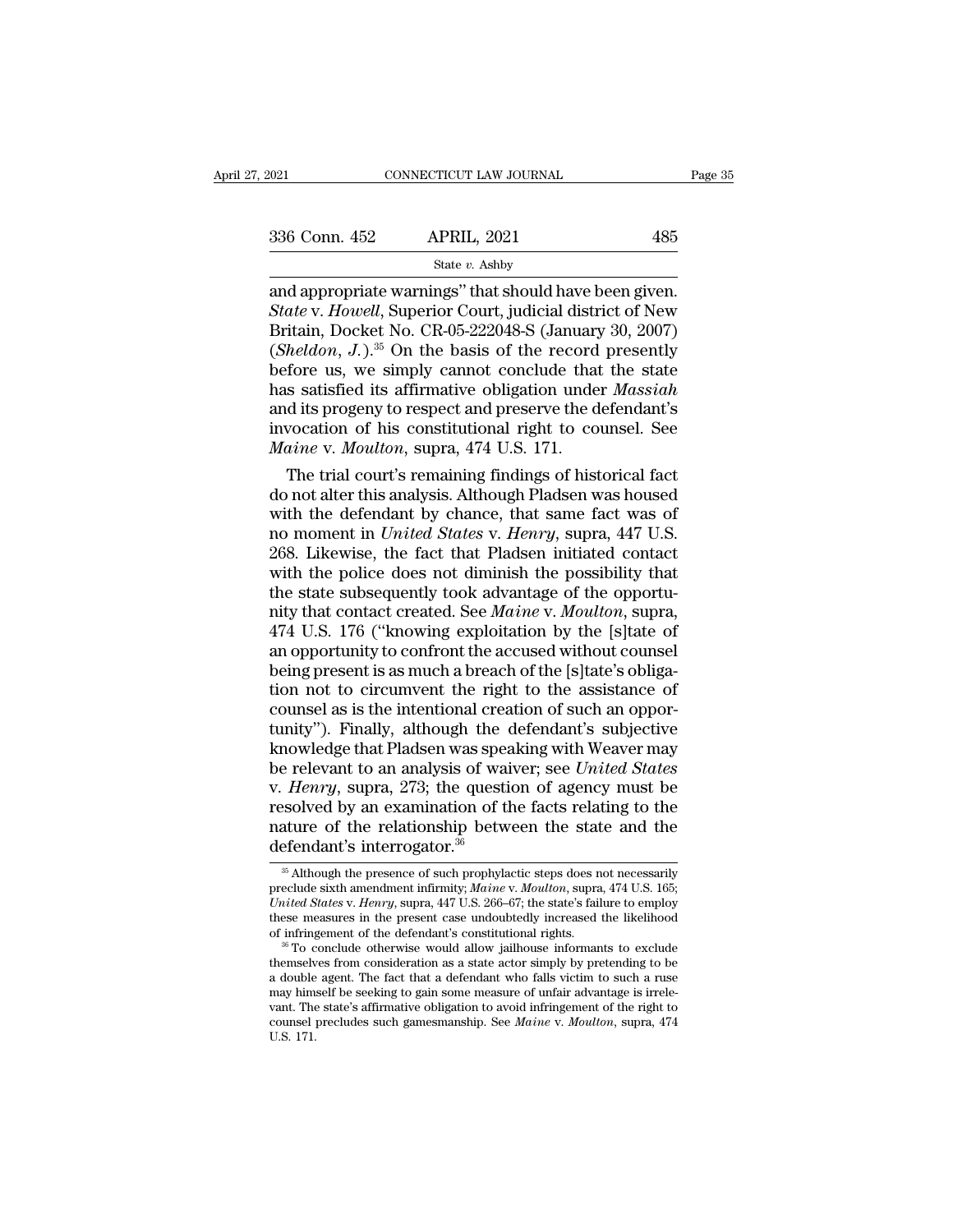|     | CONNECTICUT LAW JOURNAL | April 27, 2021 |  |
|-----|-------------------------|----------------|--|
|     |                         |                |  |
| 486 | <b>APRIL, 2021</b>      | 336 Conn. 452  |  |
|     | State v. Ashby          |                |  |

CONNECTICUT LAW JOURNAL APP<br>
6 APRIL, 2021 336 Conn. 452<br>
5 State v. Ashby<br>
For the foregoing reasons, we conclude that a scrupu-<br>
as examination of the undisputed facts contained<br>
thin the record of the present assess att  $\begin{tabular}{ll} \bf 486 & APRIL, 2021 & 336 Conn. 452 \\ & \text{State $v$. Ashby} \end{tabular}$  For the foregoing reasons, we conclude that a scrupulous examination of the undisputed facts contained within the record of the present case establishes that the def  $\begin{array}{r|l} \hline \text{486} & \text{APRIL, 2021} & \text{336 Conn. 452} \ \hline \text{For the foregoing reasons, we conclude that a scrupulous examination of the undisputed facts contained within the record of the present case establishes that the defendant has satisfied his burden of demonstrating the existence of an agency relationship under Maseish.} \hline \end{array}$  $\frac{\text{APRIL, 2021}}{\text{State } v. \text{ Ashy}}$ <br>For the foregoing reasons, we conclude that a scrupulous examination of the undisputed facts contained within the record of the present case establishes that the defendant has satisfied his For the foregoing reasons, we conclude that a scrupulous examination of the undisputed facts contained within the record of the present case establishes that the defendant has satisfied his burden of demonstrating the exi For the foregoing reasons, we conclude that a scrupu-<br>lous examination of the undisputed facts contained<br>within the record of the present case establishes that<br>the defendant has satisfied his burden of demonstrating<br>the ex lous examination of the undisputed facts within the record of the present case estable the defendant has satisfied his burden of demothe existence of an agency relationship under The trial court's denial of the motion to s e existence of an agency relationship under *Massiah*.<br>
he trial court's denial of the motion to suppress Plad-<br>
n's testimony was, therefore, improper. As a result,<br>
e defendant is entitled to a new trial.<br>
II<br>
The defend

II

The trial court's denial of the motion to suppress Pladsen's testimony was, therefore, improper. As a result,<br>the defendant is entitled to a new trial.<br>II<br>The defendant next claims that there is insufficient<br>evidence that sen's testimony was, therefore, improper. As a result,<br>the defendant is entitled to a new trial.<br>II<br>The defendant next claims that there is insufficient<br>evidence that he had "remain[ed] unlawfully" in the vic-<br>tim's apart the defendant is entitled to a new trial.<br>
II<br>
The defendant next claims that there is insufficient<br>
evidence that he had "remain[ed] unlawfully" in the vic-<br>
tim's apartment, as required to sustain a conviction on<br>
the c II<br>The defendant next claims that there is insufficient<br>evidence that he had "remain[ed] unlawfully" in the vic-<br>tim's apartment, as required to sustain a conviction on<br>the charge of burglary in the first degree under Gen The defendant next claims that there is insufficient<br>evidence that he had "remain[ed] unlawfully" in the vic-<br>tim's apartment, as required to sustain a conviction on<br>the charge of burglary in the first degree under Genera The defendant next claims that there is insufficient<br>evidence that he had "remain[ed] unlawfully" in the vic-<br>tim's apartment, as required to sustain a conviction on<br>the charge of burglary in the first degree under General evidence that he had "remain[ed] unlawfully" in the victim's apartment, as required to sustain a conviction on<br>the charge of burglary in the first degree under General<br>Statutes (Rev. to 2001) § 53a-101 (a) (2).<sup>37</sup> The de tim's apartment, as required to sustain a conviction on<br>the charge of burglary in the first degree under General<br>Statutes (Rev. to 2001) § 53a-101 (a) (2).<sup>37</sup> The defen-<br>dant's sole argument in support of this claim is t the charge of burglary in the first degree under General<br>Statutes (Rev. to 2001) § 53a-101 (a) (2).<sup>37</sup> The defen-<br>dant's sole argument in support of this claim is that<br>*State* v. *Allen*, 216 Conn. 367, 382, 579 A.2d 106 Statutes (Rev. to 2001) § 53a-101 (a)  $(2).^{37}$  The defendant's sole argument in support of this claim is that *State v. Allen*, 216 Conn. 367, 382, 579 A.2d 1066 (1990), should be overruled because it "impermissibly merg dant's sole argument in support of this claim is that *State* v. *Allen*, 216 Conn. 367, 382, 579 A.2d 1066 (1990), should be overruled because it "impermissibly merges the [element] of remaining unlawfully and the intent State v. Allen, 216 Conn. 367, 382, 579 A.2d 1066 (1990),<br>should be overruled because it "impermissibly merges<br>the [element] of remaining unlawfully and the intent to<br>commit a crime" by holding that proof of any indoor<br>cri should be overruled because it "impermissibly merges<br>the [element] of remaining unlawfully and the intent to<br>commit a crime" by holding that proof of any indoor<br>criminal act satisfies both elements. The state agrees<br>with t the [element] of remaining unlawfully and the intent to commit a crime" by holding that proof of any indoor criminal act satisfies both elements. The state agrees with the defendant's reading of *Allen* but nevertheless ar commit a crime" by holding that proof of any indoor<br>criminal act satisfies both elements. The state agrees<br>with the defendant's reading of *Allen* but nevertheless<br>argues that its holding should be allowed to stand as<br>set criminal act satisfies both elements. The state agrees<br>with the defendant's reading of *Allen* but nevertheless<br>argues that its holding should be allowed to stand as<br>settled law. We conclude, however, that the holding of<br>t with the defendant's reading of *Allen* but nevertheless<br>argues that its holding should be allowed to stand as<br>settled law. We conclude, however, that the holding of<br>that case stands for the far narrower proposition that<br>t argues that its holding should be allowed to stand as<br>settled law. We conclude, however, that the holding of<br>that case stands for the far narrower proposition that<br>the state may prove an unlawful remaining by producing<br>evi settled law. We conclude, however, that the holding<br>that case stands for the far narrower proposition th<br>the state may prove an unlawful remaining by produci<br>evidence that a defendant has engaged in conduct th<br>was likely t although this claim is framework proposition that<br>e state may prove an unlawful remaining by producing<br>idence that a defendant has engaged in conduct that<br>as likely to terrorize occupants. *State* v. Allen, supra,<br>2–84. Fo the state has prove an analyzinkal<br>and sevidence that a defendant has engaged in conduct that<br>was likely to terrorize occupants. *State v. Allen*, supra,<br>382–84. For the reasons that follow, we decline the<br>defendant's invi

was likely to terrorize occupants. *State* v. *Allen*, supra, 382–84. For the reasons that follow, we decline the defendant's invitation to overrule that holding.<br>Although this claim is framed as a question of evidentiary mas intery to terrorine occupants. State V. Traton, sapira, 382–84. For the reasons that follow, we decline the defendant's invitation to overrule that holding.<br>Although this claim is framed as a question of evidentiary s Although this claim is framed as a question of eviden-<br>ary sufficiency, the issue presented relates to the<br>roper construction of this state's burglary statutes and,<br>ore particularly, the scope of the phrase "enters or<br> $\frac$ tiary sufficiency, the issue presented relates to the proper construction of this state's burglary statutes and, more particularly, the scope of the phrase "enters or  $\frac{\pi}{\sqrt{n}}$  We address this claim because it seeks reli proper c<br>
more pa<br>
<sup>37</sup> We add<br>
of acquitta<br>
192 (2005).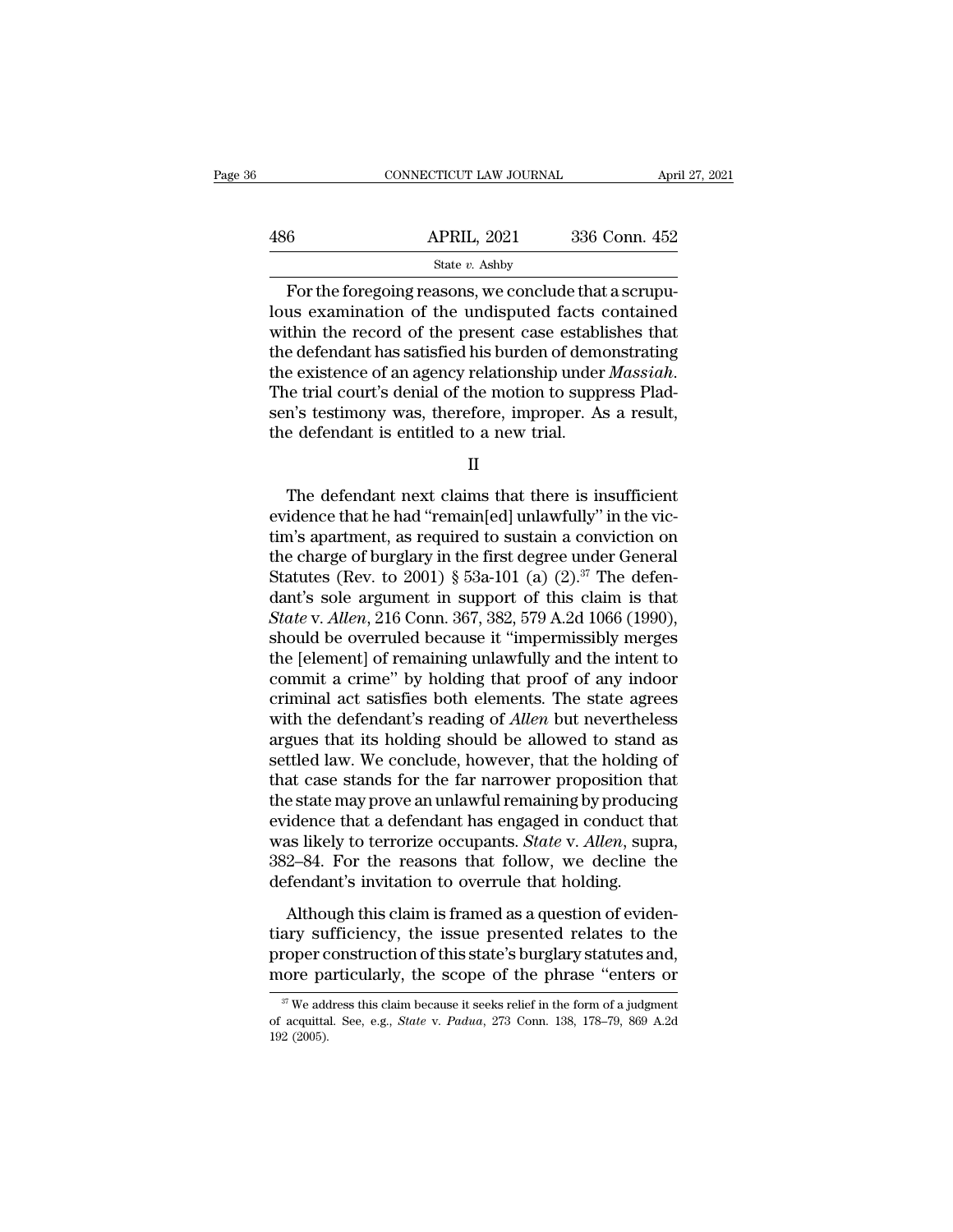remains unlawfully ... . ... "<br>
The question of that statutes (Rev. to  $2001$ ) § 53a-101 (a). The question of whether our construction of that statutes (Rev. to  $2001$ ) § 53a-101 (a). The question of whether our construct 336 Conn. 452 APRIL, 2021 487<br>
State v. Ashby<br>
Termains unlawfully . . . . ." General Statutes (Rev. to<br>
2001) § 53a-101 (a). The question of whether our con-<br>
struction of that statutory language in *Allen* should be<br>
ex 336 Conn. 452 APRIL, 2021 487<br>
State v. Ashby<br>
remains unlawfully . . . . . " General Statutes (Rev. to<br>
2001) § 53a-101 (a). The question of whether our construction of that statutory language in *Allen* should be<br>
overr 336 Conn. 452 APRIL, 2021 487<br>
State *v*. Ashby<br>
remains unlawfully . . . . . " General Statutes (Rev. to<br>
2001) § 53a-101 (a). The question of whether our construction of that statutory language in *Allen* should be<br>
ove State *v.* Ashby<br>
remains unlawfully . . . . " General Statutes (Rev. to<br>
2001) § 53a-101 (a). The question of whether our construction of that statutory language in *Allen* should be<br>
overruled raises an issue of law that State *v*. Ashby<br>
remains unlawfully . . . . " General Statutes (Rev. to<br>
2001) § 53a-101 (a). The question of whether our con-<br>
struction of that statutory language in *Allen* should be<br>
overruled raises an issue of law t (a). The question of whether our con-<br>
action of that statutory language in *Allen* should be<br>
erruled raises an issue of law that is subject to plenary<br>
view. See, e.g., *State* v. *Salamon*, 287 Conn. 509, 529,<br>
9 A.2d struction of that statutory language in *Atten* should be<br>overruled raises an issue of law that is subject to plenary<br>review. See, e.g., *State* v. *Salamon*, 287 Conn. 509, 529,<br>949 A.2d 1092 (2008); see also, e.g., *Spio* 

overfued raises an issue of law that is subject to plenary<br>review. See, e.g., *State v. Salamon*, 287 Conn. 509, 529,<br>949 A.2d 1092 (2008); see also, e.g., *Spiotti v. Wolcott*,<br>326 Conn. 190, 195, 163 A.3d 46 (2017).<br>"The review. see, e.g., *state v. satumon*, *281* Coliii. 309, 329, 949 A.2d 1092 (2008); see also, e.g., *Spiotti v. Wolcott*, 326 Conn. 190, 195, 163 A.3d 46 (2017).<br>
"The doctrine of stare decisis counsels that a court shoul *Rights A.2d 1092 (2006)*, see also, e.g., *Spiout v. wolcout*, 326 Conn. 190, 195, 163 A.3d 46 (2017).<br>
"The doctrine of stare decisis counsels that a court should not overrule its earlier decisions unless the most cogent 920 Coluit. 190, 199, 109 A.5d 40 (2017).<br>
"The doctrine of stare decisis counsels that a court<br>
should not overrule its earlier decisions unless the most<br>
cogent reasons and inescapable logic require it." (Inter-<br>
nal qu "The doctrine of stare decisis counsels that a court<br>should not overrule its earlier decisions unless the most<br>cogent reasons and inescapable logic require it." (Inter-<br>nal quotation marks omitted.) *Commission on Human<br>R* should not overrule its earlier decisions unless the most<br>cogent reasons and inescapable logic require it." (Inter-<br>nal quotation marks omitted.) *Commission on Human*<br>Rights & Opportunities v. Sullivan, 285 Conn. 208, 21 cogent reasons and inescapable logic require it." (Inter-<br>nal quotation marks omitted.) *Commission on Human*<br>*Rights & Opportunities* v. *Sullivan*, 285 Conn. 208, 216,<br>939 A.2d 541 (2008). "In evaluating the force of st nal quotation marks omitted.) *Commission on Human*<br>*Rights & Opportunities v. Sullivan*, 285 Conn. 208, 216,<br>939 A.2d 541 (2008). "In evaluating the force of stare<br>decisis, our case law dictates that we should be espe-<br>c Rights & Opportunities v. Sullivan, 285 Conn. 208, 216, 939 A.2d 541 (2008). "In evaluating the force of stare decisis, our case law dictates that we should be especially wary of overturning a decision that involves the co 939 A.2d 541 (2008). "In evaluating the force of stare decisis, our case law dictates that we should be especially wary of overturning a decision that involves the construction of a statute.  $\ldots$  When we construe a statu decisis, our case law dictates that we should be especially wary of overturning a decision that involves the construction of a statute.  $\dots$  When we construe a statute, we act not as plenary lawgivers but as surrogates fo cially wary of overturning a decision that involves the construction of a statute.  $\ldots$  When we construe a statute, we act not as plenary lawgivers but as surrogates for another policy maker, [that is] the legislature. I construction of a statute. . . . When we construe a<br>statute, we act not as plenary lawgivers but as surro-<br>gates for another policy maker, [that is] the legislature.<br>In our role as surrogates, our only responsibility is t statute, we act not as plenary lawgivers but as surrogates for another policy maker, [that is] the legislature.<br>In our role as surrogates, our only responsibility is to<br>determine what the legislature, within constitutional gates for another policy maker, [that is] the legislature.<br>In our role as surrogates, our only responsibility is to<br>determine what the legislature, within constitutional<br>limits, intended to do. Sometimes, when we have made In our role as surrogates, our only responsibility is to<br>determine what the legislature, within constitutional<br>limits, intended to do. Sometimes, when we have made<br>such a determination, the legislature instructs us that<br>w determine what the legislature, within constitutional<br>limits, intended to do. Sometimes, when we have made<br>such a determination, the legislature instructs us that<br>we have misconstrued its intentions. We are bound by<br>the in limits, intended to do. Sometimes, when we have made<br>such a determination, the legislature instructs us that<br>we have misconstrued its intentions. We are bound by<br>the instructions so provided. . . . More often, how-<br>ever, such a determination, the legislature instructs us that<br>we have misconstrued its intentions. We are bound by<br>the instructions so provided. . . . More often, how-<br>ever, the legislature takes no further action to clarify<br>it we have misconstrued its intentions. We are bound by<br>the instructions so provided. . . . More often, how-<br>ever, the legislature takes no further action to clarify<br>its intentions. Time and again, we have characterized<br>the the instructions so provided. . . . More often, how-<br>ever, the legislature takes no further action to clarify<br>its intentions. Time and again, we have characterized<br>the failure of the legislature to take corrective action<br> ever, the legislature takes no further action to clarify<br>its intentions. Time and again, we have characterized<br>the failure of the legislature to take corrective action<br>as manifesting the legislature's acquiescence in our c its intentions. Time and again, we have characterized<br>the failure of the legislature to take corrective action<br>as manifesting the legislature's acquiescence in our con-<br>struction of a statute.... Once an appropriate interthe failure of the legislature to take corrective action<br>as manifesting the legislature's acquiescence in our con-<br>struction of a statute.... Once an appropriate inter-<br>val to permit legislative reconsideration has passed as manifesting the legislature's acquiescence in our construction of a statute.... Once an appropriate interval to permit legislative reconsideration has passed without corrective legislative action, the inference of legi struction of a statute. . . . Once<br>val to permit legislative reconsi<br>without corrective legislative act<br>legislative acquiescence places a<br>dential limitation on our own au<br>the merits of our earlier decision<br>marks omitted.) The permit regislative reconsideration has passed<br>thout corrective legislative action, the inference of<br>gislative acquiescence places a significant jurispru-<br>ntial limitation on our own authority to reconsider<br>e merits of whilout corrective regislative action, the interested legislative acquiescence places a significant jurispru-<br>dential limitation on our own authority to reconsider<br>the merits of our earlier decision." (Internal quotation<br>m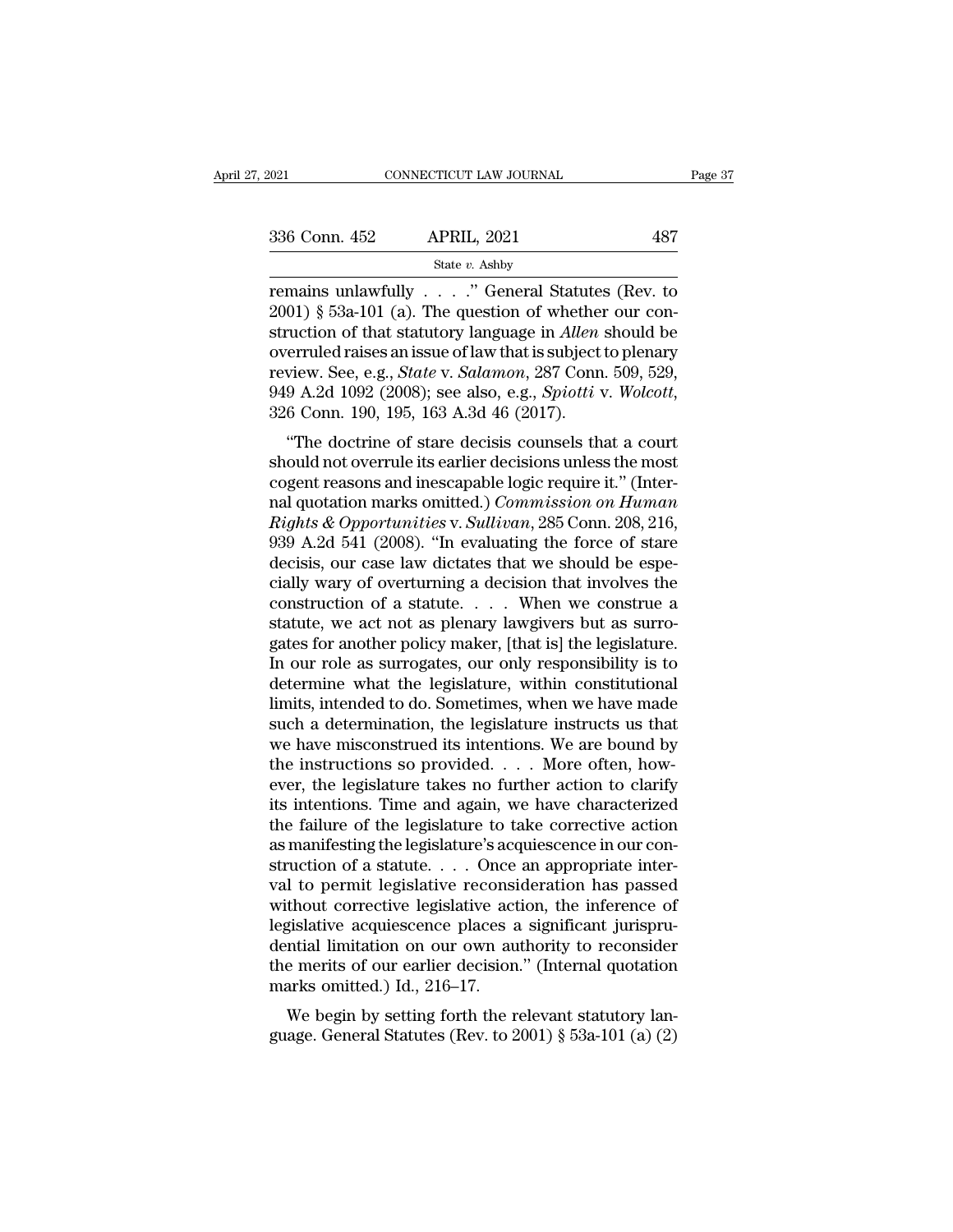|     | CONNECTICUT LAW JOURNAL                                                                                                                                                      | April 27, 2021 |
|-----|------------------------------------------------------------------------------------------------------------------------------------------------------------------------------|----------------|
|     |                                                                                                                                                                              |                |
| 488 | <b>APRIL, 2021</b>                                                                                                                                                           | 336 Conn. 452  |
|     | State $v$ . Ashby                                                                                                                                                            |                |
|     | provides in relevant part that "[a] person is guilty of<br>burglary in the first degree when he enters or remains<br>uployefully in a building with intont to commit a crime |                |

 $\begin{array}{r} \hline \text{488} \text{ } \text{ } \text{ } \text{APRIL, 2021} \text{ } \text{ } \text{336 Conn. 452} \text{ } \text{State } v. \text{ Ashby} \text{ \text{provides in relevant part that "[a] person is guilty of} \text{burglary in the first degree when he enters or remains unlawfully in a building with intent to commit a crime} \text{theorem and} \text{ in the course of communities the} \end{array}$  $\begin{array}{ll}\n & \text{APRIL, 2021} & \text{336 Conn. 452} \\
 \hline\n & \text{State } v. \text{ Ashby} \\
 \hline\n \end{array}$ provides in relevant part that "[a] person is guilty of burglary in the first degree when he enters or remains<br>
unlawfully in a building with intent to c  $\frac{\text{APRIL, 2021}}{\text{State } v. \text{ Ashby}}$ <br>
provides in relevant part that "[a] person is guilty of<br>
burglary in the first degree when he enters or remains<br>
unlawfully in a building with intent to commit a crime<br>
therein and . . . in State v. Ashby<br>
provides in relevant part that "[a] person is guilty of<br>
burglary in the first degree when he enters or remains<br>
unlawfully in a building with intent to commit a crime<br>
therein and . . . in the course of c state *v*. Ashby<br>provides in relevant part that "[a] person is guilty of<br>burglary in the first degree when he enters or remains<br>unlawfully in a building with intent to committing the<br>therein and . . . in the course of com provides in relevant part that "[a] person is guilty of<br>burglary in the first degree when he enters or remains<br>unlawfully in a building with intent to commit a crime<br>therein and . . . in the course of committing the<br>offen burglary in the first degree when he enters or remains<br>
unlawfully in a building with intent to commit a crime<br>
therein and . . . in the course of committing the<br>
offense, he intentionally, knowingly or recklessly<br>
inflic unlawfully in a building with intent to commit a crime<br>therein and . . . in the course of committing the<br>offense, he intentionally, knowingly or recklessly<br>inflicts or attempts to inflict bodily injury on anyone."<sup>38</sup><br>Gen therein and . . . in the course of committing the<br>offense, he intentionally, knowingly or recklessly<br>inflicts or attempts to inflict bodily injury on anyone."<sup>38</sup><br>General Statutes (Rev. to 2001) § 53a-100 (b), in turn,<br>pr offense, he intentionally, knowingly or recklessly<br>inflicts or attempts to inflict bodily injury on anyone."<sup>38</sup><br>General Statutes (Rev. to 2001) § 53a-100 (b), in turn,<br>provides that "[a] person 'enters or remains unlawfu inflicts or attempt<br>General Statutes<br>provides that "[a]<br>in or upon premis<br>such entry or rem<br>when the actor is<br>to do so."<sup>39</sup><br>In *State* v. Alle Incrain Statutes (Rev. *to 2001) § 55a-100* (*b)*, in turn,<br>ovides that "[a] person 'enters or remains unlawfully'<br>or upon premises when the premises, at the time of<br>ch entry or remaining, are not open to the public and<br> provides that [a] person enters of remains amayouthy<br>in or upon premises when the premises, at the time of<br>such entry or remaining, are not open to the public and<br>when the actor is not otherwise licensed or privileged<br>to

in or upon premises when the premises, at the time of<br>such entry or remaining, are not open to the public and<br>when the actor is not otherwise licensed or privileged<br>to do so."<sup>39</sup><br>In *State* v. *Allen*, supra, 216 Conn. 37 such entry of remaining, are not open to the public and<br>when the actor is not otherwise licensed or privileged<br>to do so."<sup>39</sup><br>In *State* v. *Allen*, supra, 216 Conn. 379, this court<br>considered whether there was sufficient In *State v. Allen*, supra, 216 Conn. 379, this court<br>considered whether there was sufficient evidence to<br>support a conviction of burglary in the first degree. In<br>addressing that claim, we began by noting that the<br>phrase In *State* v. *Allen*, supra, 216 Conn. 379, this court considered whether there was sufficient evidence to support a conviction of burglary in the first degree. In addressing that claim, we began by noting that the phrase In *State* v. *Allen*, supra, 216 Conn. 379, this court considered whether there was sufficient evidence to support a conviction of burglary in the first degree. In addressing that claim, we began by noting that the phrase addressing that claim, we began by noting that the phrase "licensed or privileged" was "meant as a unitary phrase, rather than as a reference to two separate concepts." (Internal quotation marks omitted.) Id., 380.<br>  $\frac{1$ phrase "licensed or privileged" was "meant as a unitary<br>phrase, rather than as a reference to two separate con-<br>cepts." (Internal quotation marks omitted.) Id., 380.<br><sup>38</sup> Although the operative information charged the defe

definal, it proceeded under the theory "that, because the victim was acquainted with the defendant and because there were no signs of forced entry, [the victim] likely willingly permitted [the defendant] to enter her apar with the defendant and because there were no signs of forced entry, [the victim] likely willingly permitted [the defendant] to enter her apartment." <sup>39</sup> The trial court gave the following instructions to the jury with res with likely willingly permitted [the defendant] to enter her apartment."<br><sup>39</sup> The trial court gave the following instructions to the jury with respect<br>to this element: "[T]he state must prove beyond a reasonable doubt that <sup>39</sup> The trial court gave the following instructions to the jury with respect to this element: "[T]he state must prove beyond a reasonable doubt that the defendant entered unlawfully or, regardless of how the defendant en to this element: "[T]he state must prove beyond a reasonable doubt that the defendant entered unlawfully or, regardless of how the defendant entered, he remained there unlawfully. A person enters or remains unlawfully in o defendant entered unlawfully or, regardless of how the defendant entered, the remained there unlawfully. A person enters or remains unlawfully in or upon premises when the premises, at the time of such entry or remaining, be remained there unlawfully. A person enters or remains unlawfully in or upon premises when the premises, at the time of such entry or remaining, are not open to the public and when the defendant is not otherwise licensed he remained there unlawfully. A person enters or remains unlawfully in or upon premises when the premises, at the time of such entry or remaining, are not open to the public and when the defendant is not otherwise license are not open to the public and when the defendant is not otherwise licensed<br>or privileged to do so. It does not matter how an intruder may actually have<br>entered; if he did so without license, he has entered unlawfully. Eve entered; if he did so without license, he has entered unlawfully. Even if a

phrase, rather than as a reference to two separate concepts." (Internal quotation marks omitted.) Id., 380.<br><sup>38</sup> Although the operative information charged the defendant with both unlawfully entering and remaining, the sta **Cepts."** (Internal quotation marks omitted.) Id., 380.<br>
<sup>38</sup> Although the operative information charged the defendant with both unlawfully entering and remaining, the state's evidence and arguments pertain solely to the under the operative information charged the defendant with both<br>
unlawfully entering and remaining, the state's evidence and arguments per-<br>
tain solely to the latter. See *State v. Belton*, 190 Conn. 496, 500, 461 A.2d 97 <sup>38</sup> Although the operative information charged the defendant with both unlawfully entering and remaining, the state's evidence and arguments pertain solely to the latter. See *State* v. *Belton*, 190 Conn. 496, 500, 461 unlawfully entering and remaining, the state's evidence and arguments per-<br>tain solely to the latter. See *State* v. *Belton*, 190 Conn. 496, 500, 461 A.2d 973<br>(1983) ("[t]o enter unlawfully contemplates an entry [that] i train solely to the latter. See *State* v. *Belton*, 190 Conn. 496, 500, 461 A.2d 973 (1983) ("[t]o enter unlawfully contemplates an entry [that] is accomplished unlawfully, [whereas] to remain unlawfully contemplates an (1983) ("[t]o enter unlawfully contemplates an entry [that] is accomplished unlawfully, [whereas] to remain unlawfully contemplates an initial legal entry [that] becomes unlawful at the time that the actor's right, privile victimary (Fig. ) is the defendant in the defendant individual contemplates an initial legal entry [that] becomes unlawfull at the time that the actor's right, privilege or license to remain is extinguished"). Indeed, the the this element: ''[T]he state must prove beyond a reasonable doubt that the state's this according it is extinguished"). Indeed, the state's brief notes that, at trial, it proceeded under the theory "that, because the vi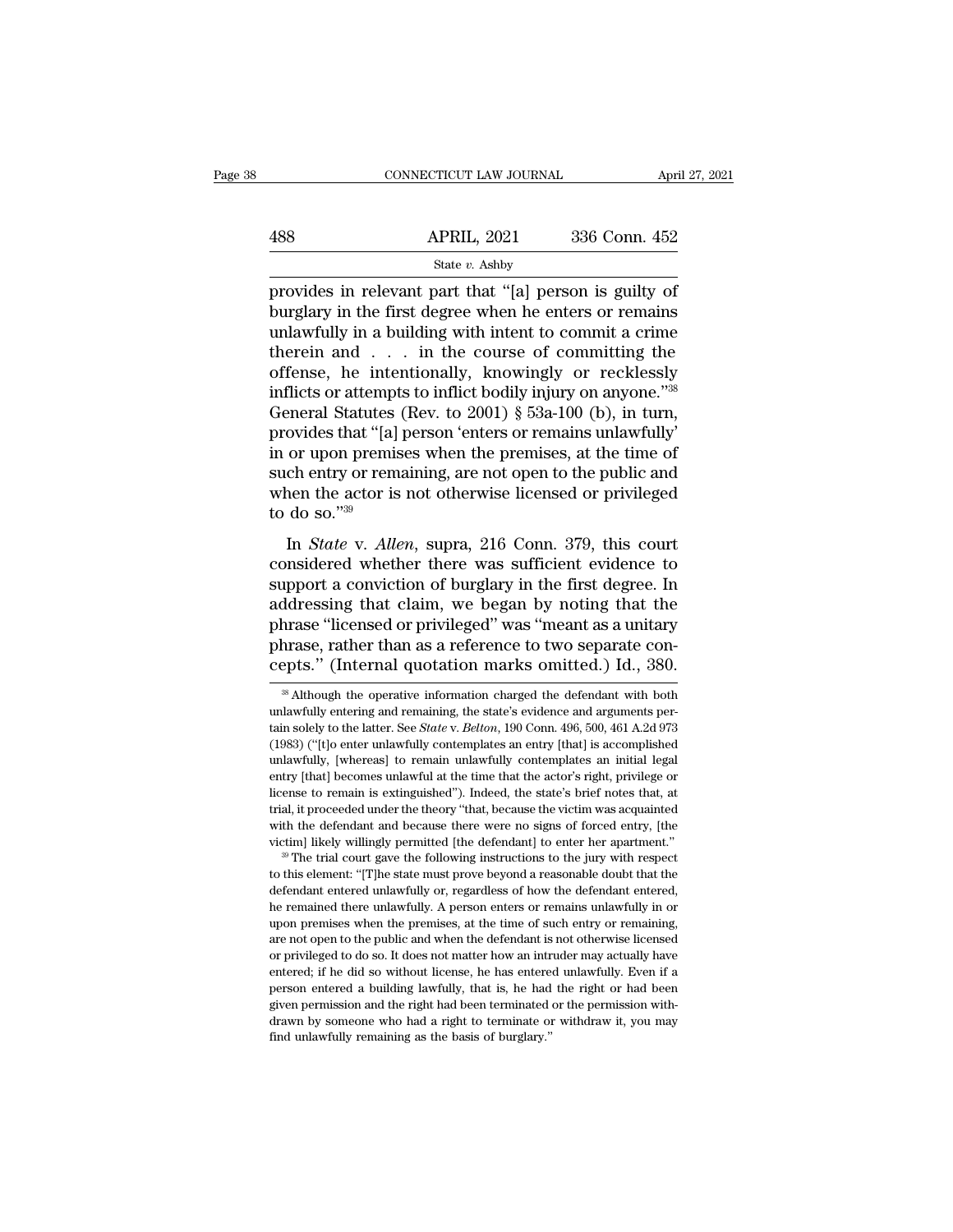| .2021         | CONNECTICUT LAW JOURNAL                                                                                                                                                               | Page 39 |
|---------------|---------------------------------------------------------------------------------------------------------------------------------------------------------------------------------------|---------|
|               |                                                                                                                                                                                       |         |
| 336 Conn. 452 | <b>APRIL, 2021</b>                                                                                                                                                                    | 489     |
|               | State $v$ . Ashby                                                                                                                                                                     |         |
|               | Drawing from a previous Appellate Court decision, we<br>explained: "A <i>license</i> in real property is defined as a<br>parsonal revocable and unassimable <i>mivilege</i> conferred |         |

336 Conn. 452 APRIL, 2021 489<br>
<sup>State v. Ashby<br>
Drawing from a previous Appellate Court decision, we<br>
explained: "A *license* in real property is defined as a<br>
personal, revocable, and unassignable *privilege*, conferred<br>
</sup> 336 Conn. 452 APRIL, 2021 489<br>
State *v*. Ashby<br>
Drawing from a previous Appellate Court decision, we<br>
explained: "A *license* in real property is defined as a<br>
personal, revocable, and unassignable *privilege*, conferred 336 Conn. 452 APRIL, 2021 489<br>
State v. Ashby<br>
Drawing from a previous Appellate Court decision, we<br>
explained: "A *license* in real property is defined as a<br>
personal, revocable, and unassignable *privilege*, conferred<br> Solution 1922 The King Collection of State v. Ashby<br>
Drawing from a previous Appellate Court decision, we<br>
explained: "A *license* in real property is defined as a<br>
personal, revocable, and unassignable *privilege*, confe State *v*. Ashby<br>Drawing from a previous Appellate Court decision, we<br>explained: "A *license* in real property is defined as a<br>personal, revocable, and unassignable *privilege*, conferred<br>either by writing or parol, to do Drawing from a previous Appellate Court decision, we explained: "A *license* in real property is defined as a personal, revocable, and unassignable *privilege*, conferred either by writing or parol, to do one or more acts plained: "A *license* in real property is defined as a<br>rsonal, revocable, and unassignable *privilege*, conferred<br>ther by writing or parol, to do one or more acts on land<br>thout possessing any interest therein." (Emphasis i personal, revocable, and unassignable *privilege*, conferred<br>either by writing or parol, to do one or more acts on land<br>without possessing any interest therein." (Emphasis in<br>original; internal quotation marks omitted.) Id

either by writing or parol, to do one or more acts on land<br>without possessing any interest therein." (Emphasis in<br>original; internal quotation marks omitted.) Id., quoting<br>*State* v. *Grant*, 6 Conn. App. 24, 29, 502 A.2d without possessing any interest therein." (Emphasis in<br>original; internal quotation marks omitted.) Id., quoting<br>*State* v. *Grant*, 6 Conn. App. 24, 29, 502 A.2d 945 (1986).<br>In *Allen*, the evidence showed that the defen original; internal quotation marks omitted.) Id., quoting<br> *State* v. *Grant*, 6 Conn. App. 24, 29, 502 A.2d 945 (1986).<br>
In *Allen*, the evidence showed that the defendant had<br>
entered the subject premises, a condominium, State v. Grant, 6 Conn. App. 24, 29, 502 A.2d 945 (1986).<br>
In *Allen*, the evidence showed that the defendant had<br>
entered the subject premises, a condominium, with an<br>
accomplice who had a key. *State* v. *Allen*, supra, In *Allen*, the evidence showed that the defendant had<br>entered the subject premises, a condominium, with an<br>accomplice who had a key. *State* v. *Allen*, supra, 216<br>Conn. 381. The defendant was then led upstairs where<br>the entered the subject premises, a condominium, with an accomplice who had a key. *State* v. *Allen*, supra, 216 Conn. 381. The defendant was then led upstairs where the occupant of the home was tied up, unclothed, and gagged accomplice who had a key. *State* v. *Allen*, supra, 216<br>Conn. 381. The defendant was then led upstairs where<br>the occupant of the home was tied up, unclothed, and<br>gagged. Id., 381–82. Although the victim looked to the<br>defe Conn. 381. The defendant was then led upstairs where<br>the occupant of the home was tied up, unclothed, and<br>gagged. Id., 381–82. Although the victim looked to the<br>defendant for assistance, none was given. Id. Instead,<br>the de the occupant of the home was tied up, unclothed, and<br>gagged. Id., 381–82. Although the victim looked to the<br>defendant for assistance, none was given. Id. Instead,<br>the defendant stole some of the victim's property and<br>watch gagged. Id., 381–82. Although the victim looked to the<br>defendant for assistance, none was given. Id. Instead,<br>the defendant stole some of the victim's property and<br>watched while his accomplice choked the victim. Id.,<br>382. defendant for assistance, none was given. Id. Instead,<br>the defendant stole some of the victim's property and<br>watched while his accomplice choked the victim. Id.,<br>382. On the basis of these facts, this court rejected the<br>de the defendant stole some of the victim's property and<br>watched while his accomplice choked the victim. Id.,<br>382. On the basis of these facts, this court rejected the<br>defendant's claim that there was insufficient evidence<br>of watched while his accomplice choked the victim. Id.,<br>382. On the basis of these facts, this court rejected the<br>defendant's claim that there was insufficient evidence<br>of an unlawful remaining. Id. Specifically, we reasoned<br> 382. On the basis of these facts, this court rejected the defendant's claim that there was insufficient evidence of an unlawful remaining. Id. Specifically, we reasoned that, "even if the defendant initially entered the vi defendant's claim that there was insufficien<br>of an unlawful remaining. Id. Specifically, we<br>that, "even if the defendant initially entered the<br>condominium lawfully, it is clear that consent<br>was implicitly withdrawn and thu of an unlawful remaining. Id. Specifically, we reasoned<br>that, "even if the defendant initially entered the victim's<br>condominium lawfully, it is clear that consent to remain<br>was implicitly withdrawn and thus that the [defen

condominium lawfully, it is clear that consent to remain<br>was implicitly withdrawn and thus that the [defendant]<br>unlawfully remained within the meaning of the statute."<br>(Internal quotation marks omitted.) Id.<br>In *Allen*, t was implicitly withdrawn and thus that the [defendant]<br>unlawfully remained within the meaning of the statute."<br>(Internal quotation marks omitted.) Id.<br>In *Allen*, this court distinguished *State* v. *Thomas*,<br>210 Conn. 199 unlawfully remained within the meaning of the statute."<br>
(Internal quotation marks omitted.) Id.<br>
In *Allen*, this court distinguished *State* v. *Thomas*,<br>
210 Conn. 199, 204, 554 A.2d 1048 (1989), a case that<br>
involved (Internal quotation marks omitted.) Id.<br>
In *Allen*, this court distinguished *State v. Thomas*,<br>
210 Conn. 199, 204, 554 A.2d 1048 (1989), a case that<br>
involved a convenience store robbery. We indicated<br>
that the holding In *Allen*, this court distinguished *State* v. *Thomas*,<br>210 Conn. 199, 204, 554 A.2d 1048 (1989), a case that<br>involved a convenience store robbery. We indicated<br>that the holding of *Thomas*—namely, that "a defendant<br>does 210 Conn. 199, 204, 554 A.2d 1048 (1989), a case that<br>involved a convenience store robbery. We indicated<br>that the holding of *Thomas*—namely, that "a defendant<br>does not lose his status as a member of the public by<br>manifes involved a convenience store robbery. We indicated<br>that the holding of *Thomas*—namely, that "a defendant<br>does not lose his status as a member of the public by<br>manifesting a criminal intent"—was relevant only in<br>cases in that the holding of *Thomas*—namely, that "a defendant does not lose his status as a member of the public by manifesting a criminal intent"—was relevant only in cases in which the premises were held "'open to the public'" does not lose his status as a member of the public by<br>manifesting a criminal intent"—was relevant only in<br>cases in which the premises were held "open to the<br>public" and, therefore, did "not apply to a private<br>dwelling tha ublic'" and, therefore, did "not apply to a private<br>welling that requires the continued consent of its occu-<br>ant."<sup>40</sup> *State* v. *Allen*, supra, 216 Conn. 383–84. We<br>een reiterated that the purpose of the statutory phrase dwelling that requires the continued consent of its occupant."<sup>40</sup> State v. Allen, supra, 216 Conn. 383–84. We then reiterated that the purpose of the statutory phrase  $\frac{40 \text{ In } Thomas}$ , the state argued that the jury could

pant."<sup>40</sup> *State* v. *Allen*, supra, 216 Conn. 383–84. We then reiterated that the purpose of the statutory phrase  $\frac{40 \text{ In } \pi n \text{ mod } s}{\ln \pi n \text{ mod } s}$ , the state argued that the jury could have inferred an unlawful remain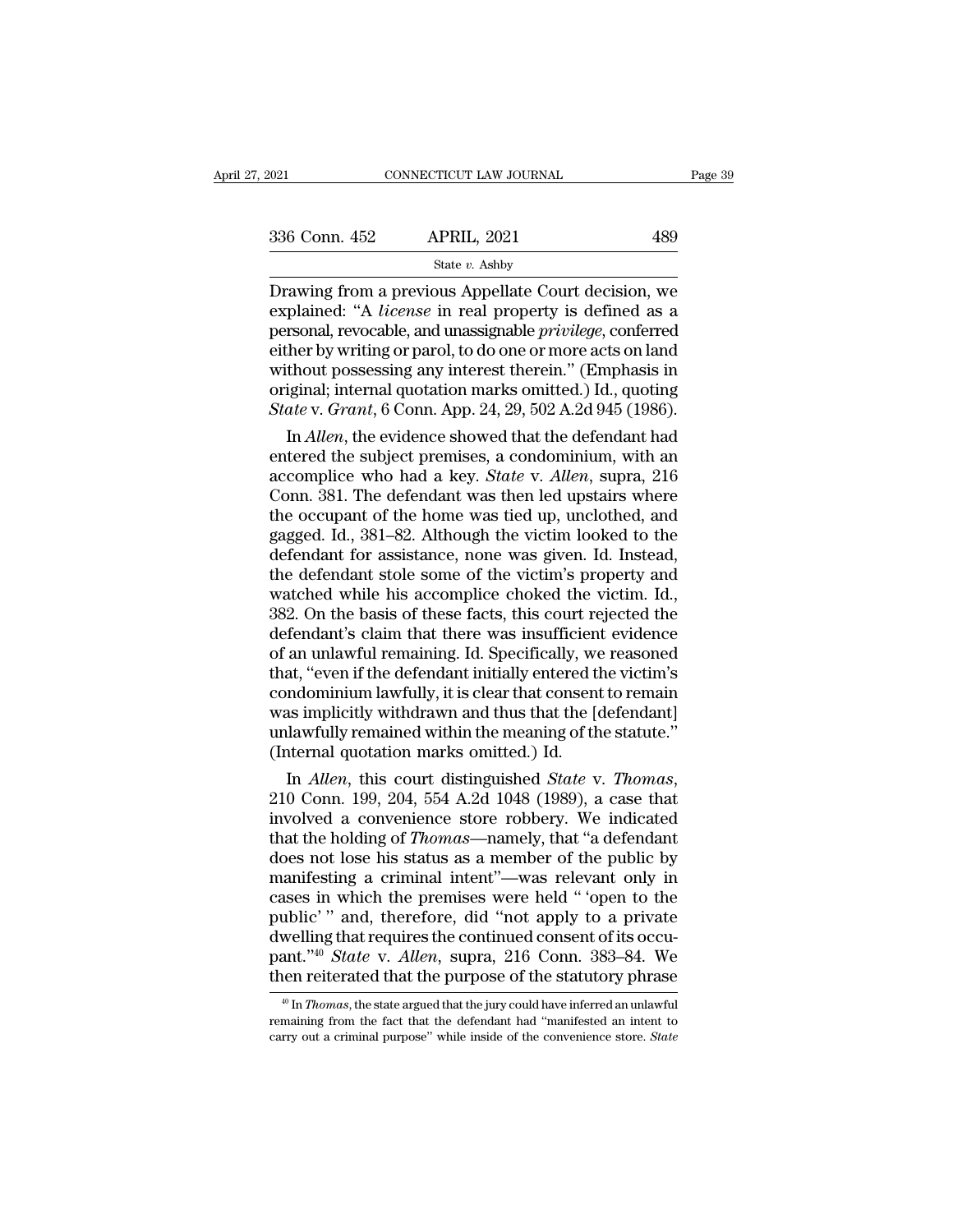|     | CONNECTICUT LAW JOURNAL | April 27, 2021 |  |
|-----|-------------------------|----------------|--|
|     |                         |                |  |
| 490 | <b>APRIL, 2021</b>      | 336 Conn. 452  |  |
|     | State v. Ashby          |                |  |

 $\begin{array}{r|l}\n\text{CONRECTICUT LAW JOURNAL} & \text{April 27, 202} \\
\hline\n& \text{APRIL, 2021} & \text{336 Conn. 452} \\
\hline\n& \text{State } v. \text{ Ashby} \\
\text{"enters or remains unlawfully" is "to make clear that only the kind of entry or remaining [that] is likely to\n\nferrorize occurrences is prohibited by the crime of bur-} \n$  $\begin{array}{ll}\n & \text{APRIL, 2021} & \text{336 Conn. 452} \\
 \text{State } v. \text{ Ashby} \\
 \text{"enters or remains unlawfully" is "to make clear that only the kind of entry or remaining [that] is likely to  
terrorize occupies its prohibited by the crime of bur-  
glary" (Internal question marks omitted) Id. 384. In\n\end{array}$  $\begin{array}{ll}\n & \text{APRIL, 2021} & \text{336 Conn. 452}\n \hline\n \end{array}$ <br>
"enters or remains unlawfully" is "to make clear that<br>
only the kind of entry or remaining [that] is likely to<br>
terrorize occupants is prohibited by the crime of bur-<br>
gla  $\frac{\text{APRIL, 2021}}{\text{State } v. \text{ Ashby}}$ <br>
"enters or remains unlawfully" is "to make clear that<br>
only the kind of entry or remaining [that] is likely to<br>
terrorize occupants is prohibited by the crime of bur-<br>
glary." (Internal quo *Allen*, 2021 **2000** Coldit. 402<br> *Allen*, 2021 **2000** Coldit. 402<br> **Allence** is that 'the element of terrorize occupants is prohibited by the crime of burglary." (Internal quotation marks omitted.) Id., 384. In *Allen*, w State v. Ashby<br>
"enters or remains unlawfully" is "to make clear that<br>
only the kind of entry or remaining [that] is likely to<br>
terrorize occupants is prohibited by the crime of bur-<br>
glary." (Internal quotation marks omi "enters or remains unlawfully" is "to make clear that<br>only the kind of entry or remaining [that] is likely to<br>terrorize occupants is prohibited by the crime of bur-<br>glary." (Internal quotation marks omitted.) Id., 384. In<br> only the kind of entry or remaining [that] is likely to<br>terrorize occupants is prohibited by the crime of bur-<br>glary." (Internal quotation marks omitted.) Id., 384. In<br>*Allen*, we readily concluded that "the element of ter terrorize occupants is prohibited by the crime of burglary." (Internal quotation marks omitted.) Id., 384. In *Allen*, we readily concluded that "the element of terror was present" and that "seeing the victim naked, gagged glary." (Internal quotation marks omitted.) Id., 384. In<br>Allen, we readily concluded that "the element of terror<br>was present" and that "seeing the victim naked, gagged,<br>and tied up on the floor, and seeing [his accomplice] Allen, we readily concluded that "the element of terror was present" and that "seeing the victim naked, gagged, and tied up on the floor, and seeing [his accomplice] threaten, strike and choke the victim while the victim, was present" and tha<br>and tied up on the f<br>threaten, strike and o<br>in terror, looked for<br>defendant that, even<br>tially entering the cor<br>withdrawn." Id.<br>The defendant in th d tied up on the floor, and seeing [his accomplice]<br>reaten, strike and choke the victim while the victim,<br>terror, looked for help, all clearly indicated to the<br>fendant that, even if there were consent for his ini-<br>lly ente threaten, strike and choke the victim while the victim,<br>
in terror, looked for help, all clearly indicated to the<br>
defendant that, even if there were consent for his initially<br>
entering the condominium, it had been [implic

in terror, looked for help, all clearly indicated to the defendant that, even if there were consent for his initially entering the condominium, it had been [implicitly] withdrawn." Id.<br>The defendant in the present case su defendant that, even if there were consent for his initially entering the condominium, it had been [implicitly]<br>withdrawn." Id.<br>The defendant in the present case suggests that *Allen*<br>"conflate[s] the elements of intent an tially entering the condominium, it had been [implicitly]<br>withdrawn." Id.<br>The defendant in the present case suggests that *Allen*<br>"conflate[s] the elements of intent and unlawful remain-<br>ing." Specifically, the defendant withdrawn." Id.<br>
The defendant in the present case suggests that *Allen*<br>
"conflate[s] the elements of intent and unlawful remaining." Specifically, the defendant asserts that our reason-<br>
ing in that case implies that "a The defendant in the present case suggests that *Allen*<br>
"conflate[s] the elements of intent and unlawful remaining." Specifically, the defendant asserts that our reason-<br>
ing in that case implies that "a person's license "conflate[s] the elements of intent and unlawful remaining." Specifically, the defendant asserts that our reasoning in that case implies that "a person's license to be on the property is revoked simply because he commits ing." Specifically, the defendant asserts that our reason-<br>ing in that case implies that "a person's license to be<br>on the property is revoked simply because he commits<br>a crime inside the premises . . . . ." Put differentl ing." Specifically, the defendant asserts that our reasoning in that case implies that "a person's license to be on the property is revoked simply because he commits a crime inside the premises  $\ldots$ ." Put differently, th on the property is revoked simply because he commits<br>a crime inside the premises . . . ." Put differently, the<br>defendant claims that, under *Allen*, "every person who<br>commits a crime while inside a building also commits<br>a a crime inside the premises . . . . . " Put differently, the defendant claims that, under *Allen*, "every person who commits a crime while inside a building also commits a burglary . . . . " The defendant argues that, inst

this court should restrict unlawful remaining to surreptitious conduct.<sup>41</sup> In presenting these arguments, the defendant relies on case law from other jurisdictions,  $\overline{v}$ . *Thomas*, supra, 210 Conn. 207. In rejecting titious conduct.<sup>41</sup> In presenting these arguments, the defendant relies on case law from other jurisdictions,  $\overline{v}$ . *Thomas*, supra, 210 Conn. 207. In rejecting that argument, this court relied on a comment by the Co defendant relies on case law from other jurisdictions,<br>v. *Thomas*, supra, 210 Conn. 207. In rejecting that argument, this court relied<br>on a comment by the Commission to Revise the Criminal Statutes, which<br>provides in rele is profiled by the crime of burglary. Thus, when the building is, at the comment by the Commission to Revise the Criminal Statutes, which provides in relevant part: "The purpose of this definition is to make clear that onl v. *Thomas*, supra, 210 Conn. 207. In rejecting that argument, this court relied on a comment by the Commission to Revise the Criminal Statutes, which provides in relevant part: "The purpose of this definition is to make c be the comment by the Commission to Revise the Criminal Statutes, which<br>provides in relevant part: "The purpose of this definition is to make clear<br>that only the kind of entry or remaining which is likely to terrorize occu provides in relevant part: "The purpose of this definition is to make clear that only the kind of entry or remaining which is likely to terrorize occupants is prohibited by the crime of burglary. Thus, when the building is Fractional Ends of entry or remaining which is likely to terrorize occupants<br>is prohibited by the crime of burglary. Thus, when the building is, at the<br>time, open to the public, or the actor is otherwise licensed or privi is prohibited by the crime of burglary. Thus, when the building is, at the time, open to the public, or the actor is otherwise licensed or privileged to be there, *the element of terror* is missing and the requirement is time, open to the public, or the actor is otherwise licensed or privileged to be there, *the element of terror* is missing and the requirement is not met.'" (Emphasis added.) Id., quoting Commission to Revise the Criminal Emphasis added.) Id., quoting Commission to Revise the Criminal Statutes, Penal Code Comments, Connecticut General Statutes (1969) pp. 52–53, reprinted in Conn. Gen. Stat. Ann. § 53a-100 (West 2012), commission comment, p

Fenal Code Comments, Connecticut General Statutes (1969) pp. 52–53, reprinted in Conn. Gen. Stat. Ann. § 53a-100 (West 2012), commission comment, p. 16.<br><sup>41</sup> The paradigm of such an unlawful remaining occurs when a defenda reprinted in Conn. Gen. Stat. Ann. § 53a-100 (West 2012), commission comment, p. 16.<br>
"I The paradigm of such an unlawful remaining occurs when a defendant<br>
enters a business when it is open to the public and then stays p and remains and remains, sold to (*Neel 2012)*, commission exhibited, <sup>41</sup> The paradigm of such an unlawful remaining occurs when a defendant enters a business when it is open to the public and then stays past closing. See ment, p. 16.<br>
<sup>41</sup> The paradigm of such an unlawful remaining occurs when a defendant<br>
enters a business when it is open to the public and then stays past closing.<br>
See *State* v. *Allen*, supra, 216 Conn. 384 ("A enters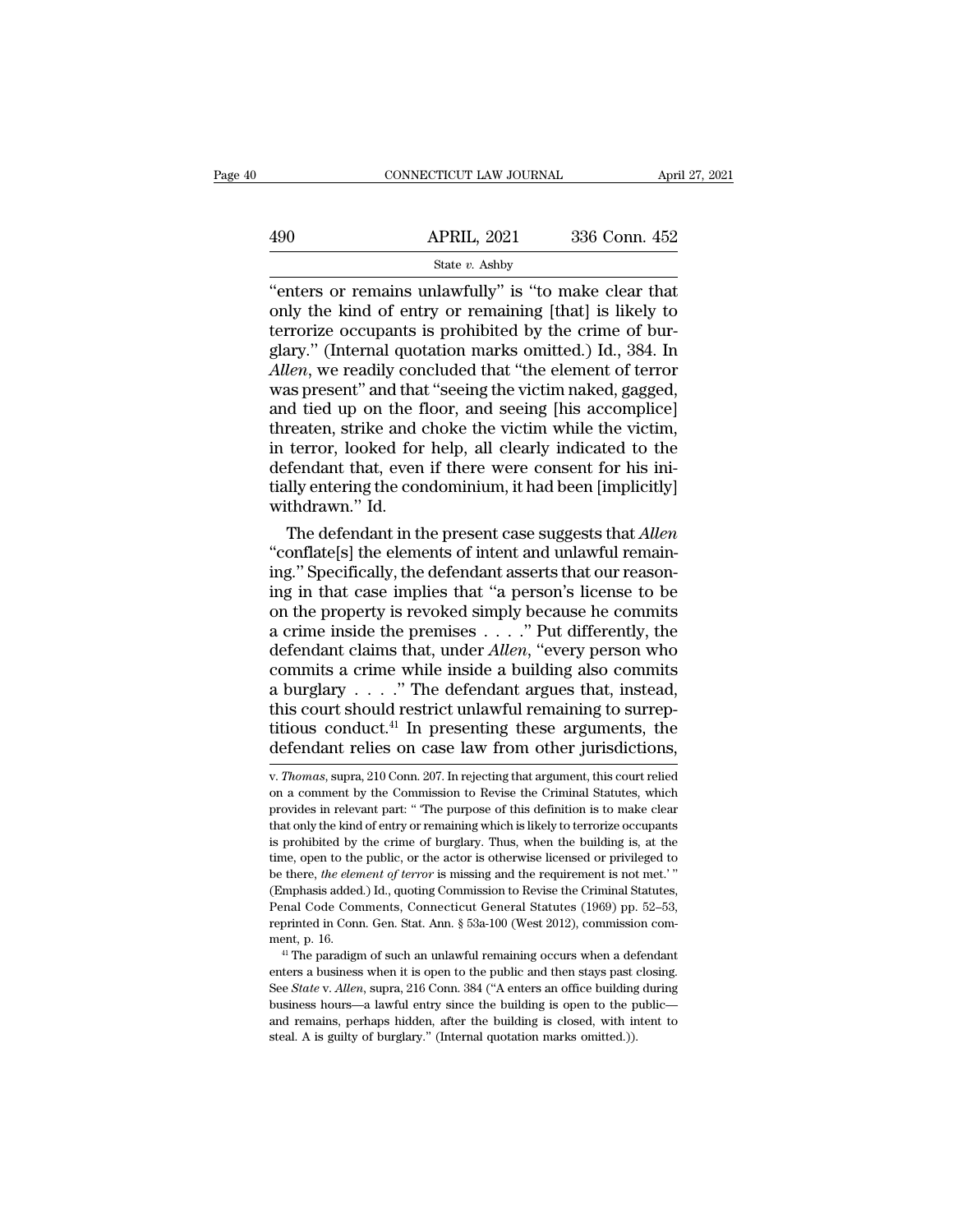| 2021          | CONNECTICUT LAW JOURNAL                                                                                               | Page 41 |
|---------------|-----------------------------------------------------------------------------------------------------------------------|---------|
| 336 Conn. 452 | <b>APRIL, 2021</b>                                                                                                    | 491     |
|               | State $v$ . Ashby                                                                                                     |         |
| struction.    | this state's plain meaning rule, as embodied in General<br>Statutes $\S 1-2z$ , and various cannons of statutory con- |         |

struction.  $\frac{6 \text{ Conn. } 452}{\text{State } v. } \frac{\text{APRIL, } 2021}{\text{State } v. } \frac{491}{\text{Ashby}}$ <br>
is state's plain meaning rule, as embodied in General<br>
atutes § 1-2z, and various cannons of statutory con-<br>
uction.<br>
Neither *Allen* nor its progeny, howeve

State v. Ashby<br>
this state's plain meaning rule, as embodied in General<br>
Statutes § 1-2z, and various cannons of statutory con-<br>
struction.<br>
Neither *Allen* nor its progeny, however, supports the<br>
defendant's interpretati this state's plain meaning rule, as embodied in General<br>Statutes § 1-2z, and various cannons of statutory construction.<br>Neither *Allen* nor its progeny, however, supports the<br>defendant's interpretation of this court's reas thus state's plain meaning rule, as embodied in defieral<br>Statutes § 1-2z, and various cannons of statutory con-<br>struction.<br>Neither *Allen* nor its progeny, however, supports the<br>defendant's interpretation of this court's statues y 1-22, and various cannot of statutory construction.<br>
Neither *Allen* nor its progeny, however, supports the<br>
defendant's interpretation of this court's reasoning.<br>
Indeed, that case was expressly dependent on the Substruction.<br>
Neither *Allen* nor its progeny, however, supports the<br>
defendant's interpretation of this court's reasoning.<br>
Indeed, that case was expressly dependent on the vic-<br>
tim's sense of terror. Broadening the hol Neither *Allen* nor its progeny, however, supports the<br>defendant's interpretation of this court's reasoning.<br>Indeed, that case was expressly dependent on the vic-<br>tim's sense of terror. Broadening the holding of that<br>case defendant's interpretation of this court's reasoning.<br>Indeed, that case was expressly dependent on the victim's sense of terror. Broadening the holding of that<br>case to reach *any* indoor criminal act would not only<br>dispen Indeed, that case was expressly dependent on the victim's sense of terror. Broadening the holding of that case to reach *any* indoor criminal act would not only dispense with that requirement but also with the need for an tim's sense of terror. Broadening the holding of that<br>case to reach *any* indoor criminal act would not only<br>dispense with that requirement but also with the need<br>for any occupants at all. Although such facts are not<br>alwa case to reach *any* indoor criminal act would not only dispense with that requirement but also with the need for any occupants at all. Although such facts are not always required for the commission of a burglary; compare dispense with that requirement but also with the need<br>for any occupants at all. Although such facts are not<br>always required for the commission of a burglary;<br>compare General Statutes  $\S$  53a-102 (a) (occupancy is<br>required for any occupants at all. Although such facts are not<br>always required for the commission of a burglary;<br>compare General Statutes  $\S$  53a-102 (a) (occupancy is<br>required for burglary in second degree) with General<br>Statutes always required for the commission of a burglary;<br>compare General Statutes § 53a-102 (a) (occupancy is<br>required for burglary in second degree) with General<br>Statutes § 53a-101 (a) (3) (occupancy is not required for<br>burglar compare General Statutes § 53a-102 (a) (occupancy is<br>required for burglary in second degree) with General<br>Statutes § 53a-101 (a) (3) (occupancy is not required for<br>burglary in first degree); or for a finding of an unlawful required for burglary in second degree) with General<br>Statutes § 53a-101 (a) (3) (occupancy is not required for<br>burglary in first degree); or for a finding of an unlawful<br>remaining itself; see footnote 40 of this opinion; Statutes § 53a-101 (a) (3) (occupancy is not required for<br>burglary in first degree); or for a finding of an unlawful<br>remaining itself; see footnote 40 of this opinion; the<br>fact that the defendant's presence was "likely to burglary in first degree); or for a finding of an unlaw<br>remaining itself; see footnote 40 of this opinion;<br>fact that the defendant's presence was "likely to terr<br>ize" the victim in *Allen* was indispensable to our conc<br>sio reading itsen, see footnote 40 of this opinion, the<br>et that the defendant's presence was "likely to terror-<br><sup>9</sup>" the victim in *Allen* was indispensable to our conclu-<br>on that any existing license or privilege to remain<br>at ract that the defendant s presence was intery to terror-<br>ize" the victim in *Allen* was indispensable to our conclu-<br>sion that any existing license or privilege to remain<br>had been implicitly revoked. (Internal quotation ma

Example in the state of the state of the state in that any existing license or privilege to remain<br>had been implicitly revoked. (Internal quotation marks<br>omitted.) *State* v. Allen, supra, 216 Conn. 384.<br>This narrower read sion that any existing ncense or privilege to rentant<br>had been implicitly revoked. (Internal quotation marks<br>omitted.) *State* v. *Allen*, supra, 216 Conn. 384.<br>This narrower reading of *Allen* is bolstered by the<br>fact th that been implicitly revoked. (Internal quotation marks<br>omitted.) *State* v. *Allen*, supra, 216 Conn. 384.<br>This narrower reading of *Allen* is bolstered by the<br>fact that the Appellate Court has consistently restricted<br>its This narrower reading of *Allen* is bolstered by the<br>fact that the Appellate Court has consistently restricted<br>its application to cases in which the state has presented<br>evidence that the defendant engaged in conduct likely This narrower reading of *Allen* is bolstered by the<br>fact that the Appellate Court has consistently restricted<br>its application to cases in which the state has presented<br>evidence that the defendant engaged in conduct likely fact that the Appellate Court has consistently restricted<br>its application to cases in which the state has presented<br>evidence that the defendant engaged in conduct likely<br>to terrorize occupants. See, e.g., *State v. Marsan* its application to cases in which the state has presented<br>evidence that the defendant engaged in conduct likely<br>to terrorize occupants. See, e.g., *State* v. *Marsan*, 192<br>Conn. App. 49, 53–54, 56–61, 216 A.3d 818 (declini evidence that the defendant engaged in conduct likely<br>to terrorize occupants. See, e.g., *State v. Marsan*, 192<br>Conn. App. 49, 53–54, 56–61, 216 A.3d 818 (declining to<br>extend *Allen* to case in which home aide stole from<br>c to terrorize occupants. See, e.g., *State v. Marsan*, 192<br>Conn. App. 49, 53–54, 56–61, 216 A.3d 818 (declining to<br>extend *Allen* to case in which home aide stole from<br>client's unoccupied home), cert. denied, 333 Conn. 939 Conn. App. 49, 53–54, 56–61, 216 A.3d 818 (declining to extend *Allen* to case in which home aide stole from client's unoccupied home), cert. denied, 333 Conn. 939, 218 A.3d 1049 (2019); *State* v. *Bharrat*, 129 Conn. Ap extend *Allen* to case in which home aide stole from<br>client's unoccupied home), cert. denied, 333 Conn. 939,<br>218 A.3d 1049 (2019); *State* v. *Bharrat*, 129 Conn. App.<br>1, 26–27, 20 A.3d 9 (implicit revocation of license or client's unoccupied home), cert. denied, 333 Conn. 939,<br>218 A.3d 1049 (2019); *State* v. *Bharrat*, 129 Conn. App.<br>1, 26–27, 20 A.3d 9 (implicit revocation of license or<br>privilege to remain when defendant awoke victim by<br>s 218 A.3d 1049 (2019); *State* v. *Bharrat*, 129 Conn. App.<br>1, 26–27, 20 A.3d 9 (implicit revocation of license or<br>privilege to remain when defendant awoke victim by<br>stabbing him to death with knife), cert. denied, 302<br>Con 1, 26–27, 20 A.3d 9 (implicit revocation of license or privilege to remain when defendant awoke victim by stabbing him to death with knife), cert. denied, 302 Conn. 905, 23 A.3d 1243 (2011); *State v. Morocho*, 93 Conn. A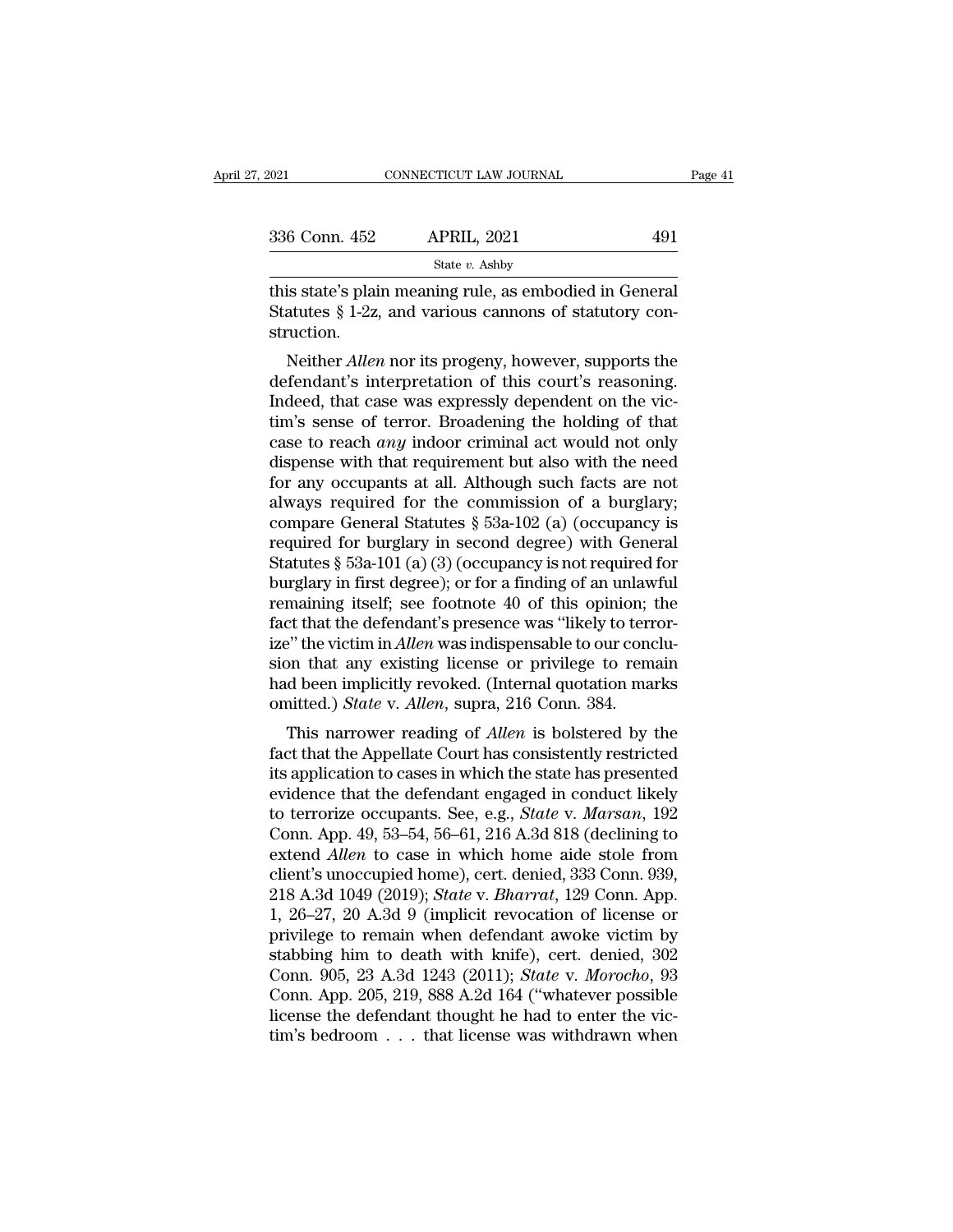|     | CONNECTICUT LAW JOURNAL | April 27, 2021 |  |
|-----|-------------------------|----------------|--|
|     |                         |                |  |
| 492 | <b>APRIL, 2021</b>      | 336 Conn. 452  |  |
|     | State v. Ashby          |                |  |

CONNECTICUT LAW JOURNAL April 27, 2021<br>
APRIL, 2021 336 Conn. 452<br>
State v. Ashby<br>
he refused to identify himself, charged toward the<br>
victim, lay on top of her and attempted to kiss and to<br>
touch her all over her hody") c 492 APRIL, 2021 336 Conn. 452<br>
State v. Ashby<br>
he refused to identify himself, charged toward the<br>
victim, lay on top of her and attempted to kiss and to<br>
touch her all over her body"), cert. denied, 277 Conn.<br>
015, 805,  $\begin{array}{ll}\n & \text{APRIL, 2021} & \text{336 Conn. 452} \\
 \hline\n & \text{State } v. \text{ Ashby} \\
 \hline\n \end{array}$ herefused to identify himself, charged toward the victim, lay on top of her and attempted to kiss and to touch her all over her body"), cert. denied, 27 APRIL, 2021 336 Conn. 452<br>
State *v*. Ashby<br>
he refused to identify himself, charged toward the<br>
victim, lay on top of her and attempted to kiss and to<br>
touch her all over her body"), cert. denied, 277 Conn.<br>
915, 895 A.2d State v. Ashby<br>
The refused to identify himself, charged toward the<br>
victim, lay on top of her and attempted to kiss and to<br>
touch her all over her body"), cert. denied, 277 Conn.<br>
915, 895 A.2d 792 (2006); *State v. Broo* state v. Ashby<br>he refused to identify himself, charged toward the<br>victim, lay on top of her and attempted to kiss and to<br>touch her all over her body"), cert. denied, 277 Conn.<br>915, 895 A.2d 792 (2006); *State* v. *Brooks* he refused to identify himself, charged toward the<br>victim, lay on top of her and attempted to kiss and to<br>touch her all over her body"), cert. denied, 277 Conn.<br>915, 895 A.2d 792 (2006); *State v. Brooks*, 88 Conn. App.<br>2 victim, lay on top of her and attempted to kiss and to<br>touch her all over her body"), cert. denied, 277 Conn.<br>915, 895 A.2d 792 (2006); *State* v. *Brooks*, 88 Conn. App.<br>204, 208 n.2, 868 A.2d 778 ("[e]ven if the evidenc touch her all over her body"), cert. denied, 277 Conn.<br>915, 895 A.2d 792 (2006); *State* v. *Brooks*, 88 Conn. App.<br>204, 208 n.2, 868 A.2d 778 ("[e]ven if the evidence could<br>be construed to show an implicit consent to the 915, 895 A.2d 792 (2006); *State* v. *Brooks*, 88 Conn. App.<br>204, 208 n.2, 868 A.2d 778 ("[e]ven if the evidence could<br>be construed to show an implicit consent to the defen-<br>dant's entry into [the] apartment, [a] vicious a 204, 208 n.2, 868 A.2d 778 ("[e]ven if the evidence could<br>be construed to show an implicit consent to the defen-<br>dant's entry into [the] apartment, [a] vicious assault<br> $\dots$  was clearly not within the scope of that consent be construed to show an implicit consent to the defendant's entry into [the] apartment, [a] vicious assault . . . was clearly not within the scope of that consent"), cert. denied, 273 Conn. 933, 873 A.2d 1001 (2005); *Sta* dant's entry into [the] apartment, [a] vicious assault<br>  $\ldots$  was clearly not within the scope of that consent"),<br>
cert. denied, 273 Conn. 933, 873 A.2d 1001 (2005); *State*<br>
v. *Gelormino*, 24 Conn. App. 563, 572, 590 A. ... was clearly not within the scope of that consent"),<br>cert. denied, 273 Conn. 933, 873 A.2d 1001 (2005); *State*<br>v. *Gelormino*, 24 Conn. App. 563, 572, 590 A.2d 480<br>("even if the evidence could be construed to show the cert. denied, 273 Conn. 933, 873 A.2d 1001 (2005); *State* v. *Gelormino*, 24 Conn. App. 563, 572, 590 A.2d 480 ("even if the evidence could be construed to show the victim's implicit consent to the defendant's entry, the *v. Gelormino, 24 Conn. App. 563, 572, 590 A.2d 480*<br>("even if the evidence could be construed to show the victim's implicit consent to the defendant's entry, the vicious assault perpetrated on the victim was clearly not w ("even if the evidence could be construed to show the victim's implicit consent to the defendant's entry, the vicious assault perpetrated on the victim was clearly not within the scope of that consent"), cert. denied, 219 victim's implicit consent to the defendant's entry, the victious assault perpetrated on the victim was clearly not within the scope of that consent"), cert. denied, 219 Conn. 911, 593 A.2d 136 (1991); see also *State v. S* vicious assault perpetrated on the victim was clearly<br>not within the scope of that consent"), cert. denied, 219<br>Conn. 911, 593 A.2d 136 (1991); see also *State* v. *Stag-<br>nitta*, 74 Conn. App. 607, 615, 813 A.2d 1033 (alth not within the scope of that consent"), cert. denied, 219<br>Conn. 911, 593 A.2d 136 (1991); see also *State v. Stag-*<br>*nitta*, 74 Conn. App. 607, 615, 813 A.2d 1033 (although<br>defendant's status as employee may have provided Conn. 911, 593 A.2d 136 (1991); see also *State* v. *Stagnitta*, 74 Conn. App. 607, 615, 813 A.2d 1033 (although defendant's status as employee may have provided license or privilege to enter private office while restauran mitta, 74 Conn. App. 607, 615, 813 A.2d 1033 (although<br>defendant's status as employee may have provided<br>license or privilege to enter private office while restau-<br>rant was closed to public, "that privilege did not extend<br> defendant's status as employee may have provided<br>license or privilege to enter private office while restau-<br>rant was closed to public, "that privilege did not extend<br>to entering the office displaying an eight to ten inch<br>k license or privilege to enter private office while restaurant was closed to public, "that privilege did not extend<br>to entering the office displaying an eight to ten inch<br>knife and demanding money"), cert. denied, 263 Conn. context. Lettering the office displaying the eight to ten first<br>tife and demanding money"), cert. denied, 263 Conn.<br>2, 819 A.2d 838 (2003). The defendant has not cited,<br>d our research has not discovered, any appellate<br>thority exten any disagreement with this line of cases over the course of nearly statement with this line of *Allen* beyond this context.<br>The fact that our legislature has declined to express any disagreement with this line of cases ov

and our research has not discovered, any appellate<br>authority extending the holding of *Allen* beyond this<br>context.<br>The fact that our legislature has declined to express<br>any disagreement with this line of cases over the co authority extending the holding of *Allen* beyond this context.<br>The fact that our legislature has declined to express<br>any disagreement with this line of cases over the course<br>of nearly three decades counsels strongly again context.<br>
The fact that our legislature has declined to express<br>
any disagreement with this line of cases over the course<br>
of nearly three decades counsels strongly against over-<br>
ruling *Allen* in favor of a more restrict The fact that our legislature has declined to express<br>any disagreement with this line of cases over the course<br>of nearly three decades counsels strongly against over-<br>ruling *Allen* in favor of a more restrictive statutory The fact that our legislature has declined to express<br>any disagreement with this line of cases over the course<br>of nearly three decades counsels strongly against over-<br>ruling *Allen* in favor of a more restrictive statutory any disagreement with this line of cases over the course<br>of nearly three decades counsels strongly against over-<br>ruling *Allen* in favor of a more restrictive statutory<br>interpretation. See, e.g., *Commission on Human Right* of nearly three decades counsels strongly against over-<br>ruling *Allen* in favor of a more restrictive statutory<br>interpretation. See, e.g., *Commission on Human Rights*<br>& *Opportunities* v. *Sullivan*, supra, 285 Conn. 216– ruling Allen in favor of a more restrictive statutory<br>interpretation. See, e.g., *Commission on Human Rights*<br>& *Opportunities* v. *Sullivan*, supra, 285 Conn. 216–17.<br>This is especially true because the legislature has ma interpretation. See, e.g., *Commission on Human Rights* & *Opportunities v. Sullivan*, supra, 285 Conn. 216–17. This is especially true because the legislature has made unrelated amendments to the relevant statutory scheme & Opportunities v. Sullivan, supra, 285 Conn. 216–17.<br>This is especially true because the legislature has made<br>unrelated amendments to the relevant statutory scheme.<br>See *Stuart* v. *Stuart*, 297 Conn. 26, 47, 996 A.2d 25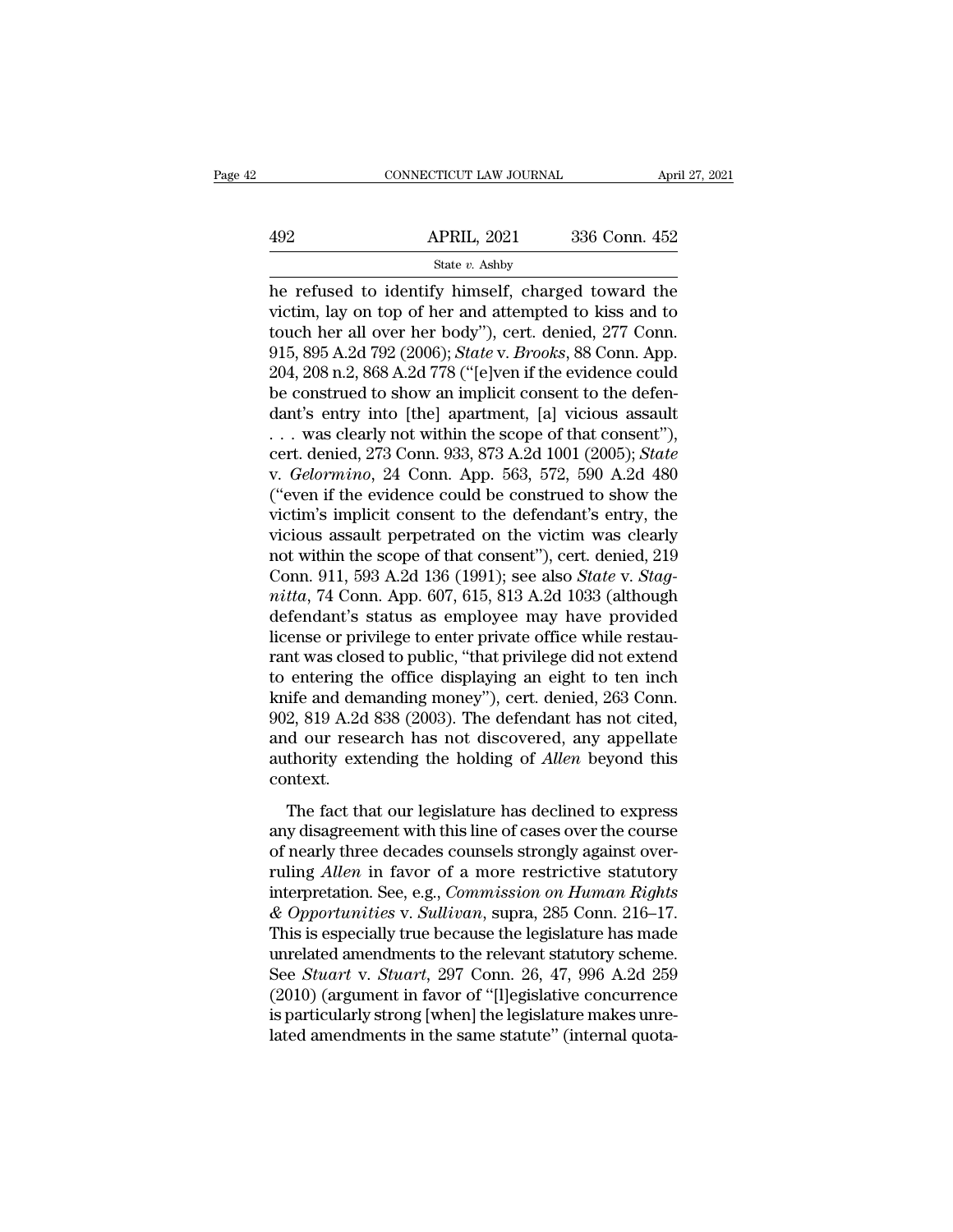| :021          | CONNECTICUT LAW JOURNAL | Page 43 |  |
|---------------|-------------------------|---------|--|
| 336 Conn. 452 | <b>APRIL, 2021</b>      | 493     |  |
|               | State v. Ashby          |         |  |

tion marks omitted)). Specifically, our legislature passed<br>a series of comprehensive amendments to this state's<br>burdeny statutes in 2008, that not only retained the 336 Conn. 452 APRIL, 2021 493<br>
State v. Ashby<br>
tion marks omitted)). Specifically, our legislature passed<br>
a series of comprehensive amendments to this state's<br>
burglary statutes in 2008 that not only retained the<br>
phrase 336 Conn. 452 APRIL, 2021 493<br>
State v. Ashby<br>
tion marks omitted)). Specifically, our legislature passed<br>
a series of comprehensive amendments to this state's<br>
burglary statutes in 2008 that not only retained the<br>
phrase 336 Conn. 452 APRIL, 2021 493<br>
State v. Ashby<br>
tion marks omitted)). Specifically, our legislature passed<br>
a series of comprehensive amendments to this state's<br>
burglary statutes in 2008 that not only retained the<br>
phrase State v. Ashby<br>
and the existing statute of the existing statutes in 2008 that not only retained the<br>
phrase "enters or remains unlawfully" in § 53a-101 (a)<br>
and the existing statutory definition set forth in § 53a-100 (b state v. Ashby<br>
tion marks omitted)). Specifically, our legislature passed<br>
a series of comprehensive amendments to this state's<br>
burglary statutes in 2008 that not only retained the<br>
phrase "enters or remains unlawfully" tion marks omitted)). Specifically, our legislature passed<br>a series of comprehensive amendments to this state's<br>burglary statutes in 2008 that not only retained the<br>phrase "enters or remains unlawfully" in § 53a-101 (a)<br>a a series of comprehensive amendments to this state's<br>burglary statutes in 2008 that not only retained the<br>phrase "enters or remains unlawfully" in § 53a-101 (a)<br>and the existing statutory definition set forth in § 53a-<br>10 burglary statutes in 2008 that not only retained the phrase "enters or remains unlawfully" in § 53a-101 (a) and the existing statutory definition set forth in § 53a-100 (b), but also added several new instances of that exa phrase "enters or remains unlawfully" in § 53a-101 (a)<br>and the existing statutory definition set forth in § 53a-<br>100 (b), but also added several new instances of that<br>exact same statutory phrase. Public Acts, Spec. Sess.,<br> and the existing statutory definition set forth in § 53a-100 (b), but also added several new instances of that exact same statutory phrase. Public Acts, Spec. Sess., January, 2008, No. 08-1, §§ 1, 2 and 4. We may presume t 100 (b), but also<br>exact same stature<br>January, 2008, No<br>that the legislature<br>when doing so. S<br>Zoning Commiss<br>1122 (2008).<br>The defendant' muary, 2008, No. 08-1, §§ 1, 2 and 4. We may presume<br>at the legislature was aware of *Allen* and its progeny<br>nen doing so. See, e.g., *R.C. Equity Group*, *LLC* v.<br>ming Commission, 285 Conn. 240, 257 n.20, 939 A.2d<br>22 (200 that the legislature was aware of *Allen* and its progeny<br>that the legislature was aware of *Allen* and its progeny<br>when doing so. See, e.g., *R.C. Equity Group*, *LLC* v.<br>*Zoning Commission*, 285 Conn. 240, 257 n.20, 939

when doing so. See, e.g., *R.C. Equity Group*, *LLC* v.<br> *Zoning Commission*, 285 Conn. 240, 257 n.20, 939 A.2d<br>
1122 (2008).<br>
The defendant's various arguments do not warrant<br>
the opposite result. The defendant, citing § Figure 2008).<br> *Loning Commission*, 285 Conn. 240, 257 n.20, 939 A.2d<br>
1122 (2008).<br>
The defendant's various arguments do not warrant<br>
the opposite result. The defendant, citing § 1-2z, encour-<br>
ages this court to abandon Ething Commession, 259 Contr. 210, 251 h.23, 659 11.24<br>1122 (2008).<br>The defendant's various arguments do not warrant<br>the opposite result. The defendant, citing § 1-2z, encour-<br>ages this court to abandon the existing line o The defendant's various arguments do not warrant<br>the opposite result. The defendant, citing § 1-2z, encour-<br>ages this court to abandon the existing line of cases<br>and to begin the process of statutory construction anew.<br>We The defendant's various arguments do not warrant<br>the opposite result. The defendant, citing § 1-2z, encour-<br>ages this court to abandon the existing line of cases<br>and to begin the process of statutory construction anew.<br>We the opposite result. The defendant, citing § 1-2z, encourages this court to abandon the existing line of cases and to begin the process of statutory construction anew. We decline to do so. See, e.g., *Kasica* v. *Columbia* ages this court to abandon the existing line of cases<br>and to begin the process of statutory construction anew.<br>We decline to do so. See, e.g., *Kasica* v. *Columbia*, 309<br>Conn. 85, 93–94 and n.10, 70 A.3d 1 (2013) (in inte and to begin the process of statutory construction anew.<br>We decline to do so. See, e.g., *Kasica* v. *Columbia*, 309<br>Conn. 85, 93–94 and n.10, 70 A.3d 1 (2013) (in inter-<br>preting statutory text, this court is bound by our We decline to do so. See, e.g., *Kasica* v. *Columbia*, 309<br>Conn. 85, 93–94 and n.10, 70 A.3d 1 (2013) (in inter-<br>preting statutory text, this court is bound by our prior<br>constructions of statute); *Hummel* v. *Marten Tran* Conn. 85, 93–94 and n.10, 70 A.3d 1 (2013) (in inter-<br>preting statutory text, this court is bound by our prior<br>constructions of statute); *Hummel* v. *Marten Trans-*<br>port, *Ltd.*, 282 Conn. 477, 501, 923 A.2d 657 (2007)<br>( preting statutory text, this court is bound by our prior<br>constructions of statute); *Hummel v. Marten Trans-<br>port, Ltd.*, 282 Conn. 477, 501, 923 A.2d 657 (2007)<br>(enactment of § 1-2z did not overrule existing case law).<br>Al constructions of statute); *Hummel v. Marten Trans-*<br>port, *Ltd.*, 282 Conn. 477, 501, 923 A.2d 657 (2007)<br>(enactment of § 1-2z did not overrule existing case law).<br>Although an argument in favor of overruling established<br>p port, Ltd., 282 Conn. 477, 501, 923 A.2d 657 (2007)<br>(enactment of § 1-2z did not overrule existing case law).<br>Although an argument in favor of overruling established<br>precedent may well be strengthened by tension with a<br>st (enactment of § 1-2z did not overrule existing case law).<br>Although an argument in favor of overruling established<br>precedent may well be strengthened by tension with a<br>statute's plain meaning, we can discern no such confli Although an argument in favor of overruling established<br>precedent may well be strengthened by tension with a<br>statute's plain meaning, we can discern no such conflict<br>in the present case. When a building is not open to the<br> precedent may well be strengthened by tension with a<br>statute's plain meaning, we can discern no such conflict<br>in the present case. When a building is not open to the<br>public, the relevant statutory inquiry turns on whether<br> statute's plain meaning, we can discern no such conflict<br>in the present case. When a building is not open to the<br>public, the relevant statutory inquiry turns on whether<br>a defendant was "licensed or privileged" to remain.<br>G in the present case. When a building is not open to the public, the relevant statutory inquiry turns on whether a defendant was "licensed or privileged" to remain. General Statutes (Rev. to 2001)  $\S$  53a-100 (b). The hold public, the relevant statutory inquiry turns on whether<br>a defendant was "licensed or privileged" to remain.<br>General Statutes (Rev. to 2001) § 53a-100 (b). The hold-<br>ing of *Allen*, which merely stated the standard for prov a defendant was "licensed or privileged" to remain.<br>*General Statutes* (Rev. to 2001) § 53a-100 (b). The holding of *Allen*, which merely stated the standard for proving the absence of such a license or privilege in a part General Statutes (Rev. to 2001) § 53a-100 (b). The holding of *Allen*, which merely stated the standard for proving the absence of such a license or privilege in a particular factual setting, is facially consistent with t ing of *Allen*, which merely stated the standard for proving the absence of such a license or privilege in a particular factual setting, is facially consistent with that requirement. Finally, the defendant's argument that ing the absence of such a license or privilege in a particular factual setting, is facially consistent with that requirement. Finally, the defendant's argument that *Allen* results in statutory surplusage because it dispe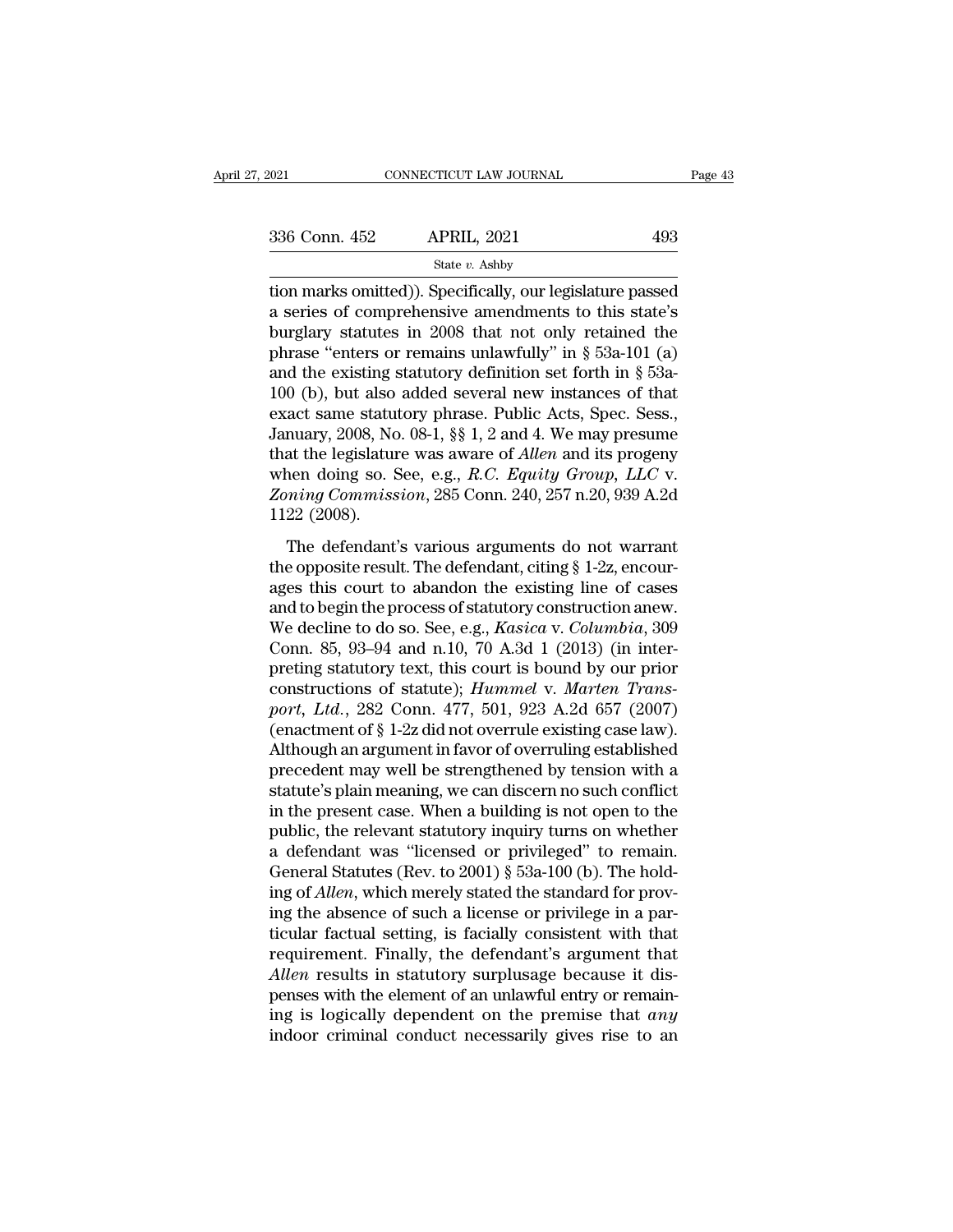|     | CONNECTICUT LAW JOURNAL | April 27, 2021 |  |
|-----|-------------------------|----------------|--|
|     |                         |                |  |
| 494 | <b>APRIL, 2021</b>      | 336 Conn. 452  |  |
|     | State v. Ashby          |                |  |

 $\begin{array}{ll}\n & \text{COMNETICUT LAW JOURNAL} \ \hline\n\end{array}$  APRIL, 2021 336 Conn. 452<br>  $\begin{array}{ll}\n & \text{State } v. \text{ Ashy} \\
 \text{implicit revocation. Because, as we previously indicated, the holding in *Allen* extends only to conduct by a *defondant* that is "likelyely to exercise.$ APRIL, 2021 336 Conn. 452<br>
State *v*. Ashby<br>
implicit revocation. Because, as we previously indicated, the holding in *Allen* extends only to conduct by<br>
a defendant that is "likely to terrorize occupants";<br>
(internal quot  $\begin{array}{c|c} \text{APRIL, 2021} & \text{336 Conn. 452} \ \hline \text{State } v. \text{ Ashby} \ \hline \text{implicit revocation. Because, as we previously indicated, the holding in *Allen* extends only to conduct by a defendant that is "likely to terrorize occurs," (internal quotation marks omitted) *State v. Allen*, supra, 216 Conn. 384: the distinct elements of the crime of the image.$ (494 APRIL, 2021 336 Conn. 452<br>
State *v*. Ashby<br>
implicit revocation. Because, as we previously indicated, the holding in *Allen* extends only to conduct by<br>
a defendant that is "likely to terrorize occupants";<br>
(internal Examples of the distinct elements of the crime of burglary remain.<br>
2216 Conn. 384; the distinct elements only to conduct by<br>
216 Conn. 384; the distinct elements of the crime of burglary remain. mplicit revocation. I<br>cated, the holding in .<br>a defendant that is '<br>(internal quotation ma<br>216 Conn. 384; the d<br>burglary remain.<br>The defendant is cc plicit revocation. Because, as we previously indi-<br>ted, the holding in *Allen* extends only to conduct by<br>defendant that is "likely to terrorize occupants";<br>termal quotation marks omitted) *State* v. *Allen*, supra,<br>6 Conn cated, the notding in *Atten* extends only to conduct by<br>a defendant that is "likely to terrorize occupants";<br>(internal quotation marks omitted) *State* v. *Allen*, supra,<br>216 Conn. 384; the distinct elements of the crime

a defendant that is likely to terrorize occupants ;<br>(internal quotation marks omitted) *State* v. *Allen*, supra,<br>216 Conn. 384; the distinct elements of the crime of<br>burglary remain.<br>The defendant is correct that interme (internal quotation marks omitted) *State v. Atten*, supra,<br>216 Conn. 384; the distinct elements of the crime of<br>burglary remain.<br>The defendant is correct that intermediate appellate<br>courts in New York have declined to con 216 Conn. 384; the distinct elements of the crime of<br>burglary remain.<br>The defendant is correct that intermediate appellate<br>courts in New York have declined to conclude that viop<br>lent conduct gives rise to an implicit revoc burgiary remain.<br>
The defendant is correct that intermediate appellate<br>
courts in New York have declined to conclude that viop<br>
lent conduct gives rise to an implicit revocation of a<br>
defendant's license or privilege to re The defendant is correct that intermediate appellate<br>courts in New York have declined to conclude that viop<br>lent conduct gives rise to an implicit revocation of a<br>defendant's license or privilege to remain. See *People*<br>v. courts in New York have declined to conclude that viop<br>lent conduct gives rise to an implicit revocation of a<br>defendant's license or privilege to remain. See *People*<br>v. *Bowen*, 17 App. Div. 3d 1054, 1055, 794 N.Y.S.2d<br>20 lent conduct gives rise to an implicit revocation of a<br>defendant's license or privilege to remain. See *People*<br>v. *Bowen*, 17 App. Div. 3d 1054, 1055, 794 N.Y.S.2d<br>203, appeal denied, 5 N.Y.3d 759, 834 N.E.2d 1264, 801<br>N. defendant's license or privilege to remain. See *People*<br>v. *Bowen*, 17 App. Div. 3d 1054, 1055, 794 N.Y.S.2d<br>203, appeal denied, 5 N.Y.3d 759, 834 N.E.2d 1264, 801<br>N.Y.S.2d 254 (2005); *People* v. *Konikov*, 160 App. Div. v. *Bowen*, 17 App. Div. 3d 1054, 1055, 794 N.Y.S.2d<br>203, appeal denied, 5 N.Y.3d 759, 834 N.E.2d 1264, 801<br>N.Y.S.2d 254 (2005); *People v. Konikov*, 160 App. Div.<br>2d 146, 152–53, 559 N.Y.S.2d 901, appeal denied, 76<br>N.Y.2d 203, appeal denied, 5 N.Y.3d 759, 834 N.E.2d 1264, 801<br>*N.Y.S.2d 254 (2005); People v. Konikov*, 160 App. Div.<br>2d 146, 152–53, 559 N.Y.S.2d 901, appeal denied, 76<br>*N.Y.2d* 941, 564 N.E.2d 680, 563 N.Y.S.2d 70 (1990). The<br>c N.Y.S.2d 254 (2005); *People v. Konikov*, 160 App. Div.<br>2d 146, 152–53, 559 N.Y.S.2d 901, appeal denied, 76<br>N.Y.2d 941, 564 N.E.2d 680, 563 N.Y.S.2d 70 (1990). The<br>conclusion reached in *Allen*, however, is consistent with 2d 146, 152–53, 559 N.Y.S.2d 901, appeal denied, 76<br>N.Y.2d 941, 564 N.E.2d 680, 563 N.Y.S.2d 70 (1990). The<br>conclusion reached in *Allen*, however, is consistent with<br>the law in states other than New York. See *Davis* v.<br> N.Y.2d 941, 564 N.E.2d 680, 563 N.Y.S.2d 70 (1990). The conclusion reached in *Allen*, however, is consistent with the law in states other than New York. See *Davis v.*<br>State, 737 So. 2d 480, 484 (Ala. 1999) ("[E]vidence o conclusion reached in *Allen*, however, is consistent with<br>the law in states other than New York. See *Davis* v.<br>*State*, 737 So. 2d 480, 484 (Ala. 1999) ("[E]vidence of<br>a struggle giving rise to the inference of an unlawf the law in states other than New York. See *Davis* v.<br>State, 737 So. 2d 480, 484 (Ala. 1999) ("[E]vidence of<br>a struggle giving rise to the inference of an unlawful<br>remaining is supplied by [the defendant's] choice to kill<br> State, 737 So. 2d 480, 484 (Ala. 1999) ("[E]vidence of<br>a struggle giving rise to the inference of an unlawful<br>remaining is supplied by [the defendant's] choice to kill<br>by a [less than instantaneous] technique of strangula a struggle giving rise to the inference of an unlawful<br>remaining is supplied by [the defendant's] choice to kill<br>by a [less than instantaneous] technique of strangula-<br>tion and by his use of three nonfatal stab wounds to<br>t remaining is supplied by [the defendant's] choice to kill<br>by a [less than instantaneous] technique of strangula-<br>tion and by his use of three nonfatal stab wounds to<br>the victim's lower back. Based on the circumstances<br>sugg by a [less than instantaneous] technique of strangulation and by his use of three nonfatal stab wounds to the victim's lower back. Based on the circumstances suggested by the evidence, the jury reasonably could have found tion and by his use of three nonfatal stab wounds to<br>the victim's lower back. Based on the circumstances<br>suggested by the evidence, the jury reasonably could<br>have found that [the defendant], from the point at which<br>he bega the victim's lower back. Based on the circumstances<br>suggested by the evidence, the jury reasonably could<br>have found that [the defendant], from the point at which<br>he began committing his criminal acts, 'remain[ed]<br>unlawfull suggested by the evidence, the jury reasonably could<br>have found that [the defendant], from the point at which<br>he began committing his criminal acts, 'remain[ed]<br>unlawfully' in [the victim's] home with the intent to<br>commit have found that [the defendant], from the point at which<br>he began committing his criminal acts, 'remain[ed]<br>unlawfully' in [the victim's] home with the intent to<br>commit a crime."); *Sparre* v. *State*, 164 So. 3d 1183, 12 began committing his criminal acts, 'remain[ed]<br>wfully' in [the victim's] home with the intent to<br>mit a crime."); *Sparre* v. *State*, 164 So. 3d 1183, 1200-<br>l (Fla.) (defendant's invitation to premises was<br>ectively rescin unlawfully' in [the victim's] home with the intent to<br>commit a crime."); *Sparre* v. *State*, 164 So. 3d 1183, 1200–<br>1201 (Fla.) (defendant's invitation to premises was<br>"effectively rescinded" when victim began attempting<br>

commit a crime."); *Sparre* v. *State*, 164 So. 3d 1183, 1200–1201 (Fla.) (defendant's invitation to premises was<br>"effectively rescinded" when victim began attempting<br>futilely to defend herself from fatal attack), cert. de 1201 (Fla.) (defendant's invitation to premises was<br>
"effectively rescinded" when victim began attempting<br>
futilely to defend herself from fatal attack), cert. denied,<br>
U.S. , 136 S. Ct. 411, 193 L. Ed. 2d 325 (2015);<br> *St* "effectively rescinded" when victim began attempting<br>futilely to defend herself from fatal attack), cert. denied,<br>U.S. , 136 S. Ct. 411, 193 L. Ed. 2d 325 (2015);<br>*State* v. *Walker*, 600 N.W.2d 606, 610 (Iowa 1999) (vic-<br> futilely to defend herself from fatal attack), cert. denied,<br>U.S. , 136 S. Ct. 411, 193 L. Ed. 2d 325 (2015);<br>State v. Walker, 600 N.W.2d 606, 610 (Iowa 1999) (vic-<br>tim's begging and resistance to assault amounted to<br>impli U.S. , 136 S. Ct. 411, 193 L. Ed. 2d 325 (2015);<br> *State* v. *Walker*, 600 N.W.2d 606, 610 (Iowa 1999) (victim's begging and resistance to assault amounted to<br>
implicit revocation of defendant's license to remain).<br>
Notwit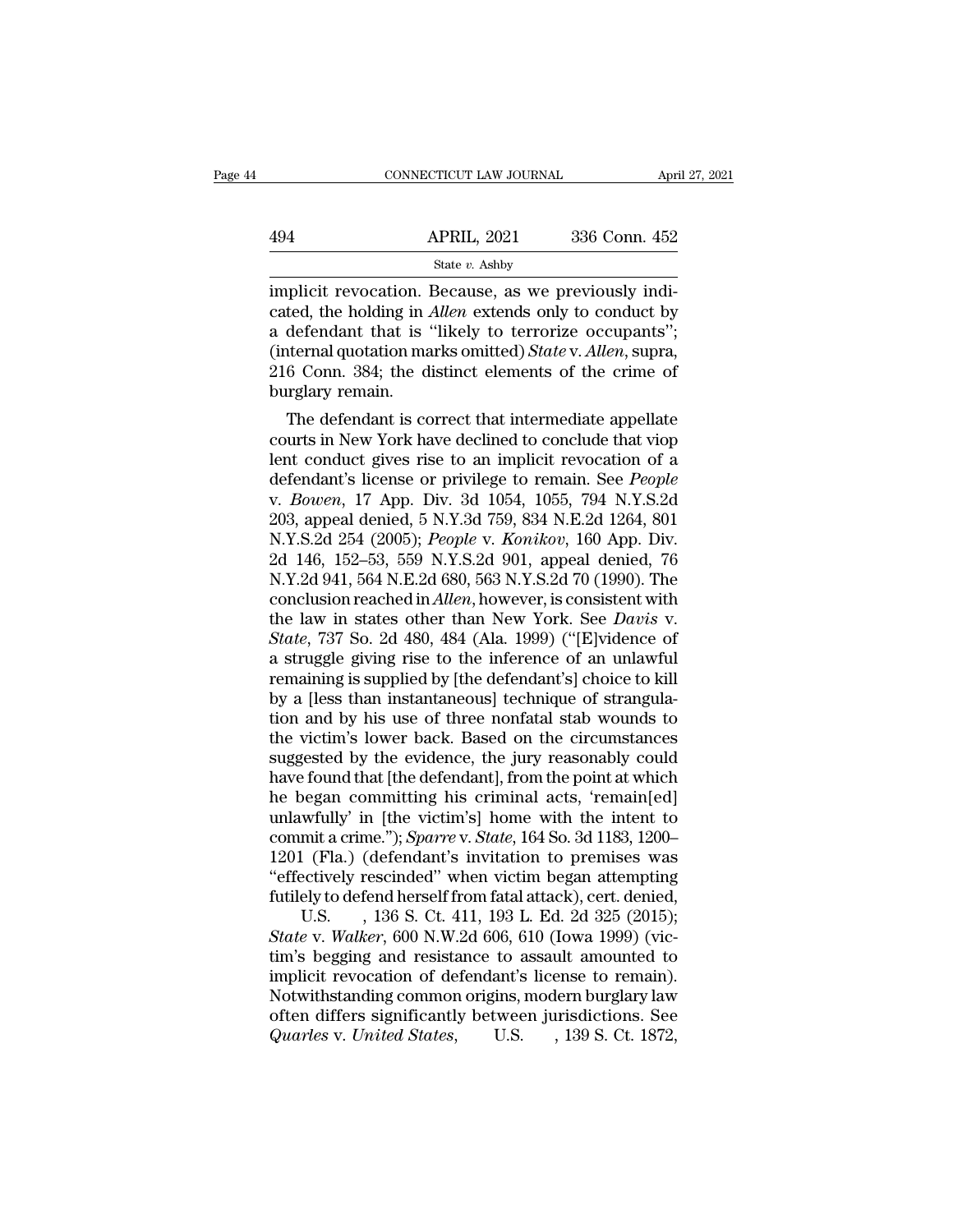| 2021          | CONNECTICUT LAW JOURNAL                                                                                                                                                     | Page 45 |
|---------------|-----------------------------------------------------------------------------------------------------------------------------------------------------------------------------|---------|
| 336 Conn. 452 | <b>APRIL, 2021</b>                                                                                                                                                          | 495     |
|               | State $v$ . Ashby                                                                                                                                                           |         |
|               | 1879, 204 L. Ed. 2d 200 (2019). Such variations are,<br>without more, generally insufficient to overcome the<br>woighty considerations attendent to stare decising $42$ See |         |

336 Conn. 452 APRIL, 2021 495<br>
state v. Ashby<br>
1879, 204 L. Ed. 2d 200 (2019). Such variations are,<br>
without more, generally insufficient to overcome the<br>
weighty considerations attendant to stare decisis.<sup>42</sup> See,<br>
0.4. 336 Conn. 452 APRIL, 2021 495<br>
State v. Ashby<br>
1879, 204 L. Ed. 2d 200 (2019). Such variations are,<br>
without more, generally insufficient to overcome the<br>
weighty considerations attendant to stare decisis.<sup>42</sup> See,<br>
e.g., e.g., *Graham v. Commissioner of Transportation*, 330<br>
Commissioner, *Graham v. Commissioner of Transportations*, 330<br>
Commissioner of *Transportation*, 330<br>
Commissioner of *Transportation*, 330<br>
Commissioner of *Commissi* State v. Ashby<br>
State v. Ashby<br>
1879, 204 L. Ed. 2d 200 (2019). Such va<br>
without more, generally insufficient to o<br>
weighty considerations attendant to stare  $\alpha$ <br>
e.g., *Graham v. Commissioner of Transp*<br>
Conn. 400, 420, 79, 204 L. Ed. 2d 200 (2019). Such variations are,<br>thout more, generally insufficient to overcome the<br>eighty considerations attendant to stare decisis.<sup>42</sup> See,<br>g., *Graham v. Commissioner of Transportation*, 330<br>pnn. 400 1879, 204 L. Ed. 2d 200 (2019). Such variations are,<br>without more, generally insufficient to overcome the<br>weighty considerations attendant to stare decisis.<sup>42</sup> See,<br>e.g., *Graham v. Commissioner of Transportation*, 330<br>Co

without more, generally insulficent to overcome the<br>weighty considerations attendant to stare decisis.<sup>42</sup> See,<br>e.g., *Graham v. Commissioner of Transportation*, 330<br>Conn. 400, 420, 195 A.3d 664 (2018).<br>In light of the fo weighty considerations attendant to stare decisis. See,<br>e.g., *Graham v. Commissioner of Transportation*, 330<br>Conn. 400, 420, 195 A.3d 664 (2018).<br>In light of the foregoing, we decline the defendant's<br>invitation to overrul e.g., Graham v. Commissioner of Transportation, 550<br>Conn. 400, 420, 195 A.3d 664 (2018).<br>In light of the foregoing, we decline the defendant's<br>invitation to overrule *Allen* and its progeny. The defen-<br>dant advances no arg Lonin. 400, 420, 195 A.5d 004 (2018).<br>In light of the foregoing, we decline the defendant's<br>invitation to overrule *Allen* and its progeny. The defen-<br>dant advances no argument on appeal that the conduct<br>at issue in the pr In light of the foregoing, we<br>invitation to overrule *Allen* and<br>dant advances no argument on<br>at issue in the present case w<br>the victim. As a result, the de<br>the evidence claim relating to<br>the first degree must fail. Finally to terrorize<br>
e victim. As a result, the defendant's sufficiency of<br>
e evidence claim relating to the crime of burglary in<br>
e first degree must fail.<br>
III<br>
Finally, we address the defendant's claim of instruc-<br>
pri

### III

the victim. As a result, the defendant's sufficiency of<br>the evidence claim relating to the crime of burglary in<br>the first degree must fail.<br>III<br>Finally, we address the defendant's claim of instruc-<br>tional error because we the evidence claim relating to the crime of burglary in<br>the first degree must fail.<br>III<br>Finally, we address the defendant's claim of instruc-<br>tional error because we conclude that the issue of third-<br>party culpability is l the first degree must fail.<br>
III<br>
Finally, we address the defendant's claim of instructional error because we conclude that the issue of third-<br>
party culpability is likely to arise on remand. The defen-<br>
dant contends tha III<br>Finally, we address the defendant's claim of instruc-<br>tional error because we conclude that the issue of third-<br>party culpability is likely to arise on remand. The defen-<br>dant contends that a third-party culpability in mally, we address the defendant's claim of instructional error because we conclude that the issue of third-<br>party culpability is likely to arise on remand. The defendant contends that a third-party culpability instruction<br> Finally, we address the defendant's claim of instructional error because we conclude that the issue of third-<br>party culpability is likely to arise on remand. The defendant contends that a third-party culpability instructi ant contends that a third-party culpability instruction<br>as reasonably supported by the evidence relating to<br>nidentified male DNA discovered on the victim's vagi-<br>al swab, her shoulder, and her bedroom doorframe.<br><sup>#</sup> The de was reasonably supported by the evidence relating to<br>unidentified male DNA discovered on the victim's vagi-<br>nal swab, her shoulder, and her bedroom doorframe.<br> $\frac{w}{t}$  The defendant relies on *State* v. *Clark*, 48 Conn.

unidentified male DNA discovered on the victim's vagi-<br>nal swab, her shoulder, and her bedroom doorframe.<br> $*$  The defendant relies on *State v. Clark*, 48 Conn. App. 812, 713 A.2d 834,<br>cert. denied, 245 Conn. 921, 717 A.2 and swab, her shoulder, and her bedroom doorframe.<br>
<sup>*a*</sup> The defendant relies on *State v. Clark*, 48 Conn. App. 812, 713 A.2d 834, cert. denied, 245 Conn. 921, 717 A.2d 238 (1998), as an example of the absurd results th That SWaD, Tier Shoulder, and Tier Deuroonn doormante.<br>
<sup>42</sup> The defendant relies on *State* v. *Clark*, 48 Conn. App. 812, 713 A.2d 834, cert. denied, 245 Conn. 921, 717 A.2d 238 (1998), as an example of the absurd resul <sup>42</sup> The defendant relies on *State* v. *Clark*, 48 Conn. App. 812, 713 A.2d 834, cert. denied, 245 Conn. 921, 717 A.2d 238 (1998), as an example of the absurd results that would occur in the absence of a bright-line rule cert. denied, 245 Conn. 921, 717 A.2d 238 (1998), as an example of the absurd results that would occur in the absence of a bright-line rule requiring surreptitious conduct. In that case, the victim was sexually assaulted absurd results that would occur in the absence of a bright-line rule requiring surreptitious conduct. In that case, the victim was sexually assaulted in her own kitchen by an uninvited assailant. Id., 814, 824. The defend surreptitious conduct. In that case, the victim was sexually assaulted in her own kitchen by an uninvited assailant. Id., 814, 824. The defendant argues that, "[i]f the conduct [at issue in *Clark*] had occurred outdoors, bown kitchen by an uninvited assailant. Id., 814, 824. The defendant are committed that, "[i]f the conduct [at issue in *Clark*] had occurred outdoors, [the defendant in that case] would not have been guilty of the class opposed to conduct at is<br>that, "[i]f the conduct [at is<br>but only of the class D fel<br>legislature did not intend for<br>person could receive simpl<br>opposed to outdoors."<br>It is, however, well estable It is, however, well established that such intrusions into the home cause in that case would not have been guilty of the class B felony of burglary, it only of the class D felony of third degree sexual assault. Clearly the but only of the class D felony of third degree sexual assault. Clearly the legislature did not intend for there to be such a disparity in the sentence a person could receive simply because the crime was committed indoors a

legislature did not intend for there to be such a disparity in the sentence a<br>person could receive simply because the crime was committed indoors as<br>opposed to outdoors."<br>It is, however, well established that such intrusio Expersion could receive simply because the crime was committed indoors as<br>opposed to outdoors."<br>It is, however, well established that such intrusions into the home cause<br>a unique form of injury that has traditionally been infirmity, concerns regarding the penalty affixed by statute to the region of burstless.<br>It is, however, well established that such intrusions into the home cause<br>a unique form of injury that has traditionally been punishe It is, however, well established that such intrusions into the home cause<br>a unique form of injury that has traditionally been punished as a separate<br>and distinct offense under the law of this state. See, e.g., *State* v. is, rowere, were established and stern intractors into the former cause at a unique form of injury that has traditionally been punished as a separate and distinct offense under the law of this state. See, e.g., *State* v. and distinct offense under the law of this state. See, e.g., *State v. Little*, 194 Conn. 665, 675–76, 485 A.2d 913 (1984). In the absence of constitutional infirmity, concerns regarding the penalty affixed by statute to Conn. 665, 675-76, 485 A.2d 913 (1984). In the absence of constitutional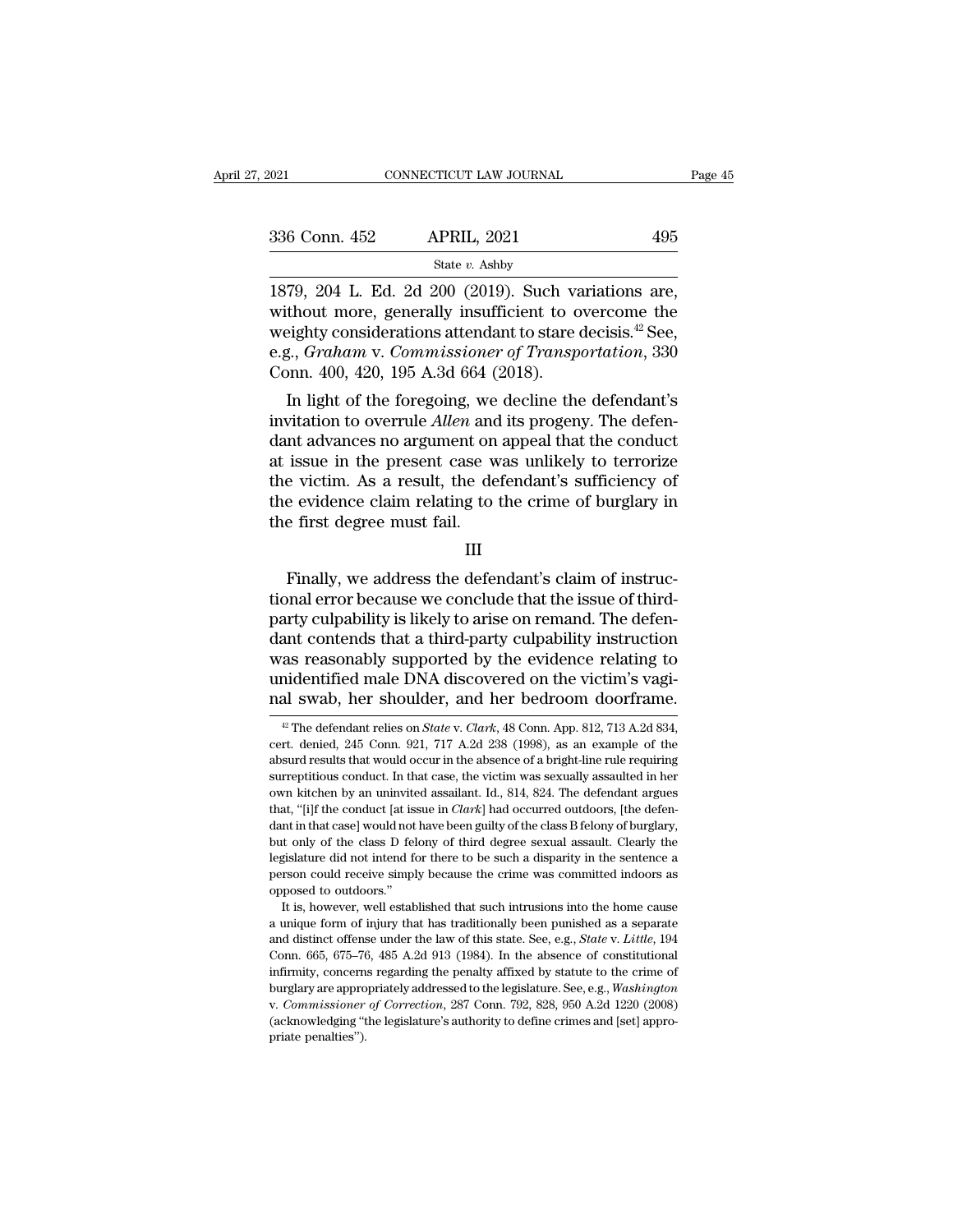|     | CONNECTICUT LAW JOURNAL                                                                                                                                                                   | April 27, 2021 |
|-----|-------------------------------------------------------------------------------------------------------------------------------------------------------------------------------------------|----------------|
| 496 | <b>APRIL, 2021</b>                                                                                                                                                                        | 336 Conn. 452  |
|     | State $v$ . Ashby                                                                                                                                                                         |                |
|     | In response, the state argues that this evidence was<br>insufficient to support such an instruction. <sup>43</sup> Specifi-<br>cally the state argues that this avidance establishes only |                |

496 APRIL, 2021 336 Conn. 452<br>
State v. Ashby<br>
In response, the state argues that this evidence was<br>
insufficient to support such an instruction.<sup>43</sup> Specifi-<br>
cally, the state argues that this evidence establishes only<br> 496 APRIL, 2021 336 Conn. 452<br>
State v. Ashby<br>
In response, the state argues that this evidence was<br>
insufficient to support such an instruction.<sup>43</sup> Specifi-<br>
cally, the state argues that this evidence establishes only<br>  $\frac{\text{APRIL, 2021}}{\text{State } v. \text{ Ashby}}$ <br>
In response, the state argues that this evidence was<br>
insufficient to support such an instruction.<sup>43</sup> Specifi-<br>
cally, the state argues that this evidence establishes only<br>
that "the vict State  $v$ . Ashby<br>In response, the state argues that this evidence was<br>insufficient to support such an instruction.<sup>43</sup> Specifi-<br>cally, the state argues that this evidence establishes only<br>that "the victim may have sociali  $\frac{\text{state } v. \text{ Asioy}}{\text{the}}$ <br>In response, the state argues that this evidence was<br>insufficient to support such an instruction.<sup>43</sup> Specifi-<br>cally, the state argues that this evidence establishes only<br>that "the victim may have In response, the state argues that this evidence was<br>insufficient to support such an instruction.<sup>43</sup> Specifi-<br>cally, the state argues that this evidence establishes only<br>that "the victim may have socialized, done drugs, insufficient to support such a<br>cally, the state argues that this  $\alpha$ <br>that "the victim may have soc<br>had sex with various men in<br>death" and, therefore, fails to e<br>tion "between any particular th<br>against the victim  $\ldots$ ."<br> at "the victim may have socialized, done drugs, and<br>d sex with various men in the days preceding her<br>ath" and, therefore, fails to establish a direct connec-<br>on "between any particular third party and the crimes<br>ainst the had sex with various men in the days preceding her<br>death" and, therefore, fails to establish a direct connec-<br>tion "between any particular third party and the crimes<br>against the victim  $\ldots$ ."<br>The following additional fac

death" and, therefore, fails to establish a direct connection "between any particular third party and the crimes<br>against the victim . . . . ."<br>The following additional facts and procedural history<br>are relevant to our discu tion "between any particular third party and the crimes<br>against the victim  $\dots$ ."<br>The following additional facts and procedural history<br>are relevant to our discussion of this claim. Carll Ladd,<br>the supervisor of the DNA s against the victim  $\ldots$ ."<br>The following additional facts and procedural history<br>are relevant to our discussion of this claim. Carll Ladd,<br>the supervisor of the DNA section of the state forensic<br>laboratory, testified at t The following additional facts and procedural history<br>are relevant to our discussion of this claim. Carll Ladd,<br>the supervisor of the DNA section of the state forensic<br>laboratory, testified at trial that a particular test The following additional facts and procedural history<br>are relevant to our discussion of this claim. Carll Ladd,<br>the supervisor of the DNA section of the state forensic<br>laboratory, testified at trial that a particular test are relevant to our discussion of this claim. Carll Ladd,<br>the supervisor of the DNA section of the state forensic<br>laboratory, testified at trial that a particular test had<br>indicated that both the defendant and a second, un the supervisor of the DNA section of the state forensic<br>laboratory, testified at trial that a particular test had<br>indicated that both the defendant and a second, uniden-<br>tified male were contributors to DNA on the victim's laboratory, testified at trial that a particular test had<br>indicated that both the defendant and a second, uniden-<br>tified male were contributors to DNA on the victim's<br>vaginal swab.<sup>44</sup> Ladd also testified that the defendan indicated that both the defendant and a second, unidentified male were contributors to DNA on the victim's vaginal swab.<sup>44</sup> Ladd also testified that the defendant was excluded as a contributor to certain unidentified male tified male were contributors to DNA on the victim's<br>vaginal swab.<sup>44</sup> Ladd also testified that the defendant<br>was excluded as a contributor to certain unidentified<br>male DNA in saliva discovered on the victim's shoul-<br>der. male DNA in saliva discovered on the victim's shoulder.<sup>45</sup> Finally, Ladd testified that the defendant also was excluded as a contributor to certain unidentified male DNA discovered at the location of a transfer bloodstai der.<sup>45</sup> Finally, Ladd testified that the defendant also was excluded as a contributor to certain unidentified male DNA discovered at the location of a transfer bloodstain  $\frac{48}{10}$  We note that the state also contends

excluded as a contributor to certain unidentified male<br>DNA discovered at the location of a transfer bloodstain<br><sup>49</sup> We note that the state also contends that any error in this regard was<br>harmless and that the parties disag DNA discovered at the location of a transfer bloodstain  $\frac{1}{4}$  We note that the state also contends that any error in this regard was harmless and that the parties disagree on the burden of proof attendant to such an a <sup>43</sup> We note that the state also contends that any error in this regard was harmless and that the parties disagree on the burden of proof attendant to such an analysis. See *State* v.  $Arrow$ , 284 Conn. 597, 614, 935 A.2d 975 <sup>43</sup> We note that the state also contends that any error in this regard was harmless and that the parties disagree on the burden of proof attendant to such an analysis. See *State* v. Arroyo, 284 Conn. 597, 614, 935 A.2d harmless and that the parties disagree on the burden of proof attendant to such an analysis. See *State* v. Arroyo, 284 Conn. 597, 614, 935 A.2d 975 (2007) (declining to consider whether constitutional or nonconstitutional such an analysis. See *State* v. Arroyo, 284 Conn. 597, 614, 935 A.2d 975 (2007) (declining to consider whether constitutional or nonconstitutional standard of harmless error review applies to improper omission of third-<br> tected vaginal intercourse with a particular man the night before her deaths and and of harmless error review applies to improper omission of third-<br>party culpability instruction). Because we address this claim as an issue

party culpability instruction). Because we address this claim as an issue likely to arise on remand, we need not address questions of harmless error in the present appeal.<br>
"Although testimony offered at trial indicated th be unknown male of the unknown male DNA on victim's vaginal swab. 45 Ladd indicated that the victim had unprotected vaginal intercourse with a particular man the night before her death, no evidence was introduced to demons <sup>44</sup> Although testimony offered at trial indicated that the victim had unprotected vaginal intercourse with a particular man the night before her death, no evidence was introduced to demonstrate that that man was the sour

eted vaginal intercourse with a particular man the night before her death, no evidence was introduced to demonstrate that that man was the source of the unknown male DNA on victim's vaginal swab.<br>
<sup>45</sup> Ladd indicated that no evidence was introduced to demonstrate that that man was the source of the unknown male DNA on victim's vaginal swab.<br>  $\,^{45}$  Ladd indicated that this saliva came from a different source than other male DNA found on for the unknown male DNA on victim's vaginal swab.<br>
<sup>45</sup> Ladd indicated that this saliva came from a different source than other<br>
male DNA found on a condom from the victim's bedroom. In light of certain<br>
posttrial evidenc <sup>46</sup> Ladd indicated that this saliva came from a different source than other male DNA found on a condom from the victim's bedroom. In light of certain posttrial evidence linking the condom to another man; see footnote 44 male DNA found on a condom from the victim's bedroom. In light of certain posttrial evidence linking the condom to another man; see footnote 44 of this opinion; it is reasonable to deduce that neither that man nor the defe posttrial evidence linking the condom to another man; see footnote 44 of this opinion; it is reasonable to deduce that neither that man nor the defendant was the source of the male DNA discovered on the victim's shoulder.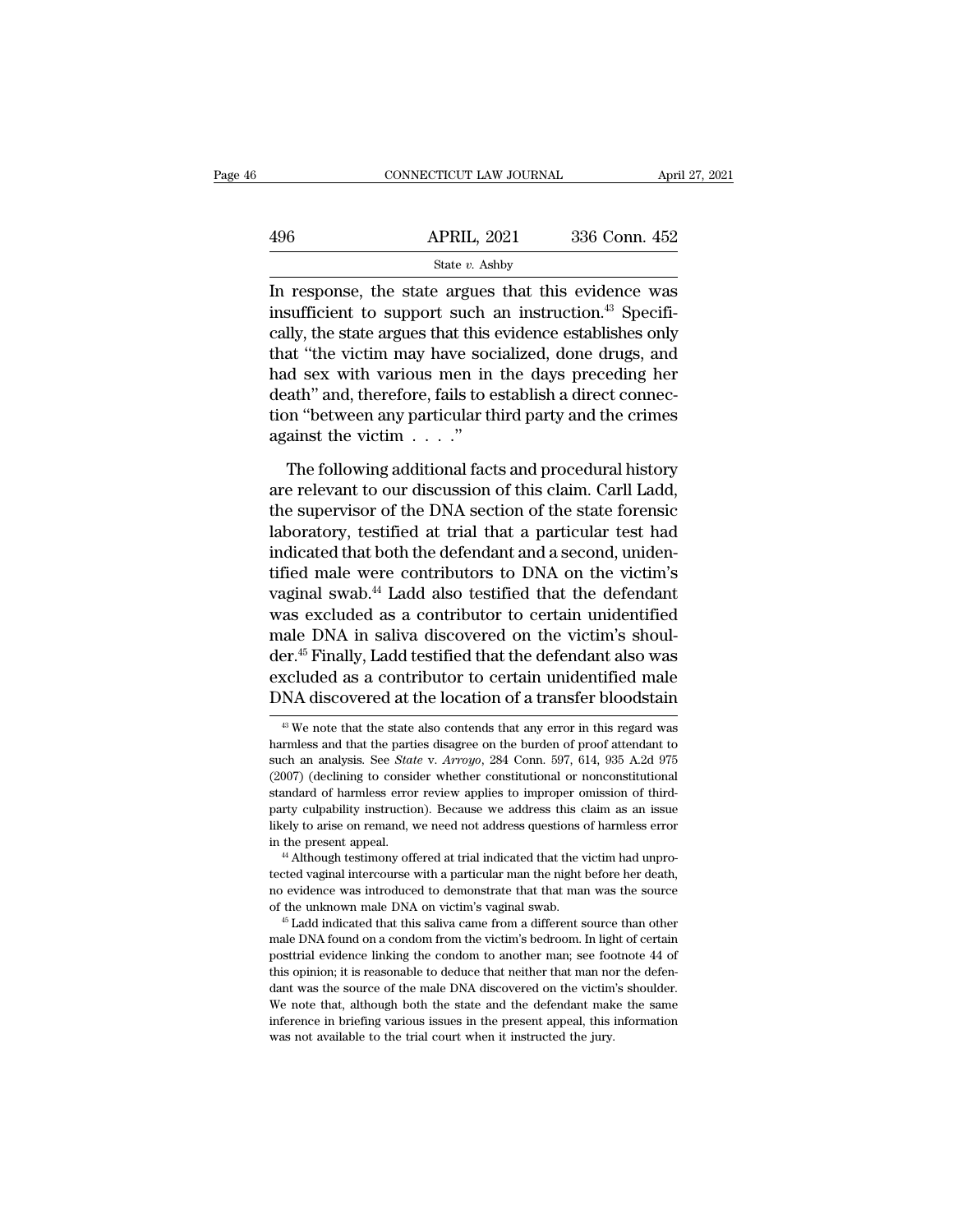| 2021           | CONNECTICUT LAW JOURNAL                                                                                                     | Page 47 |
|----------------|-----------------------------------------------------------------------------------------------------------------------------|---------|
| 336 Conn. 452  | <b>APRIL, 2021</b>                                                                                                          | 497     |
|                | State $v$ . Ashby                                                                                                           |         |
| was deposited. | on the victim's bedroom doorframe. <sup>46</sup> Ladd testified that<br>he did not know precisely when any of this male DNA |         |
|                | The defendant's revised request to charge included                                                                          |         |

 $\frac{6 \text{ Conn. } 452}{\text{State } v. } \frac{\text{APRIL, } 2021}{\text{State } v. } \frac{497}{\text{Table 1}}$ <br>
The victim's bedroom doorframe.<sup>46</sup> Ladd testified that<br>
did not know precisely when any of this male DNA<br>
as deposited.<br>
The defendant's revised request to

State  $v$ . Ashby<br>
on the victim's bedroom doorframe.<sup>46</sup> Ladd testified that<br>
he did not know precisely when any of this male DNA<br>
was deposited.<br>
The defendant's revised request to charge included<br>
the following proposed on the victim's bedroom doorframe.<sup>46</sup> Ladd testified that<br>he did not know precisely when any of this male DNA<br>was deposited.<br>The defendant's revised request to charge included<br>the following proposed instruction regarding on the victin's bedroom doorname. Eadd testined that<br>he did not know precisely when any of this male DNA<br>was deposited.<br>The defendant's revised request to charge included<br>the following proposed instruction regarding eviden The defendant's revised request to charge included<br>the following proposed instruction regarding evidence<br>of third-party involvement: "You are hereby instructed<br>that a defendant may offer proof [that] indicates that<br>a third Was deposited.<br>The defendant's revised request to charge included<br>the following proposed instruction regarding evidence<br>of third-party involvement: "You are hereby instructed<br>that a defendant may offer proof [that] indicat The defendant's revised request to charge included<br>the following proposed instruction regarding evidence<br>of third-party involvement: "You are hereby instructed<br>that a defendant may offer proof [that] indicates that<br>a third the following proposed instruction regarding evidence<br>of third-party involvement: "You are hereby instructed<br>that a defendant may offer proof [that] indicates that<br>a third party, and not the defendant, committed some<br>of th of third-party involvement: "You are hereby instructed<br>that a defendant may offer proof [that] indicates that<br>a third party, and not the defendant, committed some<br>of the acts for which the defendant is on trial. The defenthat a defendant may offer proof [that] indicates that<br>a third party, and not the defendant, committed some<br>of the acts for which the defendant is on trial. The defen-<br>dant must, however, show some evidence which, if<br>belie a third party, and not the defendant, committed some<br>of the acts for which the defendant is on trial. The defen-<br>dant must, however, show some evidence which, if<br>believed, tends to directly connect a third party to said<br>ac of the acts for which the defendant is on trial. The defendant must, however, show some evidence which, if believed, tends to directly connect a third party to said acts. The primary object of the third-party suspect testi dant must, however, show some evidence which, if<br>believed, tends to directly connect a third party to said<br>acts. The primary object of the third-party suspect testi-<br>mony is not to prove the guilt of the third party but to believed, tends to directly connect a third party to said<br>acts. The primary object of the third-party suspect testi-<br>mony is not to prove the guilt of the third party but to<br>raise a reasonable doubt about the guilt of the acts. The primary object of the third-party suspect testi-<br>mony is not to prove the guilt of the third party but to<br>raise a reasonable doubt about the guilt of the defen-<br>dant. In the present case, you have heard evidence mony is not to prove the guilt of the third party but to<br>raise a reasonable doubt about the guilt of the defen-<br>dant. In the present case, you have heard evidence con-<br>cerning the presence of the DNA of a person or person raise a reasonable dou<br>dant. In the present case<br>cerning the presence of<br>other than [the defenda<br>of the crime. If that evia<br>able doubt as to [the d<br>him not guilty."<sup>47</sup><br>The state objected to The state objected to this proposed instruction was<br>for state of the state of the DNA of a person or persons<br>her than [the defendant] and [the victim] at the scene<br>the crime. If that evidence leaves you with a reason-<br>le certing the presence of the DNA of a person of persons<br>other than [the defendant] and [the victim] at the scene<br>of the crime. If that evidence leaves you with a reason-<br>able doubt as to [the defendant's] guilt, you must fi

buter than [the defendant] and [the victing] at the scene<br>of the crime. If that evidence leaves you with a reason-<br>able doubt as to [the defendant's] guilt, you must find<br>him not guilty."<sup>47</sup><br>The state objected to this pr of the crifte. If that evidence leaves you with a reason-<br>able doubt as to [the defendant's] guilt, you must find<br>him not guilty."<sup>47</sup><br>The state objected to this proposed instruction at a<br>charging conference held on June *State* v. *Cerreta*, 260 Conn. 251, 260–62, 796 A.2d 1176 (2002). After hearing arguments, the trial court connected that such an instruction was warranted by "the forensics" proffered at trial, citing *State* v. *Cerreta* The state objected to this proposed instruction at a charging conference held on June 12, 2007. In response, defense counsel asserted that such an instruction was warranted by "the forensics" proffered at trial, citing *S* The state objected to this proposed instruction at a charging conference held on June 12, 2007. In response, defense counsel asserted that such an instruction was warranted by "the forensics" proffered at trial, citing  $State$ charging conference held on June 12, 2007. In respectense counsel asserted that such an instruction warranted by "the forensics" proffered at trial, of State v. Cerreta, 260 Conn. 251, 260–62, 796 A.2d (2002). After hearin Then the trial counser asserted that such an instruction was<br>
arranted by "the forensics" proffered at trial, citing<br>
ate v. Cerreta, 260 Conn. 251, 260–62, 796 A.2d 1176<br>
002). After hearing arguments, the trial court co warranted by the forensics profilered at trial, ching State v. Cerreta, 260 Conn. 251, 260–62, 796 A.2d 1176 (2002). After hearing arguments, the trial court concluded that the defendant had failed to establish entitlemen dence v. Cerreta, 200 Collin, 251, 200–02, 130 A.2d 1170 (2002). After hearing arguments, the trial court concluded that the defendant had failed to establish entitlement to a third-party culpability instruction.<br>
"In det

"In determining whether the trial court improperly<br>fused a request to charge,  $[w]e ...$  review the evi-<br>ence presented at trial in the light most favorable to<br><sup>46</sup> With respect to this sample, Ladd testified that the victim "In determining whether the trial court improperly<br>refused a request to charge, [w]e  $\ldots$  review the evi-<br>dence presented at trial in the light most favorable to<br> $\frac{46}{10}$  With respect to this sample, Ladd testified th

dence presented at trial in the light most favorable to  $\frac{46}{46}$  With respect to this sample, Ladd testified that the victim was a major contributor and that the unidentified male was a minor contributor.<br>
<sup>47</sup> We note <sup>46</sup> With respect to this sample, Ladd testified that the victim was a major contributor and that the unidentified male was a minor contributor.<br><sup>47</sup> We note that the current revision of the model criminal jury instructio <sup>46</sup> With respection and <sup>47</sup> We note that contains similar 10, available at lAugust 5, 2020).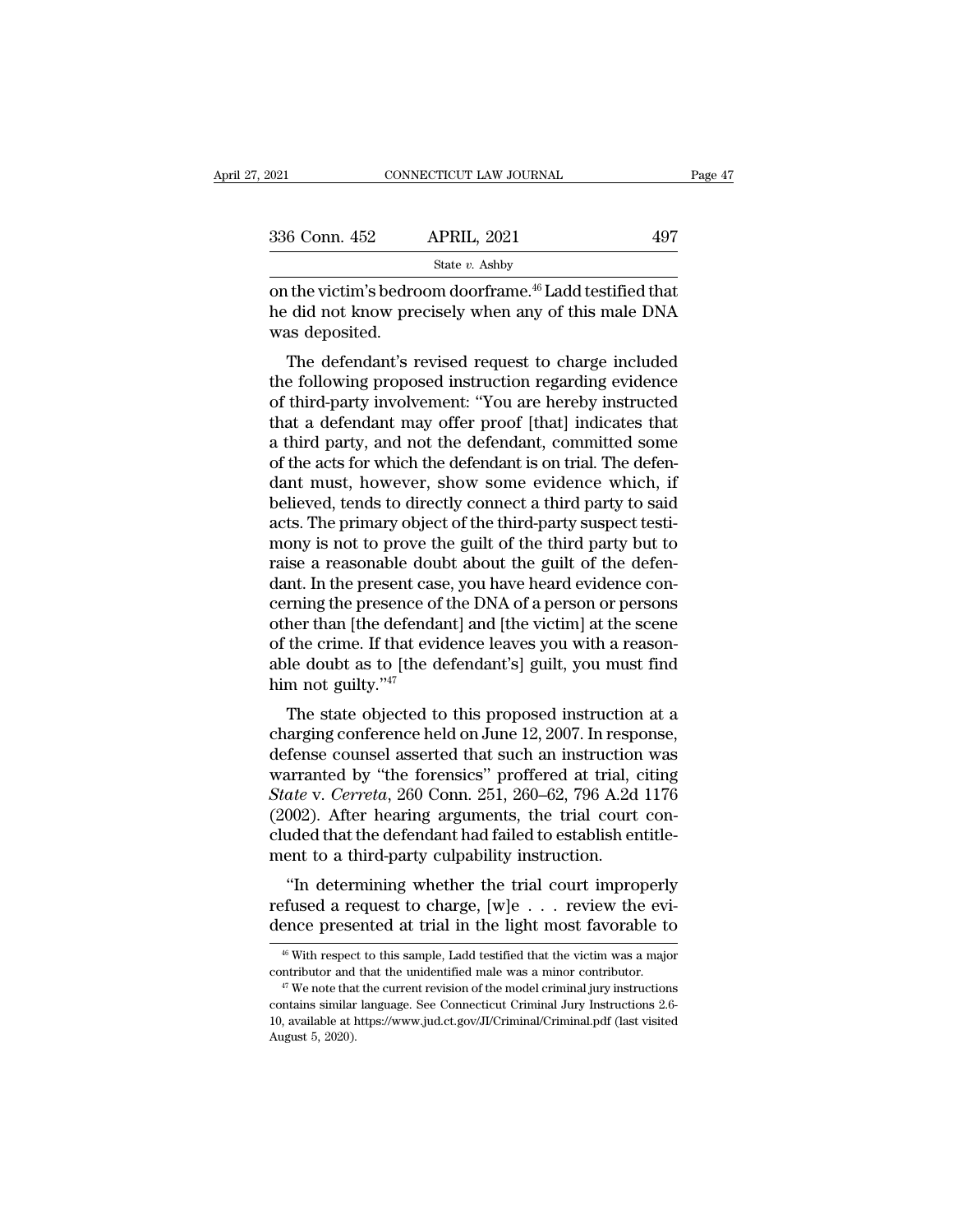|     | CONNECTICUT LAW JOURNAL | April 27, 2021 |  |
|-----|-------------------------|----------------|--|
|     |                         |                |  |
| 498 | <b>APRIL, 2021</b>      | 336 Conn. 452  |  |
|     | State v. Ashby          |                |  |

CONNECTICUT LAW JOURNAL April 27, 202<br>
APRIL, 2021 336 Conn. 452<br>
State v. Ashby<br>
Supporting the . . . proposed charge. . . . A request<br>
to charge [that] is relevant to the issues of [a] case and<br>
Ithat] is an accurate sta 498 APRIL, 2021 336 Conn. 452<br>
State v. Ashby<br>
supporting the . . . proposed charge. . . . A request<br>
to charge [that] is relevant to the issues of [a] case and<br>
[that] is an accurate statement of the law must be given.<br> 498 APRIL, 2021 336 Conn. 452<br>
State v. Ashby<br>
Supporting the . . . proposed charge. . . . A request<br>
to charge [that] is relevant to the issues of [a] case and<br>
[that] is an accurate statement of the law must be given.<br> 498 APRIL, 2021 336 Conn. 452<br>
State v. Ashby<br>
Supporting the . . . proposed charge. . . . A request<br>
to charge [that] is relevant to the issues of [a] case and<br>
[that] is an accurate statement of the law must be given.<br> State *v*. Ashby<br>
Supporting the . . . proposed charge. . . . A request<br>
to charge [that] is relevant to the issues of [a] case and<br>
[that] is an accurate statement of the law must be given.<br>
. . . If, however, the eviden State *v*. Ashby<br>supporting the . . . proposed charge. . . . A request<br>to charge [that] is relevant to the issues of [a] case and<br>[that] is an accurate statement of the law must be given.<br>. . . If, however, the evidence w supporting the  $\ldots$  proposed charge.  $\ldots$  A request<br>to charge [that] is relevant to the issues of [a] case and<br>[that] is an accurate statement of the law must be given.<br> $\ldots$  If, however, the evidence would not reasonab to charge [that] is relevant to the issues of [a] case and [that] is an accurate statement of the law must be given.<br>  $\dots$  If, however, the evidence would not reasonably support a finding of the particular issue, the tria [that] is an accurate statement of the law must be given.<br>  $\ldots$  If, however, the evidence would not reasonably<br>
support a finding of the particular issue, the trial court<br>
has a duty not to submit it to the jury.  $\ldots$  T nal gradient marks omitted.<br>
In the state of the particular issue, the trial court<br>
has a duty not to submit it to the jury. . . . . Thus, a<br>
trial court should instruct the jury in accordance with<br>
a party's request to ch support a finding of the particular issue, the trial court<br>has a duty not to submit it to the jury. . . . Thus, a<br>trial court should instruct the jury in accordance with<br>a party's request to charge [only] if the proposed has a duty not to submit it to the jury. . . . Thus, a<br>trial court should instruct the jury in accordance with<br>a party's request to charge [only] if the proposed instruc-<br>tions are reasonably supported by the evidence." ( trial court should instruct the jury in accordance with<br>a party's request to charge [only] if the proposed instruc-<br>tions are reasonably supported by the evidence." (Inter-<br>nal quotation marks omitted.) *State* v. *Schovan* a party's request to charge [only] if the proposed instructions are reasonably supported by the evidence." (Internal quotation marks omitted.) *State* v. *Schovanec*, 326 Conn. 310, 318–19, 163 A.3d 581 (2017). This court tions are reasonably supported by the evidence." (Internal quotation marks omitted.) *State v. Schovanec*, 326 Conn. 310, 318–19, 163 A.3d 581 (2017). This court has previously stated that "the very standards governing th nal quotation marks omitted.) *State* v. *Schovanec*, 326<br>Conn. 310, 318–19, 163 A.3d 581 (2017). This court has<br>previously stated that "the very standards governing<br>the admissibility of [third-party] culpability evidence<br> eviously stated that "the very standards governing<br>e admissibility of [third-party] culpability evidence<br>so should serve as the standards governing a trial<br>urt's decision of whether to submit a requested [third-<br>rty] culpa the admissibility of [third-party] culpability evidence<br>also should serve as the standards governing a trial<br>court's decision of whether to submit a requested [third-<br>party] culpability charge to the jury." *State* v. Arr

also should serve as the standards governing a trial<br>court's decision of whether to submit a requested [third-<br>party] culpability charge to the jury." *State* v. Arroyo,<br>284 Conn. 597, 608–609, 935 A.2d 975 (2007).<br>We note court's decision of whether to submit a requested [third-<br>party] culpability charge to the jury." *State v. Arroyo*,<br>284 Conn. 597, 608–609, 935 A.2d 975 (2007).<br>We note that, although *Arroyo* did not expressly state<br>a pa party] culpability charge to the jury." *State* v. *Arroyo*,<br>284 Conn. 597, 608–609, 935 A.2d 975 (2007).<br>We note that, although *Arroyo* did not expressly state<br>a particular standard of review for claims of instruc-<br>tiona 284 Conn. 597, 608–609, 935 A.2d 975 (2007).<br>We note that, although *Arroyo* did not expressly state<br>a particular standard of review for claims of instruc-<br>tional error related to third-party culpability, this court<br>has pr We note that, although *Arroyo* did not expressly state<br>a particular standard of review for claims of instruc-<br>tional error related to third-party culpability, this court<br>has previously reviewed such claims under an abuse<br> a particular standard of review for claims of instructional error related to third-party culpability, this court<br>has previously reviewed such claims under an abuse<br>of discretion standard. See *State* v. *Schovanec*, supra, tional error related to third-party culpability, this court<br>has previously reviewed such claims under an abuse<br>of discretion standard. See *State* v. *Schovanec*, supra,<br>326 Conn. 320–23; *State* v. *Jackson*, 304 Conn. 38 has previously reviewed such claims under an abuse<br>of discretion standard. See *State* v. *Schovanec*, supra,<br>326 Conn. 320–23; *State* v. *Jackson*, 304 Conn. 383, 424,<br>40 A.3d 290 (2012); see also *State* v. *James*, 141 of discretion standard. See *State v. Schovanec*, supra,<br>326 Conn. 320–23; *State v. Jackson*, 304 Conn. 383, 424,<br>40 A.3d 290 (2012); see also *State v. James*, 141 Conn.<br>App. 124, 137, 60 A.3d 1011, cert. denied, 308 Con 326 Conn. 320–23; *State v. Jackson*, 304 Conn. 383, 424, 40 A.3d 290 (2012); see also *State v. James*, 141 Conn. App. 124, 137, 60 A.3d 1011, cert. denied, 308 Conn. 932, 64 A.3d 331 (2013); cf. *State v. Ceballos*, 266 40 A.3d 290 (2012); see also *State v. James*, 141 Conn.<br>App. 124, 137, 60 A.3d 1011, cert. denied, 308 Conn. 932,<br>64 A.3d 331 (2013); cf. *State v. Ceballos*, 266 Conn. 364,<br>422, 832 A.2d 14 (2003) ("[w]e review a trial App. 124, 137, 60 A.3d 1011, cert. denied, 308 Conn. 932, 64 A.3d 331 (2013); cf. *State* v. *Ceballos*, 266 Conn. 364, 422, 832 A.2d 14 (2003) ("[w]e review a trial court's refusal to give a child credibility instruction 64 A.3d 331 (2013); *cf. State* v. *Ceballos*, 266 Conn. 364, 422, 832 A.2d 14 (2003) ("[w]e review a trial court's refusal to give a child credibility instruction for abuse of discretion because that instruction is not fo 422, 832 A.2d 14 (2003) ("[w]e review a trial court's<br>refusal to give a child credibility instruction for abuse<br>of discretion because that instruction is not for the state-<br>ment of any rule of law but for a cautionary com refusal to give a child credibility instruction for abuse<br>of discretion because that instruction is not for the state-<br>ment of any rule of law but for a cautionary comment<br>upon the evidence" (internal quotation marks omitof discretion because that instruction is not for the statement of any rule of law but for a cautionary comment upon the evidence" (internal quotation marks omitted)); *State v. Hines*, 243 Conn. 796, 816, 709 A.2d 522 (19 ment of any rule (upon the evidence)); State v. Hiver (1998) ("[t]he decon flight, as well and fight and real time in the trial court").<br>The about the state of the state of the state of the trial court").<br>The admissibility From the evidence" (internal quotation marks omital)); *State v. Hines*, 243 Conn. 796, 816, 709 A.2d 522 998) ("[t]he decision whether to give an instruction flight, as well as the content of such an instruction, given, ted)); *State v. Himes*, 243 Conn. 796, 816, 709 A.2d 522<br>(1998) ("[t]he decision whether to give an instruction<br>on flight, as well as the content of such an instruction,<br>if given, should be left to the sound discretion of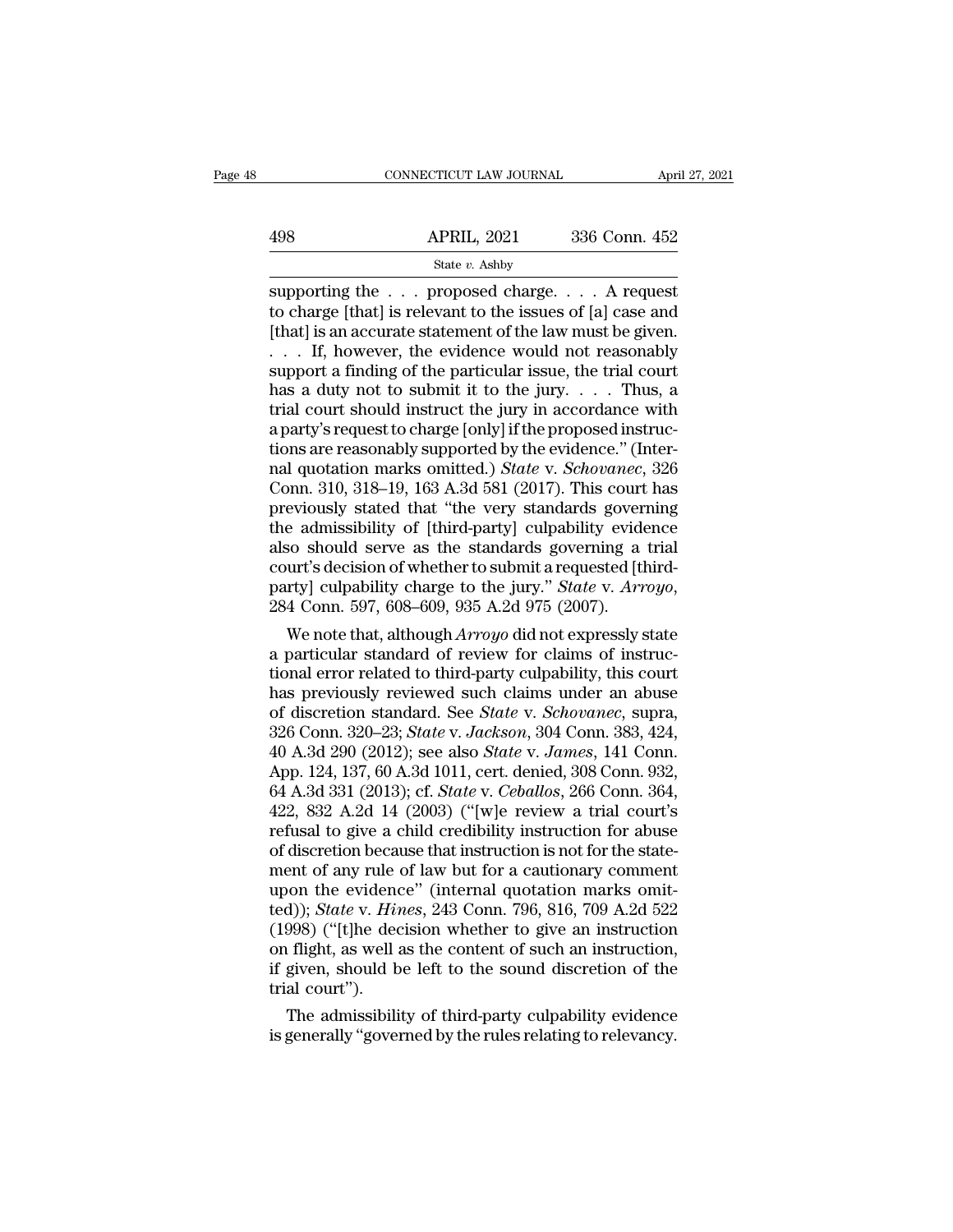State *v.* Ashby

 $\begin{tabular}{ll} \multicolumn{2}{l}{{\footnotesize \textbf{COMPECTICUT LAW JOURNAL}}} \hline & \multicolumn{2}{l}{\footnotesize \textbf{CONNETICUT LAW JOURNAL}} } \hline \multicolumn{2}{l}{\footnotesize \textbf{336 Conn. 452}} & \multicolumn{2}{l}{\footnotesize \textbf{APRIL, 2021}} & \multicolumn{2}{l}{\footnotesize \textbf{499}} \\ & \multicolumn{2}{l}{\footnotesize \textbf{State $v$. Ashby}} } \hline \multicolumn{2}{l}{\footnotesize \textbf{Relevant evidence is evidence having any tendency to make the existence of any fact that is material to the determination of the$  $\begin{array}{ll}\n 336 \text{ Conn. } 452 \quad \text{APRIL, } 2021 \quad \text{499}\n \hline\n & \text{State } v. \text{ Ashby}\n \hline\n \ldots \quad \text{Relevant evidence is evidence having any tendency to make the existence of any fact that is material to the determination of the proceeding more probable or loss probable than it would be without the evidence.\n\end{array}$ 336 Conn. 452 APRIL, 2021 499<br>
State v. Ashby<br>
... Relevant evidence is evidence having any tendency to make the existence of any fact that is material<br>
to the determination of the proceeding more probable<br>
or less probab 336 Conn. 452 APRIL, 2021 499<br>
State v. Ashby<br>
... Relevant evidence is evidence having any tendency to make the existence of any fact that is material<br>
to the determination of the proceeding more probable<br>
or less probab State v. Ashby<br>
State v. Ashby<br>
.... Relevant evidence is evidence having any ten-<br>
dency to make the existence of any fact that is material<br>
to the determination of the proceeding more probable<br>
or less probable than it state v. Ashby<br>
. . . . Relevant evidence is evidence having any ten-<br>
dency to make the existence of any fact that is material<br>
to the determination of the proceeding more probable<br>
or less probable than it would be with values are is evidence having any tendency to make the existence of any fact that is material<br>to the determination of the proceeding more probable<br>or less probable than it would be without the evidence.<br> $\ldots$  [E]vidence t dency to make the existence of any fact that is material<br>to the determination of the proceeding more probable<br>or less probable than it would be without the evidence.<br> $\dots$  [E]vidence that establishes a direct connection<br>be to the determination of the proceeding more probable<br>or less probable than it would be without the evidence.<br> $\ldots$  [E]vidence that establishes a direct connection<br>between a third party and the charged offense is rele-<br>van or less probable than it would be without the evidence.<br>
. . . [E]vidence that establishes a direct connection<br>
between a third party and the charged offense is rele-<br>
vant to the central question before the jury, namely,<br> ... [E]vidence that establishes a direct connection<br>between a third party and the charged offense is rele-<br>vant to the central question before the jury, namely,<br>whether a reasonable doubt exists as to whether the<br>defendan between a third party and the charged offense is relevant to the central question before the jury, namely, whether a reasonable doubt exists as to whether the defendant committed the offense. Evidence that [raises] only a vant to the central question before the jury, namely,<br>whether a reasonable doubt exists as to whether the<br>defendant committed the offense. Evidence that [raises]<br>only a bare suspicion that a third party, rather than<br>the de whether a reasonable doubt exists as to whether the<br>defendant committed the offense. Evidence that [raises]<br>only a bare suspicion that a third party, rather than<br>the defendant, committed the charged offense [is not]<br>releva defendant committed the offense. Evidence that [raises]<br>only a bare suspicion that a third party, rather than<br>the defendant, committed the charged offense [is not]<br>relevant to the jury's determination." (Internal quota-<br>ti only a bare suspicion that a third party, rather than<br>the defendant, committed the charged offense [is not]<br>relevant to the jury's determination." (Internal quota-<br>tion marks omitted.) *State* v. *Schovanec*, supra, 326<br>Co the defendant, committed the charged offense [is not]<br>relevant to the jury's determination." (Internal quota-<br>tion marks omitted.) *State* v. *Schovanec*, supra, 326<br>Conn. 319; see also *State* v. *Baltas*, 311 Conn. 786, relevant to the jury's determination." (Internal quotation marks omitted.) *State* v. *Schovanec*, supra, 326<br>Conn. 319; see also *State* v. *Baltas*, 311 Conn. 786, 810,<br>91 A.3d 384 (2014) ("in explaining the requirement tion marks omitted.) *State* v. *Schovanec*, supra, 326<br>Conn. 319; see also *State* v. *Baltas*, 311 Conn. 786, 810,<br>91 A.3d 384 (2014) ("in explaining the requirement that<br>the proffered evidence establish a direct connect Conn. 319; see also *State* v. *Baltas*, 311 Conn. 786, 810, 91 A.3d 384 (2014) ("in explaining the requirement that the proffered evidence establish a direct connection to a third party, rather than raise merely a bare su 91 A.3d 384 (2014) ("in explaining the required the proffered evidence establish a direct c<br>a third party, rather than raise merely a ba<br>regarding a third party, we have stated<br>evidence is relevant, exculpatory evidence<br>me E profiered evidence establish a direct connection to<br>
third party, rather than raise merely a bare suspicion<br>
garding a third party, we have stated [that] [s]uch<br>
idence is relevant, exculpatory evidence, rather than<br>
ere a time party, rather than raise inerery a bare suspiction<br>regarding a third party, we have stated [that] [s]uch<br>evidence is relevant, exculpatory evidence, rather than<br>merely tenuous evidence of [third-party] culpability"<br>

regarding a time party, we have stated [that] [sjuch]<br>evidence is relevant, exculpatory evidence, rather than<br>merely tenuous evidence of [third-party] culpability"<br>(internal quotation marks omitted)).<br>"[I]n some cases, the perference is relevant, excupatory evidence, rather than<br>merely tenuous evidence of [third-party] culpability"<br>(internal quotation marks omitted)).<br>"[I]n some cases, the location of [physical] evidence<br>at a particular cri (internal quotation marks omitted)).<br>
"[I]n some cases, the location of [physical] evidence<br>
at a particular crime scene will give rise to a reasonable<br>
inference that the evidence was left at the scene by a<br>
perpetrator "[I]n some cases, the location of [physical] evidence<br>at a particular crime scene will give rise to a reasonable<br>inference that the evidence was left at the scene by a<br>perpetrator of the crime, such as when the relationshi "[I]n some cases, the location of [physical] evidence<br>at a particular crime scene will give rise to a reasonable<br>inference that the evidence was left at the scene by a<br>perpetrator of the crime, such as when the relationsh at a particular crime scene will give rise to a reasonable<br>inference that the evidence was left at the scene by a<br>perpetrator of the crime, such as when the relationship<br>between the evidence and crime scene is close and<br>d inference that the evidence was left at the scene by a<br>perpetrator of the crime, such as when the relationship<br>between the evidence and crime scene is close and<br>direct . . . . . " (Citation omitted.) *State* v. *West*, 27 perpetrator of the crime, such as when the relationship<br>between the evidence and crime scene is close and<br>direct . . . . " (Citation omitted.) *State* v. *West*, 274<br>Conn. 605, 626–27, 877 A.2d 787, cert. denied, 546 U.S. between the evidence and crime scene is close and<br>direct . . . . ." (Citation omitted.) *State* v. *West*, 274<br>Conn. 605, 626–27, 877 A.2d 787, cert. denied, 546 U.S.<br>1049, 126 S. Ct. 775, 163 L. Ed. 2d 601 (2005). This n direct . . . . . " (Citation omitted.) *State* v. *West*, 274<br>Conn. 605, 626–27, 877 A.2d 787, cert. denied, 546 U.S.<br>1049, 126 S. Ct. 775, 163 L. Ed. 2d 601 (2005). This nexus,<br>however, necessarily attenuates with distanc Conn. 605, 626–27, 877 A.2d 787,<br>1049, 126 S. Ct. 775, 163 L. Ed. 2d 6<br>however, necessarily attenuates v<br>627 (concluding that evidence<br>periphery of the crime scene" lac<br>A comparison of our decisions in<br>illustrative of this For 120 S. Ct. 775, 105 E. Ed. 2d 001 (2005). This hexas,<br>wever, necessarily attenuates with distance. See id.,<br>7 (concluding that evidence discovered "at the<br>riphery of the crime scene" lacked probative value).<br>comparison nowever, necessarily attenuates with ustance. See id.,<br>627 (concluding that evidence discovered "at the<br>periphery of the crime scene" lacked probative value).<br>A comparison of our decisions in *Cerreta* and *West* is<br>illust between the crime scene" lacked probative value).<br>A comparison of our decisions in *Cerreta* and *West* is<br>illustrative of this principle.<br>In *State* v. *Cerreta*, supra, 260 Conn. 253, this court<br>considered a claim that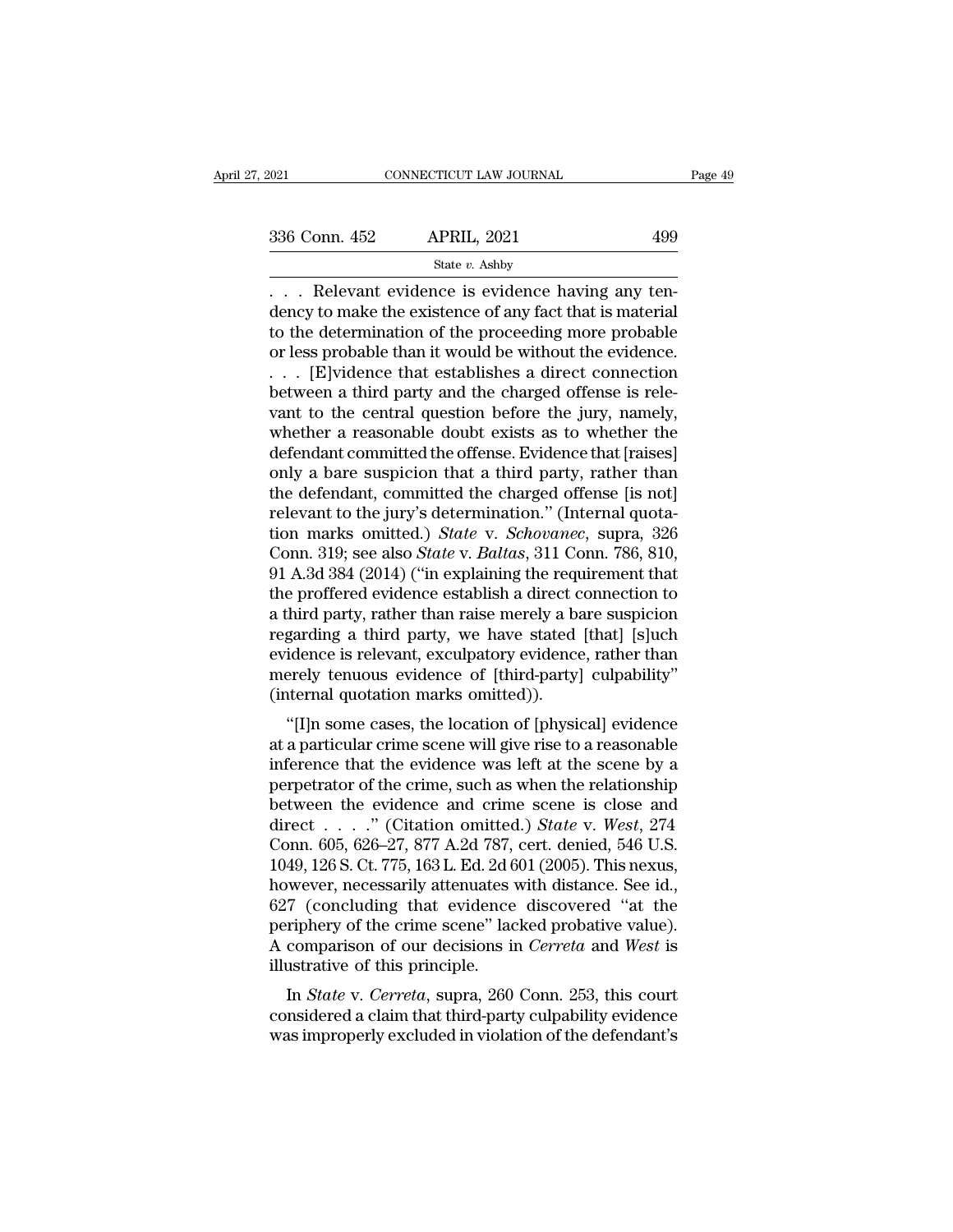|     | CONNECTICUT LAW JOURNAL                                                                                                                                                    | April 27, 2021 |
|-----|----------------------------------------------------------------------------------------------------------------------------------------------------------------------------|----------------|
| 500 | <b>APRIL, 2021</b>                                                                                                                                                         | 336 Conn. 452  |
|     | State $v$ . Ashby                                                                                                                                                          |                |
|     | right to present a defense under the sixth and fourteenth<br>amendments to the United States constitution. The vic-<br>tim in that case a soventy four year old weman died |                |

 $\begin{array}{ll}\n 500 & \text{APRIL, } 2021 & 336 \text{ Conn. } 452 \\
 \hline\n \text{State } v. \text{ Ashby}\n \end{array}$ <br>
right to present a defense under the sixth and fourteenth<br>
amendments to the United States constitution. The vic-<br>
tim in that case, a seventy-four yea 500 APRIL, 2021 336 Conn. 452<br>
State v. Ashby<br>
Tright to present a defense under the sixth and fourteenth<br>
amendments to the United States constitution. The vic-<br>
tim in that case, a seventy-four year old woman, died<br>
fro  $\frac{\text{APRIL, 2021}}{\text{State } v. \text{ Ashby}}$ <br>
Fight to present a defense under the sixth and fourteenth<br>
amendments to the United States constitution. The vic-<br>
tim in that case, a seventy-four year old woman, died<br>
from asphyxia afte State v. Ashby<br>
Fight to present a defense under the sixth and fourteenth<br>
amendments to the United States constitution. The vic-<br>
tim in that case, a seventy-four year old woman, died<br>
from asphyxia after being bound wit state v. Ashby<br>
right to present a defense under the sixth and fourteenth<br>
amendments to the United States constitution. The vic-<br>
tim in that case, a seventy-four year old woman, died<br>
from asphyxia after being bound wit right to present a defense under the sixth and fourteenth<br>amendments to the United States constitution. The vic-<br>tim in that case, a seventy-four year old woman, died<br>from asphyxia after being bound with a sock in her<br>mout amendments to the United States constitution. The vic-<br>tim in that case, a seventy-four year old woman, died<br>from asphyxia after being bound with a sock in her<br>mouth. Id., 254. The defendant, who had been charged<br>with murd tim in that case, a seventy-four year old woman, died<br>from asphyxia after being bound with a sock in her<br>mouth. Id., 254. The defendant, who had been charged<br>with murder, sought to introduce forensic evidence con-<br>nected t from asphyxia after being bound with a sock in her<br>mouth. Id., 254. The defendant, who had been charged<br>with murder, sought to introduce forensic evidence con-<br>nected to the crime scene. Id., 253. Specifically, the<br>defenda mouth. Id., 254. The defendant, who had been charged<br>with murder, sought to introduce forensic evidence con-<br>nected to the crime scene. Id., 253. Specifically, the<br>defendant submitted evidence indicating that hairs<br>found o with murder, sought to introduce forensic evidence con-<br>nected to the crime scene. Id., 253. Specifically, the<br>defendant submitted evidence indicating that hairs<br>found on both the victim's body and the ligatures used<br>to bi nected to the crime scene. Id., 253. Specifically, the<br>defendant submitted evidence indicating that hairs<br>found on both the victim's body and the ligatures used<br>to bind her had not come from him. Id., 257–59. The<br>defendant defendant submitted evidence indicating that hairs<br>found on both the victim's body and the ligatures used<br>to bind her had not come from him. Id., 257–59. The<br>defendant also sought to introduce evidence that finger-<br>prints found on both the victim's body and the ligatures used<br>to bind her had not come from him. Id., 257–59. The<br>defendant also sought to introduce evidence that finger-<br>prints from a third party had been discovered on various<br>p to bind her had not come from him. Id., 257–59. The<br>defendant also sought to introduce evidence that finger-<br>prints from a third party had been discovered on various<br>personal effects strewn about the victim's body. Id., 25 defendant also sought to introduce evidence that finger-<br>prints from a third party had been discovered on various<br>personal effects strewn about the victim's body. Id., 254,<br>259. The trial court excluded these pieces of for prints from a third party had been discovered on various<br>personal effects strewn about the victim's body. Id., 254,<br>259. The trial court excluded these pieces of forensic<br>evidence on relevancy grounds. Id., 259. On appeal, personal effects strewn about the victim's body. Id., 254,<br>259. The trial court excluded these pieces of forensic<br>evidence on relevancy grounds. Id., 259. On appeal, the<br>defendant claimed that the proffered evidence should 259. The trial court excluded these pieces of forensic<br>evidence on relevancy grounds. Id., 259. On appeal, the<br>defendant claimed that the proffered evidence should<br>have been admitted because it "was relevant to the<br>questio evidence on relevancy grounds. Id., 259. On appeal, the<br>defendant claimed that the proffered evidence should<br>have been admitted because it "was relevant to the<br>question of whether someone [else had] committed the<br>crime . . defendant claimed that the proffered evidence should<br>have been admitted because it "was relevant to the<br>question of whether someone [else had] committed the<br>crime . . . charged." Id. The state responded by<br>arguing, among o have been admitted because it "was relevant to the<br>question of whether someone [else had] committed the<br>crime  $\ldots$  charged." Id. The state responded by<br>arguing, among other things, that the forensic evidence<br>stopped shor question of whether someone [else had] committed the crime . . . charged." Id. The state responded by arguing, among other things, that the forensic evidence stopped short of "conclusively exonerating the defendant"; id., crime<br>arguing, amo:<br>stopped shor<br>dant''; id., 26<br>impossible to<br>gerprints wer<br>Id., 263.<br>This court : poped short of "conclusively exonerating the defen-<br>this id., 260; and was irrelevant "because it was<br>possible to determine exactly when the hair and fin-<br>rprints were left where the police discovered them."<br>., 263.<br>This c biology<br>dant"; id., 260; and was irrelevant "because it was<br>impossible to determine exactly when the hair and fin-<br>gerprints were left where the police discovered them."<br>Id., 263.<br>This court agreed with the defendant, conc

that the exculpator is the effective the defendant sound fin-<br>gerprints were left where the police discovered them."<br>Id., 263.<br>This court agreed with the defendant, concluding that<br>it could "discern no reasonable basis for Interestigate was the police discovered them."<br>Id., 263.<br>This court agreed with the defendant, concluding that<br>it could "discern no reasonable basis for concluding<br>that the exculpatory evidence the defendant sought to<br>intr Id., 263.<br>
This court agreed with the defendant, concluding that<br>
it could "discern no reasonable basis for concluding<br>
that the exculpatory evidence the defendant sought to<br>
introduce was irrelevant." Id., 262. Specifical This court agreed with the defendant, concluding that<br>it could "discern no reasonable basis for concluding<br>that the exculpatory evidence the defendant sought to<br>introduce was irrelevant." Id., 262. Specifically, we held<br>th This court agreed with the defendant, concluding that<br>it could "discern no reasonable basis for concluding<br>that the exculpatory evidence the defendant sought to<br>introduce was irrelevant." Id., 262. Specifically, we held<br>th it could "discern no reasonable basis for concluding<br>that the exculpatory evidence the defendant sought to<br>introduce was irrelevant." Id., 262. Specifically, we held<br>that "[e]vidence that a third party's hair and fingerpri that the exculpatory evidence the defendant sought to<br>introduce was irrelevant." Id., 262. Specifically, we held<br>that "[e]vidence that a third party's hair and fingerprints<br>were found at the crime scene [raised] more than introduce was irrelevant." Id., 262. Specifically, we held<br>that "[e]vidence that a third party's hair and fingerprints<br>were found at the crime scene [raised] more than a<br>bare suspicion that someone other than the defendant that "[e]vidence that a third party's hair and fingerprints<br>were found at the crime scene [raised] more than a<br>bare suspicion that someone other than the defendant<br>may have committed the crime. Rather, the excluded<br>evidenc were found at the crime scene [raised] more than a<br>bare suspicion that someone other than the defendant<br>may have committed the crime. Rather, the excluded<br>evidence established a direct connection between the<br>unidentified s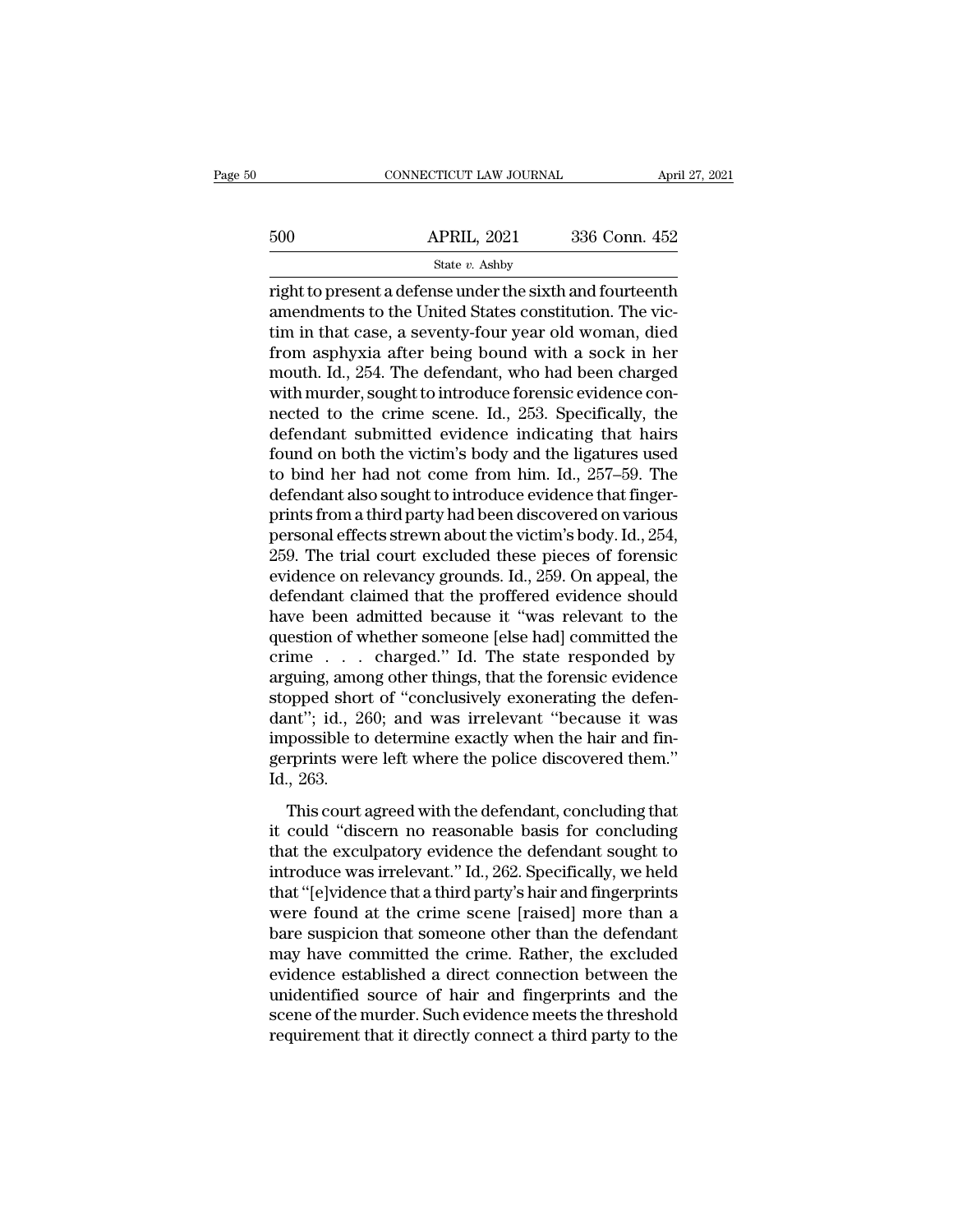| 2021          | CONNECTICUT LAW JOURNAL                                                                                                                                                                      | Page 51 |
|---------------|----------------------------------------------------------------------------------------------------------------------------------------------------------------------------------------------|---------|
| 336 Conn. 452 | <b>APRIL, 2021</b>                                                                                                                                                                           | 501     |
|               | State $v$ . Ashby                                                                                                                                                                            |         |
|               | crime." <sup>48</sup> Id., 263. We then rejected the state's arguments<br>to the contrary: "The hair and fingerprints were recov-<br>and not from the periphermal f the erims geens but from |         |

336 Conn. 452 APRIL, 2021 501<br>  $\frac{\text{State } v. \text{ Ashb}}{\text{crime.}^{\text{''48}} \text{Id.}, 263. \text{ We then rejected the state's arguments}}$ <br>
to the contrary: "The hair and fingerprints were recov-<br>
ered not from the periphery of the crime scene but from<br>
the victim's body, 336 Conn. 452 APRIL, 2021 501<br>
State v. Ashby<br>
crime."<sup>48</sup> Id., 263. We then rejected the state's arguments<br>
to the contrary: "The hair and fingerprints were recovered not from the periphery of the crime scene but from<br>
t 336 Conn. 452 APRIL, 2021 501<br>
State v. Ashby<br>
crime."<sup>48</sup> Id., 263. We then rejected the state's arguments<br>
to the contrary: "The hair and fingerprints were recov-<br>
ered not from the periphery of the crime scene but from State v. Ashby<br>
crime."<sup>48</sup> Id., 263. We then rejected the state's arguments<br>
to the contrary: "The hair and fingerprints were recov-<br>
ered not from the periphery of the crime scene but from<br>
the victim's body, the ligatu  $\frac{1}{100}$  state v. Ashby<br>
crime."<sup>48</sup> Id., 263. We then rejected the state's arguments<br>
to the contrary: "The hair and fingerprints were recov-<br>
ered not from the periphery of the crime scene but from<br>
the victim's body crime."<sup>48</sup> Id., 263. We then rejected the state's arguments<br>to the contrary: "The hair and fingerprints were recov-<br>ered not from the periphery of the crime scene but from<br>the victim's body, the ligatures used to bind her to the contrary: "The hair and fingerprints were recovered not from the periphery of the crime scene but from<br>the victim's body, the ligatures used to bind her hands<br>and feet, and the personal effects on and around her<br>bod ered not from the periphery of the crime scene but from<br>the victim's body, the ligatures used to bind her hands<br>and feet, and the personal effects on and around her<br>body. This evidence was central to the only contested<br>iss the victim's body, the ligatures used to bind her hands<br>and feet, and the personal effects on and around her<br>body. This evidence was central to the only contested<br>issue at trial: the identity of the perpetrator. Although<br>i and feet, and the personal effects on and around her<br>body. This evidence was central to the only contested<br>issue at trial: the identity of the perpetrator. Although<br>it may be the case that this evidence would not have<br>exon body. This evidence was central to the only contested<br>issue at trial: the identity of the perpetrator. Although<br>it may be the case that this evidence would not have<br>exonerated the defendant unequivocally, such is not<br>the s issue at trial: the<br>it may be the ca<br>exonerated the<br>the standard for<br>that the evidence<br>which it is offer<br>degree.'' Id.<br>By contrast, ir onerated the defendant unequivocally, such is not<br>e standard for relevance. All that must be shown is<br>at the evidence tends to support the conclusion for<br>nich it is offered, even if it does so only to a slight<br>gree." Id.<br>B the standard for relevance. All that must be shown is<br>that the evidence tends to support the conclusion for<br>which it is offered, even if it does so only to a slight<br>degree." Id.<br>By contrast, in *State* v. *West*, supra, 27

that the evidence tends to support the conclusion for<br>which it is offered, even if it does so only to a slight<br>degree." Id.<br>By contrast, in *State* v. West, supra, 274 Conn. 610,<br>this court concluded that the trial court d which it is offered, even if it does so only to a slight<br>degree." Id.<br>By contrast, in *State* v. *West*, supra, 274 Conn. 610,<br>this court concluded that the trial court did not abuse<br>its discretion by excluding certain for degree." Id.<br>By contrast, in *State* v. *West*, supra, 274 Conn. 610,<br>this court concluded that the trial court did not abuse<br>its discretion by excluding certain forensic evidence<br>recovered from a crime scene. The defendan By contrast, in *State* v. *West*, supra, 274 Conn. 610, this court concluded that the trial court did not abuse its discretion by excluding certain forensic evidence recovered from a crime scene. The defendant in that cas By contrast, in *State* v. *West*, supra, 274 Conn. 610,<br>this court concluded that the trial court did not abuse<br>its discretion by excluding certain forensic evidence<br>recovered from a crime scene. The defendant in that<br>ca this court concluded that the trial court did not abuse<br>its discretion by excluding certain forensic evidence<br>recovered from a crime scene. The defendant in that<br>case, who was charged with murder, sought to intro-<br>duce evi its discretion by excluding certain forensic evidence<br>recovered from a crime scene. The defendant in that<br>case, who was charged with murder, sought to intro-<br>duce evidence eliminating her as the source of unidenti-<br>fied la recovered from a crime scene. The defendant in that<br>case, who was charged with murder, sought to intro-<br>duce evidence eliminating her as the source of unidenti-<br>fied latent prints discovered in the victim's home on a<br>secon case, who was charged with murder, sought to intro-<br>duce evidence eliminating her as the source of unidenti-<br>fied latent prints discovered in the victim's home on a<br>second floor bathroom door and on the doorjamb of a<br>first duce evidence eliminating her as the source of unidenti-<br>fied latent prints discovered in the victim's home on a<br>second floor bathroom door and on the doorjamb of a<br>first floor bedroom. Id., 609, 623. The defendant claimed fied latent prints discovered in the victim's home on a<br>second floor bathroom door and on the doorjamb of a<br>first floor bedroom. Id., 609, 623. The defendant claimed<br>"that the unidentified . . . [prints were] relevant, and second floor bathroom door and on the doorjamb of a<br>first floor bedroom. Id., 609, 623. The defendant claimed<br>"that the unidentified . . . [prints were] relevant, and<br>therefore admissible, because that evidence establishe therefore admissible, because that evidence established<br>that a person or persons other than the defendant were<br>present in those areas of [the] home where the intruder<br>had gone after entering  $\dots$  namely, the second floor<br> that a person or persons other than the defendant were<br>present in those areas of [the] home where the intruder<br>had gone after entering  $\dots$  namely, the second floor<br> $\frac{48 \text{ In reaching this conclusion, this court noted: "The restrictions placed  
on [third-party] cubability evidence are concerned primarily with reliability  
and, in essence, seek to ensure that a defendant does not introduce tenuous$ 

present in those areas of [the] home where the intruder<br>had gone after entering  $\ldots$  namely, the second floor<br> $*$  In reaching this conclusion, this court noted: "The restrictions placed<br>on [third-party] culpability evide had gone after entering  $\ldots$  namely, the second floor  $\overline{\phantom{a}}$  in reaching this conclusion, this court noted: "The restrictions placed on [third-party] culpability evidence are concerned primarily with reliability and Final proper and the second in the second in the second in the second in the second of third-party] culpability evidence are concerned primarily with reliability and, in essence, seek to ensure that a defendant does not in <sup>48</sup> In reaching this conclusion, this court noted: "The restrictions placed on [third-party] culpability evidence are concerned primarily with reliability and, in essence, seek to ensure that a defendant does not introdu on [third-party] culpability evidence are concerned primarily with reliability and, in essence, seek to ensure that a defendant does not introduce tenuous evidence of [third-party] culpability in an attempt to divert from and, in essence, seek to ensure that a defendant does not introduce tenuous<br>evidence of [third-party] culpability in an attempt to divert from himself the<br>evidence of guilt. . . . Those same concerns do not exist . . . whe evidence of [third-party] culpability in an attempt to divert from himself the evidence of guilt. . . . Those same concerns do not exist . . . where the evidence the defendant [seeks] to introduce [is] reliable, physical e evidence the defendant [seeks] to introduce [is] reliable, physical evidence that had undergone the rigors of forensic analysis." (Citations omitted.)  $State$  v.  $Correcta$ , supra, 260 Conn. 262, citing  $State$  v.  $Hernandez$ , 224 Conn. 196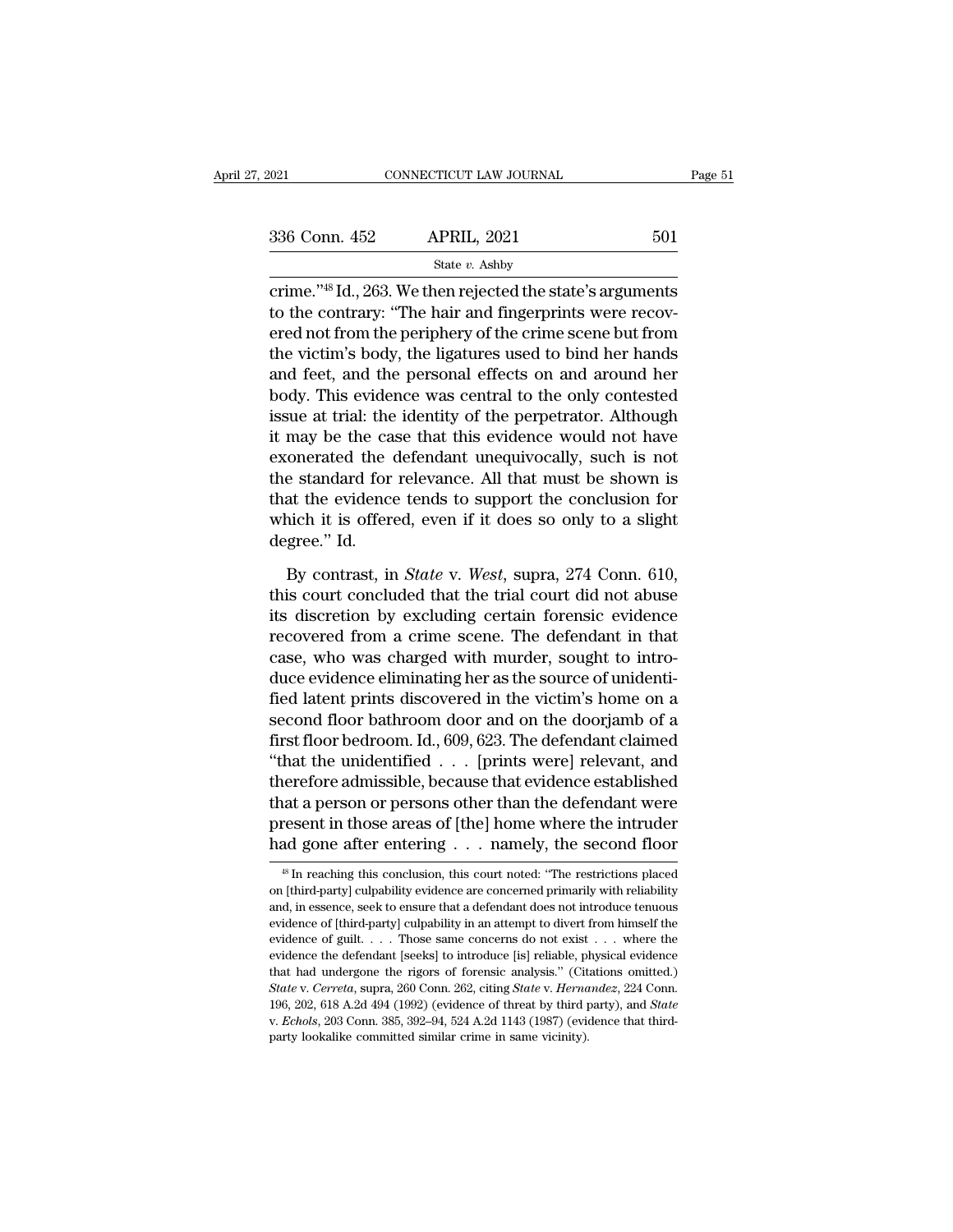|     | CONNECTICUT LAW JOURNAL                                                                                                                                                 | April 27, 2021 |
|-----|-------------------------------------------------------------------------------------------------------------------------------------------------------------------------|----------------|
| 502 | <b>APRIL, 2021</b>                                                                                                                                                      | 336 Conn. 452  |
|     | State $v$ . Ashby                                                                                                                                                       |                |
|     | and the first floor master bedroom." Id., 626. We rejected<br>that argument, concluding that the prints could have<br>boon "made weeks months or even years before" the |                |

502 APRIL, 2021 336 Conn. 452<br>
state v. Ashby<br>
and the first floor master bedroom." Id., 626. We rejected<br>
that argument, concluding that the prints could have<br>
been "made weeks, months or even years before" the<br>
crimes a  $\begin{array}{ll}\n 502 & \text{APRIL, } 2021 & 336 \text{ Conn. } 452 \\
 \hline\n \text{State } v. \text{ Ashby} \\
 \end{array}$ <br>
and the first floor master bedroom." Id., 626. We rejected<br>
that argument, concluding that the prints could have<br>
been "made weeks, months or even year 502 APRIL, 2021 336 Conn. 452<br>
State v. Ashby<br>
and the first floor master bedroom." Id., 626. We rejected<br>
that argument, concluding that the prints could have<br>
been "made weeks, months or even years before" the<br>
crimes a State v. Ashby<br>
and the first floor master bedroom." Id., 626. We rejected<br>
that argument, concluding that the prints could have<br>
been "made weeks, months or even years before" the<br>
crimes at issue. Id. We noted that, alt state v. Ashby<br>and the first floor master bedroom." Id., 626. We rejected<br>that argument, concluding that the prints could have<br>been "made weeks, months or even years before" the<br>crimes at issue. Id. We noted that, althoug and the first floor master bedroom." Id., 626. We rejected<br>that argument, concluding that the prints could have<br>been "made weeks, months or even years before" the<br>crimes at issue. Id. We noted that, although the location<br> that argument, concluding that the prints could have<br>been "made weeks, months or even years before" the<br>crimes at issue. Id. We noted that, although the location<br>of such evidence can "give rise to a reasonable inference<br>th been "made weeks, months or even years before" the<br>crimes at issue. Id. We noted that, although the location<br>of such evidence can "give rise to a reasonable inference<br>that the evidence was left at the scene by a perpetrat crimes at issue. Id. We noted that, although the location<br>of such evidence can "give rise to a reasonable inference<br>that the evidence was left at the scene by a perpetrator<br> $\dots$  when the relationship between the evidence of such evidence can "give rise to a reasonable inference<br>that the evidence was left at the scene by a perpetrator<br>... when the relationship between the evidence and<br>crime scene is close and direct," the prints at issue i that the evidence was left at the scene by a perpetrator ... when the relationship between the evidence and crime scene is close and direct," the prints at issue in that case "were located at the periphery of the crime sc ... when the relationship between the evidence and<br>crime scene is close and direct," the prints at issue in<br>that case "were located at the periphery of the crime<br>scene, where ... they may have been left by any num-<br>ber of crime scene is close and direct," the prints at issue in<br>that case "were located at the periphery of the crime<br>scene, where . . . they may have been left by any num-<br>ber of invitees . . . . ." Id., 626–27. We remarked tha that case "were located at the periphery of the crime<br>scene, where . . . they may have been left by any num-<br>ber of invitees . . . . ." Id., 626–27. We remarked that,<br>"[b]ecause the nexus between the prints and the crime<br> scene, where  $\ldots$  they may have been left by any num-<br>ber of invitees  $\ldots$ ." Id., 626–27. We remarked that,<br>"[b]ecause the nexus between the prints and the crime<br>scene [was] so attenuated, and because there [were]<br>so ma ber of invitees . . . . ." Id., 626–27. We remarked that,<br>"[b]ecause the nexus between the prints and the crime<br>scene [was] so attenuated, and because there [were]<br>so many likely explanations for the prints aside from the "[b]ecause the nexus between the prints and the crime<br>scene [was] so attenuated, and because there [were]<br>so many likely explanations for the prints aside from the<br>mere possibility that they were left by an unidentified<br>p scene [was] so attenuated, and because there [were]<br>so many likely explanations for the prints aside from the<br>mere possibility that they were left by an unidentified<br>perpetrator, the evidence of the prints [was] lacking<br>in so many likely explanations for the mere possibility that they were lef<br>perpetrator, the evidence of the  $\mu$ <br>in probative value." $^{49}$  Id., 627. Acc<br>concluded that the trial court did  $\mu$ <br>tion by excluding the unidenti refer possibility that they were fert by an anticchmentary<br>repetrator, the evidence of the prints [was] lacking<br>probative value."<sup>49</sup> Id., 627. Accordingly, this court<br>neluded that the trial court did not abuse its discre in probative value."<sup>49</sup> Id., 627. Accordingly, this court<br>concluded that the trial court did not abuse its discre-<br>tion by excluding the unidentified prints that the defen-<br>dant had sought to admit. Id.<br>The evidence form

m probably value. These concluded that the trial court did not abuse its discretion by excluding the unidentified prints that the defendant had sought to admit. Id.<br>The evidence forming the basis of the defendant's reques before that we did not an idea in the same of a line of the defendant had sought to admit. Id.<br>The evidence forming the basis of the defendant's request for a third-party culpability instruction in the present case was, o dant had sought to admit. Id.<br>The evidence forming the basis of the defendant's<br>request for a third-party culpability instruction in the<br>present case was, of course, admitted into evidence<br>and placed before the jury.<sup>50</sup> T The evidence forming the basis of the defendant's<br>request for a third-party culpability instruction in the<br>present case was, of course, admitted into evidence<br>and placed before the jury.<sup>50</sup> The trial court's initial<br>deci resent case was, of course, admitted into evidence<br>nd placed before the jury.<sup>50</sup> The trial court's initial<br>ecision to admit that evidence does not, however, nec-<br>ssarily compel the issuance of a third-party culpability<br><sup></sup> and placed before the jury.<sup>50</sup> The trial court's initial decision to admit that evidence does not, however, necessarily compel the issuance of a third-party culpability  $\overline{\phi}$  This evidence stood in contrast to an unid

decision to admit that evidence does not, however, necessarily compel the issuance of a third-party culpability  $\frac{1}{2}$ . This evidence stood in contrast to an unidentified print lifted from a gasoline filled soda bottle **examply compel the issuance of a third-party culpability**<br>
<sup>49</sup> This evidence stood in contrast to an unidentified print lifted from a gasoline filled soda bottle that had been used in the commission of the underlying cri course of the underlying trial. State v. West, supra, 274 Conn. 616, 627 n.29.

gasoline filled soda bottle that had been used in the commission of the underlying crime that, we noted, had been properly admitted during the course of the underlying trial. *State* v. *West*, supra, 274 Conn. 616, 627 n. course of the underlying trial. *State* v. *West*, supra, 274 Conn. 616, 627 n.29.<br><sup>50</sup> We note that the trial court "is in the best position to view the evidence<br>in the context of the entire case and has wide discretion in the context of the entire case and has wide discretion in making its evidentiary rulings." State v. Schovanec, supra, 326 Conn. 320; see also State v. Walsh, 67 Conn. App. 776, 790, 789 A.2d 1031, cert. denied, 260 Con in the context of the entire case and has wide discretion in making its<br>evidentiary rulings." *State* v. *Schovanec*, supra, 326 Conn. 320; see also *State*<br>v. *Walsh*, 67 Conn. App. 776, 790, 789 A.2d 1031, cert. denied, evidentiary rulings." *State* v. *Schovanec*, supra, 326 Conn. 320; see also *State* v. *Walsh*, 67 Conn. App. 776, 790, 789 A.2d 1031, cert. denied, 260 Conn. 906, 795 A.2d 546 (2002). Like the decision of whether to giv v. Walsh, 67 Conn. App. 776, 790, 789 A.2d 1031, cert. denied, 260 Conn.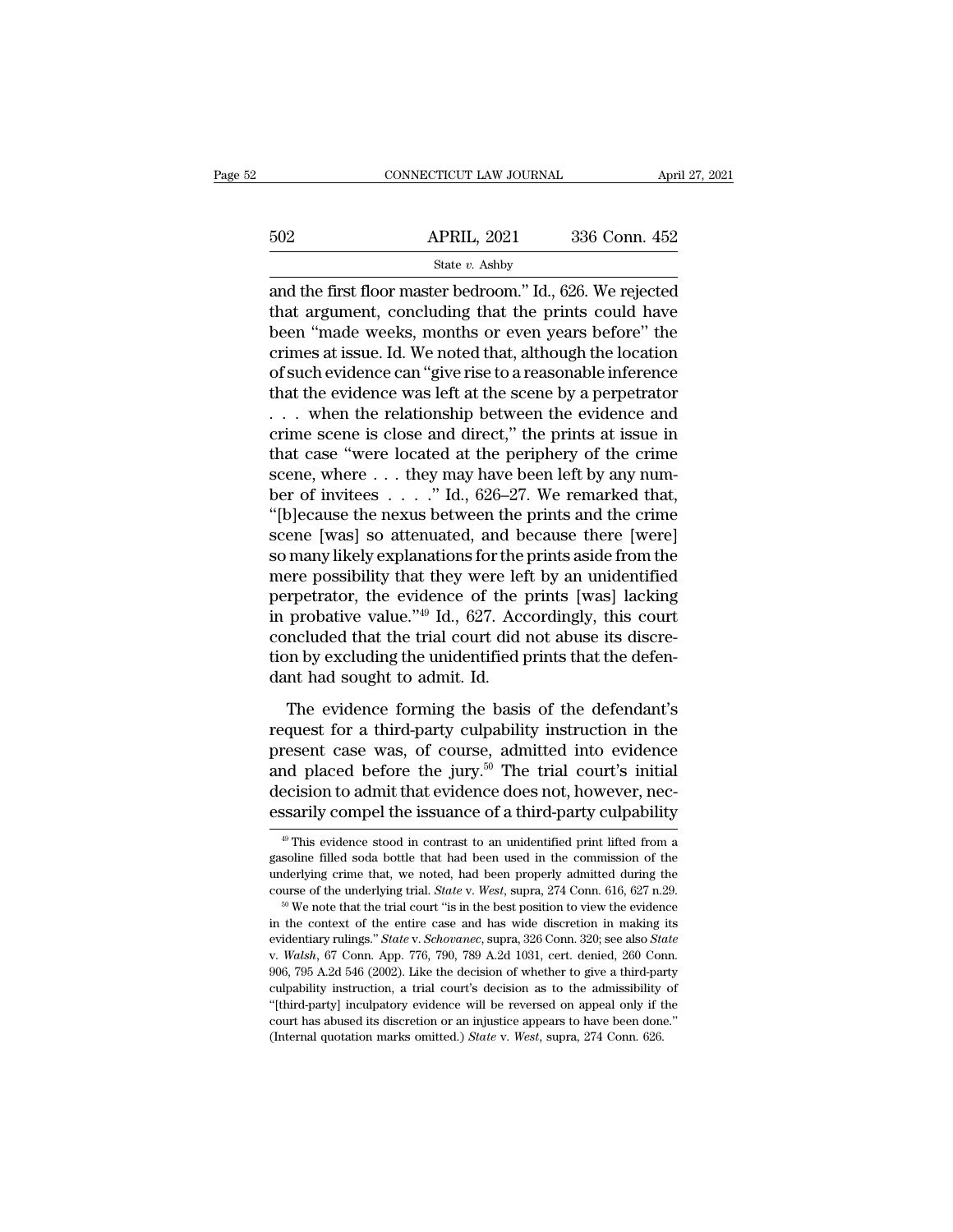| 2021          | CONNECTICUT LAW JOURNAL                                                                                                                                                                | Page 53 |
|---------------|----------------------------------------------------------------------------------------------------------------------------------------------------------------------------------------|---------|
| 336 Conn. 452 | <b>APRIL, 2021</b>                                                                                                                                                                     | 503     |
|               | State $v$ . Ashby                                                                                                                                                                      |         |
|               | instruction as a matter of law. <sup>51</sup> "Whether a defendant<br>has sufficiently established a direct connection between<br>a third party and the crime with which the defendant |         |

336 Conn. 452 APRIL, 2021 503<br>
State v. Ashby<br>
instruction as a matter of law.<sup>51</sup> "Whether a defendant<br>
has sufficiently established a direct connection between<br>
a third party and the crime with which the defendant<br>
has 336 Conn. 452 APRIL, 2021 503<br>
State v. Ashby<br>
instruction as a matter of law.<sup>51</sup> "Whether a defendant<br>
has sufficiently established a direct connection between<br>
a third party and the crime with which the defendant<br>
has  $\begin{array}{ll} \text{336 Conn. 452} & \text{APRIL, 2021} & \text{503} \\ \text{State } v. \text{ Ashby} \end{array}$ <br>instruction as a matter of law.<sup>51</sup> "Whether a defendant has sufficiently established a direct connection between a third party and the crime with which the *State v. Ashby*<br>*State v. Ashby*<br>*Instruction as a matter of law.<sup>51</sup> "Whether a defendant*<br>has sufficiently established a direct connection between<br>a third party and the crime with which the defendant<br>has been charged is state v. Ashby<br>
instruction as a matter of law.<sup>51</sup> "Whether a defendant<br>
has sufficiently established a direct connection between<br>
a third party and the crime with which the defendant<br>
has been charged is necessarily a f instruction as a matter of law.<sup>51</sup> "Whether a defendant<br>has sufficiently established a direct connection between<br>a third party and the crime with which the defendant<br>has been charged is necessarily a fact intensive inquir has sufficiently established a direct connection between<br>a third party and the crime with which the defendant<br>has been charged is necessarily a fact intensive inquiry."<br>*State* v. *Baltas*, supra, 311 Conn. 811. A trial co a third party and the crime with which the defendant<br>has been charged is necessarily a fact intensive inquiry."<br>State v. Baltas, supra, 311 Conn. 811. A trial court must<br>make that decision on the basis of the totality of t has been charged is ne<br> *State* v. *Baltas*, supra,<br>
make that decision o<br>
evidence actually adı<br> *shall*, 114 Conn. App<br>
fluid nature of trials),<br>
A.2d 661 (2009).<br>
In order to determi ake that decision on the basis of the totality of the<br>idence actually admitted at trial. See *State* v. *Mar-*<br>*all*, 114 Conn. App. 178, 187, 969 A.2d 202 (noting<br>id nature of trials), cert. denied, 292 Conn. 911, 973<br>2d make and decision on the stasts of the totality of the<br>evidence actually admitted at trial. See *State* v. *Mar-*<br>shall, 114 Conn. App. 178, 187, 969 A.2d 202 (noting<br>fluid nature of trials), cert. denied, 292 Conn. 911, 9

shall, 114 Conn. App. 178, 187, 969 A.2d 202 (noting<br>fluid nature of trials), cert. denied, 292 Conn. 911, 973<br>A.2d 661 (2009).<br>In order to determine whether the evidence actually<br>admitted during the course of the defenda fluid nature of trials), cert. denied, 292 Conn. 911, 973<br>A.2d 661 (2009).<br>In order to determine whether the evidence actually<br>admitted during the course of the defendant's trial would<br>have supported a third-party culpabi contrasting of analytical and *Cerreta* and *Cerreta* and *Cerreta* and *Cerreta* and *West* and *West* connections we look to the context surrounding it and the guiding principles set forth in *Cerreta* and *West*. See *S* In order to determine whether the evidence actually<br>admitted during the course of the defendant's trial would<br>have supported a third-party culpability instruction, we<br>look to the context surrounding it and the guiding prin admitted during the course of the defendant's trial would<br>have supported a third-party culpability instruction, we<br>look to the context surrounding it and the guiding prin-<br>ciples set forth in *Cerreta* and *West*. See *Sta* have supported a third-party culpability instruction, we<br>look to the context surrounding it and the guiding prin-<br>ciples set forth in *Cerreta* and *West*. See *State* v. *Arroyo*,<br>supra, 284 Conn. 608–609. It cannot be sa look to the context surrounding it and the guiding principles set forth in *Cerreta* and *West*. See *State* v. *Arroyo*, supra, 284 Conn. 608–609. It cannot be said that two of the DNA samples found on the victim's body—n ciples set forth in *Cerreta* and *West*. See *State* v. *Arroyo*, supra, 284 Conn. 608–609. It cannot be said that two of the DNA samples found on the victim's body—namely, the samples from her vaginal swab and from the s supra, 284 Conn. 608–609. It cannot be said that two of<br>the DNA samples found on the victim's body—namely,<br>the samples from her vaginal swab and from the saliva<br>on her shoulder—were recovered from the periphery<br>of the crim the DNA samples found on the victim's body—namely,<br>the samples from her vaginal swab and from the saliva<br>on her shoulder—were recovered from the periphery<br>of the crime scene. Like the hair in *Cerreta*, that evi-<br>dence was the samples from her vaginal swab and from the saliva<br>on her shoulder—were recovered from the periphery<br>of the crime scene. Like the hair in *Cerreta*, that evi-<br>dence was recovered directly from the victim's body.<br>It is i on her shoulder—were recovered from the periphery<br>of the crime scene. Like the hair in *Cerreta*, that evi-<br>dence was recovered directly from the victim's body.<br>It is important to note that *context*, and not proxim-<br>ity a of the crime scene. Like the hair in *Cerreta*, that evidence was recovered directly from the victim's body.<br>It is important to note that *context*, and not proximity alone, is necessary to establish a direct connection<br>be dence was recovered directly from the victim's body.<br>It is important to note that *context*, and not proxim-<br>ity alone, is necessary to establish a direct connection<br>between forensic evidence and a third party to the crime It is important to note that *context*, and not proximity alone, is necessary to establish a direct connection<br>between forensic evidence and a third party to the crime.<br>In the present case, for example, Ladd gave a "genera ity alone, is necessary to establish a direct connection<br>between forensic evidence and a third party to the crime.<br>In the present case, for example, Ladd gave a "general<br>estimate" that the unidentified male DNA found on th between forensic evidence and a third party to the crime.<br>In the present case, for example, Ladd gave a "general estimate" that the unidentified male DNA found on the victim's vaginal swab could have lasted for up to three ctim s vaginal swab could nave lasted for up to three<br>ays. Given this longer time frame, the unidentified<br>ale DNA on the victim's vaginal swab, in and of itself,<br>ould have been insufficient to require a third-party<br><sup>51</sup> Fo days. Given this longer time frame, the unidentified male DNA on the victim's vaginal swab, in and of itself, would have been insufficient to require a third-party  $\frac{51}{12}$  For example, a trial court that exercises its

male DNA on the victim's vaginal swab, in and of itself,<br>would have been insufficient to require a third-party<br> $\frac{51}{10}$  For example, a trial court that exercises its discretion to admit forensic<br>evidence demonstrating would have been insufficient to require a third-party<br>would have been insufficient to require a third-party<br> $\frac{1}{s}$  for example, a trial court that exercises its discretion to admit forensic<br>evidence demonstrating the p Fall For example, a trial court that exercises its discretion to admit forensic<br>evidence demonstrating the presence of a third party at a crime scene<br>nonetheless may act within its discretion by declining to give a third-<sup>51</sup> For example, a trial court that exercises its discretion to admit forensic evidence demonstrating the presence of a third party at a crime scene nonetheless may act within its discretion by declining to give a thirdevidence demonstrating the presence of a third party at a crime scene<br>nonetheless may act within its discretion by declining to give a third-party<br>culpability instruction in the event the evidence actually admitted at tri evidence demonstrating the presence of a third party at a crime scene<br>nonetheless may act within its discretion by declining to give a third-party<br>culpability instruction in the event the evidence actually admitted at tria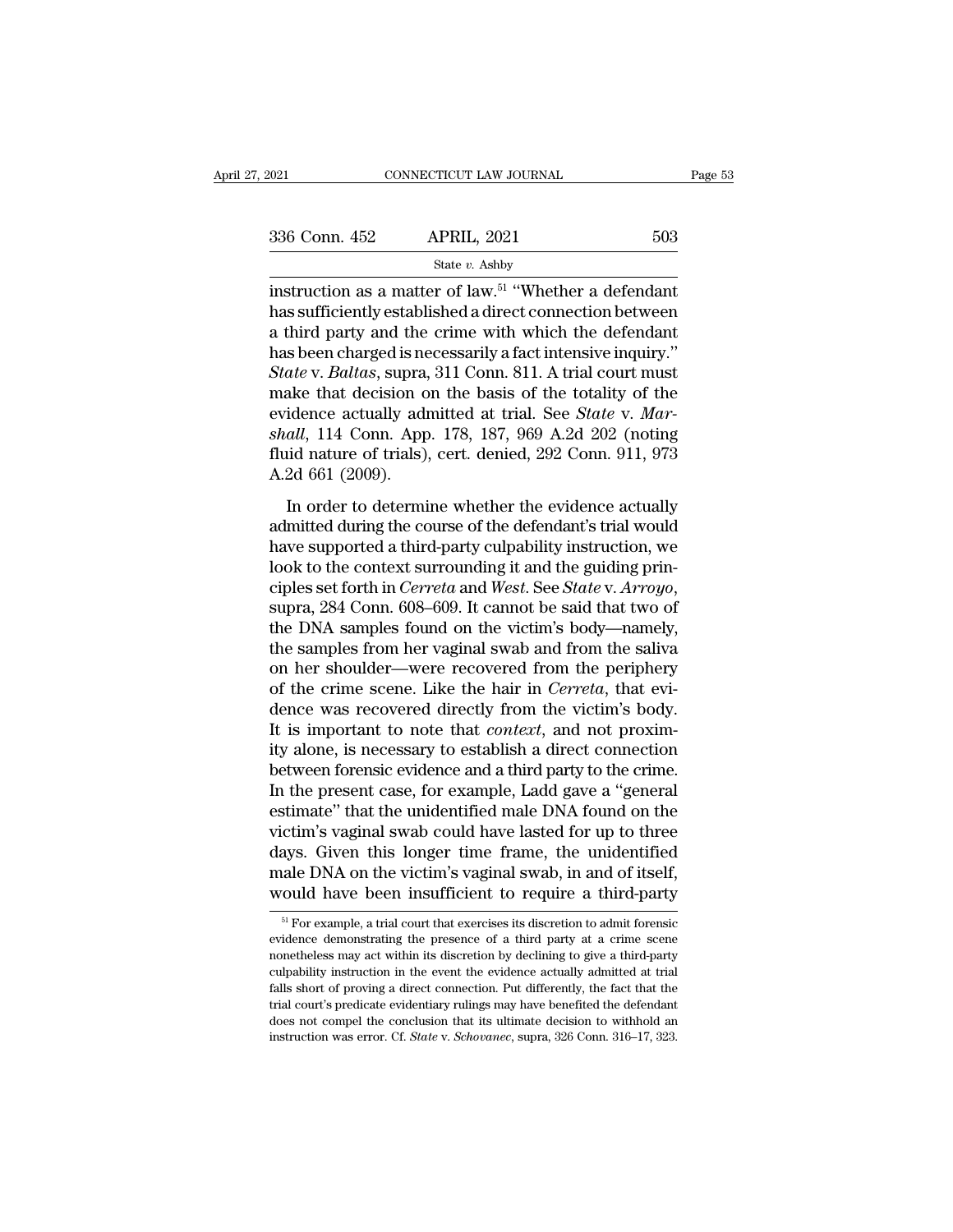|     | CONNECTICUT LAW JOURNAL | April 27, 2021 |
|-----|-------------------------|----------------|
| 504 | <b>APRIL, 2021</b>      | 336 Conn. 452  |
|     | State v. Ashby          |                |

CONNECTICUT LAW JOURNAL April 27, 2021<br>  $\begin{array}{r}\n 336 \text{ Conn. } 452 \\
 \underline{\hspace{1cm}} \\
 \underline{\hspace{1cm}} \\
 \underline{\hspace{1cm}} \\
 \underline{\hspace{1cm}} \\
 \underline{\hspace{1cm}} \\
 \underline{\hspace{1cm}} \\
 \underline{\hspace{1cm}} \\
 \underline{\hspace{1cm}} \\
 \underline{\hspace{1cm}} \\
 \underline{\hspace{1cm}} \\
 \underline{\hspace{1cm}} \\
 \underline{\hspace{1cm}} \\
 \underline{\hspace{1cm}} \\
 \underline{\hspace{1cm}} \\
 \underline{\hspace{1cm}} \\
 \underline{\hspace{1$ 504 APRIL, 2021 336 Conn. 452<br>
State v. Ashby<br>
culpability instruction as a matter of law. The male DNA<br>
on the victim's shoulder, however, would have existed<br>
for a more limited duration and was not otherwise<br>
explained  $\frac{\text{APRIL, 2021}}{\text{State } v. \text{ Ashby}}$ <br>
culpability instruction as a matter of law. The male DNA<br>
on the victim's shoulder, however, would have existed<br>
for a more limited duration and was not otherwise<br>
explained by the record. 504 APRIL, 2021 336 Conn. 452<br>
State v. Ashby<br>
culpability instruction as a matter of law. The male DNA<br>
on the victim's shoulder, however, would have existed<br>
for a more limited duration and was not otherwise<br>
explained State  $v$ . Ashby<br>
culpability instruction as a matter of law. The male DNA<br>
on the victim's shoulder, however, would have existed<br>
for a more limited duration and was not otherwise<br>
explained by the record. Finally, the u since  $v$ . Ashby<br>culpability instruction as a matter of law. The male DNA<br>on the victim's shoulder, however, would have existed<br>for a more limited duration and was not otherwise<br>explained by the record. Finally, the unide culpability instruction as a matter of law. The male DNA<br>on the victim's shoulder, however, would have existed<br>for a more limited duration and was not otherwise<br>explained by the record. Finally, the unidentified male<br>DNA o on the victim's shoulder, however, would have existed<br>for a more limited duration and was not otherwise<br>explained by the record. Finally, the unidentified male<br>DNA on the doorframe of the victim's bedroom was<br>recovered fr for a more limited duration and was not otherwise<br>explained by the record. Finally, the unidentified male<br>DNA on the doorframe of the victim's bedroom was<br>recovered from a location that was, undisputedly, cov-<br>ered in the male DNA discovered at the crimes charged. That fact readily distinguishes it from<br>the prints on the doorjamb in *West*.<br>The state argues that the evidence of the unidentified<br>male DNA discovered at the crime scene was who

ered in the victim's blood during the commission of the<br>crimes charged. That fact readily distinguishes it from<br>the prints on the doorjamb in *West*.<br>The state argues that the evidence of the unidentified<br>male DNA discover Frame the technology of the manning and continuated to the crimes charged. That fact readily distinguishes it from the prints on the doorjamb in *West*.<br>The state argues that the evidence of the unidentified male DNA disco the prints on the doorjamb in *West*.<br>The state argues that the evidence of the unidentified<br>male DNA discovered at the crime scene was wholly<br>irrelevant because "there was no evidence as to when<br>any of that DNA had been d The state argues that the evidence of the unidentified<br>male DNA discovered at the crime scene was wholly<br>irrelevant because "there was no evidence as to when<br>any of that DNA had been deposited or to whom it<br>belonged." The The state argues that the evidence of the unidentified<br>male DNA discovered at the crime scene was wholly<br>irrelevant because "there was no evidence as to when<br>any of that DNA had been deposited or to whom it<br>belonged." The male DNA discovered at the crime scene was wholly<br>irrelevant because "there was no evidence as to when<br>any of that DNA had been deposited or to whom it<br>belonged." The fact that both the source of the DNA and<br>the exact time irrelevant because "there was no evidence as to when<br>any of that DNA had been deposited or to whom it<br>belonged." The fact that both the source of the DNA and<br>the exact time that it was deposited remained unknown<br>does not, any of that DNA had been deposited or to whom it<br>belonged." The fact that both the source of the DNA and<br>the exact time that it was deposited remained unknown<br>does not, however, require a conclusion that the evi-<br>dence was belonged." The fact that both the source of the DNA and<br>the exact time that it was deposited remained unknown<br>does not, however, require a conclusion that the evi-<br>dence was irrelevant. Indeed, this court readily con-<br>clud the exact time that it was deposited remained unknown<br>does not, however, require a conclusion that the evi-<br>dence was irrelevant. Indeed, this court readily con-<br>cluded that the evidence at issue in *Cerreta* was admis-<br>s does not, however, require a conclusion that the evidence was irrelevant. Indeed, this court readily concluded that the evidence at issue in *Cerreta* was admissible, notwithstanding the absence of proof regarding those sa dence was irrelevant. Indeed, this court readily concluded that the evidence at issue in *Cerreta* was admissible, notwithstanding the absence of proof regarding those same facts. See *State* v. *Cerreta*, supra, 260 Conn cluded that the evidence at issue in *Cerreta* was admissible, notwithstanding the absence of proof regarding those same facts. See *State* v. *Cerreta*, supra, 260 Conn. 263 ("The state took the position . . . that the ex sible, notwithstanding the absence of proof regarding<br>those same facts. See *State* v. *Cerreta*, supra, 260 Conn.<br>263 ("The state took the position  $\dots$  that the<br>excluded evidence was unreliable, and therefore irrele-<br>va ment.''). cluded evidence was unreliable, and therefore irrele-<br>nt, because it was impossible to determine exactly<br>hen the hair and fingerprints were left where the<br>blice discovered them. We find no merit in this argu-<br>ent.").<br>Viewi vant, because it was impossible to determine exactly<br>when the hair and fingerprints were left where the<br>police discovered them. We find no merit in this argu-<br>ment.").<br>Viewing all of the evidence contained in the record<br>in

when the hair and fingerprints were left where the<br>police discovered them. We find no merit in this argu-<br>ment.").<br>Viewing all of the evidence contained in the record<br>in the light most favorable to supporting the proposed<br> police discovered them. We find no merit in this argument.").<br>Viewing all of the evidence contained in the record<br>in the light most favorable to supporting the proposed<br>charge; see, e.g., *State* v. *Schovanec*, supra, 32 ment.").<br>
Viewing all of the evidence contained in the record<br>
in the light most favorable to supporting the proposed<br>
charge; see, e.g., *State* v. *Schovanec*, supra, 326 Conn.<br>
318; we conclude that the defendant satisf Viewing all of the evidence contained in the record<br>in the light most favorable to supporting the proposed<br>charge; see, e.g., *State* v. *Schovanec*, supra, 326 Conn.<br>318; we conclude that the defendant satisfied the thre Viewing all of the evidence contained in the record<br>in the light most favorable to supporting the proposed<br>charge; see, e.g., *State* v. *Schovanec*, supra, 326 Conn.<br>318; we conclude that the defendant satisfied the thres in the light most favorable to supporting the proposed<br>charge; see, e.g., *State* v. *Schovanec*, supra, 326 Conn.<br>318; we conclude that the defendant satisfied the thresh-<br>old requirement of establishing a direct connecti charge; see, e.g., *State* v. *Schovanec*, supra, 326 Conn.<br>318; we conclude that the defendant satisfied the thresh-<br>old requirement of establishing a direct connection<br>between at least some of the unidentified male DNA<br>d 318; we conclude that the defendant satisfied the thresh-<br>old requirement of establishing a direct connection<br>between at least some of the unidentified male DNA<br>discovered in the victim's apartment and the various<br>crimes a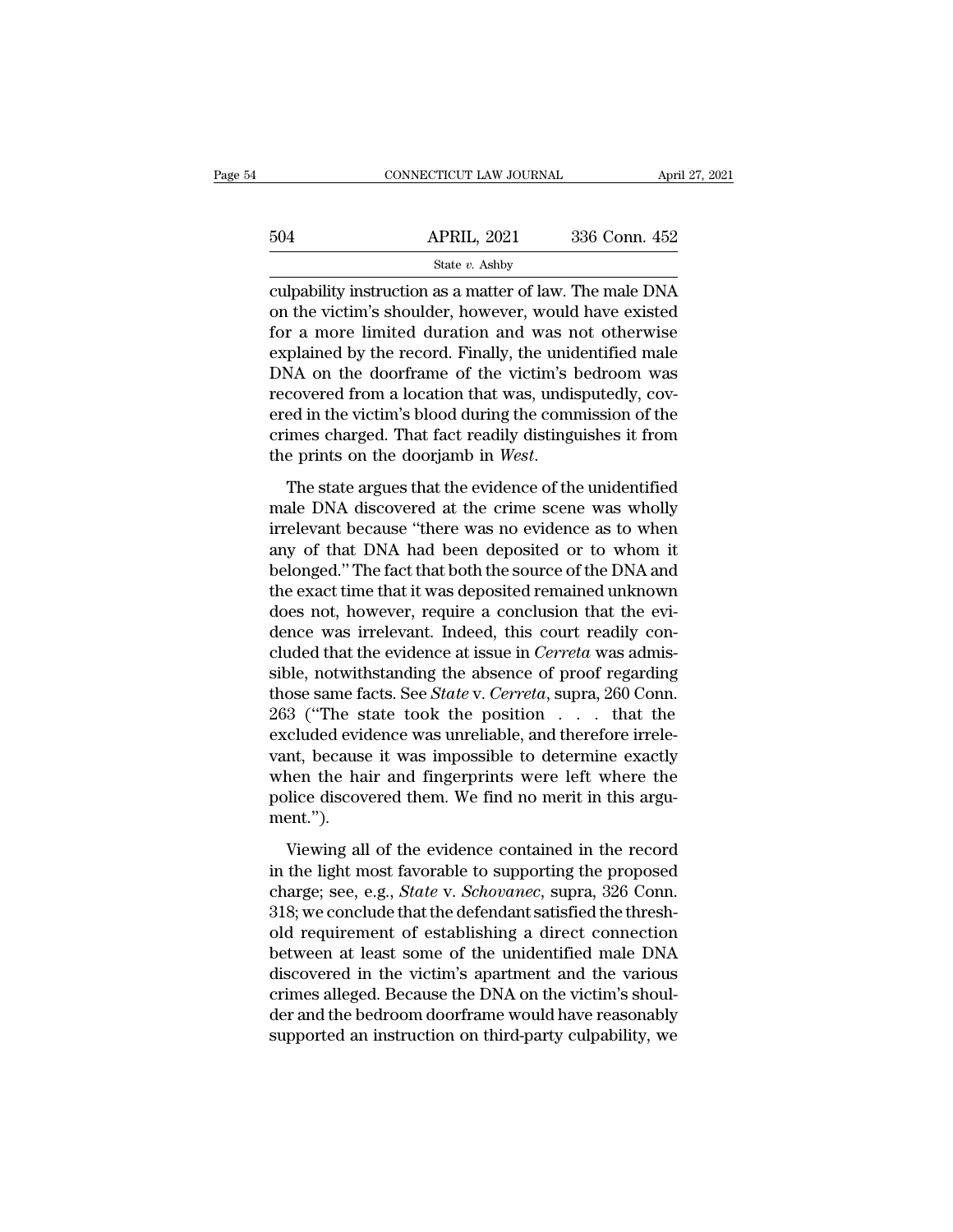| . 2021           | CONNECTICUT LAW JOURNAL                                                                                                       | Page 55 |
|------------------|-------------------------------------------------------------------------------------------------------------------------------|---------|
|                  |                                                                                                                               |         |
| 336 Conn. 452    | <b>APRIL, 2021</b>                                                                                                            | 505     |
|                  | State $v$ . Ashby                                                                                                             |         |
|                  | conclude that the trial court abused its discretion by<br>declining to provide such an instruction to the jury. <sup>52</sup> |         |
| for a new trial. | The judgment is reversed and the case is remanded                                                                             |         |
| .                | In this opinion PALMER, McDONALD, D'AURIA,                                                                                    |         |

State *v*. Ashby<br>
Include that the trial court abused its discretion by<br>
clining to provide such an instruction to the jury.<sup>52</sup><br>
The judgment is reversed and the case is remanded<br>
r a new trial.<br>
In this opinion PALMER, conclude that the trial court abused its<br>declining to provide such an instruction<br>The judgment is reversed and the cas<br>for a new trial.<br>In this opinion PALMER, McDONAl<br>KAHN and ECKER, Js., concurred.

The judgment is reversed and the case is remanded<br>
r a new trial.<br>
In this opinion PALMER, McDONALD, D'AURIA,<br>
MHN and ECKER, Js., concurred.<br>
MULLINS, J., concurring in part and dissenting in<br>
rt. I respectfully disagree The judgment is reversed and the case is remanded<br>for a new trial.<br>In this opinion PALMER, McDONALD, D'AURIA,<br>KAHN and ECKER, Js., concurred.<br>MULLINS, J., concurring in part and dissenting in<br>part. I respectfully disagree for a new trial.<br>
In this opinion PALMER, McDONALD, D'AURIA,<br>
KAHN and ECKER, Js., concurred.<br>
MULLINS, J., concurring in part and dissenting in<br>
part. I respectfully disagree with part I of the majority<br>
opinion<sup>1</sup> becaus In this opinion PALMER, McDONALD, D'AURIA,<br>KAHN and ECKER, Js., concurred.<br>MULLINS, J., concurring in part and dissenting in<br>part. I respectfully disagree with part I of the majority<br>opinion<sup>1</sup> because, in my view, there i KAHN and ECKER, Js., concurred.<br>
MULLINS, J., concurring in part and dissenting in<br>
part. I respectfully disagree with part I of the majority<br>
opinion<sup>1</sup> because, in my view, there is ample support<br>
in the record for the t MULLINS, J., concurring in part and dissenting in<br>part. I respectfully disagree with part I of the majority<br>opinion<sup>1</sup> because, in my view, there is ample support<br>in the record for the trial court's factual finding that<br>Ke MULLINS, J., concurring in part and dissenting in<br>part. I respectfully disagree with part I of the majority<br>opinion<sup>1</sup> because, in my view, there is ample support<br>in the record for the trial court's factual finding that<br>Ke part. I respectfully disagree with part I of the majority<br>opinion<sup>1</sup> because, in my view, there is ample support<br>in the record for the trial court's factual finding that<br>Kenneth Pladsen, Jr., was not acting as an agent of opinion<sup>1</sup> because, in my view, there is ample support<br>in the record for the trial court's factual finding that<br>Kenneth Pladsen, Jr., was not acting as an agent of the<br>state when he elicited certain incriminating statemen in the record for the trial court's factual finding that<br>Kenneth Pladsen, Jr., was not acting as an agent of the<br>state when he elicited certain incriminating statements<br>from the defendant, Lazale Ashby. Accordingly, I wou Kenneth Pladsen, Jr., was not acting as an agent of the<br>state when he elicited certain incriminating statements<br>from the defendant, Lazale Ashby. Accordingly, I would<br>conclude that the trial court correctly denied the defe **Example 12** State when he elicited certain incriminating statements<br>from the defendant, Lazale Ashby. Accordingly, I would<br>conclude that the trial court correctly denied the defen-<br>dant's motion to suppress those statemen from the defendant, Lazale Ashby. Accordingly, I would<br>conclude that the trial court correctly denied the defen-<br>dant's motion to suppress those statements because the<br>state did not obtain them in violation of the defendan conclude that the trial court correctly denied the defendant's motion to suppress those statements because the state did not obtain them in violation of the defendant's sixth amendment right to counsel under *Massiah* v. dant's motion to suppress<br>state did not obtain them<br>sixth amendment right<br>*United States*, 377 U.S. 2<br>246 (1964). I would the<br>convictions stemming free of the victim.<sup>2</sup> mited States, 377 U.S. 201, 84 S. Ct. 1199, 12 L. Ed. 2d<br>46 (1964). I would therefore affirm the defendant's<br>pnvictions stemming from the December 1, 2002 mur-<br>er of the victim.<sup>2</sup><br><sup>32</sup> We emphasize that the question of w 246 (1964). I would therefore affirm the defendant's convictions stemming from the December 1, 2002 murder of the victim.<sup>2</sup><br><sup><sup>22</sup> We emphasize that the question of whether the evidence actually admitted in any new trial </sup>

convictions stemming from the December 1, 2002 murder of the victim.<sup>2</sup><br>
<sup>22</sup> We emphasize that the question of whether the evidence actually admitted in any new trial will reasonably support a third-party culpability ins convictions steriantly from the December 1, 2002 mar-<br>der of the victim.<sup>2</sup><br> $\infty$  We emphasize that the question of whether the evidence actually admit-<br>ted in any new trial will reasonably support a third-party culpabilit

ted in any new trial will reasonably support a third-party culpability instruction must be vested, in the first instance, to the sound discretion of the trial court. See, e.g., *State* v. *Jackson*, supra, 304 Conn. 424.<br> ted in any new trial will reasonably support a third-party culpability instruction must be vested, in the first instance, to the sound discretion of the trial court. See, e.g., *State v. Jackson*, supra, 304 Conn. 424.<br><sup>1</sup> court. See, e.g., *State v. Jackson*, supra, 304 Conn. 424.<br>
<sup>1</sup> I agree with and join parts II and III of the majority opinion.<br>
<sup>2</sup> I have reviewed the numerous other claims of error that the defendant<br>
has raised in th <sup>1</sup> I agree with and join parts II and III of the majority opinion.<br><sup>2</sup> I have reviewed the numerous other claims of error that the defendant<br>has raised in the present case; see footnote 2 of the majority opinion; and<br>con <sup>2</sup> I have reviewed the numerous other claims of error that the defendant has raised in the present case; see footnote 2 of the majority opinion; and conclude that none of them warrants a reversal of any of his convictions has raised in the present case; see footnote 2 of the majority opinion; and conclude that none of them warrants a reversal of any of his convictions, either because they lack merit, or because they constitute harmless err conclude that none of them warrants a reversal of any of his convictions, either because they lack merit, or because they constitute harmless error. With respect to the trial court's improper failure to instruct the jury o either because they lack merit, or because they constitute harmless error.<br>With respect to the trial court's improper failure to instruct the jury on<br>third-party culpability; see part III of the majority opinion; I would c With respect to the trial court's improper failure to instruct the jury on third-party culpability; see part III of the majority opinion; I would conclude that, assuming without deciding that such errors are subject to th third-party culpability; see part III of the majority opinion; I would conclude that, assuming without deciding that such errors are subject to the constitutional harmless error standard; see *State v. Arroyo*, 284 Conn. third-party culpability; see part III of the majority opinion; I would conclude that, assuming without deciding that such errors are subject to the constitutional harmless error standard; see *State* v.  $Arrow$ , 284 Conn. 597 mental harmless error standard; see *State* v. Arroyo, 284 Conn. 597, 614, 935 A.2d 975 (2007); the error was harmless beyond a reasonable doubt. The absence of the instruction did not preclude the defendant from advancin A.2d 975 (2007); the error was harmless beyond a reasonable doubt. The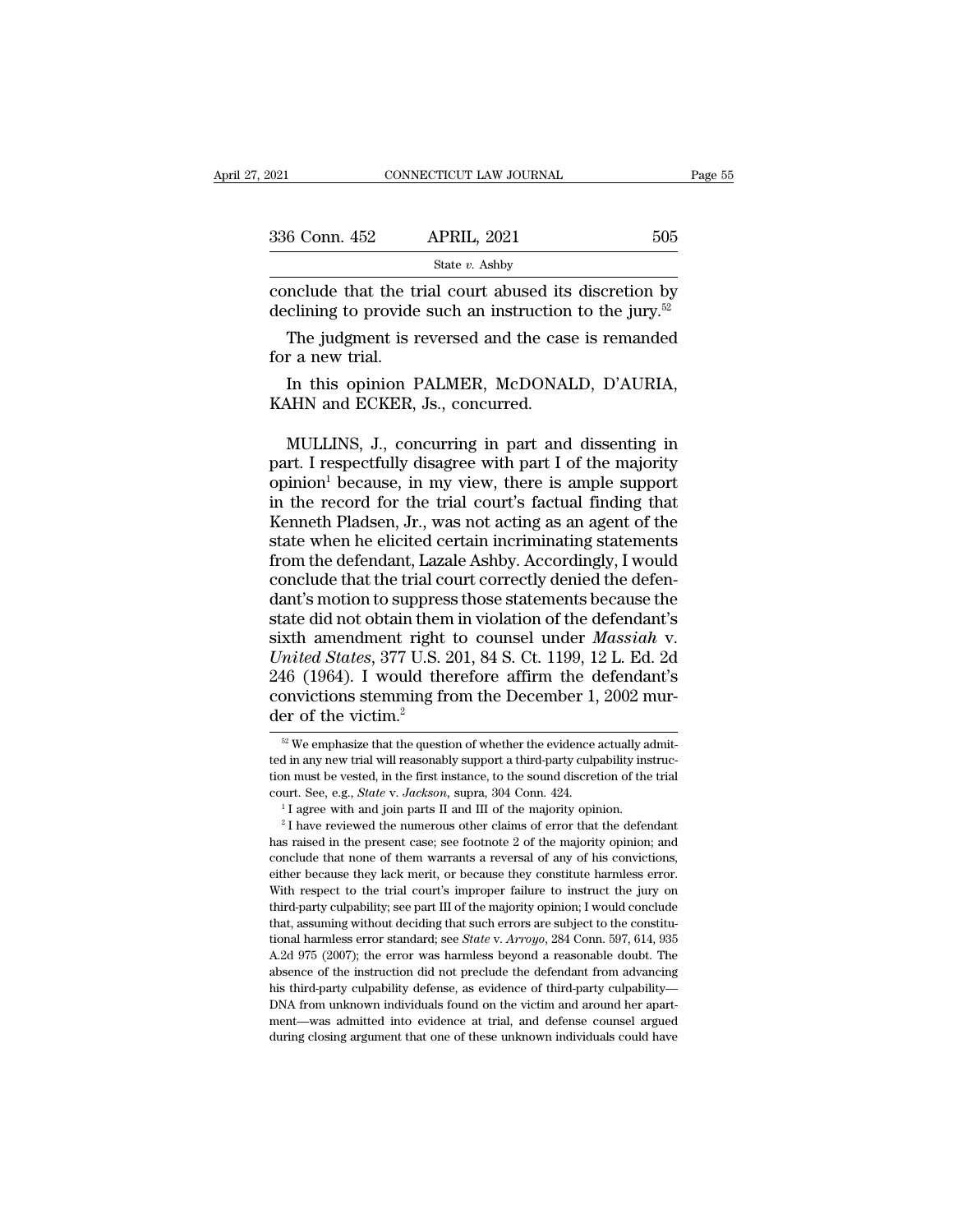### State *v.* Ashby

CONNECTICUT LAW JOURNAL April 27, 2021<br>
6 APRIL, 2021 336 Conn. 452<br>
State v. Ashby<br>
Consistent with the majority of jurisdictions across<br>
e country, this court has recognized that an informant<br>
and obtains incriminating  $\begin{array}{r} \text{506} \text{APRIL, } 2021 \text{ } 336 \text{ Conn. } 452 \text{ } \\ \text{State } v. \text{ Ashby} \end{array}$ <br>Consistent with the majority of jurisdictions across the country, this court has recognized that an informant who obtains incriminating information f  $\frac{\text{APRIL, 2021}}{\text{State } v. \text{ Ashby}}$ <br>Consistent with the majority of jurisdictions across<br>the country, this court has recognized that an informant<br>who obtains incriminating information from a defen-<br>dant is not an agent of the  $\frac{\text{APRIL, 2021}}{\text{State } v. \text{ Ashby}}$ <br>
Consistent with the majority of jurisdictions across<br>
the country, this court has recognized that an informant<br>
who obtains incriminating information from a defen-<br>
dant is not an agent of State v. Ashby<br>
State v. Ashby<br>
Consistent with the majority of jurisdictions across<br>
the country, this court has recognized that an informant<br>
who obtains incriminating information from a defen-<br>
dant is not an agent of State *v.* Ashby<br>Consistent with the majority of jurisdictions across<br>the country, this court has recognized that an informant<br>who obtains incriminating information from a defen-<br>dant is not an agent of the state for purp Consistent with the majority of jurisdictions across<br>the country, this court has recognized that an informant<br>who obtains incriminating information from a defen-<br>dant is not an agent of the state for purposes of *Massiah*<br> the country, this court has recognized that an informant<br>who obtains incriminating information from a defen-<br>dant is not an agent of the state for purposes of *Massiah*<br>unless the state had expressly or implicitly directed who obtains incriminating information from a defen-<br>dant is not an agent of the state for purposes of *Massiah*<br>unless the state had expressly or implicitly directed the<br>informant to obtain information, or offered the info dant is not an agent of the state for purposes of *Massiah*<br>unless the state had expressly or implicitly directed the<br>informant to obtain information, or offered the infor-<br>mant some type of benefit in exchange for informa unless the state had expressly or implicitly directed the<br>informant to obtain information, or offered the infor-<br>mant some type of benefit in exchange for information.<br>See, e.g., *State* v. *Swinton*, 268 Conn. 781, 858, 8 informant to obtain information, or offered the informant some type of benefit in exchange for information.<br>See, e.g., *State* v. *Swinton*, 268 Conn. 781, 858, 847 A.2d<br>921 (2004) (jailhouse informant was not state agent mant some type of benefit in exchange for information.<br>See, e.g., *State* v. *Swinton*, 268 Conn. 781, 858, 847 A.2d<br>921 (2004) (jailhouse informant was not state agent when<br>he obtained information without having been dire See, e.g., *State* v. *Swinton*, 268 Conn. 781, 858, 847 A.2d 921 (2004) (jailhouse informant was not state agent when he obtained information without having been directed to do so or offered reward). Pladsen's testimony a 921 (2004) (jailhouse i<br>he obtained informat<br>to do so or offered :<br>the suppression hear<br>accept on appeal bec;<br>ited it, establishes tha<br>ent in this case.<br>Pladsen testified th Following been directed<br>do so or offered reward). Pladsen's testimony at<br>e suppression hearing, which this court is bound to<br>cept on appeal because the trial court explicitly cred-<br>d it, establishes that these requirement to do so or offered reward). Fradsen's testimony at<br>the suppression hearing, which this court is bound to<br>accept on appeal because the trial court explicitly cred-<br>ited it, establishes that these requirements are not pres-

the suppression hearing, which this court is bound to<br>accept on appeal because the trial court explicitly cred-<br>ited it, establishes that these requirements are not pres-<br>ent in this case.<br>Pladsen testified that, during hi accept on appear because the trial court explicitly credited it, establishes that these requirements are not present in this case.<br>
Pladsen testified that, during his single meeting with<br>
Detective Andrew Weaver of the Har the divergent in this case.<br>
Pladsen testified that, during his single meeting with<br>
Detective Andrew Weaver of the Hartford Police Depart-<br>
ment on January 5, 2007, (1) Weaver never instructed<br>
him to obtain information f Pladsen testified that, during his single meeting with<br>Detective Andrew Weaver of the Hartford Police Depart-<br>ment on January 5, 2007, (1) Weaver never instructed<br>him to obtain information from or do "anything relative<br>to" Pladsen testified that, during his single meeting with<br>Detective Andrew Weaver of the Hartford Police Depart-<br>ment on January 5, 2007, (1) Weaver never instructed<br>him to obtain information from or do "anything relative<br>to" Detective Andrew Weaver of the Hartford Police Department on January 5, 2007, (1) Weaver never instructed<br>him to obtain information from or do "anything relative<br>to" the defendant, (2) he and Weaver made no "agree-<br>ment of ment on January 5, 2007, (1) Weaver never instructed<br>him to obtain information from or do "anything relative<br>to" the defendant, (2) he and Weaver made no "agree-<br>ment of any sort," (3) it was not "implied" to him that<br>he s him to obtain information from or do "anything relative<br>to" the defendant, (2) he and Weaver made no "agree-<br>ment of any sort," (3) it was not "implied" to him that<br>he should obtain information, and (4) Weaver made<br>"very c to" the defendant, (2) he and Weaver made no "agree-<br>ment of any sort," (3) it was not "implied" to him that<br>he should obtain information, and (4) Weaver made<br>"very clear" he was not offering any benefits or deals<br>and, in ment of any sort," (3) it was not "implied" to him that<br>he should obtain information, and (4) Weaver made<br>"very clear" he was not offering any benefits or deals<br>and, in fact, lacked the authority to do so. Pladsen fur-<br>the he should obtain information, and (4) Weaver made<br>"very clear" he was not offering any benefits or deals<br>and, in fact, lacked the authority to do so. Pladsen fur-<br>ther testified that his subsequent decision, made several<br>m "very clear" he was not offering any benefits or deals<br>and, in fact, lacked the authority to do so. Pladsen fur-<br>ther testified that his subsequent decision, made several<br>months later, to obtain the incriminating statement and, in fact, lacked the authority to do so. Pladsen further testified that his subsequent decision, made several<br>months later, to obtain the incriminating statements<br>from the defendant was one that he made "on [his]<br>own," ther testified that his subsequent decision, made several<br>months later, to obtain the incriminating statements<br>from the defendant was one that he made "on [his]<br>own," rather than in response to any directive from<br>Weaver, a months later, to obtain the incriminating statements<br>from the defendant was one that he made "on [his]<br>own," rather than in response to any directive from<br>Weaver, and that he did so on the "spur of the moment"<br>when "the op agent. when "the opportunity presented itself . . . ." This testimony provides ample—if not overwhelming—support<br>for the trial court's finding that Pladsen was not a state<br>agent.<br>killed the victim. Further, the state's case again timony provides ample—if not overwhelming—support<br>for the trial court's finding that Pladsen was not a state<br>agent.<br>killed the victim. Further, the state's case against the defendant was strong.<br>Among other things, the def

for the trial court's finding that Pladsen was not a state<br>agent.<br>killed the victim. Further, the state's case against the defendant was strong.<br>Among other things, the defendant's DNA was found on the vaginal swab<br>taken f police in the confession include a masser was from a state.<br>
killed the victim. Further, the state's case against the defendant was strong.<br>
Among other things, the defendant's DNA was found on the vaginal swab<br>
taken from killed the victim. Further, the state's case against the defendant was strong.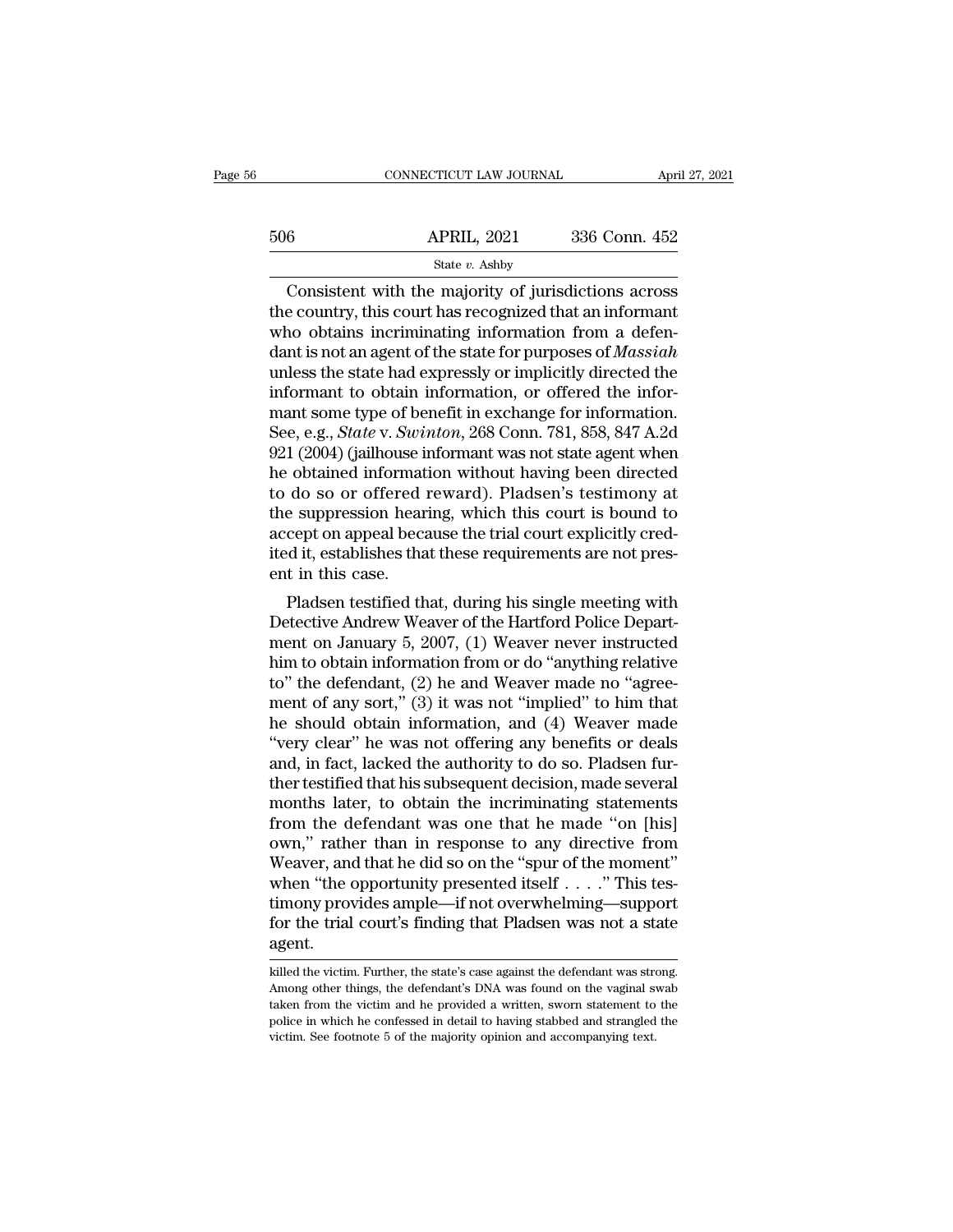| 2021          | CONNECTICUT LAW JOURNAL                                                                                                                                                |     | Page 57 |
|---------------|------------------------------------------------------------------------------------------------------------------------------------------------------------------------|-----|---------|
|               |                                                                                                                                                                        |     |         |
| 336 Conn. 452 | <b>APRIL, 2021</b>                                                                                                                                                     | 507 |         |
|               | State $v$ . Ashby                                                                                                                                                      |     |         |
|               | This case also lacks any of the other circumstances<br>typically characteristic of an agency relationship. The<br>state had no preexisting arrangement with Pladson or |     |         |

 $\begin{array}{r} \text{336 Conn. } \text{452} \qquad \text{APRIL, } \text{2021} \qquad \text{507} \ \text{State } v. \text{ Ashby} \ \hline \end{array}$ <br>
This case also lacks any of the other circumstances typically characteristic of an agency relationship. The state had no preexisting arrangem  $\begin{array}{r} \text{336 Conn. 452} \quad \text{APRIL, 2021} \quad \text{507} \ \text{State } v. \text{ Ashby} \ \hline \end{array}$ <br>
This case also lacks any of the other circumstances typically characteristic of an agency relationship. The state had no preexisting arrangement with 336 Conn. 452 APRIL, 2021 507<br>
State v. Ashby<br>
This case also lacks any of the other circumstances<br>
typically characteristic of an agency relationship. The<br>
state had no preexisting arrangement with Pladsen or<br>
any plan t Services and State v. Ashby<br>
This case also lacks any of the other circumstances<br>
typically characteristic of an agency relationship. The<br>
state had no preexisting arrangement with Pladsen or<br>
any plan to use his services State  $v$ . Ashby<br>
This case also lacks any of the other circumstances<br>
typically characteristic of an agency relationship. The<br>
state had no preexisting arrangement with Pladsen or<br>
any plan to use his services. Pladsen h This case also lacks any of the other circumstances<br>typically characteristic of an agency relationship. The<br>state had no preexisting arrangement with Pladsen or<br>any plan to use his services. Pladsen had no history of<br>servi typically characteristic of an agency relationship. The<br>state had no preexisting arrangement with Pladsen or<br>any plan to use his services. Pladsen had no history of<br>serving as an informant; indeed, Weaver was completely<br>un state had no preexisting arrangement with Pladsen or<br>any plan to use his services. Pladsen had no history of<br>serving as an informant; indeed, Weaver was completely<br>unaware of Pladsen until he reached out to Weaver<br>and requ any plan to use his services. Pladsen had no history of<br>serving as an informant; indeed, Weaver was completely<br>unaware of Pladsen until he reached out to Weaver<br>and requested a meeting. Nor did the police have any<br>involvem serving as an informant; indeed, Weaver was completely<br>unaware of Pladsen until he reached out to Weaver<br>and requested a meeting. Nor did the police have any<br>involvement in or control over Pladsen's activities. They<br>were u unaware of Pladsen until he reached out to Weaver<br>and requested a meeting. Nor did the police have any<br>involvement in or control over Pladsen's activities. They<br>were uninvolved in the placement of Pladsen in the cell<br>next and requested a meeting. Nor did the police have any<br>involvement in or control over Pladsen's activities. They<br>were uninvolved in the placement of Pladsen in the cell<br>next to the defendant, and Weaver's single meeting with involvement in or control over Pladsen's activities. They<br>were uninvolved in the placement of Pladsen in the cell<br>next to the defendant, and Weaver's single meeting with<br>Pladsen occurred several months before Pladsen<br>obtai were uninvolved in the placement of Pladsen in the cell<br>next to the defendant, and Weaver's single meeting with<br>Pladsen occurred several months before Pladsen<br>obtained the incriminating information from the defen-<br>dant. Du next to the defendant, and Weaver's single meeting with<br>Pladsen occurred several months before Pladsen<br>obtained the incriminating information from the defen-<br>dant. During the intervening months, Weaver never com-<br>municated Pladsen occurred several months before Pladsen<br>obtained the incriminating information from the defen-<br>dant. During the intervening months, Weaver never com-<br>municated directly with Pladsen and did not direct or<br>control his obtained the incriminating information from the defendant. During the intervening months, Weaver never communicated directly with Pladsen and did not direct or control his interactions with the defendant. Most important, n dant. During the intervening months, Weaver never com-<br>municated directly with Pladsen and did not direct or<br>control his interactions with the defendant. Most impor-<br>tant, no state official ever asked, directed or suggeste municated directly with Pladsen and did not direct or<br>control his interactions with the defendant. Most impor-<br>tant, no state official ever asked, directed or suggested<br>that Pladsen obtain any information from the defendan control his interactions with the defendat<br>tant, no state official ever asked, directe<br>that Pladsen obtain any information from<br>In light of this evidence, I simply do no<br>trial court's finding that Pladsen was act<br>initiativ It, no state official ever asked, directed of suggested<br>at Pladsen obtain any information from the defendant.<br>light of this evidence, I simply do not see how the<br>al court's finding that Pladsen was acting on his own<br>titati In light of this evidence, I simply do not see how the<br>trial court's finding that Pladsen was acting on his own<br>initiative, rather than as an agent of the state, is not<br>supported by substantial evidence.<br>The majority does

In light of this evidence, 1 simply do not see now the<br>trial court's finding that Pladsen was acting on his own<br>initiative, rather than as an agent of the state, is not<br>supported by substantial evidence.<br>The majority does that court's intuing that I fatsent was acting on his own<br>initiative, rather than as an agent of the state, is not<br>supported by substantial evidence.<br>The majority does not dispute most of these points.<br>Instead, it approach mitiative, rather than as an agent of the state, is not<br>supported by substantial evidence.<br>The majority does not dispute most of these points.<br>Instead, it approaches the agency question from an<br>entirely different road—one supported by substantial evidence.<br>The majority does not dispute most of these points.<br>Instead, it approaches the agency question from an<br>entirely different road—one that, in my view, cannot<br>be reconciled with this court's The majority does not dispute most of these points.<br>Instead, it approaches the agency question from an<br>entirely different road—one that, in my view, cannot<br>be reconciled with this court's prior cases. In so doing,<br>the majo Instead, it approaches the agency question from an<br>entirely different road—one that, in my view, cannot<br>be reconciled with this court's prior cases. In so doing,<br>the majority implicitly overrules or abrogates numerous<br>of t entirely different road—one that, in my view, cannot<br>be reconciled with this court's prior cases. In so doing,<br>the majority implicitly overrules or abrogates numerous<br>of this court's prior decisions addressing agency quesbe reconciled with this court's prior cases. In so doing,<br>the majority implicitly overrules or abrogates numerous<br>of this court's prior decisions addressing agency ques-<br>tions in the context of sixth amendment and other co the majority implicitly overrules or abrogates numerous<br>of this court's prior decisions addressing agency ques-<br>tions in the context of sixth amendment and other con-<br>stitutional claims. For instance, this court has long r of this court's prior decisions addressing agency questions in the context of sixth amendment and other constitutional claims. For instance, this court has long recognized that a trial court's agency determination is a fac tions in the context of sixth amendment and other constitutional claims. For instance, this court has long recognized that a trial court's agency determination is a factual question that must be upheld on appeal as long as stitutional claims. For in<br>ognized that a trial cou<br>factual question that m<br>as it is supported by sul<br>ever, the majority rever<br>cludes that it is a mixed<br>to plenary review.<br>Furthermore, and far Furthermore, and far more significant, the majority and this court's apply it is supported by substantial evidence. Today, hower, the majority reverses that line of cases and condes that it is a mixed question of law of fa ractual question that must be upheld on appear as long<br>as it is supported by substantial evidence. Today, how-<br>ever, the majority reverses that line of cases and con-<br>cludes that it is a mixed question of law of fact subje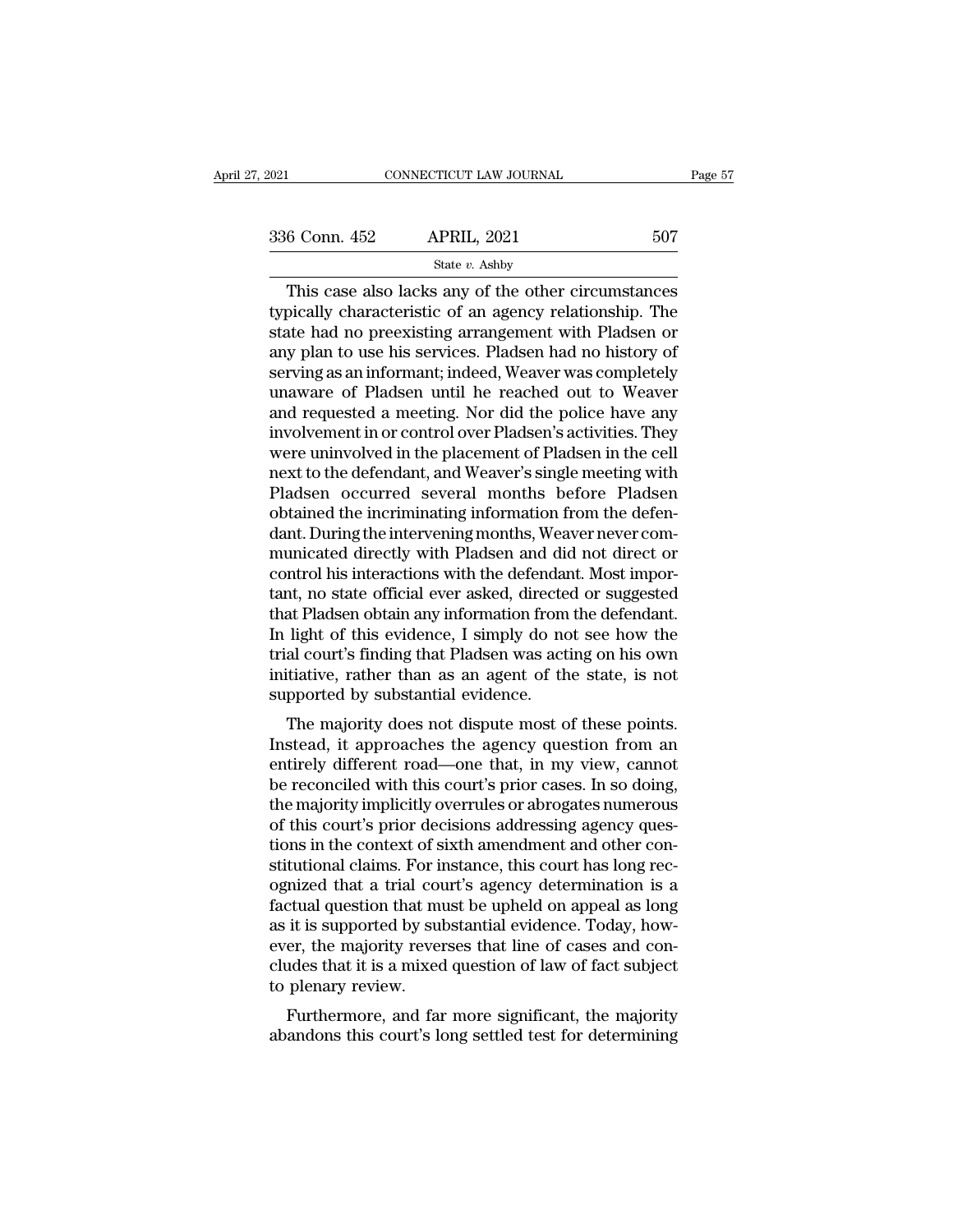|     | CONNECTICUT LAW JOURNAL | April 27, 2021 |  |
|-----|-------------------------|----------------|--|
|     |                         |                |  |
| 508 | <b>APRIL, 2021</b>      | 336 Conn. 452  |  |
|     | State v. Ashby          |                |  |

CONNECTICUT LAW JOURNAL April 27, 202<br>
State v. Ashby<br>
Whether an informant acted as a state agent—a test<br>
requiring some showing that the police had expressly<br>
or impliedly asked for information or offored an induce  $\begin{array}{r} \text{508} \qquad \qquad \text{APRIL, 2021} \qquad \qquad 336 \text{ Conn. } 452 \qquad \qquad \text{State } v. \text{ Ashby} \ \text{whether an informal acted as a state agent—a test requiring some showing that the police had expressly or impliedly asked for information or offered an induce-ment for obtaining it, in favor of a now standard under.} \end{array}$ 508 APRIL, 2021 336 Conn. 452<br>
State v. Ashby<br>
whether an informant acted as a state agent—a test<br>
requiring some showing that the police had expressly<br>
or impliedly asked for information or offered an induce-<br>
ment for o  $\frac{\text{APRIL, 2021}}{\text{State } v. \text{ Ashby}}$ <br>
whether an informant acted as a state agent—a test<br>
requiring some showing that the police had expressly<br>
or impliedly asked for information or offered an induce-<br>
ment for obtaining it—in State v. Ashby<br>
whether an informant acted as a state agent—a test<br>
requiring some showing that the police had expressly<br>
or impliedly asked for information or offered an induce-<br>
ment for obtaining it—in favor of a new s State v. Ashby<br>
whether an informant acted as a state agent—a test<br>
requiring some showing that the police had expressly<br>
or impliedly asked for information or offered an induce-<br>
ment for obtaining it—in favor of a new s whether an informant acted as a state agent—a test<br>requiring some showing that the police had expressly<br>or impliedly asked for information or offered an induce-<br>ment for obtaining it—in favor of a new standard under<br>which requiring some showing that the police had expressly<br>or impliedly asked for information or offered an induce-<br>ment for obtaining it—in favor of a new standard under<br>which the dispositive question is whether the police<br>"kne or impliedly asked for information or offered an induce-<br>ment for obtaining it—in favor of a new standard under<br>which the dispositive question is whether the police<br>"knew or should have known" that the conversation<br>with th ment for obtaining it—in favor of a new standard under<br>which the dispositive question is whether the police<br>"knew or should have known" that the conversation<br>with the informant "was likely to end in further deliber-<br>ate el which the dispositive question is whether the police<br>
"knew or should have known" that the conversation<br>
with the informant "was likely to end in further deliber-<br>
ate elicitation." I respectfully disagree with this new<br>
s "knew or should have known" that the conversation<br>with the informant "was likely to end in further deliber-<br>ate elicitation." I respectfully disagree with this new<br>standard. In my view, it is based on a misreading of the<br> with the informant "was likely to end in further deliberate elicitation." I respectfully disagree with this new<br>standard. In my view, it is based on a misreading of the<br>United States Supreme Court's decision in *United Sta* ate elicitation." I respectfully disagree with this standard. In my view, it is based on a misreading of United States Supreme Court's decision in *United S* v. *Henry*, 447 U.S. 264, 100 S. Ct. 2183, 65 L. Ed. 20 (1980), indatu: in hiy view, it is based on a histerating of the<br>inted States Supreme Court's decision in *United States<br>Henry*, 447 U.S. 264, 100 S. Ct. 2183, 65 L. Ed. 2d 115<br>980), a case widely regarded as largely irrelevant to correct standard, I disagree that Weaver "knew or should have known" that Bladson's own procession in the agency prong of Massiah, and is at odds with precedent from this court and other jurisdictions.<br>Finally, even accept

w. Henry, 447 0.3. 204, 100 3. 01. 2163, 05 L. Ed. 2d 115<br>(1980), a case widely regarded as largely irrelevant to<br>the agency prong of *Massiah*, and is at odds with prece-<br>dent from this court and other jurisdictions.<br>Fin (1980), a case whely regarded as largely irrelevant to<br>the agency prong of *Massiah*, and is at odds with prece-<br>dent from this court and other jurisdictions.<br>Finally, even accepting the majority's framing of the<br>correct s the agency prong of *massum*, and is at odds with precedent from this court and other jurisdictions.<br>Finally, even accepting the majority's framing of the correct standard, I disagree that Weaver "knew or should have known dent from this court and other jurisdictions.<br>
Finally, even accepting the majority's framing of the<br>
correct standard, I disagree that Weaver "knew or should<br>
have known" that his meeting with Pladsen, as opposed<br>
to Plad Finally, even accepting the majority's framing of the<br>correct standard, I disagree that Weaver "knew or should<br>have known" that his meeting with Pladsen, as opposed<br>to Pladsen's own preexisting desire to curry favor with<br>t correct standard, I disagree that Weaver "knew or should<br>have known" that his meeting with Pladsen, as opposed<br>to Pladsen's own preexisting desire to curry favor with<br>the police, would have prompted Pladsen to attempt<br>to e have known" that his meeting with Pladsen, as opposed<br>to Pladsen's own preexisting desire to curry favor with<br>the police, would have prompted Pladsen to attempt<br>to elicit additional incriminating information from the<br>defen to Pladsen's own preexisting desire to curry favor with<br>the police, would have prompted Pladsen to attempt<br>to elicit additional incriminating information from the<br>defendant. In my view, the majority's analysis reads<br>more i the police, would have prompted Pladsen to attempt<br>to elicit additional incriminating information from the<br>defendant. In my view, the majority's analysis reads<br>more into the testimony at the suppression hearing than<br>is app to elicit additional incriminating information from the defendant. In my view, the majority's analysis reads more into the testimony at the suppression hearing than is appropriate, relies on factors that have limited or no defendant. In my view, the majority's analysis reads<br>more into the testimony at the suppression hearing than<br>is appropriate, relies on factors that have limited or<br>no relevance to agency, and is based primarily on the<br>majo mony. appropriate, renes on factors that have inhited or<br>
relevance to agency, and is based primarily on the<br>
ajority's own assumptions about what motivated Plad-<br>
in and how he interpreted his meeting with Weaver,<br>
me of which no relevance to agency, and is based primally on the<br>majority's own assumptions about what motivated Plad-<br>sen and how he interpreted his meeting with Weaver,<br>some of which are undermined by Pladsen's own testi-<br>mony.<br>To b

majorhy sown assumptions about what motivated Fradsen and how he interpreted his meeting with Weaver, some of which are undermined by Pladsen's own testimony.<br>To be sure, the majority raises some legitimate concerns about sen and now he interpreted its ineeting with weaver,<br>some of which are undermined by Pladsen's own testi-<br>mony.<br>To be sure, the majority raises some legitimate con-<br>cerns about the way in which Weaver handled his inter-<br>ac some of which are underhined by Fladsen's own tesumony.<br>To be sure, the majority raises some legitimate concerns about the way in which Weaver handled his inter-<br>actions with Pladsen. In particular, Weaver asked Plad-<br>sen To be sure, the majority raises some legitimate concerns about the way in which Weaver handled his inter-<br>actions with Pladsen. In particular, Weaver asked Pladsen if he would be willing to wear a wire sometime in<br>the futu To be sure, the majority raises some legitimate concerns about the way in which Weaver handled his inter-<br>actions with Pladsen. In particular, Weaver asked Pladsen if he would be willing to wear a wire sometime in<br>the futu cerns about the way in which Weaver handled his inter-<br>actions with Pladsen. In particular, Weaver asked Plad-<br>sen if he would be willing to wear a wire sometime in<br>the future in order to record his conversations with the<br> actions with Pladsen. In particular, Weaver asked Pladsen if he would be willing to wear a wire sometime in the future in order to record his conversations with the defendant. Although Weaver never pursued the wire and mad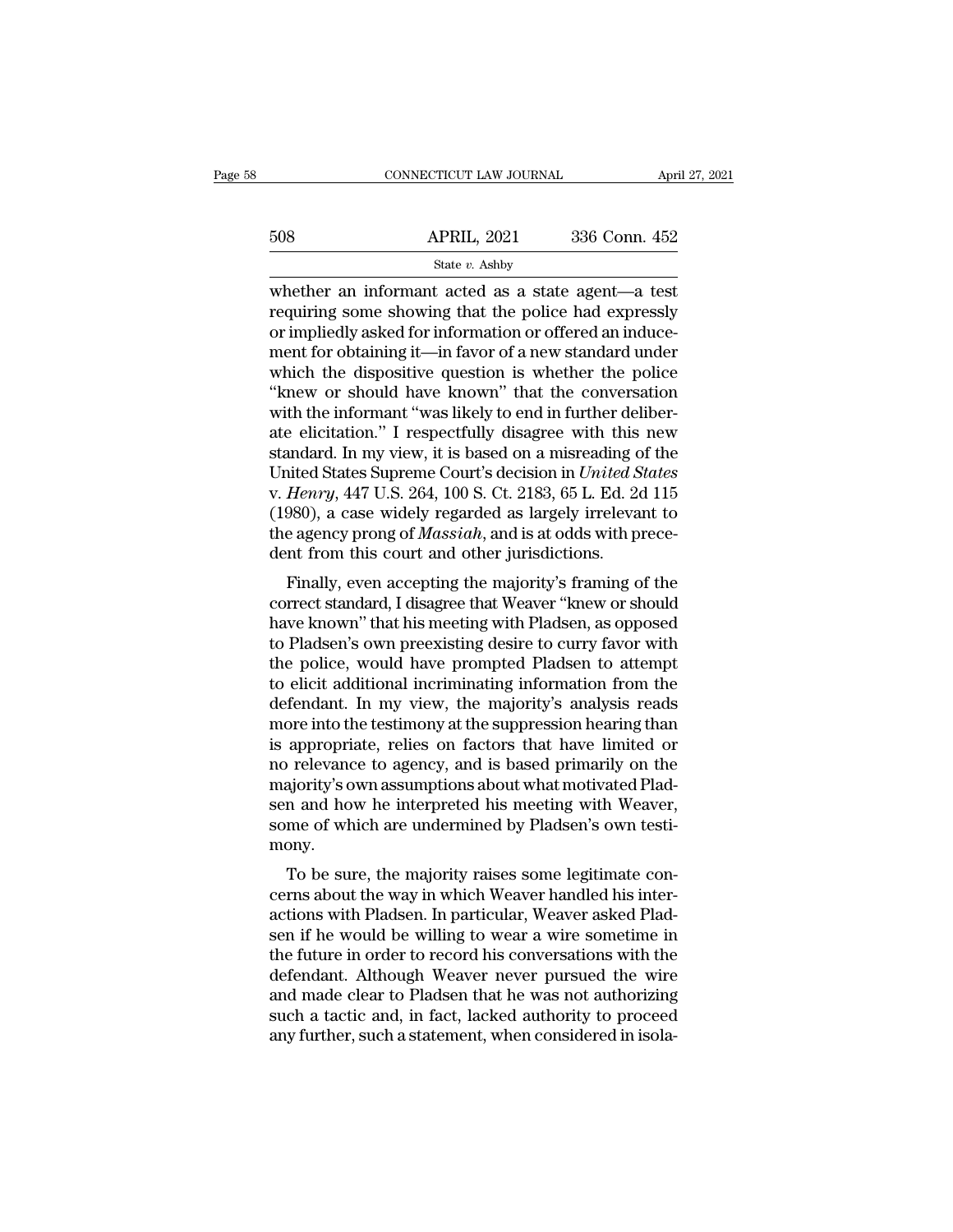| 2021          | CONNECTICUT LAW JOURNAL                                                                                                                                                | Page 59 |
|---------------|------------------------------------------------------------------------------------------------------------------------------------------------------------------------|---------|
| 336 Conn. 452 | <b>APRIL, 2021</b>                                                                                                                                                     | 509     |
|               | State $v$ . Ashby                                                                                                                                                      |         |
|               | tion, could arguably have suggested to Pladsen that<br>additional incriminating information was desired. Ulti-<br>mately however the significance the majority accords |         |

336 Conn. 452 APRIL, 2021 509<br>  $\frac{\text{State } v. \text{ Ashby}}{\text{State } v. \text{ Ashby}}$ <br>
tion, could arguably have suggested to Pladsen that<br>
additional incriminating information was desired. Ulti-<br>
mately, however, the significance the majority 336 Conn. 452 APRIL, 2021 509<br>
State v. Ashby<br>
tion, could arguably have suggested to Pladsen that<br>
additional incriminating information was desired. Ulti-<br>
mately, however, the significance the majority accords<br>
this sta 336 Conn. 452 APRIL, 2021 509<br>
State v. Ashby<br>
tion, could arguably have suggested to Pladsen that<br>
additional incriminating information was desired. Ulti-<br>
mately, however, the significance the majority accords<br>
this sta State v. Ashby<br>
tion, could arguably have suggested to Pladsen that<br>
additional incriminating information was desired. Ulti-<br>
mately, however, the significance the majority accords<br>
this statement is directly contradicted state *v*. Ashby<br>tion, could arguably have suggested to Pladsen that<br>additional incriminating information was desired. Ulti-<br>mately, however, the significance the majority accords<br>this statement is directly contradicted by tion, could arguably have suggested to Pladsen that<br>additional incriminating information was desired. Ulti-<br>mately, however, the significance the majority accords<br>this statement is directly contradicted by Pladsen's own<br>te additional incriminating information was desired. Ulti-<br>mately, however, the significance the majority accords<br>this statement is directly contradicted by Pladsen's own<br>testimony—which was credited by the trial court—that<br>h mately, however, the significance the r<br>this statement is directly contradicted b<br>testimony—which was credited by the<br>he had not been offered anything or dir<br>thing, and that he obtained the inform<br>defendant, not as a resul t been offered anything or directed to do any-<br>
i that he obtained the information from the<br>
i, not as a result of anything Weaver had said<br>
ut on his own initiative.<br>
I<br>
APPLICABLE LEGAL PRINCIPLES<br>
with the general princ I begin with the general principles governing the<br>
fendant, not as a result of anything Weaver had said<br>
him, but on his own initiative.<br>
I<br>
APPLICABLE LEGAL PRINCIPLES<br>
I begin with the general principles governing the<br>
f

I

defendant, not as a result of anything weaver had said<br>to him, but on his own initiative.<br>I<br>APPLICABLE LEGAL PRINCIPLES<br>I begin with the general principles governing the<br>defendant's claim. Under *Massiah* v. *United States* I<br>
APPLICABLE LEGAL PRINCIPLES<br>
I begin with the general principles governing the<br>
defendant's claim. Under *Massiah* v. *United States*,<br>
supra, 377 U.S. 201, a defendant's sixth amendment<br>
right to counsel is violated if APPLICABLE LEGAL PRINCIPLES<br>I begin with the general principles governing the<br>defendant's claim. Under *Massiah* v. *United States*,<br>supra, 377 U.S. 201, a defendant's sixth amendment<br>right to counsel is violated if a stat Af I LICADLE LEGAL I RIVEN LES<br>
defendant's claim. Under *Massiah* v. United States,<br>
supra, 377 U.S. 201, a defendant's sixth amendment<br>
right to counsel is violated if a state agent deliberately<br>
elicits incriminating in I begin with the general principles governing the<br>defendant's claim. Under *Massiah* v. *United States*,<br>supra, 377 U.S. 201, a defendant's sixth amendment<br>right to counsel is violated if a state agent deliberately<br>elicits defendant's claim. Under *Massiah* v. United States,<br>supra, 377 U.S. 201, a defendant's sixth amendment<br>right to counsel is violated if a state agent deliberately<br>elicits incriminating information from the defendant<br>after supra, 377 U.S. 201, a defendant's sixth amendment<br>right to counsel is violated if a state agent deliberately<br>elicits incriminating information from the defendant<br>after formal charges have been brought and outside the<br>pre right to counsel is violated if a state agent deliberately<br>elicits incriminating information from the defendant<br>after formal charges have been brought and outside the<br>presence of the defendant's counsel. Id., 205–206. "[T] elicits incriminating information from the defendant<br>after formal charges have been brought and outside the<br>presence of the defendant's counsel. Id., 205–206. "[T]he<br>prosecutor and police have an affirmative obligation<br>not after formal charges have l<br>presence of the defendant's<br>prosecutor and police ha<br>not to act in a manner th<br>dilutes the protection affor<br>*Maine* v. *Moulton*, 474 U.S<br>L. Ed. 2d 481 (1985).<br>To prevail on a *Massia*. Exerce of the defendant scouliser. Id., 200–200. [1] the<br>osecutor and police have an affirmative obligation<br>t to act in a manner that circumvents and thereby<br>lutes the protection afforded by the right to counsel."<br>*inne* v prosecutor and poince have an annihidative obigation<br>not to act in a manner that circumvents and thereby<br>dilutes the protection afforded by the right to counsel."<br> $Main$  was v. Moulton, 474 U.S. 159, 171, 106 S. Ct. 477, 88<br>

Front to act in a manner that circumvents and thereby<br>dilutes the protection afforded by the right to counsel."<br>*Maine v. Moulton*, 474 U.S. 159, 171, 106 S. Ct. 477, 88<br>L. Ed. 2d 481 (1985).<br>To prevail on a *Massiah* clai *Maine v. Moulton,* 474 U.S. 159, 171, 106 S. Ct. 477, 88<br>L. Ed. 2d 481 (1985).<br>To prevail on a *Massiah* claim, the defendant must<br>demonstrate that the informant both (1) was acting as<br>an agent of the state, and (2) "del marke v. *moluton*, 474 C.S. 159, 171, 100 S. Ct. 477, 66<br>L. Ed. 2d 481 (1985).<br>To prevail on a *Massiah* claim, the defendant must<br>demonstrate that the informant both (1) was acting as<br>an agent of the state, and (2) "deli 1. Ed. 2d 461 (1969).<br>
To prevail on a *Massiah* claim, the defendant must<br>
demonstrate that the informant both (1) was acting as<br>
an agent of the state, and (2) "deliberately elicited" the<br>
incriminating statements from To prevail on a *Massiah* claim, the defendant must<br>demonstrate that the informant both (1) was acting as<br>an agent of the state, and (2) "deliberately elicited" the<br>incriminating statements from him. (Internal quotation<br>ma demonstrate that the informant both (1) was acting as<br>an agent of the state, and (2) "deliberately elicited" the<br>incriminating statements from him. (Internal quotation<br>marks omitted.) *State* v. *Swinton*, supra, 268 Conn an agent of the state, and (2) "deliberately elicited" the<br>incriminating statements from him. (Internal quotation<br>marks omitted.) *State* v. *Swinton*, supra, 268 Conn.<br>855–56. Under this dual pronged analysis, "the agency incriminating statements from him. (Internal quotation<br>marks omitted.) *State* v. *Swinton*, supra, 268 Conn.<br>855–56. Under this dual pronged analysis, "the agency<br>inquiry *is precedent to and distinct from* determining<br>wh marks omitted.) *State* v. *Swinton*, supra, 268 Conn.<br>855–56. Under this dual pronged analysis, "the agency<br>inquiry is precedent to and distinct from determining<br>whether [the] agent 'deliberately elicits' information."<br>(E 855–56. Under this dual pronged analysis, "the agency<br>inquiry *is precedent to and distinct from* determining<br>whether [the] agent 'deliberately elicits' information."<br>(Emphasis added.) *Creel* v. Johnson, 162 F.3d 385, 393 inquiry *is precedent to and distin*<br>whether [the] agent 'deliberately (<br>(Emphasis added.) *Creel v. Johnse*<br>(5th Cir. 1998), cert. denied, 526 l<br>2027, 143 L. Ed. 2d 1038 (1999); see<br>*ton*, supra, 855–56 (analyzing sep<br>age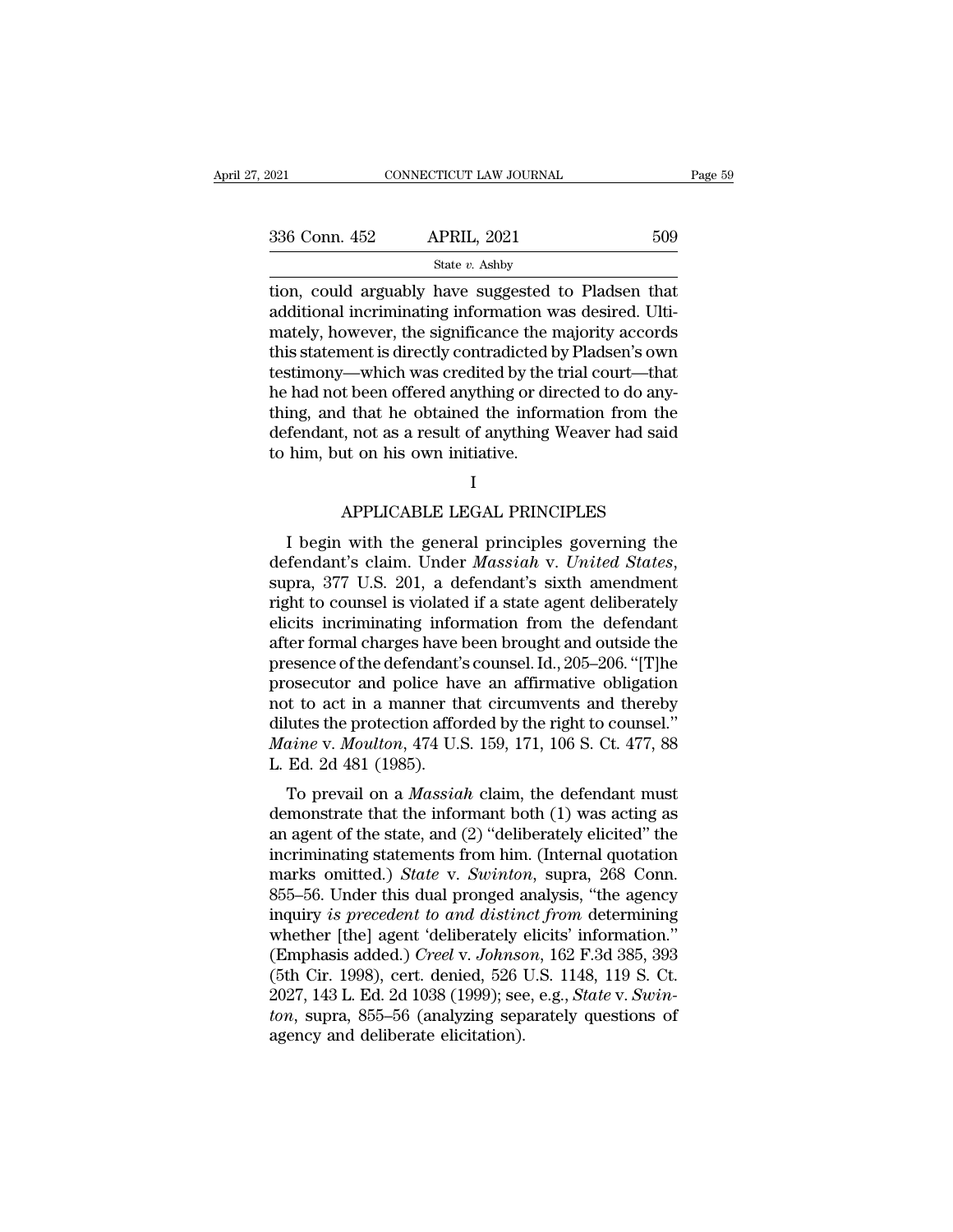|     | CONNECTICUT LAW JOURNAL                                                                                                                                               | April 27, 2021 |
|-----|-----------------------------------------------------------------------------------------------------------------------------------------------------------------------|----------------|
|     |                                                                                                                                                                       |                |
| 510 | <b>APRIL, 2021</b>                                                                                                                                                    | 336 Conn. 452  |
|     | State $v$ . Ashby                                                                                                                                                     |                |
|     | In the present case, the state does not contest that<br>Pladsen deliberately elicited information from the<br>defendent. The sole issue is whother Pladson was acting |                |

 $\frac{\text{APRIL, 2021}}{\text{State } v. \text{ Ashby}}$ <br>
In the present case, the state does not contest that<br>
Pladsen deliberately elicited information from the<br>
defendant. The sole issue is whether Pladsen was acting<br>
as an agont of the state w 510 APRIL, 2021 336 Conn. 452<br>
State v. Ashby<br>
In the present case, the state does not contest that<br>
Pladsen deliberately elicited information from the<br>
defendant. The sole issue is whether Pladsen was acting<br>
as an agent 510 APRIL, 2021 336 Conn. 452<br>
State v. Ashby<br>
In the present case, the state does not contest that<br>
Pladsen deliberately elicited information from the<br>
defendant. The sole issue is whether Pladsen was acting<br>
as an agent State *v*. Ashby<br>
In the present case, the state does not contest that<br>
Pladsen deliberately elicited information from the<br>
defendant. The sole issue is whether Pladsen was acting<br>
as an agent of the state when he did so. State *v*. Ashby<br>In the present case, the state does not contest that<br>Pladsen deliberately elicited information from the<br>defendant. The sole issue is whether Pladsen was acting<br>as an agent of the state when he did so. As le issue is whether Pladsen was actin<br>state when he did so. As I will explain<br>s opinion; there is ample support i<br>e trial court's finding that he was no<br>A<br>Standard of Review<br>ing the substantive agency question

# A

Example support in<br>
Before addressing the substantive agency question,<br>
Before addressing the substantive agency question,<br>
wever, I must note my disagreement with the majori-<br>
Streatment of the trial court's finding that Figure 2.1 The cord for the trial court's finding that he was not.<br>
A<br>
Standard of Review<br>
Before addressing the substantive agency question,<br>
however, I must note my disagreement with the majori-<br>
ty's treatment of the tr A<br>
Standard of Review<br>
Before addressing the substantive agency question,<br>
however, I must note my disagreement with the majori-<br>
ty's treatment of the trial court's finding that Pladsen<br>
was not acting as an agent of the A<br>Standard of Review<br>Before addressing the substantive agency question,<br>however, I must note my disagreement with the majori-<br>ty's treatment of the trial court's finding that Pladsen<br>was not acting as an agent of the state Standard of Review<br>Before addressing the substantive agency question,<br>however, I must note my disagreement with the majori-<br>ty's treatment of the trial court's finding that Pladsen<br>was not acting as an agent of the state a Before addressing the substantive agency question,<br>however, I must note my disagreement with the majori-<br>ty's treatment of the trial court's finding that Pladsen<br>was not acting as an agent of the state as a question<br>of law Before addressing the substantive agency question,<br>however, I must note my disagreement with the majori-<br>ty's treatment of the trial court's finding that Pladsen<br>was not acting as an agent of the state as a question<br>of law however, I must note my disagreement wity's treatment of the trial court's finding<br>was not acting as an agent of the state<br>of law that is subject to plenary review. I<br>to this court's long line of decisions, all of<br>nize tha It is well settled in Connecticut that "[t]he issue of ency, even in a constitutional context. I would adhere<br>this court's long line of decisions, all of which recog-<br>ze that such determinations are factual findings that<br>e was not acting as an agent of the state as a question<br>of law that is subject to plenary review. I would adhere<br>to this court's long line of decisions, all of which recog-<br>nize that such determinations are factual findings

to this court's long line of decisions, all of which recognize that such determinations are factual findings that<br>are entitled to deference on appeal.<br>It is well settled in Connecticut that "[t]he issue of<br>agency, even in *Alexander, 197 Conn. 180, 185, 496 A.2d 486 (1985); see also State v. Swinton, supra, 268 Conn. 855 (agency is* "issue of the size of algorithment" (197 Conn. 180, 185, 496 A.2d 486 (1985); see also *State v. Swinton*, su are entitled to deference on appeal.<br>It is well settled in Connecticut that "[t]he issue of<br>agency, even in a constitutional context, is primarily a<br>question of fact . . . . ." (Citations omitted.) *State* v.<br>*Alexander*, It is well settled in Connecticut that "[t]he issue of agency, even in a constitutional context, is primarily a question of fact  $\ldots$  " (Citations omitted.) *State* v. *Alexander*, 197 Conn. 180, 185, 496 A.2d 486 (1985) It is well settled in Connecticut that "[t]he issue of agency, even in a constitutional context, is primarily a question of fact  $\ldots$  ..." (Citations omitted.) *State* v. *Alexander*, 197 Conn. 180, 185, 496 A.2d 486 (19 agency, even in a constitutional context, is primarily a<br>question of fact  $\dots$ ." (Citations omitted.) *State* v.<br>*Alexander*, 197 Conn. 180, 185, 496 A.2d 486 (1985); see<br>also *State* v. *Swinton*, supra, 268 Conn. 855 (a question of fact  $\ldots$  ." (Citations omitted.) *State* v.<br>Alexander, 197 Conn. 180, 185, 496 A.2d 486 (1985); see<br>also *State* v. *Swinton*, supra, 268 Conn. 855 (agency is<br>"issue of fact"). Ordinarily, this court cannot Alexander, 197 Conn. 180, 185, 496 A.2d 486 (1985); see<br>also *State* v. *Swinton*, supra, 268 Conn. 855 (agency is<br>"issue of fact"). Ordinarily, this court cannot overturn<br>factual findings unless they are clearly erroneous also *State* v. *Swinton*, supra, 268 Conn. 855 (agency is<br>"issue of fact"). Ordinarily, this court cannot overturn<br>factual findings unless they are clearly erroneous.<br>"When, however, [a question of fact is essential to th "issue of fact"). Ordinarily, this court cannot overturn<br>factual findings unless they are clearly erroneous.<br>"When, however, [a question of fact is essential to the<br>resolution of a constitutional claim and] the credibility factual findings unless they are clearly erroneous.<br>
"When, however, [a question of fact is essential to the<br>
resolution of a constitutional claim and] the credibility<br>
of the witnesses is not the primary issue, our custo "When, however, [a question of fact is essential to the resolution of a constitutional claim and] the credibility of the witnesses is not the primary issue, our customary deference to the trial court is tempered by the nec resolution of a constitutional of<br>of the witnesses is not the prim<br>deference to the trial court is te<br>for a scrupulous examination of<br>whether such a factual finding<br>tial evidence." (Internal quotati<br>v. *Alexander*, supra, The windspaces is not the printary issue, our elastomicry<br>ference to the trial court is tempered by the necessity<br>r a scrupulous examination of the record to ascertain<br>nether such a factual finding is supported by substanfor a scrupulous examination of the record to ascertain<br>whether such a factual finding is supported by substan-<br>tial evidence." (Internal quotation marks omitted.) State<br>v. Alexander, supra, 185.<br>This "substantial evidenc

ous a scrapaceas charmination of the record to assertant<br>whether such a factual finding is supported by substan-<br>tial evidence." (Internal quotation marks omitted.) State<br>v. Alexander, supra, 185.<br>This "substantial evidenc *State v. Alexander*, supra, 185.<br> *State* v. *Alexander*, supra, 185.<br> *This "substantial evidence" standard of review, how-<br>
ever, although less deferential than the clearly errone-<br>
ous standard, does not amount to plen*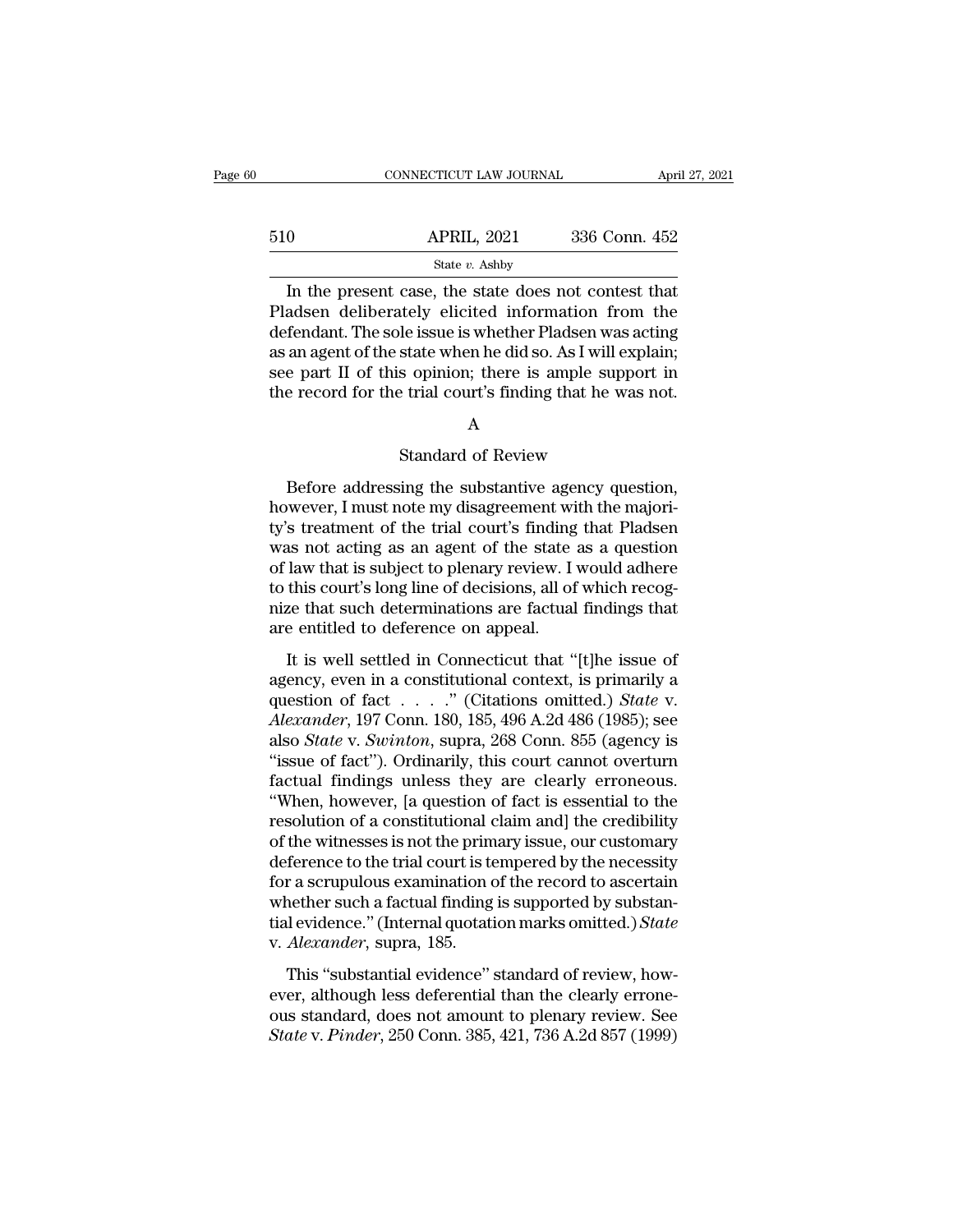# State *v.* Ashby

(021 CONNECTICUT LAW JOURNAL Page 6<br>  $\frac{336 \text{ Conn. } 452}{\text{State } v. \text{ Ashby}}$ <br>
("the 'substantial evidence' language" is "inconsistent<br>
with the plenary review that we in fact conduct" when<br>
reviewing logal question of whether co 336 Conn. 452 APRIL, 2021 511<br>
State v. Ashby<br>
("the 'substantial evidence' language" is "inconsistent<br>
with the plenary review that we in fact conduct" when<br>
reviewing legal question of whether confession is volun-<br>
tary 336 Conn. 452 APRIL, 2021 511<br>
State v. Ashby<br>
("the 'substantial evidence' language" is "inconsistent<br>
with the plenary review that we in fact conduct" when<br>
reviewing legal question of whether confession is volun-<br>
tary 336 Conn. 452 APRIL, 2021 511<br>
State *v*. Ashby<br>
("the 'substantial evidence' language" is "inconsistent<br>
with the plenary review that we in fact conduct" when<br>
reviewing legal question of whether confession is volun-<br>
tar State v. Ashby<br>
("the 'substantial evidence' language" is "inconsistent<br>
with the plenary review that we in fact conduct" when<br>
reviewing legal question of whether confession is volun-<br>
tary); see also *State* v. *Johnson* State v. Ashby<br>
("the 'substantial evidence' language" is "inconsistent<br>
with the plenary review that we in fact conduct" when<br>
reviewing legal question of whether confession is volun-<br>
tary); see also *State* v. *Johnson* ("the 'substantial evidence' language" is "inconsistent<br>with the plenary review that we in fact conduct" when<br>reviewing legal question of whether confession is volun-<br>tary); see also *State* v. Johnson, 253 Conn. 1, 124–2 with the plenary review that we in fact conduct" when<br>reviewing legal question of whether confession is volun-<br>tary); see also *State* v. Johnson, 253 Conn. 1, 124–26, 751<br>A.2d 298 (2000) (*Schaller*, J., dissenting) (scr reviewing legal question of whether confession is volun-<br>tary); see also *State* v. Johnson, 253 Conn. 1, 124–26, 751<br>A.2d 298 (2000) (*Schaller*, J., dissenting) (scrupulously<br>reviewing record for substantial evidence is tary); see also *State* v. Johnson, 253 Conn. 1, 124–26, 751<br>A.2d 298 (2000) (*Schaller*, J., dissenting) (scrupulously<br>reviewing record for substantial evidence is more defer-<br>ential than plenary review). In other words, A.2d 298 (2000) (*Schaller*, *J*., dissenting) (scrupulously<br>reviewing record for substantial evidence is more defer-<br>ential than plenary review). In other words, we cannot<br>disregard the trial court's finding and make our reviewing record for substantial evidence is more defer-<br>ential than plenary review). In other words, we cannot<br>disregard the trial court's finding and make our own<br>independent determination as to whether Pladsen was<br>an ag ential than plenary review). In other words, we cannot<br>disregard the trial court's finding and make our own<br>independent determination as to whether Pladsen was<br>an agent of the state. Rather, the trial court's conclusion<br>is disregard the trial court's finding and make our own<br>independent determination as to whether Pladsen was<br>an agent of the state. Rather, the trial court's conclusion<br>is "entitled to deference so long as [it is] supported b independent determination as to whether Pladsen was<br>an agent of the state. Rather, the trial court's conclusion<br>is "entitled to deference so long as [it is] supported by<br>substantial evidence  $\ldots$ " State v. Whitaker, 215<br> an agent of the state. Rather, the trial court's conclusion<br>is "entitled to deference so long as [it is] supported by<br>substantial evidence . . . . . *" State* v. Whitaker, 215<br>Conn. 739, 754, 578 A.2d 1031 (1990). That is is "entitled to deference so long as [it is] supported by<br>substantial evidence . . . . " *State* v. *Whitaker*, 215<br>Conn. 739, 754, 578 A.2d 1031 (1990). That is why this<br>court has upheld findings that no agency relationsh substantial evidence  $\ldots$  " State v. Whitaker, 215<br>Conn. 739, 754, 578 A.2d 1031 (1990). That is why this<br>court has upheld findings that no agency relationship<br>existed on appeal, even when the record revealed some<br>eviden Conn. 739, 754, 578 A.2d 1031 (1990). That is why this court has upheld findings that no agency relationship existed on appeal, even when the record revealed some evidence tending to show such a relationship. See *State* v court has upheld findings that no agency relationship<br>existed on appeal, even when the record revealed some<br>evidence tending to show such a relationship. See *State*<br>v. Alexander, supra, 197 Conn. 187 (trial court's findin existed on appeal, even when the record revealed some<br>evidence tending to show such a relationship. See *State*<br>v. *Alexander*, supra, 197 Conn. 187 (trial court's finding<br>that private citizen was not state agent was suppo evidence tending to show such a relationship. See *State* v. *Alexander*, supra, 197 Conn. 187 (trial court's finding that private citizen was not state agent was supported by substantial evidence despite extensive police v. *Alexander*, supra, 197 Conn. 187 (trial court's finding<br>that private citizen was not state agent was supported<br>by substantial evidence despite extensive police involve-<br>ment and encouragement because "[b]alanced agains that private citizen was not state agent was supported<br>by substantial evidence despite extensive police involve-<br>ment and encouragement because "[b]alanced against<br>these factors" was evidence that "support[ed] the trial<br>co by substantial evidence despite extensive police involve-<br>ment and encouragement because "[b]alanced against<br>these factors" was evidence that "support[ed] the trial<br>court's conclusion"); see also *State* v. *Lasaga*, 269 C ment and encouragement because "[b]alanced against<br>these factors" was evidence that "support[ed] the trial<br>court's conclusion"); see also *State* v. *Lasaga*, 269 Conn.<br>454, 466–67, 848 A.2d 1149 (2004) (upholding finding<br> tion''). urt's conclusion"); see also *State* v. *Lasaga*, 269 Conn.<br>4, 466–67, 848 A.2d 1149 (2004) (upholding finding<br>no agency relationship despite "conflicting testimony<br>garding whether the police had asked [the private<br>izen] t 454, 466–67, 848 A.2d 1149 (2004) (upholding finding<br>of no agency relationship despite "conflicting testimony<br>regarding whether the police had asked [the private<br>citizen] to continue to provide them with more informa-<br>tion

of no agency relationship despite "conflicting testimony<br>regarding whether the police had asked [the private<br>citizen] to continue to provide them with more informa-<br>tion").<br>The majority acknowledges this "substantial evi-<br> regarding whether the police had asked [the private<br>citizen] to continue to provide them with more informa-<br>tion").<br>The majority acknowledges this "substantial evi-<br>dence" limitation on our scope of review in passing but<br>t citizen] to continue to provide them with more informa-<br>tion").<br>The majority acknowledges this "substantial evi-<br>dence" limitation on our scope of review in passing but<br>then proceeds to treat agency as a mixed question of<br> tion").<br>The majority acknowledges this "substantial evi-<br>dence" limitation on our scope of review in passing but<br>then proceeds to treat agency as a mixed question of<br>law and fact, deferring only to the trial court's subsid The majority acknowledges this "<br>dence" limitation on our scope of revie<br>then proceeds to treat agency as a mi<br>law and fact, deferring only to the tria<br>iary factual findings, while reviewir<br>court's ultimate determination o w and fact, deferring only to the trial court's subsid-<br>ry factual findings, while reviewing de novo the<br>burt's ultimate determination of whether those facts<br>reated an agency relationship.<sup>3</sup><br> ${}^{3}$  After referencing the the court's ultimate determination of whether those facts created an agency relationship.<sup>3</sup><br>
<sup>3</sup> After referencing the substantial evidence test, the majority observes in the very next sentence that, "to the extent that

court's ultimate determination of whether those facts<br>created an agency relationship.<sup>3</sup><br><sup>3</sup> After referencing the substantial evidence test, the majority observes in<br>the very next sentence that, "to the extent that the r created an agency relationship.<sup>3</sup><br>
<sup>3</sup> After referencing the substantial evidence test, the majority observes in<br>
the very next sentence that, "to the extent that the resolution of [the agency]<br>
question calls for applic Treated all agency relationship.<br>
<sup>3</sup> After referencing the substantial evidence test, the majority observes in<br>
the very next sentence that, "to the extent that the resolution of [the agency]<br>
question calls for applicat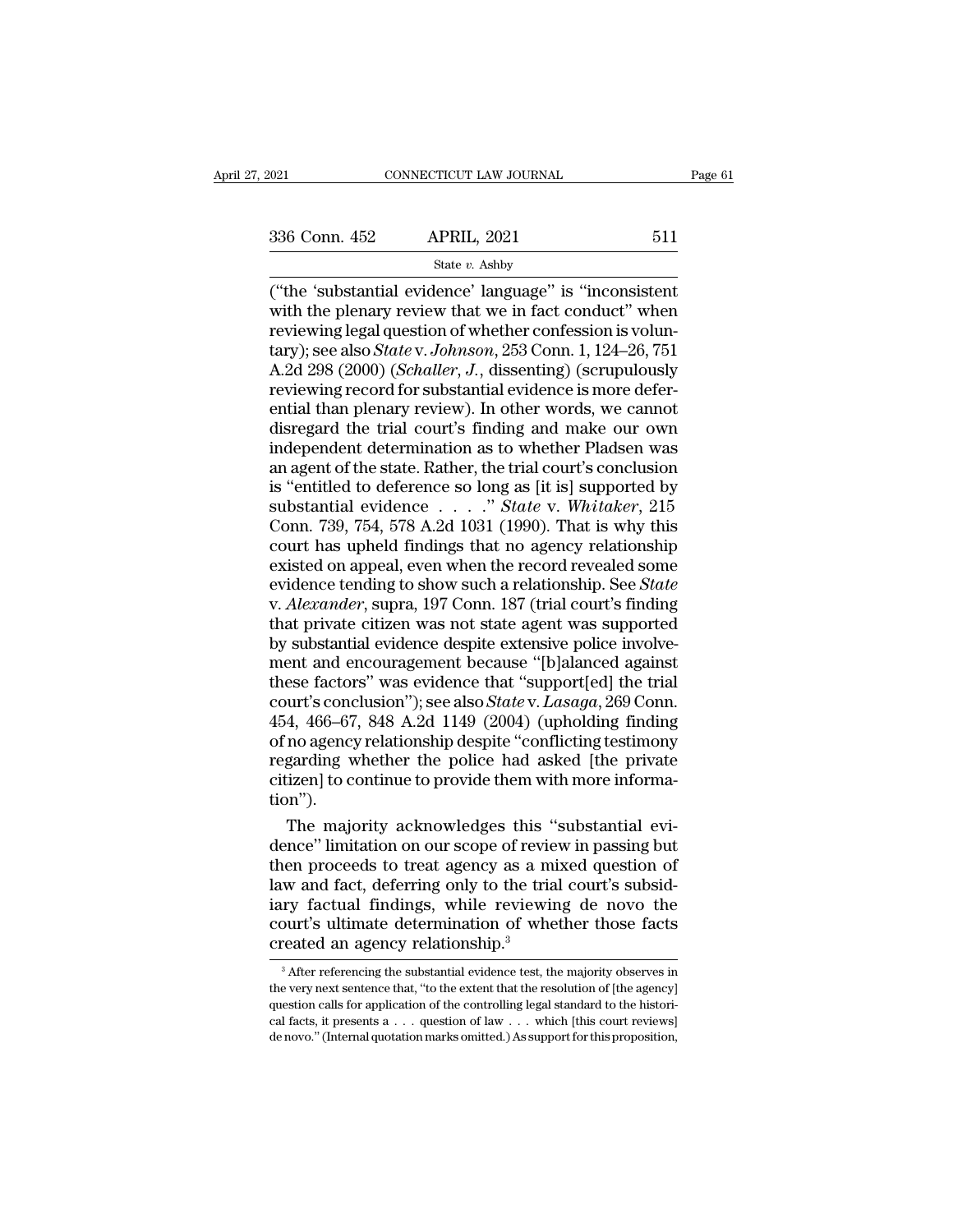# EXECUTE CONNECTICUT LAW JOURNAL April 27, 2021<br>512 APRIL, 2021 336 Conn. 452<br>512 State v. Ashby State *v.* Ashby

 $\begin{array}{r|l}\n\text{CONRECTICUT LAW JOURNAL} & \text{April 27, 202} \\
\hline\n2 & \text{APRIL, 2021} & 336 \text{ Conn. } 452 \\
\hline\n\text{State } v. \text{ Ashby} \\
\hline\n\text{This court, however, has uniformly recognized that} \\
\text{e ultimate determination of agency is itself a factual} \\
\text{adding: see State } v. \text{ Surគ to run 2, 268 Conn. } 855\n\end{array}$ 512 APRIL, 2021 336 Conn. 452<br>
<sup>State v</sup>. Ashby<br>
This court, however, has uniformly recognized that<br>
the ultimate determination of agency is *itself* a factual<br>
finding; see *State v. Swinton*, supra, 268 Conn. 855;<br> *Stat* Finding; State v. Ashby<br>
State v. Ashby<br>
This court, however, has uniformly recognized that<br>
the ultimate determination of agency is *itself* a factual<br>
finding; see *State* v. *Swinton*, supra, 268 Conn. 855;<br> *State* v. *S12* APRIL, 2021 336 Conn. 452<br> *State v. Ashby*<br> *State v. Ashby*<br> *This court, however, has uniformly recognized that*<br> *the ultimate determination of agency is <i>itself a factual*<br> *finding; see <i>State v. Swinton*, supr The contract of the contract of the altimate of the ultimate determination of agency is *itself* a factual finding; see *State v. Swinton*, supra, 268 Conn. 855; *State v. Alexander*, supra, 197 Conn. 185; that must be up State *v*. Ashby<br>
This court, however, has uniformly recognized that<br>
the ultimate determination of agency is *itself* a factual<br>
finding; see *State* v. *Swinton*, supra, 268 Conn. 855;<br> *State* v. *Alexander*, supra, 197 This court, however, has uniformly recognized that<br>the ultimate determination of agency is *itself* a factual<br>finding; see *State* v. *Swinton*, supra, 268 Conn. 855;<br>*State* v. *Alexander*, supra, 197 Conn. 185; that must the ultimate determination of agency is *itself* a factual<br>finding; see *State* v. *Swinton*, supra, 268 Conn. 855;<br>*State* v. *Alexander*, supra, 197 Conn. 185; that must be<br>upheld on appeal as long as there is substantia finding; see *State* v. *Swinton*, supra, 268 Conn. 855;<br> *State* v. *Alexander*, supra, 197 Conn. 185; that must be<br>
upheld on appeal as long as there is substantial evidence<br>
to support it. See *State* v. *Betts*, 286 Co upheld on appeal as long as there is substantial evidence<br>to support it. See *State* v. *Betts*, 286 Conn. 88, 101, 942<br>A.2d 364 (2008) ("there was substantial evidence to<br>support the trial court's conclusion that [the pri to support it. See *State* v. *Betts*, 286 Conn. 88, 101, 942<br>A.2d 364 (2008) ("there was substantial evidence to<br>support the trial court's conclusion that [the private<br>actor] was not an agent of the police"); *State* v. A.2d 364 (2008) ("there was substantial evidence to<br>support the trial court's conclusion that [the private<br>actor] was not an agent of the police"); *State* v. *Lasaga*,<br>supra, 269 Conn. 466 ("our examination of the record<br> support the trial court's conclusion that [the private actor] was not an agent of the police"); *State* v. *Lasaga*, supra, 269 Conn. 466 ("our examination of the record reveals that there was substantial evidence for the actor] was not an agent of the police"); *State* v. *Lasaga*, supra, 269 Conn. 466 ("our examination of the record reveals that there was substantial evidence for the trial court's conclusion" that private actor was not s supra, 269 Conn. 466 ("our examination of the record<br>reveals that there was substantial evidence for the trial<br>court's conclusion" that private actor was not state<br>agent); *State* v. *Alexander*, supra, 185 ("there was sub reveals that there was substantial evidence for the trial<br>court's conclusion" that private actor was not state<br>agent); *State* v. *Alexander*, supra, 185 ("there was sub-<br>stantial evidence for the trial court's conclusion court's conclusion" that private actor was not state<br>agent); *State* v. *Alexander*, supra, 185 ("there was sub-<br>stantial evidence for the trial court's conclusion that<br>[the private actor] was not acting as an agent of the ent); *State* v. *Alexander*, supra, 185 ("there was sub-<br>antial evidence for the trial court's conclusion that<br>ne private actor] was not acting as an agent of the<br>te"); see also *State* v. *Betts*, supra, 95 n.14 (emphasi stantial evidence for the trial court's conclusion that<br>[the private actor] was not acting as an agent of the<br>state"); see also *State* v. *Betts*, supra, 95 n.14 (emphasiz-<br>ing that agency issues are correctly reviewed un

[the private actor] was not acting as an agent of the<br>state"); see also *State* v. *Betts*, supra, 95 n.14 (emphasiz-<br>ing that agency issues are correctly reviewed under<br>substantial evidence rather than plenary standard).<br> state"); see also *State* v. *Betts*, supra, 95 n.14 (emphasiz-<br>ing that agency issues are correctly reviewed under<br>substantial evidence rather than plenary standard).<br>In footnote 19 of its opinion, the majority expressly<br> ing that agency issues are correctly reviewed under<br>substantial evidence rather than plenary standard).<br>In footnote 19 of its opinion, the majority expressly<br>disavows the substantial evidence method of review<br>applied in th substantial evidence rather than plenary standard).<br>In footnote 19 of its opinion, the majority expressly<br>disavows the substantial evidence method of review<br>applied in these prior decisions—thereby rendering the<br>conclusio applied in these prior decisions—thereby rendering the<br>conclusions reached in those decisions of virtually no<br>precedential value—in favor of the de novo standard<br>employed by many of the federal courts of appeals.<sup>4</sup><br>the ma conclusions reached in those decisions of virtually no<br>precedential value—in favor of the de novo standard<br>employed by many of the federal courts of appeals.<sup>4</sup><br>the majority quotes *State* v. *Castillo*, 329 Conn. 311, 32

precedential value—in favor of the de novo standard<br>employed by many of the federal courts of appeals.<sup>4</sup><br>the majority quotes *State* v. *Castillo*, 329 Com. 311, 322-23, 186 A.3d 672<br>(2018), a decision addressing whether employed by many of the federal courts of appeals.<sup>4</sup><br>employed by many of the federal courts of appeals.<sup>4</sup><br>the majority quotes *State* v. *Castillo*, 329 Conn. 311, 322-23, 186 A.3d 672<br>(2018), a decision addressing wheth employed by many of the federal courts of appears.<br>the majority quotes *State* v. *Castillo*, 329 Conn. 311, 322–23, 186 A.3d 672<br>(2018), a decision addressing whether the defendant was in custody for<br>purposes of a fifth a (2018), a decision addressing whether the defendant was in custody for purposes of a fifth amendment claim, which is an issue that, unlike the issue of agency, has long been recognized as a mixed question of law and fact

purposes of a fifth amendment claim, which is an issue that, unlike the pissue of agency, has long been recognized as a mixed question of law and fact subject to de novo review.<br>
<sup>4</sup> As a justification for its departure fr progens of agency, has long been recognized as a mixed question of law and fact subject to de novo review.<br>
<sup>4</sup> As a justification for its departure from this court's prior cases, the majority notes that "questions of law fact subject to de novo review.<br>
<sup>4</sup> As a justification for its departure from this court's prior cases, the majority notes that "questions of law abound in [the] context" of an agency analysis. See footnote 19 of the majo <sup>4</sup> As a justification for its departure from this court's prior cases, the majority notes that "questions of law abound in [the] context" of an agency analysis. See footnote 19 of the majority opinion. But *Alexander* an majority notes that "questions of law abound in [the] context" of an agency analysis. See footnote 19 of the majority opinion. But *Alexander* and its progeny were not incorrect in applying substantial evidence review mer maylysis. See footnote 19 of the majority opinion. But *Alexander* and its progeny were not incorrect in applying substantial evidence review merely because the question of agency involves the application of a legal standa progeny were not incorrect in applying substantial evidence review merely<br>because the question of agency involves the application of a legal standard.<br>Many disputed issues require a legal standard to be applied to underlyi progeny were not incorrect in applying substantial evidence review merely because the question of agency involves the application of a legal standard. Many disputed issues require a legal standard to be applied to underly Many disputed issues require a legal standard to be applied to underlying facts, yet are not treated as questions of law subject to de novo review.<br>See, e.g., *Ferndale Dairy*, *Inc.* v. *Geiger*, 167 Conn. 533, 537–38, 3 accident'').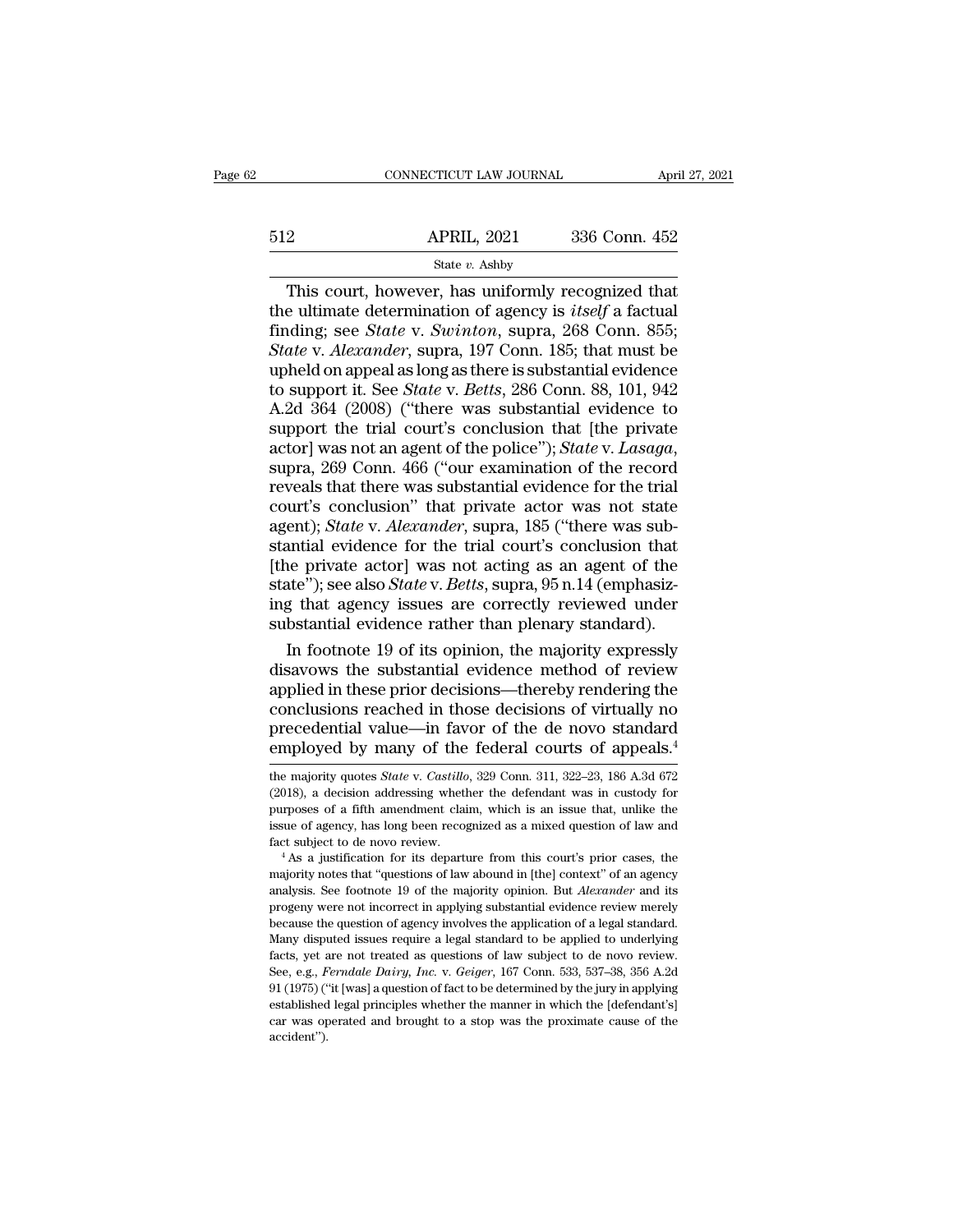| 2021          | CONNECTICUT LAW JOURNAL                                                                                                                                               | Page 63 |
|---------------|-----------------------------------------------------------------------------------------------------------------------------------------------------------------------|---------|
| 336 Conn. 452 | <b>APRIL, 2021</b>                                                                                                                                                    | 513     |
|               | State $v$ . Ashby                                                                                                                                                     |         |
|               | Although I welcome any tacit concession from the<br>majority that the trial court's determination that Plad-<br>can was not a state agant is supported by substantial |         |

336 Conn. 452 APRIL, 2021 513<br>
State v. Ashby<br>
Although I welcome any tacit concession from the<br>
majority that the trial court's determination that Plad-<br>
sen was not a state agent is supported by substantial<br>
evidence an 336 Conn. 452 APRIL, 2021 513<br>
State v. Ashby<br>
Although I welcome any tacit concession from the<br>
majority that the trial court's determination that Plad-<br>
sen was not a state agent is supported by substantial<br>
evidence an 336 Conn. 452 APRIL, 2021 513<br>
State v. Ashby<br>
Although I welcome any tacit concession from the<br>
majority that the trial court's determination that Plad-<br>
sen was not a state agent is supported by substantial<br>
evidence an Solution 1922 Throm, 2021<br>State v. Ashby<br>Although I welcome any tacit concession from the<br>majority that the trial court's determination that Plad-<br>sen was not a state agent is supported by substantial<br>evidence and would h State v. Ashby<br>Although I welcome any tacit concession from the<br>majority that the trial court's determination that Plad-<br>sen was not a state agent is supported by substantial<br>evidence and would have to be upheld under tha Although I welcome any tacit concession from the<br>majority that the trial court's determination that Plad-<br>sen was not a state agent is supported by substantial<br>evidence and would have to be upheld under that stan-<br>dard, I majority that the trial court's determination that Pladsen was not a state agent is supported by substantial<br>evidence and would have to be upheld under that stan-<br>dard, I see no compelling reason to take the drastic step<br> sen was not a state agent is supported by substantial<br>evidence and would have to be upheld under that stan-<br>dard, I see no compelling reason to take the drastic step<br>of overturning this body of case law, particularly when<br> evidence and would have to be upheld under that stan-<br>dard, I see no compelling reason to take the drastic step<br>of overturning this body of case law, particularly when<br>neither party in the present case has explicitly asked dard, I see no compelling reason to take the drastic step<br>of overturning this body of case law, particularly when<br>neither party in the present case has explicitly asked<br>us to do so, and when federal courts of appeals are<br>s of overturning this body of case law, particularly when<br>neither party in the present case has explicitly asked<br>us to do so, and when federal courts of appeals are<br>split on the issue.<sup>5</sup> See *State* v. *McCleese*, 333 Conn The majority in the present case has explicitly asked<br>to do so, and when federal courts of appeals are<br>lit on the issue.<sup>5</sup> See *State* v. *McCleese*, 333 Conn. 378,<br>2–13, 215 A.3d 1154 (2019) ("when no party has asked<br>to us to do so, and when federal courts of appeals are<br>split on the issue.<sup>5</sup> See *State* v. *McCleese*, 333 Conn. 378,<br>412–13, 215 A.3d 1154 (2019) ("when no party has asked<br>us to overrule precedent, we are particularly rel

split on the issue." See *State* v. *McCleese*, 333 Conn. 378, 412–13, 215 A.3d 1154 (2019) ("when no party has asked us to overrule precedent, we are particularly reluctant to address . . . much less disturb" such preced  $412-13$ ,  $215$  A.3d  $1154$  ( $2019$ ) ("when no party has asked<br>us to overrule precedent, we are particularly reluctant<br>to address . . . much less disturb" such precedent).<br>The majority's use of a plenary standard of revie us to overrule precedent, we are particularly reluctant<br>to address . . . much less disturb" such precedent).<br>The majority's use of a plenary standard of review<br>colors its analysis in substantive ways. Rather than limit<br>its to address . . . much less disturb" such precedent).<br>The majority's use of a plenary standard of review<br>colors its analysis in substantive ways. Rather than limit<br>itself to the question of whether there is adequate sup-<br>po The majority's use of a plenary standard of review<br>colors its analysis in substantive ways. Rather than limit<br>itself to the question of whether there is adequate sup-<br>port in the record for the trial court's finding, the m colors its analysis in substantive ways. Rather than limit<br>itself to the question of whether there is adequate sup-<br>port in the record for the trial court's finding, the major-<br>ity bases its analysis largely on its own ass itself to the question of whether there is adequate support in the record for the trial court's finding, the majority bases its analysis largely on its own assumptions about Pladsen's subjective motivations and how he like port in the record for the trial court's finding, the majority bases its analysis largely on its own assumptions<br>about Pladsen's subjective motivations and how he<br>likely interpreted his conversation with Weaver. For<br>instan ity bases its analysis largely on its own assumptions<br>about Pladsen's subjective motivations and how he<br>likely interpreted his conversation with Weaver. For<br>instance, the majority posits that Weaver's meeting with<br>Pladsen about Pladsen's subjective motivations and how he<br>likely interpreted his conversation with Weaver. For<br>instance, the majority posits that Weaver's meeting with<br>Pladsen must have "indicate[d]" to Pladsen that the<br>state want likely interpreted his conversation with Weaver. For<br>instance, the majority posits that Weaver's meeting with<br>Pladsen must have "indicate[d]" to Pladsen that the<br>state wanted incriminating information about the defen-<br>dant instance, the majority posits that Weaver's meeting with<br>Pladsen must have "indicate[d]" to Pladsen that the<br>state wanted incriminating information about the defen-<br>dant; that Pladsen must have "readily infer[red]" that<br>th Pladsen must have "indicate[d]" to Pladsen that the<br>state wanted incriminating information about the defen-<br>dant; that Pladsen must have "readily infer[red]" that<br>the state only wanted verifiable evidence about this par-<br>t state wanted incriminating information about the defendant; that Pladsen must have "readily infer[red]" that<br>the state only wanted verifiable evidence about this par-<br>ticular case, "such as a recording or writing"; that th dant; that Pladsen must have "readily infer[red]" that<br>the state only wanted verifiable evidence about this par-<br>ticular case, "such as a recording or writing"; that their<br>conversation suggested to Pladsen that the state w the state only wanted verifiable evidence about this particular case, "such as a recording or writing"; that their conversation suggested to Pladsen that the state would be willing to provide him with a benefit in exchange ticular case, "such as a recording or writing"; that their<br>conversation suggested to Pladsen that the state would<br>be willing to provide him with a benefit in exchange<br>for information; and that the state's decision not to<br>o nversation suggested to Pladsen that the state would<br>
i willing to provide him with a benefit in exchange<br>
r information; and that the state's decision not to<br>
bject to Pladsen's subsequent request for modification<br>
his se be willing to provide nim with a benefit in exchange<br>for information; and that the state's decision not to<br>object to Pladsen's subsequent request for modification<br>of his sentence "provided something objectively valu-<br>able

The sentence provided solitering objectively vadu-<br>Del (to Pladsen) in exchange for [his] cooperation."<br>Pladsen, however, who was questioned extensively<br>the suppression hearing, never testified that he inter-<br><sup>5</sup> There als

able [to Pladsen] In exchange for [nis] cooperation.<br>Pladsen, however, who was questioned extensively<br>at the suppression hearing, never testified that he inter-<br> $\frac{1}{5}$ There also are federal courts of appeals that, cons Pladsen, however, who was questioned extensively<br>at the suppression hearing, never testified that he inter-<br><sup>5</sup> There also are federal courts of appeals that, consistent with Connecticut<br>case law, treat the ultimate findin at the suppression hearing, never testified that he inter-<br><sup>5</sup> There also are federal courts of appeals that, consistent with Connecticut<br>case law, treat the ultimate finding of agency as a question of fact. See<br>*United St* <sup>5</sup> There also are federal courts of appeals that, consistent with Connecticut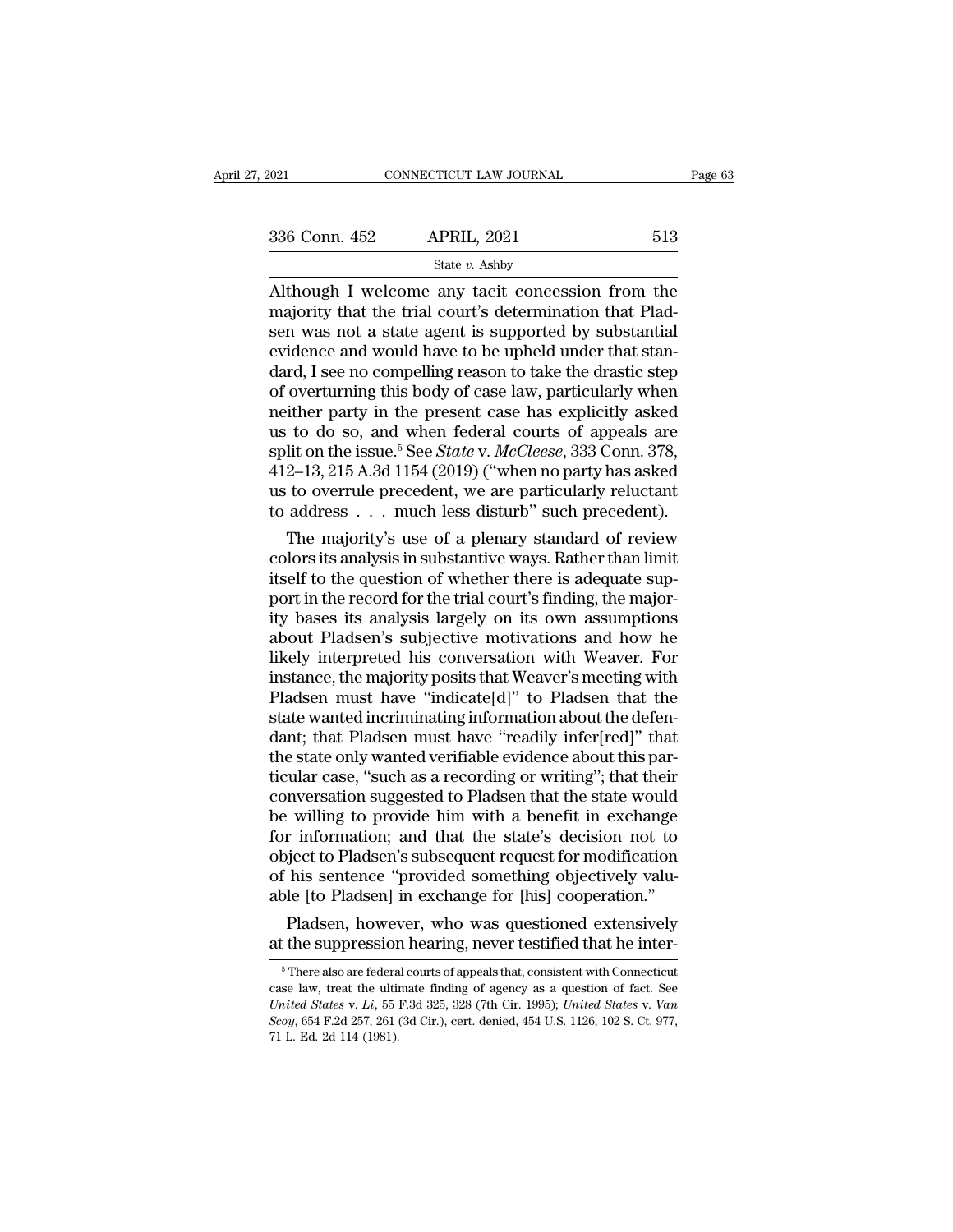|     | CONNECTICUT LAW JOURNAL | April 27, 2021 |  |
|-----|-------------------------|----------------|--|
|     |                         |                |  |
| 514 | <b>APRIL, 2021</b>      | 336 Conn. 452  |  |
|     | State v. Ashby          |                |  |

 $\begin{tabular}{llllll} \multicolumn{1}{l}{{\small \textbf{CONNECTICUT LAW JOURNAL}}{\small \textbf{APRIL, 2021}} & \multicolumn{1}{l}{336}\text{ Conn. }452 \multicolumn{1}{l}{\small \textbf{State $v$. Ashy}} \end{tabular} \vspace{0.05in} \begin{tabular}{lllllllll} {\small \textbf{State $v$. Ashy} \end{tabular} \vspace{0.05in} \begin{tabular}{lllllllllllll} {\small \textbf{State $v$. Ashy} \end{tabular} \end{tabular} \vspace{0.05in} \begin{tabular}{lllllllllllllllllllll$  $\begin{array}{ll}\n & \text{APRIL, 2021} & \text{336 Conn. 452} \\
 \text{State } v. \text{ Ashby} \\
 \text{preted his meeting with Weaver in the manner that the majority suggests. Nor did the trial court make any such factual findings. I, of course, acknowledge that our scrunulus review of the record "must take account.\n$  $\begin{array}{r|l} \hline \text{SPRIL, 2021} & \text{336 Conn. 452} \ \hline \text{State } v. \text{ Ashby} \ \hline \text{preted his meeting with Weaver in the manner that the majority suggests. Nor did the trial court make any such factual findings. I, of course, acknowledge that our scrupulous review of the record "must take account of any undisputed evidence that does not support the.} \end{array}$  $\frac{\text{APRIL, 2021}}{\text{State } v. \text{ Ashby}}$ <br>  $\frac{\text{State } v. \text{ Ashby}}{\text{preted his meeting with Weaver in the manner that the majority suggests. Nor did the trial court make any such factual findings. I, of course, acknowledge that our scrupulous review of the record "must take account of any undisputed evidence that does not support the trial court's ruling, but that the trial court did not.$ State v. Ashby<br>
State v. Ashby<br>
preted his meeting with Weaver in the manner that the<br>
majority suggests. Nor did the trial court make any<br>
such factual findings. I, of course, acknowledge that<br>
our scrupulous review of t State v. Ashby<br>
preted his meeting with Weaver in the manner that the<br>
majority suggests. Nor did the trial court make any<br>
such factual findings. I, of course, acknowledge that<br>
our scrupulous review of the record "must preted his meeting with Weaver in the manner that the<br>majority suggests. Nor did the trial court make any<br>such factual findings. I, of course, acknowledge that<br>our scrupulous review of the record "must take account<br>of any majority suggests. Nor did the trial court make any<br>such factual findings. I, of course, acknowledge that<br>our scrupulous review of the record "must take account<br>of any undisputed evidence that does not support the<br>trial co such factual findings. I, of course, acknowledge that<br>our scrupulous review of the record "must take account<br>of any undisputed evidence that does not support the<br>trial court's ruling . . . but that the trial court did not<br> our scrupulous review of the record "must take account<br>of any undisputed evidence that does not support the<br>trial court's ruling . . . but that the trial court did not<br>expressly discredit." *State* v. *Edmonds*, 323 Conn. of any undisputed evidence that does not support the<br>trial court's ruling . . . but that the trial court did not<br>expressly discredit." *State* v. *Edmonds*, 323 Conn. 34,<br>39, 145 A.2d 861 (2016); see also *State* v. *DeMa* trial court's ruling . . . but that the trial court did not<br>expressly discredit." *State* v. *Edmonds*, 323 Conn. 34,<br>39, 145 A.2d 861 (2016); see also *State* v. *DeMarco*, 311<br>Conn. 510, 520 and n.4, 88 A.3d 491 (2014). expressly discredit." *State* v. *Edmonds*, 323 Conn. 34, 39, 145 A.2d 861 (2016); see also *State* v. *DeMarco*, 311 Conn. 510, 520 and n.4, 88 A.3d 491 (2014). This basic proposition does not, however, permit this court 39, 145 A.2d 861 (2016); see also *State* v. *DeMarco*, 311 Conn. 510, 520 and n.4, 88 A.3d 491 (2014). This basic proposition does not, however, permit this court to draw its own factual inferences from the evidence and Conn. 510, 520 and n.4, 88 A.3d 491 (2014). This basic<br>proposition does not, however, permit this court to draw<br>its own factual inferences from the evidence and then<br>use those inferred facts as the basis for reversing the<br> proposition does not, however, permit this court to draw<br>its own factual inferences from the evidence and then<br>use those inferred facts as the basis for reversing the<br>trial court's ultimate finding that Pladsen was not a<br>s its own factual inferences from the evidence and t<br>use those inferred facts as the basis for reversing<br>trial court's ultimate finding that Pladsen was ne<br>state agent. The limited question before us is whe<br>the trial court's e those interfed facts as the basis for reversing the<br>al court's ultimate finding that Pladsen was not a<br>te agent. The limited question before us is whether<br>e trial court's finding is supported by substantial evi-<br>nce, not that court's unifiate intuity that I fausent was not a<br>state agent. The limited question before us is whether<br>the trial court's finding is supported by substantial evi-<br>dence, not whether we, ourselves, would draw a diffe

state agent. The inhited question before us is whether<br>the trial court's finding is supported by substantial evi-<br>dence, not whether we, ourselves, would draw a differ-<br>ent conclusion on the basis of that evidence.<br>Indeed, the trial court's intuing is supported by substantial evidence, not whether we, ourselves, would draw a different conclusion on the basis of that evidence.<br>
Indeed, a number of the majority's assumptions about<br>
how Pladsen dence, not whether we, ourserves, would draw a different conclusion on the basis of that evidence.<br>
Indeed, a number of the majority's assumptions about<br>
how Pladsen interpreted his meeting with Weaver are<br>
directly contra ent conclusion on the basis of that evidence.<br>
Indeed, a number of the majority's assumptions about<br>
how Pladsen interpreted his meeting with Weaver are<br>
directly contradicted by Pladsen's own testimony,<br>
which the trial c Indeed, a number of the majority's assumptions about<br>how Pladsen interpreted his meeting with Weaver are<br>directly contradicted by Pladsen's own testimony,<br>which the trial court expressly credited.<sup>6</sup> For instance,<br>contrary how Pladsen interpreted his meeting with Weaver are<br>directly contradicted by Pladsen's own testimony,<br>which the trial court expressly credited.<sup>6</sup> For instance,<br>contrary to the majority's supposition that the meeting<br>confi directly contradicted by Pladsen's own testimony,<br>which the trial court expressly credited.<sup>6</sup> For instance,<br>contrary to the majority's supposition that the meeting<br>confirmed in Pladsen's mind that the state would treat<br>hi which the trial court expressly credited.<sup>6</sup> For instance, contrary to the majority's supposition that the meeting confirmed in Pladsen's mind that the state would treat him favorably in exchange for information about the contrary to the majority's supposition that the meeting<br>confirmed in Pladsen's mind that the state would treat<br>him favorably in exchange for information about the<br>defendant, Pladsen testified that Weaver made it "very<br>clea confirmed in Pladsen's mind that the state would treat<br>him favorably in exchange for information about the<br>defendant, Pladsen testified that Weaver made it "very<br>clear" that he could offer no deals or benefits, and flatly<br> him favorably in exchange for information about the<br>defendant, Pladsen testified that Weaver made it "very<br>clear" that he could offer no deals or benefits, and flatly<br>denied that he and Weaver had reached any mutual<br>unders defendant, Pladsen testified that Weaver made it "very<br>clear" that he could offer no deals or benefits, and flatly<br>denied that he and Weaver had reached any mutual<br>understanding by "implication," that anything had been<br>"im clear" that he could offer no deals or benefits, and flatly<br>denied that he and Weaver had reached any mutual<br>understanding by "implication," that anything had been<br>"implied" to him, or that there was any "meeting of the<br>m "implied" to him, or that there was any "meeting of the minds  $\ldots$ " Further, any suggestion by the majority that Pladsen's decision to elicit information from the defendant was spurred on by Weaver is hard to square  $\overline$ minds . . . ." Further, any suggestion by the majority<br>that Pladsen's decision to elicit information from the<br>defendant was spurred on by Weaver is hard to square<br> $\frac{1}{\pi}$  The trial court rejected the defendant's claim

that Pladsen's decision to elicit information from the defendant was spurred on by Weaver is hard to square  $\frac{1}{\pi}$  The trial court rejected the defendant's claim that Pladsen's testimony at the suppression hearing sho defendant was spurred on by Weaver is hard to square<br>
<sup>6</sup> The trial court rejected the defendant's claim that Pladsen's testimony<br>
at the suppression hearing should be discounted in light of his extensive<br>
criminal history The trial court rejected the defendant's claim that Pladsen's testimony<br>at the suppression hearing should be discounted in light of his extensive<br>criminal history and mental health issues. Instead, the trial court observe <sup>6</sup> The trial court rejected the defendant's claim that Pladsen's testimony at the suppression hearing should be discounted in light of his extensive criminal history and mental health issues. Instead, the trial court obs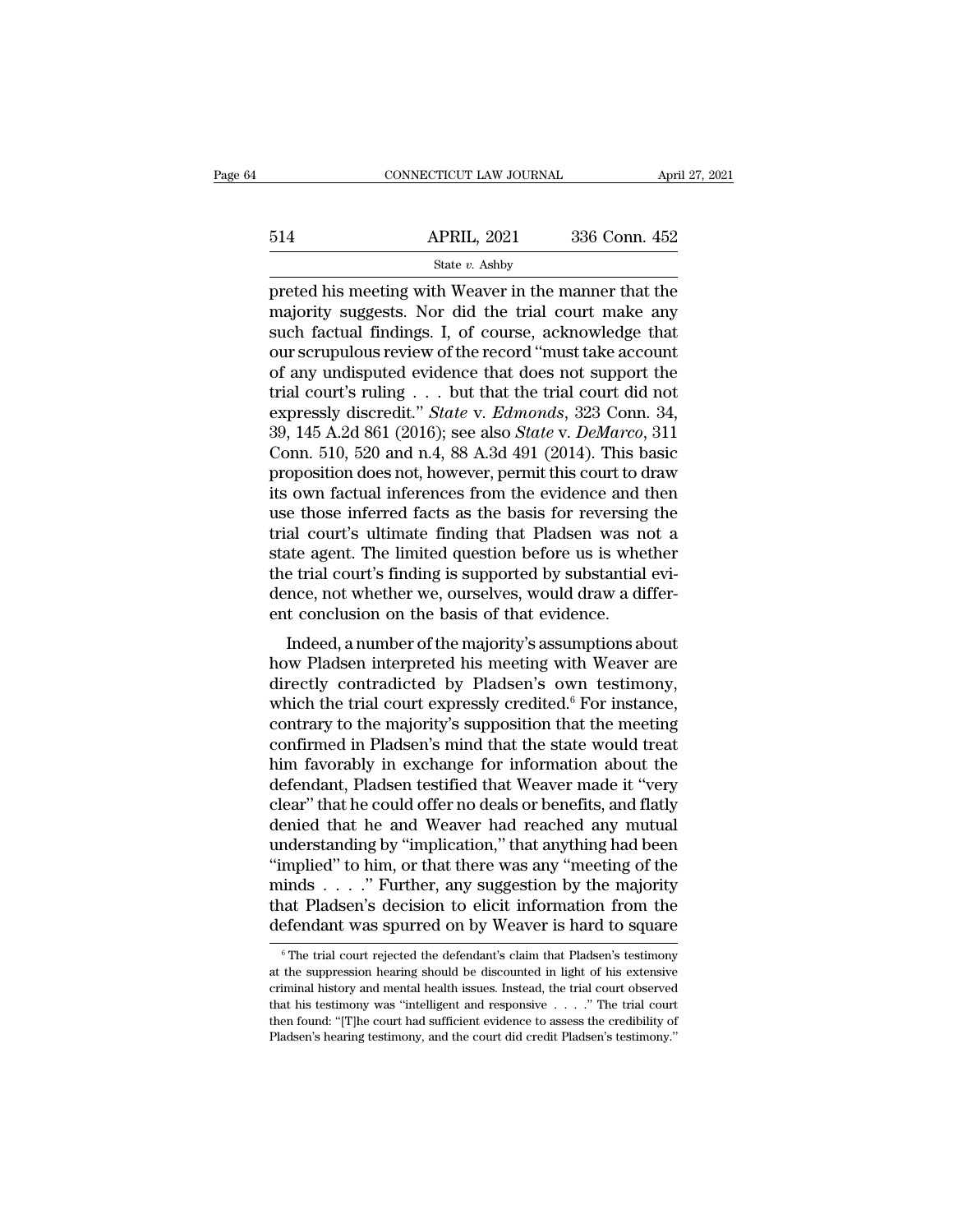| 2021          | CONNECTICUT LAW JOURNAL                                                                                                                                                    |     | Page 65 |
|---------------|----------------------------------------------------------------------------------------------------------------------------------------------------------------------------|-----|---------|
| 336 Conn. 452 | <b>APRIL, 2021</b>                                                                                                                                                         | 515 |         |
|               | State $v$ . Ashby                                                                                                                                                          |     |         |
|               | with Pladsen's testimony that, when he left the meeting,<br>he did not necessarily intend to seek information from<br>the defendent and that his subsequent degision to do |     |         |

336 Conn. 452 APRIL, 2021 515<br>
state v. Ashby<br>
with Pladsen's testimony that, when he left the meeting,<br>
he did not necessarily intend to seek information from<br>
the defendant, and that his subsequent decision to do<br>
so (m 336 Conn. 452 APRIL, 2021 515<br>
State v. Ashby<br>
with Pladsen's testimony that, when he left the meeting,<br>
he did not necessarily intend to seek information from<br>
the defendant, and that his subsequent decision to do<br>
so (m 336 Conn. 452 APRIL, 2021 515<br>
state v. Ashby<br>
with Pladsen's testimony that, when he left the meeting,<br>
he did not necessarily intend to seek information from<br>
the defendant, and that his subsequent decision to do<br>
so (m with Pladsen's testin<br>he did not necessari<br>the defendant, and<br>so (made several m<br>''on [his] own.''<br>Accordingly, I won th Pladsen's testimony that, when he left the meeting,<br>
did not necessarily intend to seek information from<br>
e defendant, and that his subsequent decision to do<br>
(made several months later) was one that he made<br>
n [his] ow sions and not necessarily intend to seek information from<br>the defendant, and that his subsequent decision to do<br>so (made several months later) was one that he made<br>"on [his] own."<br>Accordingly, I would adhere to this court'

and not necessarily include to seen internation from<br>the defendant, and that his subsequent decision to do<br>so (made several months later) was one that he made<br>"on [his] own."<br>Accordingly, I would adhere to this court's pri resortance, and that the subsequent desisted to do<br>so (made several months later) was one that he made<br>"on [his] own."<br>Accordingly, I would adhere to this court's prior deci-<br>sions and review the trial court's determinatio of these priority is also that is not that is not the theorem (his) own."<br>Accordingly, I would adhere to this court's prior decisions and review the trial court's determination of<br>agency only for substantial evidence. The Accordingly, I would adhere to this court's prior decisions and review the trial court's determination of agency only for substantial evidence. The majority's resort to plenary review, in addition to its overruling of thes Accordingly, I would adhere to this court's prior decisions and review the trial court's determination of agency only for substantial evidence. The majority's resort to plenary review, in addition to its overruling of thes sions and review the trial court's determination of<br>agency only for substantial evidence. The majority's<br>resort to plenary review, in addition to its overruling<br>of these prior cases, results in an analysis that is untethagency only for substantial evidence. The majority's<br>resort to plenary review, in addition to its overruling<br>of these prior cases, results in an analysis that is unteth-<br>ered to the trial court's factual findings and is ba resort to plenary review, in addition to its overruling<br>of these prior cases, results in an analysis that is unteth-<br>ered to the trial court's factual findings and is based<br>entirely on its own independent interpretation of of these prior cases, results in an analysis that is untethered to the trial court's factual findings and is based<br>entirely on its own independent interpretation of the<br>evidence. Such an approach invades the province of<br>th ered to the trial court's factual findings and is based<br>entirely on its own independent interpretation of the<br>evidence. Such an approach invades the province of<br>the trial court as principal fact finder. See, e.g., *State* entirely on its ow<br>evidence. Such ar<br>the trial court as p<br>Johnson, supra, 25<br>(application of de n<br>review to factual d<br>of the jury''). m, supra, 253 Conn. 124 (*Schaller*, J., dissenting)<br>ation of de novo rather than substantial evidence<br>to factual determination "invad[es] the province<br>ury").<br>B<br>Legal Standard for Determining Agency<br>o disagree with the leg

# B

View to factual determination "invad[es] the province<br>the jury").<br>B<br>Legal Standard for Determining Agency<br>I also disagree with the legal standard the majority<br>plies for determining whether Pladsen was a state<br>ont. Abandoni applies for determining agency<br>applies for determining whether Pladsen was a state<br>agent. Abandoning the multifactor test recognized in<br>this court's prior agency cases, the majority relies on B<br>
Legal Standard for Determining Agency<br>
I also disagree with the legal standard the majority<br>
applies for determining whether Pladsen was a state<br>
agent. Abandoning the multifactor test recognized in<br>
this court's prior Examples 18 <br>
B<br>
Legal Standard for Determining Agency<br>
I also disagree with the legal standard the majority<br>
applies for determining whether Pladsen was a state<br>
agent. Abandoning the multifactor test recognized in<br>
this Legal Standard for Determining Agency<br> *I* also disagree with the legal standard the majority<br>
applies for determining whether Pladsen was a state<br>
agent. Abandoning the multifactor test recognized in<br>
this court's prior a I also disagree with the legal standard the majority<br>applies for determining whether Pladsen was a state<br>agent. Abandoning the multifactor test recognized in<br>this court's prior agency cases, the majority relies on<br> $United States$  v. I also disagree with the legal standard the majority<br>applies for determining whether Pladsen was a state<br>agent. Abandoning the multifactor test recognized in<br>this court's prior agency cases, the majority relies on<br>*United* applies for determining whether Pladsen was a state agent. Abandoning the multifactor test recognized in this court's prior agency cases, the majority relies on *United States v. Henry,* supra,  $447$  U.S. 264, to conclude agent. Abandoning the multifactor test recognized in<br>this court's prior agency cases, the majority relies on<br>*United States* v. *Henry*, supra, 447 U.S. 264, to conclude<br>that Pladsen was a state agent because Weaver "knew<br> this court's prior agency cases, the majority relies on *United States v. Henry*, supra, 447 U.S. 264, to conclude that Pladsen was a state agent because Weaver "knew or should have known" that the conversation with the in United States v. Henry, supra, 447 U.S. 264, to conclude<br>that Pladsen was a state agent because Weaver "knew<br>or should have known" that the conversation with the<br>informant "was likely to end in further deliberate elicita-<br> that Pladsen was a state agent because Weaver "knew<br>or should have known" that the conversation with the<br>informant "was likely to end in further deliberate elicita-<br>tion." I disagree with the majority's adoption of this<br>ne or should have known" that the conversation with the<br>informant "was likely to end in further deliberate elicita-<br>tion." I disagree with the majority's adoption of this<br>new standard. As case law from this court and other<br>ju informant "was likely to end in further deliberate elicitation." I disagree with the majority's adoption of this new standard. As case law from this court and other jurisdictions has recognized, agency depends not on what tion." I disagree with the m<br>new standard. As case law f<br>jurisdictions has recognized<br>what the officer knew or sh<br>whether the officer's conduc<br>or implied request for inform<br>in exchange for information.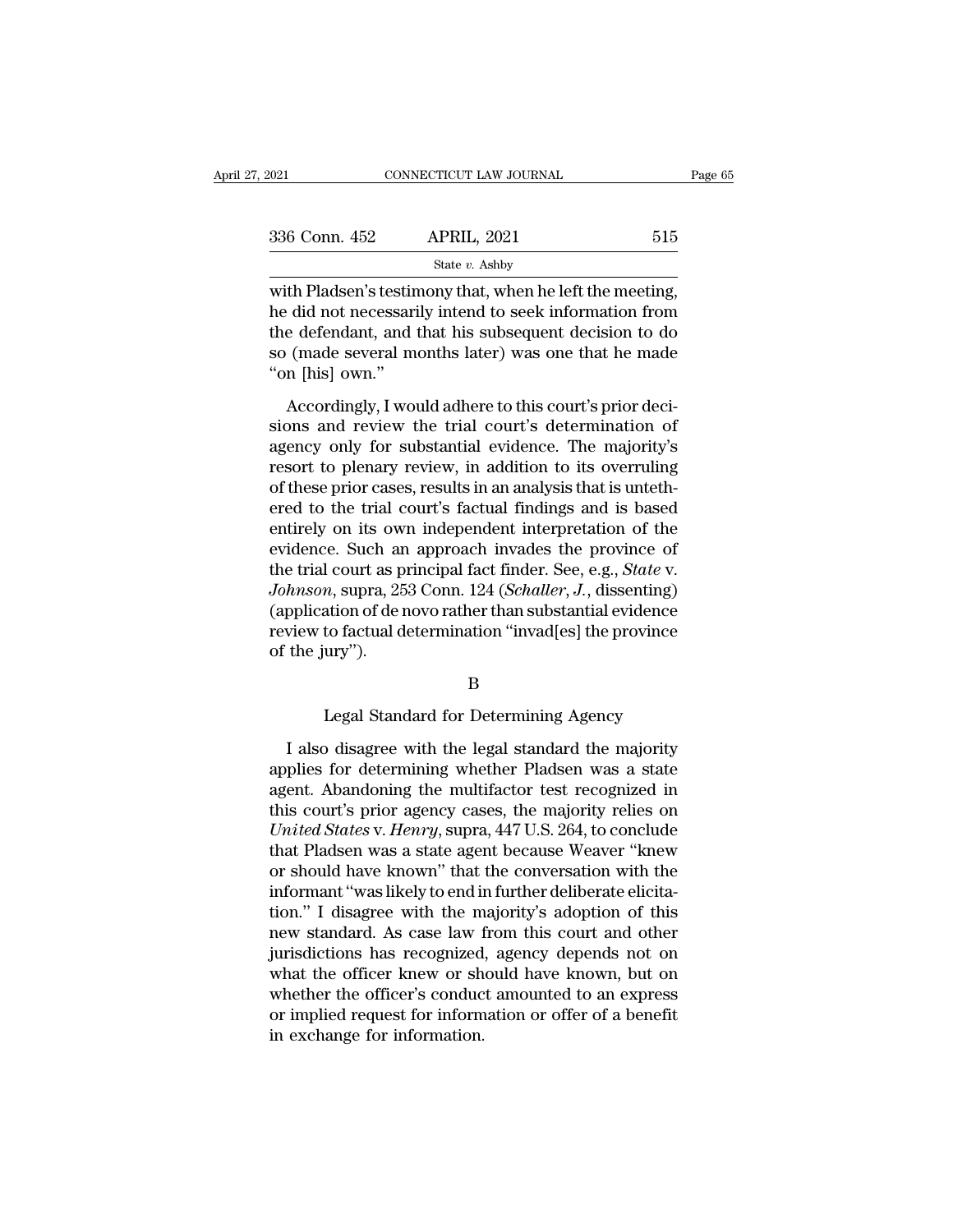|     | CONNECTICUT LAW JOURNAL                                                                                                                                                                   | April 27, 2021 |
|-----|-------------------------------------------------------------------------------------------------------------------------------------------------------------------------------------------|----------------|
| 516 | <b>APRIL, 2021</b>                                                                                                                                                                        | 336 Conn. 452  |
|     | State $v$ . Ashby                                                                                                                                                                         |                |
|     | As an initial matter, <i>Henry</i> is of limited import in the<br>present case because it was decided in the context of<br>the deliberate elicitation prope of <i>Massiah</i> rather than |                |

 $\begin{array}{r} \text{516} \\ \text{516} \\ \text{518} \\ \text{519} \\ \text{510} \\ \text{510} \\ \text{520} \\ \text{531} \\ \text{541} \\ \text{55} \\ \text{56} \\ \text{56} \\ \text{57} \\ \text{58} \\ \text{58} \\ \text{59} \\ \text{50} \\ \text{50} \\ \text{50} \\ \text{51} \\ \text{51} \\ \text{52} \\ \text{53} \\ \text{53} \\ \text{54} \\ \text{55} \\ \text{56} \\ \text{57} \\ \text{58} \\ \$ 516 **APRIL**, 2021 336 Conn. 452<br>
State v. Ashby<br>
As an initial matter, *Henry* is of limited import in the<br>
present case because it was decided in the context of<br>
the deliberate elicitation prong of *Massiah*, rather than 516 APRIL, 2021 336 Conn. 452<br>
State v. Ashby<br>
As an initial matter, *Henry* is of limited import in the<br>
present case because it was decided in the context of<br>
the deliberate elicitation prong of *Massiah*, rather than<br> Between the inmater,  $\frac{1}{B}$  and  $\frac{1}{B}$  and initial matter,  $\frac{1}{B}$  and increase the secause it was decided in the context of the deliberate elicitation prong of *Massiah*, rather than the agency prong. Indeed, the State *v*. Ashby<br>As an initial matter, *Henry* is of limited import in the<br>present case because it was decided in the context of<br>the deliberate elicitation prong of *Massiah*, rather than<br>the agency prong. Indeed, the age As an initial matter, *Henry* is of limited import in the present case because it was decided in the context of the deliberate elicitation prong of *Massiah*, rather than the agency prong. Indeed, the agency relationship present case because it was decided in the context of<br>the deliberate elicitation prong of *Massiah*, rather than<br>the agency prong. Indeed, the agency relationship<br>between the inmate and the government was clear and<br>virtual the deliberate elicitation prong of *Massiah*, rather than<br>the agency prong. Indeed, the agency relationship<br>between the inmate and the government was clear and<br>virtually undisputed in *Henry*. The inmate had been<br>serving the agency prong. Indeed, the agency relationship<br>between the inmate and the government was clear and<br>virtually undisputed in *Henry*. The inmate had been<br>serving the government as a paid informant for more<br>than one year p between the inmate and the government was clear and<br>virtually undisputed in *Henry*. The inmate had been<br>serving the government as a paid informant for more<br>than one year pursuant to a contingency fee arrange-<br>ment under w virtually undisputed in *Henry*. The inmate had been<br>serving the government as a paid informant for more<br>than one year pursuant to a contingency fee arrange-<br>ment under which the government would compensate<br>him only when h serving the government as a paid informant for more<br>than one year pursuant to a contingency fee arrange-<br>ment under which the government would compensate<br>him only when he provided favorable information.<sup>7</sup><br>*United States v* than one year pursuant to a contingency fee arrangement under which the government would compensate<br>him only when he provided favorable information.<sup>7</sup><br>*United States* v. *Henry*, supra, 447 U.S. 270. Government officers d ment under which the government would compensate<br>him only when he provided favorable information.<sup>7</sup><br>*United States* v. *Henry*, supra, 447 U.S. 270. Government officers directed the inmate to approach the defendant, who him only when he provided favorable information.<sup>7</sup><br>United States v. Henry, supra, 447 U.S. 270. Govern-<br>ment officers directed the inmate to approach the defen-<br>dant, who was housed in the same jail awaiting trial,<br>and in United States v. Henry, supra, 447 U.S. 270. Government officers directed the inmate to approach the defendant, who was housed in the same jail awaiting trial, and instructed him "not to initiate" any conversations with th ment officers directed the inmate to approach the defendant, who was housed in the same jail awaiting trial, and instructed him "not to initiate" any conversations with the defendant but to "be alert to any statements" tha dant, who was housed in the same jail awaiting trial,<br>and instructed him "not to initiate" any conversations<br>with the defendant but to "be alert to any statements"<br>that the defendant might make about the crimes for<br>which h and instructed him "not to initiate" any conversations<br>with the defendant but to "be alert to any statements"<br>that the defendant might make about the crimes for<br>which he was charged. Id., 266. Despite these instruc-<br>tions, with the defendant but to "be alert to any statements"<br>that the defendant might make about the crimes for<br>which he was charged. Id., 266. Despite these instruc-<br>tions, the inmate engaged the defendant in conversa-<br>tions an that the defe<br>which he was<br>tions, the inr<br>tions and ext<br>which later w<br>67. The gover<br>Id., 266.<br>The United inch he was charged. Id., 200. Despite these instructions, the inmate engaged the defendant in conversa-<br>ons and extracted incriminating statements from him,<br>idch later were admitted against him at trial. Id., 266–<br>. The g tions, the inmate engaged the detendant in conversa-<br>tions and extracted incriminating statements from him,<br>which later were admitted against him at trial. Id., 266–<br>67. The government paid the inmate for this assistance.

tions and extracted incriminating statements from him,<br>which later were admitted against him at trial. Id., 266–<br>67. The government paid the inmate for this assistance.<br>Id., 266.<br>The United States Supreme Court framed the which later were admitted against him at trial. Id., 200–<br>67. The government paid the inmate for this assistance.<br>Id., 266.<br>The United States Supreme Court framed the issue<br>as being "whether under the facts of this case a <sup>67</sup>. The government paid the inmate for this assistance.<br>
Id., 266.<br>
The United States Supreme Court framed the issue<br>
as being "whether under the facts of this case a [g]overn-<br>
ment agent 'deliberately elicited' incrimi 1d., 200.<br>The United States Supreme Court framed the issue<br>as being "whether under the facts of this case a [g]overn-<br>ment agent 'deliberately elicited' incriminating state-<br>ments from [the defendant] within the meaning o The United States Supreme Court framed the issue<br>as being "whether under the facts of this case a [g]overn-<br>ment agent 'deliberately elicited' incriminating state-<br>ments from [the defendant] within the meaning of *Mas-*<br>si as being "whether under the facts of this case a [g]overnment agent 'deliberately elicited' incriminating statements from [the defendant] within the meaning of *Massiah*." Id., 270. In answering this question in the affirm ment agent 'deliberately elicited' incriminating statements from [the defendant] within the meaning of *Massiah.*" Id., 270. In answering this question in the affirmative, the court relied on three factors: "First, [the i ie court relied on three factors: "First, [the informant]<br>as acting under instructions as a paid informant for<br>le [g]overnment; second, [the informant] was ostensi-<br>ly no more than a fellow inmate of [the defendant];<br><sup>7</sup>Th was acting under instructions as a paid informant for<br>the [g]overnment; second, [the informant] was ostensi-<br>bly no more than a fellow inmate of [the defendant];<br> $^7$ The majority's characterization of *Henry* as a case in

the [g]overnment; second, [the informant] was ostensi-<br>bly no more than a fellow inmate of [the defendant];<br> $\frac{1}{\pi}$  The majority's characterization of *Henry* as a case in which the informant<br>"previously had been paid bly no more than a fellow inmate of [the defendant];<br>The majority's characterization of *Henry* as a case in which the informant<br>"previously had been paid for providing information," fails to adequately<br>capture how clear a "previously had been paid for providing information," fails to adequately capture how clear and indisputable the agency relationship was in that case. The information in *Henry* had not merely been paid for information in The majority's characterization of *Henry* as a case in which the informant "previously had been paid for providing information," fails to adequately capture how clear and indisputable the agency relationship was in that "previously had been paid for providing information," fails to adequately capture how clear and indisputable the agency relationship was in that case. The informant in *Henry* had not merely been paid for information in th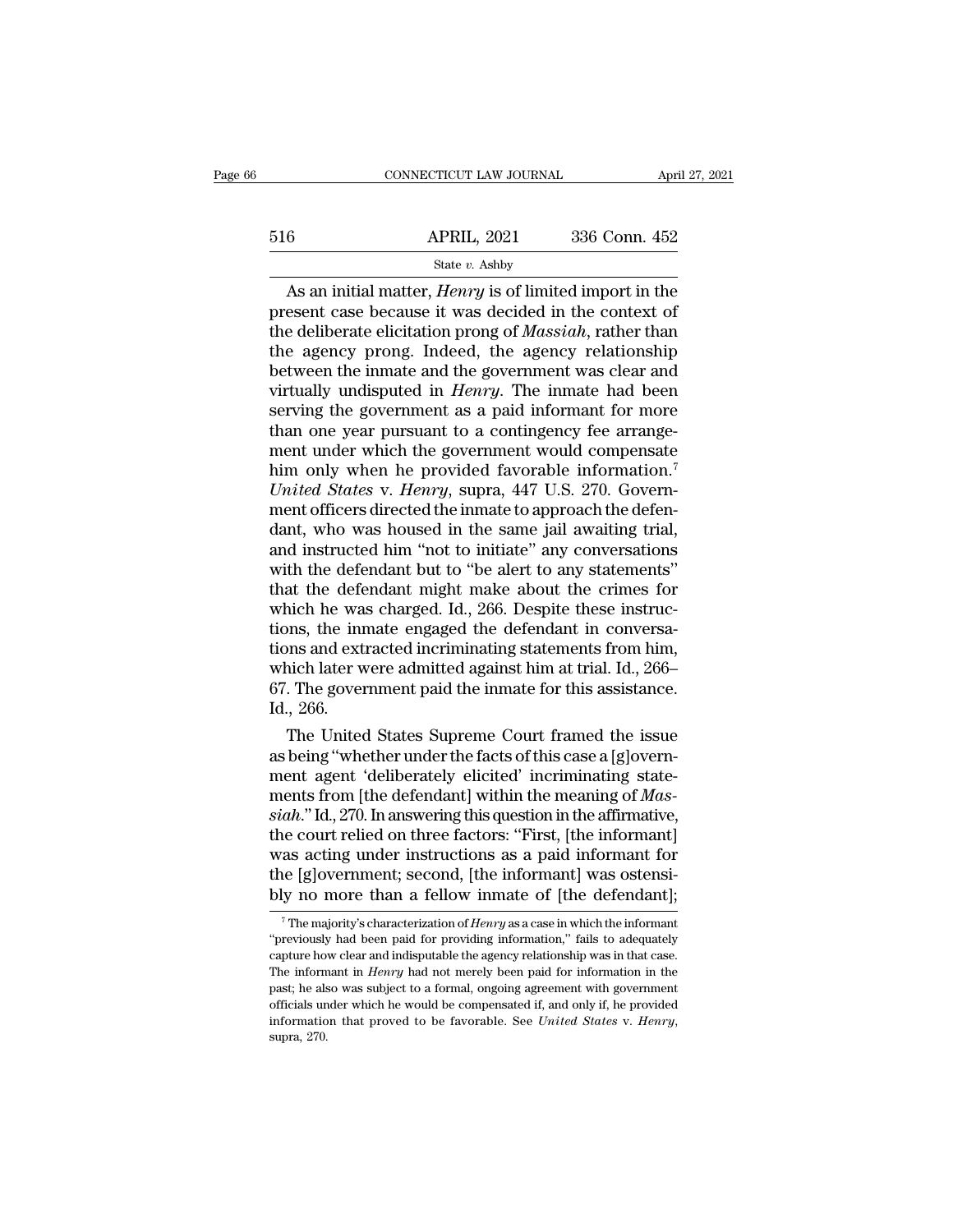| 2021          | CONNECTICUT LAW JOURNAL                                                                                                                                                | Page 67 |
|---------------|------------------------------------------------------------------------------------------------------------------------------------------------------------------------|---------|
| 336 Conn. 452 | <b>APRIL, 2021</b>                                                                                                                                                     | 517     |
|               | State $v$ . Ashby                                                                                                                                                      |         |
|               | and third, [the defendant] was in custody and under<br>indictment at the time he was engaged in conversation<br>by [the informant] "Id In response to the covernment's |         |

336 Conn. 452 APRIL, 2021 517<br>
State  $v$ . Ashby<br>
and third, [the defendant] was in custody and under<br>
indictment at the time he was engaged in conversation<br>
by [the informant]." Id. In response to the government's<br>
argume  $\begin{array}{ccc}\n 336 \text{ Conn. } 452 & \text{APRIL, } 2021 & 517 \\
 \hline\n \text{State } v. \text{ Ashby}\n \end{array}$ <br>
and third, [the defendant] was in custody and under<br>
indictment at the time he was engaged in conversation<br>
by [the informant]." Id. In response to the 336 Conn. 452 APRIL, 2021 517<br>
state  $v$ . Ashby<br>
and third, [the defendant] was in custody and under<br>
indictment at the time he was engaged in conversation<br>
by [the informant]." Id. In response to the government's<br>
argume State v. Ashby<br>
and third, [the defendant] was in custody and under<br>
indictment at the time he was engaged in conversation<br>
by [the informant]." Id. In response to the government's<br>
argument that the informant had been sp state *v*. Ashby<br>and third, [the defendant] was in custody and under<br>indictment at the time he was engaged in conversation<br>by [the informant]." Id. In response to the government's<br>argument that the informant had been speci and third, [the defendant] was in custody and under<br>indictment at the time he was engaged in conversation<br>by [the informant]." Id. In response to the government's<br>argument that the informant had been specifically<br>instructe indictment at the time he was engaged in conversation<br>by [the informant]." Id. In response to the government's<br>argument that the informant had been specifically<br>instructed not to affirmatively seek information, the<br>court m by [the informant]." Id. In response to the government's<br>argument that the informant had been specifically<br>instructed not to affirmatively seek information, the<br>court made the following observation, which the major-<br>ity se argument that the informant had been specifically<br>instructed not to affirmatively seek information, the<br>court made the following observation, which the major-<br>ity seizes on in the present case: "Even if the [officer's]<br>sta instructed not to affirmatively seek information, the<br>court made the following observation, which the major-<br>ity seizes on in the present case: "Even if the [officer's]<br>statement that he did not intend that [the informant] court made the follow<br>ity seizes on in the prestatement that he did<br>would take affirmati<br>information is accepte<br>propinquity likely wou<br>added.) Id., 271.<br>I do not believe that Seizes on in the present case. Even in the formant]<br>
attement that he did not intend that [the informant]<br>
buld take affirmative steps to secure incriminating<br>
formation is accepted, *he must have known* that such<br>
opinqui statement that he tid not intend that [the informatii]<br>would take affirmative steps to secure incriminating<br>information is accepted, he must have known that such<br>propinquity likely would lead to that result." (Emphasis<br>ad

would take animative steps to secure incriminating<br>information is accepted, *he must have known* that such<br>propinquity likely would lead to that result." (Emphasis<br>added.) Id., 271.<br>I do not believe that *Henry* stands fo miorination is accepted, *he must nave known* that such<br>propinquity likely would lead to that result." (Emphasis<br>added.) Id., 271.<br>I do not believe that *Henry* stands for the proposition<br>that agency depends on whether th propinguity intery would lead to that result. (Emphasis added.) Id., 271.<br>I do not believe that *Henry* stands for the proposition<br>that agency depends on whether the officer who meets<br>with the informant "must have known" t *Stated.)* 1d., 271.<br>
I do not believe that *Henry* stands for the proposition<br>
that agency depends on whether the officer who meets<br>
with the informant "must have known" that their con-<br>
versation would cause the informan I do not believe that *Henry* stands for the proposition<br>that agency depends on whether the officer who meets<br>with the informant "must have known" that their con-<br>versation would cause the informant to later attempt<br>to see that agency depends on whether the officer who meets<br>with the informant "must have known" that their con-<br>versation would cause the informant to later attempt<br>to seek additional information from the defendant. See<br>*State* with the informant "must have known" that their conversation would cause the informant to later attempt<br>to seek additional information from the defendant. See<br>State v. Willis, 496 S.W.3d 653, 709 (Tenn. 2016) (Reject-<br>ing versation would cause the informant to later attempt<br>to seek additional information from the defendant. See<br>State v. Willis, 496 S.W.3d 653, 709 (Tenn. 2016) (Reject-<br>ing argument that "the defendant may establish that an<br> to seek additional information from the defendant. See<br> *State* v. *Willis*, 496 S.W.3d 653, 709 (Tenn. 2016) (Reject-<br>
ing argument that "the defendant may establish that an<br>
informant was a government agent by a mere sh State v. Willis, 496 S.W.3d 653, 709 (Tenn. 2016) (Rejecting argument that "the defendant may establish that an informant was a government agent by a mere showing that the [s]tate 'must have known that its agent was likel ing argument that "the defendant may establish that an informant was a government agent by a mere showing<br>that the [s]tate 'must have known that its agent was<br>likely to obtain incriminating statements' from the<br>defendant w informant was a government agent by a mere showing<br>that the [s]tate 'must have known that its agent was<br>likely to obtain incriminating statements' from the<br>defendant without counsel present  $\dots$ . We must<br>reject any test t that the [s]tate 'must have known that its agent was<br>likely to obtain incriminating statements' from the<br>defendant without counsel present  $\dots$ . We must<br>reject any test that would deem an informant to be a<br>government agen likely to obtain incriminating statements' from the<br>defendant without counsel present  $\dots$ . We must<br>reject any test that would deem an informant to be a<br>government agent simply because the government was<br>aware or 'must ha defendant without couns<br>reject any test that would<br>government agent simply l<br>aware or 'must have know<br>likely receive incriminatin<br>dant.''), cert. denied, l<br>L. Ed. 2d 466 (2017).<br>Indeed, as courts hav Example of a set that would deem an informant to be a<br>vernment agent simply because the government was<br>vare or 'must have known' that the informant would<br>rely receive incriminating statements from the defen-<br>nt."), cert. d government agent simply because the government was<br>aware or 'must have known' that the informant would<br>likely receive incriminating statements from the defen-<br>dant."), cert. denied, U.S. , 137 S. Ct. 1224, 197<br>L. Ed. 2d 46

aware of must have known that the mormant would<br>likely receive incriminating statements from the defen-<br>dant."), cert. denied, U.S. , 137 S. Ct. 1224, 197<br>L. Ed. 2d 466 (2017).<br>Indeed, as courts have consistently recognize mery receive incriminating statements from the defendant."), cert. denied, U.S. , 137 S. Ct. 1224, 197 L. Ed. 2d 466 (2017).<br>
Indeed, as courts have consistently recognized, *Henry* says little about agency at all. The Uni L. Ed. 2d 466 (2017).<br>
Indeed, as courts have consistently recognized,<br> *Henry* says little about agency at all. The United States<br>
Supreme Court "essentially assumed the existence of<br>
agency" in *Henry* because the infor L. Ed. 2d 400 (2017).<br>
Indeed, as courts have consistently recognized,<br> *Henry* says little about agency at all. The United States<br>
Supreme Court "essentially assumed the existence of<br>
agency" in *Henry* because the inform Indeed, as courts have consistently recognized,<br>Henry says little about agency at all. The United States<br>Supreme Court "essentially assumed the existence of<br>agency" in Henry because the informant's contingency<br>fee arrangem Henry says little about agency at all. The United States<br>Supreme Court "essentially assumed the existence of<br>agency" in *Henry* because the informant's contingency<br>fee arrangement with the government made agency a<br>nonissue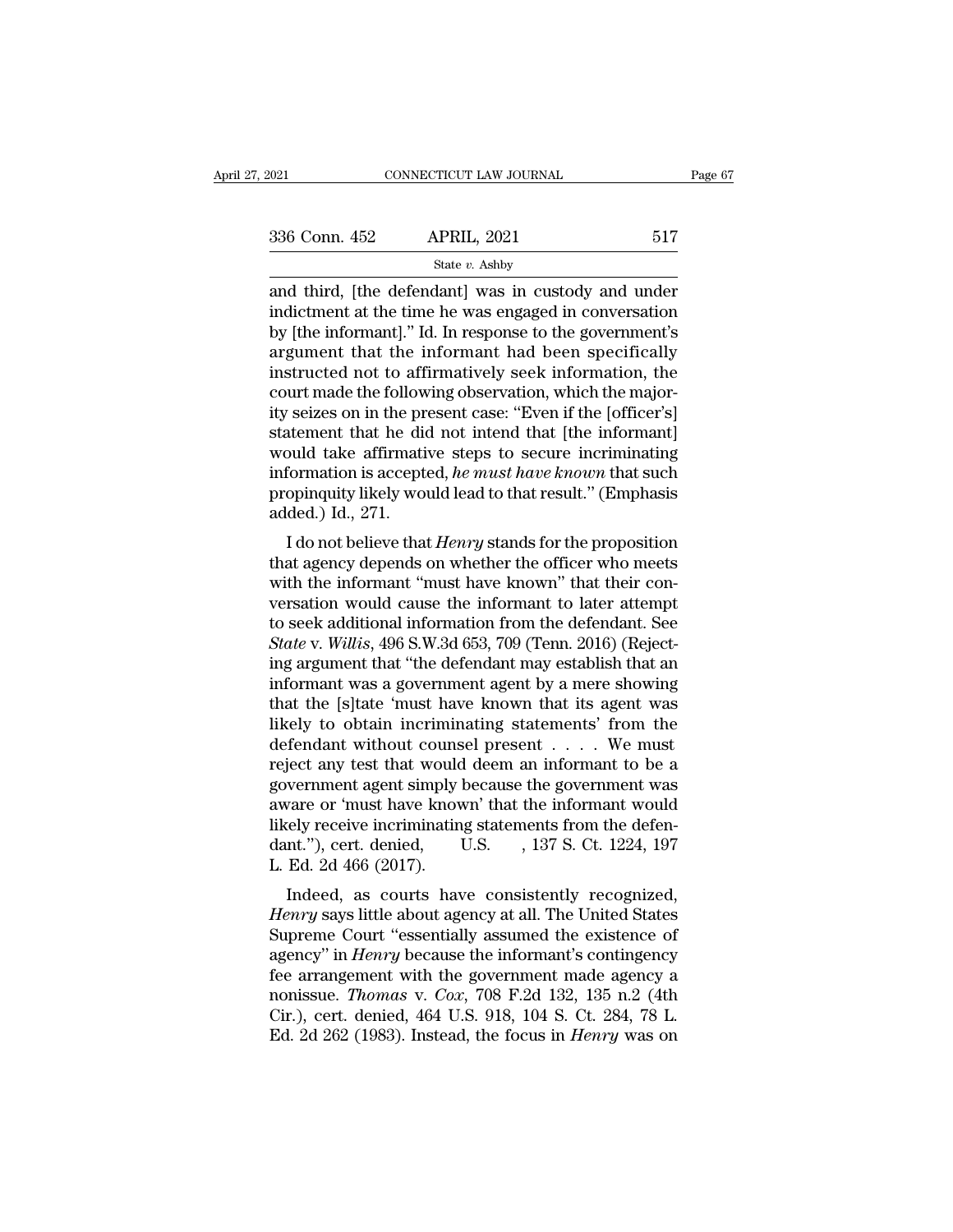# EXECUTE CONNECTICUT LAW JOURNAL April 27, 2021<br>518 APRIL, 2021 336 Conn. 452<br>518 State v. Ashby

# State *v.* Ashby

the distinct question of whether the statements were<br>  $t^2$  and  $t^2$  and  $t^2$  and  $t^2$  and  $t^2$ <br>  $t^2$  and  $t^2$  and  $t^2$  and  $t^2$  and  $t^2$ <br>  $t^2$  and  $t^2$  and  $t^2$  and  $t^2$  and  $t^2$  and  $t^2$ <br>  $t^2$  and  $t^2$  <sup>518</sup><br>
<sup>State v. Ashby<br>
<sup>State v. Ashby<br> **the distinct question of whether the statements were**<br>
"deliberately elicited . . . ." *United States* v. *Henry*,<br>
supra, 447 U.S. 277 (Powell, J., concurring) ("I under-<br>
stand t</sup></sup> S18 APRIL, 2021 336 Conn. 452<br>
State v. Ashby<br>
the distinct question of whether the statements were<br>
"deliberately elicited . . . ." United States v. Henry,<br>
supra, 447 U.S. 277 (Powell, J., concurring) ("I under-<br>
stand 518 **APRIL**, 2021 336 Conn. 452<br>
State v. Ashby<br>
the distinct question of whether the statements were<br>
"deliberately elicited . . . ." United States v. Henry,<br>
supra, 447 U.S. 277 (Powell, J., concurring) ("I under-<br>
stan state *v*. Ashby<br>
the distinct question of whether the statements were<br>
"deliberately elicited . . . . ." United States v. Henry,<br>
supra, 447 U.S. 277 (Powell, J., concurring) ("I under-<br>
stand that the decision today rest the distinct question of whether the statements were<br>
"deliberately elicited . . . ." United States v. Henry,<br>
supra, 447 U.S. 277 (Powell, J., concurring) ("I under-<br>
stand that the decision today rests on a conclusion th "deliberately elicited . . . ." United States v. Henry,<br>supra, 447 U.S. 277 (Powell, J., concurring) ("I under-<br>stand that the decision today rests on a conclusion that<br>this informant deliberately elicited incriminating in supra, 447 U.S. 277 (Powell, J., concurring) ("I understand that the decision today rests on a conclusion that<br>this informant deliberately elicited incriminating infor-<br>mation"); see also *Creel* v. *Johnson*, supra, 162 F stand that the decision today rests on a conclusion that<br>this informant deliberately elicited incriminating infor-<br>mation"); see also *Creel* v. Johnson, supra, 162 F.3d 393<br>(declining to adopt principle from *Henry* as st this informant deliberately elicited incriminating information"); see also *Creel v. Johnson*, supra, 162 F.3d 393<br>(declining to adopt principle from *Henry* as standard<br>for determining agency because *Henry* concerned onl mation"); see also *Creel* v. Johnson, supra, 162 F.3d 393<br>(declining to adopt principle from *Henry* as standard<br>for determining agency because *Henry* concerned only<br>deliberate elicitation prong); *United States* v. *Yo* (declining to adopt principle from *Henry* as standard<br>for determining agency because *Henry* concerned only<br>deliberate elicitation prong); *United States* v. *York*, 933<br>F.2d 1343, 1356 (7th Cir.) ("*Henry* . . . focused for determining agency because *Henry* concerned only<br>deliberate elicitation prong); *United States v. York*, 933<br>F.2d 1343, 1356 (7th Cir.) ("*Henry* . . . focused more<br>directly on whether the challenged statements had be deliberate elicitation prong); *United States v. York*, 933<br>*F.*2d 1343, 1356 (7th Cir.) ("*Henry* . . . focused more<br>directly on whether the challenged statements had been<br>deliberately elicited rather than the question of F.2d 1343, 1356 (7th Cir.) ("*Henry* . . . focused more directly on whether the challenged statements had been deliberately elicited rather than the question of whether the informants were acting as government agents") (o directly on whether the challenged statements had been<br>deliberately elicited rather than the question of whether<br>the informants were acting as government agents")<br>(overruled in part on other grounds by *Wilson* v. *Wil-<br>li* deliberately elicited rather than the question of whether<br>the informants were acting as government agents")<br>(overruled in part on other grounds by *Wilson v. Wil-<br>liams*, 182 F.3d 562, 565 (7th Cir. 1999)), cert. denied,<br>5 the informants were acting as government agents")<br>(overruled in part on other grounds by *Wilson v. Wil-<br>liams*, 182 F.3d 562, 565 (7th Cir. 1999)), cert. denied,<br>502 U.S. 916, 112 S. Ct. 321, 116 L. Ed. 2d 262 (1991);<br>*Un* (overruled in part on other grounds by *Wilson v. Willams*, 182 F.3d 562, 565 (7th Cir. 1999)), cert. denied, 502 U.S. 916, 112 S. Ct. 321, 116 L. Ed. 2d 262 (1991); *United States v. Watson*, 894 F.2d 1345, 1347–48 (D.C. *liams*, 182 F.3d 562, 565 (7th Cir. 1999)), cert. denied, 502 U.S. 916, 112 S. Ct. 321, 116 L. Ed. 2d 262 (1991); *United States v. Watson*, 894 F.2d 1345, 1347–48 (D.C. Cir. 1990) (fact that informant was in custody, whi 502 U.S. 916, 112 S. Ct. 321, 116 L. Ed. 2d 262 (1991);<br>*United States v. Watson*, 894 F.2d 1345, 1347–48 (D.C.<br>Cir. 1990) (fact that informant was in custody, which<br>was relied on as relevant factor in *Henry*, is irreleva United States v. Watson, 894 F.2d 1345, 1347–48 (D.C.<br>Cir. 1990) (fact that informant was in custody, which<br>was relied on as relevant factor in *Henry*, is irrelevant<br>to agency); State v. Swinton, supra, 268 Conn. 858 (not Cir. 1990) (fact that informant was in custody, which<br>was relied on as relevant factor in *Henry*, is irrelevant<br>to agency); *State* v. *Swinton*, supra, 268 Conn. 858 (not-<br>ing that *Henry* did not discuss agency); *State* was relied on as relevant factor agency); State v. Swinton, ing that Henry did not discuss der, supra, 197 Conn. 184 ("I address the question of agen reliance on Henry for the gov questions in misplaced. Moreover, this cou agency); *State* v. *Swinton*, supra, 268 Conn. 858 (not-<br>g that *Henry* did not discuss agency); *State* v. *Alexan-*<br>r, supra, 197 Conn. 184 ("*Henry* did not specifically<br>dress the question of agency"). Thus, the majori ing that *Henry* did not discuss agency); *State* v. *Alexander*, supra, 197 Conn. 184 ("*Henry* did not specifically address the question of agency"). Thus, the majority's reliance on *Henry* for the governing standard on

*der*, supra, 197 Conn. 184 (*"Henry* did not specifically<br>address the question of agency"). Thus, the majority's<br>reliance on *Henry* for the governing standard on agency<br>questions in misplaced.<br>Moreover, this court has ne address the question of agency"). Thus, the majority's<br>reliance on *Henry* for the governing standard on agency<br>questions in misplaced.<br>Moreover, this court has never interpreted *Henry* as<br>suggesting that an agency relati reliance on *Henry* for the governing standard on agency<br>questions in misplaced.<br>Moreover, this court has never interpreted *Henry* as<br>suggesting that an agency relationship depends on what<br>the officer who met with the inf questions in misplaced.<br>
Moreover, this court has never interpreted *Henry* as<br>
suggesting that an agency relationship depends on what<br>
the officer who met with the informant knew or should<br>
have known. Instead, this court Moreover, this court has never interpreted *Henry* as suggesting that an agency relationship depends on what the officer who met with the informant knew or should have known. Instead, this court explained in *Alexander*: " suggesting that an agency relationship depends on what<br>the officer who met with the informant knew or should<br>have known. Instead, this court explained in *Alexander*:<br>"In *Henry*, the [c]ourt considered it critical that th the officer who met with the informant knew or should<br>have known. Instead, this court explained in *Alexander*:<br>"In *Henry*, the [c]ourt considered it critical that the<br>informant, previously in the government's paid employ have known. Instead, this court explained in *Alexander*:<br>"In *Henry*, the [c]ourt considered it critical that the<br>informant, previously in the government's paid employ<br>in similar missions, was specifically contacted by th "In *Henry*, the [c]ourt considered it critical that the<br>informant, previously in the government's paid employ<br>in similar missions, was specifically contacted by the<br>government and given his charge respecting the pro-<br>cur informant, previously in the government's paid employ<br>in similar missions, was specifically contacted by the<br>government and given his charge respecting the pro-<br>curement of possibly incriminating information from<br>[the def in similar missions, was specifically contacted by the government and given his charge respecting the procurement of possibly incriminating information from [the defendant]. Also important to the *Henry* [c]ourt was the f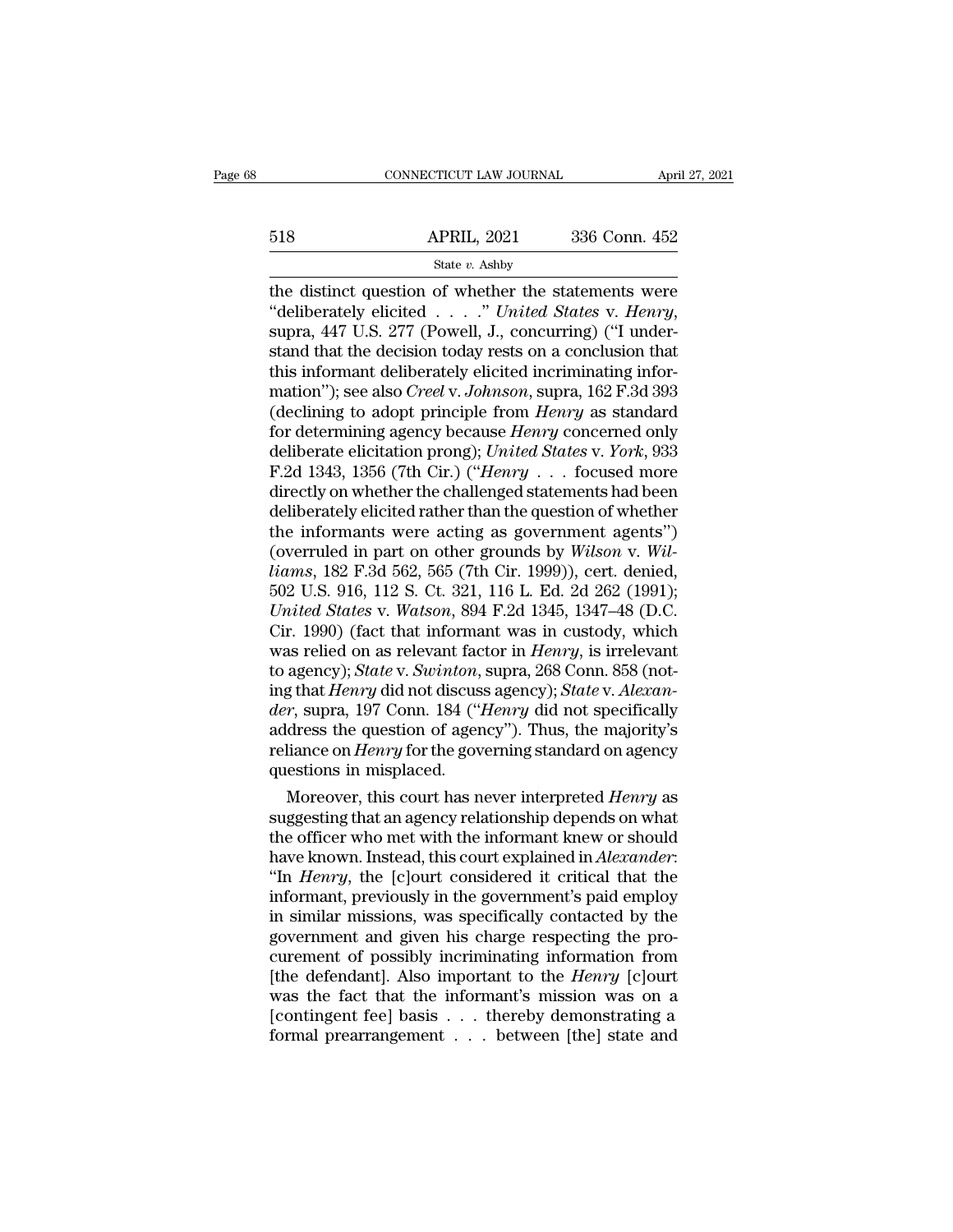State *v.* Ashby

 $\begin{array}{|l|l|} \hline \text{COMNETICUT LAW JOURNAL} \qquad \qquad \text{Page 69} \ \hline \text{336 Conn. 452} & \text{APRIL, 2021} & \text{519} \ \hline \text{State } v. \text{ Ashby} \ \hline \text{[the] informat . . . . . From these circumstances the [c]ourt in *Henry* was able to characterize the informat as a following way.$  $\begin{array}{lll}\n 336 \text{ Conn. } 452 & \text{APRIL, } 2021 & \text{519} \\
 \hline\n & \text{State } v. \text{ Ashby} \\
 \hline\n \text{[the] information . . . . From these circumstances the [c]ourt in *Henry* was able to characterize the informat as a [g]overnment agent expressly commissioned to secure evidence of from the accused "Citations] \n$ 336 Conn. 452 APRIL, 2021 519<br>
State v. Ashby<br>  $[the] \text{ informat } \dots$  From these circumstances the<br>  $[c] \text{ourt in } Henry \text{ was able to characterize the informat}$ <br>
as a [g]overnment agent expressly commissioned to<br>
secure evidence . . . from the accused." (Citations<br>
comi 336 Conn. 452 APRIL, 2021 519<br>
State v. Ashby<br>  $[the] \text{ informat } \dots$  From these circumstances the<br>  $[c] \text{ourt in } Henry \text{ was able to characterize the informat}$ <br>
as a [g]overnment agent expressly commissioned to<br>
secure evidence . . . from the accused.'' (Citations<br>
omi State v. Ashby<br> **Example 2018**<br>
State v. Ashby<br>
[c] informant . . . . . From these circumstances the<br>
[c] informant . . . . . From these circumstances the<br>
as a [g] overnment agent expressly commissioned to<br>
secure eviden *Alexander, State v. Ashby*<br> *Alexander, 1970 was able to characterize the informant*<br> *Alexander, supra, 197 Conn. 184, quoting <i>Thomas v.*<br> *Cox, supra, 708 F.2d 135; see also <i>State v. Swinton,* supra, 268 Conn. 858 (ch *Cox*, suprameterize *Cox*, *Cox*, suprameterize *Cox*, suprameterize *Cox*, supra, 197 Conn. 184, quoting *Thomas v. Cox*, supra, 708 F.2d 135; see also *State v. Swinton*, supra, 268 Conn. 858 (characterizing *Henry* a as a [g]overnment agent expressly commissioned to<br>secure evidence . . . from the accused." (Citations<br>omitted; internal quotation marks omitted.) *State* v.<br>*Alexander*, supra, 197 Conn. 184, quoting *Thomas* v.<br>*Cox*, su secure evidence . . . from the accused." (Citations<br>omitted; internal quotation marks omitted.) *State* v.<br>*Alexander*, supra, 197 Conn. 184, quoting *Thomas* v.<br>*Cox*, supra, 708 F.2d 135; see also *State* v. *Swinton*,<br> omitted; internal quotation marks omitted.) *State v.*<br>Alexander, supra, 197 Conn. 184, quoting *Thomas v.*<br>Cox, supra, 708 F.2d 135; see also *State v. Swinton*,<br>supra, 268 Conn. 858 (characterizing *Henry* as case in<br>whi Alexander, supra, 197 Conn. 184, quoting *Thomas v.*<br>Cox, supra, 708 F.2d 135; see also *State v. Swinton*, supra, 268 Conn. 858 (characterizing *Henry* as case in which "government officials . . . identified [a] specific Cox, supra, 708 F.2d 135; see also *State v. Swinton*,<br>supra, 268 Conn. 858 (characterizing *Henry* as case in<br>which "government officials . . . identified [a] speci-<br>fic [prisoner] from whom they wanted information and<br>f supra, 268 Conn. 858 (characterizing *Henry* as case in<br>which "government officials  $\ldots$  identified [a] speci-<br>fic [prisoner] from whom they wanted information and<br>found [an informant] to retrieve that information").<sup>8</sup><br> which "government officials . . . identified [a] specific [prisoner] from whom they wanted information and found [an informant] to retrieve that information").<sup>8</sup><br>Thus, it was the officers' specific instructions to the in fic [prisoner] from whom they wanted information and<br>found [an informant] to retrieve that information").<sup>8</sup><br>Thus, it was the officers' specific instructions to the<br>informant and their preexisting fee arrangement with<br>him— Thus, it was the officers' specific instructions to the<br>informant and their preexisting fee arrangement with<br>him—and not the officers' constructive knowledge—<br>that drove the United States Supreme Court's agency<br>analysis in

informant and their preexisting fee arrangement with<br>him—and not the officers' constructive knowledge—<br>that drove the United States Supreme Court's agency<br>analysis in *Henry*.<br>Consistent with this interpretation of *Henry* him—and not the officers' constructive knowledge—<br>that drove the United States Supreme Court's agency<br>analysis in *Henry*.<br>Consistent with this interpretation of *Henry*, this<br>court, in *Alexander*, established the follow that drove the United States Supreme Court's agency<br>analysis in *Henry*.<br>Consistent with this interpretation of *Henry*, this<br>court, in *Alexander*, established the following standard<br>for addressing agency questions: "The analysis in *Henry*.<br>
Consistent with this interpretation of *Henry*, this<br>
court, in *Alexander*, established the following standard<br>
for addressing agency questions: "The existence of an<br>
agency relationship . . . turns Consistent with this interpretation of *Henry*, this court, in *Alexander*, established the following standard for addressing agency questions: "The existence of an agency relationship  $\dots$  turns [on] a number of factual court, in Alexander, established the following standard<br>for addressing agency questions: "The existence of an<br>agency relationship . . . turns [on] a number of factual<br>inquiries into the extent of police involvement with<br>t for addressing agency questions: "The existence of an agency relationship . . . turns [on] a number of factual inquiries into the extent of police involvement with the informant. Those inquiries include the following: whe agency relationship . . . turns [on] a number of factual<br>inquiries into the extent of police involvement with<br>the informant. Those inquiries include the following:<br>whether the police have promised the informant a<br>reward f in<br>quiries into the extent of police involvement with the informant. Those inquiries include the following:<br>whether the police have promised the informant a<br>reward for his cooperation or whether he is self-moti-<br>vated . . the informant. Those inquiries include the following:<br>whether the police have promised the informant a<br>reward for his cooperation or whether he is self-moti-<br>vated . . . whether the police have asked the infor-<br>mant to ob ated . . . . whether the police have asked the information to obtain incriminating evidence and placed him a position to receive it . . . and whether the information is secured as part of a government initiated, [preex-<br><sup>8</sup> mant to obtain incriminating evidence and placed him<br>in a position to receive it . . . and whether the informa-<br>tion is secured as part of a government initiated, [preex-<br><sup>8</sup> See also *Matteo* v. *Superintendent*, *SCI Al* 

in a position to receive it . . . and whether the information is secured as part of a government initiated, [preex-<br><sup>8</sup> See also *Matteo v. Superintendent, SCI Albion*, 171 F.3d 877, 893 (3d<br>Cir.) (characterizing *Henry* tion is secured as part of a government initiated, [preex-<br><sup>8</sup> See also *Matteo* v. *Superintendent*, *SCI Albion*, 171 F.3d 877, 893 (3d<br>Cir.) (characterizing *Henry* as concluding that informant was agent "because<br>he was agency for future cases'' (internal quotation marks omitted), [preex-<br>
<sup>8</sup> See also *Matteo* v. *Superintendent*, *SCI Albion*, 171 F.3d 877, 893 (3d<br>
Cir.) (characterizing *Henry* as concluding that informant was agent "b <sup>8</sup> See also *Matteo* v. *Superintendent*, *SCI Albion*, 171 F.3d 877, 893 (3d Cir.) (characterizing *Henry* as concluding that informant was agent "because he was paid and acting under instructions from the government," a <sup>8</sup> See also *Matteo* v. *Superintendent*, *SCI Albion*, 171 F.3d 877, 893 (3d Cir.) (characterizing *Henry* as concluding that informant was agent "because he was paid and acting under instructions from the government," a he was paid and acting under instructions from the government," and noting that *Henry* did not "generalize these factors into a rule defining government agency for future cases" (internal quotation marks omitted)), cert. that *Henry* did not "generalize these factors into a rule defining government agency for future cases" (internal quotation marks omitted)), cert. denied sub nom. *Matteo* v. *Brennan*, 528 U.S. 824, 120 S. Ct. 73, 145 L. agency for future cases" (internal quotation marks omitted)), cert. denied sub nom. *Matteo* v. *Brennan*, 528 U.S. 824, 120 S. Ct. 73, 145 L. Ed. 2d 62 (1999); *Manns* v. *State*, 122 S.W.3d 171, 179 (Tex. Crim. App. 200 sub nom. *Matteo* v. *Brennan*, 528 U.S. 824, 120 S. Ct. 73, 145 L. Ed. 2d 62 (1999); *Manns* v. *State*, 122 S.W.3d 171, 179 (Tex. Crim. App. 2003) ("[although] not addressing directly what makes an informant a governmen (1999); Manns v. State, 122 S.W.3d 171, 179 (Tex. Crim. App. 2003)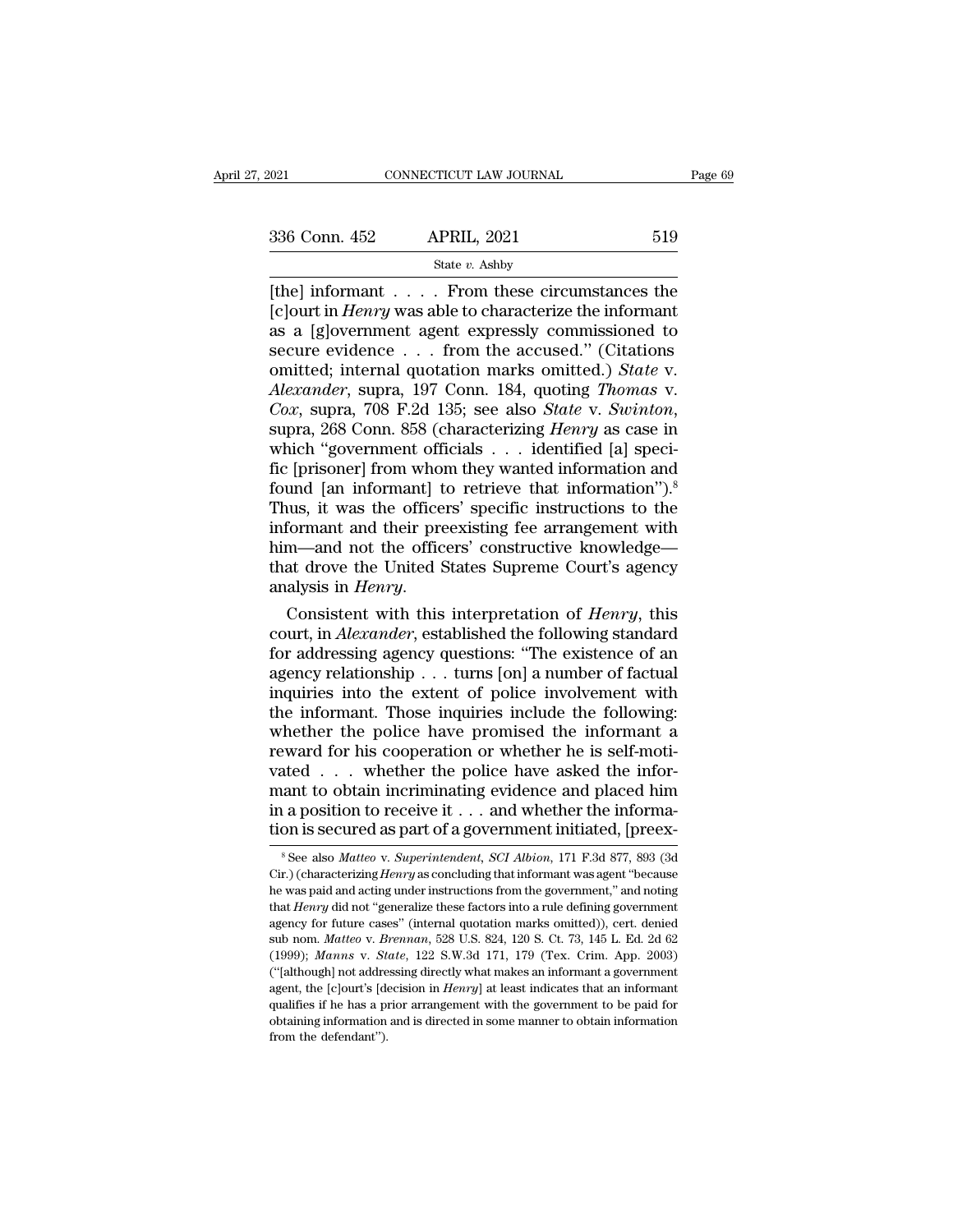|     | CONNECTICUT LAW JOURNAL | April 27, 2021 |  |
|-----|-------------------------|----------------|--|
|     |                         |                |  |
| 520 | <b>APRIL, 2021</b>      | 336 Conn. 452  |  |
|     | State v. Ashby          |                |  |

connecticut LAW JOURNAL April 27, 202<br>
520 APRIL, 2021 336 Conn. 452<br>
<sup>51</sup> State v. Ashby<br>
isting plan].'' (Citations omitted.) *State* v. *Alexander*, supra, 197 Conn. 184–85. Since *Alexander*, this court<br>
has consistent  $\begin{array}{ll}\n 520 & \text{APRIL, } 2021 & 336 \text{ Conn. } 452 \\
 \hline\n \text{State } v. \text{ Ashby} \\
 \hline\n \text{isting plan}]. \end{array}$ <br>  $\begin{array}{ll}\n \text{State } v. \text{ Ashby} \\
 \text{using plan}. \end{array}$ <br>  $\begin{array}{ll}\n \text{State } v. \text{ Alexander,} \\
 \text{Supra, } 197 \text{ Conn. } 184–85. \text{ Since } Alexander, \text{ this court} \\
 \text{has consistently relied on these factors as "the primary factors to be considered in determining when an other-wise private citizen has become an agent of the govern.\n\end{array}$  $\frac{\text{F320}}{\text{State } v. \text{ Ashby}}$ <br>  $\frac{\text{State } v. \text{ Ashby}}{\text{13333}}$ <br>  $\frac{\text{State } v. \text{ Ashby}}{\text{14333}}$ <br>  $\frac{\text{State } v. \text{ Ashby}}{\text{15333}}$ <br>  $\frac{\text{State } v. \text{ Alexander}}{\text{15333}}$ <br>  $\frac{\text{State } v. \text{ Alexander}}{\text{15333}}$ <br>  $\frac{\text{State } v. \text{Alexander}}{\text{15333}}$ <br>  $\frac{\text{State } v. \text{S333}}{\text{15$ State v. Ashby<br>
isting plan]." (Citations omitted.) State v. Alexander,<br>
supra, 197 Conn. 184–85. Since Alexander, this court<br>
has consistently relied on these factors as "the primary<br>
factors to be considered in determin state *v.* Ashby<br>
isting plan]." (Citations omitted.) *State* v. *Alexander*,<br>
supra, 197 Conn. 184–85. Since *Alexander*, this court<br>
has consistently relied on these factors as "the primary<br>
factors to be considered in d isting plan]." (Citations omitted.) *State v. Alexander*, supra, 197 Conn. 184–85. Since *Alexander*, this court has consistently relied on these factors as "the primary factors to be considered in determining when an othe supra, 197 Conn. 184–85. Since *Alexander*, this court<br>has consistently relied on these factors as "the primary<br>factors to be considered in determining when an other-<br>wise private citizen has become an agent of the governfactors to be considered in determining when an other-<br>wise private citizen has become an agent of the govern-<br>ment." *State* v. *Gordon*, 197 Conn. 413, 421, 504 A.2d 1020<br>(1985); see id. (relying on factors in context of wise private citizen has become an agent of the government." *State* v. *Gordon*, 197 Conn. 413, 421, 504 A.2d 1020 (1985); see id. (relying on factors in context of sixth amendment right to counsel); see also *State* v. counsel). rendment right to courser), see also *state* v. *Betts*,<br>pra, 286 Conn. 89, 96 (fourth amendment search and<br>izure); *State* v. *Lasaga*, supra, 269 Conn. 463–64 (fourth<br>nendment search and seizure); *State* v. *Swinton*,<br>p supra, 250 Conn. 59, 90 (fourth amendment search and<br>seizure); *State v. Lasaga*, supra, 269 Conn. 463–64 (fourth<br>amendment search and seizure); *State v. Swinton*,<br>supra, 268 Conn. 855–59 (sixth amendment right to<br>counsel

seizure), state v. Lasaga, supra, 209 Collit. 405–04 (fourth<br>amendment search and seizure); *State v. Swinton*,<br>supra, 268 Conn. 855–59 (sixth amendment right to<br>counsel).<br>As the *Alexander* factors indicate on their face, antendment search and seizure), *State V. Suthion*,<br>supra, 268 Conn. 855–59 (sixth amendment right to<br>counsel).<br>As the *Alexander* factors indicate on their face, an<br>agency analysis turns not on the officer's constructive supra, 208 Comit. 855–59 (sixtif amendment right to counsel).<br>
As the *Alexander* factors indicate on their face, an agency analysis turns not on the officer's constructive<br>
knowledge about the informant's likely future co to a real of these minimal requirements and the absence of the absence of the absence of the absence of the absence of the absence of the absence of the absence of the absence of the absence of the absence of the absence o As the *Alexander* factors indicate on their face, an agency analysis turns not on the officer's constructive knowledge about the informant's likely future conduct, but on whether the officer said or did anything that amou agency analysis turns not on the officer's constructive<br>knowledge about the informant's likely future conduct,<br>but on whether the officer said or did anything that<br>amounted to an express or implied request for informa-<br>tio knowledge about the informa<br>but on whether the officer<br>amounted to an express or in<br>tion or offer of a reward for<br>this court's sixth amendmen<br>in the absence of these mini<br>no agency relationship.<br>Alexander, this court's lea *Alexander*, this court's leading agency decision in the standard area of these minimal requirements, there is<br>agency relationship.<br>Alexander, this court's leading agency decision in the<br>comparator of these minimal require amounted to all express of implied request for information<br>tion or offer of a reward for information. A review of<br>this court's sixth amendment cases demonstrates that,<br>in the absence of these minimal requirements, there is

ling to the different cases demonstrates that,<br>this court's sixth amendment cases demonstrates that,<br>in the absence of these minimal requirements, there is<br>no agency relationship.<br>Alexander, this court's leading agency dec in the absence of these minimal requirements, there is<br>no agency relationship.<br>*Alexander*, this court's leading agency decision in the<br>sixth amendment context, is perhaps the most compel-<br>ling example. In that case, the d *ander*, this court's leading agency decision in the sixth amendment context, is perhaps the most compelling example. In that case, the defendant was incarcerated while awaiting trial on arson charges. *State v. Alexander* Alexander, this court's leading agency decision in the<br>sixth amendment context, is perhaps the most compel-<br>ling example. In that case, the defendant was incarcer-<br>ated while awaiting trial on arson charges. State v. Alex-Alexander, this court's leading agency decision in the<br>sixth amendment context, is perhaps the most compel-<br>ling example. In that case, the defendant was incarcer-<br>ated while awaiting trial on arson charges. *State v. Alex* sixth amendment context, is perhaps the most compelling example. In that case, the defendant was incarcerated while awaiting trial on arson charges. *State* v. Alexander, supra, 197 Conn. 181, 188. At the time, the victim, ling example. In that case, the defendant was incarcer-<br>ated while awaiting trial on arson charges. *State* v. *Alex-*<br>ander, supra, 197 Conn. 181, 188. At the time, the vic-<br>tim, who had been implicated as an accomplice i ated while awaiting trial on arson charges. *State* v. *Alexander*, supra, 197 Conn. 181, 188. At the time, the victim, who had been implicated as an accomplice in that arson, was missing. Id., 181. James Papagolas, who ha ander, supra, 197 Conn. 181, 188. At the time, the victim, who had been implicated as an accomplice in that arson, was missing. Id., 181. James Papagolas, who had befriended both the defendant and the victim, encountered t tim, who had been implicated as an accomplice in that<br>arson, was missing. Id., 181. James Papagolas, who had<br>befriended both the defendant and the victim, encoun-<br>tered two police officers by chance and informed them<br>that arson, was missing. Id., 181. James Papagolas, who had<br>befriended both the defendant and the victim, encoun-<br>tered two police officers by chance and informed them<br>that he was planning to visit the defendant in jail. Id.,<br>1 befriended both the defendant and the victim, encountered two police officers by chance and informed them<br>that he was planning to visit the defendant in jail. Id.,<br>182, 186. Papagolas "agreed to contact the police if he<br>he tered two police officers by chance and informed them<br>that he was planning to visit the defendant in jail. Id.,<br>182, 186. Papagolas "agreed to contact the police if he<br>heard anything about the victim." Id., 186. During a<br>s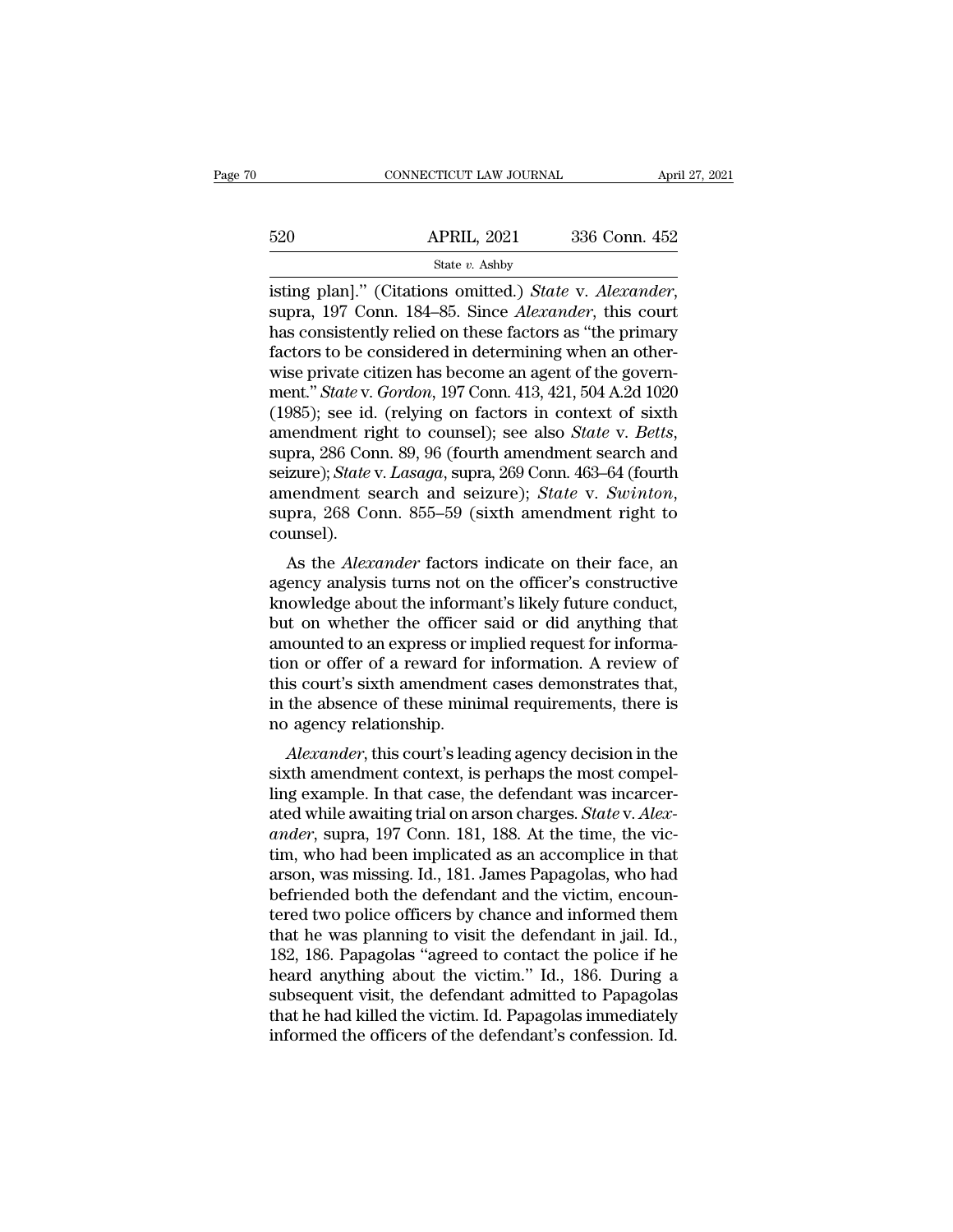| 2021          | CONNECTICUT LAW JOURNAL                                                                                                                                                  |     | Page 71 |
|---------------|--------------------------------------------------------------------------------------------------------------------------------------------------------------------------|-----|---------|
|               |                                                                                                                                                                          |     |         |
| 336 Conn. 452 | <b>APRIL, 2021</b>                                                                                                                                                       | 521 |         |
|               | State $v$ . Ashby                                                                                                                                                        |     |         |
|               | After learning of the defendant's admission, the offi-<br>cers drove Papagolas to the jail on three subsequent<br>essessions for additional visits with the defendant Id |     |         |

336 Conn. 452 APRIL, 2021 521<br>
State  $v$ . Ashby<br>
After learning of the defendant's admission, the officers drove Papagolas to the jail on three subsequent<br>
occasions for additional visits with the defendant. Id.<br>
Fock tim 336 Conn. 452 APRIL, 2021 521<br>
State v. Ashby<br>
After learning of the defendant's admission, the officers drove Papagolas to the jail on three subsequent<br>
occasions for additional visits with the defendant. Id.<br>
Each time, 336 Conn. 452 APRIL, 2021 521<br>
State v. Ashby<br>
After learning of the defendant's admission, the officers drove Papagolas to the jail on three subsequent<br>
occasions for additional visits with the defendant. Id.<br>
Each time, State  $v$ . Ashby<br>
After learning of the defendant's admission, the officers drove Papagolas to the jail on three subsequent<br>
occasions for additional visits with the defendant. Id.<br>
Each time, the officers waited for Papa After learning of the defendant's admission, the officers drove Papagolas to the jail on three subsequent occasions for additional visits with the defendant. Id. Each time, the officers waited for Papagolas outside the ja After learning of the defendant's admission, the officers drove Papagolas to the jail on three subsequent<br>occasions for additional visits with the defendant. Id.<br>Each time, the officers waited for Papagolas outside the<br>jai cers drove Papagolas to the jail on three subsequent<br>occasions for additional visits with the defendant. Id.<br>Each time, the officers waited for Papagolas outside the<br>jail, and, on the ride home, Papagolas told them what<br>he occasions for additional visits with the defendant. Id.<br>Each time, the officers waited for Papagolas outside the<br>jail, and, on the ride home, Papagolas told them what<br>he had learned from the defendant. Id. During the final Each time, the officers waited for Papagolas outside the<br>jail, and, on the ride home, Papagolas told them what<br>he had learned from the defendant. Id. During the final<br>visit, the defendant told Papagolas where the victim's jail, and, on the ride home, Papagolas told them what<br>he had learned from the defendant. Id. During the final<br>visit, the defendant told Papagolas where the victim's<br>body was located. Id., 186–87. At his trial for the murde he had learned from the defendant. Id. During the final<br>visit, the defendant told Papagolas where the victim's<br>body was located. Id., 186–87. At his trial for the murder,<br>the defendant moved to suppress the incriminating<br>s visit, the defendant told Papagolas where the victim's<br>body was located. Id., 186–87. At his trial for the murder,<br>the defendant moved to suppress the incriminating<br>statements he made to Papagolas on the ground that<br>they w body was located. Id., 186–87. At his tria<br>the defendant moved to suppress th<br>statements he made to Papagolas on<br>they were elicited from him without his<br>in violation of *Massiah*. Id., 182–83. The<br>that Papagolas was not ac atements he made to Papagolas on the ground that<br>ey were elicited from him without his counsel present,<br>violation of *Massiah*. Id., 182–83. The trial court found<br>at Papagolas was not acting as a state agent and<br>mitted the they were elicited from him without his counsel present,<br>in violation of *Massiah*. Id., 182–83. The trial court found<br>that Papagolas was not acting as a state agent and<br>admitted the statements. Id., 183.<br>This court affirm

in violation of *Massiah*. Id., 182–83. The trial court found<br>that Papagolas was not acting as a state agent and<br>admitted the statements. Id., 183.<br>This court affirmed, concluding that there was "sub-<br>stantial evidence" to that Papagolas was not acting as a state agent and<br>admitted the statements. Id., 183.<br>This court affirmed, concluding that there was "sub-<br>stantial evidence" to support the trial court's finding<br>because, "[a]lthough the po admitted the statements. Id., 183.<br>This court affirmed, concluding that there was "substantial evidence" to support the trial court's finding<br>because, "[a]lthough the police may have supported<br>and even encouraged Papagolas This court affirmed, concluding that there was "substantial evidence" to support the trial court's finding because, "[a]lthough the police may have supported and even encouraged Papagolas' efforts to obtain information fro This court affirmed, concluding that there was "substantial evidence" to support the trial court's finding<br>because, "[a]lthough the police may have supported<br>and even encouraged Papagolas' efforts to obtain infor-<br>mation f stantial evidence" to support the trial court's finding<br>because, "[a]lthough the police may have supported<br>and even encouraged Papagolas' efforts to obtain infor-<br>mation from the defendant, their involvement was not<br>so ext because, "[a]lthough the police may have supported<br>and even encouraged Papagolas' efforts to obtain infor-<br>mation from the defendant, their involvement was not<br>so extensive as to create an agency relationship." Id.,<br>185–86 and even encouraged Papagolas' efforts to obtain information from the defendant, their involvement was not<br>so extensive as to create an agency relationship." Id.,<br>185–86. This court acknowledged that "[t]he transpor-<br>tatio mation from the defendant, their involvement was not<br>so extensive as to create an agency relationship." Id.,<br>185–86. This court acknowledged that "[t]he transpor-<br>tation service provided by the police is the strongest<br>evid so extensive as to create an agency relationship." Id.,<br>185–86. This court acknowledged that "[t]he transpor-<br>tation service provided by the police is the strongest<br>evidence of a possible agency relationship" and that<br>ther 185–86. This court acknowledged that "[t]he transportation service provided by the police is the strongest evidence of a possible agency relationship" and that there was evidence that, "by the time of his final visit, Pap tation service provided by the police is the strongest<br>evidence of a possible agency relationship" and that<br>there was evidence that, "by the time of his final visit,<br>Papagolas was motivated, at least in part, by a feeling<br> evidence of a possible agency relationship" and that<br>there was evidence that, "by the time of his final visit,<br>Papagolas was motivated, at least in part, by a feeling<br>of responsibility toward the police." Id., 187. "There there was evidence that, "by the time of his final visit,<br>Papagolas was motivated, at least in part, by a feeling<br>of responsibility toward the police." Id., 187. "There was<br>also conflicting testimony about whether [the off Papagolas was motivated, at least in part, by a feeling<br>of responsibility toward the police." Id., 187. "There was<br>also conflicting testimony about whether [the officers]<br>ever asked Papagolas to go to the jail to get infor of responsibility toward the police." Id., 187. "There was<br>also conflicting testimony about whether [the officers]<br>ever asked Papagolas to go to the jail to get information<br>as opposed to simply supporting his own decision also conflicting testimony about whether [the officers]<br>ever asked Papagolas to go to the jail to get information<br>as opposed to simply supporting his own decision to<br>go there." Id. Nonetheless, this court concluded that,<br>" ever asked Papagolas to go to the jail to get information<br>as opposed to simply supporting his own decision to<br>go there." Id. Nonetheless, this court concluded that,<br>"[i]n sum," the record provided adequate support for the<br> as opposed to simply supporting his own decision to<br>go there." Id. Nonetheless, this court concluded that,<br>"[i]n sum," the record provided adequate support for the<br>trial court's finding because "[b]alanced against these<br>fa go there." Id. Nonetheless, this court concluded that,<br>"[i]n sum," the record provided adequate support for the<br>trial court's finding because "[b]alanced against these<br>factors, which tend to show police involvement, is the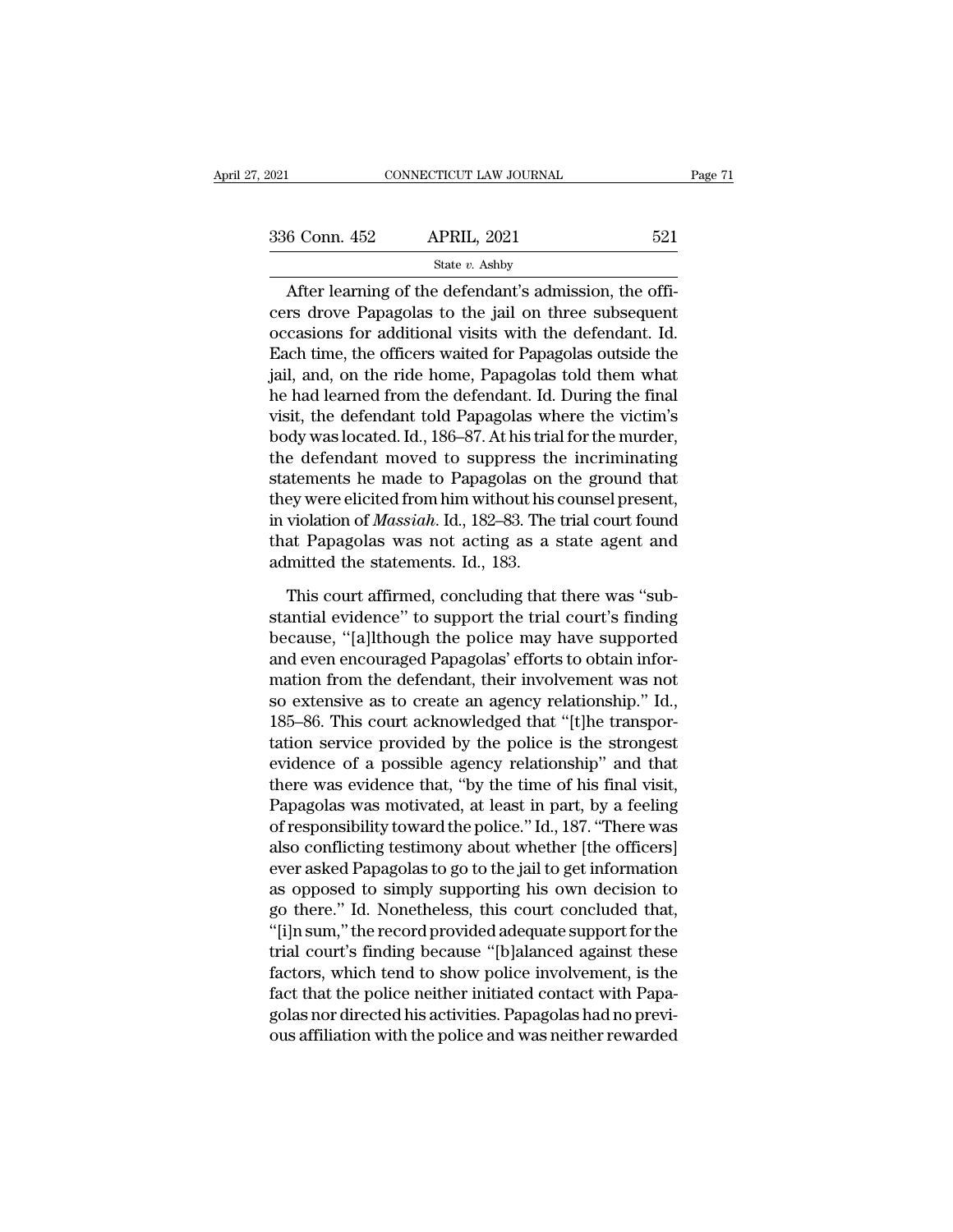|                   | CONNECTICUT LAW JOURNAL                                                                                                                                                | April 27, 2021 |
|-------------------|------------------------------------------------------------------------------------------------------------------------------------------------------------------------|----------------|
|                   |                                                                                                                                                                        |                |
| 522               | <b>APRIL, 2021</b>                                                                                                                                                     | 336 Conn. 452  |
|                   | State $v$ . Ashby                                                                                                                                                      |                |
| cooperation." Id. | monetarily nor promised any favors in return for his                                                                                                                   |                |
|                   | Given the officers' extensive involvement with Papa-<br>golas—they drove him to visit the defendant multiple<br>times after learning he had elicited a confession from |                |

 $\begin{array}{r} \text{522} & \text{APRIL, 2021} & \text{336 Conn. 452} \\ \text{State } v. \text{ Ashby} \\ \text{monetarily nor promised any favors in return for his cooperation." Id. \\ \text{Given the officers' extensive involvement with Papagolas—they drove him to visit the defendant multiple times after learning he had elicited acofession from the defendant—they surely, "knew or should have$ </mark> State v. Ashby<br>
monetarily nor promised any favors in return for his<br>
cooperation." Id.<br>
Given the officers' extensive involvement with Papa-<br>
golas—they drove him to visit the defendant multiple<br>
times after learning he monetarily nor promised any favors in return for his<br>cooperation." Id.<br>Given the officers' extensive involvement with Papa-<br>golas—they drove him to visit the defendant multiple<br>times after learning he had elicited a confes monetarily nor promised any favors in return for his<br>cooperation." Id.<br>Given the officers' extensive involvement with Papa-<br>golas—they drove him to visit the defendant multiple<br>times after learning he had elicited a confes cooperation." Id.<br>
Given the officers' extensive involvement with Papagolas—they drove him to visit the defendant multiple<br>
times after learning he had elicited a confession from<br>
the defendant—they surely "knew or should Given the officers' extensive involvement with Papagolas—they drove him to visit the defendant multiple<br>times after learning he had elicited a confession from<br>the defendant—they surely "knew or should have<br>known" that thei golas—they drove him to visit the defendant multiple<br>times after learning he had elicited a confession from<br>the defendant—they surely "knew or should have<br>known" that their conduct would lead to Papagolas'<br>attempt to elici times after learning he had elicited a confession from<br>the defendant—they surely "knew or should have<br>known" that their conduct would lead to Papagolas'<br>attempt to elicit additional incriminating statements<br>from the defend the defendant—they surely "knew or should have<br>known" that their conduct would lead to Papagolas'<br>attempt to elicit additional incriminating statements<br>from the defendant. See *State* v. *Betts*, supra, 286 Conn.<br>98 ("[*Al* known" that their conduct would lead to Papagolas'<br>attempt to elicit additional incriminating statements<br>from the defendant. See *State* v. *Betts*, supra, 286 Conn.<br>98 ("[*Alexander*] illustrates how extensive police conattempt to elicit additional incriminating statements<br>from the defendant. See *State* v. *Betts*, supra, 286 Conn.<br>98 ("[*Alexander*] illustrates how extensive police con-<br>tact with a private citizen may be without creatin from the defendant. See *State* v. *Betts*, supra, 286 Conn.<br>98 ("[*Alexander*] illustrates how extensive police con-<br>tact with a private citizen may be without creating an<br>agency relationship"). Nonetheless, this court up 98 ("[*Alexander*] illustrates how extensive police contact with a private citizen may be without creating an agency relationship"). Nonetheless, this court upheld the trial court's finding that Papagolas was not an agent tact with a private citizen may be without creating an agency relationship"). Nonetheless, this court upheld the trial court's finding that Papagolas was not an agent of the state, demonstrating that agency does not depend agency relationship"). Nonetheless, this court upheld<br>the trial court's finding that Papagolas was not an agent<br>of the state, demonstrating that agency does not depend<br>on what the officers must have known but, rather, on<br>w many what the officers must have known but, rather, on<br>hether they "directed [the informant's] activities" or<br>romised something "in return for [the informant's]<br>poperation."<sup>9</sup> *State* v. *Alexander*, supra, 197 Conn. 187. Whether they "directed [the informant's] activities" or<br>promised something "in return for [the informant's]<br>cooperation."<sup>9</sup> *State* v. *Alexander*, supra, 197 Conn. 187.<br><sup>9</sup> The majority suggests that *Alexander* was over

promised something "in return for [the informant's]<br>cooperation."<sup>9</sup> *State* v. *Alexander*, supra, 197 Conn. 187.<br><sup>•</sup> The majority suggests that *Alexander* was overruled by the United States<br>Supreme Court's subsequent de cooperation."<sup>9</sup> State v. Alexander, supra, 197 Conn. 187.<br>
<sup>9</sup> The majority suggests that *Alexander* was overruled by the United States<br>
Supreme Court's subsequent decision in *Maine* v. *Moulton*, supra, 474 U.S.<br>
171, <sup>9</sup> The majority suggests that *Alexander* was overruled by the United States Supreme Court's subsequent decision in *Maine* v. *Moulton*, supra, 474 U.S. 171, which recognized the police's "affirmative obligation" not to <sup>9</sup> The majority suggests that *Alexander* was overruled by the United States Supreme Court's subsequent decision in *Maine* v. *Moulton*, supra, 474 U.S. 171, which recognized the police's "affirmative obligation" not to Supreme Court's subsequent decision in *Maine* v. *Moulton*, supra, 474 U.S. 171, which recognized the police's "affirmative obligation" not to circumvent defendants' sixth amendment right to counsel. I disagree. As with 171, which recognized the police's "affirmative obligation" not to circumvent<br>defendants' sixth amendment right to counsel. I disagree. As with *Henry*,<br>*Moulton* involved a clear and indisputable case of agency and was de defendants' sixth amendment right to counsel. I disagree. As with *Henry,* Moulton involved a clear and indisputable case of agency and was decided solely on the basis of the "deliberate elicitation" prong of Massiah. The *Moulton* involved a clear and indisputable case of agency and was decided solely on the basis of the "deliberate elicitation" prong of *Massiah*. The informant in *Moulton* had entered into an agreement to assist the poli solely on the basis of the "deliberate elicitation" prong of *Massiah*. The<br>informant in *Moulton* had entered into an agreement to assist the police<br>in their investigation in exchange for leniency and, acting under police informant in *Moulton* had entered into an agreement to assist the police<br>in their investigation in exchange for leniency and, acting under police<br>instruction, secretly recorded a series of conversations between him and<br>hi in their investigation in exchange for leniency and, acting under police<br>instruction, secretly recorded a series of conversations between him and<br>his codefendant. Id., 163–64. The sole question in that case was whether<br>the instruction, secretly recorded a series of conversations between him and<br>his codefendant. Id., 163–64. The sole question in that case was whether<br>the informant had not "deliberately elicited" the statements because the<br>cod *Moulton* **Example agency Example agency Example agency Moulton Example and Monderately** elicited" the statements because the codefendant, rather than the informant, had been the one to initiate the conversations codefendant, rather than the informant, had been the one to initiate the conversations. Id., 174–75. Because agency was not at issue, *Moulton* neither overruled nor abrogated this court's discussion of agency principles conversations. Id., 174–75. Because agency was not at issue, *Moulton* neither overruled nor abrogated this court's discussion of agency principles in *Alexander*. See *Creel v. Johnson*, supra, 162 F.3d 393 (defendant's overruled nor abrogated this court's discussion of agency principles in *Alexander*. See *Creel v. Johnson*, supra, 162 F.3d 393 (defendant's "reliance on *Moulton* [for applicable agency standard] is misplaced because *Mo* ander. See Creel v. Johnson, supra, 162 F.3d 393 (defendant's "reliance on *Moulton* [for applicable agency standard] is misplaced because *Moulton*, which involved a clear case of agency, addressed the different issue of Moulton [for applicable agency standard] is misplaced because Moulton, which involved a clear case of agency, addressed the different issue of whether the prohibition on using undisclosed agents to 'deliberately elicit' in *which involved a clear case of agency, addressed the different issue of whether the prohibition on using undisclosed agents to 'deliberately elicit' information extended to [when] the accused initiates contact with the ag* whether the prohibition on using undisclosed agents to 'deliberately elicit'<br>information extended to [when] the accused initiates contact with the<br>agent"); *United States* v. *Li*, supra, 55 F.3d 328 (reference in *Moulton* government's "affirmative obligation" to preserve sixth amendment rights<br>did not affect agency analysis because agency was not at issue); *Common-*<br>*wealth* v. *Murphy*, 448 Mass. 452, 460, 862 N.E.2d 30 (2007) ("[a]gency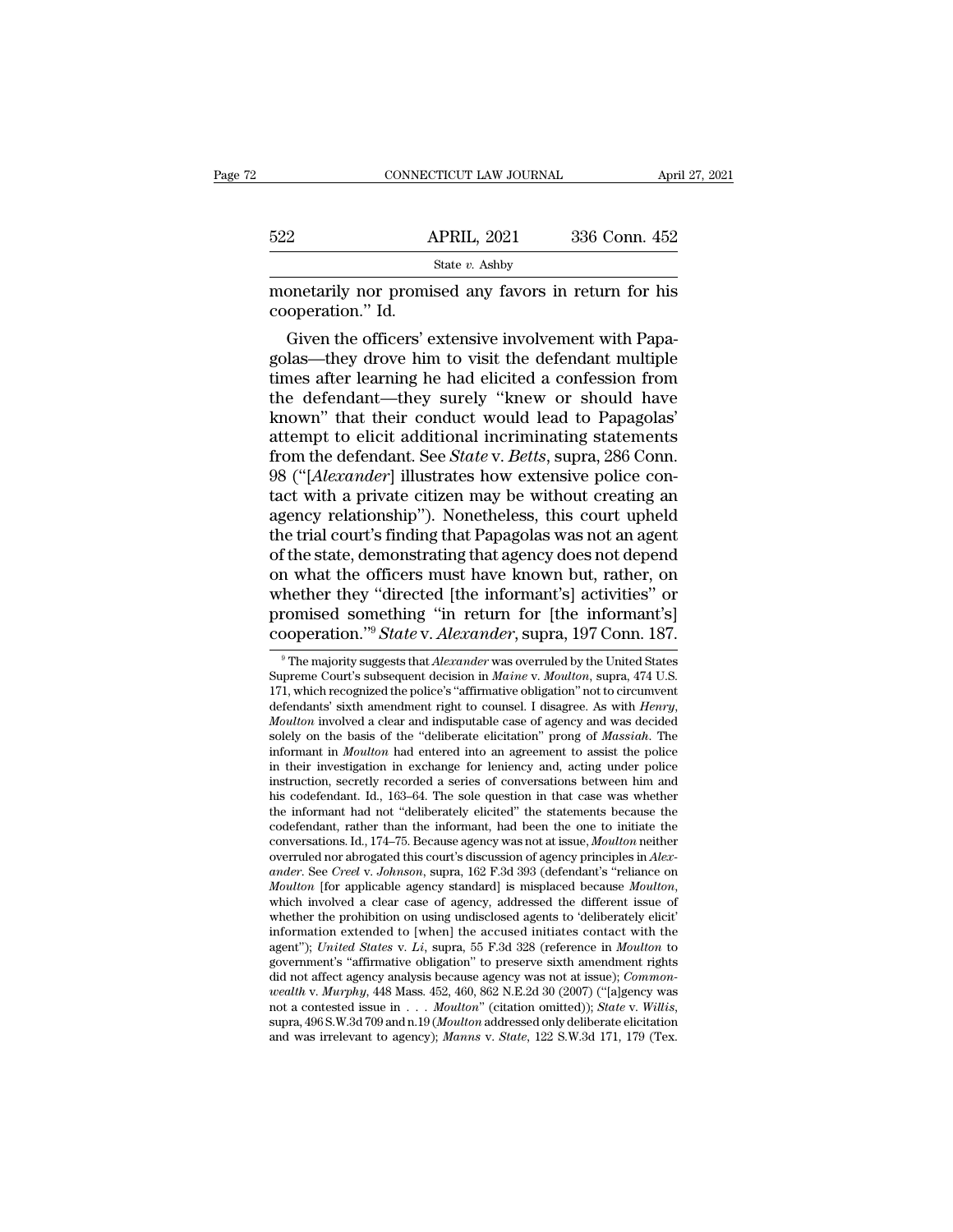| 2021          | CONNECTICUT LAW JOURNAL | Page 73 |  |
|---------------|-------------------------|---------|--|
| 336 Conn. 452 | <b>APRIL, 2021</b>      | 523     |  |
|               | State $v$ . Ashby       |         |  |

Fage<br>
1021 CONNECTICUT LAW JOURNAL Page<br>
236 Conn. 452 APRIL, 2021 523<br>
523<br>
528 State v. Ashby<br>
Indeed, as I will explain; see part II of this opinion;<br> *Alexander* cannot be reconciled with the majority's conclusion in <sup>336</sup> Conn. 452 **APRIL**, 2021 523<br>
<sup>State v. Ashby<br>
Indeed, as I will explain; see part II of this opinion;<br> *Alexander* cannot be reconciled with the majority's conclusion in the present case.<sup>10</sup></sup> 336 Conn. 452 APRIL, 2021<br>
State v. Ashby<br>
Indeed, as I will explain; see part<br>
Alexander cannot be reconciled with<br>
clusion in the present case.<sup>10</sup><br>
This court also emphasized the 6 Conn. 452 APRIL, 2021 523<br>
State v. Ashby<br>
deed, as I will explain; see part II of this opinion;<br>
exander cannot be reconciled with the majority's con-<br>
usion in the present case.<sup>10</sup><br>
This court also emphasized these b

State v. Ashby<br>Indeed, as I will explain; see part II of this opinion;<br>Alexander cannot be reconciled with the majority's con-<br>clusion in the present case.<sup>10</sup><br>This court also emphasized these baseline agency<br>requirements Indeed, as I will explain; see part II of this opinion;<br>*Alexander* cannot be reconciled with the majority's conclusion in the present case.<sup>10</sup><br>This court also emphasized these baseline agency<br>requirements in the jailhous mate as 1 will explain; see part II of this opinion;<br>Alexander cannot be reconciled with the majority's conclusion in the present case.<sup>10</sup><br>This court also emphasized these baseline agency<br>requirements in the jailhouse in Alexander cannot be reconciled with the majority's conclusion in the present case.<sup>10</sup><br>
This court also emphasized these baseline agency<br>
requirements in the jailhouse informant context in *State*<br>
v. *Swinton*, supra, 26 requirements in the jailhouse informant context in *State*<br>v. *Swinton*, supra, 268 Conn. 781. In *Swinton*, an inmate<br>assisted the police in multiple cases unrelated to the<br>defendant. Id., 852–53. While still serving as a v. Swinton, supra, 268 Conn. 781. In Swinton, an inmate<br>assisted the police in multiple cases unrelated to the<br>defendant. Id., 852–53. While still serving as an infor-<br>Crim. App. 2003) ("*Moulton* . . . adds little to the

benefits or deals. Similarly, Pladsen testified that Weaver had offered him<br>no benefits and, in fact, told him that he lacked authority to do so, and the<br>trial court credited that testimony. This court cannot second-guess no benefits and, in fact, told him that he lacked authority to do so, and the trial court credited that testimony. This court cannot second-guess that credibility determination on appeal. See part III of this opinion. I a trial court credited that testimony. This court cannot second-guess that credibility determination on appeal. See part III of this opinion. I also disagree that *Alexander* is inapplicable merely because the informant in t credibility determination on appeal. See part III of this opinion.<br> *I* also disagree that *Alexander* is inapplicable merely because the informant in that case was not an inmate. As I explain more fully in part III of thi I also disagree that *Alexander* is inapplicable merely because the informant in that case was not an inmate. As I explain more fully in part III of is opinion, courts have consistently recognized that, although the fact i mant in that case was not an inmate. As I explain more fully in part III of this opinion, courts have consistently recognized that, although the fact of incarceration is relevant to whether the statements were "deliberate

this opinion, courts have consistently recognized that, although the fact of incarceration is relevant to whether the statements were "deliberately elicited," it is not relevant to whether the informant was an agent. See, of incarceration is relevant to whether the statements were "deliberately<br>elicited," it is not relevant to whether the informant was an agent. See, e.g.,<br>*United States* v. *Watson*, supra, 894 F.2d 1347–48.<br>Moreover, I d elicited," it is not relevant to whether the informant was an agent. See, e.g., *United States* v. *Watson*, supra, 894 F.2d 1347–48. Moreover, I do not subscribe to the view that the informant in *Alexander* had less of a average jailhouse informant) and, thus, could not as easily become an agent<br>of the state, merely because he was not incarcerated. Although inmates<br>have obvious incentives to obtain information from fellow inmates to provid Moreover, I do not subscribe to the view that the informant in *Alexander* had less of an incentive to cooperate with the police than Pladsen (or the average jailhouse informant) and, thus, could not as easily become an ag average jailhouse informant) and, thus, could not as easily become an agent<br>of the state, merely because he was not incarcerated. Although inmates<br>have obvious incentives to obtain information from fellow inmates to provid of the state, merely because he was not incarcerated. Although inmates<br>have obvious incentives to obtain information from fellow inmates to provide<br>to the police, individuals who are not incarcerated often have strong inc have obvious incentives to obtain information from fellow inmates to provide<br>to the police, individuals who are not incarcerated often have strong incen-<br>tives of their own to cooperate with law enforcement. See *State* v. to the police, individuals who are not incarcerated often have strong incentives of their own to cooperate with law enforcement. See *State* v. *Bruneau*, 131 N.H. 104, 110, 552 A.2d 585 (1988) (Souter, J.) (observing tha tives of their own to cooperate with law enforcement. See *State* v. *Bruneau*, 131 N.H. 104, 110, 552 A.2d 585 (1988) (Souter, J.) (observing that inducement giving rise to agency relationship under *Massiah* "may derive 131 N.H. 104, 110, 552 A.2d 585 (1988) (Souter, J.) (observing that inducement<br>giving rise to agency relationship under *Massiah* "may derive its force from<br>any one of a wide variety of [third-party] interests: the good ci giving rise to agency relationship under *Massiah* "may derive its force from<br>any one of a wide variety of [third-party] interests: the good citizen may<br>respond from a sense of civic obligation, while the common informer at a feeling of a wide variety of [third-party] interests: the good citizen may<br>respond from a sense of civic obligation, while the common informer may<br>be looking for prosecutorial leniency or even payment in cash"). Indee be looking for prosecutorial leniency or even payment in cash"). Indeed, there was evidence that this was especially true of the informant in *Alexander*, who was friends with the missing victim that the defendant had adm to murdering, and whose visits with the defendant admittedly were "motivated, at least in part, by a feeling of responsibility toward the police." State v. Alexander, supra, 197 Conn. 182, 187. I would not provide incarcer

assisted the police in multiple cases unrelated to the<br>defendant. Id., 852–53. While still serving as an infor-<br>Crim. App. 2003) ("*Moulton* . . . adds little to the present discussion<br>[regarding agency]").<br><sup>10</sup> In additio defendant. Id., 852–53. While still serving as an infor-<br>
Crim. App. 2003) ("*Moulton* . . . adds little to the present discussion<br>
[regarding agency]").<br>
<sup>10</sup> In addition to concluding that *Alexander* was overruled by Crim. App. 2003) ("*Moulton* . . . adds little to the present discussion [regarding agency]").<br>
<sup>10</sup> In addition to concluding that *Alexander* was overruled by *Moulton*;<br>
see footnote 9 of this opinion; the majority wri Crim. App. 2003) ("*Moulton* . . . adds little to the present discussion [regarding agency]").<br>
<sup>10</sup> In addition to concluding that *Alexander* was overruled by *Moulton*;<br>
see footnote 9 of this opinion; the majority wri [regarding agency]").<br><sup>10</sup> In addition to concluding that *Alexander* was overruled by *Moulton*;<br>see footnote 9 of this opinion; the majority writes *Alexander* off as being<br>of "limited utility" in the present case becaus <sup>10</sup> In addition to concluding that *Alexander* was overruled by *Moulton*;<br>see footnote 9 of this opinion; the majority writes *Alexander* off as being<br>of "limited utility" in the present case because the informant in *A* see footnote 9 of this opinion; the majority writes *Alexander* off as being<br>of "limited utility" in the present case because the informant in *Alexander*<br>(1) had not been offered anything in exchange for his cooperation, of "limited utility" in the present case because the informant in *Alexander* (1) had not been offered anything in exchange for his cooperation, and (2) was not an inmate. Neither of these factors provides a valid basis f (1) had not been offered anything in exchange for his cooperation, and (2) was not an inmate. Neither of these factors provides a valid basis for distinguishing *Alexander*. Although it is true that the informant in *Alex* (2) was not an inmate. Neither of these factors provides a valid basis for distinguishing *Alexander*. Although it is true that the informant in *Alexander* was offered no reward in exchange for information, the same is t distinguishing *Alexander*. Although it is true that the informant in *Alexander* was offered no reward in exchange for information, the same is treads benefits or deals. Similarly, Pladsen testified that Weaver had offere as offered no reward in exchange for information, the same is true of adsen in the present case. Weaver testified that he offered Pladsen no mefits or deals. Similarly, Pladsen testified that Weaver had offered him benefit Pladsen in the present case. Weaver testified that he offered Pladsen no<br>benefits or deals. Similarly, Pladsen testified that Weaver had offered him<br>no benefits and, in fact, told him that he lacked authority to do so, and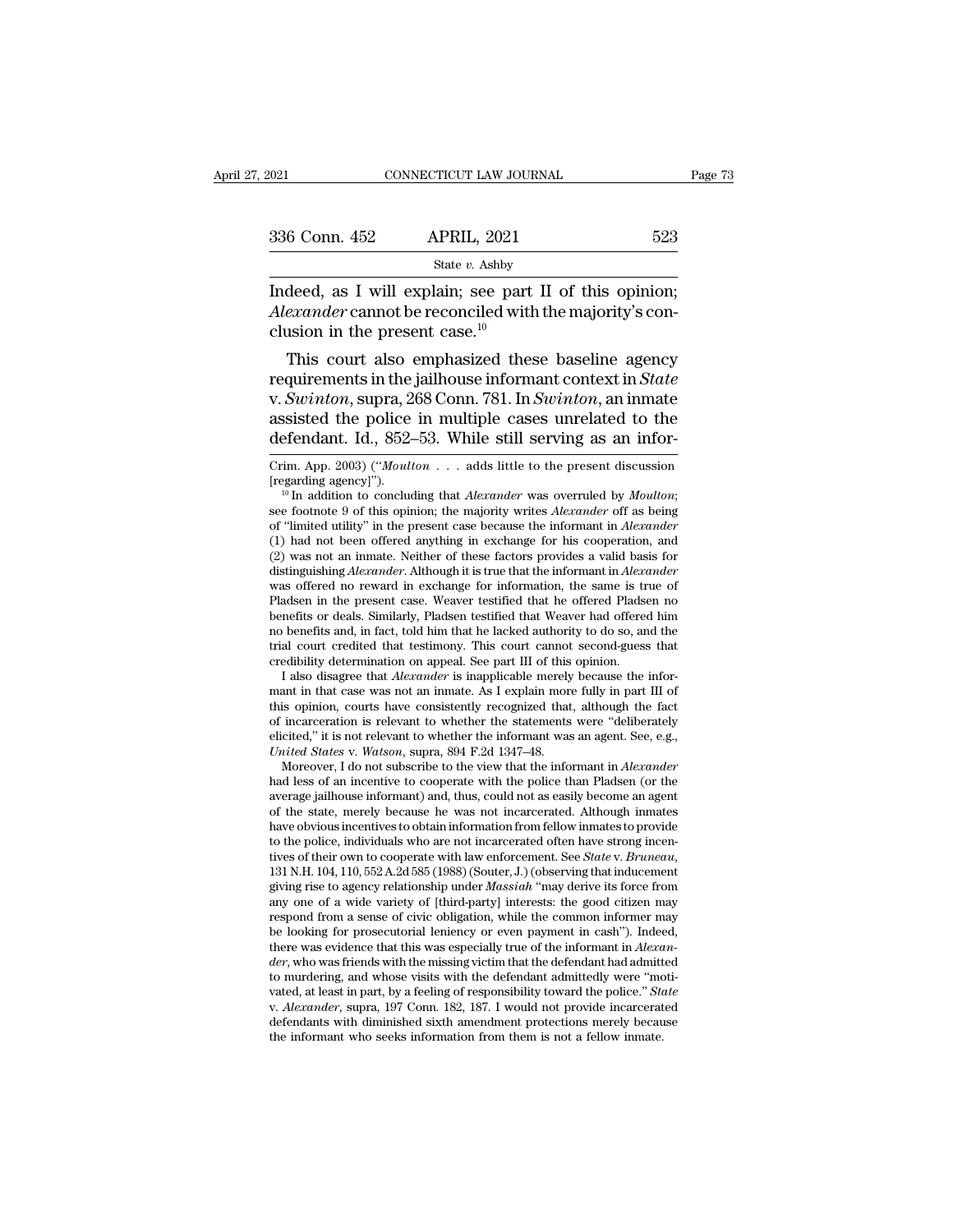|     | CONNECTICUT LAW JOURNAL | April 27, 2021 |  |
|-----|-------------------------|----------------|--|
|     |                         |                |  |
| 524 | <b>APRIL, 2021</b>      | 336 Conn. 452  |  |
|     | State v. Ashby          |                |  |

 $\begin{tabular}{ll} \multicolumn{1}{l}{{\small \textbf{COMRECTICUT LAW JOURNAL}}{\small \textbf{APRIL, 2021}} & \multicolumn{1}{l}{\small \textbf{April 27, 2021}}\\ \hline & \multicolumn{1}{l}{\small \textbf{State $v$}}.\textbf{Ashby} \\ \hline & \multicolumn{1}{l}{\small \textbf{State $v$}}.\textbf{Ashby} \\ \hline & \multicolumn{1}{l}{\small \textbf{mat in one of those unrelated cases, the innate had} \\ \hline \textbf{numerous conversations with the defendant, during} \\ \hline \textbf{which the defendant, during} \\ \hline \end{tabular}$  $\begin{array}{r} \n 524 \quad \text{APRIL, } 2021 \quad \text{336 Conn. } 452 \n \end{array}$ <br>  $\begin{array}{r} \n \text{State } v. \text{ Ashby} \n \text{mant in one of those unrelated cases, the innate had}\n \text{numerous conversations with the defendant, during}\n \text{which the defendant made incriminating statements.} \n \text{Id. } 853. \n \text{This court held that the impact was not an}\n \end{array}$  $\frac{\text{524}}{\text{State } v. \text{ Ashby}}$   $\frac{\text{State } v. \text{ Ashby}}{\text{mant in one of those unrelated cases, the innate had numerous conversations with the defendant, during which the defendant made incriminating statements.}$ <br>Id., 853. This court held that the inmate was not an agent of the state when he obtained these statements.  $524$  APRIL, 2021 336 Conn. 452<br>
State v. Ashby<br>
mant in one of those unrelated cases, the inmate had<br>
numerous conversations with the defendant, during<br>
which the defendant made incriminating statements.<br>
Id., 853. This State *v*. Ashby<br>
mant in one of those unrelated cases, the inmate had<br>
numerous conversations with the defendant, during<br>
which the defendant made incriminating statements.<br>
Id., 853. This court held that the inmate was state *v*. Ashby<br>
mant in one of those unrelated cases, the inmate had<br>
numerous conversations with the defendant, during<br>
which the defendant made incriminating statements.<br>
Id., 853. This court held that the inmate was mant in one of those unrelated cases, the inmate had<br>numerous conversations with the defendant, during<br>which the defendant made incriminating statements.<br>Id., 853. This court held that the inmate was not an<br>agent of the st numerous conversations with the defendant, during<br>which the defendant made incriminating statements.<br>Id., 853. This court held that the inmate was not an<br>agent of the state when he obtained these statements<br>because the po which the defendant made incriminating statements.<br>Id., 853. This court held that the inmate was not an<br>agent of the state when he obtained these statements<br>because the police had given him "no instructions what-<br>soever . Id., 853. This court held that the inmate was not an agent of the state when he obtained these statements because the police had given him "no instructions whatsoever  $\ldots$  that he was to gather information about crimes agent of the state when he obtained these statements<br>because the police had given him "no instructions what-<br>soever . . . that he was to gather information about<br>crimes . . . or that he would be rewarded if he pro-<br>vided a because the police had given him "no instructions whatsoever . . . that he was to gather information about<br>crimes . . . or that he would be rewarded if he pro-<br>vided any such information." (Internal quotation marks<br>omitte soever . . . . that he was to gather information about<br>crimes . . . or that he would be rewarded if he pro-<br>vided any such information." (Internal quotation marks<br>omitted.) Id., 858. This court emphasized that, in the<br>abs crimes . . . or that he would be rewarded if he provided any such information." (Internal quotation marks omitted.) Id., 858. This court emphasized that, in the absence of any such directive or promise, "a trial court [co vided any such information." (Internal quotation marks<br>omitted.) Id., 858. This court emphasized that, in the<br>absence of any such directive or promise, "a trial court<br>[correctly] may determine that an informant was not<br>so omitted.) Id., 858. This court emphasized that, in the absence of any such directive or promise, "a trial court [correctly] may determine that an informant was not so much a government agent . . . as he was an entre-<br>prene absence of any such directive or promise, "a trial court<br>[correctly] may determine that an informant was not<br>so much a government agent  $\dots$  as he was an entre-<br>preneur who hoped to sell information to the govern-<br>ment." [correctly] may determine that an informant was not<br>so much a government agent . . . as he was an entre-<br>preneur who hoped to sell information to the govern-<br>ment." (Internal quotation marks omitted.) Id.; see also<br>*State* so much a government agent . . . . as he was an entre-<br>preneur who hoped to sell information to the govern-<br>ment." (Internal quotation marks omitted.) Id.; see also<br>*State* v. *Lasaga*, supra, 269 Conn. 466 (private citize preneur who hoped to sell information to the government." (Internal quotation marks omitted.) Id.; see also<br>*State* v. *Lasaga*, supra, 269 Conn. 466 (private citizen<br>was not state agent when police promised him no favors<br> ment." (Internal quotation marks omitted.) Id.; see also<br>State v. Lasaga, supra, 269 Conn. 466 (private citizen<br>was not state agent when police promised him no favors<br>in return for cooperation); State v. Gordon, supra, 197 State v. Lasaga, supra, 269 Conn. 4<br>was not state agent when police prom<br>in return for cooperation); State v. G<br>Conn. 422–23 (private citizen was no<br>there was no evidence to support<br>exchange of promises [to] obtain in<br>stat as not state agent when police promised him no favors<br>return for cooperation); *State* v. *Gordon*, supra, 197<br>pnn. 422–23 (private citizen was not state agent when<br>ere was no evidence to support claim of "implied<br>change o In return for cooperation); *State v. Gordon*, supra, 197<br>
Conn. 422–23 (private citizen was not state agent when<br>
there was no evidence to support claim of "implied<br>
exchange of promises [to] obtain information for the<br>

Conn. 422–23 (private citizen was not state agent when<br>there was no evidence to support claim of "implied<br>exchange of promises [to] obtain information for the<br>state" in exchange for benefit).<br>Consistent with *Alexander* a there was no evidence to support claim of "implied<br>exchange of promises [to] obtain information for the<br>state" in exchange for benefit).<br>Consistent with *Alexander* and *Swinton*, courts in<br>other jurisdictions similarly re exchange of promises [to] obtain information for the<br>state" in exchange for benefit).<br>Consistent with *Alexander* and *Swinton*, courts in<br>other jurisdictions similarly recognize that some type<br>of state directive or promi state The exchange for benefit).<br>
Consistent with *Alexander* and *Swinton*, courts in<br>
other jurisdictions similarly recognize that some type<br>
of state directive or promise is an essential prerequi-<br>
site to an agency rel Consistent with *Alexander* and *Swinton*, courts in<br>other jurisdictions similarly recognize that some type<br>of state directive or promise is an essential prerequi-<br>site to an agency relationship under *Massiah*. "Although<br> other jurisdictions similarly recognize that some type<br>of state directive or promise is an essential prerequi-<br>site to an agency relationship under *Massiah*. "Although<br>there are some differences in the approaches of the<br> of state directive or promise is an essential prerequisite to an agency relationship under *Massiah*. "Although there are some differences in the approaches of the various jurisdictions, they are unified by at least one c site to an agency relationship under *Massiah*. "Although<br>there are some differences in the approaches of the<br>various jurisdictions, they are unified by at least one<br>common principle: to qualify as a government agent,<br>the there are some differences in the approaches of the<br>various jurisdictions, they are unified by at least one<br>common principle: to qualify as a government agent,<br>the informant must at least have some sort of agreement<br>with, various jurisdictions, they are unified by at least one<br>common principle: to qualify as a government agent,<br>the informant must at least have some sort of agreement<br>with, or act under instructions from, a government offi-<br>c common principle: to qualify as a government agent,<br>the informant must at least have some sort of agreement<br>with, or act under instructions from, a government offi-<br>cial." *Manns v. State*, 122 S.W.3d 171, 183–84 (Tex.<br>Cri the informant must at least have some sort of agreement<br>with, or act under instructions from, a government offi-<br>cial." *Manns v. State*, 122 S.W.3d 171, 183–84 (Tex.<br>Crim. App. 2003); see, e.g., *United States v. Ocean*, with, or act under instructions from, a government official." *Manns* v. *State*, 122 S.W.3d 171, 183–84 (Tex. Crim. App. 2003); see, e.g., *United States* v. *Ocean*, 904 F.3d 25, 33 (1st Cir. 2018) ("[a] successful *Mass* cial." *Manns v. State*, 122 S.W.3d 171, 183–84 (Tex.<br>Crim. App. 2003); see, e.g., *United States v. Ocean*, 904<br>F.3d 25, 33 (1st Cir. 2018) ("[a] successful *Massiah*<br>objection requires a defendant to show, at a bare mini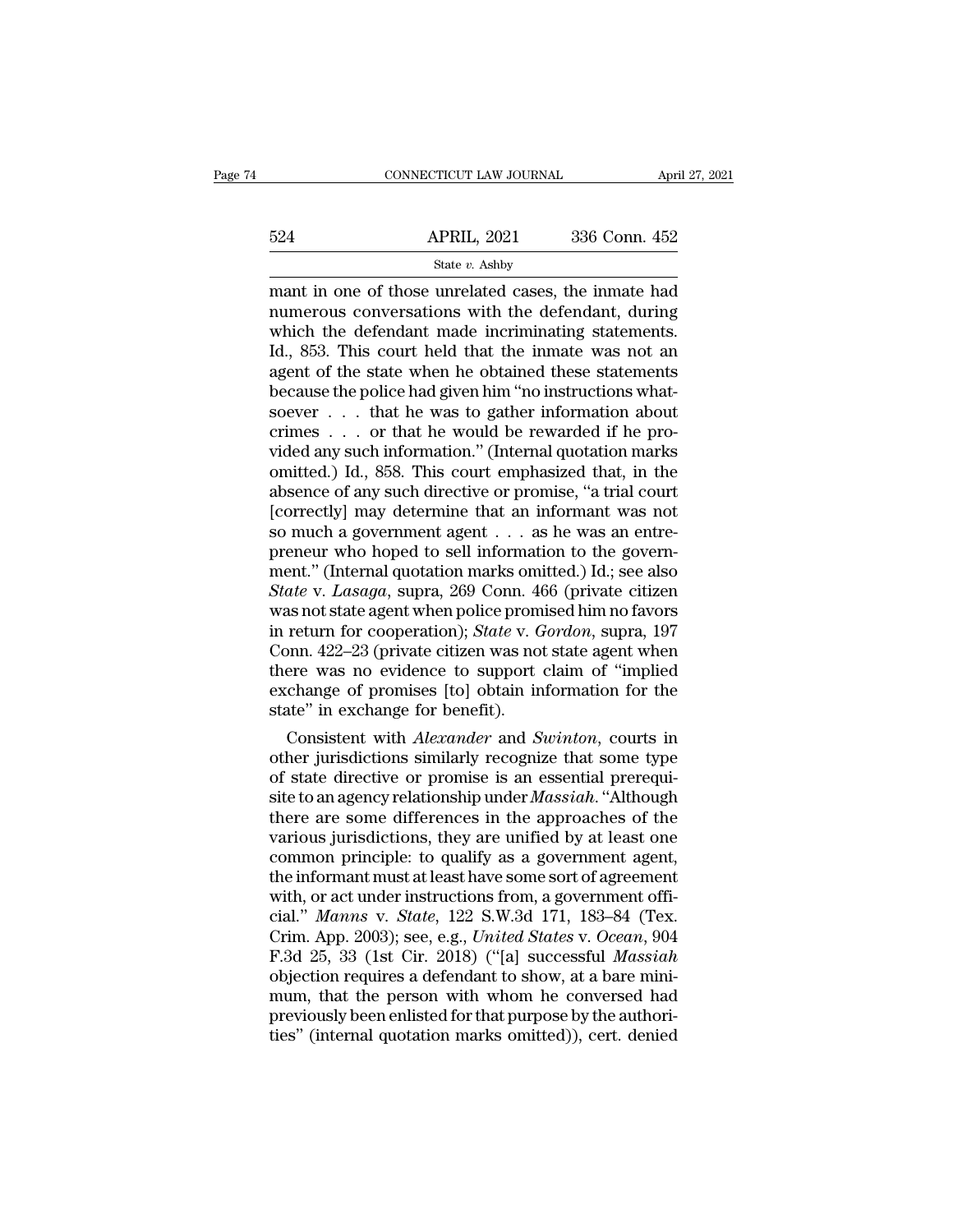State *v.* Ashby

Sub nom. *Mitchell* v. *United States*, U.S. , 139<br>
Sub nom. *Mitchell* v. *United States*, U.S. , 139<br>
Sub 1000. *Mitchell* v. *United States*, U.S. , 139<br>
S. Ct. 931, 202 L. Ed. 2d 656 (2019), and cert. denied, U.S. 139 336 Conn. 452 APRIL, 2021 525<br>
State v. Ashby<br>
Sub nom. *Mitchell v. United States*, U.S. , 139<br>
S. Ct. 931, 202 L. Ed. 2d 656 (2019), and cert. denied,<br>
U.S. , 139 S. Ct. 1362, 203 L. Ed. 2d 596 (2019);<br>
Creel v. Johnson Conn. 452 APRIL, 2021 525<br>
State v. Ashby<br>
nom. *Mitchell* v. *United States*, U.S., 139<br>
t. 931, 202 L. Ed. 2d 656 (2019), and cert. denied,<br>
U.S., 139 S. Ct. 1362, 203 L. Ed. 2d 596 (2019);<br>
dv. *Johnson*, supra, 162 F. **Creel v. 336 Conn. 452 APRIL, 2021** 525<br>
State v. Ashby<br>
Sub nom. *Mitchell* v. *United States*, U.S., 139<br>
S. Ct. 931, 202 L. Ed. 2d 656 (2019), and cert. denied,<br>
U.S., 139 S. Ct. 1362, 203 L. Ed. 2d 596 (2019);<br>
Cree

Soo Coluit. 462 Tim indiged and the informant and produced by the island pro quo between [the informant] and [the police], and in the absence of instruction or control by the Isltate we hold that Ithe informant] was not a State v. Ashby<br>
sub nom. *Mitchell v. United States*, U.S. , 139<br>
S. Ct. 931, 202 L. Ed. 2d 656 (2019), and cert. denied,<br>
U.S. , 139 S. Ct. 1362, 203 L. Ed. 2d 596 (2019);<br>
Creel v. Johnson, supra, 162 F.3d 394 ("[i]n th sub nom. *Mitchell* v. *United States*, U.S., 139<br>
S. Ct. 931, 202 L. Ed. 2d 656 (2019), and cert. denied,<br>
U.S., 139 S. Ct. 1362, 203 L. Ed. 2d 596 (2019);<br>
Creel v. Johnson, supra, 162 F.3d 394 ("[i]n the absence<br>
of a q S. Ct. 931, 202 L. Ed. 2d 656 (2019), and cert. denied,<br>U.S. , 139 S. Ct. 1362, 203 L. Ed. 2d 596 (2019);<br>*Creel v. Johnson*, supra, 162 F.3d 394 ("[i]n the absence<br>of a quid pro quo between [the informant] and [the<br>police U.S. , 139 S. Ct. 1362, 203 L. Ed. 2d 596 (2019);<br>Creel v. Johnson, supra, 162 F.3d 394 ("[i]n the absence<br>of a quid pro quo between [the informant] and [the<br>police], and in the absence of instruction or control<br>by the [s Creel v. Johnson, supra, 162 F.3d 394 ("[i]n the absence<br>of a quid pro quo between [the informant] and [the<br>police], and in the absence of instruction or control<br>by the [s]tate, we hold that [the informant] was not a<br>gover of a quid pro quo between [the informant] and [the police], and in the absence of instruction or control<br>by the [s]tate, we hold that [the informant] was not a<br>government agent"); *United States v. Birbal*, 113 F.3d<br>342, police], and in the absence of instruction or control<br>by the [s]tate, we hold that [the informant] was not a<br>government agent''); *United States v. Birbal*, 113 F.3d<br>342, 346 (2d Cir.) ("[o]ther circuits agree that an inf by the [s]tate, we hold that [the informant] was not a government agent"); *United States v. Birbal*, 113 F.3d 342, 346 (2d Cir.) ("[o]ther circuits agree that an informant becomes a government agent  $\dots$  only when the in government agent"); *United States* v. *Birbal*, 113 F.3d 342, 346 (2d Cir.) ("[o]ther circuits agree that an informant becomes a government agent . . . only when the informant has been instructed by the police to get info 342, 346 (2d Cir.) ("[o]ther circuits agree that an informant becomes a government agent . . . only when the information about the particular defendant"), cert. denied, 522 U.S. 976, 118 S. Ct. 433, 139 L. Ed. 2d 333 (199 mant becomes a government agent  $\ldots$  only when the informant has been instructed by the police to get information about the particular defendant"), cert. denied, 522 U.S. 976, 118 S. Ct. 433, 139 L. Ed. 2d 333 (1997); *U* informant has been instructed by the police to get information about the particular defendant"), cert. denied,<br>522 U.S. 976, 118 S. Ct. 433, 139 L. Ed. 2d 333 (1997);<br>*United States v. Brink*, 39 F.3d 419, 423 (3d Cir. 199 mation about the particular defendant"), cert. denied,<br>522 U.S. 976, 118 S. Ct. 433, 139 L. Ed. 2d 333 (1997);<br>*United States v. Brink*, 39 F.3d 419, 423 (3d Cir. 1994)<br>("[a]n inmate who voluntarily furnishes information<br> 522 U.S. 976, 118 S. Ct. 433, 139 L. Ed. 2d 333 (1997);<br>
United States v. Brink, 39 F.3d 419, 423 (3d Cir. 1994)<br>
("[a]n inmate who voluntarily furnishes information<br>
without instruction from the government is not a gover United States v. Brink, 39 F.3d 419, 423 (3d Cir. 1994)<br>("[a]n inmate who voluntarily furnishes information<br>without instruction from the government is not a government agent"); Depree v. Thomas, 946 F.2d 784, 794<br>(11th Ci ("[a]n inmate who voluntarily furnishes information<br>without instruction from the government is not a government agent"); *Depree* v. *Thomas*, 946 F.2d 784, 794<br>(11th Cir. 1991) ("[a]t a minimum . . . there must be<br>some e without instruction from the government is not a government agent"); *Depree v. Thomas*, 946 F.2d 784, 794 (11th Cir. 1991) ("[a]t a minimum . . . there must be some evidence that an agreement, express or implied, between ernment agent"); *Depree* v. *Thomas*, 946 F.2d 784, 794 (11th Cir. 1991) ("[a]t a minimum . . . there must be some evidence that an agreement, express or implied, between the individual and a government official existed (11th Cir. 1991) ("[a]t a minimum . . . there must be<br>some evidence that an agreement, express or implied,<br>between the individual and a government official<br>existed at the time the elicitation takes place"); *Com-<br>monwealt* some evidence that an agreement, express or implied,<br>between the individual and a government official<br>existed at the time the elicitation takes place"); *Com-<br>monwealth* v. *Foxworth*, 473 Mass. 149, 158, 40 N.E.3d<br>1003 ( between the individual and a government official<br>existed at the time the elicitation takes place"); *Com-*<br>monwealth v. Foxworth, 473 Mass. 149, 158, 40 N.E.3d<br>1003 (2015) ("[a]n individual's actions will not be attrib-<br>u existed at the time the elicita<br>monwealth v. Foxworth, 473<br>1003 (2015) ("[a]n individual's<br>uted to the [s]tate if no pro<br>individual's help and if nothin<br>of that individual" (emphasis<br>tion marks omitted)).<sup>11</sup> ted to the [s]tate if no promises are made for that<br>ddividual's help and if nothing was offered to or asked<br>f that individual" (emphasis omitted; internal quota-<br>on marks omitted)).<sup>11</sup><br><sup>11</sup> The majority cites a number of individual's help and if nothing was offered to or asked<br>of that individual" (emphasis omitted; internal quota-<br>tion marks omitted)).<sup>11</sup><br><sup>11</sup> The majority cites a number of cases that, in its view, support the<br>proposition

of that individual" (emphasis omitted; internal quotation marks omitted)).<sup>11</sup><br> $\frac{1}{1}$  The majority cites a number of cases that, in its view, support the proposition that the "must have known" standard from *Henry* gov of the main marks omitted)).<sup>11</sup><br>
<sup>11</sup> The majority cites a number of cases that, in its view, support the<br>
proposition that the "must have known" standard from *Henry* governs the<br>
agency analysis. I respectfully disagree The majority cites a number of cases that, in its view, support the proposition that the "must have known" standard from *Henry* governs the agency analysis. I respectfully disagree with the majority's characterization of <sup>11</sup> The majority cites a number of cases that, in its view, support the proposition that the "must have known" standard from *Henry* governs the agency analysis. I respectfully disagree with the majority's characterizati proposition that the "must have known" standard from *Henry* governs the agency analysis. I respectfully disagree with the majority's characterization of these cases. Although a number of them discuss *Henry*, none of them agency analysis. I respectfully disagree with the majority's characterization<br>of these cases. Although a number of them discuss *Henry*, none of them<br>holds, as the majority does today, that an informant becomes a governme of these cases. Although a number of them discuss *Henry*, none of them<br>holds, as the majority does today, that an informant becomes a government<br>agent merely because the police "must have known" that their conversation<br>wi informant magnetic to an informant becomes a government agent merely because the police "must have known" that their conversation with an informant might result in that informant's seeking information from the defendant. R potential merely because the police "must have known" that their conversation<br>agent merely because the police "must have known" that their conversation<br>with an informant might result in that informant's seeking information with an informant might result in that informant's seeking information from<br>the defendant. Rather, consistent with the case law cited in the body of this<br>opinion, these cases all recognize that the critical inquiry is whet obtain information in the case law cited in the body of this opinion, these cases all recognize that the critical inquiry is whether the informant was acting pursuant to an express or implied agreement with police. See Ay the defendant. Rather, consistent with the case law cited in the body of this opinion, these cases all recognize that the critical inquiry is whether the informant was acting pursuant to an express or implied agreement wi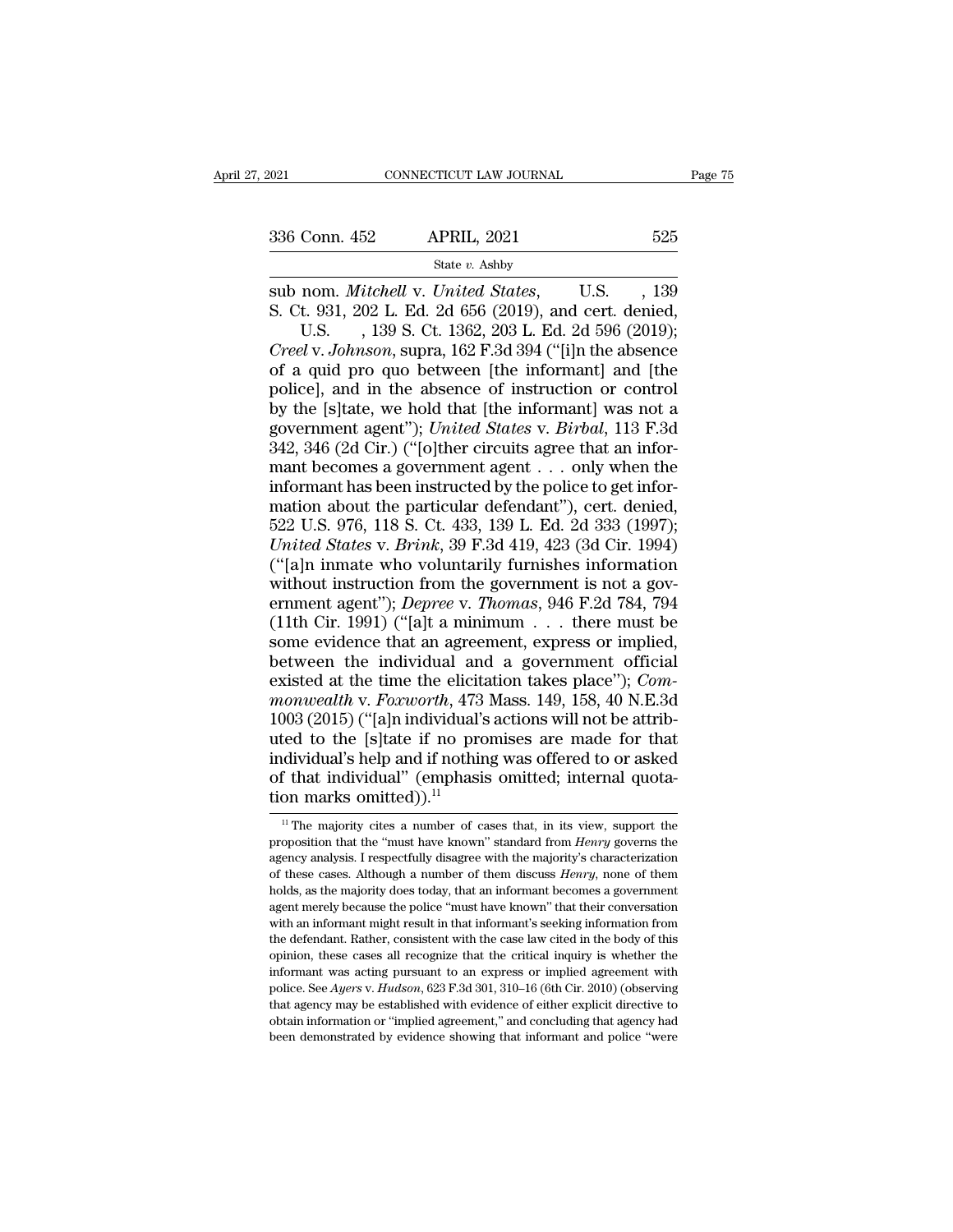|     | CONNECTICUT LAW JOURNAL                                                                                                                                                       | April 27, 2021 |
|-----|-------------------------------------------------------------------------------------------------------------------------------------------------------------------------------|----------------|
| 526 | <b>APRIL, 2021</b>                                                                                                                                                            | 336 Conn. 452  |
|     | State $v$ . Ashby                                                                                                                                                             |                |
|     | In adopting this new "must have known" standard<br>from <i>Henry</i> , under which there need not be any show-<br>ing that the officer expressly on to sitly asked for infor- |                |

from *Henry*, under which there need not be any show-<br>from *Henry*, under which there need not be any show-<br>ing that the officer expressly or tacitly asked for infor- $\frac{\text{526}}{\text{State } v. \text{ Ashy}}$   $\frac{\text{State } v. \text{ Ashy}}{\text{In adopting this new "must have known" standard from *Henry*, under which there need not be any showing that the officer expressly or tacitly asked for information or offered a benefit in exchange for it, the major-  
itriemlially comparable all of this count's of exponential$ 526 **APRIL, 2021** 336 Conn. 452<br>
State *v*. Ashby<br>
In adopting this new "must have known" standard<br>
from *Henry*, under which there need not be any show-<br>
ing that the officer expressly or tacitly asked for infor-<br>
mation State v. Ashby<br>
In adopting this new "must have known" standard<br>
from *Henry*, under which there need not be any show-<br>
ing that the officer expressly or tacitly asked for infor-<br>
mation or offered a benefit in exchange f In adopting this new "must have known" standard<br>from *Henry*, under which there need not be any show-<br>ing that the officer expressly or tacitly asked for infor-<br>mation or offered a benefit in exchange for it, the major-<br>i In adopting this new "must have known" standard<br>from *Henry*, under which there need not be any show-<br>ing that the officer expressly or tacitly asked for infor-<br>mation or offered a benefit in exchange for it, the major-<br>i lish an agency which interesting that the officer expressly or tacitly asked for information or offered a benefit in exchange for it, the majority impliedly overrules all of this court's aforementioned agency decisions, wh Ing that the officer expressly or tacitly asked for information or offered a benefit in exchange for it, the majority impliedly overrules all of this court's aforementioned agency decisions, which had explicitly recognized mation or offered a benefit in exchange for it, the majority impliedly overrules all of this court's aforementioned<br>agency decisions, which had explicitly recognized these<br>elements as the minimum requirements needed to es try impliedly overrules all of this court's aforementioned<br>agency decisions, which had explicitly recognized these<br>elements as the minimum requirements needed to estab-<br>lish an agency relationship under *Massiah*. In my v agency decisions, which had explicitly recognized these<br>elements as the minimum requirements needed to estab-<br>lish an agency relationship under *Massiah*. In my view,<br>this prior approach, which is fully consistent with dec elements as the minimum requirements needed to establish an agency relationship under *Massiah*. In my view, this prior approach, which is fully consistent with decisions from other jurisdictions, "gives better guidance to film an agency relationship under *Massian*. In<br>this prior approach, which is fully consistent<br>sions from other jurisdictions, "gives better<br>to law enforcement authorities" about "what the<br>cannot do"; *United States v. La* to law enforcement authorities about what they can or<br>cannot do"; *United States v. LaBare*, 191 F.3d 60, 65<br>(1st Cir. 1999); than the amorphous "must have known"<br>test that the majority announces today.<br>working in conjunct cannot do"; *United States* v. *LaBare*, 191 F.3d 60, 65<br>(1st Cir. 1999); than the amorphous "must have known"<br>test that the majority announces today.<br>working in conjunction with each other" to elicit information from defe

<sup>(1</sup>st Cir. 1999); than the amorphous "must have known"<br>test that the majority announces today.<br>working in conjunction with each other" to elicit information from defen-<br>dant); *Randolph v. California*, 380 F.3d 1133, 1139, **Lest that the majority announces today.**<br> *Marking* in conjunction with each other" to elicit information from defendant); *Randolph v. California*, 380 F.3d 1133, 1139, 1144 (9th Cir. 2004) (characterizing *Henry* as cas had returned him to cell that officials to provide increase to characterizing the shared with each other" to elicit information from defendant); *Randolph v. California*, 380 F.3d 1133, 1139, 1144 (9th Cir. 2004) (characte working in conjunction with each other" to elicit information from defendant); *Randolph v. California*, 380 F.3d 1133, 1139, 1144 (9th Cir. 2004) (characterizing *Henry* as case addressing deliberate elicitation prong of dent); *Randolph v. California*, 380 F.3d 1133, 1139, 1144 (9th Cir. 2004) (characterizing *Henry* as case addressing deliberate elicitation prong of *Massiah* and concluding that informant acted as state agent when police decharacterizing *Henry* as case addressing deliberate elicitation prong of *Massiah* and concluding that informant acted as state agent when police had returned him to cell that he shared with defendant after he had met m *Massiah* and concluding that informant acted as state agent when police Massiah and concluding that informant acted as state agent when police had met multiple times with state officials to provide incriminating informati *dent* and certurned him to cell that he shared with defendant after he had met<br>multiple times with state officials to provide incriminating information about<br>defendant, because evidence demonstrated that state "made a con *Henry* as with state officials to provide incriminating information about defendant, because evidence demonstrated that state "made a conscious decision to obtain [the informant's] cooperation and that [the informant] con defendant, because evidence demonstrated that state "made a conscious decision to obtain [the informant's] cooperation and that [the informant] consciously decided to provide that cooperation"); *Matteo* v. *Superintendent* decision to obtain [the informant's] cooperation and that [the informant]<br>consciously decided to provide that cooperation"); *Matteo* v. *Superinten-*<br>*dent, SCI Albion*, 171 F.3d 877, 893 (3d Cir.) (characterizing decisio consciously decided to provide that cooperation"); *Matteo* v. *Superinten-*<br>dent, *SCI Albion*, 171 F.3d 877, 893 (3d Cir.) (characterizing decision in<br>*Henry* as case in which informant was found to be agent "because he dent, *SCI Albion*, 171 F.3d 877, 893 (3d Cir.) (characterizing decision in *Henry* as case in which informant was found to be agent "because he was paid and acting under instructions from the government," and noting that Henry as case in which informant was found to be agent "because he was paid and acting under instructions from the government," and noting that *Henry* did not "generalize these factors into a rule defining government agen paid and acting under instructions from the government," and noting that *Henry* did not "generalize these factors into a rule defining government agency for future cases" (internal quotation marks omitted)), cert. denied Henry did not "generalize these factors into a rule defining government agency for future cases" (internal quotation marks omitted)), cert. denied sub nom. *Matteo* v. *Bremnan*, 528 U.S. 824, 120 S. Ct. 73, 145 L. Ed. 2d national assist informant assist informant in eliciting statements), eert. denied, 1999); United States v. Johnson, 4 F.3d 904, 912 (10th Cir. 1993) (holding (1999); United States v. Johnson, 4 F.3d 904, 912 (10th Cir. 199 sub nom. *Matteo* v. *Brennan*, 528 U.S. 824, 120 S. Ct. 73, 145 L. Ed. 2d 62 (1999); *United States* v. *Johnson*, 4 F.3d 904, 912 (10th Cir. 1993) (holding that informant was not state agent because government offered no chat informant was not state agent because government offered no benefit<br>in exchange for informant's cooperation, did not direct informant, and did<br>not assist informant in eliciting statements), cert. denied, 510 U.S. 1123 in exchange for informant's cooperation, did not direct informant, and did<br>not assist informant in eliciting statements), cert. denied, 510 U.S. 1123, 114<br>S. Ct. 1082, 127 L. Ed. 2d 398 (1994), and cert. denied sub nom. *C* mot assist informant in eliciting statements), cert. denied, 510 U.S. 1123, 114<br>S. Ct. 1082, 127 L. Ed. 2d 398 (1994), and cert. denied sub nom. *Carroll v.*<br>United States, 510 U.S. 1123, 114 S. Ct. 1081, 127 L. Ed. 2d 39 express or implied . . . existed''); *Thomas* v. *Cox*, supra, 708 F.2d 137 Calconomic Labian Carroll v. *United States*, 510 U.S. 1123, 114 S. Ct. 1081, 127 L. Ed. 2d 398 (1994), and cert. denied sub nom. *Nottingham* v. United States, 510 U.S. 1123, 114 S. Ct. 1081, 127 L. Ed. 2d 398 (1994), and cert. denied sub nom. *Nottingham v. United States*, 510 U.S. 1123, 114 S. Ct. 1081, 127 L. Ed. 2d 398 (1994); *Depree v. Thomas*, supra, 946 F. cert. denied sub nom. Nottingham v. United States, 510 U.S. 1123, 114 S. Ct. 1081, 127 L. Ed. 2d 398 (1994); Depree v. Thomas, supra, 946 F.2d 794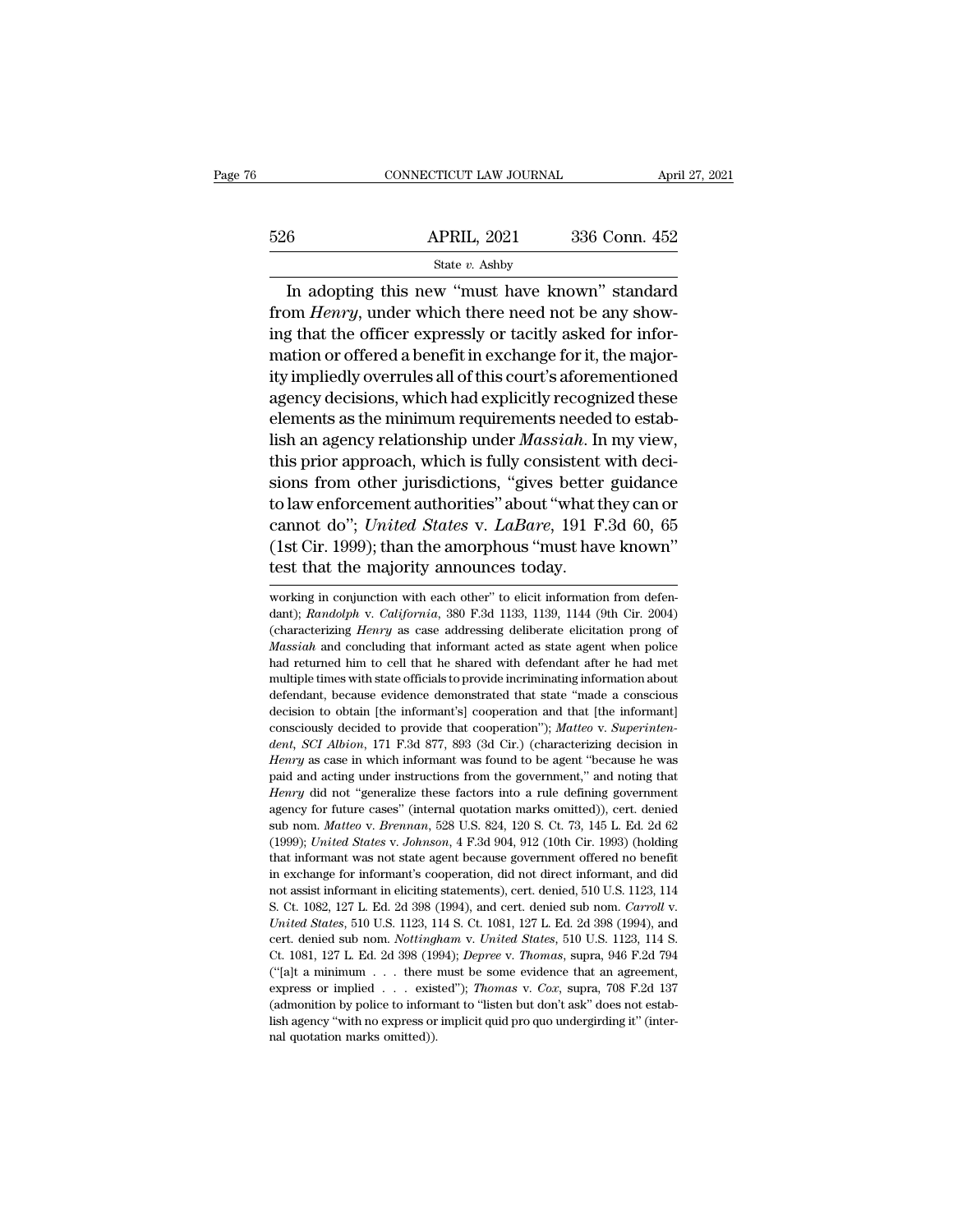| 2021          | CONNECTICUT LAW JOURNAL                                                                                                                                                |     | Page 77 |
|---------------|------------------------------------------------------------------------------------------------------------------------------------------------------------------------|-----|---------|
| 336 Conn. 452 | <b>APRIL, 2021</b>                                                                                                                                                     | 527 |         |
|               | State $v$ . Ashby                                                                                                                                                      |     |         |
|               | I would therefore adhere to the agency standard<br>employed in this court's prior decisions. With that stan-<br>dard in mind. I turn to an analygic of the ovidance in |     |         |

336 Conn. 452 APRIL, 2021 527<br>
State v. Ashby<br>
I would therefore adhere to the agency standard<br>
employed in this court's prior decisions. With that stan-<br>
dard in mind, I turn to an analysis of the evidence in<br>
the present 336 Conn. 452 APRIL, 2021 527<br>
State v. Ashby<br>
I would therefore adhere to the agency standard<br>
employed in this court's prior decisions. With that standard in mind, I turn to an analysis of the evidence in<br>
the present c 336 Conn. 452<br>
I would therefore<br>
I would therefore<br>
employed in this court<br>
dard in mind, I turn to<br>
the present case.

## II

# ANALYSIS

In mind, I turn to an analysis of the evidence in<br>
Expresent case.<br>
II<br>
ANALYSIS<br>
In my view, and in light of the authorities discussed<br>
part I of this opinion, there is substantial evidence<br>
the record to support the tria in part I of this opinion, there is substantial evidence<br>in part I of this opinion, there is substantial evidence<br>in the record to support the trial court's finding that<br>Pladson was not acting as a state agont when he elig II<br>ANALYSIS<br>In my view, and in light of the authorities discussed<br>in part I of this opinion, there is substantial evidence<br>in the record to support the trial court's finding that<br>Pladsen was not acting as a state agent whe Fig. 2.1 and the authorities discussed<br>in part I of this opinion, there is substantial evidence<br>in the record to support the trial court's finding that<br>Pladsen was not acting as a state agent when he elicited<br>the incrimina ANALYSIS<br>In my view, and in light of the authorities discussed<br>in part I of this opinion, there is substantial evidence<br>in the record to support the trial court's finding that<br>Pladsen was not acting as a state agent when h In my view, and in light of the authorities discussed<br>in part I of this opinion, there is substantial evidence<br>in the record to support the trial court's finding that<br>Pladsen was not acting as a state agent when he elicit In my view, and in light of the authorities discussed<br>in part I of this opinion, there is substantial evidence<br>in the record to support the trial court's finding that<br>Pladsen was not acting as a state agent when he elicit in part I of this opinion, there is substantial evidence<br>in the record to support the trial court's finding that<br>Pladsen was not acting as a state agent when he elicited<br>the incriminating information from the defendant.<br>In Pladsen was not acting as a state agent when he elicited<br>the incriminating information from the defendant.<br>Indeed, Pladsen's testimony at the suppression hearing,<br>which this court is bound to accept on appeal because<br>the t the incriminating information from the defendant.<br>Indeed, Pladsen's testimony at the suppression hearing,<br>which this court is bound to accept on appeal because<br>the trial court credited it; see, e.g., *State* v. *DeMarco*, Indeed, Pladsen's testimony at the suppression hearing,<br>which this court is bound to accept on appeal because<br>the trial court credited it; see, e.g., *State v. DeMarco*,<br>supra, 311 Conn. 519–20; is itself sufficient to sup which this court is bound to accept on appeal because<br>the trial court credited it; see, e.g., *State* v. *DeMarco*,<br>supra, 311 Conn. 519–20; is itself sufficient to support<br>the trial court's finding because it directly und the trial court credited it; see, e.g., *State* v. *DeMarco*, supra, 311 Conn. 519–20; is itself sufficient to support the trial court's finding because it directly undermines the essential requirements of agency. Pladsen ie essential require<br>12 part ("including by"<br>12 Pladsen testified:<br><sup>12</sup> Pladsen testified:<br>"(Defense Counsel): Wh iat he and Weaver entered into no "agreement of any<br>
port," including by "implication."<sup>12</sup> Pladsen further testi-<br>
ed that Weaver did not offer him any benefits but had<br>
<sup>12</sup> Pladsen testified:<br>
"(Defense Counsel): When D

sort," including by "implication."<sup>12</sup> Pladsen further testi-<br>fied that Weaver did not offer him any benefits but had<br> $\frac{12 \text{ Pladsen testified:}}{\text{[Defense Counsel]: When Detective Weaver gave you his business card}$ <br>with the numbers you described, is it correct it was your unders **fied that Weaver did not offer him any benefits but had**<br>
<sup>12</sup> Pladsen testified:<br>
"[Defense Counsel]: When Detective Weaver gave you his business card<br>
with the numbers you described, is it correct it was your understan with the numbers you described, is it correct it was your understanding<br>that if you were to obtain any information about [the defendant] that you<br>were to contact him?<br>"[Pladsen]:  $I \, don't \, think \, that \, would \, be \, a \, proper \, way \, of \, saying \, it \, because \, that$ <sup>12</sup> Pladsen testified:<br>
"[Defense Counsel]: When Detective Weaver gave you his business card<br>
th the numbers you described, is it correct it was your understanding<br>
at if you were to obtain any information about [the def <sup>t</sup> [Defense Counsel]: When Detective Weaver gave you his business card with the numbers you described, is it correct it was your understanding that if you were to contact him?<br> **that if you were to contact him?**<br>
"[Pladse

with the numbers you described, is it correct it was your understanding<br>that if you were to obtain any information about [the defendant] that you<br>were to contact him?<br>"[Pladsen]: *I don't think that would be a proper way* that if you were to obtain any information about [the defendant] that you were to contact him?<br>
"[Pladsen]: *I don't think that would be a proper way of saying it because*<br> *that implies that we had some type of an agreem* were to contact him?<br>
"(Pladsen]: *I don't think that would be a proper way of saying it because*<br> *that implies that we had some type of an agreement*. What I would say<br>
that what [Weaver] did was hey . . . if you want t "[Pladsen]: *I don't think that would be a proper way of saying it because* that *implies that we had some type of an agreement*. What I would say that what [Weaver] did was hey . . . if you want to contact me again, beca *hat implies that we had some type of an agreement*. What I would say that *implies that we had some type of an agreement*. What I would say that what [Weaver] did was hey  $\ldots$  if you want to contact me again, because li that what [Weaver] did was hey  $\ldots$  if you want to contact me again, because like I told you some of the time when he was up there we just kind of talked about  $\ldots$  different things like  $\ldots$  he was telling me about th because like I told you some of the time when he was up there we just kind<br>of talked about . . . different things like . . . he was telling me about the<br>Internet because I've never seen the Internet . . . I don't know wha of talked about . . . different things like . . . he was telling me about the Internet because I've never seen the Internet . . . I don't know what that's about. So he was kind of friendly, but it could have been for just of talked about  $\ldots$  different things like  $\ldots$  he was telling me about the Internet because I've never seen the Internet  $\ldots$  I don't know what that's about. So he was kind of friendly, but it could have been for just about. So he was kind of friendly, but it could have been for just a casual conversation. There was nothing implied one way or the other. It's not saying he would come up and  $b[e]$  my friend. I'm not saying that either, conversation. There was nothing implied one way or the other. It's not saying he would come up and  $b[e]$  my friend. I'm not saying that either,  $but$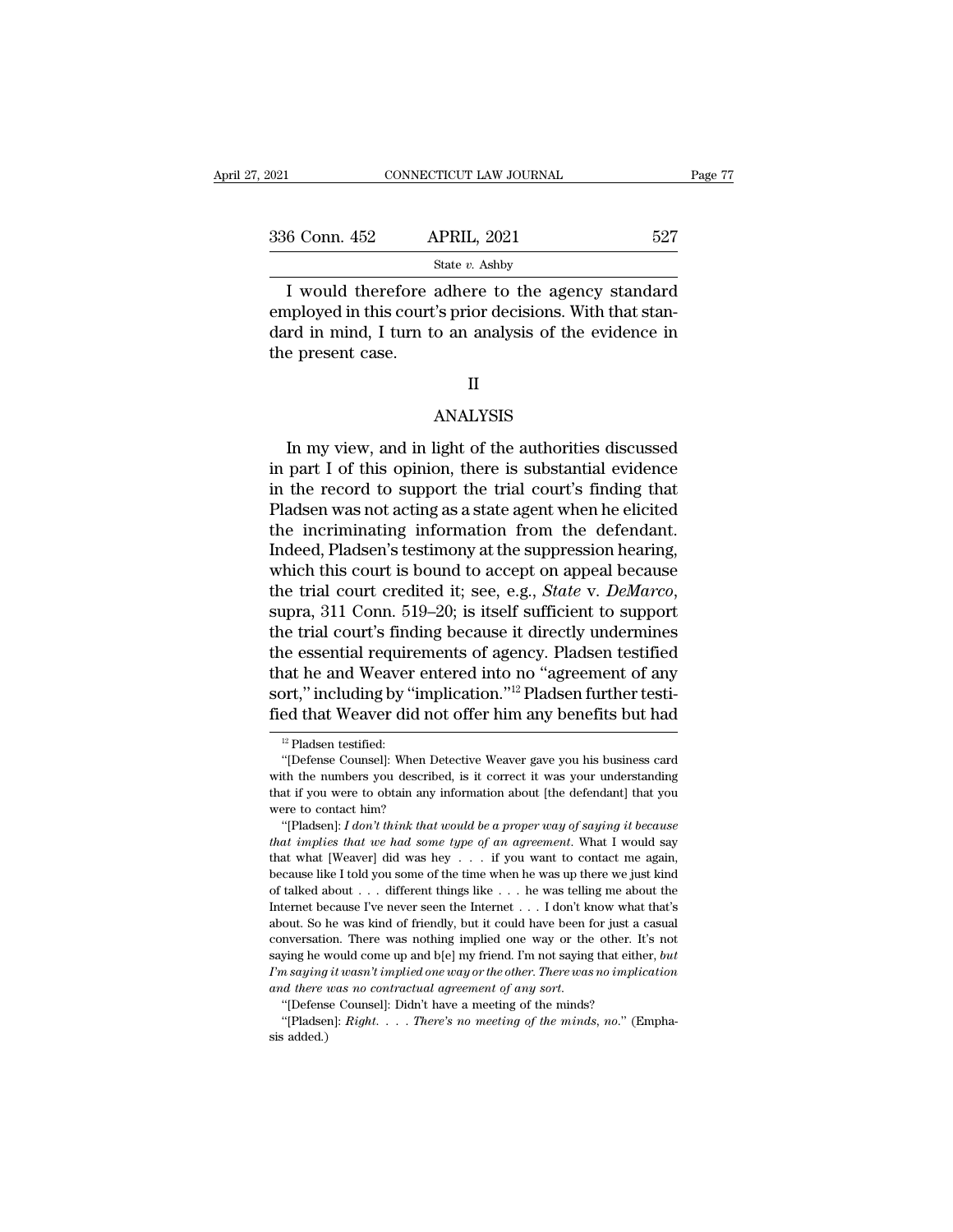|     | CONNECTICUT LAW JOURNAL | April 27, 2021 |  |
|-----|-------------------------|----------------|--|
|     |                         |                |  |
| 528 | <b>APRIL, 2021</b>      | 336 Conn. 452  |  |
|     | State v. Ashby          |                |  |

CONNECTICUT LAW JOURNAL April 27, 2021<br>
528 APRIL, 2021 336 Conn. 452<br>
<sup>State v.</sup> Ashby<br>
in fact made "very clear" that he "wasn't allowed to<br>
make any deals" or "do anything" without authorization<br>
from the Office of the 528 APRIL, 2021 336 Conn. 452<br>
State v. Ashby<br>
in fact made "very clear" that he "wasn't allowed to<br>
make any deals" or "do anything" without authorization<br>
from the Office of the State's Attorney.<sup>13</sup> See, e.g., *United* From the Office of the State's Attorney.<sup>13</sup> See, e.g., *United*<br>
State v. Ashby<br>
in fact made "very clear" that he "wasn't allowed to<br>
make any deals" or "do anything" without authorization<br>
from the Office of the State' *S28* **APRIL, 2021** 336 Conn. 452<br> *State v. Ashby*<br>
in fact made "very clear" that he "wasn't allowed to<br>
make any deals" or "do anything" without authorization<br>
from the Office of the State's Attorney.<sup>13</sup> See, e.g., *Un* State v. Ashby<br>
in fact made "very clear" that he "wasn't allowed to<br>
make any deals" or "do anything" without authorization<br>
from the Office of the State's Attorney.<sup>13</sup> See, e.g., *United*<br> *States v. Johnson*, 4 F.3d 9 state v. Ashby<br>
in fact made "very clear" that he "wasn't allowed to<br>
make any deals" or "do anything" without authorization<br>
from the Office of the State's Attorney.<sup>13</sup> See, e.g., *United*<br> *States v. Johnson*, 4 F.3d 9 in fact made "very clear" that he "wasn't allowed to<br>make any deals" or "do anything" without authorization<br>from the Office of the State's Attorney.<sup>13</sup> See, e.g., *United*<br>*States v. Johnson*, 4 F.3d 904, 912 (10th Cir. make any deals" or "do anything" without authorization<br>from the Office of the State's Attorney.<sup>13</sup> See, e.g., *United*<br>*States v. Johnson*, 4 F.3d 904, 912 (10th Cir. 1993) (there<br>was no agency relationship when governmen from the Office of the State's Attorney.<sup>13</sup> See, e.g., *United*<br>*States* v. *Johnson*, 4 F.3d 904, 912 (10th Cir. 1993) (there<br>was no agency relationship when government indicated<br>it was offering no benefit in exchange fo States v. Johnson, 4 F.3d 904, 912 (10th Cir. 1993) (there<br>was no agency relationship when government indicated<br>it was offering no benefit in exchange for information),<br>cert. denied, 510 U.S. 1123, 114 S. Ct. 1082, 127 L. was no agency relationship when government indicated<br>it was offering no benefit in exchange for information),<br>cert. denied, 510 U.S. 1123, 114 S. Ct. 1082, 127 L. Ed.<br>2d 398 (1994), and cert. denied sub nom. *Carroll v.<br>Un* it was offering no benefit in exchange for information),<br>cert. denied, 510 U.S. 1123, 114 S. Ct. 1082, 127 L. Ed.<br>2d 398 (1994), and cert. denied sub nom. *Carroll v.*<br>*United States*, 510 U.S. 1123, 114 S. Ct. 1081, 127 L cert. denied, 510 U.S. 1123, 114 S. Ct. 1082, 127 L. Ed.<br>2d 398 (1994), and cert. denied sub nom. *Carroll v.*<br>*United States*, 510 U.S. 1123, 114 S. Ct. 1081, 127 L. Ed.<br>2d 398 (1994), and cert. denied sub nom. *Nottingha* 2d 398 (1994), and cert. denied sub nom. *Carroll v.*<br>
United States, 510 U.S. 1123, 114 S. Ct. 1081, 127 L. Ed.<br>
2d 398 (1994), and cert. denied sub nom. *Nottingham*<br>
v. United States, 510 U.S. 1123, 114 S. Ct. 1081, 127 United States, 510 U.S. 1123, 114 S. Ct. 1081, 127 L. Ed.<br>2d 398 (1994), and cert. denied sub nom. *Nottingham*<br>v. United States, 510 U.S. 1123, 114 S. Ct. 1081, 127 L.<br>Ed. 2d 398 (1994); *Commonwealth* v. *Foxworth*, supr 2d 398 (1994), and cert.<br>v. *United States*, 510 U.<br>Ed. 2d 398 (1994); *Comn*<br>473 Mass. 158 (jailhouse<br>when police told him t<br>into any agreements w<br>were being made).<br>Furthermore, Pladser *Chiled States, 510 U.S. 1123, 114 S. Ut. 1061, 127 L.*<br>1. 2d 398 (1994); *Commonwealth v. Foxworth,* supra,<br>3 Mass. 158 (jailhouse informant was not state agent<br>nen police told him they lacked authority to enter<br>to any ag Ed. 2d 398 (1994); Commonweatin v. Foxwortn, supra,<br>473 Mass. 158 (jailhouse informant was not state agent<br>when police told him they lacked authority to enter<br>into any agreements with him and that no promises<br>were being ma

 $473$  mass. 158 (Jainfouse informant was not state agent<br>when police told him they lacked authority to enter<br>into any agreements with him and that no promises<br>were being made).<br>Furthermore, Pladsen testified that Weaver d when police told film they I<br>into any agreements with hi<br>were being made).<br>Furthermore, Pladsen testi<br>direct him to take any action<br>and that he decided to elicit t<br>tion *on his own accord*:<br>"[The Prosecutor]: With 1 Furthermore, Pladsen testified that Weaver did not<br>
rect him to take any action relative to the defendant<br>
d that he decided to elicit the incriminating informa-<br>
on *n his own accord*:<br>
"[The Prosecutor]: With respect to Furthermore, Pladsen testified that Weaver did not<br>direct him to take any action relative to the defendant<br>and that he decided to elicit the incriminating informa-<br>tion *on his own accord*:<br>"[The Prosecutor]: With respect

Furthermore, Plaasen testined that weaver did not<br>direct him to take any action relative to the defendant<br>and that he decided to elicit the incriminating informa-<br>tion *on his own accord*:<br>"[The Prosecutor]: With respect direct nim to take any action relative to the defendant<br>and that he decided to elicit the incriminating informa-<br>tion *on his own accord*:<br>"[The Prosecutor]: With respect to any of those<br>actions . . . up to the point when and that he decided to encit the incriminating information *on his own accord*:<br>
"[The Prosecutor]: With respect to any of those actions . . . up to the point when [the defendant] gave you the [note] or even [when] subsequ dant]? | The Prosecutor]:<br>tions . . . up to the ]<br>u the [note] or even<br>ne defendant] again t<br>er direct you to do<br>nt]?<br>"[Pladsen]: No.<br>"[The Prosecutor]: } u the [note] or even [when] subsequently talking to<br>ne defendant] again this week, did Detective Weaver<br>er direct you to do anything relative to [the defen-<br>nt]?<br>"[Pladsen]: No.<br>"[The Prosecutor]: *You did this on your own*  $u$  did this on  $\frac{u}{t}$ <br>\* \* \*<br>d you talk to D

''[Pladsen]: *Yes.*

''[Defense Counsel]: Did you talk to Detective Weaver "[The Prosecutor]: *You did this on your own*?"<br>"[Pladsen]: *Yes.*<br>"\*\*\*<br>"[Defense Counsel]: Did you talk to Detective Weaver<br>about different ways to obtain information from [the<br>defendant]? defendant]? "[Defense Counsel]: Did you talk to Detective Weaver<br>pout different ways to obtain information from [the<br>efendant]?<br><sup>13</sup> Likewise, Weaver testified that he made "clear" to Pladsen that he lacked<br>thority to enter into any d "[Defense Counsel]: Did you talk to Detective W<br>about different ways to obtain information fron<br>defendant]?<br> $\frac{13 \text{ Likewise, Weaver testified that he made "clear" to Pladsen that he  
authority to enter into any deals or offer any benefits of any kind.}$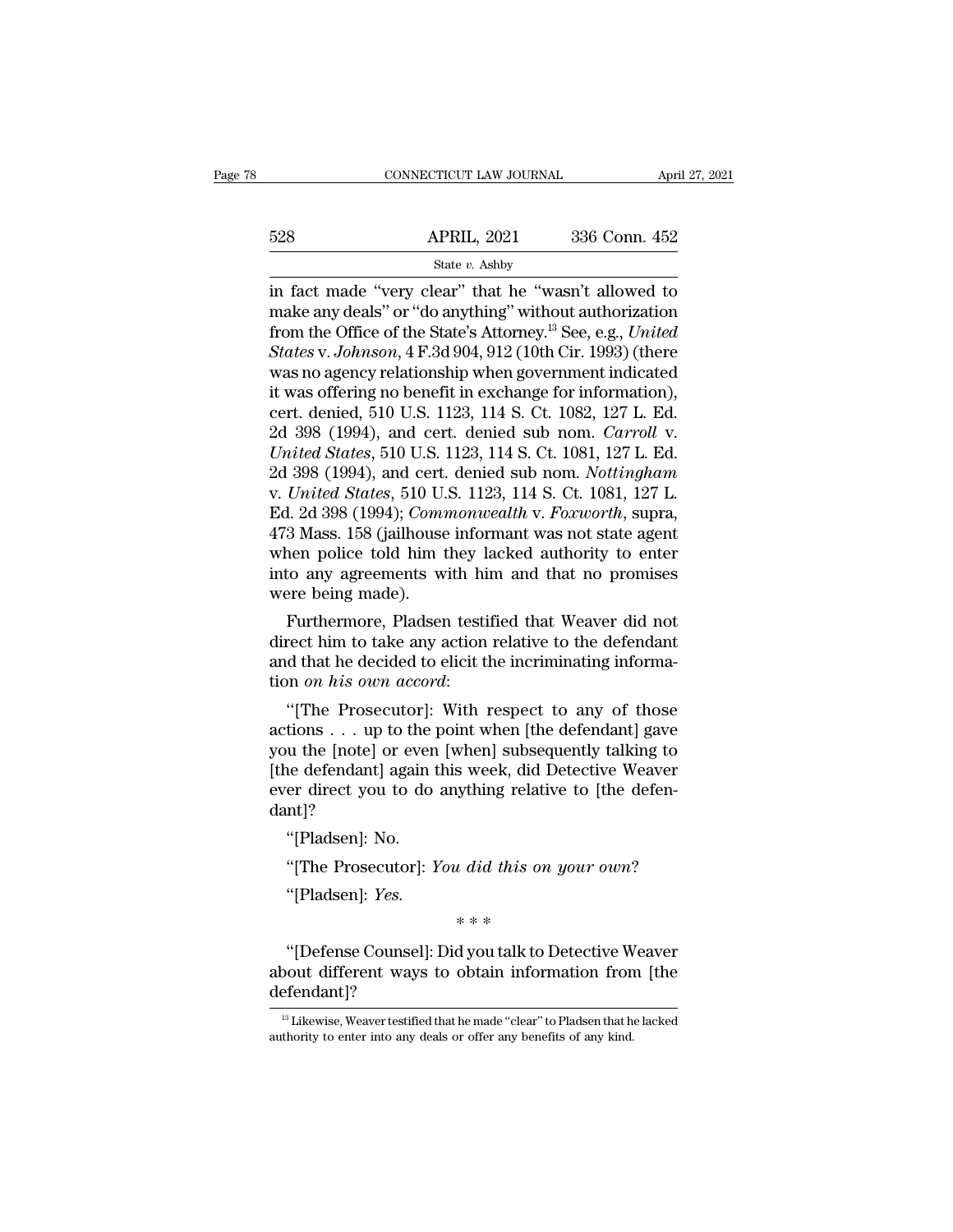| 2021          | CONNECTICUT LAW JOURNAL                                                                                                                                  |     | Page 79 |
|---------------|----------------------------------------------------------------------------------------------------------------------------------------------------------|-----|---------|
|               |                                                                                                                                                          |     |         |
| 336 Conn. 452 | <b>APRIL, 2021</b>                                                                                                                                       | 529 |         |
|               | State $v$ . Ashby                                                                                                                                        |     |         |
|               | "[Pladsen]: No. No, not at all.                                                                                                                          |     |         |
|               | "[Defense Counsel]: Did Detective Weaver ever speak<br>to you about getting information from [the defendant]<br>by asking him questions about his cases? |     |         |

336 Conn. 452 APRIL, 2021 529<br>
State v. Ashby<br>
"[Pladsen]: No. No, not at all.<br>
"[Defense Counsel]: Did Detective Weaver ever speak<br>
to you about getting information from [the defendant]<br>
by asking him questions about his  $\begin{array}{ll} \text{336 Conn. 452} & \text{APRIL, 2021} \ \text{State } v. \text{ Ashby} \ \text{``[Pladsen]: No. No, not at all.} \ \text{``[Defense Counsel]: Did Detective Weaver ever sp to you about getting information from [the defends by asking him questions about his cases? \ \text{``[Pladsen]: No. He never told me to ask [the de.} \end{array}$ State v. Ashby<br>
"[Pladsen]: No. No, not at all.<br>
"[Defense Counsel]: Did Detective Weaver ever speak<br>
you about getting information from [the defendant]<br>
'asking him questions about his cases?<br>"[Pladsen]: No. He never told "[Pladsen]: No. No, not at all.<br>"[Defense Counsel]: Did Detective Weaver ever speak<br>to you about getting information from [the defendant]<br>by asking him questions about his cases?<br>"[Pladsen]: No. He never told me to ask [th "[Defense Counsel]: Did Detective Weaver ever speak<br>you about getting information from [the defendant]<br>asking him questions about his cases?<br>"[Pladsen]: No. He never told me to ask [the defen-<br>nt] questions about his cases

to you about getting information from [the defendant]<br>by asking him questions about his cases?<br>"[Pladsen]: No. He never told me to ask [the defen-<br>dant] questions about his cases." (Emphasis added.)<br>In fact, Pladsen testif by asking him questions about his cases?<br>
"[Pladsen]: No. He never told me to ask [the defen-<br>
dant] questions about his cases." (Emphasis added.)<br>
In fact, Pladsen testified that, when he asked Weaver<br>
if he should obtain "[Pladsen]: No. He never told me to ask [the defen-<br>dant] questions about his cases." (Emphasis added.)<br>In fact, Pladsen testified that, when he asked Weaver<br>if he should obtain information from the defendant,<br>Weaver told [I lausen]. No. He hever told life to ask [the defendant] questions about his cases." (Emphasis added.)<br>In fact, Pladsen testified that, when he asked Weaver<br>if he should obtain information from the defendant,<br>Weaver told dant) questions about his cases. (Emphasis added.)<br>In fact, Pladsen testified that, when he asked Weaver<br>if he should obtain information from the defendant,<br>Weaver told him to "just wait" until he could speak to<br>the Office In fact, Pladsen testified that, when he asked Weaver<br>if he should obtain information from the defendant,<br>Weaver told him to "just wait" until he could speak to<br>the Office of the State's Attorney to determine how, or<br>if, t if he should obtain information from the defendant,<br>Weaver told him to "just wait" until he could speak to<br>the Office of the State's Attorney to determine how, or<br>if, to proceed. Despite this admonishment, and despite<br>not Weaver told him to "just wait" until he could speak to<br>the Office of the State's Attorney to determine how, or<br>if, to proceed. Despite this admonishment, and despite<br>not having communicated directly any further with<br>Weaver the Office of the State's Attorney to determine how, or<br>if, to proceed. Despite this admonishment, and despite<br>not having communicated directly any further with<br>Weaver for several months, Pladsen took it upon him-<br>self to if, to proceed. Despite this admonishment, and despite<br>not having communicated directly any further with<br>Weaver for several months, Pladsen took it upon him-<br>self to convince the defendant to write a note contain-<br>ing deta It having communicated differtly any further with<br>eaver for several months, Pladsen took it upon him-<br>If to convince the defendant to write a note contain-<br>g details about the crime under the guise that Pladsen<br>puld use it weaver for several momins, I fadsent took it upon finite-<br>self to convince the defendant to write a note contain-<br>ing details about the crime under the guise that Pladsen<br>would use it to discredit Weaver as a trial witness sen to convince the defenting details about the crime<br>would use it to discredit Wea<br>ing his decision to seek the<br>"[Defense Counsel]: And<br>it was your idea to try to ;<br>something down?<br>"[Pladsen]: Yes. It was. ]

build use it to discredit Weaver as a trial witness. Regard-<br>g his decision to seek the note, Pladsen testified:<br>"[Defense Counsel]: And was it your testimony that<br>was your idea to try to get [the defendant] to write<br>methi

ing his decision to seek the note, Pladsen testified:<br>
"[Defense Counsel]: And was it your testimony that<br>
it was your idea to try to get [the defendant] to write<br>
something down?<br>
"[Pladsen]: Yes. It was. It was kind of a "[Defense Counsel]: And was it your testimony that<br>it was your idea to try to get [the defendant] to write<br>something down?<br>"[Pladsen]: Yes. It was. It was kind of a spur of the<br>moment type of thing. It wasn't like I planne perense Counser]. And was it you<br>it was your idea to try to get [the defen<br>something down?<br>"[Pladsen]: Yes. It was. It was kind of<br>moment type of thing. It wasn't like I p<br>doing it, but the opportunity presented if<br>advanta mething down?<br>
"[Pladsen]: Yes. It was. It was kind of a spur of the<br>
pment type of thing. It wasn't like I planned on like<br>
ing it, but the opportunity presented itself, so I took<br>
vantage of it if you want to say."<br>
Plad "[Pladsen]: Yes. It was. It was kind of a spur of the<br>moment type of thing. It wasn't like I planned on like<br>doing it, but the opportunity presented itself, so I took<br>advantage of it if you want to say."<br>Pladsen's testimon

primarily ress. It was kind of a sput of the<br>moment type of thing. It wasn't like I planned on like<br>doing it, but the opportunity presented itself, so I took<br>advantage of it if you want to say."<br>Pladsen's testimony conclu moment type of timg. It wasn't like I planned on like<br>doing it, but the opportunity presented itself, so I took<br>advantage of it if you want to say."<br>Pladsen's testimony conclusively demonstrates that<br>he did not elicit the doing it, but the opportunity presented itself, so I took<br>advantage of it if you want to say."<br>Pladsen's testimony conclusively demonstrates that<br>he did not elicit the information in response to any<br>express or implied agre advantage of it if you want to say.<br>
Pladsen's testimony conclusively demonstrates that<br>
he did not elicit the information in response to any<br>
express or implied agreement with or directive from<br>
Weaver. Rather, Pladsen ob Pladsen's testimony conclusively demonstrates that<br>he did not elicit the information in response to any<br>express or implied agreement with or directive from<br>Weaver. Rather, Pladsen obtained the information on<br>his own initia he did not elicit the information in response to any<br>express or implied agreement with or directive from<br>Weaver. Rather, Pladsen obtained the information on<br>his own initiative, or, as Pladsen put it, "on [his] own,"<br>as a " express or implied agreement with or directive from<br>Weaver. Rather, Pladsen obtained the information on<br>his own initiative, or, as Pladsen put it, "on [his] own,"<br>as a "spur of the moment" decision he made when "the<br>oppor Weaver. Rather, Pladsen obtained the information on<br>his own initiative, or, as Pladsen put it, "on [his] own,"<br>as a "spur of the moment" decision he made when "the<br>opportunity presented itself . . . . " This testimony<br>alo his own initiative, or, as Pladsen put it, "on [his] own,"<br>as a "spur of the moment" decision he made when "the<br>opportunity presented itself . . . . " This testimony<br>alone permitted the trial court to find that Pladsen "wa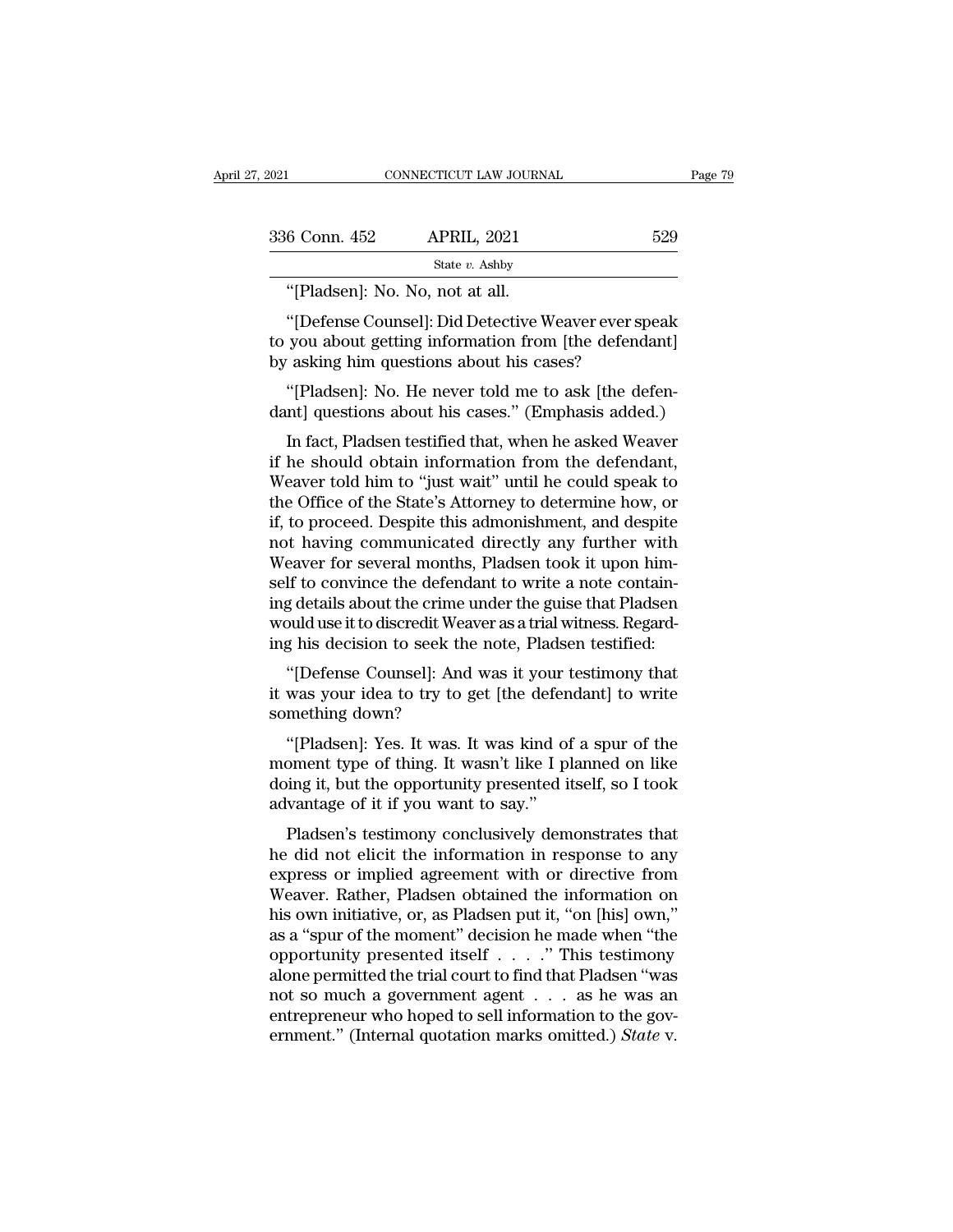|     | CONNECTICUT LAW JOURNAL                                                                                                                                                                  | April 27, 2021 |
|-----|------------------------------------------------------------------------------------------------------------------------------------------------------------------------------------------|----------------|
| 530 | <b>APRIL, 2021</b>                                                                                                                                                                       | 336 Conn. 452  |
|     | State $v$ . Ashby                                                                                                                                                                        |                |
|     | Swinton, supra, 268 Conn. 858; see also United States v.<br><i>Birbal</i> , supra, 113 F.3d 346 ("[t]he [s]ixth [a]mendment<br>rights of a talletive inmate are not violated when a jail |                |

*Biga Biga Biga Biga Biga Biga Biga Bigabal, supra, 268 Conn. 858; see also <i>United States v.*<br>*Birbal, supra, 113 F.3d 346 ("[t]he [s]ixth [a]mendment* rights of a talkative inmate are not violated when a ja For a talk state v. Ashby<br>
Fig. 2021 336 Conn. 452<br>
Swinton, supra, 268 Conn. 858; see also United States v.<br>
Birbal, supra, 113 F.3d 346 ("[t]he [s]ixth [a]mendment<br>
rights of a talkative inmate are not violated when a j 530 **APRIL, 2021** 336 Conn. 452<br>
State v. Ashby<br>
Swinton, supra, 268 Conn. 858; see also *United States v.*<br> *Birbal*, supra, 113 F.3d 346 ("[t]he [s]ixth [a]mendment<br>
rights of a talkative inmate are not violated when a State v. Ashby<br>Swinton, supra, 268 Conn. 858; see also United States v.<br>Birbal, supra, 113 F.3d 346 ("[t]he [s]ixth [a]mendment<br>rights of a talkative inmate are not violated when a jail-<br>mate acts in an entrepreneurial wa Suvinton, supra, 268 Conn. 858; see also *United States v.*<br> *Birbal*, supra, 113 F.3d 346 ("[t]he [s]ixth [a]mendment<br>
rights of a talkative inmate are not violated when a jail-<br>
mate acts in an entrepreneurial way to se *Swinton*, supra, 268 Conn. 858; see also *United States* v.<br>*Birbal*, supra, 113 F.3d 346 ("[t]he [s]ixth [a]mendment<br>rights of a talkative inmate are not violated when a jail-<br>mate acts in an entrepreneurial way to seek *Birbal*, supra, 113 F.3d 346 ("[t]he [s]ixth [a]mendment<br>rights of a talkative inmate are not violated when a jail-<br>mate acts in an entrepreneurial way to seek information<br>of potential value, without having been deputized rights of a talkative inmate are not violated when a jail-<br>mate acts in an entrepreneurial way to seek information<br>of potential value, without having been deputized by<br>the government to question that defendant''); *United* mate acts in an entrepreneurial way to seel<br>of potential value, without having been of<br>the government to question that defenda<br>*States* v. *York*, supra, 933 F.2d 1356 (*Mc*<br>violated when "an individual, acting on hi<br>tive, potential value, whilout having been deputized by<br>e government to question that defendant"); United<br>ates v. York, supra, 933 F.2d 1356 (Massiah is not<br>plated when "an individual, acting on his own initia-<br>re, deliberately Fraction Control and activities of control and the States v. York, supra, 933 F.2d 1356 (*Massiah* is not violated when "an individual, acting on his own initiative, deliberately elicits incriminating information" (interna

blacks v. 10th, supra, 355 F.2d 1550 (massiant is not<br>violated when "an individual, acting on his own initia-<br>tive, deliberately elicits incriminating information"<br>(internal quotation marks omitted)).<br>Moreover, the state' violated with an individual, acting on his own indiative, deliberately elicits incriminating information"<br>(internal quotation marks omitted)).<br>Moreover, the state's minimal contact with Pladsen<br>and lack of control over his Moreover, the state's minimal contact with Pladsen<br>and lack of control over his activities provides even<br>further support for the trial court's finding that he was<br>not acting as an agent of the state. See *Thomas v. Cox*,<br> Moreover, the state's minimal contact with Pladsen<br>and lack of control over his activities provides even<br>further support for the trial court's finding that he was<br>not acting as an agent of the state. See *Thomas* v. *Cox* and lack of control over his activities provides even<br>further support for the trial court's finding that he was<br>not acting as an agent of the state. See *Thomas* v. *Cox*,<br>supra, 708 F.2d 137 (single meeting between inmat further support for the trial court's finding that he was<br>not acting as an agent of the state. See *Thomas v. Cox*,<br>supra, 708 F.2d 137 (single meeting between inmate<br>and officer, at which officer instructed inmate to lis not acting as an agent of the state. See *Thomas v. Cox*,<br>supra, 708 F.2d 137 (single meeting between inmate<br>and officer, at which officer instructed inmate to listen<br>but not to ask questions, did not demonstrate "requisi supra, 708 F.2d 137 (single meeting between inmate<br>and officer, at which officer instructed inmate to listen<br>but not to ask questions, did not demonstrate "requisite<br>degree of  $\ldots$  ongoing cooperation between [the]<br>state and officer, at which officer instructed inmate to listen<br>but not to ask questions, did not demonstrate "requisite<br>degree of  $\ldots$  ongoing cooperation between [the]<br>state and [the] witness required to implicate the state" but not to ask questions, did not demonstrate "requisite<br>degree of . . . ongoing cooperation between [the]<br>state and [the] witness required to implicate the state"<sup>14</sup><br>(internal quotation marks omitted)). Indeed, the polic degree of . . . ongoing cooperation between [the]<br>state and [the] witness required to implicate the state"<sup>14</sup><br>(internal quotation marks omitted)). Indeed, the police<br>involvement in the present case was far less extensive<br> state and [the] witness required to implicate the state"<sup>14</sup><br>(internal quotation marks omitted)). Indeed, the police<br>involvement in the present case was far less extensive<br>than the officer provided "transportation service" metrial quotation marks omnited)). Indeed, the police<br>volvement in the present case was far less extensive<br>an the officer provided "transportation service" that<br>is court held was insufficient to establish agency in<br>ate v. mvolvement in the present case was far less extensive<br>than the officer provided "transportation service" that<br>this court held was insufficient to establish agency in<br>State v. Alexander, supra, 197 Conn. 186–87. See part<br>I

First this court held was insufficient to establish agency in<br> *State* v. *Alexander*, supra, 197 Conn. 186–87. See part<br>
I B of this opinion.<br>
Pladsen and Weaver had a single meeting on January<br>
5, 2007. The police did no *State* v. *Alexander*, supra, 197 Conn. 186–87. See part I B of this opinion.<br>
Pladsen and Weaver had a single meeting on January<br>
5, 2007. The police did not seek out Pladsen. It was<br>
Pladsen who initiated the meeting b 5, 2007. The police did not seek out Pladsen. It was Pladsen who initiated the meeting by representing in his December 27, 2006 letter to Weaver that he had  $\frac{14 \text{ In this case, the question of whether an officer's instruction to "listen but not ask questions" is sufficient to create an agency relationship is not at issue. Unlike the officer in Thomas, Weaver did not instruct Pladsen to$ 5, 2007. The police did not seek out Pladsen. It was Pladsen who initiated the meeting by representing in his December 27, 2006 letter to Weaver that he had  $\frac{14 \text{ In this case, the question of whether an officer's instruction to "listen but not ask questions" is sufficient to create an agency relationship is not at issue. Unlike the officer in *Thomas*, Weaver did not instruct Pladen to$ 

Pladsen who initiated the meeting by representing in<br>his December 27, 2006 letter to Weaver that he had<br> $\frac{14 \text{ In this case, the question of whether an officer's instruction to "listen}$ <br>but not ask questions" is sufficient to create an agency relationship is not<br>at issue. Unli This December 27, 2006 letter to Weaver that he had<br>
<sup>14</sup> In this case, the question of whether an officer's instruction to "listen<br>
but not ask questions" is sufficient to create an agency relationship is not<br>
at issue. This December 27, 2000 fetter to weaver that he had<br>
<sup>14</sup> In this case, the question of whether an officer's instruction to "listen<br>
but not ask questions" is sufficient to create an agency relationship is not<br>
at issue. <sup>14</sup> In this case, the question of whether an officer's instruction to "listen but not ask questions" is sufficient to create an agency relationship is not at issue. Unlike the officer in *Thomas*, Weaver did not instruct but not ask questions" is sufficient to create an agency relationship is not at issue. Unlike the officer in *Thomas*, Weaver did not instruct Pladsen to listen for information, or to do anything relative to the defendant Fourth Court of Appeals for the Fourth Circuit in *Thomas*. We also instruct Pladsen to listen for information, or to do anything relative to the defendant. Weaver testified that he merely told Pladsen that he "would be wi listen for information, or to do anything relative to the defendant. Weaver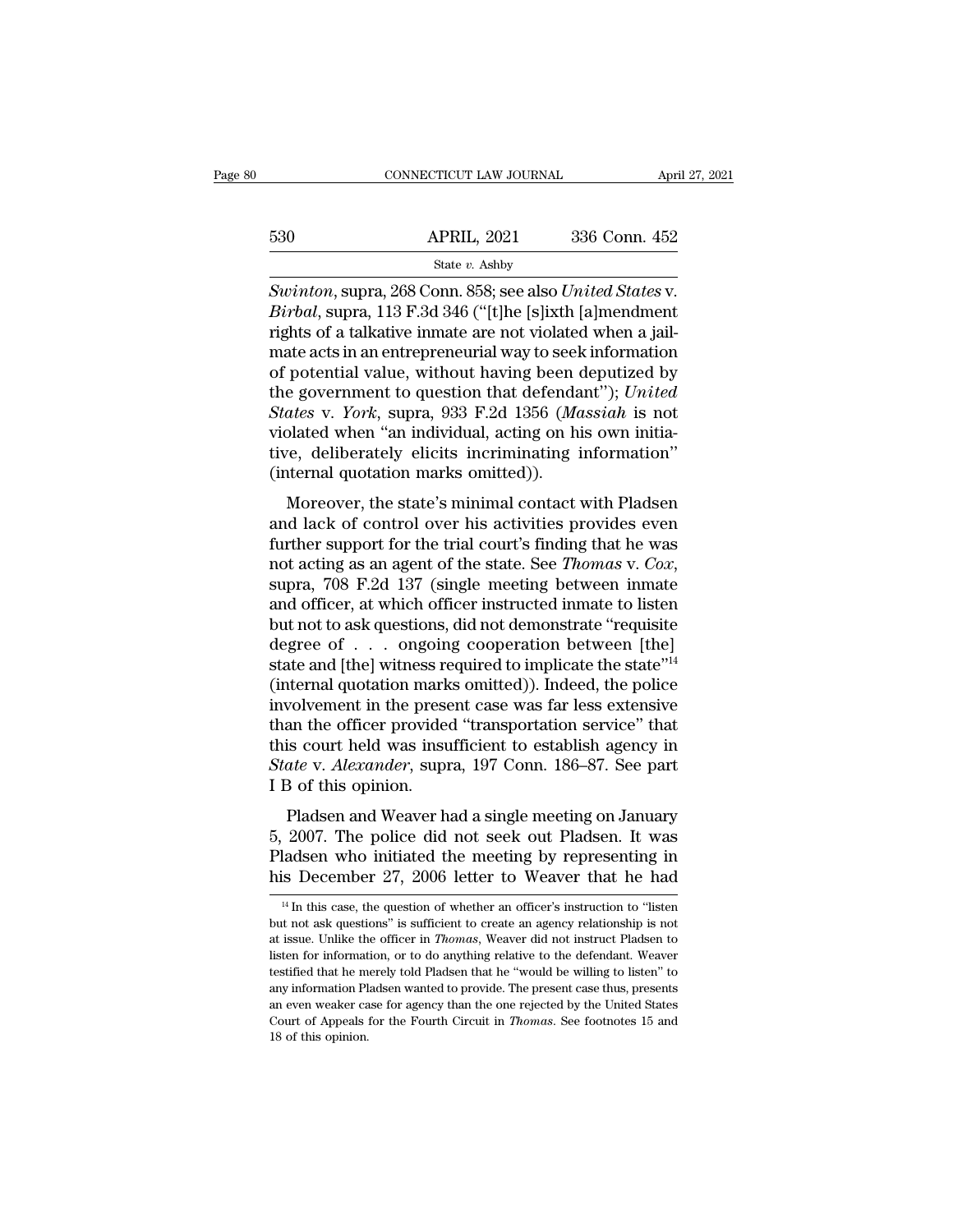# State *v.* Ashby

FORT CONNECTICUT LAW JOURNAL<br>
S36 Conn. 452 APRIL, 2021 531<br>
State v. Ashby<br>
incriminating information he wanted to provide. Plad-<br>
sen had no history of serving as an informant, and<br>
Weaver was completely unaware of Plads  $\begin{array}{r} \text{336 Conn. } \text{452} \qquad \text{APRIL, } \text{2021} \qquad \text{531} \\ \text{State } v. \text{ Ashby} \\ \text{incriminating information he wanted to provide. Plad-  
sen had no history of serving as an information, and \\ \text{Weaver was completely unaware of Pladsen until  
receiving his letter. The police also did not put Pladson.} \end{array}$  $\frac{336 \text{ Conn. } 452}{\text{State } v. \text{ Ashby}}$ <br>
incriminating information he wanted to provide. Pladsen had no history of serving as an informant, and<br>
Weaver was completely unaware of Pladsen until<br>
receiving his letter. The police a 336 Conn. 452 APRIL, 2021 531<br>  $\frac{\text{State } v. \text{ Ashby}}{\text{the variation of the wanted to provide. Plad-}}$ <br>
incriminating information he wanted to provide. Pladsen had no history of serving as an informant, and<br>
Weaver was completely unaware of Pladsen until<br>
rece State v. Ashby<br>
incriminating information he wanted to provide. Plad-<br>
sen had no history of serving as an informant, and<br>
Weaver was completely unaware of Pladsen until<br>
receiving his letter. The police also did not put state  $v$ . Ashby<br>
incriminating information he wanted to provide. Plad-<br>
sen had no history of serving as an informant, and<br>
Weaver was completely unaware of Pladsen until<br>
receiving his letter. The police also did not pu incriminating information he wanted to provide. Pladsen had no history of serving as an informant, and Weaver was completely unaware of Pladsen until receiving his letter. The police also did not put Pladsen in a position sen had no history of serving as an informant, and<br>Weaver was completely unaware of Pladsen until<br>receiving his letter. The police also did not put Pladsen<br>in a position to obtain information from the defendant.<br>They were Weaver was completely unaware of Pladsen until<br>receiving his letter. The police also did not put Pladsen<br>in a position to obtain information from the defendant.<br>They were uninvolved in placing Pladsen in the cell<br>next to receiving his letter. The police also did not put Pladsen<br>in a position to obtain information from the defendant.<br>They were uninvolved in placing Pladsen in the cell<br>next to the defendant, and no one instructed Pladsen<br>to in a position to obtain information from the defendant.<br>They were uninvolved in placing Pladsen in the cell<br>next to the defendant, and no one instructed Pladsen<br>to cultivate a relationship with him. Moreover, following<br>the They were uninvolved in placing Pladsen in the cell<br>next to the defendant, and no one instructed Pladsen<br>to cultivate a relationship with him. Moreover, following<br>their meeting, Weaver had no control over whether, or<br>how, next to the defendant, and no one instructed Pladsen<br>to cultivate a relationship with him. Moreover, following<br>their meeting, Weaver had no control over whether, or<br>how, Pladsen interacted with the defendant. See, e.g.,<br>*U* to cultivate a relationship with him. Moreover, following<br>their meeting, Weaver had no control over whether, or<br>how, Pladsen interacted with the defendant. See, e.g.,<br>*United States* v. *Li*, 55 F.3d 325, 328 (7th Cir. 199 their meeting, Weaver had no control over whether, or<br>how, Pladsen interacted with the defendant. See, e.g.,<br>*United States* v. *Li*, 55 F.3d 325, 328 (7th Cir. 1995)<br>(cooperating witness was not government agent when<br>"[t how, Pladsen interacted with the defendant. See, e.g.,<br>
United States v. *Li*, 55 F.3d 325, 328 (7th Cir. 1995)<br>
(cooperating witness was not government agent when<br>
"[t]he evidence demonstrated no government control<br>
over (cooperating witness was not government agent when "[t]he evidence demonstrated no government control<br>over [the witness'] actions; most importantly, there was<br>no control over [the witness'] decision to arrange a meet-<br>ing "[t]he evidence demonstrated no government control<br>over [the witness'] actions; most importantly, there was<br>no control over [the witness'] decision to arrange a meet-<br>ing with [the defendant]''); *United States v. Surridg* over [the witness'] actions; most importantly, there was<br>no control over [the witness'] decision to arrange a meet-<br>ing with [the defendant]''); *United States v. Surridge*,<br>687 F.2d 250, 255 (8th Cir.) (there was no *Mass* I recognize that, as the majority points out and the mass of with [the defendant]"); *United States v. Surridge*,  $7$  F.2d 250, 255 (8th Cir.) (there was no *Massiah viotion* when "[the] police do nothing to direct or con what face determined by the Sames Western Controllers (687 F.2d 250, 255 (8th Cir.) (there was no *Massiah* violation when "[the] police do nothing to direct or control or involve themselves in the questioning"), cert. de

Lation when "[the] police do nothing to direct or control<br>or involve themselves in the questioning"), cert. denied,<br>459 U.S. 1044, 103 S. Ct. 465, 74 L. Ed. 2d 614 (1982).<br>I recognize that, as the majority points out, the implying a generation and the questioning"), cert. denied, 459 U.S. 1044, 103 S. Ct. 465, 74 L. Ed. 2d 614 (1982).<br>
I recognize that, as the majority points out, there were certain aspects of Weaver's meeting with Pladsen I recognize that, as the majority points out, there were certain aspects of Weaver's meeting with Pladsen that could serve as evidence of the existence of an implied agency relationship. See, e.g., Ayers v. Hudson, 623 F. I recognize that, as the majority points out, there<br>were certain aspects of Weaver's meeting with Pladsen<br>that could serve as evidence of the existence of an<br>implied agency relationship. See, e.g., Ayers v. Hudson,<br>623 F. were certain aspects of Weaver's meeting with Pladsen<br>that could serve as evidence of the existence of an<br>implied agency relationship. See, e.g., Ayers v. Hudson,<br>623 F.3d 301, 311–12 (6th Cir. 2010) (agency may be<br>establi that could serve as evidence of the existence of an<br>implied agency relationship. See, e.g., *Ayers v. Hudson*,<br>623 F.3d 301, 311–12 (6th Cir. 2010) (agency may be<br>established through implicit conduct because, other-<br>wise, implied agency relationship. See, e.g., *Ayers* v. *Hudson*,<br>623 F.3d 301, 311–12 (6th Cir. 2010) (agency may be<br>established through implicit conduct because, other-<br>wise, "the [s]tate [could] accomplish with a wink and<br>a 623 F.3d 301, 311–12 (6th Cir. 2010) (agency may be established through implicit conduct because, otherwise, "the [s]tate [could] accomplish with a wink and a nod what it cannot do overtly" (internal quotation marks omitt established through implicit conduct because, otherwise, "the [s]tate [could] accomplish with a wink and<br>a nod what it cannot do overtly" (internal quotation<br>marks omitted)); *Commonwealth* v. *Foxworth*, supra,<br>473 Mass. wise, "the [s]tate [could] accomplish with a wink and<br>a nod what it cannot do overtly" (internal quotation<br>marks omitted)); *Commonwealth* v. *Foxworth*, supra,<br>473 Mass. 158 ("[a]n agency relationship may arise other<br>than a nod what it cannot do overtly" (internal quotation<br>marks omitted)); *Commonwealth* v. *Foxworth*, supra,<br>473 Mass. 158 ("[a]n agency relationship may arise other<br>than by express agreement, and may evolve . . . by<br>implica marks omitted)); *Commonwealth* v. *Foxworth*, supra,<br>473 Mass. 158 ("[a]n agency relationship may arise other<br>than by express agreement, and may evolve  $\ldots$  by<br>implication from the conduct of the parties" (internal<br>quot 473 Mass. 158 ("[a]n agency relationship may arise other<br>than by express agreement, and may evolve  $\ldots$  by<br>implication from the conduct of the parties" (internal<br>quotation marks omitted)). Specifically, Weaver told<br>Plads than by express agreement, and may evolve . . . by<br>implication from the conduct of the parties" (internal<br>quotation marks omitted)). Specifically, Weaver told<br>Pladsen that the police were "always interested" in and<br>would "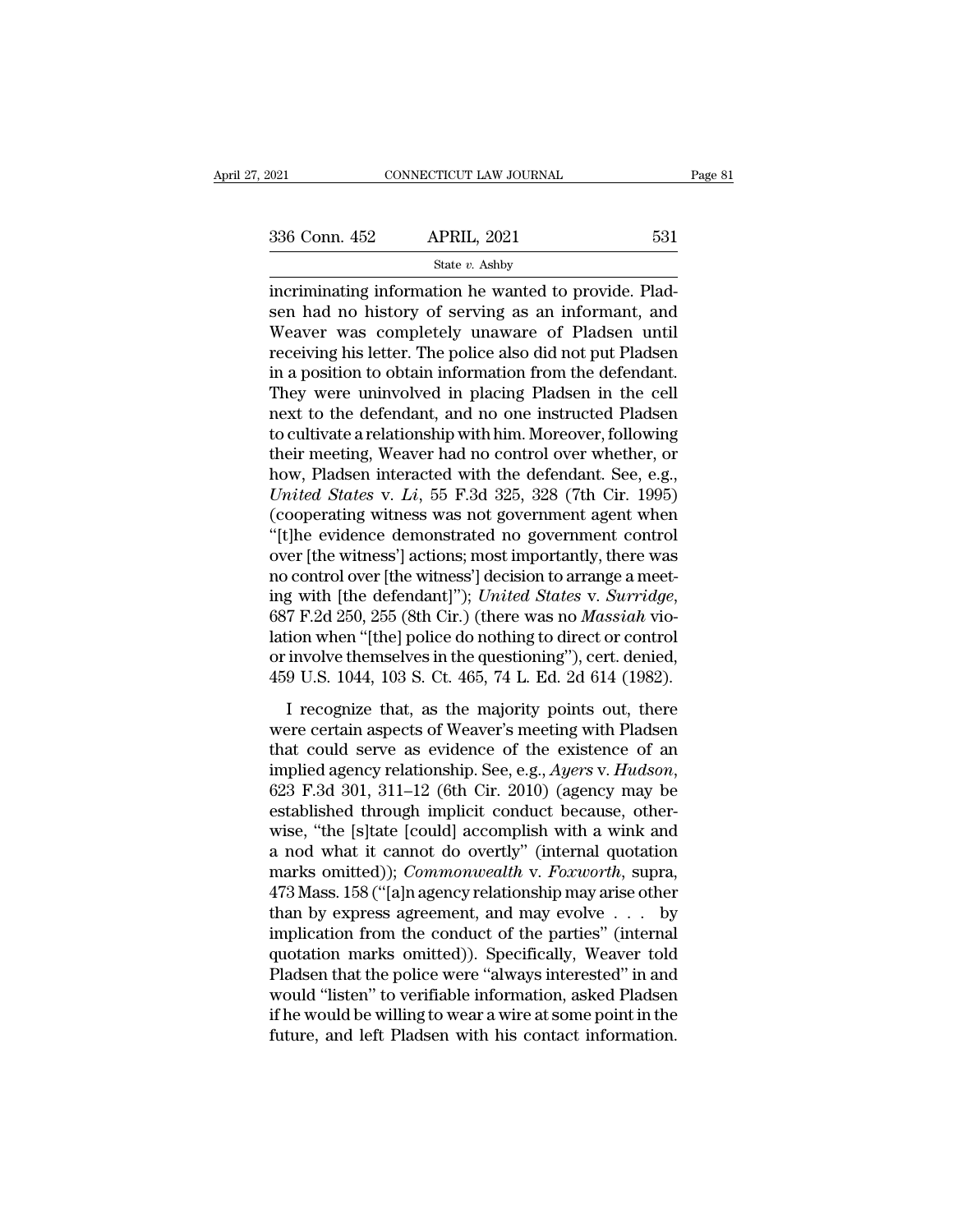|     | CONNECTICUT LAW JOURNAL                                                                                                                                                      | April 27, 2021 |
|-----|------------------------------------------------------------------------------------------------------------------------------------------------------------------------------|----------------|
| 532 | <b>APRIL, 2021</b>                                                                                                                                                           | 336 Conn. 452  |
|     | State $v$ . Ashby                                                                                                                                                            |                |
|     | In light of the entire record, however, these facts<br>do not justify overturning the trial court's finding that<br>Dodgen was not a state agent. First, none of these state |                |

 $\begin{array}{r}\n 532 \text{ APRIL, } 2021 \text{ } 336 \text{ Conn. } 452 \\
 \hline\n \text{State } v. \text{ Ashby} \\
 \hline\n \text{In light of the entire record, however, these facts} \\
 \text{do not justify overturning the trial court's finding that} \\
 \text{Pladsen was not a state agent. First, none of these statements or actions amount to an curves or implied} \n\end{array}$ For a state v. Ashby<br>
State v. Ashby<br>
The light of the entire record, however, these facts<br>
do not justify overturning the trial court's finding that<br>
Pladsen was not a state agent. First, none of these state-<br>
menuscat f 532 **APRIL, 2021** 336 Conn. 452<br>
State *v*. Ashby<br>
In light of the entire record, however, these facts<br>
do not justify overturning the trial court's finding that<br>
Pladsen was not a state agent. First, none of these state-State *v*. Ashby<br>
In light of the entire record, however, these facts<br>
do not justify overturning the trial court's finding that<br>
Pladsen was not a state agent. First, none of these state-<br>
ments or actions amounts to an In light of the entire record, however, these facts<br>do not justify overturning the trial court's finding that<br>Pladsen was not a state agent. First, none of these state-<br>ments or actions amounts to an express or implied<br>re In light of the entire record, however, these facts<br>do not justify overturning the trial court's finding that<br>Pladsen was not a state agent. First, none of these state-<br>ments or actions amounts to an express or implied<br>req do not justify overturning the trial court's finding that<br>Pladsen was not a state agent. First, none of these state-<br>ments or actions amounts to an express or implied<br>request for information or offer of a benefit.<sup>15</sup> Seco Pladsen was not a state agent. First, none of these statements or actions amounts to an express or implied<br>request for information or offer of a benefit.<sup>15</sup> Second,<br>and most important, Pladsen's testimony demonstrates<br>tha ments or actions amounts to an express or implied<br>request for information or offer of a benefit.<sup>15</sup> Second,<br>and most important, Pladsen's testimony demonstrates<br>that he did not interpret Weaver's actions as tacitly<br>sugges request for information or offer of a benefit.<sup>15</sup> Second,<br>and most important, Pladsen's testimony demonstrates<br>that he did not interpret Weaver's actions as tacitly<br>suggesting that he should obtain information from the<br>d and most important, Pladsen's testimony demonstrates<br>that he did not interpret Weaver's actions as tacitly<br>suggesting that he should obtain information from the<br>defendant or that he would receive a benefit for doing<br>so.<sup>16</sup> that he did not interpret Weaver's actions as tacitly<br>suggesting that he should obtain information from the<br>defendant or that he would receive a benefit for doing<br>so.<sup>16</sup> Pladsen testified that he and Weaver had no mutual suggesting that he should obtain information from the<br>defendant or that he would receive a benefit for doing<br>so.<sup>16</sup> Pladsen testified that he and Weaver had no mutual<br>understanding or "meeting of the minds," and that<br>"the defendant or that he would receive a benefit for doing<br>so.<sup>16</sup> Pladsen testified that he and Weaver had no mutual<br>understanding or "meeting of the minds," and that<br>"there was nothing implied . . . there was no implica-<br>tio so." Pladsen testified that he and Weaver had no mutual<br>understanding or "meeting of the minds," and that<br>"there was nothing implied . . . there was no implica-<br>tion, and there was no contractual agreement of any<br>sort." Pl understanding or "meeting of the minds," and that<br>
"there was nothing implied  $\ldots$  there was no implica-<br>
tion, and there was no contractual agreement of any<br>
sort." Pladsen further testified that Weaver never told<br>
him "there was nothing implied . . . there was no implication, and there was no contractual agreement of any sort." Pladsen further testified that Weaver never told him to ask the defendant questions about Weaver's cases or t tion, and there was no contractual agreement of any<br>sort." Pladsen further testified that Weaver never told<br>him to ask the defendant questions about Weaver's<br>cases or to "do anything relative to" the defendant, that<br>he ob is alses or to to anything relative to the defendant, that<br>
is obtained the information from the defendant "on<br>
is own," and that Weaver had made it "very clear"<br>
at he "couldn't do anything" or offer any benefits.<sup>17</sup><br>
<sup>1</sup> he obtained the information from the defendant "on<br>
[his] own," and that Weaver had made it "very clear"<br>
that he "couldn't do anything" or offer any benefits.<sup>17</sup><br>
<sup>15</sup> Any reliance on Weaver's statement that the police

<sup>[</sup>his] own," and that Weaver had made it "very clear"<br>that he "couldn't do anything" or offer any benefits.<sup>17</sup><br> $\frac{15}{15}$  Any reliance on Weaver's statement that the police were "always inter-<br>ested" in and would "listen that he "couldn't do anything" or offer any benefits.<sup>17</sup><br>
<sup>15</sup> Any reliance on Weaver's statement that the police were "always interested" in and would "listen" to verifiable information as proof of agency is especially The countriestic of the countries of the countries.<br>
In any velocities of the plane on Weaver's statement that the police were "always interested" in and would "listen" to verifiable information as proof of agency is espe  $^{15}$  Any reliance on Weaver's statement that the police were "always interested" in and would "listen" to verifiable information as proof of agency is especially dubious because it is not even clear that Weaver made thi ested" in and would "listen" to verifiable information as proof of agency is especially dubious because it is not even clear that Weaver made this statement in reference to information Pladsen might obtain in the future, enteriantly in reference to information Pladsen might obtain in the future, as opposed to information Pladsen had already obtained but was withholding from Weaver. Weaver testified that he had the impression that Pladsen

alone, would have created an agency relationship. See *Fairbank* v. *Ayers*, would have created that he had let on during their meeting. <sup>16</sup> Even if Pladsen had subjectively believed that any of Weaver's statements consti more" about the victim's murder than he had let on during their meeting.<br>
<sup>16</sup> Even if Pladsen had subjectively believed that any of Weaver's statements constituted requests for information, it is unclear that such a beli <sup>16</sup> Even if Pladsen had subjectively believed that any of Weaver's statements constituted requests for information, it is unclear that such a belief, alone, would have created an agency relationship. See *Fairbank* v. Ay rents constituted requests for information, it is unclear that such a belief, alone, would have created an agency relationship. See *Fairbank* v. Ayers, 650 F.3d 1243, 1256 (9th Cir. 2011) ("even if [the informant] subject 2012 alone, would have created an agency relationship. See *Fairbank* v. Ayers, 650 F.3d 1243, 1256 (9th Cir. 2011) ("even if [the informant] subjectively believed that the officer's statement [that he was looking for the believed that the officer's statement [that he was looking for the murder weapon] was a request [for that information], this does not constitute the requisite state involvement"), cert. denied, 565 U.S. 1276, 132 S. Ct. 17

weapon] was a request [for that information], this does not constitute the requisite state involvement"), cert. denied, 565 U.S. 1276, 132 S. Ct. 1757, 182 L. Ed. 2d 558 (2012).<br>
<sup>17</sup> Weaver's admonishment that he lacked requisite state involvement"), cert. denied, 565 U.S. 1276, 132 S. Ct. 1757, 182 L. Ed. 2d 558 (2012).<br>
<sup>17</sup> Weaver's admonishment that he lacked authority to provide any deals or benefits evidently had an impact on Plads Fig. 2. Ed. 2d 558 (2012).<br>
<sup>17</sup> Weaver's admonishment that he lacked authority<br>
or benefits evidently had an impact on Pladsen. At the<br>
few days after the suppression hearing, Pladsen testi<br>
"[Defense Counsel]: And am I <sup>17</sup> Weaver's admonishment that he lacked authority to provide any deals or benefits evidently had an impact on Pladsen. At the defendant's trial, a few days after the suppression hearing, Pladsen testified: "[Defense Cou or benefits evidently had an impact on Pl<br>few days after the suppression hearing, P<br>few days after the suppression hearing, P<br>"[Defense Counsel]: And am I correct<br>you're still hoping for some sort of benef<br>"[Pladsen]: No.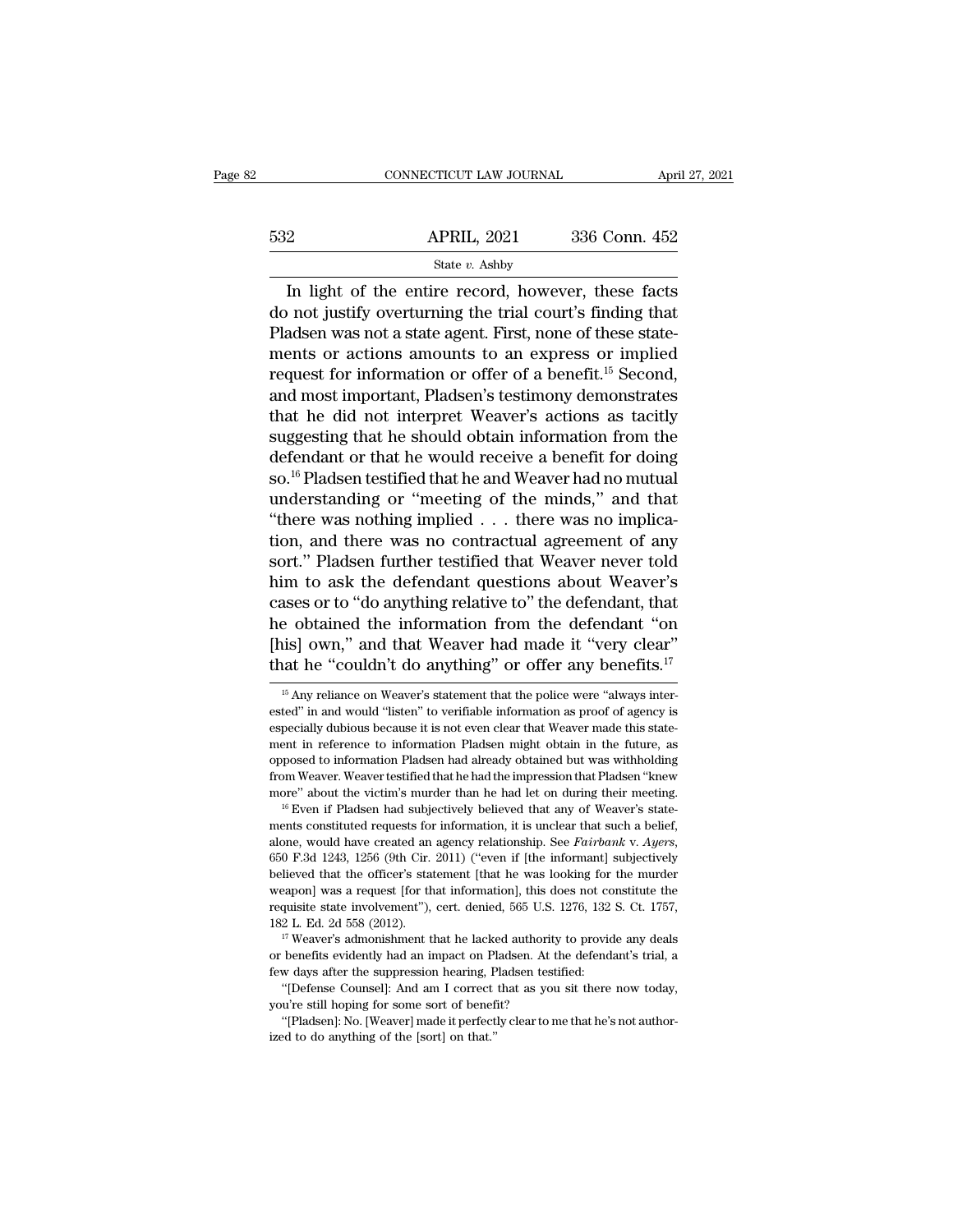| 2021          | CONNECTICUT LAW JOURNAL                                                                                     | Page 83 |
|---------------|-------------------------------------------------------------------------------------------------------------|---------|
|               |                                                                                                             |         |
| 336 Conn. 452 | <b>APRIL, 2021</b>                                                                                          | 533     |
|               | State $v$ . Ashby                                                                                           |         |
|               | Whether this court believes Pladsen's testimony that<br>Weaver had not implied to him that he would receive |         |

 $\begin{array}{r} \text{336 Conn. 452} \quad \text{APRIL, 2021} \quad \text{533} \\\text{State } v. \text{ Ashby} \end{array}$ <br>Whether this court believes Pladsen's testimony that Weaver had not implied to him that he would receive a benefit in exchange for information is beside th 336 Conn. 452 APRIL, 2021 533<br>
State v. Ashby<br>
Whether this court believes Pladsen's testimony that<br>
Weaver had not implied to him that he would receive<br>
a benefit in exchange for information is beside the point.<br>
The tri 336 Conn. 452 APRIL, 2021 533<br>
State v. Ashby<br>
Whether this court believes Pladsen's testimony that<br>
Weaver had not implied to him that he would receive<br>
a benefit in exchange for information is beside the point.<br>
The tri State v. Ashby<br>
State v. Ashby<br>
Whether this court believes Pladsen's testimony that<br>
Weaver had not implied to him that he would receive<br>
a benefit in exchange for information is beside the point.<br>
The trial court credit state v. Ashby<br>
Whether this court believes Pladsen's testimony that<br>
Weaver had not implied to him that he would receive<br>
a benefit in exchange for information is beside the point.<br>
The trial court credited Pladsen's tes Whether this court believes Pladsen's testimony that<br>Weaver had not implied to him that he would receive<br>a benefit in exchange for information is beside the point.<br>The trial court credited Pladsen's testimony, and this<br>cou Weaver had not implied to him that he would receive<br>a benefit in exchange for information is beside the point.<br>The trial court credited Pladsen's testimony, and this<br>court must defer to that credibility assessment on<br>appea a benefit in exchange for information is beside the point.<br>The trial court credited Pladsen's testimony, and this<br>court must defer to that credibility assessment on<br>appeal.<sup>18</sup> I see nothing in the record to suggest that<br>P The trial court credited Pladsen's testimony, and th<br>court must defer to that credibility assessment o<br>appeal.<sup>18</sup> I see nothing in the record to suggest tha<br>Pladsen's testimony that he and Weaver entered into n<br>express or diversing the basis of the problem in the record to suggest that<br>adsen's testimony that he and Weaver entered into no<br>press or implied quid pro quo was false or mistaken.<br>deed, Weaver's account of the meeting was fully co that he was action with a subset of the was actional product and Weaver entered into no<br>express or implied quid pro quo was false or mistaken.<br>Indeed, Weaver's account of the meeting was fully consistent with Pladsen's acc

response to and the and weaver entered mes no<br>express or implied quid pro quo was false or mistaken.<br>Indeed, Weaver's account of the meeting was fully consistent with Pladsen's account in this regard.<sup>19</sup><br>On the basis of t Indeed, Weaver's account of the meeting was fully consistent with Pladsen's account in this regard.<sup>19</sup><br>On the basis of this evidence—Pladsen's testimony<br>that he was acting on his own initiative rather than in<br>response to On the basis of this evidence—Pladsen's testimony<br>hat he was acting on his own initiative rather than in<br>sponse to an express or implied agreement with or<br>irective from the state, and the absence of any signifi-<br> $^{18}$  I n that he was acting on his own initiative rather than in response to an express or implied agreement with or directive from the state, and the absence of any signifi-<br><sup>18</sup> I note that courts have frequently held that, in t

response to an express or implied agreement with or<br>directive from the state, and the absence of any signifi-<br><sup>18</sup>I note that courts have frequently held that, in the absence of an express<br>or implied agreement, generalized directive from the state, and the absence of any signifi-<br>
<sup>18</sup> I note that courts have frequently held that, in the absence of an express<br>
or implied agreement, generalized instructions to listen for information are<br>
ins <sup>is</sup> I note that courts have frequently held that, in the absence of an express<br>or implied agreement, generalized instructions to listen for information are<br>insufficient to demonstrate agency. See, e.g., *State v. Alexand* <sup>18</sup> I note that courts have frequently held that, in the absence of an express or implied agreement, generalized instructions to listen for information are insufficient to demonstrate agency. See, e.g., *State* v. *Alexa* or implied agreement, generalized instructions to listen for information are<br>insufficient to demonstrate agency. See, e.g., *State v. Alexander*, supra, 197<br>Conn. 186 ("[t]he police had simply asked [the informant] to let is unificient to demonstrate agency. See, e.g., *State* v. *Alexander*, supra, 197 Conn. 186 ("[t]he police had simply asked [the informant] to let them know if he heard anything . . . [and] that request alone did not cre Conn. 186 ("[t]he police had simply asked [the informant] to let them know<br>
if he heard anything . . . [and] that request alone did not create an agency<br>
relationship"); see also *Thomas* v. *Cox*, supra, 708 F.2d 137 (ad Conn. 186 ("[t]he police had simply asked [the informant] to let them know if he heard anything . . . [and] that request alone did not create an agency relationship"); see also *Thomas* v. *Cox*, supra, 708 F.2d 137 (admo relationship"); see also *Thomas* v. *Cox*, supra, 708 F.2d 137 (admonition to " 'keep your ears' open or to 'listen but don't ask' " was insufficient to establish agency "with no express or implicit quid pro quo undergird " "keep your ears' open or to 'listen but don't ask' " was insufficient to establish agency "with no express or implicit quid pro quo undergirding it"). As I have emphasized; see footnote 14 of this opinion; the facts of establish agency "with no express or implicit quid pro quo undergirding it"). As I have emphasized; see footnote 14 of this opinion; the facts of the present case fall even further short of establishing agency than those it"). As I have emphasized; see footnote 14 of this opinion; the facts of the present case fall even further short of establishing agency than those at issue in these prior decisions because Weaver did not instruct Pladsen

External in the prior to do anything at all) but merely said that he generally would be willing to listen to whatever information Pladsen was willing to provide.<br><sup>19</sup> The majority relies on the Superior Court's decision in generally would be willing to listen to whatever information Pladsen was<br>willing to provide.<br><sup>19</sup> The majority relies on the Superior Court's decision in *State* v. *Howell*,<br>Superior Court, judicial district of New Britai whiling to provide.<br>
<sup>19</sup> The majority relies on the Superior Court's decision in *State* v. *Howell*,<br>
Superior Court, judicial district of New Britain, Docket No. CR-05-222048-<br>
S (January 30, 2007) (*Sheldon, J.*), but <sup>an</sup> The majority relies on the Superior Court's decision in *State* v. *Howell*, Superior Court, judicial district of New Britain, Docket No. CR-05-222048-S (January 30, 2007) (*Sheldon, J.*), but that case is nothing li Superior Court, judicial district of New Britain, Docket No. CR-05-222048-<br>S (January 30, 2007) (*Sheldon, J.*), but that case is nothing like the present<br>case. First, the Superior Court in *Howell*, as a trial court viewi S (January 30, 2007) (*Sheldon, J.*), but that case is nothing like the present case. First, the Superior Court in *Howell*, as a trial court viewing the evidence on a clean slate, was required to conduct a plenary review Existed Exist, the Superior Court in *Howell*, as a trial court viewing the evidence on a clean slate, was required to conduct a plenary review of the evidence and independently determine whether the informant was a state conduct a plenary review of the evidence on a clean slate, was required to conduct a plenary review of the evidence and independently determine whether the informant was a state agent. In the present case, however, our app and independently determine whether the informant was a state agent. In the present case, however, our appellate review of the trial court's finding that Pladsen was not an agent is far more circumscribed, both by the subs the present case, however, our appellate review of the trial court's finding<br>that Pladsen was not an agent is far more circumscribed, both by the substan-<br>tial evidence rule and by the trial court's credibility findings. S the present case, however, our appellate review of the trial court's finding that Pladsen was not an agent is far more circumscribed, both by the substantial evidence rule and by the trial court's credibility findings. Sec tial evidence rule and by the trial court's credibility findings. Second, the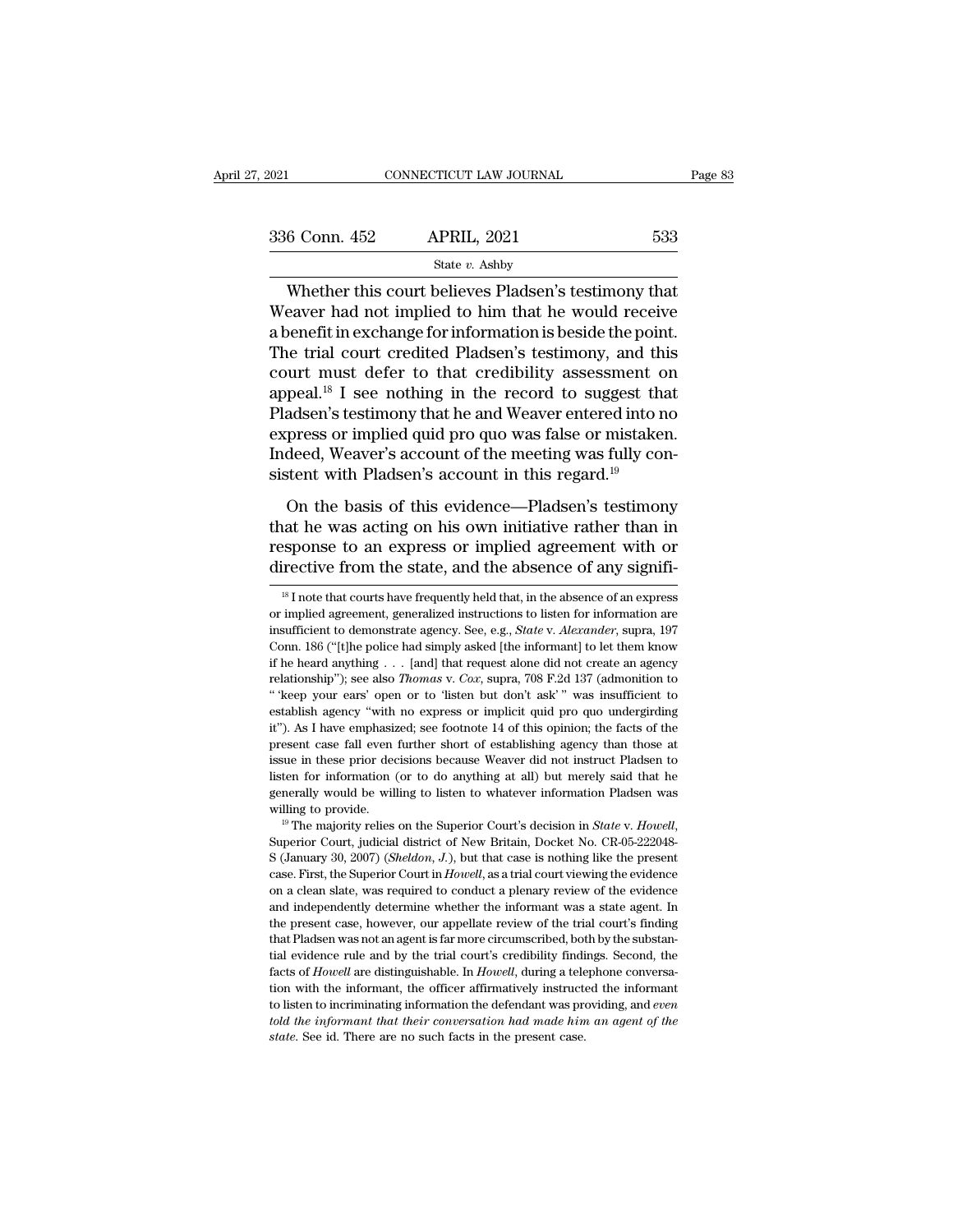|     | CONNECTICUT LAW JOURNAL                                                                                                                                                        | April 27, 2021 |
|-----|--------------------------------------------------------------------------------------------------------------------------------------------------------------------------------|----------------|
| 534 | <b>APRIL, 2021</b>                                                                                                                                                             | 336 Conn. 452  |
|     | State $v$ . Ashby                                                                                                                                                              |                |
|     | cant police involvement or control—there is substantial<br>evidence in the record to support the trial court's finding<br>that Dladson was not acting as an agant of the state |                |

 $\begin{array}{r} \text{534} \text{   }\text{  }\text{  }\text{~} \text{APRIL, 2021} \text{   } \text{336 Conn. 452} \end{array}$ <br>  $\begin{array}{r} \text{state } v. \text{ Ashy} \ \text{cant police involvement or control—there is substantial} \ \text{evidence in the record to support the trial court's finding} \ \text{that Pladsen was not acting as an agent of the state} \ \text{when be elicited the ineriminating information from the} \end{array}$ 534 APRIL, 2021 336 Conn. 452<br>
State v. Ashby<br>
cant police involvement or control—there is substantial<br>
evidence in the record to support the trial court's finding<br>
that Pladsen was not acting as an agent of the state<br>
wh 534 APRIL, 2021 336 Conn. 452<br>
State v. Ashby<br>
cant police involvement or control—there is substantial<br>
evidence in the record to support the trial court's finding<br>
that Pladsen was not acting as an agent of the state<br>
wh defendant.<sup>20</sup> he record to support the trial court's findin<br>I was not acting as an agent of the stat<br>ited the incriminating information from th<br>III<br>THE MAJORITY'S ANALYSIS<br>ppting the majority's premise that agenc

# III

Franchise and the incriminating information from the fendant.<sup>20</sup><br>
III<br>
THE MAJORITY'S ANALYSIS<br>
Even accepting the majority's premise that agency<br>
pends on whether Weaver "knew or should have defendant.<sup>20</sup><br>
III<br>
THE MAJORITY'S ANALYSIS<br>
Even accepting the majority's premise that agency<br>
depends on whether Weaver "knew or should have<br>
known" that his meeting with Pladsen was likely to<br>
gauge Pladsen to attempt III<br>THE MAJORITY'S ANALYSIS<br>Even accepting the majority's premise that agency<br>depends on whether Weaver "knew or should have<br>known" that his meeting with Pladsen was likely to<br>cause Pladsen to attempt to elicit additional THE MAJORITY'S ANALYSIS<br>Even accepting the majority's premise that agency<br>depends on whether Weaver "knew or should have<br>known" that his meeting with Pladsen was likely to<br>cause Pladsen to attempt to elicit additional info THE MAJORITY'S ANALYSIS<br>Even accepting the majority's premise that agency<br>depends on whether Weaver "knew or should have<br>known" that his meeting with Pladsen was likely to<br>cause Pladsen to attempt to elicit additional info Even accepting the majority's premise that agency<br>depends on whether Weaver "knew or should have<br>known" that his meeting with Pladsen was likely to<br>cause Pladsen to attempt to elicit additional information<br>from the defenda Even accepting the majority's premise that agency<br>depends on whether Weaver "knew or should have<br>known" that his meeting with Pladsen was likely to<br>cause Pladsen to attempt to elicit additional information<br>from the defenda depends on whether Weaver "knew or should have<br>known" that his meeting with Pladsen was likely to<br>cause Pladsen to attempt to elicit additional information<br>from the defendant, I disagree that such a standard<br>has been satis known" that his meeting with Pladsen was likely to<br>cause Pladsen to attempt to elicit additional information<br>from the defendant, I disagree that such a standard<br>has been satisfied in the present case. As previously<br>explain cause Pladsen to attempt to elicit additional information<br>from the defendant, I disagree that such a standard<br>has been satisfied in the present case. As previously<br>explained, Weaver gave Pladsen no directives and<br>offered h from the defendant, I disagree that such a standard<br>has been satisfied in the present case. As previously<br>explained, Weaver gave Pladsen no directives and<br>offered him no rewards, and even ignored his calls in<br>the months fo has been satisfied in the present case. As previously<br>explained, Weaver gave Pladsen no directives and<br>offered him no rewards, and even ignored his calls in<br>the months following their meeting. Nor is there any<br>evidence tha idence that Pladsen ever informed Weaver that he<br>tended to obtain information from the defendant. This<br>a far cry from *Henry*, in which the government had<br><sup>20</sup> The majority contends that, even if Pladsen had not become a s evidence that Pladsen ever informed Weaver that he<br>intended to obtain information from the defendant. This<br>is a far cry from *Henry*, in which the government had<br><sup>20</sup> The majority contends that, even if Pladsen had not bec

intended to obtain information from the defendant. This<br>is a far cry from *Henry*, in which the government had<br><sup>20</sup> The majority contends that, even if Pladsen had not become a state<br>agent as a result of his January 5, 200 intended to obtain information from the defendant. This<br>is a far cry from *Henry*, in which the government had<br> $\frac{20 \text{ T}}{100 \text{ m}}$  The majority contends that, even if Pladsen had not become a state<br>agent as a result of  $\frac{1}{20}$  The majority contends that, even if Pladsen had not become a state agent as a result of his January 5, 2007 meeting with Weaver, "surely, such a relationship would have been established after Pladsen offered, a <sup>20</sup> The majority contends that, even if Pladsen had not become a state agent as a result of his January 5, 2007 meeting with Weaver, "surely, such a relationship would have been established after Pladsen offered, and the end as a result of his January 5, 2007 meeting with Weaver, "surely, such a relationship would have been established after Pladsen offered, and the state affirmatively accepted," the note that Pladsen elicited from the def as relationship would have been established after Pladsen offered, and the state affirmatively accepted," the note that Pladsen elicited from the defendant. Footnote 34 of the majority opinion. After Pladsen read the note elf the affirmatively accepted," the note that Pladsen elicited from the defendant. Footnote 34 of the majority opinion. After Pladsen read the note to Weaver over the telephone, Pladsen was confronted by the defendant, wh bendently justifies a reversal of the defendant's convictions. After Pladsen read the note to Weaver over the telephone, Pladsen was confronted by the defendant, who was angry that Pladsen had given the note to Weaver and Easter over the telephone, Pladsen was confronted by the defendant, who as angry that Pladsen had given the note to Weaver and asked Pladsen falsely claim authorship of the note. The majority contends that the citation of was angry that Pladsen had given the note to Weaver and asked Pladsen<br>to falsely claim authorship of the note. The majority contends that the<br>elicitation of this statement itself constitutes a *Massiah* violation that ind

to falsely claim authorship of the note. The majority contends that the elicitation of this statement itself constitutes a *Massiah* violation that independently justifies a reversal of the defendant's convictions. Id. I Place establish agency. Ideal to this statement itself constitutes a *Massiah* violation that independently justifies a reversal of the defendant's convictions. Id. I disagree. There is no evidence that Weaver said or did There is no evidence that Weaver said or did anything during that call<br>There is no evidence that Weaver said or did anything during that call<br>with Pladsen to suggest that he wanted Pladsen to obtain any additional<br>informat with Pladsen to suggest that he wanted Pladsen to obtain any additional<br>information from the defendant. Weaver merely accepted the information<br>Pladsen provided to him, which does not establish agency. See *State* v.<br>Willi information from the defendant. Weaver merely accepted the information Pladsen provided to him, which does not establish agency. See *State* v. *Willis*, supra, 496 S.W.3d 712–13 ("[t]he government's willing acceptance of Pladsen provided to him, which does not establish agency. See State v. Willis, supra, 496 S.W.3d 712-13 ("[t]he government's willing acceptance of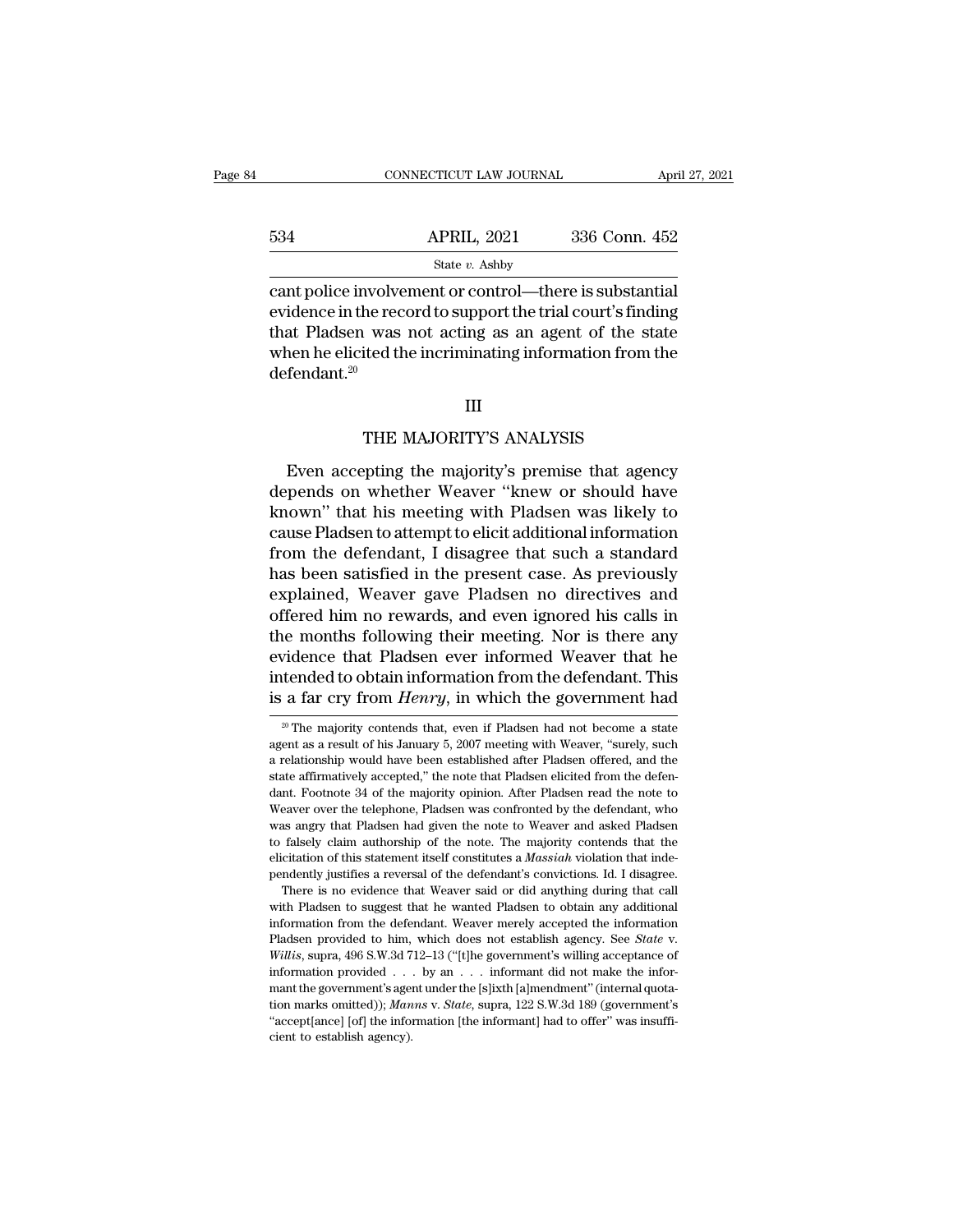| 2021          | CONNECTICUT LAW JOURNAL                                                                                                                                           |     | Page 85 |
|---------------|-------------------------------------------------------------------------------------------------------------------------------------------------------------------|-----|---------|
|               |                                                                                                                                                                   |     |         |
| 336 Conn. 452 | <b>APRIL, 2021</b>                                                                                                                                                | 535 |         |
|               | State $v$ . Ashby                                                                                                                                                 |     |         |
|               | a long-standing agreement with the informant to pay<br>him only when he obtained favorable information and<br>gpesifiestly directed the informant to approach the |     |         |

 $\begin{array}{ccc}\n 336 \text{ Conn. } 452 & \text{APRIL, } 2021 & 535 \\
 \hline\n & \text{State } v. \text{ Ashby} \\
 \hline\n a long-standing agreement with the information and  
\nhip only when he obtained favorable information and  
\nspecifically directed the information approach the  
\ndofendent and to attempt to obtain ineriminating state.\n\end{array}$ 336 Conn. 452 APRIL, 2021 535<br>
State v. Ashby<br>
a long-standing agreement with the informant to pay<br>
him only when he obtained favorable information and<br>
specifically directed the informant to approach the<br>
defendant and t 336 Conn. 452 APRIL, 2021 535<br>
State v. Ashby<br>
a long-standing agreement with the informant to pay<br>
him only when he obtained favorable information and<br>
specifically directed the informant to approach the<br>
defendant and t State *v*. Ashby<br>a long-standing agreement with the informant to pay<br>him only when he obtained favorable information and<br>specifically directed the informant to approach the<br>defendant and to attempt to obtain incriminating  $\frac{2}{\text{him}}$  ong-standir<br>him only whe<br>specifically d<br>defendant and<br>ments.<sup>21</sup> See 1<br>266, 270.<br>In concludir m only when he obtained favorable information and<br>ecifically directed the informant to approach the<br>fendant and to attempt to obtain incriminating state-<br>ents.<sup>21</sup> See *United States v. Henry*, supra, 447 U.S.<br>6, 270.<br>In c specifically directed the informant to approach the<br>defendant and to attempt to obtain incriminating state-<br>ments.<sup>21</sup> See *United States* v. *Henry*, supra, 447 U.S.<br>266, 270.<br>In concluding otherwise, the majority contend

defendant and to attempt to obtain incriminating state-<br>ments.<sup>21</sup> See *United States v. Henry*, supra, 447 U.S.<br>266, 270.<br>In concluding otherwise, the majority contends, first,<br>that Pladsen's meeting with Weaver "appears ments.<sup>21</sup> See *United States* v. *Henry*, supra, 447 U.S.<br>266, 270.<br>In concluding otherwise, the majority contends, first,<br>that Pladsen's meeting with Weaver "appears to have<br>focused Pladsen's efforts" on this particular 266, 270.<br>In concluding otherwise, the majority contends, first,<br>that Pladsen's meeting with Weaver "appears to have<br>focused Pladsen's efforts" on this particular case, as<br>opposed to the defendant's other then pending crim In concluding otherwise, the majority contends, first,<br>that Pladsen's meeting with Weaver "appears to have<br>focused Pladsen's efforts" on this particular case, as<br>opposed to the defendant's other then pending criminal<br>matte In concluding otherwise, the majority contends, first,<br>that Pladsen's meeting with Weaver "appears to have<br>focused Pladsen's efforts" on this particular case, as<br>opposed to the defendant's other then pending criminal<br>matte that Pladsen's meeting with Weaver "appears to have<br>focused Pladsen's efforts" on this particular case, as<br>opposed to the defendant's other then pending criminal<br>matters. I disagree that this is a fair inference on this<br>re focused Pladsen's efforts" on this particular case, as<br>opposed to the defendant's other then pending criminal<br>matters. I disagree that this is a fair inference on this<br>record. Neither Weaver nor Pladsen testified to this<br>e opposed to the defendant's other then pending criminal<br>matters. I disagree that this is a fair inference on this<br>record. Neither Weaver nor Pladsen testified to this<br>effect. Although they discussed the defendant's case<br>dur matters. I disagree that this is a fair i<br>record. Neither Weaver nor Pladsen<br>effect. Although they discussed the<br>during their meeting, there is no evide<br>was the one to bring it up or that the i<br>sen had hoped to convey to W fect. Although they discussed the defendant's case<br>ring their meeting, there is no evidence that Weaver<br>as the one to bring it up or that the information Plad-<br>in had hoped to convey to Weaver during this meeting<br>ncerned o during their meeting, there is no evidence that Weaver<br>was the one to bring it up or that the information Plad-<br>sen had hoped to convey to Weaver during this meeting<br>concerned only unrelated cases.<br>To the contrary, the rec

was the one to bring it up or that the information Plad-<br>sen had hoped to convey to Weaver during this meeting<br>concerned only unrelated cases.<br>To the contrary, the record suggests that the opposite<br>inference is far more re sen had hoped to convey to Weaver during this meeting<br>
concerned only unrelated cases.<br>
To the contrary, the record suggests that the opposite<br>
inference is far more reasonable. Pladsen's letter to<br>
Weaver dated December 2 concerned only unrelated cases.<br>To the contrary, the record suggests that the opposite<br>inference is far more reasonable. Pladsen's letter to<br>Weaver dated December 27, 2006, stated that Pladsen<br>had "some information that co To the contrary, the record suggests that the opposite<br>inference is far more reasonable. Pladsen's letter to<br>Weaver dated December 27, 2006, stated that Pladsen<br>had "some information that could be very useful to<br>[him] and To the contrary, the record suggests that the opposite<br>inference is far more reasonable. Pladsen's letter to<br>Weaver dated December 27, 2006, stated that Pladsen<br>had "some information that could be very useful to<br>[him] and inference is far more reasonable. Pladsen's letter to<br>Weaver dated December 27, 2006, stated that Pladsen<br>had "some information that could be very useful to<br>[him] and one of [his] cases." The investigation of the<br>victim's Weaver dated December 27, 2006, stated that Pladsen<br>had "some information that could be very useful to<br>[him] and one of [his] cases." The investigation of the<br>victim's murder was one of Weaver's cases, and Weaver<br>testified had "some information that could be very useful to<br>[him] and one of [his] cases." The investigation of the<br>victim's murder was one of Weaver's cases, and Weaver<br>testified at the suppression hearing that, during their<br>meeti [him] and one of [his] cases." The investigation of the victim's murder was one of Weaver's cases, and Weaver testified at the suppression hearing that, during their meeting, Pladsen provided him with information that Pla meeting, Pladsen provided him with information that Pladsen *had already obtained* about the victim's murder. This strongly suggests that the "information" Pladsen offered to provide to Weaver in the letter concerned  $\frac{$ Pladsen *had already obtained* about the victim's murder. This strongly suggests that the "information" Pladsen offered to provide to Weaver in the letter concerned  $\frac{21}{1}$  respectfully disagree with the majority's sug

der. This strongly suggests that the "information" Pladsen offered to provide to Weaver in the letter concerned<br> $\frac{1}{2}$  I respectfully disagree with the majority's suggestion that "Weaver told<br>Pladsen that he was intere Sen offered to provide to Weaver in the letter concerned<br>
<sup>21</sup> I respectfully disagree with the majority's suggestion that "Weaver told<br>
Pladsen that he was interested in hearing new evidence relating to the<br>
victim's dea <sup>21</sup> I respectfully disagree with the majority's suggestion that "Weaver told Pladsen that he was interested in hearing new evidence relating to the victim's death . . . . "I see no evidence of any such statement in the r <sup>21</sup> I respectfully disagree with the majority's suggestion that "Weaver told Pladsen that he was interested in hearing new evidence relating to the victim's death . . . ." I see no evidence of any such statement in the r Pladsen that he was interested in hearing new evidence relating to the victim's death . . . . ." I see no evidence of any such statement in the record. Although Weaver asked if Pladsen would be willing to wear a wire some Platter's death  $\ldots$ ." I see no evidence of any such statement in the record.<br>Although Weaver asked if Pladsen would be willing to wear a wire sometime<br>in the future should the Office of the State's Attorney authorize su Although Weaver asked if Pladsen would be willing to wear a wire sometime.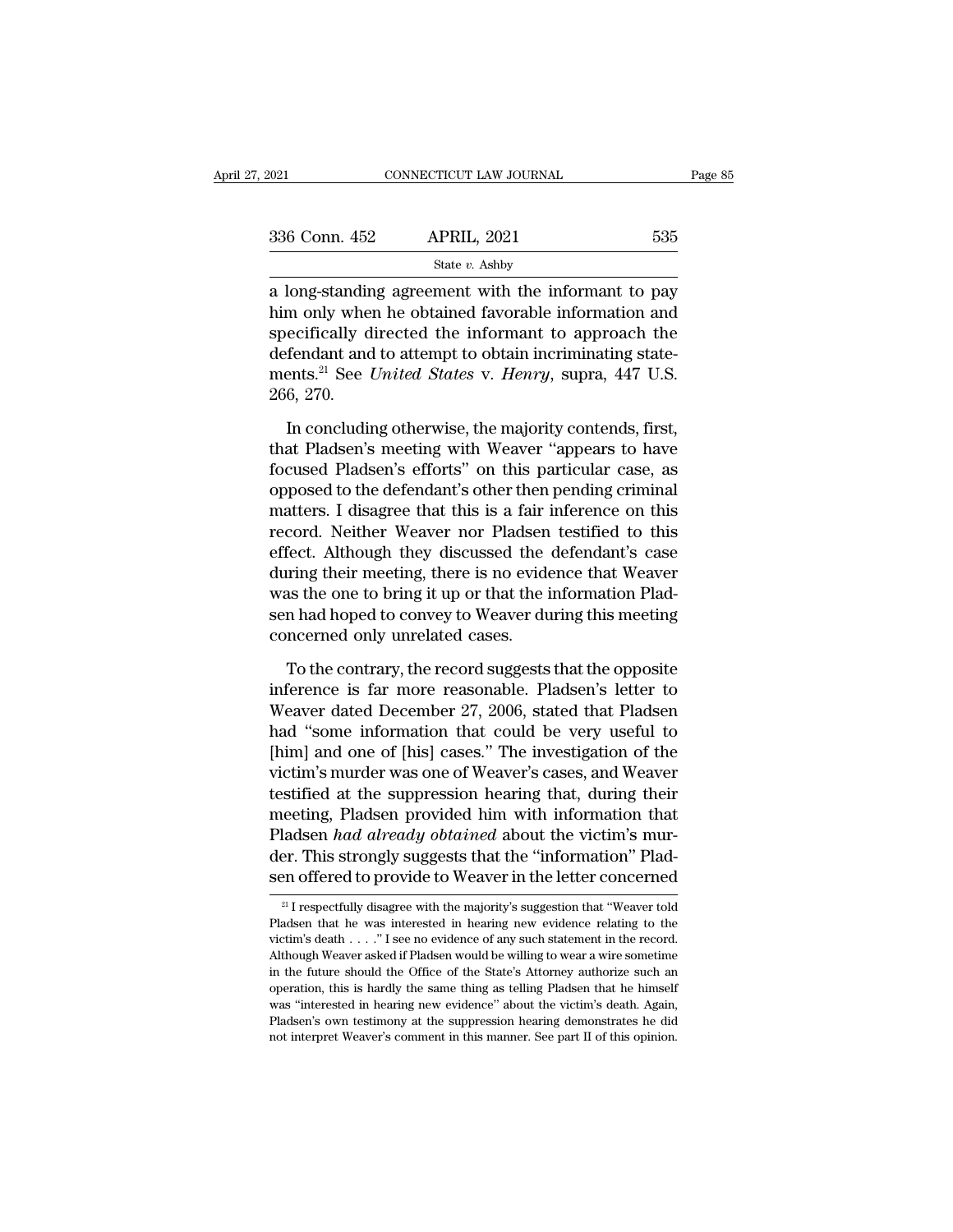|     | CONNECTICUT LAW JOURNAL | April 27, 2021 |
|-----|-------------------------|----------------|
| 536 | <b>APRIL, 2021</b>      | 336 Conn. 452  |
|     | State $v$ . Ashby       |                |

536 APRIL, 2021 336 Conn. 452<br>
State v. Ashby<br>
this case.<sup>22</sup> Moreover, Weaver testified that Pladsen had<br>
asked whether he would receive a benefit if he provided<br>
information "about the [victim's] investigation," sug-<br>
g 536 **APRIL**, 2021 336 Conn. 452<br>
State v. Ashby<br>
this case.<sup>22</sup> Moreover, Weaver testified that Pladsen had<br>
asked whether he would receive a benefit if he provided<br>
information "about the [victim's] investigation," sug-<br> 536 **APRIL, 2021** 336 Conn. 452<br>
State *v*. Ashby<br>
this case.<sup>22</sup> Moreover, Weaver testified that Pladsen had<br>
asked whether he would receive a benefit if he provided<br>
information "about the [victim's] investigation," sug-State v. Ashby<br>
is case.<sup>22</sup> Moreover, Weaver testified that Pladsen had<br>
ked whether he would receive a benefit if he provided<br>
formation "about the [victim's] investigation," sug-<br>
sting that *Pladsen* was the one to br this case.<sup>22</sup> Moreover, Weaver testified that Pladsen had<br>asked whether he would receive a benefit if he provided<br>information "about the [victim's] investigation," sug-<br>gesting that *Pladsen* was the one to broach the top

this case." Moreover, weaver testined that Pladsen had<br>asked whether he would receive a benefit if he provided<br>information "about the [victim's] investigation," sug-<br>gesting that *Pladsen* was the one to broach the topic.<br> asked whether he would receive a benefit if he provided<br>information "about the [victim's] investigation," sug-<br>gesting that *Pladsen* was the one to broach the topic.<br>On this same point, the majority goes on to conclude<br>th mormation about the [victim s] investigation, suggesting that *Pladsen* was the one to broach the topic.<br>On this same point, the majority goes on to conclude<br>that Pladsen's discussion with Weaver must have suggested to Pla gesting that *Piaasen* was the one to broach the topic.<br>
On this same point, the majority goes on to conclude<br>
that Pladsen's discussion with Weaver must have sug-<br>
gested to Pladsen that "the state was principally inter-<br> On this same point, the majority goes on to conclude<br>that Pladsen's discussion with Weaver must have sug-<br>gested to Pladsen that "the state was principally inter-<br>ested in objectively verifiable forms of evidence regard-<br>i that Pladsen's discussion with Weaver must have suggested to Pladsen that "the state was principally interested in objectively verifiable forms of evidence regarding the defendant's involvement in this particular case, suc gested to Pladsen that "the state was principally interested in objectively verifiable forms of evidence regarding the defendant's involvement in this particular case, such as a recording or writing," and that, "[a]lthough ested in objectively verifiable forms of evidence regard-<br>ing the defendant's involvement in this particular case,<br>such as a recording or writing," and that, "[a]lthough<br>Weaver made no explicit requests during this meeting ing the defendant's involvement in this particular case, such as a recording or writing," and that, "[a]lthough Weaver made no explicit requests during this meeting, the handwritten note that Pladsen ultimately produced du such as a recording or writing," and that, "[a]lthough<br>Weaver made no explicit requests during this meeting,<br>the handwritten note that Pladsen ultimately produced<br>during the state's case-in-chief mirrored those require-<br>me Weaver made no explicit requests during this meeting,<br>the handwritten note that Pladsen ultimately produced<br>during the state's case-in-chief mirrored those require-<br>ments precisely." The majority appears to suggest that<br>th the handwritten<br>during the state<br>ments precisely<br>the similarities<br>cussed, and what<br>that Weaver had<br>I disagree.<br>The note hard ring the state's case-in-chier infrored those require-<br>ents precisely." The majority appears to suggest that<br>e similarities between what Pladsen and Weaver dis-<br>ssed, and what Pladsen ultimately obtained, indicate<br>at Weave ments precisely. The majority appears to suggest that<br>the similarities between what Pladsen and Weaver dis-<br>cussed, and what Pladsen ultimately obtained, indicate<br>that Weaver had specifically requested that information.<br>I

the similarities between what Pladsen and weaver discussed, and what Pladsen ultimately obtained, indicate<br>that Weaver had specifically requested that information.<br>I disagree.<br>The note hardly "mirror[s]" what Pladsen and W cussed, and what Pladsen ultimately obtained, indicate<br>that Weaver had specifically requested that information.<br>I disagree.<br>The note hardly "mirror[s]" what Pladsen and Weaver<br>discussed in their meeting; it may be *consist* I disagree.<br>
I disagree.<br>
The note hardly "mirror[s]" what Pladsen and Weaver<br>
discussed in their meeting; it may be *consistent* with<br>
what was discussed, but only on the most general of<br>
levels, i.e., it concerned this c I disagree.<br>
The note hardly "mirror[s]" what Pladsen and Weaver<br>
discussed in their meeting; it may be *consistent* with<br>
what was discussed, but only on the most general of<br>
levels, i.e., it concerned this case and was " The note hardly "mirror[s]" what Pladsen and Weaver<br>discussed in their meeting; it may be *consistent* with<br>what was discussed, but only on the most general of<br>levels, i.e., it concerned this case and was "verifiable"<br>in discussed in their meeting; it may be *consistent* with<br>what was discussed, but only on the most general of<br>levels, i.e., it concerned this case and was "verifiable"<br>in that it was handwritten by the defendant, as opposed<br> what was discussed, but only on the most general of<br>levels, i.e., it concerned this case and was "verifiable"<br>in that it was handwritten by the defendant, as opposed<br>to being based on Pladsen's word alone. This does not<br>ev levels, i.e., it concerned this case and was "verifiable"<br>in that it was handwritten by the defendant, as opposed<br>to being based on Pladsen's word alone. This does not<br>evidence the existence of an agency relationship. If<br>W in that it was handwritten by the defendant, as opposed<br>to being based on Pladsen's word alone. This does not<br>evidence the existence of an agency relationship. If<br>Weaver had mentioned a *specific* detail in the case,<br>such to being based on Pladsen's word alone. This does not<br>evidence the existence of an agency relationship. If<br>Weaver had mentioned a *specific* detail in the case,<br>such as the type of weapon used in the murder, and<br>Pladsen re evidence the existence of an agency relationship. If<br>Weaver had mentioned a *specific* detail in the case,<br>such as the type of weapon used in the murder, and<br>Pladsen returned with information about that specific<br>detail, it Weaver had mentioned a *specific* detail in the case,<br>such as the type of weapon used in the murder, and<br>Pladsen returned with information about that specific<br>detail, it might have suggested that Weaver had<br>requested that etail, it might have suggested that Weaver had<br>equested that information. See Ayers v. Hudson, supra,<br>23 F.3d 315–16 (inferring agency relationship when<br>formant "knew exactly what questions to ask [the<br><sup>22</sup> The majority co requested that information. See Ayers v. Hudson, supra, 623 F.3d 315–16 (inferring agency relationship when informant "knew exactly what questions to ask [the  $\frac{2}{x}$  The majority contends that Pladsen's December 27, 20

<sup>623</sup> F.3d 315–16 (inferring agency relationship when<br>informant "knew exactly what questions to ask [the<br> $\frac{2}{\pi}$ The majority contends that Pladsen's December 27, 2006 letter to Weaver<br>"referenced only unrelated criminal informant "knew exactly what questions to ask [the  $\frac{2}{2}$  The majority contends that Pladsen's December 27, 2006 letter to Weaver "referenced only unrelated criminal charges." Although the majority is correct in noting **Plantificant EXECTS** With the exactly with the very  $^{22}$  The majority contends that Pladsen's December 27, 2006 letter to Weaver "referenced only unrelated criminal charges." Although the majority is correct in noting "referenced only unrelated criminal charges." Although the majority is cor-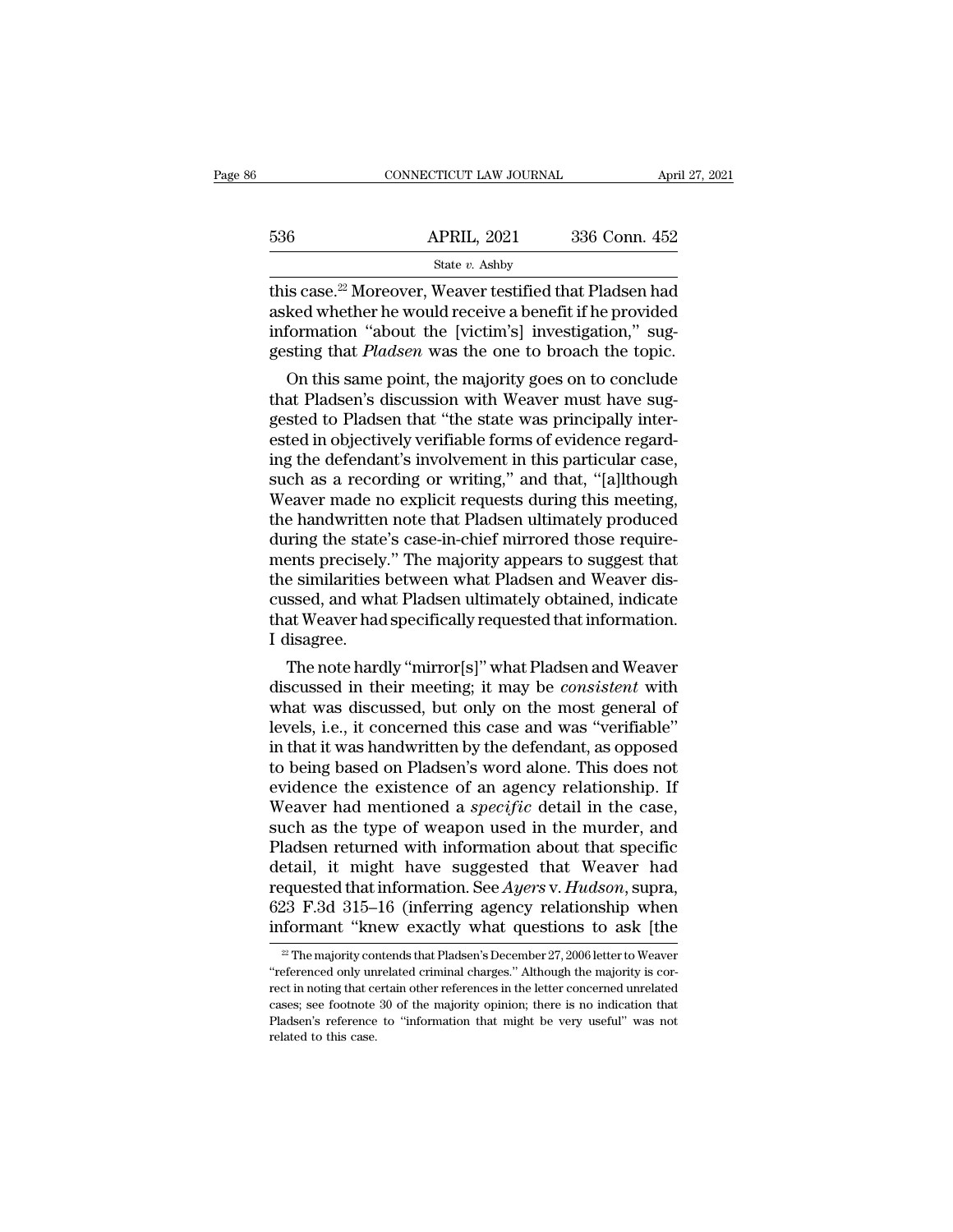| 2021          | CONNECTICUT LAW JOURNAL                                                                                                                                                    | Page 87 |
|---------------|----------------------------------------------------------------------------------------------------------------------------------------------------------------------------|---------|
| 336 Conn. 452 | <b>APRIL, 2021</b>                                                                                                                                                         | 537     |
|               | State $v$ . Ashby                                                                                                                                                          |         |
|               | defendant regarding the details of the murder" after<br>meeting with police). Nothing of the sort occurred here;<br>Dladson and Woayer discussed the victim's case in only |         |

336 Conn. 452 APRIL, 2021 537<br>
State  $v$ . Ashby<br>
defendant] regarding the details of the murder" after<br>
meeting with police). Nothing of the sort occurred here;<br>
Pladsen and Weaver discussed the victim's case in only<br>
see  $\begin{array}{c|l} \text{336 Conn. } \text{452} & \text{APRIL, } \text{2021} & \text{537} \\ \hline \text{State } v. \text{ Ashby} \\ \hline \text{defendant]} \text{ regarding the details of the murder" after meeting with police). Nothing of the sort occurred here; \text{Pladsen and Weaver discussed the victim's case in only \text{general terms. In any event, Pladsen's testimony at the \text{suppression} horizon for 1000008, and the \text{suppression.} \end{array}$  $\frac{\text{336 Conn. 452}}{\text{State } v. \text{ Ashby}}$ <br>
defendant] regarding the details of the murder" after<br>
meeting with police). Nothing of the sort occurred here;<br>
Pladsen and Weaver discussed the victim's case in only<br>
general terms. In a Suppression hearing the details of the murder" after<br>meeting with police). Nothing of the sort occurred here;<br>Pladsen and Weaver discussed the victim's case in only<br>general terms. In any event, Pladsen's testimony at the<br> state  $v$ . Ashby<br>defendant] regarding the details of the murder" after<br>meeting with police). Nothing of the sort occurred here;<br>Pladsen and Weaver discussed the victim's case in only<br>general terms. In any event, Pladsen's defendant] regarding the details of the murder" after meeting with police). Nothing of the sort occurred here;<br>Pladsen and Weaver discussed the victim's case in only<br>general terms. In any event, Pladsen's testimony at the<br> ion. ausen and weaver uscussed the victint's case in only<br>neral terms. In any event, Pladsen's testimony at the<br>ppression hearing forecloses any claim that Weaver<br>ggested that he obtain any information, verifiable or<br>herwise, f general terms. In any event, I lattern's testimony at the<br>suppression hearing forecloses any claim that Weaver<br>suggested that he obtain any information, verifiable or<br>otherwise, from the defendant. See part II of this opin

suppression hearing forecroses any claim that weaver<br>suggested that he obtain any information, verifiable or<br>otherwise, from the defendant. See part II of this opin-<br>ion.<br>Second, the majority places substantial significanc suggested that he obtain any mformation, vermable of<br>otherwise, from the defendant. See part II of this opin-<br>ion.<br>Second, the majority places substantial significance<br>in the fact that Pladsen "sought assurance from Weaver buterwise, from the detendant. See part if of this opinion.<br>Second, the majority places substantial significance<br>in the fact that Pladsen "sought assurance from Weaver<br>that a benefit would be made available in exchange for Second, the majority places substantial significance<br>in the fact that Pladsen "sought assurance from Weaver<br>that a benefit would be made available in exchange for<br>his cooperation." The fact that Pladsen hoped or even<br>expec Second, the majority places substantial significance<br>in the fact that Pladsen "sought assurance from Weaver<br>that a benefit would be made available in exchange for<br>his cooperation." The fact that Pladsen hoped or even<br>expec in the fact that Pladsen "sought assurance from Weaver<br>that a benefit would be made available in exchange for<br>his cooperation." The fact that Pladsen hoped or even<br>expected to receive a benefit, however, did not render<br>him that a benefit would be made available in exchange for<br>his cooperation." The fact that Pladsen hoped or even<br>expected to receive a benefit, however, did not render<br>him an agent. "We must not confuse speculation about<br>[an i his cooperation." The fact that Pladsen hoped or even<br>expected to receive a benefit, however, did not render<br>him an agent. "We must not confuse speculation about<br>[an informant's] motives for assisting the police for<br>eviden expected to receive a benefit, however, did not render<br>him an agent. "We must not confuse speculation about<br>[an informant's] motives for assisting the police for<br>evidence that the police promised [the informant] con-<br>sider him an agent. "We must not confuse speculation about<br>[an informant's] motives for assisting the police for<br>evidence that the police promised [the informant] con-<br>sideration for his help or, otherwise, bargained for his<br>ac [an informant's] motives for assisting the police for<br>evidence that the police promised [the informant] con-<br>sideration for his help or, otherwise, bargained for his<br>active assistance. [The informant's] motives alone canevidence that the police promised [the informant] consideration for his help or, otherwise, bargained for his active assistance. [The informant's] motives alone cannot make him an agent of the police even if the police kne sideration for his help or, otherwise, bargained for his active assistance. [The informant's] motives alone cannot make him an agent of the police even if the police knew and understood that his motives probably were selfactive assistance. [The informant's] motives alone cannot make him an agent of the police even if the police<br>knew and understood that his motives probably were<br>self-serving and related to getting police cooperation<br>in his not make him an agent of the police even if the police<br>knew and understood that his motives probably were<br>self-serving and related to getting police cooperation<br>in his own case." *Lightbourne* v. *Dugger*, 829 F.2d 1012,<br>1 knew and understood that his motives probably were<br>self-serving and related to getting police cooperation<br>in his own case." *Lightbourne* v. *Dugger*, 829 F.2d 1012,<br>1021 (11th Cir. 1987), cert. denied, 488 U.S. 934, 109 S self-serving and related to getting police cooperation<br>in his own case." *Lightbourne* v. *Dugger*, 829 F.2d 1012,<br>1021 (11th Cir. 1987), cert. denied, 488 U.S. 934, 109 S.<br>Ct. 329, 102 L. Ed. 2d 346 (1988). Indeed, "most in his own case." *Lightbourne* v. *Dugger*, 829 F.2d 1012,<br>1021 (11th Cir. 1987), cert. denied, 488 U.S. 934, 109 S.<br>Ct. 329, 102 L. Ed. 2d 346 (1988). Indeed, "most inmates<br>who provide information to law enforcement off 1021 (11th Cir. 1987), cert. denied, 488 U.S. 934, 109 S.<br>Ct. 329, 102 L. Ed. 2d 346 (1988). Indeed, "most inmates<br>who provide information to law enforcement officials<br>harbor the hope that their service will not go unre-<br> Ct. 329, 102 L. Ed. 2d 346 (1988). Indeed, "most inmates<br>who provide information to law enforcement officials<br>harbor the hope that their service will not go unre-<br>warded.... That inmates realize there is a market for<br>infor who provide information to law enforcement officials<br>harbor the hope that their service will not go unre-<br>warded.... That inmates realize there is a market for<br>information about crime does not make each inmate<br>who enters t Frold the majorities will not go unrealized.... That inmates realize there is a market for formation about crime does not make each inmate no enters the market a government agent." (Citation initted.) United States v. Yor watued.  $\ldots$  That initiates realize there is a hiarket for<br>information about crime does not make each inmate<br>who enters the market a government agent." (Citation<br>omitted.) United States v. York, supra, 933 F.2d 1357;<br>see

miorination about Critie does not make each initiate<br>who enters the market a government agent." (Citation<br>omitted.) United States v. York, supra, 933 F.2d 1357;<br>see also State v. Swinton, supra, 268 Conn. 858–59.<br>Relatedly who enters the market a government agent. (Chanon<br>omitted.) United States v. York, supra, 933 F.2d 1357;<br>see also State v. Swinton, supra, 268 Conn. 858–59.<br>Relatedly, the majority appears to suggest that<br>Weaver encouraged offer any deals or benefits, Weaver "(1) informed based also *State v. Swinton*, supra, 268 Conn. 858–59.<br>Relatedly, the majority appears to suggest that Weaver encouraged Pladsen's hope of receiving a benefit. As the basi see also *state* v. *Suthion*, supra, 200 Conit. 656–59.<br>Relatedly, the majority appears to suggest that<br>Weaver encouraged Pladsen's hope of receiving a bene-<br>fit. As the basis for this assertion, the majority contends<br>tha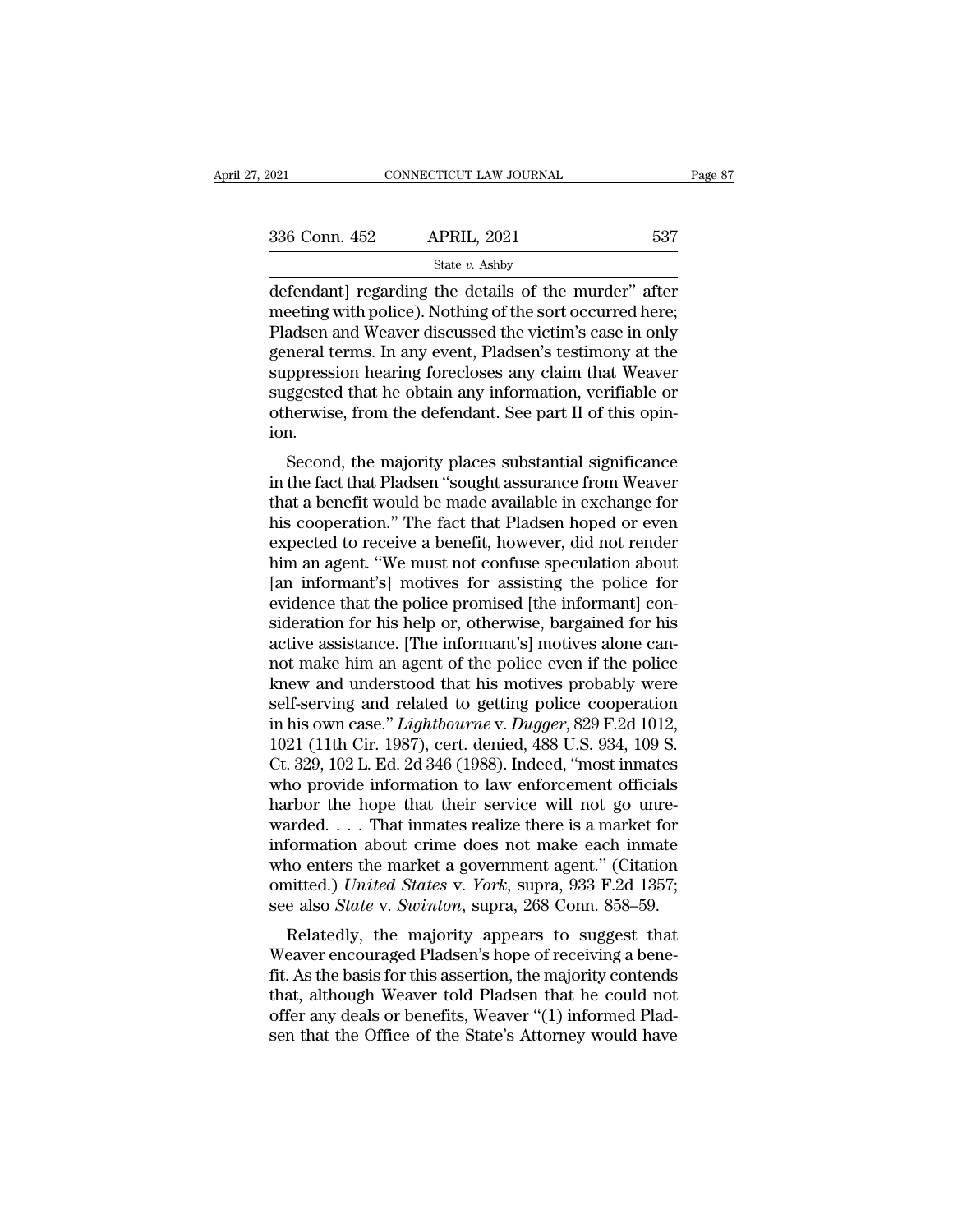|     | CONNECTICUT LAW JOURNAL |               | April 27, 2021 |
|-----|-------------------------|---------------|----------------|
|     |                         |               |                |
| 538 | <b>APRIL, 2021</b>      | 336 Conn. 452 |                |
|     | State v. Ashby          |               |                |

CONNECTICUT LAW JOURNAL April 27, 2021<br>
538 APRIL, 2021 336 Conn. 452<br>
538 APRIL, 2021 336 Conn. 452<br>
538 and (2) made Pladsen 'generally<br>
538 approve any 'deals,' and (2) made Pladsen 'generally<br>
548 approved to the Offic 538 APRIL, 2021 336 Conn. 452<br>
state  $v$ . Ashby<br>
to approve any 'deals,' and (2) made Pladsen 'generally<br>
aware' of the fact that 'any information received' would<br>
be conveyed to the Office of the State's Attorney.'' I di  $\begin{array}{r} \text{538} \qquad \qquad \text{APRIL, 2021} \qquad \qquad \text{336 Conn. 452} \ \text{State } v. \text{ Ashby} \ \text{to approve any 'deals,' and (2) made Pladsen 'generally aware' of the fact that 'any information received' would be conveyed to the Office of the State's Attorney." I disagree.} \end{array}$ agree. State v. Ashby<br>
approve any 'deals,' and (2) made Pladsen 'generally<br>
vare' of the fact that 'any information received' would<br>
conveyed to the Office of the State's Attorney." I dis-<br>
ree.<br>
Even if Weaver had said these t to approve any 'deals,' and (2) made Pladsen 'generally<br>aware' of the fact that 'any information received' would<br>be conveyed to the Office of the State's Attorney." I dis-<br>agree.<br>Even if Weaver had said these things to Pla

aware' of the fact that 'any information received' would<br>be conveyed to the Office of the State's Attorney." I dis-<br>agree.<br>Even if Weaver had said these things to Pladsen,<br>which is not clearly borne out by the record,<sup>23</sup> statements and the Office of the State's Attorney." I disagree.<br>
Even if Weaver had said these things to Pladsen,<br>
which is not clearly borne out by the record,<sup>23</sup> it would<br>
not change the analysis. Courts have addressed est conveyed to the onte of the state s ritionney. This<br>agree.<br>Even if Weaver had said these things to Pladsen,<br>which is not clearly borne out by the record,<sup>23</sup> it would<br>not change the analysis. Courts have addressed simi Even if Weaver had said these things to Pladsen,<br>which is not clearly borne out by the record,<sup>23</sup> it would<br>not change the analysis. Courts have addressed similar<br>statements and held that, without more, they do not<br>establ Even if Weaver had said these things to Pladsen,<br>which is not clearly borne out by the record,<sup>23</sup> it would<br>not change the analysis. Courts have addressed similar<br>statements and held that, without more, they do not<br>establ which is not clearly borne out by the record,<sup>23</sup> it would<br>not change the analysis. Courts have addressed similar<br>statements and held that, without more, they do not<br>establish agency. See, e.g., *United States* v. *Taylor* not change the analysis. Courts have addressed similar<br>statements and held that, without more, they do not<br>establish agency. See, e.g., *United States v. Taylor*, 800<br>F.2d 1012, 1015 (10th Cir. 1986) (statements to jailhou statements and held that, without more, they do not<br>establish agency. See, e.g., *United States* v. *Taylor*, 800<br>F.2d 1012, 1015 (10th Cir. 1986) (statements to jailhouse<br>informant that information about cooperation woul is a "frame with the majority in absence of agreement<br>
23 I disagree with the majority that the record reflects that Weaver made<br>
23 I disagree with the majority that the record reflects that Weaver made<br>
23 I disagree wit be "passed on" to appropriate authorities were insufficient to demonstrate agency in absence of agreement or offer of benefit (internal quotation marks omitted)),  $\frac{2}{3}$  I disagree with the majority that the record ref

If the goal is a good matched to the loffice of the State's Attorney]?<br>
"[Weaver]: No.<br>
"[Defense Counsel]: Didn't make that clear to him?<br>
"[Weaver]: No. I didn't tell him that, if you tell me something right now,<br>
I'm go "[Weaver]: No.<br>"(Defense Counsel]: Didn't make that clear to him?<br>"(Weaver]: No. I didn't tell him that, if you tell me something right now,<br>a going to go back and tell the [Office of the State's Attorney]. I listened<br>what

to what he had to say.<br>"[Defense Counsel]: Isn't it a fact that you indicated to him that any "(Defense Counsel]: Didn't make that clear to him?<br>"[Weaver]: No. I didn't tell him that, if you tell me something right now,<br>I'm going to go back and tell the [Office of the State's Attorney]. I listened<br>to what he had to "[Weaver]: No. I didn't to<br>I'm going to go back and to<br>to what he had to say.<br>"[Defense Counsel]: Isn'<br>contact you had with him<br>State's Attorney]?<br>"[Weaver]: I did tell him n going to go back and tell the [Office of the State's Attorney]. I listened what he had to say.<br>"[Defense Counsel]: Isn't it a fact that you indicated to him that any mtact you had with him would have to be reported to [t In what he had to say.<br>
"[Defense Counsel]: Isn't it a fact that you indicated to him that any<br>
contact you had with him would have to be reported to [the Office of the<br>
State's Attorney]?<br>
"[Weaver]: I did tell him that b "[Defense Counsel]: Isn't it a fact that you indicated to him that any contact you had with him would have to be reported to [the Office of the State's Attorney]?<br>"[Weaver]: I did tell him that because I wanted to make sur

The Unit of the Counsel]: All right would have to be reported to [the Office of the ate's Attorney]?<br>
"[Weaver]: I did tell him that because I wanted to make sure that the ffice of the State's Attorney] knew that I was hav

State's Attorney]?<br>
"(Weaver]: I did tell him that because I wanted to make sure that the<br>
[Office of the State's Attorney] knew that I was having contact with someone<br>
about an ongoing case they're investigating, so I tho "[Weaver]: I did tell him the "[Weaver]: I did tell him the State's Attorney] labout an ongoing case they're "[Defense Counsel]: All right contact you had and any infor the State's Attorney]? "[Weaver]: Yes." <sup>1</sup><br>
ffice of the State<br>
out an ongoing<br>
"[Defense Couns<br>
mtact you had a<br>
e State's Attorne<br>
"[Weaver]: Yes."

cient to demonstrate agency in absence of agreement<br>or offer of benefit (internal quotation marks omitted)),<br> $\frac{28}{1}$  disagree with the majority that the record reflects that Weaver made<br>either of these statements to Pl or offer of benefit (internal quotation marks omitted)),<br>  $\frac{1}{2}$  I disagree with the majority that the record reflects that Weaver made<br>
either of these statements to Pladsen. As to the first statement, Weaver<br>
testifi or offer of benefit<br>
<sup>23</sup> I disagree with the m<br>
either of these statemen<br>
testified that he never me<br>
of the State's Attorney "c<br>
or offering benefits.<br>
As to the second state  $^{23}$  I disagree with the majority that the record reflects that Weaver made<br>ther of these statements to Pladsen. As to the first statement, Weaver<br>stified that he never mentioned to Pladsen anything about what the Offic either of these statements to Pladsen. As to the first statement, Weaver<br>testified that he never mentioned to Pladsen anything about what the Office<br>of the State's Attorney "could or could not do" in terms of approving dea

testified that he never mentioned to Pladsen anything about what the Office of the State's Attorney "could or could not do" in terms of approving deals or offering benefits.<br>As to the second statement, the record is, at be For the State's Attorney "could or could not do" in terms of approving deals<br>or offering benefits. As to the second statement, the record is, at best, unclear as to whether<br>Weaver told Pladsen that he would convey any info even or offering benefits.<br>
As to the second statemer<br>
Meaver told Pladsen that he<br>
the Office of the State's Attor<br>
any such statement. Weaver<br>
equivocal. He testified:<br>
"[Defense Counsel]: Did ; As to the second statement, the record is, at best, unclear as to whether<br>eaver told Pladsen that he would convey any information he received to<br>e Office of the State's Attorney. Pladsen testified that Weaver did not make<br> Weaver told Pladsen that he would convey any information he received to the Office of the State's Attorney. Pladsen testified that Weaver did not make any such statement. Weaver testified to similar effect but was somewha

ney]? any such statement. Weaver testified to similar effect but was somewhat<br>
equivocal. He testified:<br>
"[Defense Counsel]: Did you indicate to . . . Pladsen that you would<br>
report any information you got from him to the [Offic "[Defense Counsel]: Did you indicate to . . . Pladsen that you would<br>report any information you got from him to the [Office of the State's Attor-<br>ney]?<br>"[Weaver]: No. "[Defense Counsel]: Didn't make that clear to him?<br>"[We "[Defense Counsel]: Did you indicate to . . . Pladsen that you would<br>port any information you got from him to the [Office of the State's Attor-<br>y]?<br>"[Weaver]: No.<br>"[Defense Counsel]: Didn't make that clear to him?<br>"[Weaver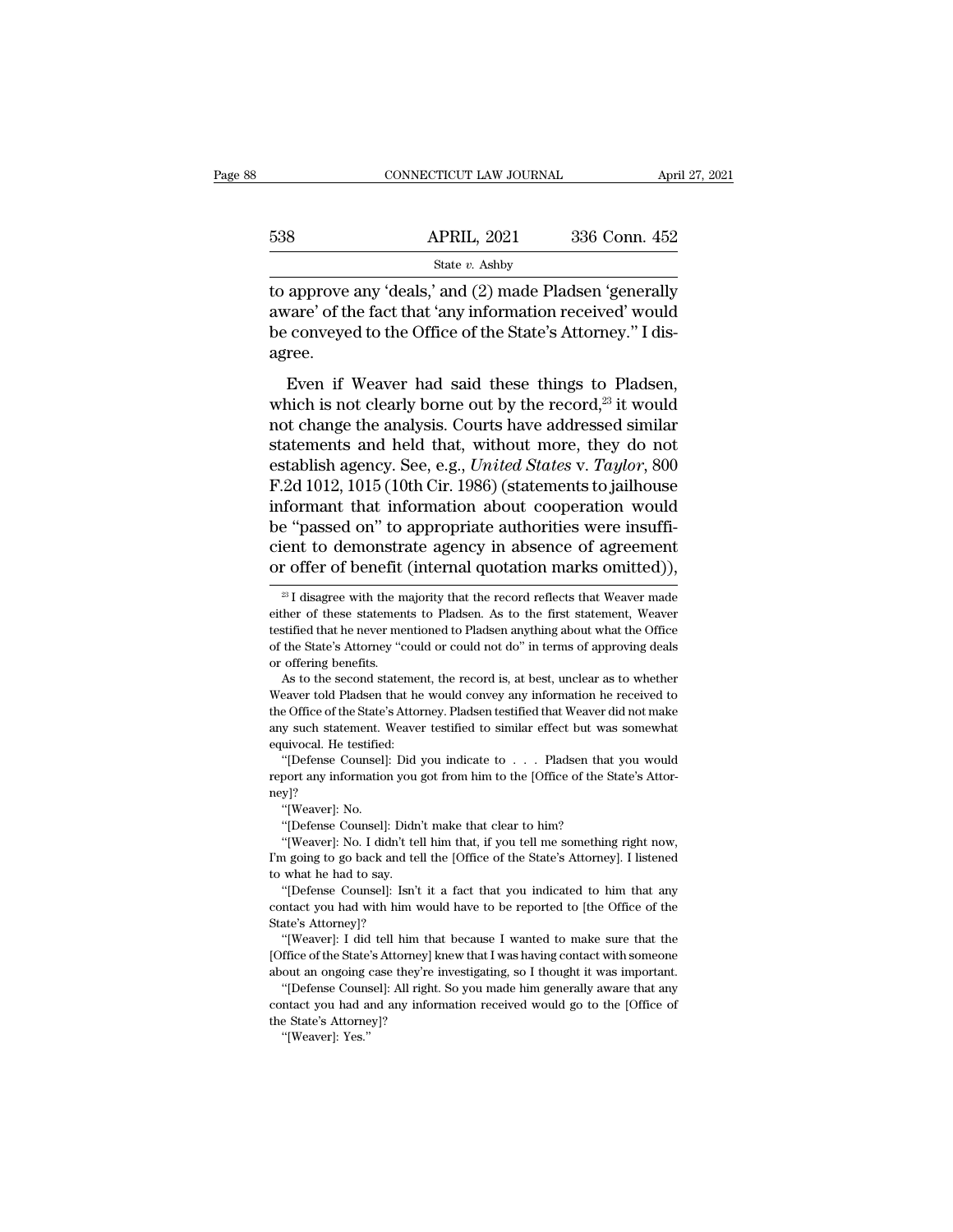| . 2021        | CONNECTICUT LAW JOURNAL                                    | Page 89 |
|---------------|------------------------------------------------------------|---------|
|               |                                                            |         |
| 336 Conn. 452 | <b>APRIL, 2021</b>                                         | 539     |
|               | State $v$ . Ashby                                          |         |
|               | cert. denied, 484 U.S. 838, 108 S. Ct. 123, 98 L. Ed.      |         |
|               | 2d 81 (1987); <i>Commonwealth v. Foxworth</i> , supra, 473 |         |
| $M$ occ       | 157.58 (thoro was no implied agency despite                |         |

236 Conn. 452 APRIL, 2021 539<br>
2021 539<br>
2021 539<br>
2021 539<br>
2021 539<br>
2021 539<br>
2021 539<br>
2021 539<br>
2021 539<br>
2021 639<br>
2021 644<br>
2021 644<br>
2021 644<br>
2021 644<br>
2021 644<br>
2021 645<br>
2021 645<br>
2021 645<br>
2021 645<br>
2021 645<br>
2 336 Conn. 452 APRIL, 2021 539<br>
State v. Ashby<br>
cert. denied, 484 U.S. 838, 108 S. Ct. 123, 98 L. Ed.<br>
2d 81 (1987); *Commonwealth* v. *Foxworth*, supra, 473<br>
Mass. 157–58 (there was no implied agency, despite<br>
police stat 336 Conn. 452 APRIL, 2021 539<br>
State v. Ashby<br>
cert. denied, 484 U.S. 838, 108 S. Ct. 123, 98 L. Ed.<br>
2d 81 (1987); *Commonwealth* v. *Foxworth*, supra, 473<br>
Mass. 157–58 (there was no implied agency, despite<br>
police stat Solution 1922 11 1121, 2022<br>
State v. Ashby<br>
cert. denied, 484 U.S. 838, 108 S. Ct. 123, 98 L. Ed.<br>
2d 81 (1987); *Commonwealth* v. *Foxworth*, supra, 473<br>
Mass. 157–58 (there was no implied agency, despite<br>
police statem state v. Ashby<br>cert. denied, 484 U.S. 838, 108 S. Ct. 123, 98 L. Ed.<br>2d 81 (1987); *Commonwealth* v. *Foxworth*, supra, 473<br>Mass. 157–58 (there was no implied agency, despite<br>police statements to jailhouse informant that cert. denied, 484 U.S. 8<br>2d 81 (1987); *Commoni*<br>Mass. 157–58 (there wa<br>police statements to jail<br>tion provided would be f<br>making capacity, wher<br>implied promises).<br>If anything, the recc If anything, the record reflects that Pladsen was<br>end agency, despite<br>lice statements to jailhouse informant that informa-<br>on provided would be forwarded to officials with deal-<br>aking capacity, when police made no express mass. 197–56 (there was no implied agency, despite<br>police statements to jailhouse informant that informa-<br>tion provided would be forwarded to officials with deal-<br>making capacity, when police made no express or<br>implied pro

ponce statements to jamouse mormant that morma-<br>tion provided would be forwarded to officials with deal-<br>making capacity, when police made no express or<br>implied promises).<br>If anything, the record reflects that Pladsen was<br> Frovided would be forwarded to officials with deal-<br>making capacity, when police made no express or<br>implied promises).<br>If anything, the record reflects that Pladsen was<br>merely acting in accordance with his own long-standin making capacity, when poince made no express or<br>implied promises).<br>If anything, the record reflects that Pladsen was<br>merely acting in accordance with his own long-standing<br>desire to curry favor with law enforcement when he If anything, the record reflects that Pladsen was<br>merely acting in accordance with his own long-standing<br>desire to curry favor with law enforcement when he<br>elicited the statements from the defendant. In August,<br>2006, month If anything, the record reflects that Pladsen was<br>merely acting in accordance with his own long-standing<br>desire to curry favor with law enforcement when he<br>elicited the statements from the defendant. In August,<br>2006, month merely acting in accordance with his own long-standing<br>desire to curry favor with law enforcement when he<br>elicited the statements from the defendant. In August,<br>2006, months before meeting with Weaver, Pladsen<br>began cultiv desire to curry favor with law enforcement when he<br>elicited the statements from the defendant. In August,<br>2006, months before meeting with Weaver, Pladsen<br>began cultivating a relationship with the defendant for<br>the specifi elicited the statements from the defendant. In August,<br>2006, months before meeting with Weaver, Pladsen<br>began cultivating a relationship with the defendant for<br>the specific purpose of using that relationship to coax<br>the de 2006, months before meeting with Weaver, Pladsen<br>began cultivating a relationship with the defendant for<br>the specific purpose of using that relationship to coax<br>the defendant into divulging incriminating information<br>that h began cultivating a relationship with the defendant for<br>the specific purpose of using that relationship to coax<br>the defendant into divulging incriminating information<br>that he could then provide to law enforcement in<br>exchan the specific purpose of using that relationship to coax<br>the defendant into divulging incriminating information<br>that he could then provide to law enforcement in<br>exchange for favorable treatment. Once Pladsen did so,<br>he init guard. at he could then provide to faw emforcement in<br>change for favorable treatment. Once Pladsen did so,<br>initiated the meeting with Weaver, hoping Weaver<br>uld help him secure a reduction in the twenty-five<br>ar sentence he was ser Exchange for favorable treatment. Once I fausen that so,<br>
the initiated the meeting with Weaver, hoping Weaver<br>
could help him secure a reduction in the twenty-five<br>
year sentence he was serving for assaulting a prison<br>
gu

The initiated the ineeting with weaver, hoping weaver<br>could help him secure a reduction in the twenty-five<br>year sentence he was serving for assaulting a prison<br>guard.<br>Far from encouraging that hope, Weaver made<br>"clear" to France he was serving for assaulting a prison<br>guard.<br>Far from encouraging that hope, Weaver made<br>"clear" to Pladsen that he could not provide him with<br>any deals or benefits. Pladsen testified that this admon-<br>ishment had t year sentence he was serving for assaunting a prison<br>guard.<br>"clear" to Pladsen that he could not provide him with<br>any deals or benefits. Pladsen testified that this admon-<br>ishment had the effect of *discouraging* any hope Far from encouraging that hope, Weaver made<br>
"clear" to Pladsen that he could not provide him with<br>
any deals or benefits. Pladsen testified that this admon-<br>
ishment had the effect of *discouraging* any hope or<br>
expectati Far from encouraging that hope, Weaver made<br>
"clear" to Pladsen that he could not provide him with<br>
any deals or benefits. Pladsen testified that this admon-<br>
ishment had the effect of *discouraging* any hope or<br>
expectat "clear" to Pladsen that he could not provide him with<br>any deals or benefits. Pladsen testified that this admon-<br>ishment had the effect of *discouraging* any hope or<br>expectation that he would receive anything in exchange<br>f any deals or benefits. Pladsen testified that this admonishment had the effect of *discouraging* any hope or expectation that he would receive anything in exchange for his cooperation. See footnote 17 of this opinion and a ishment had the effect of *discouraging* any hope or expectation that he would receive anything in exchange for his cooperation. See footnote 17 of this opinion and accompanying text. Moreover, Pladsen testified—and the t expectation that he would receive anything in exchange<br>for his cooperation. See footnote 17 of this opinion and<br>accompanying text. Moreover, Pladsen testified—and<br>the trial court credited—that he obtained the informa-<br>tio for his cooperation. See footnote 17 of this opinion and<br>accompanying text. Moreover, Pladsen testified—and<br>the trial court credited—that he obtained the informa-<br>tion from the defendant on his own accord. Accordingly,<br>it *Schmitter that he obtained the information from the defendant on his own accord. Accordingly,* it is pure speculation to conclude, on this record, that "the animating force for securing [the] information [was] . . . attri tion from the defendant on his own accord. Accordingly,<br>it is pure speculation to conclude, on this record, that<br>"the animating force for securing [the] information<br>[was] . . . attributable to the [state]"; *Schmitt* v. *T* it is pure speculation to conclude, on this record, that "the animating force for securing [the] information [was] . . . attributable to the [state]"; *Schmitt v. True*, 387 F. Supp. 2d 622, 640 (E.D. Va. 2005), aff'd sub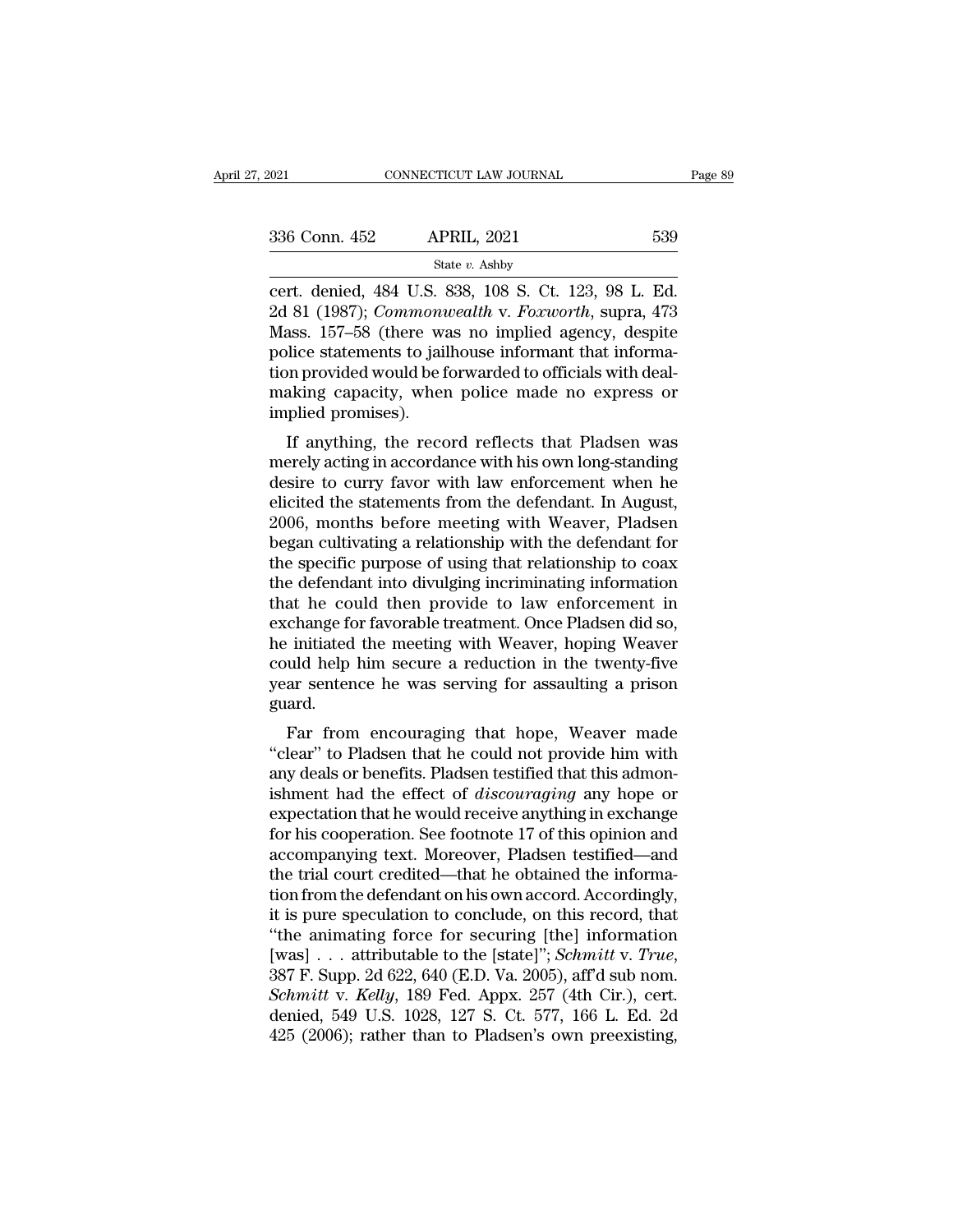|     | CONNECTICUT LAW JOURNAL | April 27, 2021 |  |
|-----|-------------------------|----------------|--|
|     |                         |                |  |
| 540 | <b>APRIL, 2021</b>      | 336 Conn. 452  |  |
|     | State v. Ashby          |                |  |

 $\begin{array}{ll}\n & \text{COMRECTICUT LAW JOURNAL} & \text{April 27, 2021} \\
 \hline\n 540 & \text{APRIL, 2021} & 336 \text{ Conn. } 452 \\
 \hline\n & \text{State } v. \text{ Ashby} \\
 \text{subjective hope that he might obtain a benefit. Pladsen} \\
 \text{conducted himself exactly the same way before his\n \text{meeting with Weaver as he did after it}\n \end{array}$ 540 APRIL, 2021 336 Conn. 452<br>
State v. Ashby<br>
subjective hope that he might obtain a benefit. Pladsen<br>
conducted himself exactly the same way before his<br>
meeting with Weaver as he did after it. 540 APRIL, 2021 336<br>
State v. Ashby<br>
Subjective hope that he might obtain a benefic<br>
conducted himself exactly the same way l<br>
meeting with Weaver as he did after it.<br>
Third, the majority contends that the fact  $\begin{array}{r} \text{APRIL, 2021} \text{336 Conn. 452} \ \text{State } v. \text{ Ashby} \end{array}$ <br>bjective hope that he might obtain a benefit. Pladsen mducted himself exactly the same way before his eeting with Weaver as he did after it.<br>Third, the majority cont

State v. Ashby<br>
subjective hope that he might obtain a benefit. Pladsen<br>
conducted himself exactly the same way before his<br>
meeting with Weaver as he did after it.<br>
Third, the majority contends that the fact that the<br>
sta subjective hope that he might obtain a benefit. Pladsen<br>conducted himself exactly the same way before his<br>meeting with Weaver as he did after it.<br>Third, the majority contends that the fact that the<br>state did not object to subjective hope that he might obtain a benefit. Pladsen<br>conducted himself exactly the same way before his<br>meeting with Weaver as he did after it.<br>Third, the majority contends that the fact that the<br>state did not object to conducted himself exactly the same way before his<br>meeting with Weaver as he did after it.<br>Third, the majority contends that the fact that the<br>state did not object to Pladsen's subsequent attempt to<br>obtain a reduction in hi meeting with Weaver as he did after it.<br>Third, the majority contends that the fact that the<br>state did not object to Pladsen's subsequent attempt to<br>obtain a reduction in his sentence is relevant because<br>it amounts to the p Third, the majority contends that the fact that the state did not object to Pladsen's subsequent attempt to obtain a reduction in his sentence is relevant because it amounts to the provision of a benefit. Under the specifi state did not object to Pladsen's subsequent attempt to<br>obtain a reduction in his sentence is relevant because<br>it amounts to the provision of a benefit. Under the<br>specific circumstances of the present case, I disagree.<br>To below and reduction in his sentence is relevant because<br>it amounts to the provision of a benefit. Under the<br>specific circumstances of the present case, I disagree.<br>To have any bearing on the agency analysis, the benefit<br>mu <sup>22</sup> S. Marked the provision of a benefit. Under the specific circumstances of the present case, I disagree.<br>To have any bearing on the agency analysis, the benefit must have "already been promised at the time the informan Example in the present of the present case, I disagree.<br>To have any bearing on the agency analysis, the benefit<br>must have "already been promised at the time the infor-<br>mant elicited the information; if not, later receipt To have any bearing on the agency analysis, the benefit<br>To have any bearing on the agency analysis, the benefit<br>must have "already been promised at the time the infor-<br>mant elicited the information; if not, later receipt Formust have "already been promised at the time the informant elicited the information; if not, later receipt of a<br>benefit is of no consequence." *Manns v. State*, supra,<br>122 S.W.3d 188; see also *Creel v. Johnson*, supra, mant elicited the information; if not, later receipt of a<br>benefit is of no consequence." *Manns v. State*, supra,<br>122 S.W.3d 188; see also *Creel v. Johnson*, supra, 162<br>F.3d 393 (decision of police not to prosecute was ir benefit is of no consequence." *Manns v. State*, supra, 122 S.W.3d 188; see also *Creel v. Johnson*, supra, 162 F.3d 393 (decision of police not to prosecute was irrelevant to agency because there was no evidence that "any 122 S.W.3d 188; see also *Creel v. Johnson*, supra, 162<br>F.3d 393 (decision of police not to prosecute was irrele-<br>vant to agency because there was no evidence that<br>"anyone promised . . . not to pursue [the] charges in<br>exc F.3d 393 (decision of police not to prosecute was irrelevant to agency because there was no evidence that<br>"anyone promised . . . not to pursue [the] charges in<br>exchange for [the informant's] assistance" (emphasis<br>added)); not to a gency because there was no evidence that<br>
"anyone promised . . . not to pursue [the] charges in<br> *exchange for* [the informant's] assistance" (emphasis<br>
added)); *Lightbourne* v. *Dugger*, supra, 829 F.2d<br>
1020–21 "anyone promised . . . not to pursue [the] charges *in*<br>exchange for [the informant's] assistance" (emphasis<br>added)); *Lightbourne* v. *Dugger*, supra, 829 F.2d<br>1020–21 (agreement to assist informant in obtaining<br>bail did exchange for [the informant's] assistance" (emphasis<br>added)); *Lightbourne* v. *Dugger*, supra, 829 F.2d<br>1020–21 (agreement to assist informant in obtaining<br>bail did not create agency relationship because it was<br>not made u added)); *Lightbourne* v. *Dugger*, supra, 829 F.2d 1020–21 (agreement to assist informant in obtaining bail did not create agency relationship because it was not made until after informant elicited incriminating statemen evidence that such treatment had been promised in<br>exchange that such that such that such that such that and the unit after informant elicited incriminating<br>statements); *Commonwealth* v. *Foxworth*, supra, 473<br>Mass. 158–5 For the did not create agency relationship because it w<br>hoil did not create agency relationship because it w<br>not made until after informant elicited incriminatii<br>statements); *Commonwealth* v. *Foxworth*, supra, 4<br>Mass. 15 to made until after informant elicited incriminating<br>atements); *Commonwealth* v. *Foxworth*, supra, 473<br>ass. 158–59 (fact that informant received favorable<br>eatment was irrelevant to agency "[in the absence of]<br>idence that statements); *Commonwealth* v. *Foxworth*, supra, 473<br>Mass. 158–59 (fact that informant received favorable<br>treatment was irrelevant to agency "[in the absence of]<br>evidence that such treatment had been promised in<br>exchange

Mass. 158–59 (fact that informant received favorable<br>treatment was irrelevant to agency "[in the absence of]<br>evidence that such treatment had been promised in<br>exchange for information yet to be obtained").<br>Although I agree treatment was irrelevant to agency "[in the absence of]<br>evidence that such treatment had been promised in<br>exchange for information yet to be obtained").<br>Although I agree with the majority that the subse-<br>quent receipt of a evidence that such treatment had been promised in<br>exchange for information yet to be obtained").<br>Although I agree with the majority that the subse-<br>quent receipt of a benefit can, under some circum-<br>stances, serve as circu exchange for information yet to be obtained").<br>Although I agree with the majority that the subsequent receipt of a benefit can, under some circumstances, serve as circumstantial evidence that an agency<br>relationship previou Although I agree with the majority that the subsequent receipt of a benefit can, under some circumstances, serve as circumstantial evidence that an agency relationship previously had existed, or that the benefit previously parameter a register and the trial courts and the same<br>quent receipt of a benefit can, under some circum-<br>stances, serve as circumstantial evidence that an agency<br>relationship previously had existed, or that the benefit<br>pr Frame of a sense of the state of the their stances, serve as circumstantial evidence that an agency<br>relationship previously had existed, or that the benefit<br>previously had been offered, the record in this case<br>forecloses a Elationship previously had existed, or that the benefit<br>previously had been offered, the record in this case<br>forecloses any such inference. Pladsen's testimony at<br>the suppression hearing, which, again, this court must<br>acce Francesculp previously had entertained, or and in this case<br>forecloses any such inference. Pladsen's testimony at<br>the suppression hearing, which, again, this court must<br>accept because the trial court credited it, was that<br> forecloses any such inference. Pladsen's testimony at<br>the suppression hearing, which, again, this court must<br>accept because the trial court credited it, was that<br>Weaver offered him no benefits during their January 5,<br>2007 the supple<br>accept b<br>Weaver c<br>2007 me<br>Weaver a<br>tions unt<br>the note.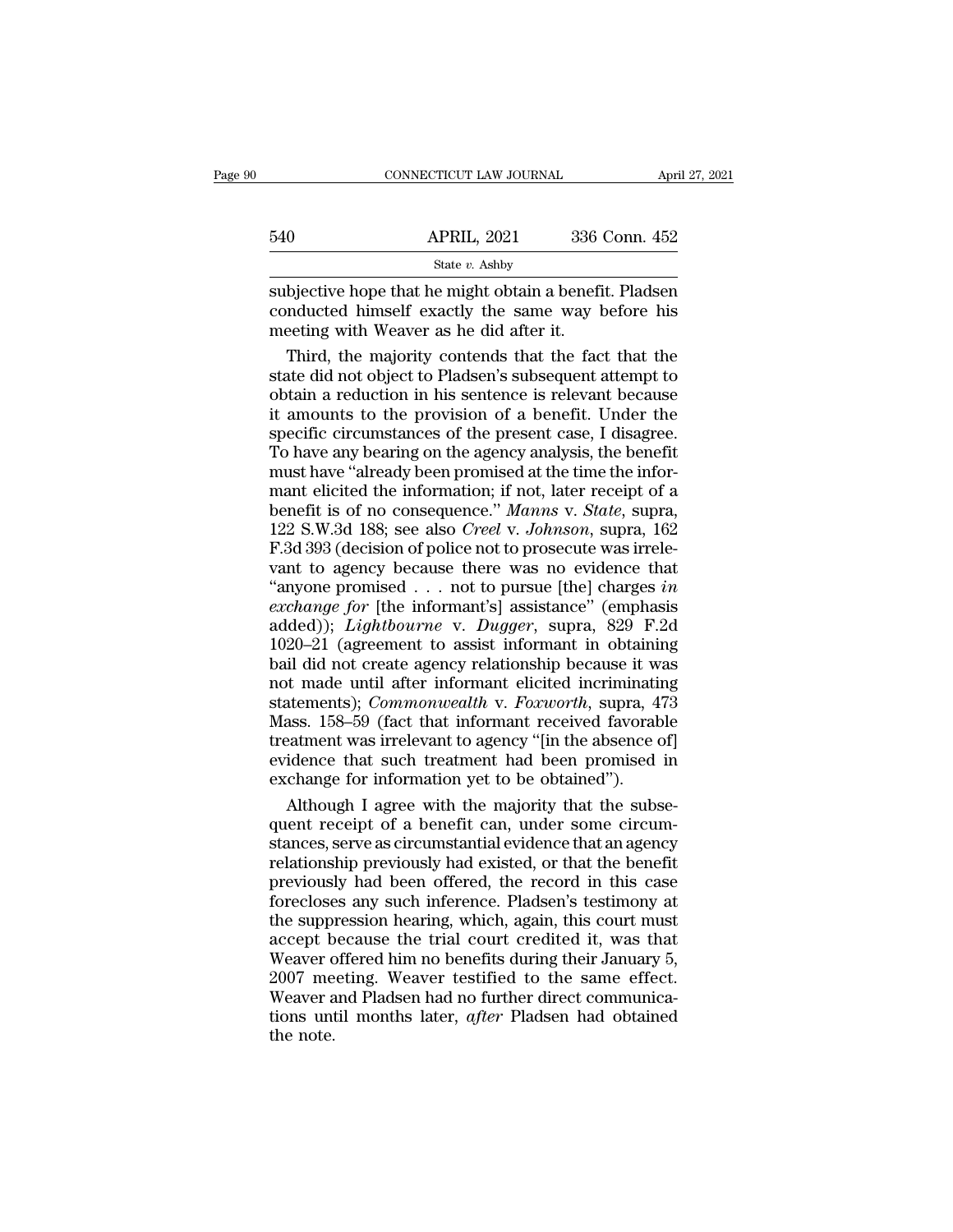| 2021          | CONNECTICUT LAW JOURNAL                                | Page 91 |
|---------------|--------------------------------------------------------|---------|
|               |                                                        |         |
| 336 Conn. 452 | <b>APRIL, 2021</b>                                     | 541     |
|               | State $v$ . Ashby                                      |         |
|               | Moreover, Pladsen testified at the defendant's trial   |         |
|               | that he was not expecting to receive a benefit because |         |
|               | Weaver had disclaimed any authority to provide him     |         |

336 Conn. 452 APRIL, 2021 541<br>
State v. Ashby<br>
Moreover, Pladsen testified at the defendant's trial<br>
that he was not expecting to receive a benefit because<br>
Weaver had disclaimed any authority to provide him<br>
with any bon  $\begin{array}{r} \n 336 \text{ Conn. } 452 \quad \text{APRIL, } 2021 \quad \text{541} \\
 \hline \n \text{Storeover, Pladsen testified at the defendant's trial} \\
 \text{that he was not expecting to receive a benefit because} \\
 \text{Weaver had disclaimed any authority to provide him} \\
 \text{with any benefit. See footnote 17 of this opinion. This} \n \end{array}$  $\frac{\text{336 Conn. 452}}{\text{State } v. \text{ Ashby}}$ <br>
Moreover, Pladsen testified at the defendant's trial<br>
that he was not expecting to receive a benefit because<br>
Weaver had disclaimed any authority to provide him<br>
with any benefit. See footn Solution 1922 and 1922 and 1923 state v. Ashby<br>
Moreover, Pladsen testified at the defendant's trial<br>
that he was not expecting to receive a benefit because<br>
Weaver had disclaimed any authority to provide him<br>
with any be State v. Ashby<br>Moreover, Pladsen testified at the defendant's trial<br>that he was not expecting to receive a benefit because<br>Weaver had disclaimed any authority to provide him<br>with any benefit. See footnote 17 of this opini Moreover, Pladsen testified at the defendant's trial<br>that he was not expecting to receive a benefit because<br>Weaver had disclaimed any authority to provide him<br>with any benefit. See footnote 17 of this opinion. This<br>evidenc that he was not expecting to receive a benefit because<br>Weaver had disclaimed any authority to provide him<br>with any benefit. See footnote 17 of this opinion. This<br>evidence demonstrates that any benefit Pladsen ulti-<br>mately Weaver had disclaimed any authority to provide him<br>with any benefit. See footnote 17 of this opinion. This<br>evidence demonstrates that any benefit Pladsen ulti-<br>mately received for his assistance had not been offered<br>to him with any benefit. See footnote 17 of this opinion. This<br>evidence demonstrates that any benefit Pladsen ulti-<br>mately received for his assistance had not been offered<br>to him before he elicited the incriminating information<br>f evidence demonstrates that any benefit Pladsen ulti-<br>mately received for his assistance had not been offered<br>to him before he elicited the incriminating information<br>from the defendant. In fact, this evidence strongly sug-<br> mately received for his assistance had not been offered<br>to him before he elicited the incriminating information<br>from the defendant. In fact, this evidence strongly sug-<br>gests that the state's *decision* to provide Pladsen Finally, the majority relies on the factometer and the majority sug-<br>Fiss that the state's *decision* to provide Pladsen with<br>benefit had not even been made until after he obtained<br>e statements. Accordingly, Pladsen's late from the detendant. In fact, this evidence strongly suggests that the state's *decision* to provide Pladsen with a benefit had not even been made until after he obtained the statements. Accordingly, Pladsen's later receipt

gests that the state's dectston to provide I lattern whit<br>a benefit had not even been made until after he obtained<br>the statements. Accordingly, Pladsen's later receipt of<br>a benefit does not provide any evidence of agency.<br> a benefit had not even been made until after he obtained<br>the statements. Accordingly, Pladsen's later receipt of<br>a benefit does not provide any evidence of agency.<br>Finally, the majority relies on the fact that the defen-<br>d *Statements. Accordingly, Tadsen's later receipt of* a benefit does not provide any evidence of agency.<br>
Finally, the majority relies on the fact that the defendant was incarcerated when Pladsen elicited the incriminating a benefit does not provide any evidence of agency.<br>Finally, the majority relies on the fact that the defendant was incarcerated when Pladsen elicited the incriminating statements from him. The majority cites the United Sta Finally, the majority relies on the fact that the defendant was incarcerated when Pladsen elicited the incriminating statements from him. The majority cites the United States Supreme Court's observation in *United States v* dant was incarcerated when Pladsen elicited the incriminating statements from him. The majority cites the United States Supreme Court's observation in *United States* v. *Henry*, supra, 447 U.S. 274, that "the mere fact of inating statements from him. The majority cites the<br>United States Supreme Court's observation in *United*<br>States v. Henry, supra, 447 U.S. 274, that "the mere fact<br>of custody imposes pressures on the accused; confine-<br>ment United States Supreme Court's observation in *United*<br>States v. Henry, supra, 447 U.S. 274, that "the mere fact<br>of custody imposes pressures on the accused; confine-<br>ment may bring into play subtle influences that will<br>mak States v. *Henry*, supra, 447 U.S. 274, that "the mere fact of custody imposes pressures on the accused; confine-<br>ment may bring into play subtle influences that will make him particularly susceptible to the ploys of under of custody imposes pressures on the accused; confinement may bring into play subtle influences that will make him particularly susceptible to the ploys of under-<br>cover [g]overnment agents." The fact of custody, how-<br>ever, ment may bring into play subtle influences that will<br>make him particularly susceptible to the ploys of under-<br>cover [g]overnment agents." The fact of custody, how-<br>ever, although relevant to the deliberate elicitation<br>pron make him particularly susceptible to the ploys of under-<br>cover [g]overnment agents." The fact of custody, how-<br>ever, although relevant to the deliberate elicitation<br>prong of a *Massiah* claim, has no bearing on the threshcover [g]overnment agents." The f<br>ever, although relevant to the d<br>prong of a *Massiah* claim, has no b<br>old question of agency, which foc<br>ceptibility of the defendant to ploy<br>of police involvement with the infor<br>ander, sup er, antiough relevant to the demberate enchation<br>ong of a *Massiah* claim, has no bearing on the thresh-<br>d question of agency, which focuses not on the sus-<br>ptibility of the defendant to ploys, but on the "extent<br>police in prong or a *massian* ciann, has no bearing on the thresh-<br>old question of agency, which focuses not on the sus-<br>ceptibility of the defendant to ploys, but on the "extent<br>of police involvement with the informant." *State* v

old question of agency, which focuses not on the sus-<br>ceptibility of the defendant to ploys, but on the "extent<br>of police involvement with the informant." State v. Alex-<br>ander, supra, 197 Conn. 184.<br>Indeed, the United Sta ceptibility of the defendant to ploys, but on the extent<br>of police involvement with the informant." *State* v. *Alexander*, supra, 197 Conn. 184.<br>Indeed, the United States Supreme Court clarified in<br>a footnote that "the fa *Hender, supra, 197 Conn. 184.*<br> *Hender, supra, 197 Conn. 184.*<br> *Hended, the United States Supreme Court clarified in a footnote that "the fact of custody bears on whether the [g]overnment 'deliberately elicited' the inc ander*, supra, 197 Colli. 104.<br>
Indeed, the United States Supreme Court clarified in<br>
a footnote that "the fact of custody bears on whether<br>
the [g]overnment 'deliberately elicited' the incriminat-<br>
ing statements from [t Indeed, the United States Supreme Court clarified in<br>a footnote that "the fact of custody bears on whether<br>the [g]overnment 'deliberately elicited' the incriminat-<br>ing statements from [the defendant]." United States v.<br>Hen a footnote that "the fact of custody bears on whether<br>the [g]overnment 'deliberately elicited' the incriminat-<br>ing statements from [the defendant]." *United States v.<br>Henry*, supra, 447 U.S. 274 n.11. Relying on this footthe [g]overnment 'deliberately elicited' the incriminating statements from [the defendant]." *United States v.*<br>Henry, supra, 447 U.S. 274 n.11. Relying on this footnote, the United States Court of Appeals for the District ing statements from [the defendant]." *United States v.*<br>Henry, supra, 447 U.S. 274 n.11. Relying on this foot-<br>note, the United States Court of Appeals for the District<br>of Columbia held that "it is of no moment that the i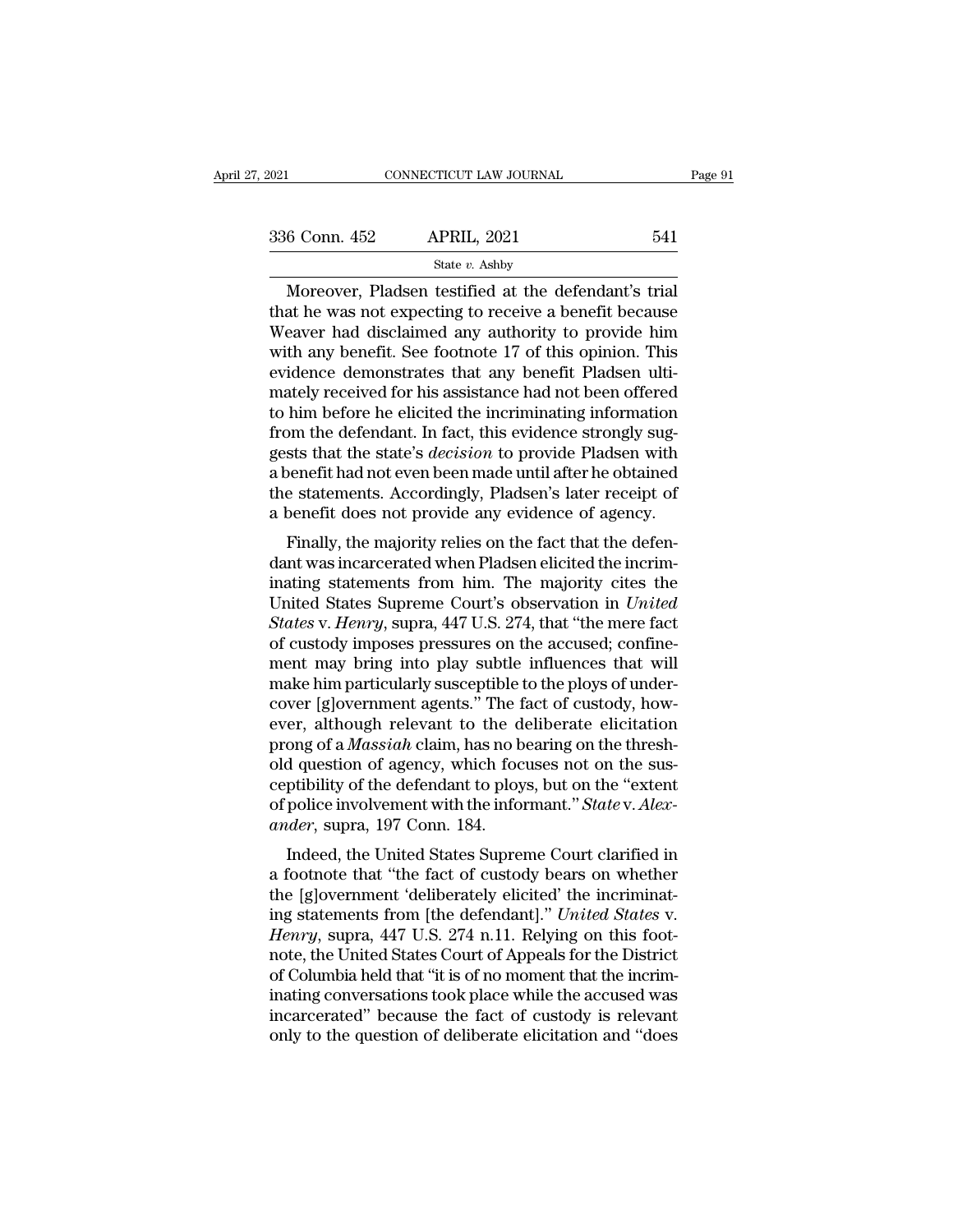# EXECUTE CONNECTICUT LAW JOURNAL April 27, 2021<br>542 APRIL, 2021 336 Conn. 452<br>542 State v. Ashby

# State *v.* Ashby

CONNECTICUT LAW JOURNAL APT<br>
542 APRIL, 2021 336 Conn. 452<br>
542 State v. Ashby<br>
75 The anterior question whether th[e] [infor-<br>
76 The anterior question whether the left [infor-<br>
76 The state of the [g]<br>
76 The state of th 542 APRIL, 2021 336 Conn. 452<br>
State v. Ashby<br>
mot bear [on] the anterior question whether th[e] [infor-<br>
mant] was acting on behalf of the [g]overnment [which]<br>
depends solely [on] whether he was acting [on] the<br>
instruc depends solely [on] whether he was acting [on] the S42 APRIL, 2021 336 Conn. 452<br>
State v. Ashby<br>
not bear [on] the anterior question whether th[e] [infor-<br>
mant] was acting on behalf of the [g]overnment [which]<br>
depends solely [on] whether he was acting [on] the<br>
instruct *MATHL, 2021 B30 COMI.* 402<br> *State v. Ashby*<br>
mot bear [on] the anterior question whether th[e] [infor-<br>
mant] was acting on behalf of the [g]overnment [which]<br>
depends solely [on] whether he was acting [on] the<br>
instru State v. Ashby<br>
not bear [on] the anterior question whether th[e] [infor-<br>
mant] was acting on behalf of the [g]overnment [which]<br>
depends solely [on] whether he was acting [on] the<br>
instruction of a government official." not bear [on] the anterior question whether th[e] [infor-<br>mant] was acting on behalf of the [g]overnment [which]<br>depends solely [on] whether he was acting [on] the<br>instruction of a government official." *United States v.<br>W* mant] was acting on behalf of the [g]overnment [which]<br>depends solely [on] whether he was acting [on] the<br>instruction of a government official." *United States v.*<br>Watson, supra, 894 F.2d 1347–48; see also *United States* depends solely [on] whether he was acting [on] the<br>instruction of a government official." *United States v.*<br>Watson, supra, 894 F.2d 1347–48; see also *United States*<br>v. *Johnson*, 196 F. Supp. 2d 795, 855, 860 (N.D. Iowa instruction of a government official." *United States v.*<br> *Watson*, supra, 894 F.2d 1347–48; see also *United States*<br> *w. Johnson*, 196 F. Supp. 2d 795, 855, 860 (N.D. Iowa<br>
2002) (fact that defendant was in custody demo Watson, supra, 894 F.2d 1347–48; see also *United States*<br>v. *Johnson*, 196 F. Supp. 2d 795, 855, 860 (N.D. Iowa<br>2002) (fact that defendant was in custody demonstrated<br>deliberate elicitation but was not relevant to agency) v. *Johnson*, 196 F. Supp. 2d 795, 855, 860 (N.D. Iowa<br>2002) (fact that defendant was in custody demonstrated<br>deliberate elicitation but was not relevant to agency),<br>rev'd on other grounds, 338 F.3d 918 (8th Cir. 2003);<br>*W* 2002) (fact that defendant was in custody demonstrated<br>deliberate elicitation but was not relevant to agency),<br>rev'd on other grounds, 338 F.3d 918 (8th Cir. 2003);<br>Wallace v. Price, Docket No. 99-231, 2002 WL 31180963,<br>\*6 deliberate elicitation but was not relevant to agency),<br>rev'd on other grounds, 338 F.3d 918 (8th Cir. 2003);<br>Wallace v. Price, Docket No. 99-231, 2002 WL 31180963,<br>\*68 and n.54 (W.D. Pa. October 1, 2002) (fact of custody rev'd on other grounds, 338 F.3d 918 (8th Cir. 2003);<br>Wallace v. Price, Docket No. 99-231, 2002 WL 31180963,<br>\*68 and n.54 (W.D. Pa. October 1, 2002) (fact of custody<br>relates to "the mental state of the defendant, his vulne *Wallace v. Price*, Docket No. 99-231, 2002 WL 31180963,<br>\*68 and n.54 (W.D. Pa. October 1, 2002) (fact of custody<br>relates to "the mental state of the defendant, his vulner-<br>ability while incarcerated, his susceptibility to \*68 and n.54 (W.D. Pa. October 1, 2002) (fact of custody relates to "the mental state of the defendant, his vulner-<br>ability while incarcerated, his susceptibility to artifice, and the likelihood that he will expose incrim relates to "the mental state of the defendant, his vulner-<br>ability while incarcerated, his susceptibility to artifice,<br>and the likelihood that he will expose incriminating<br>information to others," none of which is relevant ability while incarcerated, his susceptibility to artifice,<br>and the likelihood that he will expose incriminating<br>information to others," none of which is relevant to<br>agency); *State* v. Willis, supra, 496 S.W.3d 714 (fact<br> and the likelihood that he will expose incriminating<br>information to others," none of which is relevant to<br>agency); *State* v. *Willis*, supra, 496 S.W.3d 714 (fact<br>of incarceration "do[es] not bear on the question of<br>whet information to others," none of which is relevant to agency); *State* v. *Willis*, supra, 496 S.W.3d 714 (fact of incarceration "do[es] not bear on the question of whether [the informant] was acting as a government agent" agency); *State* v. *Willis*, supra, 496 S.W.3d 714 (fact of incarceration "do[es] not bear on the question of whether [the informant] was acting as a government agent").<sup>24</sup> The fact that the defendant was in custody when of incarceration "do[es] not bear on the question of whether [the informant] was acting as a government agent").<sup>24</sup> The fact that the defendant was in custody when Pladsen elicited the incriminating information from him, nether [the informant] was acting as a government<br>ent").<sup>24</sup> The fact that the defendant was in custody<br>nen Pladsen elicited the incriminating information<br>pom him, although pertinent to whether the statements<br>rere delibera agent").<sup>24</sup> The fact that the defendant was in custody<br>when Pladsen elicited the incriminating information<br>from him, although pertinent to whether the statements<br>were deliberately elicited, is simply not relevant to the<br>

were deliberately elicited, is simply not relevant to the question of whether Pladsen was an agent of the state.<br>For these reasons, I see no basis in the record to conclude that Weaver knew or should have known that  $\frac{2$ question of whether Pladsen was an agent of the state.<br>
For these reasons, I see no basis in the record to<br>
conclude that Weaver knew or should have known that<br>
<sup>24</sup> Although the Third Circuit Court of Appeals suggested th CONCIUGE LITTLE WEAVER KITEW OF SHOULD HAVE KHOWH LITTLE <sup>24</sup> Although the Third Circuit Court of Appeals suggested that custody is relevant to the agency analysis in *Matteo* v. *Superintendent*, *SCI Albion*, 171 F.3d 87 <sup>24</sup> Although the Third Circuit Court of Appeals suggested that custody is<br>relevant to the agency analysis in *Matteo* v. *Superintendent*, *SCI Albion*,<br>171 F.3d 877, 894–95 (3d Cir.), cert. denied sub nom. *Matteo* v. *B* 528 U.S. 824, 120 S. Ct. 73, 145 L. Ed. 2d 62 (1999), this aspect of *Matteo* has been widely criticized as being based on a misreading of *Henry*. See *United States* v. *Johnson*, supra, 196 F. Supp. 2d 855, 860 (genera 528 U.S. 824, 120 S. Ct. 73, 145 L. Ed. 2d 62 (1999), this aspect of *Matteo* has been widely criticized as being based on a misreading of *Henry*. See *United States v. Johnson*, supra, 196 F. Supp. 2d 855, 860 (generally has been widely criticized as being based on a misreading of *Henry*. See *United States v. Johnson*, supra, 196 F. Supp. 2d 855, 860 (generally relying on *Matteo* but noting that "[t]he court in *Matteo* may have gone to *United States v. Johnson*, supra, 196 F. Supp. 2d 855, 860 (generally relying on *Matteo* but noting that "[t]he court in *Matteo* may have gone too far" when it considered custody as relevant to agency); *Wallace v. Pric* on *Matteo* but noting that "[t] he court in *Matteo* may have gone too far" when it considered custody as relevant to agency); *Wallace* v. *Price*, supra, 2002 WL 31180963, \*68 and n.54 (considering factors relied on in when it considered custody as relevant to agency); *Wallace v. Price*, supra, 2002 WL 31180963, \*68 and n.54 (considering factors relied on in *Matteo* but declining to grant weight to custody); *State v. Willis*, supra, *Matteo*'s analysis, <sup>#68</sup> and n.54 (considering factors relied on in *Matteo* but declining to grant weight to custody); *State* v. *Willis*, supra, 496 S.W.3d 713 n.22 ("We note that the [lower court] correctly cited *Ma* but declining to grant weight to custody); *State* v. *Willis*, supra, 496 S.W.3d 713 n.22 ("We note that the [lower court] correctly cited *Matteo* as stating that [the fact of custody was] pertinent to the question of w 713 n.22 ("We note that the [lower court] correctly cited *Matteo* as stating that [the fact of custody was] pertinent to the question of whether the informant was a government agent. . . . We disagree with this portion o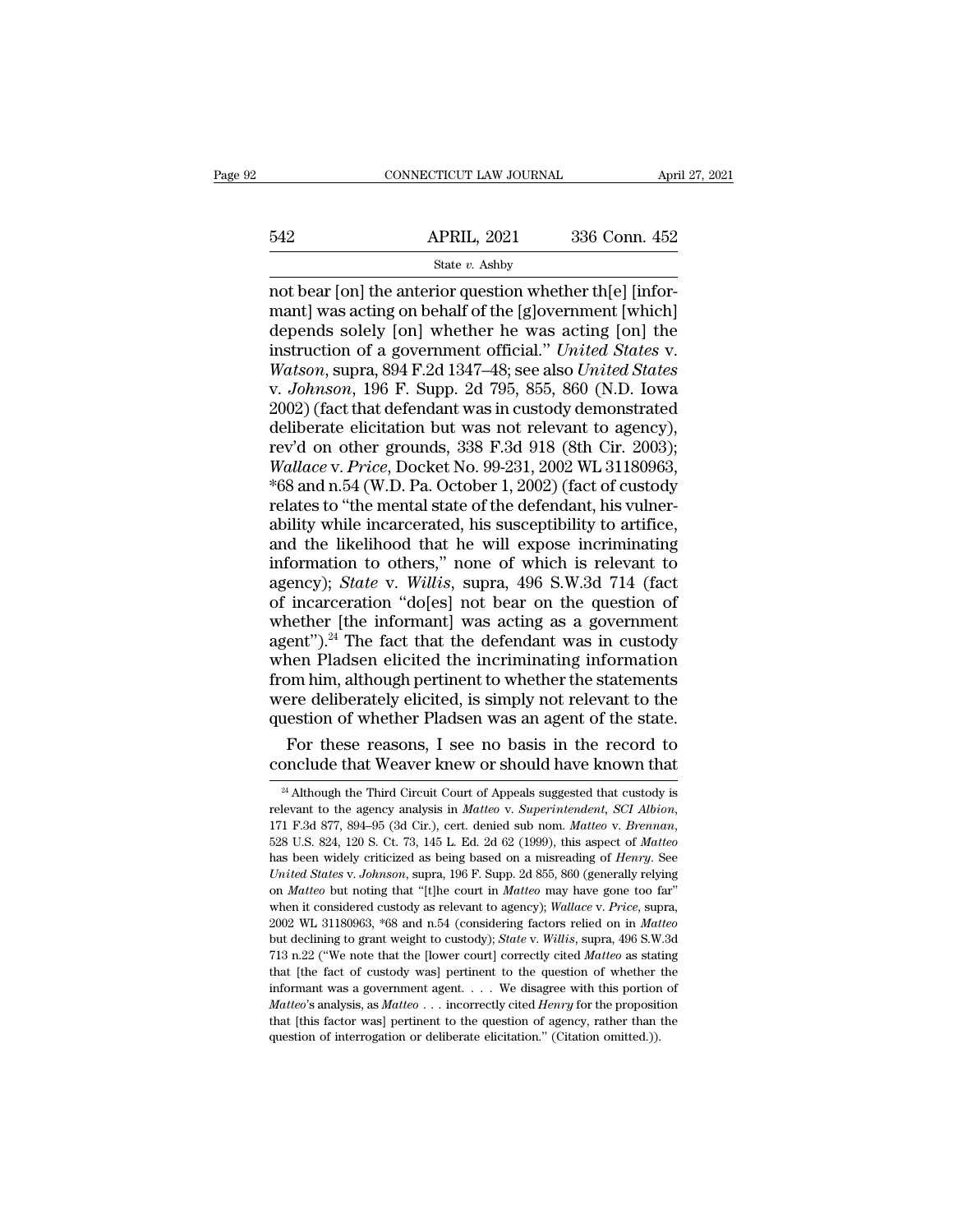| 2021          | CONNECTICUT LAW JOURNAL                                                                                                                                                     | Page 93 |
|---------------|-----------------------------------------------------------------------------------------------------------------------------------------------------------------------------|---------|
| 336 Conn. 452 | <b>APRIL, 2021</b>                                                                                                                                                          | 543     |
|               | State $v$ . Ashby                                                                                                                                                           |         |
|               | his meeting with Pladsen or his subsequent telephone<br>call with him; see footnote 20 of this opinion; as opposed<br>to Dladgen's obvious own preovising desire to provide |         |

336 Conn. 452 APRIL, 2021 543<br>
State  $v$ . Ashby<br>
his meeting with Pladsen or his subsequent telephone<br>
call with him; see footnote 20 of this opinion; as opposed<br>
to Pladsen's obvious own preexisting desire to provide<br>
th 336 Conn. 452 APRIL, 2021 543<br>
State v. Ashby<br>
his meeting with Pladsen or his subsequent telephone<br>
call with him; see footnote 20 of this opinion; as opposed<br>
to Pladsen's obvious own preexisting desire to provide<br>
the 336 Conn. 452 APRIL, 2021 543<br>
State v. Ashby<br>
his meeting with Pladsen or his subsequent telephone<br>
call with him; see footnote 20 of this opinion; as opposed<br>
to Pladsen's obvious own preexisting desire to provide<br>
the State  $v$ . Ashby<br>his meeting with Pladsen or his subsequent telephone<br>call with him; see footnote 20 of this opinion; as opposed<br>to Pladsen's obvious own preexisting desire to provide<br>the police with information in exchan siate  $v$ . Ashby<br>his meeting with Pladsen or his subsequent telephone<br>call with him; see footnote 20 of this opinion; as opposed<br>to Pladsen's obvious own preexisting desire to provide<br>the police with information in exchan his meeting with Pladsen or his subsequent telephone<br>call with him; see footnote 20 of this opinion; as opposed<br>to Pladsen's obvious own preexisting desire to provide<br>the police with information in exchange for leniency,<br>w call with him; see footnote 20 of this opinion; as opposed<br>to Pladsen's obvious own preexisting desire to provide<br>the police with information in exchange for leniency,<br>was likely to result in Pladsen's seeking further info

# IV

# **CONCLUSION**

In summary, courts should always scrutinize law<br>
In summary, courts should always scrutinize law<br>
forcement's dealings with jailhouse informants to<br>
give that the state is not cinemizating entimal majority's new formulation of the agency standard.<br>
IV<br>
CONCLUSION<br>
In summary, courts should always scrutinize law<br>
enforcement's dealings with jailhouse informants to<br>
ensure that the state is not circumventing criminal<br> EV<br>
ENDISION<br>
In summary, courts should always scrutinize law<br>
enforcement's dealings with jailhouse informants to<br>
ensure that the state is not circumventing criminal<br>
defendants' sixth amendment rights by "a wink and a<br>  $\footnotesize$  conclusion<br>  $\footnotesize$  conclusion<br>  $\footnotesize$  courts should always scrutinize law<br>
enforcement's dealings with jailhouse informants to<br>
ensure that the state is not circumventing criminal<br>
defendants' sixth amendment right CONCLUSION<br>In summary, courts should always scrutinize law<br>enforcement's dealings with jailhouse informants to<br>ensure that the state is not circumventing criminal<br>defendants' sixth amendment rights by "a wink and a<br>nod . . In summary, courts should always scrutinize law<br>enforcement's dealings with jailhouse informants to<br>ensure that the state is not circumventing criminal<br>defendants' sixth amendment rights by "a wink and a<br>nod . . . ." Ayer In summary, courts should always scrutinize law<br>enforcement's dealings with jailhouse informants to<br>ensure that the state is not circumventing criminal<br>defendants' sixth amendment rights by "a wink and a<br>nod . . . ." Ayer enforcement's dealings with jailhouse informants to<br>ensure that the state is not circumventing criminal<br>defendants' sixth amendment rights by "a wink and a<br>nod . . . ." Ayers v. Hudson, supra, 623 F.3d 312. At<br>the same ti ensure that the state is not circumventing criminal<br>defendants' sixth amendment rights by "a wink and a<br>nod . . . ." Ayers v. Hudson, supra, 623 F.3d 312. At<br>the same time, not every encounter between the police<br>and an in defendants' sixth amendment rights by "a wink and a<br>nod . . . . " Ayers v. Hudson, supra, 623 F.3d 312. At<br>the same time, not every encounter between the police<br>and an inmate establishes an agency relationship so as<br>to re nod . . . ." Ayers v. Hudson, supra, 623 F.3d 312. At<br>the same time, not every encounter between the police<br>and an inmate establishes an agency relationship so as<br>to render inadmissible any incriminating information<br>that the same time, not every encounter between the police<br>and an inmate establishes an agency relationship so as<br>to render inadmissible any incriminating information<br>that the inmate subsequently obtains from the defen-<br>dant. " and an inmate establishes an agency relationship so as<br>to render inadmissible any incriminating information<br>that the inmate subsequently obtains from the defen-<br>dant. "[A]ll citizens . . . have a duty to report informa-<br>ti to render inadmissible any incriminating information<br>that the inmate subsequently obtains from the defen-<br>dant. "[A]ll citizens . . . have a duty to report informa-<br>tion about criminal activities, and [although] the [s]ixt that the inmate subsequently obtains from the defen-<br>dant. "[A]ll citizens . . . have a duty to report informa-<br>tion about criminal activities, and [although] the [s]ixth<br>[a]mendment may limit the government's ability to<br> dant. "[A]ll citizens . . . have a duty to report information about criminal activities, and [although] the [s]ixth [a]mendment may limit the government's ability to *encourage* such reporting behavior, the government shou tion about criminal activities, and [although] the [s]ixth<br>[a]mendment may limit the government's ability to<br>*encourage* such reporting behavior, the government<br>should not be required to actively *discourage* such<br>behavior [a]mendment may limit the government's ability to<br>encourage such reporting behavior, the government<br>should not be required to actively discourage such<br>behavior either." (Emphasis in original; internal quota-<br>tion marks om encourage such reporting behavior, the government<br>should not be required to actively *discourage* such<br>behavior either." (Emphasis in original; internal quota-<br>tion marks omitted.) *State* v. *Willis*, supra, 496 S.W.3d<br>71 should not be required to actively *discourage* such<br>behavior either." (Emphasis in original; internal quota-<br>tion marks omitted.) *State* v. *Willis*, supra, 496 S.W.3d<br>713; see also *United States* v. *Johnson*, supra, behavior either." (Emphasis in original; internal quotation marks omitted.) *State* v. *Willis*, supra, 496 S.W.3d 713; see also *United States* v. *Johnson*, supra, 4 F.3d 912 ("we decline to handicap legitimate investiga tion marks omitted.) *State* v. *Willis*, supra, 496 S.W.3d<br>713; see also *United States* v. *Johnson*, supra, 4 F.3d<br>912 ("we decline to handicap legitimate investigations<br>by assuming that any time the government is appro 713; see also *United States v. Johnson*, supra, 4 F.3d<br>912 ("we decline to handicap legitimate investigations<br>by assuming that any time the government is approached<br>by a would-be informant and eventually uses evidence<br>ob  $912$  ("we decline to handicap legitimate investigations<br>by assuming that any time the government is approached<br>by a would-be informant and eventually uses evidence<br>obtained by that informant, an implicit agency relationby assuming that any time the government is a<br>by a would-be informant and eventually uses<br>obtained by that informant, an implicit agenc;<br>ship is established"); *United States v. Malik*<br>1162, 1165 (7th Cir. 1982) (rejecting